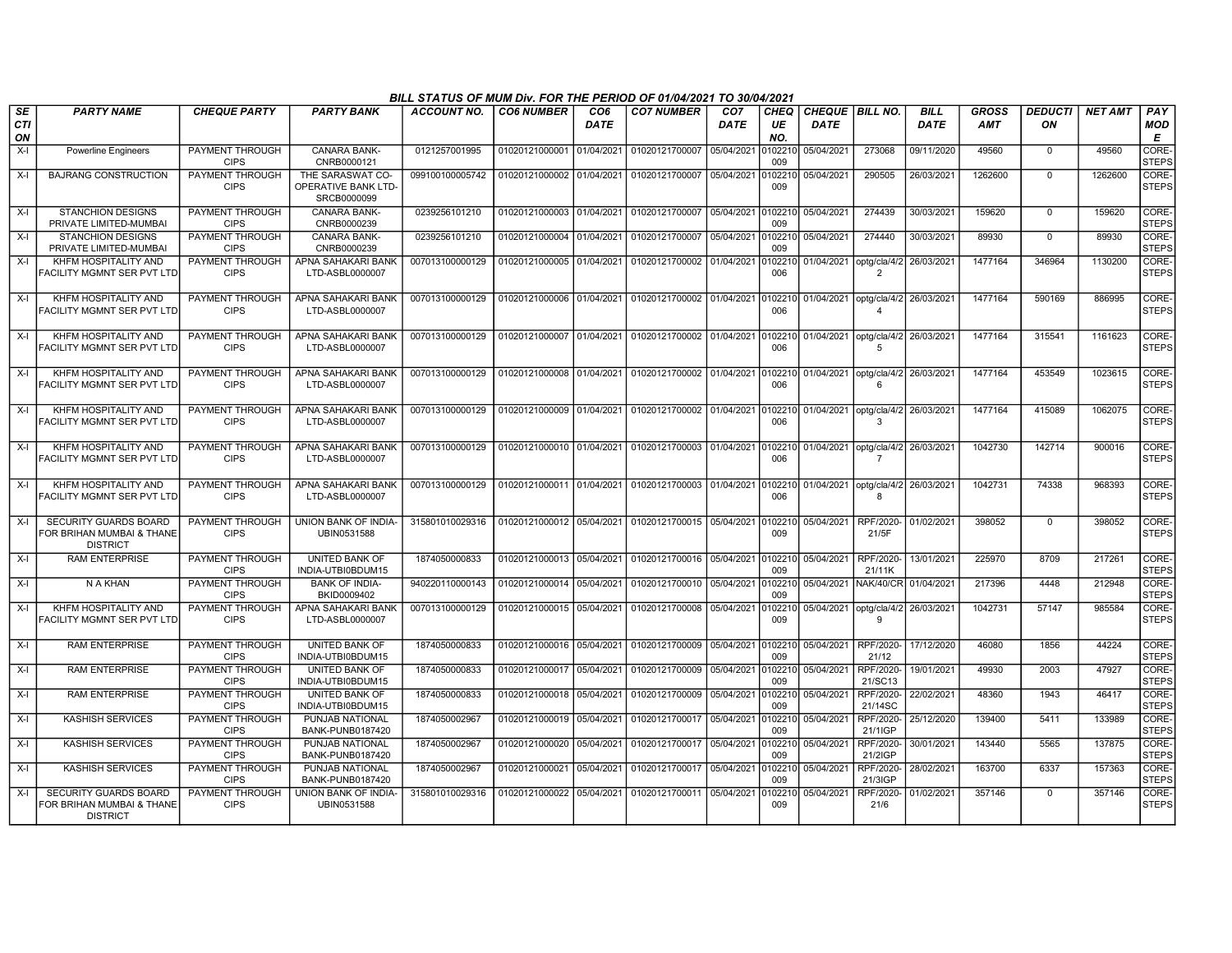|                        |                                                                              |                                       |                                                         | BILL STATUS OF MUM Div. FOR THE PERIOD OF 01/04/2021 TO 30/04/2021           |                           |                         |                                                     |                                |                   |                                  |                            |                            |                            |                      |                |                        |
|------------------------|------------------------------------------------------------------------------|---------------------------------------|---------------------------------------------------------|------------------------------------------------------------------------------|---------------------------|-------------------------|-----------------------------------------------------|--------------------------------|-------------------|----------------------------------|----------------------------|----------------------------|----------------------------|----------------------|----------------|------------------------|
| SE<br><b>CTI</b><br>ON | <b>PARTY NAME</b>                                                            | <b>CHEQUE PARTY</b>                   | <b>PARTY BANK</b>                                       | <b>ACCOUNT NO.</b>                                                           | <b>CO6 NUMBER</b>         | CO <sub>6</sub><br>DATE | <b>CO7 NUMBER</b>                                   | CO <sub>7</sub><br><b>DATE</b> | CHEQ<br>UE<br>NO. | CHEQUE   BILL NO.<br><b>DATE</b> |                            | <b>BILL</b><br><b>DATE</b> | <b>GROSS</b><br><b>AMT</b> | <b>DEDUCTI</b><br>ΟN | <b>NET AMT</b> | PAY<br><b>MOD</b><br>Е |
| $X-I$                  | <b>SECURITY GUARDS BOARD</b><br>FOR BRIHAN MUMBAI & THANE<br><b>DISTRICT</b> | <b>PAYMENT THROUGH</b><br><b>CIPS</b> | UNION BANK OF INDIA-<br>UBIN0531588                     | 315801010029316                                                              | 01020121000023 05/04/2021 |                         | 01020121700011 05/04/2021                           |                                | 0102210<br>009    | 05/04/2021                       | RPF/2020-<br>21/7          | 01/03/2021                 | 360429                     | $\Omega$             | 360429         | CORE-<br><b>STEPS</b>  |
| $X-I$                  | MARVEL ELECTRIC<br><b>EQUIPMENT PVT LTD</b>                                  | PAYMENT THROUGH<br><b>CIPS</b>        | <b>KOTAK MAHINDRA</b><br><b>BANK-KKBK0000646</b>        | 7411219854                                                                   | 01020121000024            | 05/04/2021              | 01020121700030 06/04/2021 0102210                   |                                | 010               | 06/04/2021 MEEPL/20-             | 21/0221                    | 26/03/2021                 | 16763184                   | 1604977              | 15158207       | CORE-<br><b>STEPS</b>  |
| $X-I$                  | A1 FACILITY & PROPERTY<br>MANAGERS PVT. LTD.                                 | PAYMENT THROUGH<br><b>CIPS</b>        | YES BANK LIMITED-<br>YESB0000419                        | 041981300000644                                                              | 01020121000025            | 05/04/2021              | 01020121700050 07/04/2021                           |                                | 0102210<br>012    | 07/04/2021                       | SC/627/20-<br>21/MH        | 30/03/2021                 | 7586116                    | 463359               | 7122757        | CORE-<br><b>STEPS</b>  |
| $X-I$                  | <b>KASHISH SERVICES</b>                                                      | <b>PAYMENT THROUGH</b><br><b>CIPS</b> | PUNJAB NATIONAL<br>BANK-PUNB0187420                     | 1874050002967                                                                | 01020121000026            | 05/04/2021              | 01020121700013 05/04/2021                           |                                | 102210<br>009     | 05/04/2021                       | RPF/2020-<br>21/4SC        | 25/01/2021                 | 51850                      | 2076                 | 49774          | CORE-<br><b>STEPS</b>  |
| $X-I$                  | <b>KASHISH SERVICES</b>                                                      | <b>PAYMENT THROUGH</b><br><b>CIPS</b> | PUNJAB NATIONAL<br>BANK-PUNB0187420                     | 1874050002967                                                                | 01020121000027            | 05/04/2021              | 01020121700013 05/04/2021                           |                                | 102210<br>009     | 05/04/2021                       | RPF/2020-<br>21/5          | 26/02/2021                 | 52060                      | 2084                 | 49976          | CORE-<br><b>STEPS</b>  |
| $X-I$                  | R P GROUP                                                                    | PAYMENT THROUGH<br><b>CIPS</b>        | <b>CENTRAL BANK OF</b><br>INDIA-CBIN0281715             | 3594378697                                                                   | 01020121000028            | 05/04/2021              | 01020121700018                                      | 05/04/2021                     | 102210<br>009     | 05/04/2021                       | RPF/2020<br>21/5           | 01/02/2021                 | 778461                     | 26489                | 751972         | CORE-<br><b>STEPS</b>  |
| $X-I$                  | A1 FACILITY & PROPERTY<br><b>MANAGERS PVT. LTD</b>                           | PAYMENT THROUGH<br><b>CIPS</b>        | YES BANK LIMITED-<br>YESB0000419                        | 041981300000644                                                              | 01020121000029            | 05/04/2021              | 01020121700050                                      | 07/04/2021                     | 102210<br>012     | 07/04/2021                       | 623                        | 26/03/202                  | 16187461                   | 4464837              | 11722624       | CORE-<br><b>STEPS</b>  |
|                        | X-L ASC POWER PRIVATE LIMITED                                                | PAYMENT THROUGH<br><b>CIPS</b>        | <b>BANK OF</b><br>MAHARASHTRA-<br>MAHB0000016           | 60377661942                                                                  | 01020121000030            | 06/04/2021              | 01020121700031 06/04/2021                           |                                | 0102210<br>010    | 06/04/2021                       | ASC/0015<br>2020-21        | 18/02/2021                 | 3135831                    | 131257               | 3004574        | CORE-<br><b>STEPS</b>  |
| X-I                    | M/S A1 FACILITY AND<br>PROPERTY MANAGERS PVT.<br>LTD.                        | PAYMENT THROUGH<br><b>CIPS</b>        | <b>INDUSIND BANK LTD -</b><br>INDB0000018               | 201004132852                                                                 | 01020121000031            | 06/04/2021              | 01020121700032 06/04/2021                           |                                | 0102210<br>010    | 06/04/2021                       | SC/624/20-<br>21/MH        | 27/03/2021                 | 15035708                   | 2069017              | 12966691       | CORE-<br><b>STEPS</b>  |
| X-I                    | <b>CUMMINS INDIA LIMITED</b>                                                 | PAYMENT THROUGH<br><b>CIPS</b>        | <b>HDFC BANK LTD-</b><br>HDFC0000007                    | 00070310000559                                                               |                           |                         | 01020121000032 06/04/2021 01020121700022 06/04/2021 |                                | 0102210<br>010    | 06/04/2021                       | 158201716 27/02/2021<br>84 |                            | 9636128.92                 | 336748.92            | 9299380        | CORE-<br><b>STEPS</b>  |
|                        | X-I ASC POWER PRIVATE LIMITED                                                | PAYMENT THROUGH<br><b>CIPS</b>        | <b>BANK OF</b><br>MAHARASHTRA-<br>MAHB0000016           | 60377661942                                                                  | 01020121000033            | 06/04/2021              | 01020121700033                                      | 06/04/2021                     | 102210<br>010     | 06/04/2021                       | ASC/0023/<br>2020-21       | 08/03/2021                 | 1416182                    | 52506                | 1363676        | CORE-<br><b>STEPS</b>  |
| $X-I$                  | SAVYAA ELECTROTECH PVT<br>LTD                                                | <b>PAYMENT THROUGH</b><br><b>CIPS</b> | PUNJAB NATIONAL<br>BANK-PUNB0124410                     | 12441012001324                                                               | 01020121000034            | 06/04/2021              | 01020121700034 06/04/2021                           |                                | 0102210<br>010    | 06/04/2021                       | SEPL/CR/2<br>021/02        | 20/02/2021                 | 498700                     | 58002                | 440698         | CORE-<br><b>STEPS</b>  |
| $X-I$                  | <b>GRIP ENTERPRISES</b>                                                      | PAYMENT THROUGH<br><b>CIPS</b>        | UNION BANK OF INDIA-<br>UBIN0531570                     | 315705010051064                                                              | 01020121000035 06/04/2021 |                         | 01020121700021                                      | 06/04/2021                     | 102210<br>010     | 06/04/2021                       | GE/CR/20-<br>21/24         | 05/02/2021                 | 347700                     | 13346                | 334354         | CORE-<br><b>STEPS</b>  |
| $X-I$                  | <b>SHAKEEL ARTS &amp;</b><br><b>ADVERTISERS</b>                              | PAYMENT THROUGH<br><b>CIPS</b>        | <b>BANK OF INDIA-</b><br>BKID0000098                    | 009820110000122                                                              | 01020121000036            | 06/04/2021              | 01020121700051                                      | 07/04/2021                     | 102210<br>012     | 07/04/2021                       | <b>NIL</b>                 | 14/12/2019                 | 1634353                    | 206580               | 1427773        | CORE-<br><b>STEPS</b>  |
| $X-I$                  | ATHARVA CONSTUCTION                                                          | PAYMENT THROUGH<br><b>CIPS</b>        | <b>UNION BANK OF INDIA-</b><br>UBIN0549924              | 499201010035876                                                              | 01020121000038            | 06/04/2021              | 01020121700045 07/04/2021                           |                                | 102210<br>012     | 07/04/2021                       | igp/pay/290<br>311         | 31/08/2020                 | 284091                     | $\Omega$             | 284091         | CORE-<br><b>STEPS</b>  |
| $X-I$                  | ATHARVA CONSTUCTION                                                          | PAYMENT THROUGH<br><b>CIPS</b>        | <b>UNION BANK OF INDIA-</b><br>UBIN0549924              | 499201010035876                                                              | 01020121000039            | 06/04/2021              | 01020121700045 07/04/2021                           |                                | 0102210<br>012    | 07/04/2021 ATC/CR20              | 21/CC61                    | 10/11/2020                 | 1161296                    | 44340                | 1116956        | CORE-<br><b>STEPS</b>  |
| $X-I$                  | S AND R PEST CONTROL<br><b>SERVICES</b>                                      | PAYMENT THROUGH<br><b>CIPS</b>        | SBI-SBIN0011710                                         | 37203428262                                                                  | 01020121000040            | 06/04/2021              | 01020121700044 07/04/2021                           |                                | 102210<br>012     | 07/04/2021                       | 775700                     | 05/03/2021                 | 185777                     | $\mathbf 0$          | 185777         | CORE-<br><b>STEPS</b>  |
| $X-I$                  | SR DME (COG)                                                                 | DIVISIONAL CASHIER,<br>C RLY          | SELF CHEQUE-                                            | 000000000                                                                    | 01020121000041            | 06/04/2021              | 01020121700036                                      | 06/04/2021                     | 980174            | 07/04/2021                       | 816104                     | 10/03/2021                 | 24409                      | $\mathbf 0$          | 24409          | CASH                   |
| $X-I$                  | S AND R PEST CONTROL<br><b>SERVICES</b>                                      | PAYMENT THROUGH<br><b>CIPS</b>        | SBI-SBIN0011710                                         | 37203428262                                                                  | 01020121000042            | 06/04/2021              | 01020121700044 07/04/2021                           |                                | 0102210<br>012    | 07/04/2021                       | 816101                     | 05/03/2021                 | 198873                     | $\overline{0}$       | 198873         | CORE-<br><b>STEPS</b>  |
| X-I                    | M/S HINDUSTAN FIBRE GLASS<br><b>WORKS</b>                                    | PAYMENT THROUGH<br><b>CIPS</b>        | ALLAHABAD BANK-<br>ALLA0210350                          | 20208877205                                                                  | 01020121000044 07/04/2021 |                         | 01020121700052 07/04/2021                           |                                | 012               | 0102210 07/04/2021               | 679                        | 30/03/2021                 | 25288167                   | 3388423              | 21899744       | CORE-<br><b>STEPS</b>  |
| $X-I$                  | PREMSONS ENTERPRISES<br>PVT.LTD                                              | PAYMENT THROUGH<br><b>CIPS</b>        | <b>IDBI BANK LTD-</b><br>IBKL0000052<br>ALLAHABAD BANK- | 0052102000026600                                                             | 01020121000045            | 07/04/2021              | 01020121700061                                      | 07/04/2021                     | 012               | 102210 07/04/2021                | 30004<br>678               | 07/03/2021                 | 4562439                    | 231929               | 4330510        | CORE-<br><b>STEPS</b>  |
| $X-I$                  | M/S HINDUSTAN FIBRE GLASS<br><b>WORKS</b>                                    | PAYMENT THROUGH<br><b>CIPS</b>        | ALLA0210350                                             | 20208877205                                                                  | 01020121000046            | 07/04/2021              | 01020121700053 07/04/2021                           |                                | 0102210<br>012    | 07/04/2021                       |                            | 30/03/2021                 | 32700928                   | 4425700              | 28275228       | CORE-<br><b>STEPS</b>  |
| $X-I$                  | <b>ELECTRONIC EQUIPMENT</b><br>COMPANY PVT.LTD.-KOLKATA                      | <b>PAYMENT THROUGH</b><br><b>CIPS</b> | KARUR VYSYA BANK-<br>KVBL0003101                        | 3101129000000264                                                             | 01020121000048 07/04/2021 |                         | 01020121700064 07/04/2021                           |                                | 102210<br>012     | 07/04/2021                       | 273216                     | 05/04/2021                 | 2030190                    | $\mathbf 0$          | 2030190        | CORE-<br><b>STEPS</b>  |
| $X-I$                  | <b>EXCEL ENTERPRISES</b>                                                     | PAYMENT THROUGH<br><b>CIPS</b>        | NEW INDIA CO-<br>OPERATIVE BANK LTD-<br>NICB0000021     | 021340010000336                                                              | 01020121000049 07/04/2021 |                         | 01020121700064 07/04/2021                           |                                | 0102210<br>012    | 07/04/2021                       | 273220                     | 05/04/2021                 | 16330                      | $\Omega$             | 16330          | CORE-<br><b>STEPS</b>  |
| $X-I$                  | <b>ZAK ENGINEERING</b>                                                       | <b>PAYMENT THROUGH</b><br><b>CIPS</b> | PNB-PUNB0006000                                         | 0060002100066250   01020121000050   07/04/2021   01020121700064   07/04/2021 |                           |                         |                                                     |                                | 012               | 0102210 07/04/2021               | 290255                     | 05/04/2021                 | 81208                      | $\Omega$             | 81208          | CORE-<br><b>STEPS</b>  |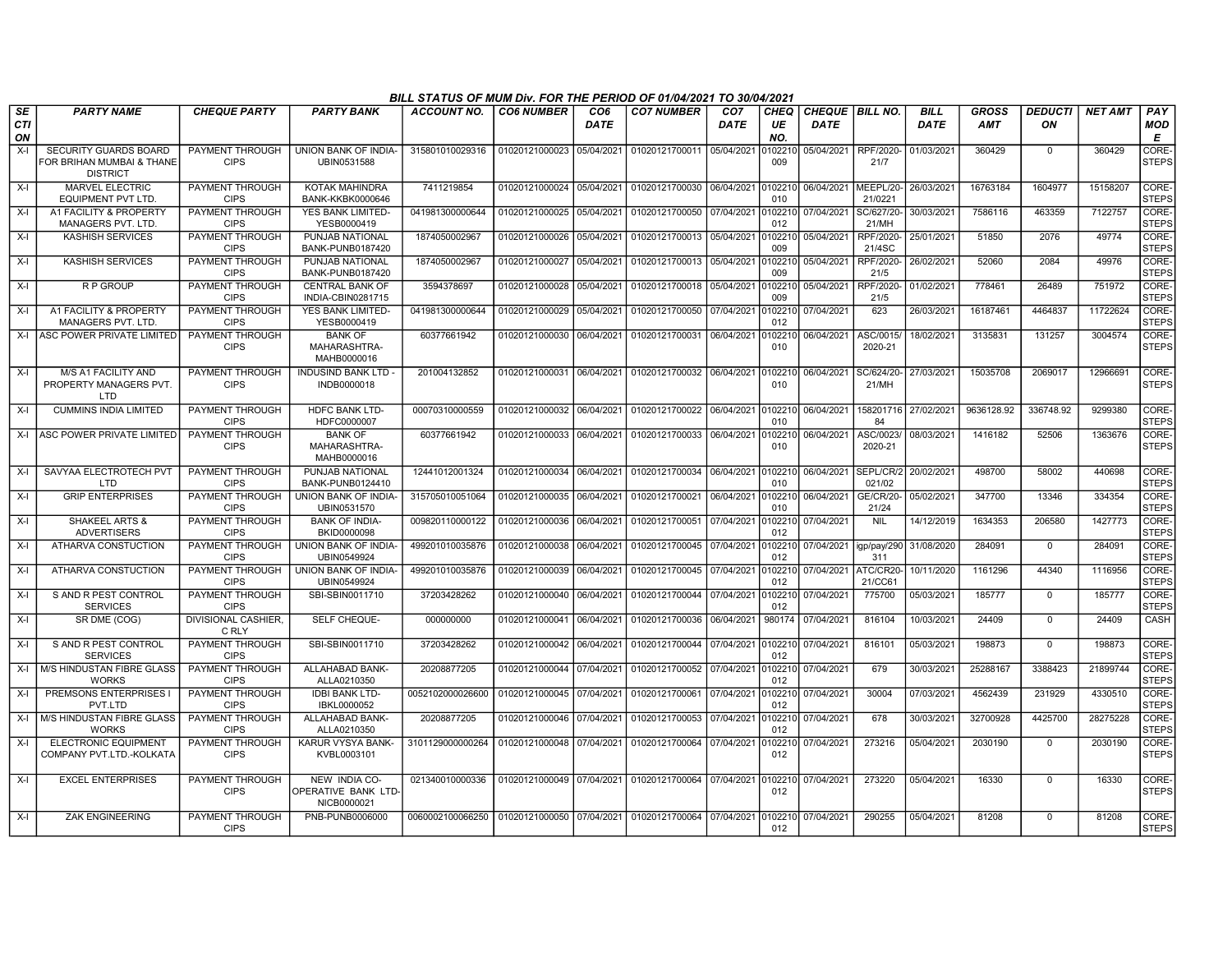|                               |                                                                       |                                       |                                                        | BILL STATUS OF MUM Div. FOR THE PERIOD OF 01/04/2021 TO 30/04/2021 |                           |                         |                                   |                                |                   |                                |                                   |                            |                            |                      |                |                        |
|-------------------------------|-----------------------------------------------------------------------|---------------------------------------|--------------------------------------------------------|--------------------------------------------------------------------|---------------------------|-------------------------|-----------------------------------|--------------------------------|-------------------|--------------------------------|-----------------------------------|----------------------------|----------------------------|----------------------|----------------|------------------------|
| <b>SE</b><br><b>CTI</b><br>ON | <b>PARTY NAME</b>                                                     | <b>CHEQUE PARTY</b>                   | <b>PARTY BANK</b>                                      | ACCOUNT NO.                                                        | <b>CO6 NUMBER</b>         | CO <sub>6</sub><br>DATE | <b>CO7 NUMBER</b>                 | CO <sub>7</sub><br><b>DATE</b> | CHEQ<br>UE<br>NO. | CHEQUE BILL NO.<br><b>DATE</b> |                                   | <b>BILL</b><br><b>DATE</b> | <b>GROSS</b><br><b>AMT</b> | <b>DEDUCTI</b><br>ON | <b>NET AMT</b> | PAY<br><b>MOD</b><br>Е |
| $X-I$                         | <b>NARENDER R ISRANI</b>                                              | PAYMENT THROUGH<br><b>CIPS</b>        | <b>CANARA BANK-</b><br>CNRB0000209                     | 0209201004907                                                      | 01020121000051            | 07/04/2021              | 01020121700064 07/04/2021         |                                | 010221<br>012     | 07/04/2021                     | 272691                            | 23/12/2020                 | 522553                     | 0                    | 522553         | CORE-<br><b>STEPS</b>  |
| $X-I$                         | <b>PUSHPAK RAIL</b><br><b>CONSTRUCTION PRIVATE</b><br>LIMITED         | PAYMENT THROUGH<br><b>CIPS</b>        | <b>CANARA BANK-</b><br>CNRB0000209                     | 0209256054297                                                      | 01020121000052 07/04/2021 |                         | 01020121700064 07/04/2021         |                                | 102210<br>012     | 07/04/2021                     | 272628                            | 23/07/2020                 | 325240                     | $\overline{0}$       | 325240         | CORE-<br><b>STEPS</b>  |
| $X-I$                         | SRS INDIA TECHNICALS PVT<br>LTD.                                      | PAYMENT THROUGH<br><b>CIPS</b>        | PNB-PUNB0373600                                        | 0082002100076736 01020121000053                                    |                           | 07/04/2021              | 01020121700064 07/04/2021 010221  |                                | 012               | 07/04/2021                     | <b>PO</b><br>No.254592            | 01/04/2021                 | 97893                      | $\Omega$             | 97893          | CORE-<br><b>STEPS</b>  |
| $X-I$                         | <b>HIND RECTIFIERS LTD</b>                                            | PAYMENT THROUGH<br><b>CIPS</b>        | UNION BANK OF INDIA-<br>UBIN0531588                    | 315805010057003                                                    | 01020121000054 07/04/2021 |                         | 01020121700064 07/04/2021 0102210 |                                | 012               | 07/04/2021                     | 251971                            | 30/03/2021                 | 153370                     | $\mathbf 0$          | 153370         | CORE-<br><b>STEPS</b>  |
| $X-I$                         | <b>INFINITY</b><br><b>ENTERPRISESMUMBAI</b>                           | PAYMENT THROUGH<br><b>CIPS</b>        | AXIS BANK-UTIB0000294                                  | 917020081324348                                                    | 01020121000055            | 07/04/2021              | 01020121700064                    | 07/04/2021                     | 0102210<br>012    | 07/04/2021                     | 273218                            | 05/04/2021                 | 32735                      | $\overline{0}$       | 32735          | CORE-<br><b>STEPS</b>  |
| $X-I$                         | <b>KASHISH SERVICES</b>                                               | PAYMENT THROUGH<br><b>CIPS</b>        | PUNJAB NATIONAL<br>BANK-PUNB0187420                    | 1874050002967                                                      | 01020121000056            | 07/04/2021              | 01020121700042 07/04/2021         |                                | 102210<br>012     | 07/04/2021                     | SRDOMG <sup>®</sup><br>/123/2021  | 13/01/2021                 | 48630                      | 1953                 | 46677          | CORE-<br><b>STEPS</b>  |
| $X-I$                         | <b>KASHISH SERVICES</b>                                               | PAYMENT THROUGH<br><b>CIPS</b>        | PUNJAB NATIONAL<br>BANK-PUNB0187420                    | 1874050002967                                                      | 01020121000057 07/04/2021 |                         | 01020121700042 07/04/2021         |                                | 0102210<br>012    | 07/04/2021                     | SRDOMG2<br>/124/2021              | 13/01/2021                 | 50170                      | 2012                 | 48158          | CORE-<br><b>STEPS</b>  |
| $X-I$                         | MS HUGHES HUGHES CHEM<br><b>LTD</b>                                   | PAYMENT THROUGH<br><b>CIPS</b>        | STATE BANK OF INDIA-<br>SBIN0013913                    | 34362618886                                                        | 01020121000058 07/04/2021 |                         | 01020121700065                    | 08/04/2021                     | 010221<br>014     | 08/04/2021                     | JAT-<br>118/2020-<br>21           | 25/03/2021                 | 2313930                    | 143385               | 2170545        | CORE-<br>STEPS         |
| $X-I$                         | SECURITY GUARDS BOARD<br>FOR BRIHAN MUMBAI & THANE<br><b>DISTRICT</b> | PAYMENT THROUGH<br><b>CIPS</b>        | <b>SYNDICATE BANK-</b><br>SYNB0005478                  | 54782010017160                                                     | 01020121000059 07/04/2021 |                         | 01020121700078 09/04/2021         |                                | 010221<br>016     | 09/04/2021                     | 2717(8)                           | 01/04/2021                 | 125584                     | $\mathbf 0$          | 125584         | CORE-<br><b>STEPS</b>  |
| $X-I$                         | ANNPURNA TAXI SERVICE                                                 | PAYMENT THROUGH<br><b>CIPS</b>        | <b>ICICI BANK LTD-</b><br>ICIC0000314                  | 031405500309                                                       | 01020121000060 07/04/2021 |                         | 01020121700067 08/04/2021         |                                | 0102210<br>014    | 08/04/2021                     | AP/CR/PL/<br>$03-20-2$            | 02/03/2021                 | 390164                     | 15835                | 374329         | CORE-<br><b>STEPS</b>  |
| $X-I$                         | <b>INFINITY</b><br><b>ENTERPRISESMUMBAI</b>                           | PAYMENT THROUGH<br><b>CIPS</b>        | AXIS BANK-UTIB0000294                                  | 917020081324348                                                    | 01020121000061            | 07/04/2021              | 01020121700070 08/04/2021         |                                | 010221<br>014     | 08/04/2021                     | 273217                            | 05/04/2021                 | 17250                      | $\mathbf 0$          | 17250          | CORE-<br><b>STEPS</b>  |
| $X-I$                         | <b>ELECTRONIC EQUIPMENT</b><br>COMPANY PVT.LTD.-KOLKATA               | <b>PAYMENT THROUGH</b><br><b>CIPS</b> | KARUR VYSYA BANK-<br>KVBL0003101                       | 3101129000000264                                                   | 01020121000062 07/04/2021 |                         | 01020121700070 08/04/2021         |                                | 0102210<br>014    | 08/04/2021                     | 273215                            | 05/04/2021                 | 350400                     | $\Omega$             | 350400         | CORE-<br>STEPS         |
| $X-I$                         | <b>PUSHPAK RAIL</b><br><b>CONSTRUCTION PRIVATE</b><br>LIMITED         | PAYMENT THROUGH<br><b>CIPS</b>        | <b>CANARA BANK-</b><br>CNRB0000209                     | 0209256054297                                                      | 01020121000063 07/04/2021 |                         | 01020121700070 08/04/2021         |                                | 0102210<br>014    | 08/04/2021                     | 272627                            | 23/07/2020                 | 151080                     | $\Omega$             | 151080         | CORE-<br><b>STEPS</b>  |
| $X-I$                         | <b>TIKU TRANSPORT</b>                                                 | PAYMENT THROUGH<br><b>CIPS</b>        | THE SHAMRAO VITHAL<br>CO-OPERATIVE BAN-<br>SVCB0000020 | 102004180001627                                                    | 01020121000064 07/04/2021 |                         | 01020121700070 08/04/2021 010221  |                                | 014               | 08/04/2021                     | 290249                            | 22/03/2021                 | 120000                     | $\Omega$             | 120000         | CORE-<br><b>STEPS</b>  |
| $X-I$                         | <b>CANON ENGINEERING</b><br><b>CONSTRUCTION</b>                       | PAYMENT THROUGH<br><b>CIPS</b>        | <b>BANK OF INDIA-</b><br>BKID0000070                   | 007027100001561                                                    | 01020121000065 08/04/2021 |                         | 01020121700069 08/04/2021         |                                | 0102210<br>014    | 08/04/2021                     | S/20/132                          | 27/11/2020                 | 2785962                    | 406055               | 2379907        | CORE-<br><b>STEPS</b>  |
| $X-I$                         | <b>CANON ENGINEERING</b><br><b>CONSTRUCTION</b>                       | PAYMENT THROUGH<br><b>CIPS</b>        | <b>BANK OF INDIA-</b><br>BKID0000070                   | 007027100001561                                                    | 01020121000066            | 08/04/2021              | 01020121700069                    | 08/04/2021                     | 10221<br>014      | 08/04/2021                     | S/21/10                           | 06/03/202                  | 7506545                    | 1093911              | 6412634        | CORE-<br><b>STEPS</b>  |
| $X-I$                         | BHAVANI ELECTRICAL AND<br>MECHANICAL COMPANY                          | PAYMENT THROUGH<br><b>CIPS</b>        | <b>INDIAN OVERSEAS</b><br>BANK-IOBA0000542             | 054202000001104                                                    | 01020121000067            | 08/04/2021              | 01020121700072 08/04/2021         |                                | 10221<br>014      | 08/04/2021                     | bemc/041                          | 06/01/2021                 | 3823059                    | 242838               | 3580221        | CORE-<br><b>STEPS</b>  |
| $X-I$                         | <b>K K CONSTRUCTION</b>                                               | PAYMENT THROUGH<br><b>CIPS</b>        | KARNATAKA BANK LTD-<br>KARB0000512                     | 5122000100050501                                                   | 01020121000069            | 08/04/2021              | 01020121700079 09/04/2021         |                                | 0102210<br>016    | 09/04/2021                     | 2020/KLVA<br>/08                  | 16/03/2021                 | 378523                     | 14520                | 364003         | CORE-<br><b>STEPS</b>  |
| $X-I$                         | <b>ARCTIC AIRCON</b>                                                  | PAYMENT THROUGH<br><b>CIPS</b>        | <b>CENTRAL BANK OF</b><br>INDIA-CBIN0281067            | 3620089686                                                         | 01020121000070 08/04/2021 |                         | 01020121700073 09/04/2021         |                                | 0102210<br>016    | 09/04/2021                     | <b>AA/17/CR/</b><br><b>KYN/20</b> | 08/03/2021                 | 352629                     | 17592                | 335037         | CORE-<br><b>STEPS</b>  |
| X-I                           | <b>ARCTIC AIRCON</b>                                                  | PAYMENT THROUGH<br><b>CIPS</b>        | <b>CENTRAL BANK OF</b><br>INDIA-CBIN0281067            | 3620089686                                                         | 01020121000071            | 08/04/2021              | 01020121700073 09/04/2021         |                                | 102210<br>016     | 09/04/2021                     | AA/16/CR/<br><b>KYN/20</b>        | 08/02/2021                 | 788016                     | 37663                | 750353         | CORE-<br><b>STEPS</b>  |
| $X-I$                         | M/S APEX MEGAPROJECTS<br>PRIVATE LTS                                  | PAYMENT THROUGH<br><b>CIPS</b>        | <b>HDFC BANK LTD-</b><br>HDFC0000235                   | 50200010434972                                                     | 01020121000072            | 08/04/2021              | 01020121700095                    | 09/04/2021                     | 102210<br>016     | 09/04/2021                     | AMPL/3/C<br>R/BB/202              | 20/01/2020                 | 1551681                    | 226204               | 1325477        | CORE-<br><b>STEPS</b>  |
| $X-I$                         | <b>K K CONSTRUCTION</b>                                               | <b>CIPS</b>                           | PAYMENT THROUGH   KARNATAKA BANK LTD-<br>KARB0000512   | 5122000100050501                                                   | 01020121000074 08/04/2021 |                         | 01020121700093 09/04/2021         |                                | 0102210<br>016    | 09/04/2021                     | KKC/19/MA<br>T/2021               | 02/03/2021                 | 218942                     | 19234                | 199708         | CORE-<br><b>STEPS</b>  |
|                               | X-I SHREE SOMNATH TRANSPORT<br><b>SERVICES</b>                        | <b>PAYMENT THROUGH</b><br><b>CIPS</b> | <b>BANK OF</b><br>MAHARASHTRA-<br>MAHB0000088          | 60021913769                                                        | 01020121000075 08/04/2021 |                         | 01020121700089 09/04/2021         |                                | 10221<br>016      | 09/04/2021                     | SSTS/17/2<br>$0 - 21$             | 07/12/2020                 | 351061                     | 13474                | 337587         | CORE-<br><b>STEPS</b>  |
| X-I                           | <b>ZEENAT CONSTRUCTION</b>                                            | PAYMENT THROUGH<br><b>CIPS</b>        | ABHYUDAYA CO-OP<br>BANK LTD-ABHY0065016                | 016021100116733                                                    | 01020121000076 08/04/2021 |                         | 01020121700085 09/04/2021 0102210 |                                | 016               | 09/04/2021                     | MNKD/20-<br>21/34                 | 16/10/2020                 | 8879952                    | 407803               | 8472149        | CORE-<br><b>STEPS</b>  |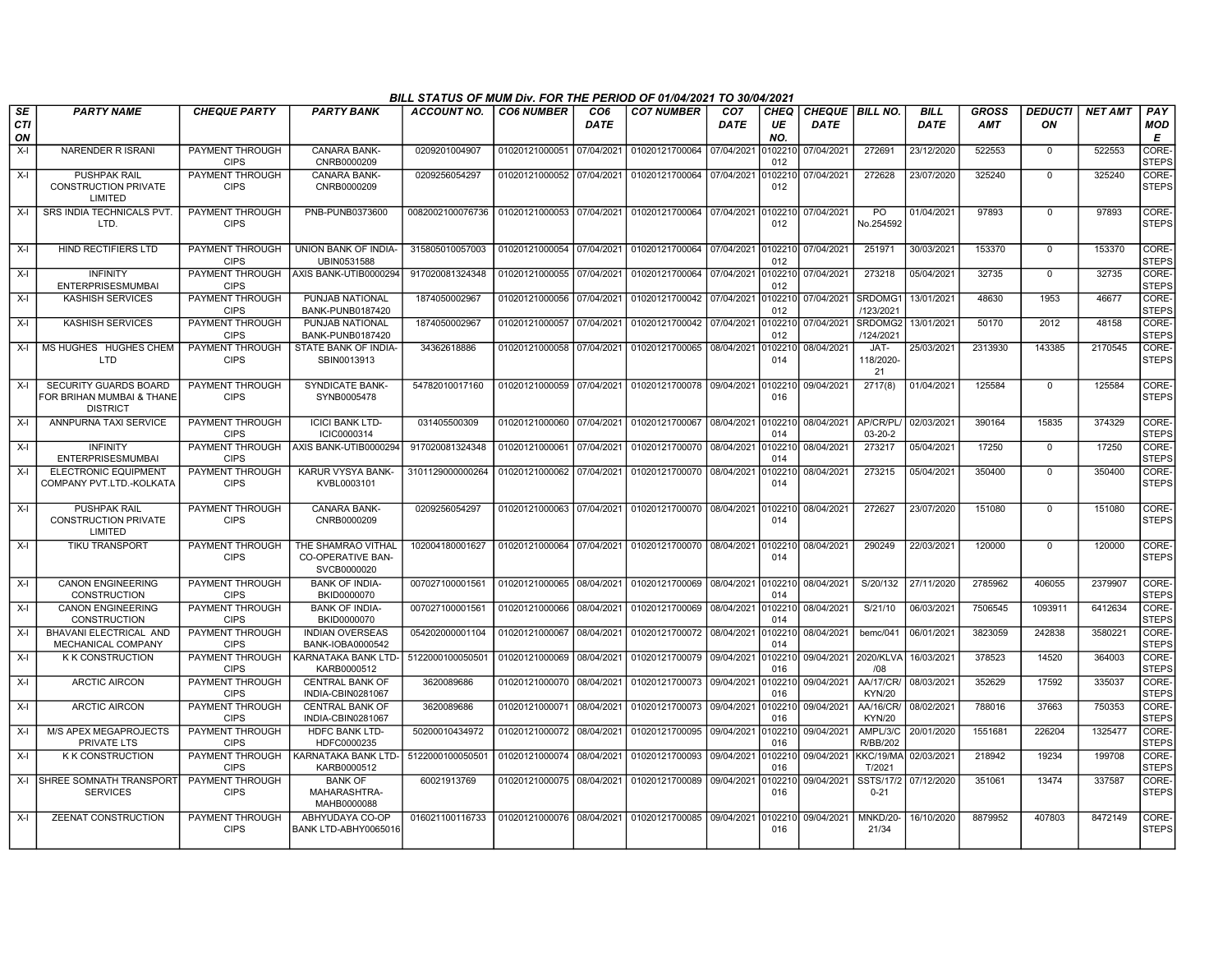|                        |                                                               |                                       |                                               | BILL STATUS OF MUM Div. FOR THE PERIOD OF 01/04/2021 TO 30/04/2021 |                           |                                |                   |                                |                   |                                         |                                   |                            |                            |                      |                |                        |
|------------------------|---------------------------------------------------------------|---------------------------------------|-----------------------------------------------|--------------------------------------------------------------------|---------------------------|--------------------------------|-------------------|--------------------------------|-------------------|-----------------------------------------|-----------------------------------|----------------------------|----------------------------|----------------------|----------------|------------------------|
| SE<br><b>CTI</b><br>ON | <b>PARTY NAME</b>                                             | <b>CHEQUE PARTY</b>                   | <b>PARTY BANK</b>                             | ACCOUNT NO.                                                        | <b>CO6 NUMBER</b>         | CO <sub>6</sub><br><b>DATE</b> | <b>CO7 NUMBER</b> | CO <sub>7</sub><br><b>DATE</b> | CHEQ<br>UE<br>NO. | <b>CHEQUE   BILL NO.</b><br><b>DATE</b> |                                   | <b>BILL</b><br><b>DATE</b> | <b>GROSS</b><br><b>AMT</b> | <b>DEDUCTI</b><br>ΟN | <b>NET AMT</b> | PAY<br><b>MOD</b><br>Е |
| $X-I$                  | <b>ASSOCIATED ENGINEERS</b>                                   | PAYMENT THROUGH<br><b>CIPS</b>        | <b>VIJAYA BANK-</b><br>VIJB0005071            | 507100301000261                                                    | 01020121000077 08/04/2021 |                                | 01020121700076    | 09/04/2021                     | 010221<br>016     | 09/04/2021 B/AE/2020-                   | 21/91                             | 08/03/2021                 | 5769179                    | 384303               | 5384876        | CORE-<br><b>STEPS</b>  |
| X-I                    | <b>TANYA ELECTRICALS</b>                                      | PAYMENT THROUGH<br><b>CIPS</b>        | SBI-SBIN0005347                               | 38238271946                                                        | 01020121000078 08/04/2021 |                                | 01020121700074    | 09/04/2021                     | 102210<br>016     | 09/04/2021                              | TE/18/20-<br>21                   | 02/03/2021                 | 480264                     | 55853                | 424411         | CORE-<br><b>STEPS</b>  |
| X-I                    | <b>TANYA ELECTRICALS</b>                                      | PAYMENT THROUGH<br><b>CIPS</b>        | SBI-SBIN0005347                               | 38238271946                                                        | 01020121000080 08/04/2021 |                                | 01020121700075    | 09/04/2021                     | 102210<br>016     | 09/04/2021                              | TE/19A/20-<br>21                  | 02/03/2021                 | 499477                     | 47800                | 451677         | CORE-<br><b>STEPS</b>  |
| $X-I$                  | Aarti Electrica                                               | PAYMENT THROUGH<br><b>CIPS</b>        | SBI-SBIN0006967                               | 10052632344                                                        | 01020121000081            | 08/04/2021                     | 01020121700071    | 08/04/2021                     | 102210<br>014     | 08/04/2021                              | AE/03                             | 20/03/2021                 | 1009148                    | 132813               | 876335         | CORE-<br><b>STEPS</b>  |
| X-I                    | <b>PUSHPAK RAIL</b><br><b>CONSTRUCTION PRIVATE</b><br>LIMITED | PAYMENT THROUGH<br><b>CIPS</b>        | CANARA BANK-<br>CNRB0000209                   | 0209256054297                                                      | 01020121000082            | 08/04/2021                     | 01020121700070    | 08/04/2021                     | 102210<br>014     | 08/04/2021                              | 272454                            | 11/03/2020                 | 212322                     | $\Omega$             | 212322         | CORE-<br><b>STEPS</b>  |
| X-I                    | <b>UMESH AND BROS</b><br><b>CONSTRUCTION</b>                  | <b>PAYMENT THROUGH</b><br><b>CIPS</b> | <b>YES BANK LTD-</b><br>YESB0000216           | 021663700000950                                                    | 01020121000084            | 08/04/2021                     | 01020121700088    | 09/04/2021                     | 0102210<br>016    | 09/04/2021                              | UBC/CR/20<br>21/5ON               | 08/03/2021                 | 1064482                    | 38218                | 1026264        | CORE-<br><b>STEPS</b>  |
| $X-I$                  | M/S. JAYANT INFRA TECH<br>PVT.LTD.                            | PAYMENT THROUGH<br><b>CIPS</b>        | <b>ICICI BANK LTD-</b><br>ICIC0000203         | 020305007560                                                       | 01020121000086            | 09/04/2021                     | 01020121700080    | 09/04/2021                     | 102210<br>016     | 09/04/2021                              | JIPL/CR/69<br>1/14ON              | 01/03/202                  | 1278987                    | 45779                | 1233208        | CORE-<br><b>STEPS</b>  |
| $X-I$                  | KRISHNA CONSTRUCTION CO                                       | <b>PAYMENT THROUGH</b><br><b>CIPS</b> | <b>INDIAN OVERSEAS</b><br>BANK-IOBA0002719    | 271902000000008                                                    | 01020121000087            | 09/04/2021                     | 01020121700092    | 09/04/2021                     | 102210<br>016     | 09/04/2021                              | <b>KYN/20-</b><br>21/81           | 17/11/2020                 | 61620                      | 2301                 | 59319          | CORE-<br><b>STEPS</b>  |
| X-I                    | KRISHNA CONSTRUCTION CO                                       | PAYMENT THROUGH<br><b>CIPS</b>        | <b>INDIAN OVERSEAS</b><br>BANK-IOBA0002719    | 271902000000008                                                    | 01020121000088            | 09/04/2021                     | 01020121700092    | 09/04/2021                     | 0102210<br>016    | 09/04/2021                              | <b>KYN/20-</b><br>21/80           | 17/11/2020                 | 31753                      | 1235                 | 30518          | CORE-<br><b>STEPS</b>  |
| $X-I$                  | KRISHNA CONSTRUCTION CO                                       | PAYMENT THROUGH<br><b>CIPS</b>        | <b>INDIAN OVERSEAS</b><br>BANK-IOBA0002719    | 271902000000008                                                    | 01020121000089            | 09/04/2021                     | 01020121700092    | 09/04/2021                     | 102210<br>016     | 09/04/2021                              | <b>KYN/20-</b><br>21/90           | 08/12/2020                 | 148235                     | 5395                 | 142840         | CORE-<br><b>STEPS</b>  |
| $X-I$                  | KRISHNA CONSTRUCTION CO                                       | PAYMENT THROUGH<br><b>CIPS</b>        | <b>INDIAN OVERSEAS</b><br>BANK-IOBA0002719    | 271902000000008                                                    | 01020121000090            | 09/04/2021                     | 01020121700092    | 09/04/2021                     | 102210<br>016     | 09/04/2021                              | <b>KYN/20-</b><br>21/82           | 17/11/2020                 | 193895                     | 8485                 | 185410         | CORE-<br><b>STEPS</b>  |
| X-I                    | KRISHNA CONSTRUCTION CO                                       | PAYMENT THROUGH<br><b>CIPS</b>        | <b>INDIAN OVERSEAS</b><br>BANK-IOBA0002719    | 271902000000008                                                    | 01020121000091            | 09/04/2021                     | 01020121700092    | 09/04/2021                     | 102210<br>016     | 09/04/2021                              | <b>KYN/20-</b><br>21/72           | 05/11/2020                 | 488540                     | 22433                | 466107         | CORE-<br><b>STEPS</b>  |
| X-I                    | KRISHNA CONSTRUCTION CO.                                      | <b>PAYMENT THROUGH</b><br><b>CIPS</b> | <b>INDIAN OVERSEAS</b><br>BANK-IOBA0002719    | 271902000000008                                                    | 01020121000092            | 09/04/2021                     | 01020121700092    | 09/04/2021                     | 102210<br>016     | 09/04/2021                              | <b>KYN/20-</b><br>21/92           | 08/12/2020                 | 247170                     | 8928                 | 238242         | CORE-<br><b>STEPS</b>  |
| $X-I$                  | KRISHNA CONSTRUCTION CO                                       | <b>PAYMENT THROUGH</b><br><b>CIPS</b> | <b>INDIAN OVERSEAS</b><br>BANK-IOBA0002719    | 271902000000008                                                    | 01020121000093            | 09/04/2021                     | 01020121700092    | 09/04/2021                     | 102210<br>016     | 09/04/2021                              | <b>KYN/20-</b><br>21/66           | 22/10/2020                 | 496370                     | 17828                | 478542         | CORE-<br><b>STEPS</b>  |
| X-I                    | KRISHNA CONSTRUCTION CO                                       | PAYMENT THROUGH<br><b>CIPS</b>        | <b>INDIAN OVERSEAS</b><br>BANK-IOBA0002719    | 271902000000008                                                    | 01020121000094            | 09/04/2021                     | 01020121700092    | 09/04/2021                     | 102210<br>016     | 09/04/2021                              | <b>KYN/20-</b><br>21/91           | 08/12/2020                 | 233162                     | 10250                | 222912         | CORE-<br><b>STEPS</b>  |
| $X-I$                  | PRUTHVI CONSTRUCTION                                          | <b>PAYMENT THROUGH</b><br><b>CIPS</b> | VIJAYA BANK-<br>VIJB0005011                   | 501106211000006                                                    | 01020121000095            | 09/04/2021                     | 01020121700081    | 09/04/2021                     | 102210<br>016     | 09/04/2021                              | <b>TNA/W/20</b><br>21/12          | 18/03/2021                 | 1739134                    | 166560               | 1572574        | CORE-<br><b>STEPS</b>  |
| X-I                    | D T RATHI                                                     | PAYMENT THROUGH<br><b>CIPS</b>        | PNB-PUNB0232900                               | 2329002100014507                                                   | 01020121000097            | 09/04/2021                     | 01020121700090    | 09/04/2021                     | 0102210<br>016    | 09/04/2021                              | <b>KYN/CR20</b><br>21/40          | 25/02/2021                 | 8050371                    | 841432               | 7208939        | CORE-<br><b>STEPS</b>  |
| X-I                    | The Central Rly Emp.Co-<br>op.Cr.Soc.Ltd., Byculla            | PAYMENT THROUGH<br><b>CIPS</b>        | <b>BANK OF</b><br>MAHARASHTRA-<br>MAHB0000183 | 20018529242                                                        | 01020121000098            | 09/04/2021                     | 01020121700094    | 09/04/2021                     | 102210<br>016     | 09/04/2021                              | 257729                            | 09/04/2021                 | 104497936                  | $\mathbf 0$          | 104497936      | CORE-<br><b>STEPS</b>  |
| X-I                    | SWATI ENGINEERING                                             | PAYMENT THROUGH<br><b>CIPS</b>        | <b>CORPORATION BANK-</b><br>CORP0000886       | 510101001810528                                                    | 01020121000100 09/04/2021 |                                | 01020121700099    | 12/04/2021                     | 0102210<br>018    | 12/04/2021                              | <b>SE/CR/20-</b><br><b>21/QUO</b> | 10/01/2020                 | 484275                     | 64844                | 419431         | CORE-<br><b>STEPS</b>  |
| X-I                    | A & S OUTSOURCING<br><b>SOLUTIONS</b>                         | PAYMENT THROUGH<br><b>CIPS</b>        | YES BANK LTD-<br>YESB0000211                  | 021184600000160                                                    | 01020121000103            | 09/04/2021                     | 01020121700097    | 12/04/2021                     | 102210<br>018     | 12/04/2021                              | ANS/2020-<br>21/384               | 23/03/2021                 | 2448098                    | 73780                | 2374318        | CORE-<br><b>STEPS</b>  |
| $X-I$                  | A & S OUTSOURCING<br><b>SOLUTIONS</b>                         | PAYMENT THROUGH<br><b>CIPS</b>        | <b>YES BANK LTD-</b><br>YESB0000211           | 021184600000160                                                    | 01020121000104 09/04/2021 |                                | 01020121700098    | 12/04/2021                     | 0102210<br>018    | 12/04/2021                              | ANS/2020-<br>21/383               | 23/03/2021                 | 2428111                    | 84740                | 2343371        | CORE-<br><b>STEPS</b>  |
| X-I                    | SONAL ENTERPRISES PVT.<br>LTD                                 | PAYMENT THROUGH<br><b>CIPS</b>        | PUNJAB NATIONAL<br>BANK-PUNB0080210           | 08024011000059                                                     | 01020121000107            | 09/04/2021                     | 01020121700102    | 12/04/2021                     | 102210<br>018     | 12/04/2021                              | 273221                            | 09/04/2021                 | 5642320                    | $\mathbf 0$          | 5642320        | CORE-<br><b>STEPS</b>  |
| X-I                    | Mark International Pvt Ltd                                    | <b>PAYMENT THROUGH</b><br><b>CIPS</b> | <b>INDIAN BANK-</b><br>IDIB000S257            | 6031016716                                                         | 01020121000108            | 12/04/2021                     | 01020121700101    | 12/04/2021                     | 102210<br>018     | 12/04/2021                              | MI/2020-<br>21/02                 | 25/03/2021                 | 657914                     | 33283                | 624631         | CORE-<br><b>STEPS</b>  |
| X-I                    | <b>CIS BUREAUS FACILITY</b><br><b>SERVICES PVT LTD</b>        | <b>PAYMENT THROUGH</b><br><b>CIPS</b> | <b>YES BANK LTD-</b><br>YESB0000078           | 000183800000247                                                    | 01020121000109            | 12/04/2021                     | 01020121700103    | 12/04/2021                     | 0102210<br>018    | 12/04/2021                              | railc3/jun20                      | 28/12/2020                 | 4305341                    | 816678               | 3488663        | CORE-<br><b>STEPS</b>  |
| $X-I$                  | <b>CIS BUREAUS FACILITY</b><br><b>SERVICES PVT LTD</b>        | PAYMENT THROUGH<br><b>CIPS</b>        | YES BANK LTD-<br>YESB0000078                  | 000183800000247                                                    | 01020121000111 12/04/2021 |                                | 01020121700103    | 12/04/2021                     | 0102210<br>018    | 12/04/2021                              | raic3/jul20-                      | 28/12/2020                 | 2083230                    | 389801               | 1693429        | CORE-<br><b>STEPS</b>  |
| X-l                    | PARTRONICS E BOARDS PVT<br>חד ו                               | <b>PAYMENT THROUGH</b><br><b>CIPS</b> | <b>BANK OF BARODA</b><br><b>BARB0ASHOKN</b>   | 17420200000456                                                     | 01020121000112            | 12/04/2021                     | 01020121700106    | 12/04/2021                     | 102210<br>018     | 12/04/2021                              | P1020113                          | 23/03/202                  | 368912                     | 81941                | 286971         | CORE-<br><b>STEPS</b>  |
| X-I                    | <b>CIS BUREAUS FACILITY</b><br>SERVICES PVT LTD               | PAYMENT THROUGH<br><b>CIPS</b>        | YES BANK LTD-<br>YESB0000078                  | 000183800000247                                                    | 01020121000113 12/04/2021 |                                | 01020121700103    | 12/04/2021                     | 0102210<br>018    | 12/04/2021                              | railc3/ju20l-<br>$\mathcal{P}$    | 28/12/2020                 | 1956114                    | 240019               | 1716095        | CORE-<br><b>STEPS</b>  |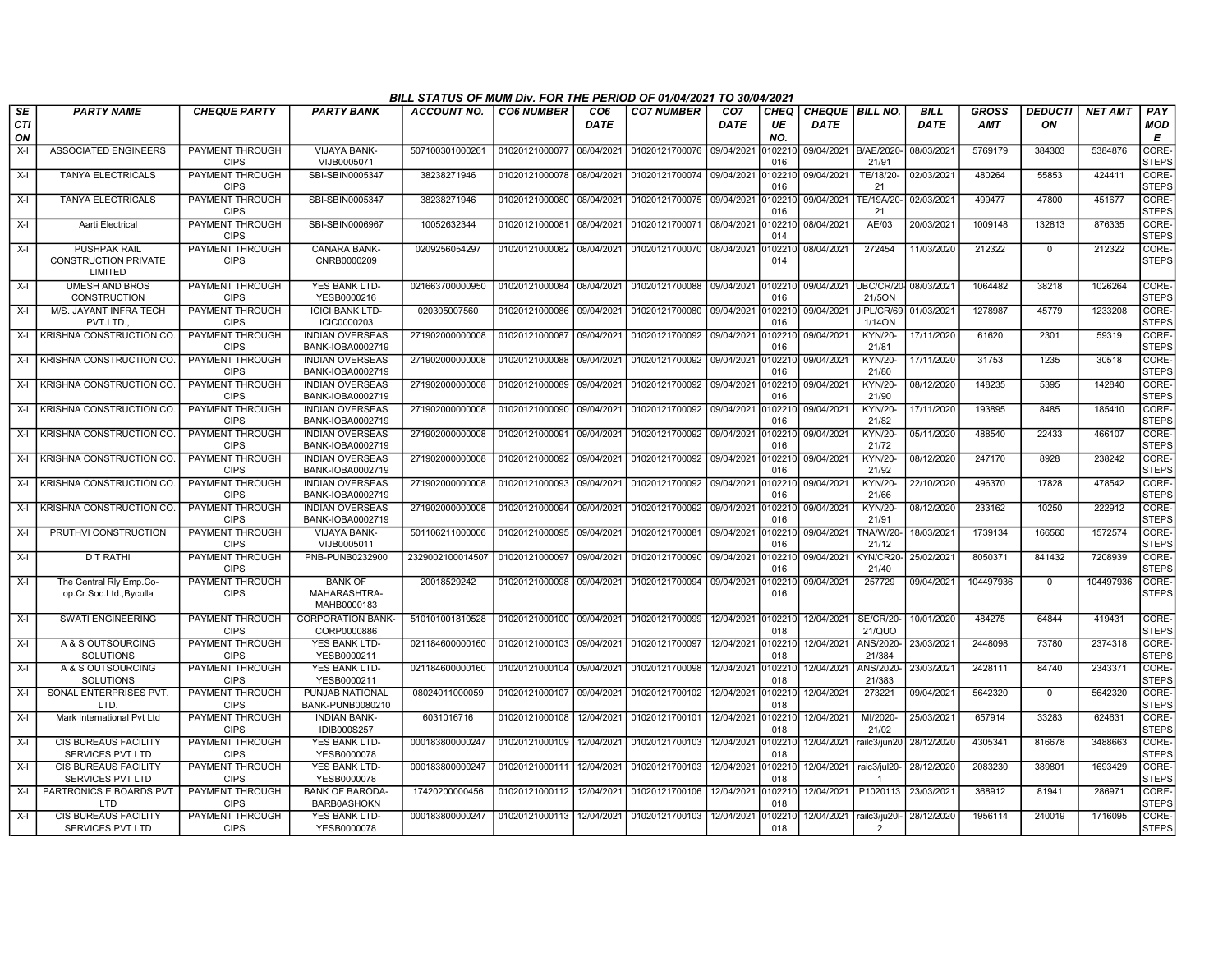|                         |                                                          |                                       |                                                               | BILL STATUS OF MUM Div. FOR THE PERIOD OF 01/04/2021 TO 30/04/2021   |                   |                                |                           |                                |                   |                                |                                   |                            |                            |                      |                |                                   |
|-------------------------|----------------------------------------------------------|---------------------------------------|---------------------------------------------------------------|----------------------------------------------------------------------|-------------------|--------------------------------|---------------------------|--------------------------------|-------------------|--------------------------------|-----------------------------------|----------------------------|----------------------------|----------------------|----------------|-----------------------------------|
| <b>SE</b><br><b>CTI</b> | <b>PARTY NAME</b>                                        | <b>CHEQUE PARTY</b>                   | <b>PARTY BANK</b>                                             | <b>ACCOUNT NO.</b>                                                   | <b>CO6 NUMBER</b> | CO <sub>6</sub><br><b>DATE</b> | <b>CO7 NUMBER</b>         | CO <sub>7</sub><br><b>DATE</b> | <b>CHEQ</b><br>UE | CHEQUE BILL NO.<br><b>DATE</b> |                                   | <b>BILL</b><br><b>DATE</b> | <b>GROSS</b><br><b>AMT</b> | <b>DEDUCTI</b><br>ON | <b>NET AMT</b> | PAY<br><b>MOD</b>                 |
| ΟN                      |                                                          |                                       |                                                               |                                                                      |                   |                                |                           |                                | NO.               |                                |                                   |                            |                            |                      |                | E                                 |
| X-I                     | CIS BUREAUS SERVICES<br>PRIVATE LIMITED                  | PAYMENT THROUGH<br><b>CIPS</b>        | <b>HDFC BANK LTD-</b><br>HDFC0000543                          | 5750000013658                                                        | 01020121000116    | 12/04/2021                     | 01020121700105            | 12/04/2021                     | 0102210<br>018    |                                | 12/04/2021 optg/cisb/ky<br>n/18   | 28/12/2020                 | 1312392                    | 96080                | 1216312        | <b>CORE</b><br><b>STEPS</b>       |
| X-I                     | <b>RAM ENTERPRISE</b>                                    | PAYMENT THROUGH                       | PUNJAB NATIONAL                                               | 1874050000833                                                        | 01020121000117    | 12/04/2021                     | 01020121700104            | 12/04/2021                     | 0102210           | 12/04/2021                     | PO                                | 09/04/2021                 | 679886                     | $\mathbf 0$          | 679886         | CORE-                             |
|                         |                                                          | <b>CIPS</b>                           | BANK-PUNB0187420                                              |                                                                      |                   |                                |                           |                                | 018               |                                | NO.34349                          |                            |                            |                      |                | <b>STEPS</b>                      |
| X-I                     | PARTRONICS E BOARDS PVT<br>LTD                           | PAYMENT THROUGH<br><b>CIPS</b>        | <b>BANK OF BARODA-</b><br><b>BARB0ASHOKN</b>                  | 17420200000456                                                       | 01020121000118    | 12/04/2021                     | 01020121700107            | 12/04/2021                     | 010221<br>018     | 12/04/2021                     | P1020112                          | 23/03/2021                 | 657200                     | 61810                | 595390         | CORE-<br><b>STEPS</b>             |
| $X-I$                   | <b>CIS BUREAUS SERVICES</b><br>PRIVATE LIMITED           | PAYMENT THROUGH<br><b>CIPS</b>        | <b>HDFC BANK LTD-</b><br>HDFC0000543                          | 5750000013658                                                        | 01020121000119    | 12/04/2021                     | 01020121700105            | 12/04/2021                     | 0102210<br>018    |                                | 12/04/2021   optg/cisb/ky<br>n/19 | 28/12/2020                 | 2393186                    | 103080               | 2290106        | <b>CORE</b><br><b>STEPS</b>       |
| X-I                     | <b>SHRI SADGURUKRUPA</b><br><b>ENTERPRISES</b>           | <b>PAYMENT THROUGH</b><br><b>CIPS</b> | <b>BANK OF INDIA-</b><br>BKID0000129                          | 012920110000226                                                      | 01020121000120    | 12/04/2021                     | 01020121700108            | 12/04/2021                     | 0102210<br>018    | 12/04/2021                     | <b>SS/CR/21-</b><br>22/02         | 06/10/2020                 | 1378491                    | 49332                | 1329159        | CORE-<br><b>STEPS</b>             |
| $X-I$                   | Statcon Electronics india Ltd                            | PAYMENT THROUGH<br><b>CIPS</b>        | STATE BANK OF INDIA-<br>SBIN0004077                           | 30258041949                                                          | 01020121000121    | 12/04/2021                     | 01020121700109            | 12/04/2021                     | 010221<br>018     | 12/04/2021                     | <b>SE/CR/21</b><br>22/04          | 12/03/2021                 | 6549283                    | 222110               | 6327173        | CORE-<br><b>STEPS</b>             |
| X-I                     | <b>VISHAL CONSTRUCTION</b>                               | <b>PAYMENT THROUGH</b><br><b>CIPS</b> | <b>CORPORATION BANK-</b><br>CORP0000437                       | 510101003121088                                                      | 01020121000125    | 12/04/2021                     | 01020121700127            | 12/04/2021                     | 010221<br>020     | 15/04/2021                     | $2020 -$<br>21/LNL/60             | 21/12/2020                 | 2292500                    | 81976                | 2210524        | CORE-<br><b>STEPS</b>             |
| X-I                     | <b>TIKU TRANSPORT</b>                                    | PAYMENT THROUGH<br><b>CIPS</b>        | THE SHAMRAO VITHAL<br><b>CO-OPERATIVE BAN-</b><br>SVCB0000020 | 102004180001627                                                      | 01020121000126    | 12/04/2021                     | 01020121700119            | 12/04/2021                     | 010221<br>020     | 15/04/2021                     | NE/KYN/20<br>21/38                | 28/01/2021                 | 2503520                    | 156417               | 2347103        | <b>CORE</b><br><b>STEPS</b>       |
| X-I                     | BURBURE AND CHAVAN<br>ENTERPRISES-SOLAPUR                | PAYMENT THROUGH<br><b>CIPS</b>        | <b>BANK OF</b><br>MAHARASHTRA-<br>MAHB0000464                 | 60308185587                                                          | 01020121000127    |                                | 12/04/2021 01020121700110 | 12/04/2021                     | 0102210<br>018    | 12/04/2021                     | <b>BC/CR/20-</b><br>21/01         | 23/09/2020                 | 1674617                    | 180363               | 1494254        | CORE-<br><b>STEPS</b>             |
| $X-I$                   | SANCHAR COMMUNICATION<br>SYSTEMS-NEW DELHI               | PAYMENT THROUGH<br><b>CIPS</b>        | <b>ICICI BANK LTD-</b><br>ICIC0000716                         | 071605001647                                                         | 01020121000128    | 12/04/2021                     | 01020121700124            | 12/04/2021 0102210             | 020               | 15/04/2021                     | <b>SCS/20-</b><br>21/0665         | 06/01/2021                 | 877099                     | 31233                | 845866         | CORE-<br>Isteps                   |
| $X-I$                   | PUNJAB COMMUNICATIONS<br>LIMITED-SAS NAGAR               | <b>PAYMENT THROUGH</b><br><b>CIPS</b> | <b>INDUSIND BANK-</b><br>INDB0000014                          | 650001466421                                                         | 01020121000129    | 12/04/2021                     | 01020121700126            | 12/04/2021                     | 0102210<br>020    | 15/04/2021                     | <b>PCL/20-</b><br>21/02           | 27/01/2021                 | 2324568                    | 83121                | 2241447        | CORE-<br><b>STEPS</b>             |
| X-I                     | SEAMLESS COMMUNICATION<br><b>SYSTEMS PRIVATE LIMITED</b> | <b>PAYMENT THROUGH</b><br><b>CIPS</b> | KARUR VYSYA BANK-<br>KVBL0001229                              | 1229135000004293                                                     | 01020121000130    | 12/04/2021                     | 01020121700118            | 12/04/2021                     | 0102210<br>020    | 15/04/2021                     | <b>TNS/20-</b><br>21/5004         | 15/07/2020                 | 1238382                    | 56867                | 1181515        | CORE-<br><b>STEPS</b>             |
| $X-I$                   | <b>NELCO LIMITED</b>                                     | PAYMENT THROUGH<br><b>CIPS</b>        | <b>BANK OF INDIA-</b><br>BKID0000160                          | 016030110000011                                                      | 01020121000131    | 12/04/2021                     | 01020121700112            | 12/04/2021                     | 010221<br>019     | 12/04/2021                     | SIL202001<br>13                   | 24/02/2021                 | 1319304                    | 50823                | 1268481        | CORE-<br><b>STEPS</b>             |
| $X-I$                   | <b>NELCO LIMITED</b>                                     | PAYMENT THROUGH<br><b>CIPS</b>        | <b>BANK OF INDIA-</b><br>BKID0000160                          | 016030110000011                                                      | 01020121000132    | 12/04/2021                     | 01020121700112            | 12/04/2021                     | 010221<br>019     | 12/04/2021                     | SIL202000<br>95                   | 19/11/2020                 | 1319304                    | 52323                | 1266981        | CORE <sub>®</sub><br><b>STEPS</b> |
| X-I                     | OM CONSTRUCTION CO.                                      | <b>PAYMENT THROUGH</b><br><b>CIPS</b> | <b>CANARA BANK-</b><br>CNRB0000209                            | 0209256054294                                                        | 01020121000133    | 12/04/2021                     | 01020121700128            | 15/04/2021                     | 0102210<br>020    | 15/04/2021                     | mnkd/20-<br>21/62                 | 04/03/2021                 | 8683934                    | 665353               | 8018581        | CORE-<br><b>STEPS</b>             |
| X-I                     | <b>ZEENAT CONSTRUCTION</b>                               | <b>PAYMENT THROUGH</b><br><b>CIPS</b> | ABHYUDAYA CO-OP<br>BANK LTD-ABHY0065016                       | 016021100116733                                                      | 01020121000134    | 12/04/2021                     | 01020121700121            | 12/04/2021                     | 0102210<br>020    | 15/04/2021                     | <b>TNA/20-</b><br>21/40           | 02/12/2020                 | 662565                     | 49724                | 612841         | CORE-<br><b>STEPS</b>             |
| $X-I$                   | <b>VEE MEDIA SOLUTIONS</b><br>PRIVATE LIMITED            | <b>PAYMENT THROUGH</b><br><b>CIPS</b> | <b>IDBI BANK LTD-</b><br>IBKL0000059                          | 0452102000005920 01020121000135 12/04/2021 01020121700182 21/04/2021 |                   |                                |                           |                                | 0102210<br>027    | 21/04/2021                     | $9/20 -$<br>21VMSPL<br>101        | 27/11/2020                 | 650000                     | 87034                | 562966         | <b>CORE</b><br><b>STEPS</b>       |
| $X-I$                   | A1 SOLUTIONS                                             | PAYMENT THROUGH<br><b>CIPS</b>        | <b>INDIAN OVERSEAS</b><br>BANK-IOBA0003717                    | 371702000000206                                                      | 01020121000136    | 12/04/2021                     | 01020121700113            | 12/04/2021                     | 0102210<br>019    | 12/04/2021                     | A1S/CR/19-<br>20/12               | 09/01/2021                 | 72390                      | 37548                | 34842          | CORE-<br><b>STEPS</b>             |
| X-I                     | ASHISH CONSTRUCTION CO                                   | PAYMENT THROUGH<br><b>CIPS</b>        | <b>BANK OF</b><br>MAHARASHTRA-<br>MAHB0000390                 | 60036204042                                                          | 01020121000137    | 12/04/2021                     | 01020121700115            | 12/04/2021                     | 010221<br>019     | 12/04/2021                     | 32                                | 17/11/2020                 | 981181                     | 84414                | 896767         | CORE-<br><b>STEPS</b>             |
| $X-I$                   | EFFTRONICS SYSTEMS PVT<br>חד ו                           | <b>PAYMENT THROUGH</b><br><b>CIPS</b> | UNION BANK OF INDIA-<br>UBIN0801348                           | 013413046100960                                                      | 01020121000138    | 12/04/2021                     | 01020121700114            | 12/04/2021                     | 0102210<br>019    | 12/04/2021                     | SI-194                            | 28/12/2020                 | 1819981                    | 61795                | 1758186        | CORE-<br><b>STEPS</b>             |
| $X-I$                   | <b>EFFTRONICS SYSTEMS PVT</b><br>LTD                     | <b>PAYMENT THROUGH</b><br><b>CIPS</b> | UNION BANK OF INDIA-<br>UBIN0801348                           | 013413046100960                                                      | 01020121000139    | 12/04/2021                     | 01020121700114            | 12/04/2021                     | 0102210<br>019    | 12/04/2021                     | $SI-213$                          | 15/02/2021                 | 1910660                    | 64869                | 1845791        | CORE-<br><b>STEPS</b>             |
| $X-I$                   | SONAL ENTERPRISES PVT.<br>LTD.                           | PAYMENT THROUGH<br><b>CIPS</b>        | PUNJAB NATIONAL<br>BANK-PUNB0080210                           | 08024011000059                                                       | 01020121000140    | 12/04/2021                     | 01020121700116            | 12/04/2021                     | 0102210<br>019    | 12/04/2021                     | <b>SEPL/2020</b><br>21/136        | 22/03/2021                 | 5873028                    | 206828               | 5666200        | CORE-<br><b>STEPS</b>             |
| $X-I$                   | <b>CIS BUREAUS SERVICES</b><br>PRIVATE LIMITED           | PAYMENT THROUGH<br><b>CIPS</b>        | <b>HDFC BANK LTD-</b><br>HDFC0000543                          | 57500000136581                                                       | 01020121000141    | 12/04/2021                     | 01020121700169            | 16/04/2021                     | 0102210<br>022    | 16/04/2021                     | railc1/sep2<br>$\Omega$           | 25/03/2021                 | 4068485                    | 496266               | 3572219        | CORE-<br><b>STEPS</b>             |
| $X-I$                   | OM CONSTRUCTION CO.                                      | PAYMENT THROUGH<br><b>CIPS</b>        | CANARA BANK-<br>CNRB0000209                                   | 0209256054294                                                        | 01020121000143    | 12/04/2021                     | 01020121700122            | 12/04/2021                     | 0102210<br>020    | 15/04/2021                     | $2020 -$<br>21/LNL/56             | 23/11/2020                 | 2583167                    | 435970               | 2147197        | <b>CORE</b><br><b>STEPS</b>       |
| X-I                     | <b>CIS BUREAUS FACILITY</b><br>SERVICES PVT LTD          | PAYMENT THROUGH<br><b>CIPS</b>        | YES BANK LTD-<br>YESB0000078                                  | 000183800000247                                                      | 01020121000144    | 12/04/2021                     | 01020121700123            | 12/04/2021                     | 0102210<br>022    | 16/04/2021                     | railc3/aug2<br>$\Omega$           | 25/03/2021                 | 3789971                    | 449390               | 3340581        | CORE-<br><b>STEPS</b>             |
| X-I                     | <b>SIDDHI</b>                                            | PAYMENT THROUGH<br><b>CIPS</b>        | <b>BANK OF INDIA-</b><br>BKID0000041                          | 004120110000561                                                      | 01020121000146    |                                | 12/04/2021 01020121700120 | 12/04/2021                     | 0102210<br>020    | 15/04/2021                     | 35                                | 15/01/2021                 | 177096                     | 6104                 | 170992         | CORE-<br><b>STEPS</b>             |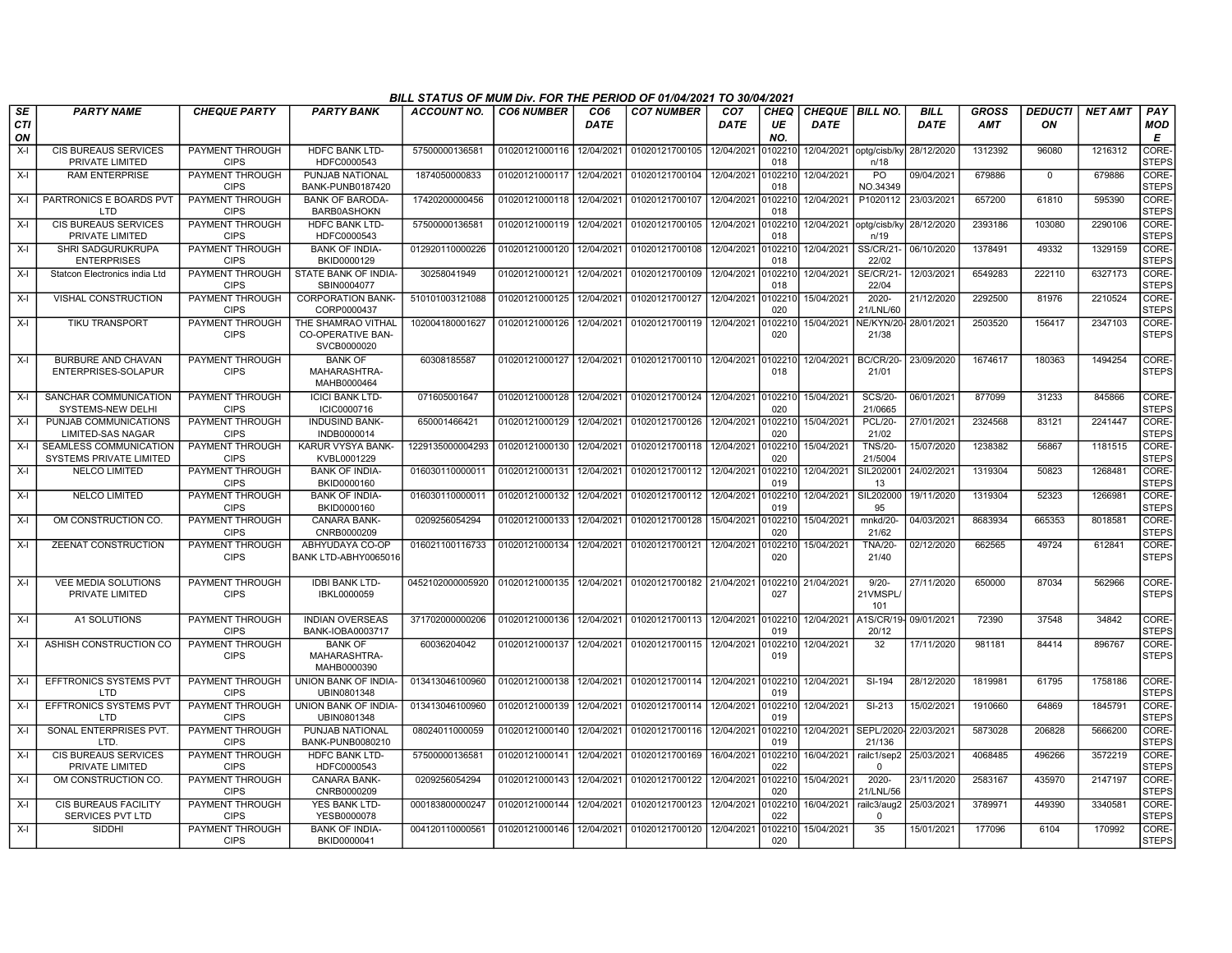|                 |                                                |                                       |                                                                        | BILL STATUS OF MUM Div. FOR THE PERIOD OF 01/04/2021 TO 30/04/2021 |                   |                         |                                   |                         |                   |                                       |                                        |                            |                            |                      |                |                             |
|-----------------|------------------------------------------------|---------------------------------------|------------------------------------------------------------------------|--------------------------------------------------------------------|-------------------|-------------------------|-----------------------------------|-------------------------|-------------------|---------------------------------------|----------------------------------------|----------------------------|----------------------------|----------------------|----------------|-----------------------------|
| SE<br>CTI<br>ON | <b>PARTY NAME</b>                              | <b>CHEQUE PARTY</b>                   | <b>PARTY BANK</b>                                                      | <b>ACCOUNT NO.</b>                                                 | <b>CO6 NUMBER</b> | CO <sub>6</sub><br>DATE | <b>CO7 NUMBER</b>                 | CO <sub>7</sub><br>DATE | CHEQ<br>UE<br>NO. | <b>CHEQUE BILL NO.</b><br><b>DATE</b> |                                        | <b>BILL</b><br><b>DATE</b> | <b>GROSS</b><br><b>AMT</b> | <b>DEDUCTI</b><br>ON | <b>NET AMT</b> | PAY<br><b>MOD</b><br>Е      |
| $X-I$           | <b>CIS BUREAUS SERVICES</b><br>PRIVATE LIMITED | <b>PAYMENT THROUGH</b><br><b>CIPS</b> | <b>HDFC BANK LTD-</b><br>HDFC0000543                                   | 57500000136581                                                     | 01020121000147    | 12/04/2021              | 01020121700169                    | 16/04/2021              | 102210<br>022     | 16/04/2021 railc1/oct20               |                                        | 25/03/2021                 | 4068485                    | 454311               | 3614174        | CORE-<br><b>STEPS</b>       |
| $X-I$           | <b>KRUSHNA RAMA ZUGARE</b>                     | <b>PAYMENT THROUGH</b><br><b>CIPS</b> | <b>BANK OF</b><br>MAHARASHTRA-<br>MAHB0000227                          | 60307981635                                                        | 01020121000148    | 12/04/2021              | 01020121700125                    | 12/04/2021              | 102210<br>020     | 15/04/2021                            | KRZ/IGP/C<br>C88                       | 10/03/2021                 | 774933                     | 42974                | 731959         | CORE-<br>STEPS              |
| $X-I$           | <b>CIS BUREAUS SERVICES</b><br>PRIVATE LIMITED | PAYMENT THROUGH<br><b>CIPS</b>        | <b>HDFC BANK LTD-</b><br>HDFC0000543                                   | 5750000013658                                                      | 01020121000149    | 12/04/2021              | 01020121700169                    | 16/04/2021              | 102210<br>022     | 16/04/2021                            | railc1/nov2<br>$\Omega$                | 25/03/2021                 | 4068485                    | 461204               | 3607281        | <b>CORE</b><br><b>STEPS</b> |
| $X-I$           | OM CONSTRUCTION CO.                            | PAYMENT THROUGH<br><b>CIPS</b>        | CANARA BANK-<br>CNRB0000209                                            | 0209256054294                                                      | 01020121000152    | 13/04/2021              | 01020121700129                    | 15/04/2021              | 102210<br>020     | 15/04/2021                            | <b>OM/CR/20-</b><br>21/74              | 22/01/2021                 | 6814833                    | 798508               | 6016325        | CORE-<br><b>STEPS</b>       |
| $X-I$           | M/S JUGAL UDYOG                                | <b>PAYMENT THROUGH</b><br><b>CIPS</b> | SBI-SBIN0001467                                                        | 33316200204                                                        | 01020121000153    | 13/04/2021              | 01020121700130                    | 15/04/2021              | 102210<br>020     | 15/04/2021                            | 078/20-21                              | 11/03/2021                 | 562388                     | 20164                | 542224         | CORE-<br><b>STEPS</b>       |
| $X-I$           | M/S JUGAL UDYOG                                | PAYMENT THROUGH<br><b>CIPS</b>        | SBI-SBIN0001467                                                        | 33316200204                                                        | 01020121000154    | 13/04/2021              | 01020121700131                    | 15/04/2021              | 102210<br>020     | 15/04/2021                            | 079/20-21                              | 15/03/2021                 | 368220                     | 12583                | 355637         | <b>CORE</b><br><b>STEPS</b> |
| X-I             | R T ENTERPRISES                                | PAYMENT THROUGH<br><b>CIPS</b>        | <b>BHARAT COOPERATIVE</b><br><b>BANK MUMBAI LIMITED</b><br>BCBM0000060 | 005914100000075                                                    | 01020121000155    | 13/04/2021              | 01020121700144                    | 15/04/2021              | 102210<br>020     | 15/04/2021                            | RTE/CR20<br>21/CC50                    | 10/11/2020                 | 170804                     | 7554                 | 163250         | CORE-<br><b>STEPS</b>       |
| $X-I$           | <b>RAJENDRA TRADERS</b>                        | PAYMENT THROUGH<br><b>CIPS</b>        | UNION BANK OF INDIA-<br>UBIN0556432                                    | 582201010050104                                                    | 01020121000156    | 14/04/2021              | 01020121700132                    | 15/04/2021              | 0102210<br>020    |                                       | 15/04/2021 RT/CR/CLA<br>/04            | 15/02/2021                 | 686609.02                  | 24875.02             | 661734         | CORE-<br><b>STEPS</b>       |
| $X-I$           | OMKAR ENGINEERING AND<br>CONSTRUCTION CO       | PAYMENT THROUGH<br><b>CIPS</b>        | <b>KOTAK MAHINDRA</b><br><b>BANK LIMITED-</b><br>KKBK0001398           | 4012216756                                                         | 01020121000157    | 14/04/2021              | 01020121700149                    | 15/04/2021              | 0102210<br>020    | 15/04/2021                            | <b>DMKAR/IG</b><br><b>P/CC39</b>       | 12/09/2020                 | 6321260                    | 561593               | 5759667        | CORE-<br><b>STEPS</b>       |
| $X-I$           | D T RATHI                                      | PAYMENT THROUGH<br><b>CIPS</b>        | PNB-PUNB0232900                                                        | 2329002100014507                                                   | 01020121000158    | 14/04/2021              | 01020121700216 22/04/2021 0102210 |                         | 030               | 23/04/2021                            | KYN/19-<br>20/101                      | 07/12/2019                 | 1748653                    | 245720               | 1502933        | CORE-<br><b>STEPS</b>       |
| $X-I$           | <b>GLOBAL POWER SYSTEMS</b>                    | PAYMENT THROUGH<br><b>CIPS</b>        | <b>BANK OF BARODA-</b><br><b>BARB0KALINA</b>                           | 06720200000438                                                     | 01020121000159    | 14/04/2021              | 01020121700150                    | 16/04/2021              | 0102210<br>022    | 16/04/2021                            | gps/cr/20-<br>21/004                   | 18/02/2021                 | 1308723                    | 60690                | 1248033        | CORE-<br>STEPS              |
| $X-I$           | KAYNES TECHNOLOGY<br>[INDIA] PRIVATE LIMITED   | <b>PAYMENT THROUGH</b><br><b>CIPS</b> | <b>CANARA BANK-</b><br>CNRB0003044                                     | 3044201000214                                                      | 01020121000160    | 14/04/2021              | 01020121700151                    | 16/04/2021              | 0102210<br>022    | 16/04/2021                            | <b>KT/CR/20-</b><br>21/01              | 30/09/2020                 | 5819132                    | 461039               | 5358093        | CORE-<br><b>STEPS</b>       |
| X-I             | A K ASSOCIATES                                 | <b>PAYMENT THROUGH</b><br><b>CIPS</b> | <b>BANK OF BARODA-</b><br>BARB0PBBMUM                                  | 75920200001306                                                     | 01020121000161    | 14/04/2021              | 01020121700152                    | 16/04/2021              | 0102210<br>022    |                                       | 16/04/2021 PNVL/W/20<br>21/50          | 23/12/2020                 | 451136                     | 16212                | 434924         | CORE-<br><b>STEPS</b>       |
| $X-I$           | SEVALAL ENTERPRISES                            | PAYMENT THROUGH<br><b>CIPS</b>        | SBI-SBIN0060384                                                        | 38812751624                                                        | 01020121000162    | 14/04/2021              | 01020121700137                    | 15/04/2021              | 102210<br>020     | 15/04/2021                            | KYN/21-<br>22/02                       | 17/02/2021                 | 1177500                    | 42154                | 1135346        | CORE-<br><b>STEPS</b>       |
| $X-I$           | SAI CONSTRUCTION<br><b>ENGINEERING CO.</b>     | PAYMENT THROUGH<br><b>CIPS</b>        | <b>IDBI BANK LTD-</b><br>IBKL0000501                                   | 501102000000480                                                    | 01020121000164    | 15/04/2021              | 01020121700147                    | 15/04/2021              | 102210<br>020     | 15/04/2021                            | 272358                                 | 17/08/2020                 | 376634                     | $\mathbf 0$          | 376634         | CORE-<br><b>STEPS</b>       |
| $X-I$           | MULTIPLEX BIO TECH PVT LTD                     | PAYMENT THROUGH<br><b>CIPS</b>        | <b>ICICI BANK LTD-</b><br><b>ICIC0000078</b>                           | 007805010915                                                       | 01020121000165    | 15/04/2021              | 01020121700133                    | 15/04/2021              | 0102210<br>020    |                                       | 15/04/2021 MBTPL/1/C<br><b>R/BB/20</b> | 28/12/2020                 | 1577372                    | 53771                | 1523601        | CORE-<br><b>STEPS</b>       |
| X-I             | MAHESH SHRICHAND<br><b>ROOPCHANDANI</b>        | <b>PAYMENT THROUGH</b><br><b>CIPS</b> | <b>BANK OF</b><br>MAHARASHTRA-<br>MAHB0000163                          | 20010802447                                                        | 01020121000168    | 15/04/2021              | 01020121700134                    | 15/04/2021              | 0102210<br>020    | 15/04/2021                            | $\overline{24}$                        | 20/10/2020                 | 143471                     | 5224                 | 138247         | CORE-<br>STEPS              |
| $X-I$           | SHUBHAM TRANSPORT-<br><b>BELAGAVI</b>          | PAYMENT THROUGH<br><b>CIPS</b>        | STATE BANK OF INDIA-<br>SBIN0012257                                    | 32856625488                                                        | 01020121000169    | 15/04/2021              | 01020121700135                    | 15/04/2021 0102210      | 020               | 15/04/2021                            | 196                                    | 22/01/2021                 | 1138813                    | 112897               | 1025916        | CORE-<br><b>STEPS</b>       |
| $X-I$           | <b>MAHESH SHRICHAND</b><br><b>ROOPCHANDANI</b> | <b>PAYMENT THROUGH</b><br><b>CIPS</b> | <b>BANK OF</b><br>MAHARASHTRA-<br>MAHB0000163                          | 20010802447                                                        | 01020121000170    | 15/04/2021              | 01020121700136                    | 15/04/2021              | 102210<br>020     | 15/04/2021                            | 26                                     | 20/10/2020                 | 212205                     | 7679                 | 204526         | CORE-<br><b>STEPS</b>       |
| X-I             | MAHESH SHRICHAND<br><b>ROOPCHANDANI</b>        | PAYMENT THROUGH<br><b>CIPS</b>        | <b>BANK OF</b><br>MAHARASHTRA-<br>MAHB0000163                          | 20010802447                                                        | 01020121000171    | 15/04/2021              | 01020121700136                    | 15/04/2021              | 102210<br>020     | 15/04/2021                            | 25                                     | 20/10/2020                 | 235725                     | 8519                 | 227206         | CORE-<br><b>STEPS</b>       |
| $X-I$           | <b>EXCEL ELECTRICALS</b>                       | PAYMENT THROUGH<br><b>CIPS</b>        | <b>CORPORATION BANK-</b><br>CORP0000445                                | 565101000004509                                                    | 01020121000172    | 15/04/2021              | 01020121700143                    | 15/04/2021              | 0102210<br>020    | 15/04/2021                            | EE/2020-<br>21/41                      | 25/03/2021                 | 3581000                    | 751358               | 2829642        | CORE-<br><b>STEPS</b>       |
| $X-I$           | OM CONSTRUCTION CO.                            | PAYMENT THROUGH<br><b>CIPS</b>        | CANARA BANK-<br>CNRB0000209                                            | 0209256054294                                                      | 01020121000173    | 15/04/2021              | 01020121700138                    | 15/04/2021              | 102210<br>020     | 15/04/2021                            | PNVL/E/20-<br>21/37                    | 19/01/2021                 | 4145000                    | 140809               | 4004191        | CORE-<br><b>STEPS</b>       |
| $X-I$           | A P ENTERPRISES-THANE                          | PAYMENT THROUGH<br><b>CIPS</b>        | AXIS BANK-UTIB0000454                                                  | 920020017282401                                                    | 01020121000174    | 15/04/2021              | 01020121700139                    | 15/04/2021              | 102210<br>020     | 15/04/2021                            | AP/GST/20<br>21/001                    | 23/03/2021                 | 749886                     | 74061                | 675825         | CORE-<br><b>STEPS</b>       |
| X-I             | RANJANA ENTERPRISES                            | <b>PAYMENT THROUGH</b><br><b>CIPS</b> | <b>NKGSB CO-OP BANK</b><br>LTD-NKGS0000010                             | 010110100005534                                                    | 01020121000176    | 15/04/2021              | 01020121700141                    | 15/04/2021              | 102210<br>020     | 15/04/2021                            | re/cr/30                               | 26/03/2021                 | 571858                     | 46750                | 525108         | CORE-<br>STEPS              |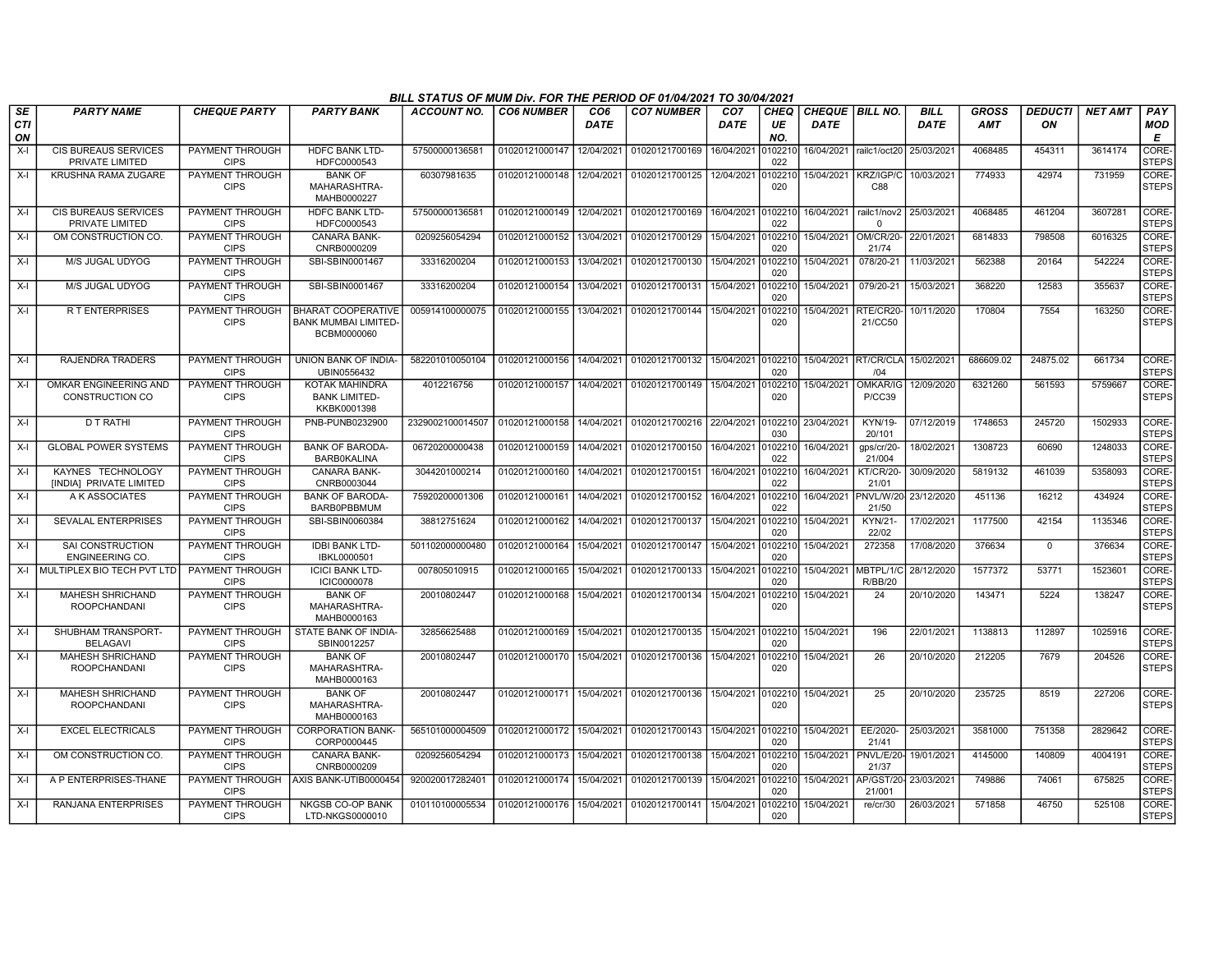|                        |                                                                              |                                       |                                               | BILL STATUS OF MUM Div. FOR THE PERIOD OF 01/04/2021 TO 30/04/2021 |                           |                         |                                    |                                |                          |                                  |                           |                            |                            |                      |                |                        |
|------------------------|------------------------------------------------------------------------------|---------------------------------------|-----------------------------------------------|--------------------------------------------------------------------|---------------------------|-------------------------|------------------------------------|--------------------------------|--------------------------|----------------------------------|---------------------------|----------------------------|----------------------------|----------------------|----------------|------------------------|
| SE<br><b>CTI</b><br>ON | <b>PARTY NAME</b>                                                            | <b>CHEQUE PARTY</b>                   | <b>PARTY BANK</b>                             | <b>ACCOUNT NO.</b>                                                 | <b>CO6 NUMBER</b>         | CO <sub>6</sub><br>DATE | <b>CO7 NUMBER</b>                  | CO <sub>7</sub><br><b>DATE</b> | <b>CHEQ</b><br>UE<br>NO. | CHEQUE   BILL NO.<br><b>DATE</b> |                           | <b>BILL</b><br><b>DATE</b> | <b>GROSS</b><br><b>AMT</b> | <b>DEDUCTI</b><br>ΟN | <b>NET AMT</b> | PAY<br><b>MOD</b><br>E |
| $X-I$                  | <b>LAXMI ELECTRICAL WORKS</b>                                                | PAYMENT THROUGH<br><b>CIPS</b>        | PUNJAB NATIONAL<br>BANK-PUNB0089310           | 08934011000198                                                     | 01020121000177            | 15/04/2021              | 01020121700140                     | 15/04/2021                     | 010221<br>020            | 15/04/2021                       | PO<br>No.254595           | 09/04/2021                 | 3967442                    | $\Omega$             | 3967442        | CORE-<br><b>STEPS</b>  |
| $X-I$                  | <b>RANJANA ENTERPRISES</b>                                                   | PAYMENT THROUGH<br><b>CIPS</b>        | NKGSB CO-OP BANK<br>LTD-NKGS0000010           | 010110100005534                                                    | 01020121000178 15/04/2021 |                         | 01020121700141 15/04/2021 0102210  |                                | 020                      | 15/04/2021                       | re/cr/31                  | 26/03/2021                 | 571858                     | 43586                | 528272         | CORE-<br>STEPS         |
| $X-I$                  | <b>RANJANA ENTERPRISES</b>                                                   | PAYMENT THROUGH<br><b>CIPS</b>        | NKGSB CO-OP BANK<br>LTD-NKGS0000010           | 010110100005534                                                    | 01020121000179            | 15/04/2021              | 01020121700141                     | 15/04/2021 010221              | 020                      | 15/04/2021                       | re/cr/32                  | 26/03/2021                 | 571858                     | 48411                | 523447         | CORE-<br><b>STEPS</b>  |
| $X-I$                  | RANJANA ENTERPRISES                                                          | PAYMENT THROUGH<br><b>CIPS</b>        | NKGSB CO-OP BANK<br>LTD-NKGS0000010           | 010110100005534                                                    | 01020121000180            | 15/04/2021              | 01020121700141                     | 15/04/2021                     | 010221<br>020            | 15/04/2021                       | re/cr/33                  | 26/03/2021                 | 571858                     | 47690                | 524168         | CORE-<br><b>STEPS</b>  |
| $X-I$                  | A S CONSTRUCTIONS                                                            | PAYMENT THROUGH<br><b>CIPS</b>        | AXIS BANK-UTIB0000828                         | 911020060485497                                                    | 01020121000182            | 15/04/2021              | 01020121700142                     | 15/04/2021 010221              | 020                      | 15/04/2021                       | $2020 -$<br>21/LNL/48     | 23/09/2020                 | 10041918                   | 510656               | 9531262        | CORE-<br><b>STEPS</b>  |
| $X-I$                  | PRABHAKAR ENTERPRISES                                                        | PAYMENT THROUGH<br><b>CIPS</b>        | PNB-PUNB0413800                               | 4138002100010578                                                   | 01020121000183            | 15/04/2021              | 01020121700157                     | 16/04/2021                     | 010221<br>022            | 16/04/2021                       | pe/cr/30                  | 26/03/2021                 | 591435                     | 57968                | 533467         | CORE-<br>STEPS         |
| $X-I$                  | PRABHAKAR ENTERPRISES                                                        | PAYMENT THROUGH<br><b>CIPS</b>        | PNB-PUNB0413800                               | 4138002100010578                                                   | 01020121000184            | 15/04/2021              | 01020121700157                     | 16/04/2021                     | 010221<br>022            | 16/04/2021                       | pe/cr/31                  | 26/03/202                  | 591435                     | 68341                | 523094         | CORE-<br><b>STEPS</b>  |
| $X-I$                  | M/s Genious Infotech                                                         | PAYMENT THROUGH<br><b>CIPS</b>        | HDFC BANK LTD-<br>HDFC0000382                 | 50200052486403                                                     | 01020121000185            | 15/04/2021              | 01020121700148                     | 15/04/2021                     | 010221<br>020            | 15/04/2021                       | GI/DE/6/20<br>$20 - 21$   | 21/09/2020                 | 520125                     | 39771                | 480354         | CORE-<br><b>STEPS</b>  |
| $X-I$                  | PRABHAKAR ENTERPRISES                                                        | PAYMENT THROUGH<br><b>CIPS</b>        | PNB-PUNB0413800                               | 4138002100010578                                                   | 01020121000186            | 15/04/2021              | 01020121700157                     | 16/04/2021 010221              | 022                      | 16/04/2021                       | pe/cr/32                  | 26/03/202                  | 591435                     | 68867                | 522568         | CORE-<br><b>STEPS</b>  |
| $X-I$                  | PRABHAKAR ENTERPRISES                                                        | PAYMENT THROUGH<br><b>CIPS</b>        | PNB-PUNB0413800                               | 4138002100010578                                                   | 01020121000187            | 15/04/2021              | 01020121700157                     | 16/04/2021                     | 010221<br>022            | 16/04/2021                       | pe/cr/33                  | 26/03/202                  | 591435                     | 54825                | 536610         | CORE-<br>STEPS         |
| $X-I$                  | PRABHAKAR ENTERPRISES                                                        | PAYMENT THROUGH<br><b>CIPS</b>        | PNB-PUNB0413800                               | 4138002100010578                                                   | 01020121000188            | 15/04/2021              | 01020121700157                     | 16/04/2021 010221              | 022                      | 16/04/2021                       | pe/cr/34                  | 26/03/202                  | 591435                     | 51626                | 539809         | CORE-<br><b>STEPS</b>  |
| $X-I$                  | DAULAT RAM ENGINEERING<br>SERVICES PVT. LTD.-BHOPAL                          | PAYMENT THROUGH<br><b>CIPS</b>        | PNB-PUNB0127600                               | 1276008700010563                                                   | 01020121000189            | 15/04/2021              | 01020121700145                     | 15/04/2021                     | 010221<br>020            | 15/04/2021                       | 074/20-21                 | 26/11/2020                 | 3290031                    | 111627               | 3178404        | CORE-<br><b>STEPS</b>  |
| $X-I$                  | DAULAT RAM ENGINEERING<br>SERVICES PVT. LTD.-BHOPAL                          | <b>PAYMENT THROUGH</b><br><b>CIPS</b> | PNB-PUNB0127600                               | 1276008700010563                                                   | 01020121000190            | 15/04/2021              | 01020121700145                     | 15/04/2021                     | 010221<br>020            | 15/04/2021                       | 092/20-21                 | 13/01/2021                 | 1974018.75                 | 66916.75             | 1907102        | CORE-<br><b>STEPS</b>  |
| $X-I$                  | M/s Genious Infotech                                                         | PAYMENT THROUGH<br><b>CIPS</b>        | <b>HDFC BANK LTD-</b><br>HDFC0000382          | 50200052486403                                                     | 01020121000191            | 15/04/2021              | 01020121700146                     | 15/04/2021                     | 0102210<br>020           | 15/04/2021                       | GE/7/CR/B<br>B/20-21      | 06/04/2021                 | 3387260                    | 193298               | 3193962        | CORE-<br>STEPS         |
| $X-I$                  | ADITYA CONSTRUCTION                                                          | PAYMENT THROUGH<br><b>CIPS</b>        | <b>BANK OF</b><br>MAHARASHTRA-<br>MAHB0000575 | 60147519793                                                        | 01020121000192            | 15/04/2021              | 01020121700153                     | 16/04/2021                     | 010221<br>022            | 16/04/2021                       | KYN/20-<br>21/48          | 31/08/2020                 | 6500829                    | 557314               | 5943515        | CORE-<br><b>STEPS</b>  |
| $X-I$                  | <b>SHAH ENGINEERS</b>                                                        | <b>PAYMENT THROUGH</b><br><b>CIPS</b> | <b>BANK OF INDIA-</b><br>BKID0000050          | 005020100011006                                                    | 01020121000193            | 15/04/2021              | 01020121700154 16/04/2021 010221   |                                | 022                      | 16/04/2021                       | <b>PNVL/20-</b><br>21/66  | 26/01/2021                 | 5541106                    | 520205               | 5020901        | CORE-<br><b>STEPS</b>  |
| $X-I$                  | ENCEE RAIL ENGINEERS AND<br><b>FABRICATORS PVT LTD</b>                       | PAYMENT THROUGH<br><b>CIPS</b>        | <b>NKGSB CO-OP BANK</b><br>LTD-NKGS0000024    | 024130100000027                                                    | 01020121000194            | 15/04/2021              | 01020121700155   16/04/2021 010221 |                                | 022                      | 16/04/2021                       | KYN/20-<br>21/56          | 30/10/2020                 | 7029915                    | 251169               | 6778746        | CORE-<br><b>STEPS</b>  |
| $X-I$                  | ENCEE RAIL ENGINEERS AND<br><b>FABRICATORS PVT LTD</b>                       | PAYMENT THROUGH<br><b>CIPS</b>        | NKGSB CO-OP BANK<br>LTD-NKGS0000024           | 024130100000027                                                    | 01020121000196            | 16/04/2021              | 01020121700155                     | 16/04/2021                     | 010221<br>022            | 16/04/2021                       | <b>ER/CR/20-</b><br>21/05 | 24/02/2021                 | 8023499                    | 318075               | 7705424        | CORE-<br><b>STEPS</b>  |
| X-I                    | OM CONSTRUCTION CO                                                           | PAYMENT THROUGH<br><b>CIPS</b>        | <b>CANARA BANK-</b><br>CNRB0000209            | 0209256054294                                                      | 01020121000198            | 16/04/2021              | 01020121700162                     | 16/04/2021                     | 010221<br>022            | 16/04/2021                       | PNVL/W/20<br>21/61        | 18/02/2021                 | 2730726                    | 92868                | 2637858        | CORE-<br><b>STEPS</b>  |
| $X-I$                  | <b>SMEET ENTERPRISES</b>                                                     | PAYMENT THROUGH<br><b>CIPS</b>        | <b>BANK OF BARODA-</b><br><b>BARB0KHADAK</b>  | 34910200000193                                                     | 01020121000200            | 16/04/2021              | 01020121700156                     | 16/04/2021                     | 010221<br>022            | 16/04/2021                       | <b>SE/CR/21-</b><br>22/03 | 15/03/2021                 | 709822                     | 25451                | 684371         | CORE-<br><b>STEPS</b>  |
| $X-I$                  | <b>RAM ENTERPRISE</b>                                                        | PAYMENT THROUGH<br><b>CIPS</b>        | PUNJAB NATIONAL<br>BANK-PUNB0187420           | 1874050000833                                                      | 01020121000202            | 16/04/2021              | 01020121700160                     | 16/04/2021                     | 010221<br>022            | 16/04/2021                       | <b>RPF/20-</b><br>21/15   | 22/03/2021                 | 52410                      | 2098                 | 50312          | CORE-<br><b>STEPS</b>  |
| $X-I$                  | SECURITY GUARDS BOARD<br>FOR BRIHAN MUMBAI & THANE<br><b>DISTRICT</b>        | PAYMENT THROUGH<br><b>CIPS</b>        | UNION BANK OF INDIA-<br>UBIN0531588           | 315801010029316                                                    | 01020121000204            | 16/04/2021              | 01020121700158                     | 16/04/2021                     | 0102210<br>022           | 16/04/2021                       | <b>RPF/20-</b><br>21/4    | 01/04/2021                 | 354585                     | $\mathbf 0$          | 354585         | CORE-<br><b>STEPS</b>  |
| $X-I$                  | VYADESHWAR TRAVELS                                                           | PAYMENT THROUGH<br><b>CIPS</b>        | <b>IDBI BANK LTD-</b><br>IBKL0000784          | 0784102000004749                                                   | 01020121000206            | 16/04/2021              | 01020121700161                     | 16/04/2021                     | 010221<br>022            | 16/04/2021                       | <b>RPF/20-</b><br>21/4    | 20/01/202                  | 233640                     | 9001                 | 224639         | CORE-<br><b>STEPS</b>  |
| $X-I$                  | <b>SECURITY GUARDS BOARD</b><br>FOR BRIHAN MUMBAI & THANE<br><b>DISTRICT</b> | PAYMENT THROUGH<br><b>CIPS</b>        | UNION BANK OF INDIA-<br>UBIN0531588           | 315801010029316                                                    | 01020121000207            | 16/04/2021              | 01020121700159                     | 16/04/2021                     | 010221<br>022            | 16/04/2021                       | RPF/2020<br>21/8          | 01/04/2021                 | 358764                     | $\mathbf 0$          | 358764         | CORE-<br>STEPS         |
| $X-I$                  | <b>GODAVARI INDUSTRIAL</b><br><b>TRADERS</b>                                 | PAYMENT THROUGH<br><b>CIPS</b>        | <b>BANK OF INDIA-</b><br>BKID0000705          | 070020110000683                                                    | 01020121000208            | 16/04/2021              | 01020121700165                     | 16/04/2021                     | 0102210<br>022           | 16/04/2021                       | KYN/20-<br>21/39          | 24/02/202                  | 3591825                    | 128380               | 3463445        | CORE-<br><b>STEPS</b>  |
| $X-I$                  | <b>MUKUL ENTERPRISES</b>                                                     | PAYMENT THROUGH<br><b>CIPS</b>        | PUNJAB NATIONAL<br>BANK-PUNB0096910           | 09691011000311                                                     | 01020121000210 16/04/2021 |                         | 01020121700166                     | 16/04/2021                     | 0102210<br>026           | 21/04/2021                       | <b>RE/CR/20-</b><br>21/31 | 02/01/2021                 | 1404014                    | 70244                | 1333770        | CORE-<br><b>STEPS</b>  |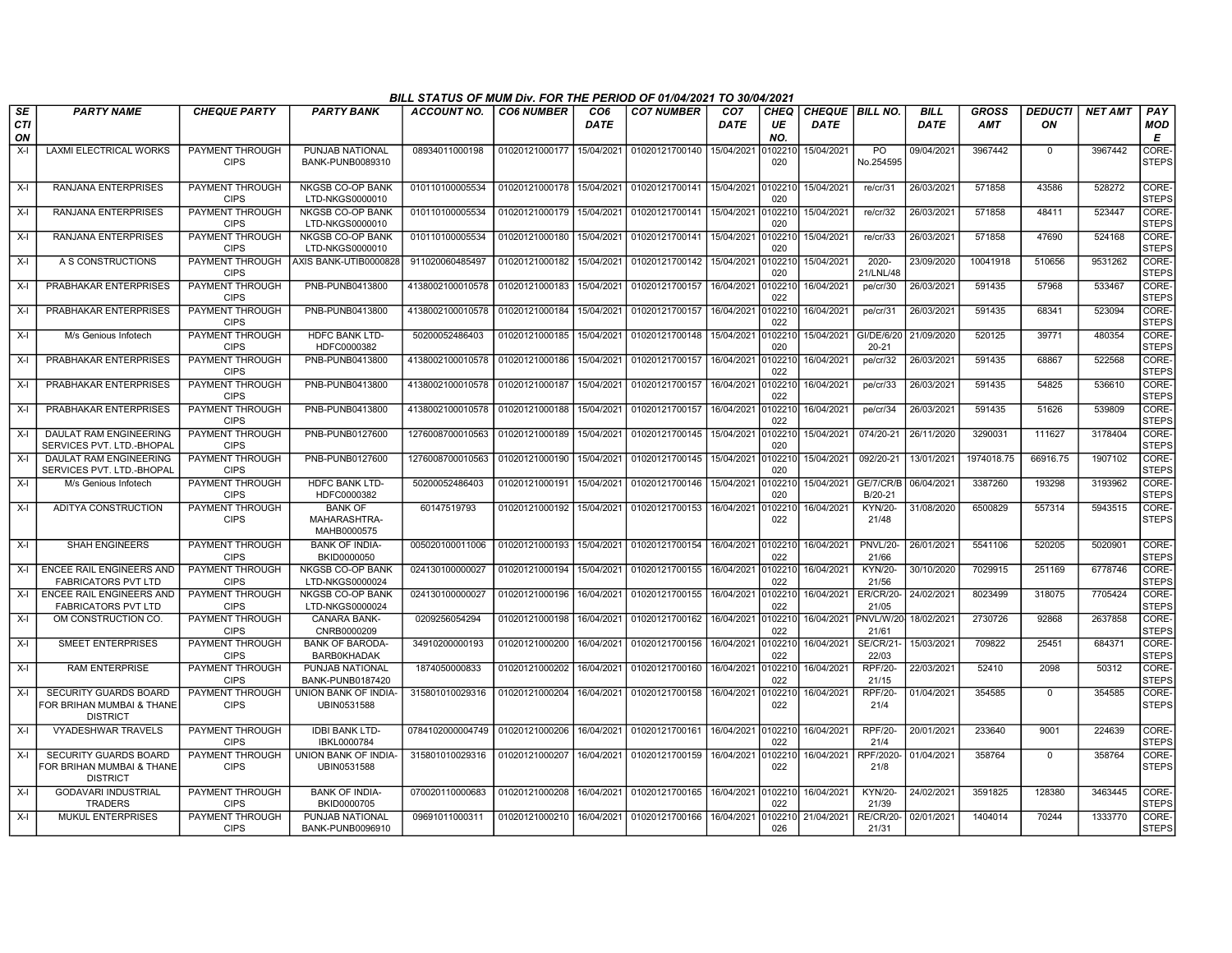|           |                                                 |                                       |                                                               | BILL STATUS OF MUM Div. FOR THE PERIOD OF 01/04/2021 TO 30/04/2021 |                           |                                |                           |                                |                   |                                         |                              |                            |                            |                      |                |                             |
|-----------|-------------------------------------------------|---------------------------------------|---------------------------------------------------------------|--------------------------------------------------------------------|---------------------------|--------------------------------|---------------------------|--------------------------------|-------------------|-----------------------------------------|------------------------------|----------------------------|----------------------------|----------------------|----------------|-----------------------------|
| SE<br>CTI | <b>PARTY NAME</b>                               | <b>CHEQUE PARTY</b>                   | <b>PARTY BANK</b>                                             | <b>ACCOUNT NO.</b>                                                 | <b>CO6 NUMBER</b>         | CO <sub>6</sub><br><b>DATE</b> | <b>CO7 NUMBER</b>         | CO <sub>7</sub><br><b>DATE</b> | <b>CHEQ</b><br>UE | <b>CHEQUE   BILL NO.</b><br><b>DATE</b> |                              | <b>BILL</b><br><b>DATE</b> | <b>GROSS</b><br><b>AMT</b> | <b>DEDUCTI</b><br>ON | <b>NET AMT</b> | PAY<br>MOD                  |
| ON        |                                                 |                                       |                                                               |                                                                    |                           |                                |                           |                                | NO.               |                                         |                              |                            |                            |                      |                | Е                           |
| $X-I$     | S K INFRASTRUCTURE-THANE                        | PAYMENT THROUGH<br><b>CIPS</b>        | <b>KOTAK MAHINDRA</b><br><b>BANK-KKBK0000649</b>              | 0012391530                                                         | 01020121000211            | 16/04/2021                     | 01020121700173            | 20/04/2021                     | 102210<br>025     | 20/04/2021                              | <b>SKI/IR/20-</b><br>21/06   | 21/01/2021                 | 1107306                    | 95623                | 1011683        | <b>CORE</b><br><b>STEPS</b> |
| X-I       | <b>RP GROUP</b>                                 | PAYMENT THROUGH<br><b>CIPS</b>        | <b>CENTRAL BANK OF</b><br>INDIA-CBIN0281715                   | 3594378697                                                         | 01020121000212 16/04/2021 |                                | 01020121700164            | 16/04/2021                     | 102210<br>022     | 16/04/2021                              | <b>RPF/20-</b><br>21/6       | 31/03/2021                 | 778461                     | 26489                | 751972         | CORE-<br><b>STEPS</b>       |
| X-I       | <b>HINDUSTAN BUILDERS</b>                       | PAYMENT THROUGH<br><b>CIPS</b>        | PNB-PUNB0053000                                               | 0530002109007388                                                   | 01020121000213            | 16/04/2021                     | 01020121700163            | 16/04/2021                     | 0102210<br>022    |                                         | 16/04/2021 W.M.CSMT<br>.A230 | 13/08/2020                 | 156784                     | $\mathbf 0$          | 156784         | CORE-<br><b>STEPS</b>       |
| $X-I$     | <b>HINDUSTAN BUILDERS</b>                       | PAYMENT THROUGH<br><b>CIPS</b>        | PNB-PUNB0053000                                               | 0530002109007388                                                   | 01020121000214            | 16/04/2021                     | 01020121700167            | 16/04/2021                     | 0102210<br>022    | 16/04/2021                              | W.M.CSM<br>.A/330            | 13/08/2020                 | 373634                     | $\mathbf 0$          | 373634         | CORE-<br><b>STEPS</b>       |
| $X-I$     | <b>VIKAS YADAV</b>                              | PAYMENT THROUGH<br><b>CIPS</b>        | PUNJAB NATIONAL<br>BANK-PUNB0089310                           | 08931011004478                                                     | 01020121000216            | 16/04/2021                     | 01020121700168            | 16/04/2021                     | 102210<br>022     | 16/04/2021                              | P.O.<br>754901               | 15/04/2021                 | 11428783                   | $\overline{0}$       | 11428783       | CORE-<br><b>STEPS</b>       |
| X-I       | OM CONSTRUCTION                                 | PAYMENT THROUGH<br><b>CIPS</b>        | <b>DOMBIVLI NAGARI</b><br>SAHAKARI BANK LIMIT-<br>DNSB0000012 | 012011100002434                                                    | 01020121000217            | 16/04/2021                     | 01020121700172            | 19/04/2021                     | 010221<br>025     | 20/04/2021                              | <b>KYN/21-</b><br>22/07      | 04/03/2021                 | 1254022                    | 44887                | 1209135        | CORE-<br><b>STEPS</b>       |
| $X-I$     | <b>RAM ENTERPRISE</b>                           | PAYMENT THROUGH<br><b>CIPS</b>        | PUNJAB NATIONAL<br><b>BANK-PUNB0187420</b>                    | 1874050000833                                                      | 01020121000218            | 16/04/2021                     | 01020121700170            | 19/04/2021                     | 0102210<br>025    | 20/04/2021                              | <b>RPF/20-</b><br>21/11      | 20/01/2021                 | 237320                     | 9141                 | 228179         | CORE-<br><b>STEPS</b>       |
| $X-I$     | <b>RAM ENTERPRISE</b>                           | PAYMENT THROUGH<br><b>CIPS</b>        | PUNJAB NATIONAL<br>BANK-PUNB0187420                           | 1874050000833                                                      | 01020121000219            | 16/04/2021                     | 01020121700171            | 19/04/2021                     | 0102210<br>025    | 20/04/2021                              | <b>RPF/20-</b><br>21/18      | 10/03/2021                 | 164400                     | 6363                 | 158037         | CORE-<br><b>STEPS</b>       |
| $X-I$     | <b>KASHISH SERVICES</b>                         | PAYMENT THROUGH<br><b>CIPS</b>        | <b>PUNJAB NATIONAL</b><br>BANK-PUNB0187420                    | 1874050002967                                                      | 01020121000220            | 16/04/2021                     | 01020121700174            | 20/04/2021                     | 102210<br>025     | 20/04/2021                              | <b>RPF/20-</b><br>21/6       | 26/03/2021                 | 48800                      | 1960                 | 46840          | CORE-<br><b>STEPS</b>       |
| $X-I$     | MULTI TECHNO SERVICES-<br><b>GURGAON</b>        | PAYMENT THROUGH<br><b>CIPS</b>        | <b>ICICI BANK LTD-</b><br>ICIC0000021                         | 002105000802                                                       | 01020121000221            | 17/04/2021                     | 01020121700180            | 21/04/2021                     | 102210<br>026     | 21/04/2021                              | 007                          | 08/06/2020                 | 102400                     | $\mathbf 0$          | 102400         | CORE-<br><b>STEPS</b>       |
| X-I       | MULTI TECHNO SERVICES-<br><b>GURGAON</b>        | PAYMENT THROUGH<br><b>CIPS</b>        | <b>ICICI BANK LTD-</b><br>ICIC0000021                         | 002105000802                                                       | 01020121000222            | 17/04/2021                     | 01020121700180            | 21/04/2021                     | 102210<br>026     | 21/04/2021                              | 006                          | 08/06/2020                 | 100901.12                  | .12                  | 100901         | CORE-<br><b>STEPS</b>       |
| $X-I$     | <b>IMPETUS AUTOMATION</b>                       | PAYMENT THROUGH<br><b>CIPS</b>        | <b>CORPORATION BANK-</b><br>CORP0000890                       | 510101001297529                                                    | 01020121000223            | 17/04/2021                     | 01020121700179 20/04/2021 |                                | 0102210<br>025    | 20/04/2021                              | 274432                       | 15/02/2021                 | 19422                      | $\mathbf 0$          | 19422          | CORE-<br><b>STEPS</b>       |
|           | X-I ISHREE GANESH AUTO WORKS                    | PAYMENT THROUGH<br><b>CIPS</b>        | <b>CORPORATION BANK-</b><br>CORP0000168                       | 510101001902414                                                    | 01020121000224            | 17/04/2021                     | 01020121700179            | 20/04/2021                     | 102210<br>025     | 20/04/2021                              | 252425                       | 16/01/2020                 | 2834                       | $\mathbf{0}$         | 2834           | CORE-<br><b>STEPS</b>       |
|           | X-I ISHREE SOMNATH TRANSPORT<br><b>SERVICES</b> | PAYMENT THROUGH<br><b>CIPS</b>        | <b>BANK OF</b><br>MAHARASHTRA-<br>MAHB0000088                 | 60021913769                                                        | 01020121000225            | 19/04/2021                     | 01020121700220            | 23/04/2021                     | 0102210<br>032    | 23/04/2021                              | <b>TNA/20-</b><br>21/41      | 05/03/2021                 | 6535405                    | 708233               | 5827172        | CORE-<br><b>STEPS</b>       |
| X-I       | <b>NELCO LIMITED</b>                            | PAYMENT THROUGH<br><b>CIPS</b>        | <b>BANK OF INDIA-</b><br>BKID0000160                          | 016030110000011                                                    | 01020121000227            | 19/04/2021                     | 01020121700175 20/04/2021 |                                | 0102210<br>025    | 20/04/2021                              | SIL202000<br>94              | 19/11/2020                 | 972205                     | 33057                | 939148         | CORE-<br><b>STEPS</b>       |
| $X-I$     | <b>RAJ ASSOCIATES</b>                           | PAYMENT THROUGH<br><b>CIPS</b>        | <b>BANK OF BARODA-</b><br><b>BARBOTHAEAS</b>                  | 12480200000332                                                     | 01020121000229            | 19/04/2021                     | 01020121700176            | 20/04/2021                     | 0102210<br>025    | 20/04/2021                              | RA/CR/20-<br>21/305          | 12/10/2020                 | 489194                     | 17572                | 471622         | CORE-<br><b>STEPS</b>       |
| X-I       | <b>NELCO LIMITED</b>                            | PAYMENT THROUGH<br><b>CIPS</b>        | <b>BANK OF INDIA-</b><br>BKID0000160                          | 016030110000011                                                    | 01020121000230            | 19/04/2021                     | 01020121700175 20/04/2021 |                                | 102210<br>025     | 20/04/2021                              | SIL202001<br>12              | 24/02/2021                 | 972205                     | 33057                | 939148         | CORE-<br><b>STEPS</b>       |
| $X-I$     | KNORR-BREMSE INDIA<br>PVT.LIMITED               | PAYMENT THROUGH<br><b>CIPS</b>        | DEUTSCHE BANK AG-<br>DEUT0796DEL                              | 1045699000                                                         | 01020121000231            | 19/04/2021                     | 01020121700217            | 22/04/2021                     | 0102210<br>030    | 23/04/2021                              | <b>KB/CR/05/</b><br>18-20    | 08/11/2020                 | 708000                     | 31738                | 676262         | CORE-<br><b>STEPS</b>       |
| $X-I$     | <b>IMPETUS AUTOMATION</b>                       | PAYMENT THROUGH<br><b>CIPS</b>        | <b>CORPORATION BANK-</b><br>CORP0000890                       | 510101001297529                                                    | 01020121000238            | 19/04/2021                     | 01020121700203            | 22/04/2021                     | 0102210<br>029    | 22/04/2021                              | 274430                       | 15/02/2021                 | 19100                      | $\mathbf 0$          | 19100          | CORE-<br><b>STEPS</b>       |
| $X-I$     | D M RATHOD-MUMBAI                               | <b>PAYMENT THROUGH</b><br><b>CIPS</b> | <b>BANK OF INDIA-</b><br>BKID0000015                          | 001520100005491                                                    | 01020121000240            | 19/04/2021                     | 01020121700203            | 22/04/2021                     | 0102210<br>029    | 22/04/2021                              | 265559                       | 08/02/2021                 | 10150                      | $\Omega$             | 10150          | CORE-<br><b>STEPS</b>       |
| $X-I$     | <b>HINDUSTAN INSECTICIDES</b>                   | PAYMENT THROUGH<br><b>CIPS</b>        | <b>CENTRAL BANK OF</b><br>INDIA-CBIN0281590                   | 1064022615                                                         | 01020121000244            | 19/04/2021                     | 01020121700203            | 22/04/2021                     | 0102210<br>029    | 22/04/2021                              | 251963                       | 16/02/2021                 | 7000                       | $\mathbf{0}$         | 7000           | CORE-<br><b>STEPS</b>       |
| $X-I$     | <b>SHAH ENGINEERS</b>                           | PAYMENT THROUGH<br><b>CIPS</b>        | <b>BANK OF INDIA-</b><br>BKID0000050                          | 005020100011006                                                    | 01020121000245            | 20/04/2021                     | 01020121700177            | 20/04/2021                     | 102210<br>025     | 20/04/2021                              | OHS/21/03                    | 16/02/2021                 | 8071016                    | 460983               | 7610033        | CORE-<br><b>STEPS</b>       |
| $X-I$     | <b>RAM ENTERPRISE</b>                           | PAYMENT THROUGH<br><b>CIPS</b>        | PUNJAB NATIONAL<br><b>BANK-PUNB0187420</b>                    | 1874050000833                                                      | 01020121000246            | 20/04/2021                     | 01020121700178 20/04/2021 |                                | 102210<br>025     | 20/04/2021                              | <b>RPF/20-</b><br>21/12C     | 22/02/2021                 | 226270                     | 8720                 | 217550         | CORE-<br><b>STEPS</b>       |
| X-I       | <b>KASHISH SERVICES</b>                         | PAYMENT THROUGH<br><b>CIPS</b>        | PUNJAB NATIONAL<br>BANK-PUNB0187420                           | 1874050002967                                                      | 01020121000247            | 20/04/2021                     | 01020121700183            | 21/04/2021                     | 102210<br>027     | 21/04/2021                              | RPF/2020-<br>21/4            | 22/03/2021                 | 139020                     | 5296                 | 133724         | CORE-<br><b>STEPS</b>       |
| $X-I$     | <b>RAM ENTERPRISE</b>                           | PAYMENT THROUGH<br><b>CIPS</b>        | PUNJAB NATIONAL<br>BANK-PUNB0187420                           | 1874050000833                                                      | 01020121000248            | 20/04/2021                     | 01020121700205            | 22/04/2021                     | 102210<br>029     | 22/04/2021                              | RPF/2020-<br>21/13C          | 25/03/2021                 | 211180                     | 8145                 | 203035         | CORE-<br><b>STEPS</b>       |
| $X-I$     | SIGNOTRON INDIA PVT LTD                         | PAYMENT THROUGH<br><b>CIPS</b>        | <b>ICICI BANK LTD-</b><br><b>ICIC0000006</b>                  | 000651000357                                                       | 01020121000249 20/04/2021 |                                | 01020121700206            | 22/04/2021                     | 102210<br>029     | 22/04/2021                              | S159-<br>S160/19-20          | 31/12/2019                 | 1248062                    | 94208                | 1153854        | CORE-<br><b>STEPS</b>       |
| $X-I$     | M DEVANG CONSTRUCTION<br>CO.                    | PAYMENT THROUGH<br><b>CIPS</b>        | <b>BANK OF BARODA</b><br>BARB0TARDEO                          | 12460200000968                                                     | 01020121000269 20/04/2021 |                                | 01020121700181 21/04/2021 |                                | 0102210<br>027    | 21/04/2021                              | 290136                       | 24/03/2021                 | 1156024                    | $\Omega$             | 1156024        | CORE-<br><b>STEPS</b>       |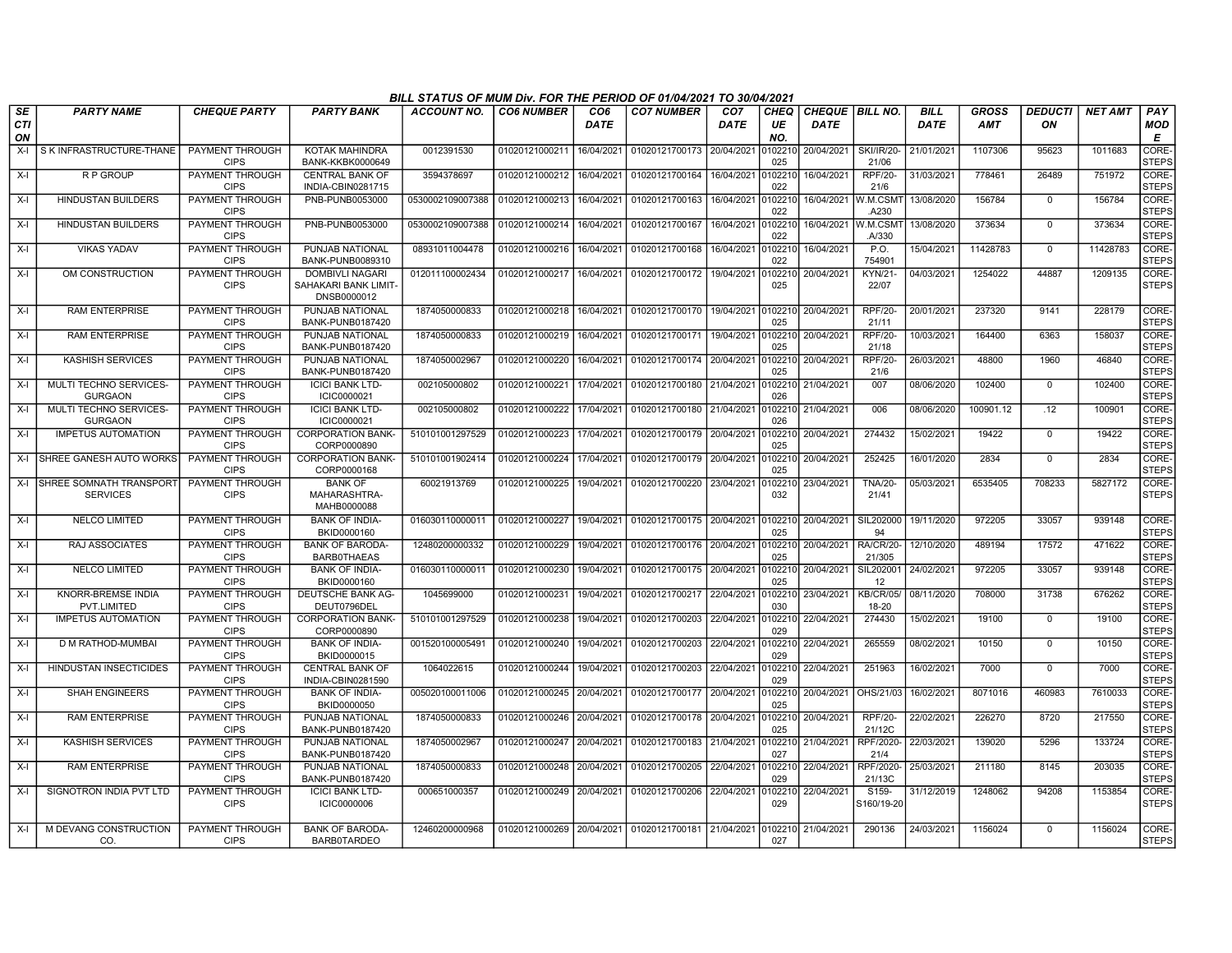|                        |                                                             |                                       |                                                        | BILL STATUS OF MUM Div. FOR THE PERIOD OF 01/04/2021 TO 30/04/2021 |                           |                         |                                                     |                                |                   |                                       |                                        |                            |                            |                      |                |                        |
|------------------------|-------------------------------------------------------------|---------------------------------------|--------------------------------------------------------|--------------------------------------------------------------------|---------------------------|-------------------------|-----------------------------------------------------|--------------------------------|-------------------|---------------------------------------|----------------------------------------|----------------------------|----------------------------|----------------------|----------------|------------------------|
| SE<br><b>CTI</b><br>ON | <b>PARTY NAME</b>                                           | <b>CHEQUE PARTY</b>                   | <b>PARTY BANK</b>                                      | <b>ACCOUNT NO.</b>                                                 | <b>CO6 NUMBER</b>         | CO <sub>6</sub><br>DATE | <b>CO7 NUMBER</b>                                   | CO <sub>7</sub><br><b>DATE</b> | CHEQ<br>UE<br>NO. | <b>CHEQUE BILL NO.</b><br><b>DATE</b> |                                        | <b>BILL</b><br><b>DATE</b> | <b>GROSS</b><br><b>AMT</b> | <b>DEDUCTI</b><br>ON | <b>NET AMT</b> | PAY<br><b>MOD</b><br>Е |
| $X-I$                  | SIDWAL REFRIGERATION<br>INDUSTRIES LTD                      | PAYMENT THROUGH<br><b>CIPS</b>        | HDFC BANK-<br>HDFC0009110                              | 50200010383901                                                     | 01020121000271            | 20/04/2021              | 01020121700181 21/04/2021                           |                                | 010221<br>027     | 21/04/2021                            | 270065                                 | 08/04/2021                 | 77887                      | $\mathbf 0$          | 77887          | CORE-<br><b>STEPS</b>  |
| X-I                    | <b>KESARA SYNTEX PVT LTD</b>                                | PAYMENT THROUGH<br><b>CIPS</b>        | <b>CORPORATION BANK-</b><br>CORP0000476                | 560101000092474                                                    | 01020121000274            | 20/04/2021              | 01020121700181 21/04/2021                           |                                | 102210<br>027     | 21/04/2021                            | 265564                                 | 07/04/2021                 | 179780                     | $\overline{0}$       | 179780         | CORE-<br><b>STEPS</b>  |
| $X-I$                  | VIBHUTI CONSTRUCTION CO                                     | PAYMENT THROUGH<br><b>CIPS</b>        | <b>BANK OF INDIA-</b><br>BKID0000025                   | 002530110000028                                                    | 01020121000276 21/04/2021 |                         | 01020121700185 21/04/2021                           |                                | 0102210<br>027    | 21/04/2021                            | KYN/21-<br>22/03                       | 22/02/2021                 | 2474041                    | 212161               | 2261880        | CORE-<br><b>STEPS</b>  |
| $X-I$                  | MAHADEV CONSTRUCTION                                        | PAYMENT THROUGH<br><b>CIPS</b>        | UNION BANK OF INDIA-<br>UBIN0905721                    | 510101006292182                                                    | 01020121000277            | 21/04/2021              | 01020121700186 21/04/2021                           |                                | 10221<br>027      | 21/04/2021                            | 123                                    | 22/03/2021                 | 1027290                    | 40294                | 986996         | CORE-<br><b>STEPS</b>  |
| $X-I$                  | M S MISTRY AND CO                                           | PAYMENT THROUGH<br><b>CIPS</b>        | <b>BANK OF BARODA-</b><br><b>BARB0JOGWES</b>           | 32260200000851                                                     | 01020121000278 21/04/2021 |                         | 01020121700190 21/04/2021                           |                                | 0102210<br>027    | 21/04/2021                            | WCSMT/20<br>21/301                     | 30/09/2020                 | 2783265                    | 195682               | 2587583        | CORE-<br><b>STEPS</b>  |
| X-I                    | <b>M/S A1 FACILITY AND</b><br>PROPERTY MANAGERS PVT.<br>LTD | <b>PAYMENT THROUGH</b><br><b>CIPS</b> | <b>INDUSIND BANK LTD</b><br>INDB0000018                | 201004132852                                                       | 01020121000282            | 21/04/2021              | 01020121700184 21/04/2021                           |                                | 10221<br>027      | 21/04/2021                            | 799422                                 | 20/04/2021                 | 20294676                   | $\mathbf 0$          | 20294676       | CORE-<br><b>STEPS</b>  |
| $X-I$                  | <b>MAHAKALI ENTERPRISES-</b><br>THANE                       | PAYMENT THROUGH<br><b>CIPS</b>        | <b>CORPORATION BANK-</b><br>CORP0000455                | 510101002049626                                                    | 01020121000285 21/04/2021 |                         | 01020121700198 21/04/2021 0102210                   |                                | 027               |                                       | 21/04/2021 PNVL/M/Eal 02/11/2020<br>st |                            | 2226300                    | 152793               | 2073507        | CORE-<br><b>STEPS</b>  |
| $X-I$                  | <b>ZEENAT CONSTRUCTION</b>                                  | PAYMENT THROUGH<br><b>CIPS</b>        | ABHYUDAYA CO-OP<br>BANK LTD-ABHY0065016                | 016021100116733                                                    | 01020121000286            | 21/04/2021              | 01020121700187 21/04/2021                           |                                | 0102210<br>027    | 21/04/2021                            | CPB/104                                | 22/03/2021                 | 11033400                   | 394150               | 10639250       | CORE-<br><b>STEPS</b>  |
| $X-I$                  | <b>ZEENAT CONSTRUCTION</b>                                  | PAYMENT THROUGH<br><b>CIPS</b>        | ABHYUDAYA CO-OP<br>BANK LTD-ABHY0065016                | 016021100116733                                                    | 01020121000287 21/04/2021 |                         | 01020121700188 21/04/2021 0102210                   |                                | 027               | 21/04/2021                            | 04/21-22                               | 22/03/2021                 | 12115429                   | 432794               | 11682635       | CORE-<br>STEPS         |
| X-I                    | <b>ZEENAT CONSTRUCTION</b>                                  | <b>PAYMENT THROUGH</b><br><b>CIPS</b> | ABHYUDAYA CO-OP<br>BANK LTD-ABHY0065016                | 016021100116733                                                    | 01020121000288 21/04/2021 |                         | 01020121700191 21/04/2021                           |                                | 0102210<br>027    | 21/04/2021                            | $05/21-22$                             | 22/03/2021                 | 10704898                   | 382418               | 10322480       | CORE-<br>STEPS         |
| $X-I$                  | <b>ARIHANT METALLICA</b>                                    | PAYMENT THROUGH<br><b>CIPS</b>        | <b>HDFC BANK LTD-</b><br>HDFC0000160                   | 50200035301832                                                     | 01020121000291 21/04/2021 |                         | 01020121700189 21/04/2021                           |                                | 0102210<br>027    | 21/04/2021                            | AM/0703/2<br>$0 - 21$                  | 26/11/2020                 | 191088                     | 14367                | 176721         | CORE-<br><b>STEPS</b>  |
|                        | X-I ASC POWER PRIVATE LIMITED                               | PAYMENT THROUGH<br><b>CIPS</b>        | <b>BANK OF</b><br>MAHARASHTRA-<br>MAHB0000016          | 60377661942                                                        | 01020121000293 21/04/2021 |                         | 01020121700193 21/04/2021                           |                                | 010221<br>027     | 21/04/2021                            | ASC/001/2<br>021-22                    | 05/04/2021                 | 1473982                    | 53016                | 1420966        | CORE-<br><b>STEPS</b>  |
| $X-I$                  | <b>DK SINGH CONSTRUCTION</b>                                | PAYMENT THROUGH<br><b>CIPS</b>        | <b>BANK OF</b><br>MAHARASHTRA-<br>MAHB0000227          | 60369108442                                                        | 01020121000294 21/04/2021 |                         | 01020121700195 21/04/2021 0102210                   |                                | 027               | 21/04/2021                            | CPB/01                                 | 15/04/2021                 | 35108698                   | 2757105              | 32351593       | CORE-<br><b>STEPS</b>  |
| $X-I$                  | A2Z INFRASERVICES LIMITED-<br><b>GURGAON</b>                | PAYMENT THROUGH<br><b>CIPS</b>        | STATE BANK OF INDIA-<br>SBIN0031390                    | 65072577876                                                        | 01020121000295 21/04/2021 |                         | 01020121700192 21/04/2021                           |                                | 0102210<br>027    | 21/04/2021                            | A2ZMH/21/<br>04/0003                   | 13/04/2021                 | 7074799                    | 753366               | 6321433        | CORE-<br><b>STEPS</b>  |
|                        | X-I ASC POWER PRIVATE LIMITED                               | <b>PAYMENT THROUGH</b><br><b>CIPS</b> | <b>BANK OF</b><br>MAHARASHTRA-<br>MAHB0000016          | 60377661942                                                        | 01020121000296 21/04/2021 |                         | 01020121700194 21/04/2021                           |                                | 0102210<br>027    | 21/04/2021                            | ASC/002/2<br>021-22                    | 07/04/2021                 | 1567916                    | 56950                | 1510966        | CORE-<br><b>STEPS</b>  |
| $X-I$                  | RUCHITA HOSPITALITY<br><b>SERVICES</b>                      | PAYMENT THROUGH<br><b>CIPS</b>        | THE SARASWAT CO-<br>OPERATIVE BANK LTD-<br>SRCB0000006 | 006100100202669                                                    | 01020121000297            | 21/04/2021              | 01020121700196 21/04/2021                           |                                | 0102210<br>027    | 21/04/2021                            | <b>CSMT/20-</b><br>21/324              | 29/12/2020                 | 2938398                    | 124775               | 2813623        | CORE-<br><b>STEPS</b>  |
| $X-I$                  | <b>DK SINGH CONSTRUCTION</b>                                | PAYMENT THROUGH<br><b>CIPS</b>        | <b>BANK OF</b><br>MAHARASHTRA-<br>MAHB0000227          | 60369108442                                                        | 01020121000298            | 21/04/2021              | 01020121700197 21/04/2021                           |                                | 010221<br>027     | 21/04/2021                            | <b>TNA/20-</b><br>21/42D               | 06/11/2020                 | 12739372                   | 455078               | 12284294       | CORE-<br><b>STEPS</b>  |
| $X-I$                  | <b>ZEENAT CONSTRUCTION</b>                                  | PAYMENT THROUGH<br><b>CIPS</b>        | ABHYUDAYA CO-OP<br>BANK LTD-ABHY0065016                | 016021100116733                                                    | 01020121000299 21/04/2021 |                         | 01020121700199 21/04/2021 0102210                   |                                | 027               | 21/04/2021                            | MNKD/20-<br>21/66                      | 23/03/2021                 | 10959502                   | 479246               | 10480256       | CORE-<br><b>STEPS</b>  |
| X-I                    | <b>GRIP ENTERPRISES</b>                                     | PAYMENT THROUGH<br><b>CIPS</b>        | UNION BANK OF INDIA-<br>UBIN0531570                    | 315705010051064                                                    | 01020121000300            | 22/04/2021              | 01020121700207 22/04/2021                           |                                | 0102210<br>029    | 22/04/2021                            | 648868                                 | 15/03/2021                 | 25842                      | $\mathbf 0$          | 25842          | CORE-<br><b>STEPS</b>  |
| $X-I$                  | <b>GRIP ENTERPRISES</b>                                     | PAYMENT THROUGH<br><b>CIPS</b>        | UNION BANK OF INDIA-<br>UBIN0531570                    | 315705010051064                                                    | 01020121000301            | 22/04/2021              | 01020121700208                                      | 22/04/2021                     | 102210<br>029     | 22/04/2021                            | 648869                                 | 15/03/2021                 | 28954                      | $\Omega$             | 28954          | CORE-<br><b>STEPS</b>  |
| $X-I$                  | <b>TRISTAR ASSOCIATES</b>                                   | PAYMENT THROUGH<br><b>CIPS</b>        | <b>CANARA BANK-</b><br>CNRB0015039                     | 50391210000972                                                     | 01020121000302 22/04/2021 |                         | 01020121700200 22/04/2021                           |                                | 102210<br>029     | 22/04/2021                            | mnkd/2020-<br>21/61                    | 22/02/2021                 | 2701074                    | 96567                | 2604507        | CORE-<br><b>STEPS</b>  |
| $X-I$                  | <b>MEDHA SERVO DRIVES</b><br>PRIVATE LIMITED-HYDERABAD      | <b>PAYMENT THROUGH</b><br><b>CIPS</b> | STATE BANK OF INDIA-<br>SBIN0004168                    | 10374360383                                                        | 01020121000304            | 22/04/2021              | 01020121700209 22/04/2021                           |                                | 0102210<br>029    | 22/04/2021                            | <b>REMMLOT</b><br>/18-21/03            | 09/06/2020                 | 417278                     | 55974                | 361304         | CORE-<br>STEPS         |
| $X-I$                  | <b>MOTIRAM BUDHARMAL</b>                                    | PAYMENT THROUGH<br><b>CIPS</b>        | THE FEDERAL BANK<br>LTD-FDRL0001616                    | 16160200005522                                                     |                           |                         | 01020121000305 22/04/2021 01020121700212 22/04/2021 |                                | 0102210<br>029    | 22/04/2021                            | <b>KYN/21-</b><br>22/08                | 25/03/2021                 | 6000000                    | 689777               | 5310223        | CORE-<br><b>STEPS</b>  |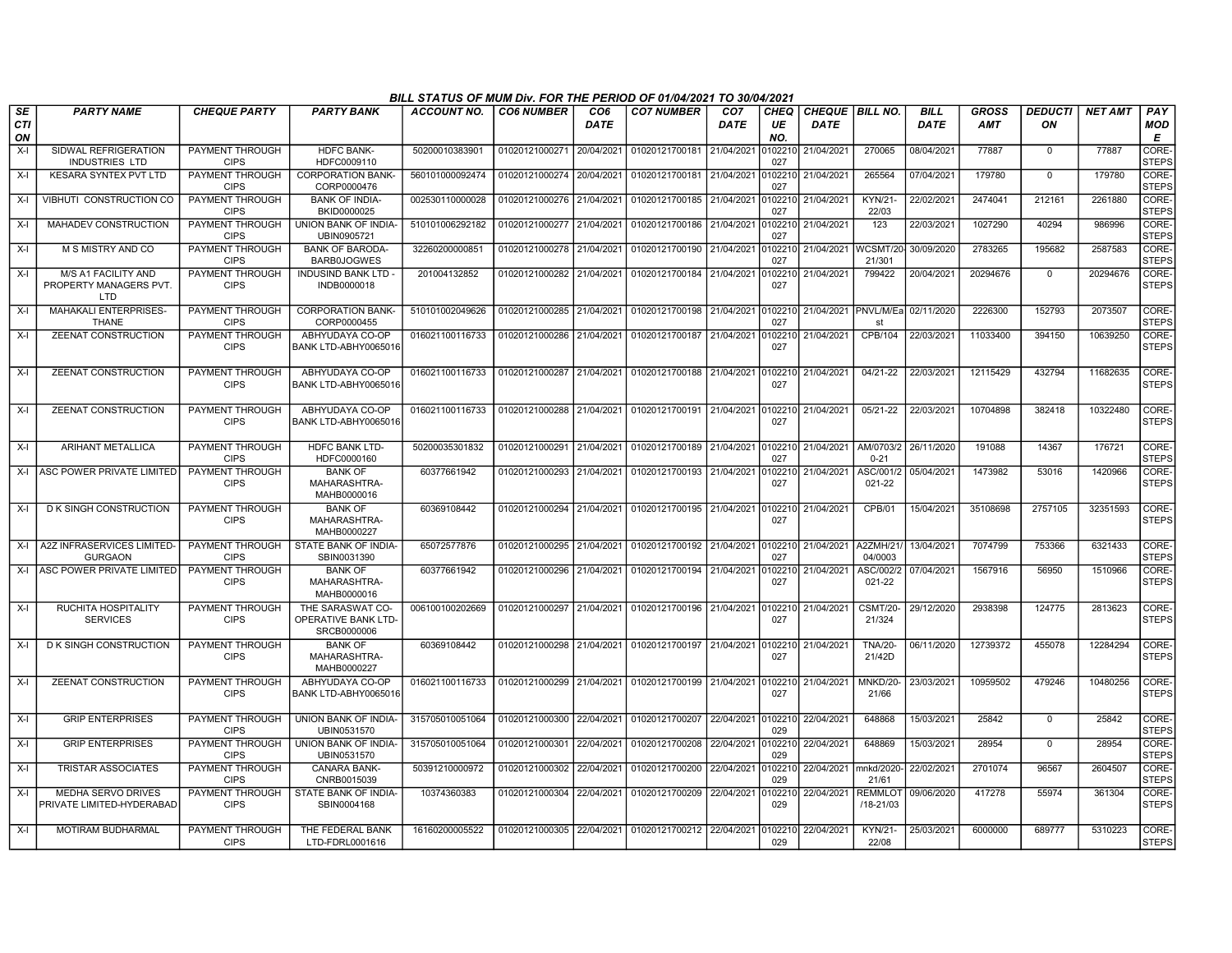|                        |                                                               |                                       |                                                                        | BILL STATUS OF MUM Div. FOR THE PERIOD OF 01/04/2021 TO 30/04/2021 |                           |                         |                                   |                                |                   |                                       |                            |                            |                            |                      |                |                             |
|------------------------|---------------------------------------------------------------|---------------------------------------|------------------------------------------------------------------------|--------------------------------------------------------------------|---------------------------|-------------------------|-----------------------------------|--------------------------------|-------------------|---------------------------------------|----------------------------|----------------------------|----------------------------|----------------------|----------------|-----------------------------|
| <b>SE</b><br>CTI<br>ON | <b>PARTY NAME</b>                                             | <b>CHEQUE PARTY</b>                   | <b>PARTY BANK</b>                                                      | <b>ACCOUNT NO.</b>                                                 | <b>CO6 NUMBER</b>         | CO <sub>6</sub><br>DATE | <b>CO7 NUMBER</b>                 | CO <sub>7</sub><br><b>DATE</b> | CHEQ<br>UE<br>NO. | <b>CHEQUE BILL NO.</b><br><b>DATE</b> |                            | <b>BILL</b><br><b>DATE</b> | <b>GROSS</b><br><b>AMT</b> | <b>DEDUCTI</b><br>ON | <b>NET AMT</b> | PAY<br><b>MOD</b><br>E      |
| $X-I$                  | M S MISTRY AND CO                                             | <b>PAYMENT THROUGH</b><br><b>CIPS</b> | <b>BANK OF BARODA-</b><br><b>BARB0JOGWES</b>                           | 32260200000851                                                     | 01020121000306            | 22/04/2021              | 01020121700215 22/04/2021         |                                | 102210<br>030     | 23/04/2021                            | <b>MS/CR/20-</b><br>21/254 | 12/05/2020                 | 732846                     | 29438                | 703408         | CORE-<br><b>STEPS</b>       |
| X-I                    | <b>MEDHA SERVO DRIVES</b><br>PRIVATE LIMITED-HYDERABAD        | PAYMENT THROUGH<br><b>CIPS</b>        | STATE BANK OF INDIA-<br>SBIN0004168                                    | 10374360383                                                        | 01020121000307            | 22/04/2021              | 01020121700210                    | 22/04/2021                     | 102210<br>029     | 22/04/2021                            | MS202010<br>0716           | 30/07/2020                 | 193373                     | 14848                | 178525         | CORE-<br>STEPS              |
| X-I                    | M S MISTRY AND CO                                             | PAYMENT THROUGH<br><b>CIPS</b>        | <b>BANK OF BARODA-</b><br><b>BARB0JOGWES</b>                           | 32260200000851                                                     | 01020121000308            | 22/04/2021              | 01020121700215 22/04/2021         |                                | 102210<br>030     | 23/04/2021                            | <b>CSMT/20-</b><br>21/298  | 29/09/2020                 | 5015509                    | 382502               | 4633007        | <b>CORE</b><br><b>STEPS</b> |
| $X-I$                  | A D ENTERPRISES                                               | PAYMENT THROUGH<br><b>CIPS</b>        | MAHANAGAR CO-OP<br>BANK LTD-MCBL0960006                                | 006011200001848                                                    | 01020121000311            | 22/04/2021              | 01020121700202                    | 22/04/2021                     | 102210<br>029     | 22/04/2021                            | S/20/125                   | 29/10/2020                 | 2962225                    | 196752               | 2765473        | CORE-<br><b>STEPS</b>       |
| $X-I$                  | M S MISTRY AND CO                                             | PAYMENT THROUGH<br><b>CIPS</b>        | <b>BANK OF BARODA-</b><br><b>BARB0JOGWES</b>                           | 32260200000851                                                     | 01020121000312 22/04/2021 |                         | 01020121700215                    | 22/04/2021                     | 0102210<br>030    | 23/04/2021                            | <b>CSMT/20-</b><br>21/344  | 18/12/2020                 | 1013084                    | 89287                | 923797         | CORE-<br><b>STEPS</b>       |
| $X-I$                  | <b>PUSHPAK RAIL</b><br><b>CONSTRUCTION PRIVATE</b><br>LIMITED | <b>PAYMENT THROUGH</b><br><b>CIPS</b> | <b>CANARA BANK-</b><br>CNRB0000209                                     | 0209256054297                                                      | 01020121000313 22/04/2021 |                         | 01020121700204 22/04/2021         |                                | 102210<br>029     | 22/04/2021                            | <b>KYN/20-</b><br>21/69    | 27/10/2020                 | 833989                     | 71859                | 762130         | CORE-<br><b>STEPS</b>       |
| $X-I$                  | M S MISTRY AND CO                                             | PAYMENT THROUGH<br><b>CIPS</b>        | <b>BANK OF BARODA</b><br><b>BARB0JOGWES</b>                            | 3226020000085                                                      | 01020121000315            | 22/04/2021              | 01020121700201                    | 22/04/2021                     | 0102210<br>029    | 22/04/2021                            | CSMT/20-<br>21/327         | 30/12/2020                 | 1480248                    | 52966                | 1427282        | CORE-<br><b>STEPS</b>       |
| $X-I$                  | SANBROS SPARES PVT LTD                                        | STATE BANK OF INDIA<br>(IMPREST)      | HDFC BANK-<br>HDFC0003927                                              | 59200072118480                                                     | 01020121000316            | 22/04/2021              | 01020121700211                    | 22/04/2021                     | 980204            | 22/04/2021                            | CPB/94                     | 20/11/2020                 | 908977                     | 82304                | 826673         | <b>IMP</b>                  |
| X-I                    | R T ENTERPRISES                                               | PAYMENT THROUGH<br><b>CIPS</b>        | <b>BHARAT COOPERATIVE</b><br><b>BANK MUMBAI LIMITED</b><br>BCBM0000060 | 005914100000075                                                    | 01020121000317            | 22/04/2021              | 01020121700214 22/04/2021 0102210 |                                | 030               | 23/04/2021                            | S/20/129                   | 09/11/2020                 | 240474                     | 8689                 | 231785         | CORE-<br>STEPS              |
| $X-I$                  | <b>SHAH ENGINEERS</b>                                         | PAYMENT THROUGH<br><b>CIPS</b>        | <b>BANK OF INDIA-</b><br>BKID0000050                                   | 005020100011006                                                    | 01020121000318            | 22/04/2021              | 01020121700213                    | 22/04/2021                     | 029               | 0102210 22/04/2021                    | S/20/121                   | 06/10/2020                 | 238300                     | 32441                | 205859         | CORE-<br><b>STEPS</b>       |
| $X-I$                  | <b>PUSHPAK RAIL</b><br><b>CONSTRUCTION PRIVATE</b><br>LIMITED | <b>PAYMENT THROUGH</b><br><b>CIPS</b> | <b>CANARA BANK-</b><br>CNRB0000209                                     | 0209256054297                                                      | 01020121000319            | 22/04/2021              | 01020121700223                    | 23/04/2021                     | 102210<br>032     | 23/04/2021                            | <b>TNA/19-</b><br>20/54    | 26/11/2019                 | 1928632                    | 68980                | 1859652        | CORE-<br><b>STEPS</b>       |
| $X-I$                  | MEDHA SERVO DRIVES PVT<br>LTD.                                | PAYMENT THROUGH<br><b>CIPS</b>        | STATE BANK OF INDIA<br>SBIN0004168                                     | 10374360383                                                        | 01020121000320            | 22/04/2021              | 01020121700218 22/04/2021         |                                | 102210<br>030     | 23/04/2021                            | D/CU/MCB<br>G/06/F         | 30/01/2020                 | 278775                     | 9550                 | 269225         | <b>CORE</b><br><b>STEPS</b> |
| $X-I$                  | A K CONSTRUCTION CO.                                          | PAYMENT THROUGH<br><b>CIPS</b>        | <b>CANARA BANK-</b><br>CNRB0000209                                     | 0209256054165                                                      | 01020121000321            | 22/04/2021              | 01020121700219 22/04/2021         |                                | 102210<br>032     | 23/04/2021                            | Mnkd/20-<br>21/28          | 05/09/2020                 | 2415112                    | 93063                | 2322049        | CORE-<br><b>STEPS</b>       |
|                        | X-I   NEMI ENGINEERING SERVICES                               | <b>PAYMENT THROUGH</b><br><b>CIPS</b> | CANARA BANK-<br>CNRB0000343                                            | 0343256005074                                                      | 01020121000323            | 22/04/2021              | 01020121700226                    | 26/04/2021                     | 102210<br>033     | 26/04/2021                            | PNVL/M/20<br>21/49         | 30/03/202                  | 6443871                    | 230239               | 6213632        | CORE-<br><b>STEPS</b>       |
| $X-I$                  | <b>MEGHA ENTERPRISES</b>                                      | PAYMENT THROUGH<br><b>CIPS</b>        | <b>DOMBIVLI NAGARI</b><br>SAHAKARI BANK LIMIT-<br>DNSB0000003          | 0003011100002741                                                   | 01020121000325            | 23/04/2021              | 01020121700227                    | 26/04/2021                     | 102210<br>033     | 26/04/2021                            | N/20-21/19 26/03/2021      |                            | 6175483                    | 505422               | 5670061        | CORE-<br>STEPS              |
| $X-I$                  | <b>SHARDA ENTERPRISES</b>                                     | <b>PAYMENT THROUGH</b><br><b>CIPS</b> | <b>SYNDICATE BANK-</b><br>SYNB0005472                                  | 50831010000041                                                     | 01020121000326            | 23/04/2021              | 01020121700228                    | 26/04/2021                     | 102210<br>033     | 26/04/2021                            | <b>TNA/W/20-</b><br>21/16  | 25/03/2021                 | 2254411                    | 215880               | 2038531        | CORE-<br><b>STEPS</b>       |
| $X-I$                  | <b>UMESH PRASAD</b>                                           | PAYMENT THROUGH<br><b>CIPS</b>        | <b>BANK OF BARODA-</b><br><b>BARBONERULX</b>                           | 27410200000359                                                     | 01020121000327            | 23/04/2021              | 01020121700222                    | 23/04/2021                     | 102210<br>032     | 23/04/2021                            | n/20/108U                  | 27/06/2020                 | 380717                     | 17505                | 363212         | CORE-<br><b>STEPS</b>       |
| $X-I$                  | <b>UMESH PRASAD</b>                                           | PAYMENT THROUGH<br><b>CIPS</b>        | <b>BANK OF BARODA</b><br><b>BARBONERULX</b>                            | 27410200000359                                                     | 01020121000328            | 23/04/2021              | 01020121700222                    | 23/04/2021                     | 102210<br>032     | 23/04/2021                            | N/20/143                   | 24/09/2020                 | 184660                     | 6696                 | 177964         | CORE-<br><b>STEPS</b>       |
| $X-I$                  | <b>UMESH PRASAD</b>                                           | <b>PAYMENT THROUGH</b><br><b>CIPS</b> | <b>BANK OF BARODA-</b><br><b>BARBONERULX</b>                           | 27410200000359                                                     | 01020121000329            | 23/04/2021              | 01020121700222                    | 23/04/2021                     | 102210<br>032     | 23/04/2021                            | N/20/142                   | 24/09/2020                 | 317844                     | 11452                | 306392         | CORE-<br><b>STEPS</b>       |
| $X-I$                  | <b>UMESH PRASAD</b>                                           | <b>PAYMENT THROUGH</b><br><b>CIPS</b> | <b>BANK OF BARODA-</b><br><b>BARBONERULX</b>                           | 27410200000359                                                     | 01020121000330            | 23/04/2021              | 01020121700222                    | 23/04/2021                     | 102210<br>032     | 23/04/2021                            | N/20/148                   | 24/09/2020                 | 30567                      | 1498                 | 29069          | CORE-<br><b>STEPS</b>       |
| $X-I$                  | <b>UMESH PRASAD</b>                                           | PAYMENT THROUGH<br><b>CIPS</b>        | <b>BANK OF BARODA-</b><br><b>BARBONERULX</b>                           | 27410200000359                                                     | 01020121000331            | 23/04/2021              | 01020121700222                    | 23/04/2021                     | 102210<br>032     | 23/04/2021                            | N/20/137                   | 25/09/2020                 | 18809                      | 960                  | 17849          | CORE-<br>STEPS              |
| $X-I$                  | <b>UMESH PRASAD</b>                                           | PAYMENT THROUGH<br><b>CIPS</b>        | <b>BANK OF BARODA-</b><br><b>BARBONERULX</b>                           | 27410200000359                                                     | 01020121000332            | 23/04/2021              | 01020121700222                    | 23/04/2021                     | 102210<br>032     | 23/04/2021                            | N/20/139                   | 24/10/2019                 | 339187                     | 14185                | 325002         | CORE-<br><b>STEPS</b>       |
| $X-I$                  | <b>UMESH PRASAD</b>                                           | PAYMENT THROUGH<br><b>CIPS</b>        | <b>BANK OF BARODA-</b><br><b>BARBONERULX</b>                           | 27410200000359                                                     | 01020121000333            | 23/04/2021              | 01020121700222                    | 23/04/2021                     | 102210<br>032     | 23/04/2021                            | N/20/136                   | 24/09/2020                 | 117983                     | 4314                 | 113669         | CORE-<br><b>STEPS</b>       |
| $X-I$                  | <b>UMESH PRASAD</b>                                           | <b>PAYMENT THROUGH</b><br><b>CIPS</b> | <b>BANK OF BARODA-</b><br><b>BARBONERULX</b>                           | 27410200000359                                                     | 01020121000334            | 23/04/2021              | 01020121700222                    | 23/04/2021                     | 102210<br>032     | 23/04/2021                            | N/120/47                   | 29/01/2020                 | 455363                     | 20429                | 434934         | CORE-<br><b>STEPS</b>       |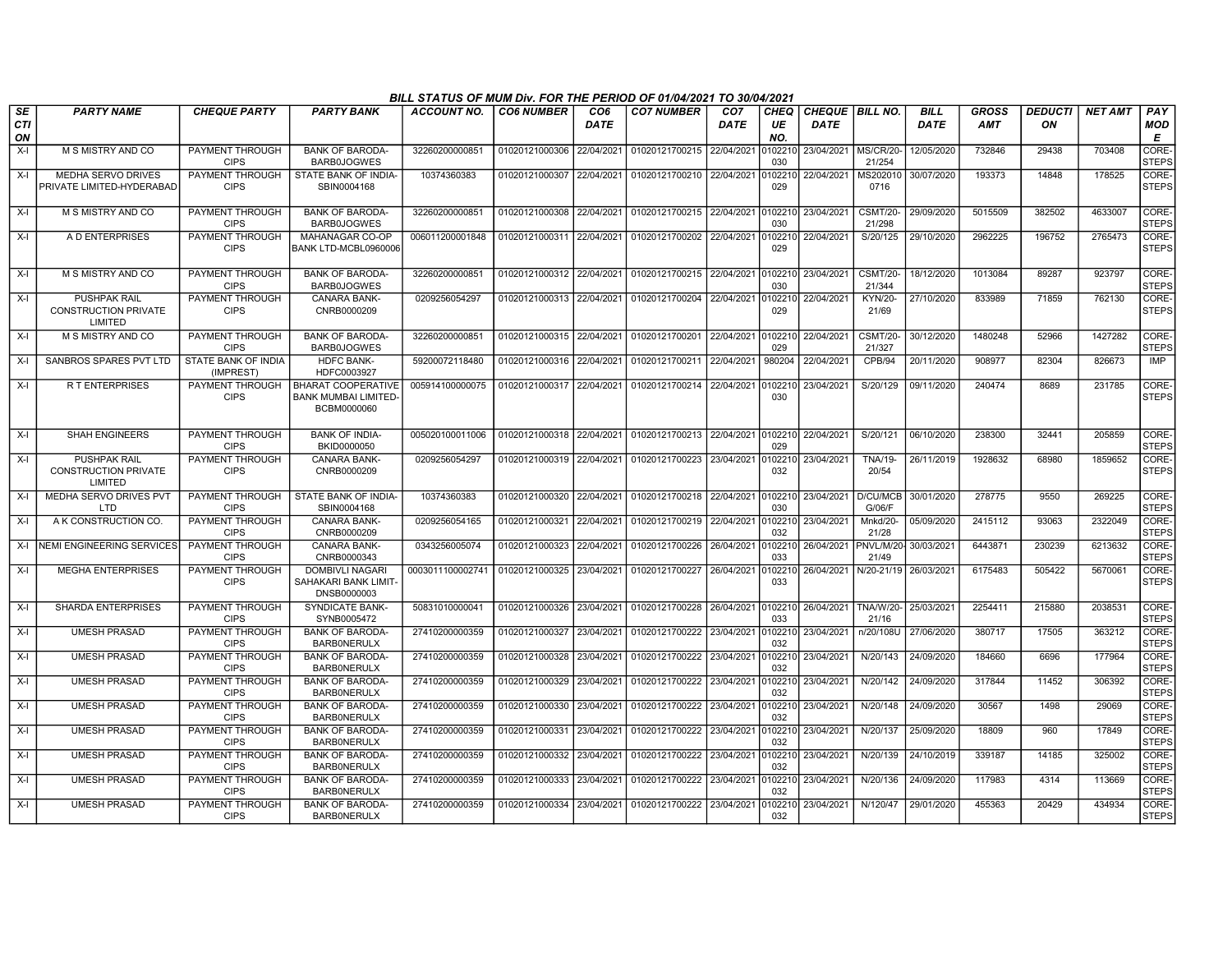|                        |                                                        |                                       |                                                           | BILL STATUS OF MUM Div. FOR THE PERIOD OF 01/04/2021 TO 30/04/2021 |                           |                         |                                   |                                |                   |                                |                            |                            |                            |                      |                |                       |
|------------------------|--------------------------------------------------------|---------------------------------------|-----------------------------------------------------------|--------------------------------------------------------------------|---------------------------|-------------------------|-----------------------------------|--------------------------------|-------------------|--------------------------------|----------------------------|----------------------------|----------------------------|----------------------|----------------|-----------------------|
| SE<br><b>CTI</b><br>ON | <b>PARTY NAME</b>                                      | <b>CHEQUE PARTY</b>                   | <b>PARTY BANK</b>                                         | <b>ACCOUNT NO.</b>                                                 | <b>CO6 NUMBER</b>         | CO <sub>6</sub><br>DATE | <b>CO7 NUMBER</b>                 | CO <sub>7</sub><br><b>DATE</b> | CHEQ<br>UE<br>NO. | CHEQUE BILL NO.<br><b>DATE</b> |                            | <b>BILL</b><br><b>DATE</b> | <b>GROSS</b><br><b>AMT</b> | <b>DEDUCTI</b><br>ΟN | <b>NET AMT</b> | PAY<br>MOD<br>Е       |
| $X-I$                  | HARI OM CONSTRUCTION-                                  | PAYMENT THROUGH                       | <b>BANK OF</b>                                            | 60103681441                                                        | 01020121000337            | 23/04/2021              | 01020121700254                    | 30/04/2021                     | 10221             | 01/05/2021                     | PNVL/W/20                  | 16/03/2021                 | 5145170                    | 1726849              | 3418321        | CORE-                 |
|                        | <b>MUMBAI</b>                                          | <b>CIPS</b>                           | MAHARASHTRA-<br>MAHB0000227                               |                                                                    |                           |                         |                                   |                                | 043               |                                | 21/B1                      |                            |                            |                      |                | <b>STEPS</b>          |
| $X-I$                  | M DEVANG CONSTRUCTION<br>CO.                           | PAYMENT THROUGH<br><b>CIPS</b>        | <b>BANK OF BARODA-</b><br><b>BARB0TARDEO</b>              | 12460200000968                                                     | 01020121000342 26/04/2021 |                         | 01020121700235 28/04/2021         |                                | 0102210<br>036    | 28/04/2021                     | 290138                     | 12/04/2021                 | 1533780                    | 0                    | 1533780        | CORE-<br><b>STEPS</b> |
| $X-I$                  | SIDWAL REFRIGERATION<br><b>INDUSTRIES LTD</b>          | PAYMENT THROUGH<br><b>CIPS</b>        | <b>HDFC BANK-</b><br>HDFC0009110                          | 50200010383901                                                     | 01020121000343            | 26/04/2021              | 01020121700235 28/04/2021         |                                | 10221<br>036      | 28/04/2021                     | 270064                     | 08/04/202                  | 215140                     | $\Omega$             | 215140         | CORE-<br><b>STEPS</b> |
| $X-I$                  | SHARDA ENTERPRISES-<br>THANE.                          | PAYMENT THROUGH<br><b>CIPS</b>        | <b>SYNDICATE BANK-</b><br>SYNB0005472                     | 50831010000041                                                     | 01020121000345            | 26/04/2021              | 01020121700255                    | 30/04/2021                     | 102210<br>043     | 01/05/2021                     | $\overline{2}$             | 02/03/2021                 | 1840261                    | 176240               | 1664021        | CORE-<br><b>STEPS</b> |
| $X-I$                  | SPEED RAIL TECHNOLOGY                                  | PAYMENT THROUGH<br><b>CIPS</b>        | <b>UNION BANK OF INDIA-</b><br>UBIN0535826                | 358201010050754                                                    | 01020121000346            | 26/04/2021              | 01020121700239 29/04/2021         |                                | 0102210<br>038    | 29/04/2021                     | <b>SR/CR/21-</b><br>22/01  | 15/02/2021                 | 818959                     | 113955               | 705004         | CORE-<br><b>STEPS</b> |
| $X-I$                  | SPEED RAIL TECHNOLOGY                                  | PAYMENT THROUGH<br><b>CIPS</b>        | UNION BANK OF INDIA-<br>UBIN0535826                       | 358201010050754                                                    | 01020121000347            | 26/04/2021              | 01020121700256                    | 30/04/2021                     | 102210<br>043     | 01/05/2021                     | <b>SR/CR/21-</b><br>22/001 | 05/02/2021                 | 1109963                    | 153618               | 956345         | CORE-<br><b>STEPS</b> |
| X-I                    | POOJA CONSTRUCTION-PUNE                                | PAYMENT THROUGH<br><b>CIPS</b>        | <b>CANARA BANK-</b><br>CNRB0000273                        | 0273257001295                                                      | 01020121000351            | 26/04/2021              | 01020121700224 26/04/2021         |                                | 102210<br>033     | 26/04/2021                     | <b>LNL/01</b>              | 11/02/2021                 | 248292                     | 17681                | 230611         | CORE-<br><b>STEPS</b> |
|                        | X-I POOJA CONSTRUCTION-PUNE                            | PAYMENT THROUGH<br><b>CIPS</b>        | <b>CANARA BANK-</b><br>CNRB0000273                        | 0273257001295                                                      | 01020121000352            | 26/04/2021              | 01020121700240 29/04/2021         |                                | 102210<br>038     | 29/04/2021                     | Hiring/01                  | 19/03/2021                 | 548824                     | 49171                | 499653         | CORE-<br><b>STEPS</b> |
| X-I                    | ENCEE RAIL ENGINEERS AND<br><b>FABRICATORS PVT LTD</b> | <b>PAYMENT THROUGH</b><br><b>CIPS</b> | <b>NKGSB CO-OP BANK</b><br>LTD-NKGS0000024                | 024130100000027                                                    | 01020121000353            | 26/04/2021              | 01020121700229 26/04/2021         |                                | 0102210<br>033    | 26/04/2021                     | <b>TNA/20-</b><br>21/27    | 25/03/2021                 | 1353993                    | 48457                | 1305536        | CORE-<br><b>STEPS</b> |
| $X-I$                  | <b>JAGDISH ENGINEERING</b><br><b>SERVICES</b>          | PAYMENT THROUGH<br><b>CIPS</b>        | PNB-PUNB0232900                                           | 1606008700003560                                                   | 01020121000354            | 26/04/2021              | 01020121700231                    | 26/04/2021                     | 10221<br>033      | 26/04/2021                     | 791/21-22                  | 01/04/2021                 | 663433                     | 64051                | 599382         | CORE-<br><b>STEPS</b> |
| $X-I$                  | RAHAT ENTERPRISES-THANE                                | PAYMENT THROUGH<br><b>CIPS</b>        | <b>PARSIK JANATA</b><br>SAHAKARI BANK LTD-<br>PJSB0000003 | 001011300008800                                                    | 01020121000355            | 26/04/2021              | 01020121700225 26/04/2021         |                                | 10221<br>043      | 01/05/2021                     | PANVEL/W<br>$/20 - 21$     | 24/02/2021                 | 2527337.9                  | 191857.9             | 2335480        | CORE-<br>STEPS        |
| $X-I$                  | M 1 INFRASTRUCTURE<br><b>SERVICES</b>                  | PAYMENT THROUGH<br><b>CIPS</b>        | SBI-SBIN0009054                                           | 38436041779                                                        | 01020121000356            | 26/04/2021              | 01020121700241 29/04/2021         |                                | 0102210<br>038    | 29/04/2021                     | 27/20-21                   | 19/03/2021                 | 211786                     | 17280                | 194506         | CORE-<br>STEPS        |
| $X-I$                  | SHREE KRISHNA<br>CONSTRUCTION-MUMBAI                   | PAYMENT THROUGH<br><b>CIPS</b>        | <b>BANK OF</b><br>MAHARASHTRA-<br>MAHB0000227             | 20090403877                                                        | 01020121000357            | 26/04/2021              | 01020121700230 26/04/2021         |                                | 0102210<br>033    | 26/04/2021                     | 01                         | 19/04/2021                 | 5551295                    | 494430               | 5056865        | CORE-<br><b>STEPS</b> |
| $X-I$                  | <b>GENERAL AUTO ELECTRIC</b><br>CORPORATION            | <b>PAYMENT THROUGH</b><br><b>CIPS</b> | <b>BANK OF INDIA-</b><br>BKID0000038                      | 003830100000580                                                    | 01020121000360            | 26/04/2021              | 01020121700257 30/04/2021         |                                | 0102210<br>043    | 01/05/2021                     | $GA/21-$<br>22/CR/03       | 21/09/2020                 | 1744884                    | 59249                | 1685635        | CORE-<br><b>STEPS</b> |
| $X-I$                  | SEVALAL ENTERPRISES                                    | PAYMENT THROUGH<br><b>CIPS</b>        | SBI-SBIN0060384                                           | 38812751624                                                        | 01020121000361            | 26/04/2021              | 01020121700258 30/04/2021         |                                | 0102210<br>043    | 01/05/2021                     | PNVL/W/20<br>21/65         | 19/03/2021                 | 814105                     | 101516               | 712589         | CORE-<br><b>STEPS</b> |
| $X-I$                  | SHREE SAI METAL<br><b>PROCESSOR</b>                    | PAYMENT THROUGH<br><b>CIPS</b>        | <b>BANK OF</b><br>MAHARASHTRA-<br>MAHB0000227             | 60305193806                                                        | 01020121000362            | 26/04/2021              | 01020121700259 30/04/2021         |                                | 0102210<br>043    | 01/05/2021                     | PNVL/W/20<br>21/63         | 04/03/2021                 | 2459664                    | 195803               | 2263861        | CORE-<br>STEPS        |
|                        | X-I   D BACHUBHAI AND BROTHERS-<br><b>MUMBAI</b>       | <b>PAYMENT THROUGH</b><br><b>CIPS</b> | <b>BANK OF</b><br>MAHARASHTRA-<br>MAHB0000067             | 20079208759                                                        | 01020121000364            | 26/04/2021              | 01020121700252 30/04/2021         |                                | 0102210<br>042    | 30/04/2021                     | 285012                     | 13/02/2020                 | 6608                       | $\Omega$             | 6608           | CORE-<br><b>STEPS</b> |
|                        | X-I ISHREE RAMNATH ENGINEERS-<br><b>THANE</b>          | PAYMENT THROUGH<br><b>CIPS</b>        | <b>IDBI BANK LTD-</b><br>IBKL0000117                      | 0117102000018832 01020121000365 26/04/2021                         |                           |                         | 01020121700252 30/04/2021 0102210 |                                | 042               | 30/04/2021                     | 273808                     | 27/01/2021                 | 2073                       | $\mathbf 0$          | 2073           | CORE-<br>STEPS        |
| $X-I$                  | POWER ELECTRONICS-<br><b>MUMBAI</b>                    | PAYMENT THROUGH<br><b>CIPS</b>        | <b>DENA BANK-</b><br>BKDN0471108                          | 110811024329                                                       | 01020121000366            | 26/04/2021              | 01020121700252                    | 30/04/2021                     | 010221<br>042     | 30/04/2021                     | 285026                     | 02/11/2020                 | 12810                      | $\Omega$             | 12810          | CORE-<br><b>STEPS</b> |
| X-I                    | V S SERVICES AND TRADING<br><b>LLP</b>                 | PAYMENT THROUGH<br><b>CIPS</b>        | UNION BANK OF INDIA-<br>UBIN0531570                       | 315705010051068                                                    | 01020121000367            | 27/04/2021              | 01020121700242                    | 29/04/2021                     | 102210<br>038     | 29/04/2021                     | KYN/20-<br>21/13           | 01/09/2020                 | 911328                     | 67653                | 843675         | CORE-<br><b>STEPS</b> |
| $X-I$                  | D N VIRKAR ENGINEERS AND<br>CONTRACTORS                | PAYMENT THROUGH<br><b>CIPS</b>        | <b>INDIAN OVERSEAS</b><br><b>BANK-IOBA0000897</b>         | 089702000001030                                                    | 01020121000368            | 27/04/2021              | 01020121700243                    | 29/04/2021                     | 102210<br>038     | 29/04/2021                     | DNV/CR/E/<br>02/2021       | 23/04/2021                 | 7479866                    | 728787               | 6751079        | CORE-<br><b>STEPS</b> |
| $X-I$                  | <b>RUCHITA HOSPITALITY</b><br><b>SERVICES</b>          | PAYMENT THROUGH<br><b>CIPS</b>        | THE SARASWAT CO-<br>OPERATIVE BANK LTD-<br>SRCB0000006    | 006100100202669                                                    | 01020121000369 27/04/2021 |                         | 01020121700244 29/04/2021         |                                | 0102210<br>038    | 29/04/2021                     | 312                        | 04/11/2020                 | 22080                      | 16346                | 5734           | CORE-<br><b>STEPS</b> |
| $X-I$                  | RUCHITA HOSPITALITY<br><b>SERVICES</b>                 | PAYMENT THROUGH<br><b>CIPS</b>        | THE SARASWAT CO-<br>OPERATIVE BANK LTD-<br>SRCB0000006    | 006100100202669                                                    | 01020121000370 27/04/2021 |                         | 01020121700260 30/04/2021 0102210 |                                | 043               | 01/05/2021                     | <b>CSMT/20-</b><br>21/355  | 26/03/2021                 | 2877708                    | 113717               | 2763991        | CORE-<br>STEPS        |
| $X-I$                  | <b>RAM ENTERPRISE</b>                                  | PAYMENT THROUGH<br><b>CIPS</b>        | PUNJAB NATIONAL<br>BANK-PUNB0187420                       | 1874050000833                                                      | 01020121000371 27/04/2021 |                         | 01020121700246 29/04/2021         |                                | 102210<br>038     | 29/04/2021                     | <b>RPF/20-</b><br>21/19    | 30/03/2021                 | 157200                     | 6089                 | 151111         | CORE-<br><b>STEPS</b> |
| X-I                    | <b>RAM ENTERPRISE</b>                                  | PAYMENT THROUGH<br><b>CIPS</b>        | PUNJAB NATIONAL<br>BANK-PUNB0187420                       | 1874050000833                                                      | 01020121000372 27/04/2021 |                         | 01020121700247 29/04/2021         |                                | 0102210<br>038    | 29/04/2021                     | <b>RPF/20-</b><br>21/20    | 15/04/2021                 | 164400                     | 6363                 | 158037         | CORE-<br><b>STEPS</b> |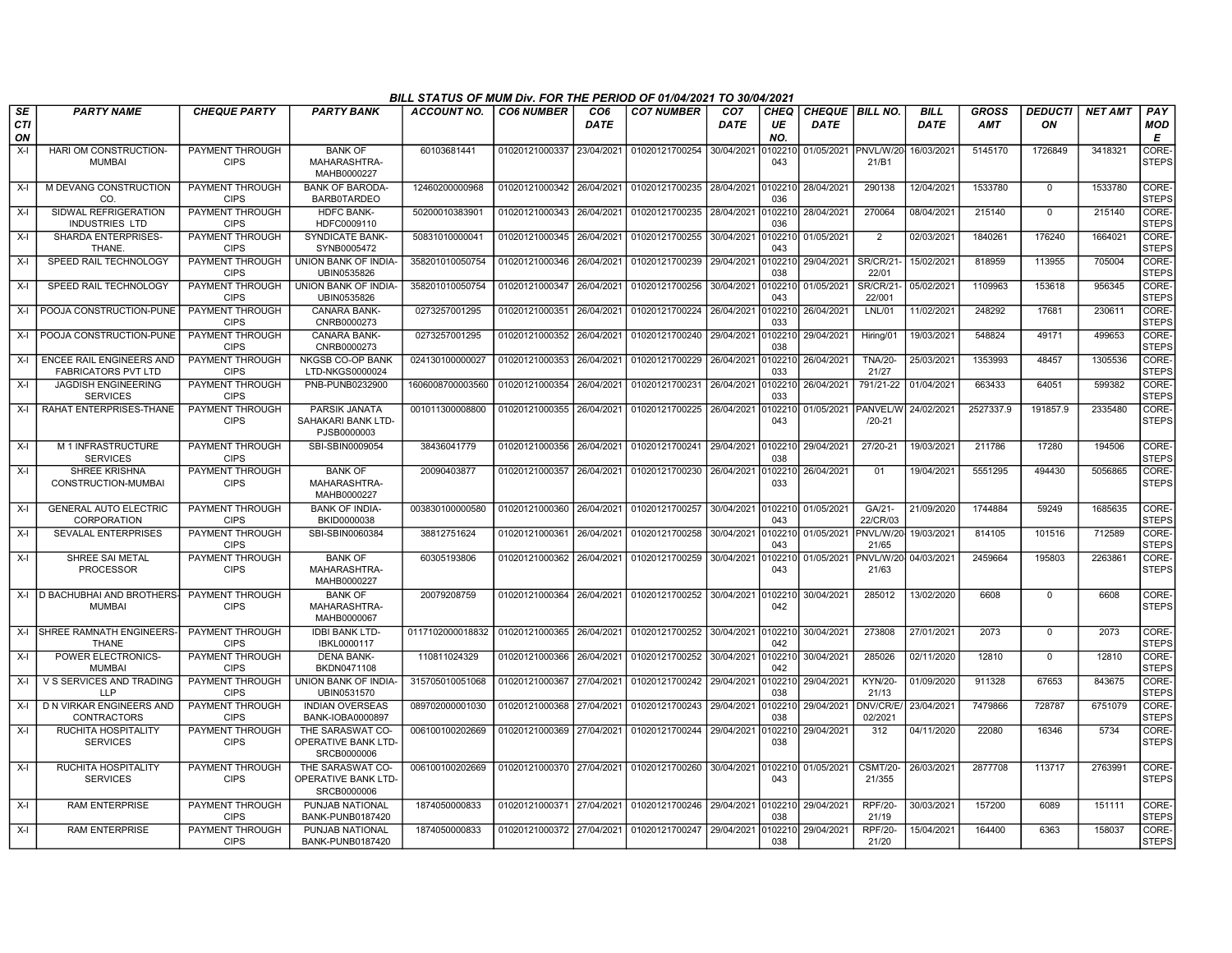|                  |                                              |                                       |                                                        | BILL STATUS OF MUM Div. FOR THE PERIOD OF 01/04/2021 TO 30/04/2021 |                           |                         |                                   |                                |                |                                       |                               |                     |                            |                      |                |                        |
|------------------|----------------------------------------------|---------------------------------------|--------------------------------------------------------|--------------------------------------------------------------------|---------------------------|-------------------------|-----------------------------------|--------------------------------|----------------|---------------------------------------|-------------------------------|---------------------|----------------------------|----------------------|----------------|------------------------|
| SE<br><b>CTI</b> | <b>PARTY NAME</b>                            | <b>CHEQUE PARTY</b>                   | <b>PARTY BANK</b>                                      | <b>ACCOUNT NO.</b>                                                 | <b>CO6 NUMBER</b>         | CO <sub>6</sub><br>DATE | <b>CO7 NUMBER</b>                 | CO <sub>7</sub><br><b>DATE</b> | CHEQ<br>UE     | <b>CHEQUE BILL NO.</b><br><b>DATE</b> |                               | <b>BILL</b><br>DATE | <b>GROSS</b><br><b>AMT</b> | <b>DEDUCTI</b><br>ΟN | <b>NET AMT</b> | PAY<br><b>MOD</b><br>E |
| ON<br>$X-I$      | PEYUSH TRADERS                               | PAYMENT THROUGH                       | <b>BANK OF</b>                                         | 60046089570                                                        | 01020121000373            | 27/04/2021              | 01020121700261                    | 30/04/2021                     | NO.<br>010221  | 01/05/2021                            | <b>PT/CR/12/1</b>             | 23/03/2021          | 902804                     | 34065                | 868739         | CORE-                  |
|                  |                                              | <b>CIPS</b>                           | MAHARASHTRA-<br>MAHB0001298                            |                                                                    |                           |                         |                                   |                                | 043            |                                       | $8 - 22$                      |                     |                            |                      |                | <b>STEPS</b>           |
| $X-I$            | UNITED (INDIA) ENTERPRISES                   | PAYMENT THROUGH<br><b>CIPS</b>        | SOUTH INDIAN BANK-<br>SIBL0000263                      | 0263073000002292                                                   | 01020121000375 28/04/2021 |                         | 01020121700237 29/04/2021         |                                | 0102210<br>043 | 01/05/2021                            | UIE-27/20<br>21               | 22/03/2021          | 151428.8                   | 17708.8              | 133720         | CORE-<br><b>STEPS</b>  |
| X-I              | <b>RAM ENTERPRISE</b>                        | PAYMENT THROUGH<br><b>CIPS</b>        | PUNJAB NATIONAL<br>BANK-PUNB0187420                    | 1874050000833                                                      | 01020121000376 28/04/2021 |                         | 01020121700262 30/04/2021 0102210 |                                | 043            | 01/05/2021                            | <b>RPF/20-</b><br>21/12K      | 01/02/2021          | 213670                     | 8240                 | 205430         | CORE-<br><b>STEPS</b>  |
| X-I              | <b>RAM ENTERPRISE</b>                        | PAYMENT THROUGH<br><b>CIPS</b>        | PUNJAB NATIONAL<br>BANK-PUNB0187420                    | 1874050000833                                                      | 01020121000377            | 28/04/2021              | 01020121700262                    | 30/04/2021                     | 102210<br>043  | 01/05/2021                            | <b>RPF/20-</b><br>21/13K      | 01/03/2021          | 196850                     | 7600                 | 189250         | CORE-<br>STEPS         |
| X-I              | <b>VIKAS YADAV</b>                           | PAYMENT THROUGH<br><b>CIPS</b>        | PUNJAB NATIONAL<br>BANK-PUNB0089310                    | 08931011004478                                                     | 01020121000378            | 28/04/2021              | 01020121700263 30/04/2021         |                                | 102210<br>043  | 01/05/2021                            | <b>TNA/20-</b><br>21/01       | 08/04/2021          | 12211844                   | 1090688              | 11121156       | CORE-<br><b>STEPS</b>  |
| $X-I$            | R P GROUP                                    | PAYMENT THROUGH<br><b>CIPS</b>        | <b>CENTRAL BANK OF</b><br>INDIA-CBIN0281715            | 3594378697                                                         | 01020121000380            | 28/04/2021              | 01020121700245 29/04/2021         |                                | 102210<br>038  | 29/04/2021                            | RPF/2020<br>21/1              | 31/03/2021          | 597615                     | 50880                | 546735         | CORE-<br><b>STEPS</b>  |
| X-I              | <b>RAHAT ENTERPRISES</b>                     | PAYMENT THROUGH<br><b>CIPS</b>        | PARSIK JANATA<br>SAHAKARI BANK LTD-<br>PJSB0000003     | 001011300008800                                                    | 01020121000381            | 28/04/2021              | 01020121700236                    | 28/04/2021                     | 0102210<br>036 | 28/04/2021                            | MNKD/20-<br>21/59             | 03/02/2021          | 4276327                    | 299188               | 3977139        | CORE-<br><b>STEPS</b>  |
| X-I              | <b>MAHAKALI ENGINEERS</b>                    | <b>PAYMENT THROUGH</b><br><b>CIPS</b> | TAMILNAD MERCANTILE<br>BANK LTD-TMBL0000168            | 168150050801005                                                    | 01020121000382 28/04/2021 |                         | 01020121700233 28/04/2021         |                                | 0102210<br>036 | 28/04/2021                            | TNA/W/20-<br>21/17            | 17/03/2021          | 973453                     | 93274                | 880179         | CORE-<br><b>STEPS</b>  |
| $X-I$            | M S MISTRY AND CO                            | PAYMENT THROUGH<br><b>CIPS</b>        | <b>BANK OF BARODA</b><br><b>BARB0JOGWES</b>            | 32260200000851                                                     | 01020121000383            | 28/04/2021              | 01020121700264 30/04/2021 0102210 |                                | 043            | 01/05/2021                            | <b>CSMT/20-</b><br>21/289M    | 04/09/2020          | 1416294                    | 249053               | 1167241        | CORE-<br><b>STEPS</b>  |
|                  | X-I ASC POWER PRIVATE LIMITED                | PAYMENT THROUGH<br><b>CIPS</b>        | <b>BANK OF</b><br>MAHARASHTRA-<br>MAHB0000016          | 60377661942                                                        | 01020121000384            | 28/04/2021              | 01020121700265 30/04/2021         |                                | 102210<br>043  | 01/05/2021                            | 19/02/21-<br>22               | 23/04/2021          | 3496724                    | 124634               | 3372090        | CORE-<br><b>STEPS</b>  |
| $X-I$            | RUCHITA HOSPITALITY<br><b>SERVICES</b>       | PAYMENT THROUGH<br><b>CIPS</b>        | THE SARASWAT CO-<br>OPERATIVE BANK LTD-<br>SRCB0000006 | 006100100202669                                                    | 01020121000385            | 28/04/2021              | 01020121700266 30/04/2021         |                                | 010221<br>043  | 01/05/2021                            | <b>CSMT/20-</b><br>21/356     | 26/03/2021          | 1648403                    | 55979                | 1592424        | CORE-<br><b>STEPS</b>  |
| $X-I$            | M S MISTRY AND CO                            | PAYMENT THROUGH<br><b>CIPS</b>        | <b>BANK OF BARODA-</b><br><b>BARB0JOGWES</b>           | 32260200000851                                                     | 01020121000386            | 28/04/2021              | 01020121700238 29/04/2021         |                                | 0102210<br>038 | 29/04/2021                            | <b>CSMT/20-</b><br>21/303     | 06/10/2020          | 1515501                    | 74011                | 1441490        | CORE-<br><b>STEPS</b>  |
| $X-I$            | VIBHUTI CONSTRUCTION CO-<br><b>THANA</b>     | <b>PAYMENT THROUGH</b><br><b>CIPS</b> | <b>BANK OF INDIA-</b><br>BKID0000025                   | 002530110000028                                                    | 01020121000387            | 28/04/2021              | 01020121700267                    | 30/04/2021                     | 0102210<br>043 | 01/05/2021                            | $014/21-22$                   | 19/04/2021          | 3050859                    | 268341               | 2782518        | CORE-<br><b>STEPS</b>  |
| $X-I$            | <b>ZEENAT CONSTRUCTION</b>                   | <b>PAYMENT THROUGH</b><br><b>CIPS</b> | ABHYUDAYA CO-OP<br>BANK LTD-ABHY0065016                | 016021100116733                                                    | 01020121000388            | 28/04/2021              | 01020121700268                    | 30/04/2021                     | 10221<br>043   | 01/05/2021                            | <b>CPB/05</b>                 | 26/04/2021          | 2196037                    | 135217               | 2060820        | CORE-<br><b>STEPS</b>  |
| $X-I$            | <b>SHREE KRISHNA</b><br><b>CONSTRUCTION</b>  | PAYMENT THROUGH<br><b>CIPS</b>        | <b>BANK OF</b><br>MAHARASHTRA-<br>MAHB0000227          | 20090403877                                                        | 01020121000389            | 28/04/2021              | 01020121700269 30/04/2021 0102210 |                                | 043            | 01/05/2021                            | <b>TNA/21-</b><br>22/03       | 26/04/2021          | 4482623                    | 160194               | 4322429        | CORE-<br><b>STEPS</b>  |
| $X-I$            | <b>NK ENTERPRISES</b>                        | PAYMENT THROUGH<br><b>CIPS</b>        | CANARA BANK-<br>CNRB0000126                            | 0126201004178                                                      | 01020121000391            | 28/04/2021              | 01020121700234                    | 28/04/2021                     | 0102210<br>036 | 28/04/2021                            | NKE/CR/20-24/03/2021<br>21/21 |                     | 2277212                    | 81429                | 2195783        | CORE-<br><b>STEPS</b>  |
| $X-I$            | HITACHI HI REL POWER<br>ELECTRONICS PVT.LTD. | PAYMENT THROUGH<br><b>CIPS</b>        | <b>ICICI BANK LTD-</b><br>ICIC0000024                  | 002451000108                                                       | 01020121000397            | 28/04/2021              | 01020121700270 30/04/2021         |                                | 102210<br>043  | 01/05/2021                            | <b>SINV2021S</b><br>CSD0237   | 29/01/2021          | 936133                     | 31834                | 904299         | CORE-<br><b>STEPS</b>  |
| $X-I$            | R K MISHRA & SONS                            | PAYMENT THROUGH<br><b>CIPS</b>        | <b>BANK OF BARODA</b><br><b>BARB0VJGORE</b>            | 89730400000014                                                     | 01020121000400            | 28/04/2021              | 01020121700271 30/04/2021         |                                | 0102210<br>043 | 01/05/2021                            | <b>CPB/87</b>                 | 26/10/2020          | 1420846                    | 70521                | 1350325        | CORE-<br><b>STEPS</b>  |
| X-I              | <b>RADHAKRISHAN</b><br>CONSTRUCTION CO       | PAYMENT THROUGH<br><b>CIPS</b>        | <b>ICICI BANK LTD-</b><br>ICIC0001240                  | 124005500092                                                       | 01020121000401            | 28/04/2021              | 01020121700272 30/04/2021         |                                | 102210<br>043  | 01/05/2021                            | 502/21-22                     | 26/04/2021          | 8446116                    | 1463256              | 6982860        | CORE-<br><b>STEPS</b>  |
| $X-I$            | <b>UMESH PRASAD</b>                          | PAYMENT THROUGH<br><b>CIPS</b>        | <b>BANK OF BARODA-</b><br><b>BARBONERULX</b>           | 27410200000359                                                     | 01020121000402            | 29/04/2021              | 01020121700303 05/05/2021         |                                | 0102210<br>050 | 05/05/2021                            | 351                           | 24/03/2021          | 4123245                    | 237198               | 3886047        | CORE-<br><b>STEPS</b>  |
| X-I              | SAHYADRI CONSTRUCTION                        | PAYMENT THROUGH<br><b>CIPS</b>        | PARSIK JANATA<br>SAHAKARI BANK LTD-<br>PJSB0000003     | 001011300009112                                                    | 01020121000403            | 29/04/2021              | 01020121700273 30/04/2021         |                                | 010221<br>043  | 01/05/2021                            | <b>CSMT/20-</b><br>21/354     | 26/03/2021          | 348509                     | 50832                | 297677         | CORE-<br><b>STEPS</b>  |
| $X-I$            | AJAIPAL MANGAL & CO                          | PAYMENT THROUGH<br><b>CIPS</b>        | <b>INDIAN OVERSEAS</b><br>BANK-IOBA0000089             | 008902000000658                                                    | 01020121000404 29/04/2021 |                         | 01020121700327 07/05/2021         |                                | 0102210<br>055 | 07/05/2021                            | N/20/116                      | 09/08/2020          | 4810781                    | 171914               | 4638867        | CORE-<br><b>STEPS</b>  |
| $X-I$            | ALL SERVICES GLOBAL PVT<br><b>LTD</b>        | <b>PAYMENT THROUGH</b><br><b>CIPS</b> | STATE BANK OF INDIA-<br>SBIN0004732                    | 65042980995                                                        | 01020121000405            | 29/04/2021              | 01020121700274 30/04/2021         |                                | 102210<br>043  | 01/05/2021                            | 122110870<br>646055           | 26/04/2021          | 4615968                    | 223074               | 4392894        | CORE-<br><b>STEPS</b>  |
|                  | X-I   LEENA ELECTRO MECHANICAL<br>PVT.LTD.   | <b>PAYMENT THROUGH</b><br><b>CIPS</b> | <b>YES BANK LTD-</b><br>YESB0000220                    | 022084900000122                                                    | 01020121000406 29/04/2021 |                         | 01020121700248 30/04/2021         |                                | 0102210<br>042 | 30/04/2021                            | 794/02/20-<br>21              | 12/03/2021          | 5351116                    | 1261436              | 4089680        | CORE-<br><b>STEPS</b>  |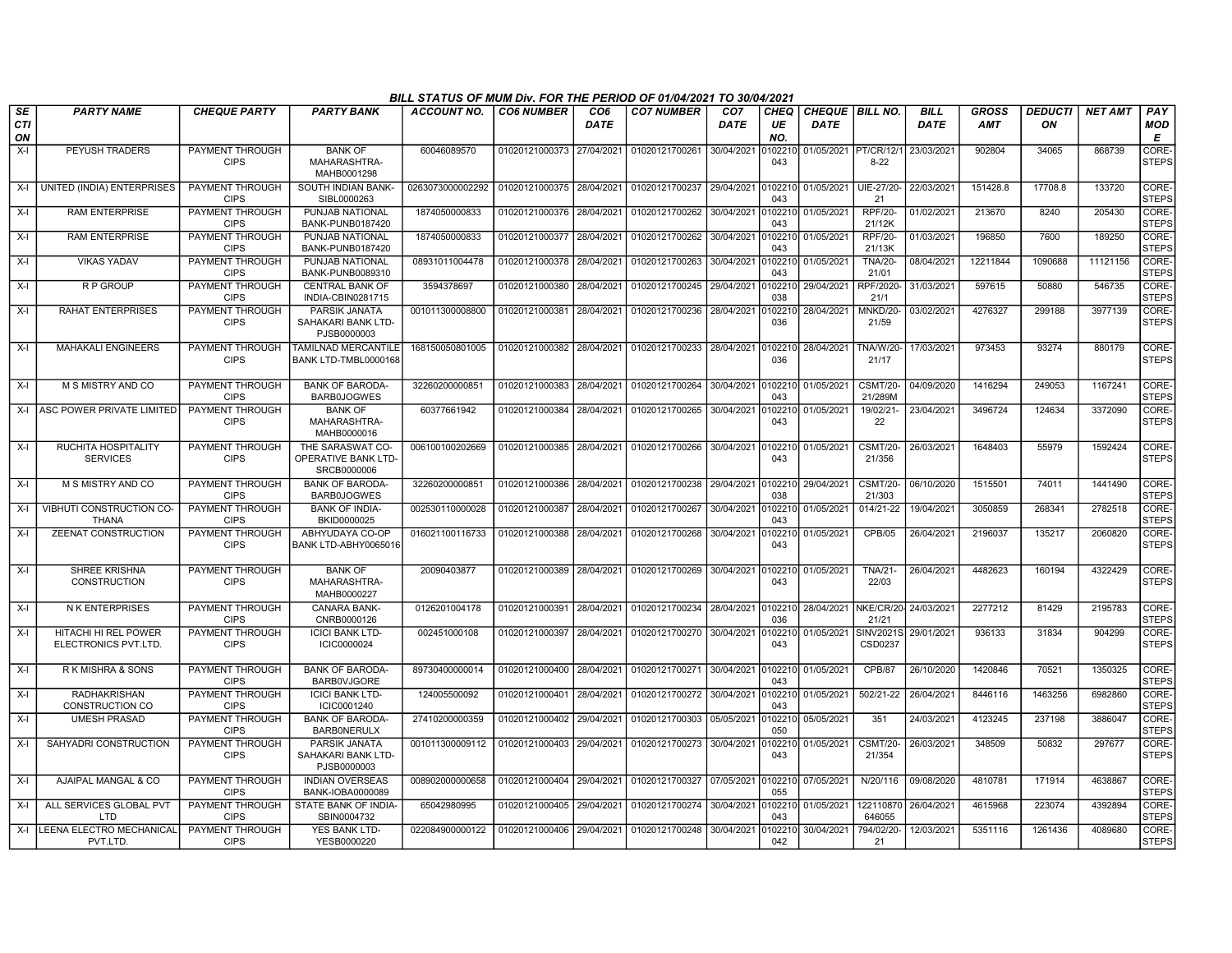|                        |                                                               |                                       |                                                                                | BILL STATUS OF MUM Div. FOR THE PERIOD OF 01/04/2021 TO 30/04/2021 |                           |                                |                                                             |                         |                          |                                      |                            |                     |                            |                      |                |                             |
|------------------------|---------------------------------------------------------------|---------------------------------------|--------------------------------------------------------------------------------|--------------------------------------------------------------------|---------------------------|--------------------------------|-------------------------------------------------------------|-------------------------|--------------------------|--------------------------------------|----------------------------|---------------------|----------------------------|----------------------|----------------|-----------------------------|
| SE<br><b>CTI</b><br>ON | <b>PARTY NAME</b>                                             | <b>CHEQUE PARTY</b>                   | <b>PARTY BANK</b>                                                              | <b>ACCOUNT NO.</b>                                                 | <b>CO6 NUMBER</b>         | CO <sub>6</sub><br><b>DATE</b> | <b>CO7 NUMBER</b>                                           | CO <sub>7</sub><br>DATE | <b>CHEQ</b><br>UE<br>NO. | <b>CHEQUE BILL NO</b><br><b>DATE</b> |                            | <b>BILL</b><br>DATE | <b>GROSS</b><br><b>AMT</b> | <b>DEDUCTI</b><br>ON | <b>NET AMT</b> | PAY<br><b>MOD</b><br>E      |
| $X-I$                  | SWASTIK ELECTROTECH                                           | PAYMENT THROUGH                       | <b>INDIAN BANK-</b>                                                            | 6305349805                                                         | 01020121000407            | 29/04/2021                     | 01020121700275                                              | 30/04/2021              | 0102210                  | 01/05/2021 SEPLMH20                  |                            | 19/03/2021          | 8048615                    | 2248423              | 5800192        | <b>CORE</b>                 |
|                        | PRIVATE LIMITED                                               | <b>CIPS</b>                           | IDIB000H019                                                                    |                                                                    |                           |                                |                                                             |                         | 043                      |                                      | 210071                     |                     |                            |                      |                | <b>STEPS</b>                |
| X-I                    | RAJASTHAN CONSTRUCTION<br>PVT LTD                             | <b>PAYMENT THROUGH</b><br><b>CIPS</b> | PNB-PUNB0373500                                                                | 3735002106856936                                                   | 01020121000408            | 29/04/2021                     | 01020121700249 30/04/2021                                   |                         | 102210<br>042            | 30/04/2021                           | OHS/20-<br>21/05           | 24/02/2021          | 809576                     | 29014                | 780562         | CORE-<br><b>STEPS</b>       |
| $X-I$                  | A. K. ASSOCIATES-NAVI<br><b>MUMBAI</b>                        | <b>PAYMENT THROUGH</b><br><b>CIPS</b> | <b>BANK OF BARODA-</b><br>BARB0PBBMUM                                          | 75920200001306                                                     | 01020121000409 29/04/2021 |                                | 01020121700276 30/04/2021                                   |                         | 0102210<br>043           | 01/05/2021                           | S02/21-22                  | 12/04/2021          | 4962020                    | 367431               | 4594589        | CORE-<br><b>STEPS</b>       |
| $X-I$                  | PRASHANT ENTERPRISES                                          | PAYMENT THROUGH<br><b>CIPS</b>        | <b>VIJAYA BANK-</b><br>VIJB0005124                                             | 512406211000004                                                    | 01020121000410            | 29/04/2021                     | 01020121700250                                              | 30/04/2021              | 102210<br>042            | 30/04/2021 PE/781/21/                | $\overline{\bf{4}}$        | 25/03/2021          | 4436521                    | 158548               | 4277973        | CORE-<br><b>STEPS</b>       |
| $X-I$                  | RACHANA ENTERPRISES                                           | PAYMENT THROUGH<br><b>CIPS</b>        | <b>BANK OF BARODA-</b><br><b>BARB0BORIVL</b>                                   | 03860500000121                                                     | 01020121000411            | 29/04/2021                     | 01020121700251                                              | 30/04/2021              | 102210<br>042            | 30/04/2021                           | RE/783/05                  | 16/03/2021          | 1667459                    | 59653                | 1607806        | CORE-<br><b>STEPS</b>       |
| $X-I$                  | <b>AKSHAY ENTERPRISES</b>                                     | PAYMENT THROUGH<br><b>CIPS</b>        | VIJAYA BANK-<br>VIJB0005070                                                    | 507006211000009                                                    | 01020121000412            | 29/04/2021                     | 01020121700277                                              | 30/04/2021              | 102210<br>043            | 01/05/2021                           | CPB/95                     | 09/12/2020          | 6493914                    | 524926               | 5968988        | CORE-<br><b>STEPS</b>       |
| X-I                    | <b>RMS ENTERPRISES</b>                                        | PAYMENT THROUGH<br><b>CIPS</b>        | <b>IDFC BANK LIMITED-</b><br>IDFB0040109                                       | 10068166985                                                        | 01020121000414            | 30/04/2021                     | 01020121700278                                              | 30/04/2021              | 102210<br>043            | 01/05/2021                           | RMS/CR/2<br>$0 - 21/62$    | 18/09/2020          | 5868720                    | 224786               | 5643934        | CORE-<br><b>STEPS</b>       |
| $X-I$                  | MOHITE TRANSPORT                                              | PAYMENT THROUGH<br><b>CIPS</b>        | THE MUMBAI DISTRICT<br>CENTRAL<br><b>COOPERATIVE BANK</b><br>LIMIT-MDCB0680031 | 00311101000459                                                     | 01020121000415            | 30/04/2021                     | 01020121700279                                              | 30/04/2021              | 102210<br>043            | 01/05/2021                           | 589                        | 04/01/2021          | 95153                      | 3725                 | 91428          | <b>CORE</b><br><b>STEPS</b> |
| X-I                    | <b>MOHITE TRANSPORT</b>                                       | PAYMENT THROUGH<br><b>CIPS</b>        | THE MUMBAI DISTRICT<br><b>CENTRAL</b><br>COOPERATIVE BANK<br>LIMIT-MDCB0680031 | 00311101000459                                                     |                           |                                | 01020121000416 30/04/2021 01020121700279 30/04/2021 0102210 |                         | 043                      | 01/05/2021                           | 596                        | 03/02/2021          | 47576                      | 1913                 | 45663          | CORE-<br><b>STEPS</b>       |
| $X-I$                  | <b>MOHITE TRANSPORT</b>                                       | PAYMENT THROUGH<br><b>CIPS</b>        | THE MUMBAI DISTRICT<br>CENTRAL<br><b>COOPERATIVE BANK</b><br>LIMIT-MDCB0680031 | 00311101000459                                                     |                           |                                | 01020121000417 30/04/2021 01020121700337 07/05/2021         |                         | 055                      | 0102210 07/05/2021                   | 583                        | 05/08/2020          | 43886                      | 1772                 | 42114          | CORE-<br><b>STEPS</b>       |
| $X-I$                  | <b>PUSHPAK RAIL</b><br><b>CONSTRUCTION PRIVATE</b><br>LIMITED | PAYMENT THROUGH<br><b>CIPS</b>        | <b>CANARA BANK-</b><br>CNRB0000209                                             | 0209256054297                                                      | 01020121000418 30/04/2021 |                                | 01020121700253                                              | 30/04/2021              | 0102210<br>042           | 30/04/2021                           | BB/KYN/20-<br>21/44        | 22/03/2021          | 4000000                    | 261843               | 3738157        | CORE-<br><b>STEPS</b>       |
| $X-I$                  | A2Z INFRASERVICES LIMITED                                     | PAYMENT THROUGH<br><b>CIPS</b>        | <b>RATNAKAR BANK</b><br>LIMITED-RATN0000070                                    | 1007035040000042 01020121000420 30/04/2021                         |                           |                                | 01020121700280 30/04/2021 0102210                           |                         | 043                      | 01/05/2021                           | A2ZMH/21/<br>04/0001       | 01/04/2021          | 18180537                   | 616390               | 17564147       | CORE-<br><b>STEPS</b>       |
| $X-I$                  | <b>TULSI ENTERPRISES</b>                                      | <b>PAYMENT THROUGH</b><br><b>CIPS</b> | THE KALYAN JANATA<br>SAHAKARI BANK LTD-<br>KJSB0000007                         | 007013200000105                                                    | 01020121000421            | 30/04/2021                     | 01020121700281                                              | 03/05/2021              | 0102210<br>045           | 03/05/2021                           | CSMT-<br>2021/353          | 26/03/2021          | 3270820                    | 120280               | 3150540        | CORE-<br><b>STEPS</b>       |
|                        | X-II ADMO LNL(GEN, IMP Rs.3000/-                              | PAYMENT THROUGH<br><b>CIPS</b>        | <b>SBI BANK-SBIN0IMPRST</b>                                                    | 120002162422                                                       | 01020221000001 01/04/2021 |                                | 01020221700002 05/04/2021                                   |                         | 0102210<br>008           | 05/04/2021                           | <b>ADMO LNL</b><br>GI MAR2 | 19/03/2021          | 820                        | $\Omega$             | 820            | CORE-<br>STEPS              |
| X-II                   | ADMO LNL(DIGNOSTIC IMP<br>Rs.8000/-)                          | PAYMENT THROUGH<br><b>CIPS</b>        | SBI BANK-SBIN0IMPRST                                                           | 120007774612                                                       | 01020221000002 01/04/2021 |                                | 01020221700002 05/04/2021                                   |                         | 0102210<br>008           | 05/04/2021                           | <b>ADMO LNL</b><br>DI MAR2 | 19/03/2021          | 7950                       | $\mathsf 0$          | 7950           | <b>CORE</b><br><b>STEPS</b> |
| X-II                   | <b>TRIDEV EXPRESS CARGO</b>                                   | PAYMENT THROUGH<br><b>CIPS</b>        | <b>HDFC BANK LTD-</b><br>HDFC0001926                                           | 50200004289638                                                     | 01020221000003 01/04/2021 |                                | 01020221700008 06/04/2021                                   |                         | 0102210<br>010           | 06/04/2021                           | 282351                     | 25/03/2021          | 100000                     | $\overline{0}$       | 100000         | CORE-<br><b>STEPS</b>       |
| X-II                   | SSE/TD/OHE/TLA/PSI/DEPOT/G<br>EN.IMP.                         | <b>DIVISIONAL CASHIER.</b><br>C RLY   | <b>NO BANK-</b>                                                                | 00                                                                 | 01020221000004            | 01/04/2021                     | 01020221700011 06/04/2021                                   |                         | 980174                   | 07/04/2021                           | LTD/LYN/1<br>18            | 29/01/2021          | 990                        | $\mathbf 0$          | 990            | CASH                        |
| $X-H$                  | SR DEE (TRS)KYN/GEN.IMP.                                      | C RLY                                 | DIVISIONAL CASHIER. ISBI BANK-SBIN0IMPRST                                      | 120002162062                                                       | 01020221000005            | 01/04/2021                     | 01020221700011                                              | 06/04/2021              | 980174                   | 07/04/2021                           | 118088                     | 26/03/2021          | 7500                       | $\mathbf 0$          | 7500           | CASH                        |
| $X-H$                  | SR DOM(G) BB                                                  | DIVISIONAL CASHIER,<br>C RLY          | SELF CHEQUE-                                                                   | 000000000                                                          | 01020221000006 01/04/2021 |                                | 01020221700011                                              | 06/04/2021              | 980174                   | 07/04/2021                           | 555734                     | 24/03/2021          | 5007                       | $\mathbf 0$          | 5007           | <b>CASH</b>                 |
| X-II                   | SR CDO LTT /MISS                                              | <b>CIPS</b>                           | PAYMENT THROUGH   SBI BANK-SBIN0IMPRST                                         | 120002162143                                                       | 01020221000007            | 01/04/2021                     | 01020221700014 07/04/2021                                   |                         | 0102210<br>012           | 07/04/2021                           | SR CDO<br><b>IMPRESS</b>   | 30/03/2021          | 74130                      | $\mathbf 0$          | 74130          | CORE-<br><b>STEPS</b>       |
|                        | X-II SSE/TD/OHE/KYN/DEPOT/GEN<br>MP.                          | <b>PAYMENT THROUGH</b><br><b>CIPS</b> | SBI BANK-SBIN0IMPRST                                                           | 120007776813                                                       | 01020221000008 01/04/2021 |                                | 01020221700013 07/04/2021                                   |                         | 012                      | 0102210 07/04/2021                   | LTD/KYN/1<br>18            | 22/03/2021          | 3000                       | $^{\circ}$           | 3000           | CORE-<br><b>STEPS</b>       |
| X-II                   | <b>INSPECTOR RPSF/THK</b><br>/BQM/GEN.IMP.                    | PAYMENT THROUGH<br><b>CIPS</b>        | <b>SBI BANK-SBIN0IMPRST</b>                                                    | 120006922706                                                       | 01020221000009            | 01/04/2021                     | 01020221700013                                              | 07/04/2021              | 102210<br>012            | 07/04/2021                           | 12BN/BQM<br>/OCT/IMP       | 21/12/2020          | 1494                       | $\mathbf 0$          | 1494           | <b>CORE</b><br><b>STEPS</b> |
| X-II                   | <b>CRESCENT LOGISTICS</b>                                     | PAYMENT THROUGH<br><b>CIPS</b>        | KARNATAKA BANK LTD-<br>KARB0000512                                             | 5122000100096301                                                   | 01020221000010 01/04/2021 |                                | 01020221700006 05/04/2021                                   |                         | 009                      | 102210 05/04/2021                    | 281025                     | 24/03/2021          | 199353                     | $\Omega$             | 199353         | CORE-<br><b>STEPS</b>       |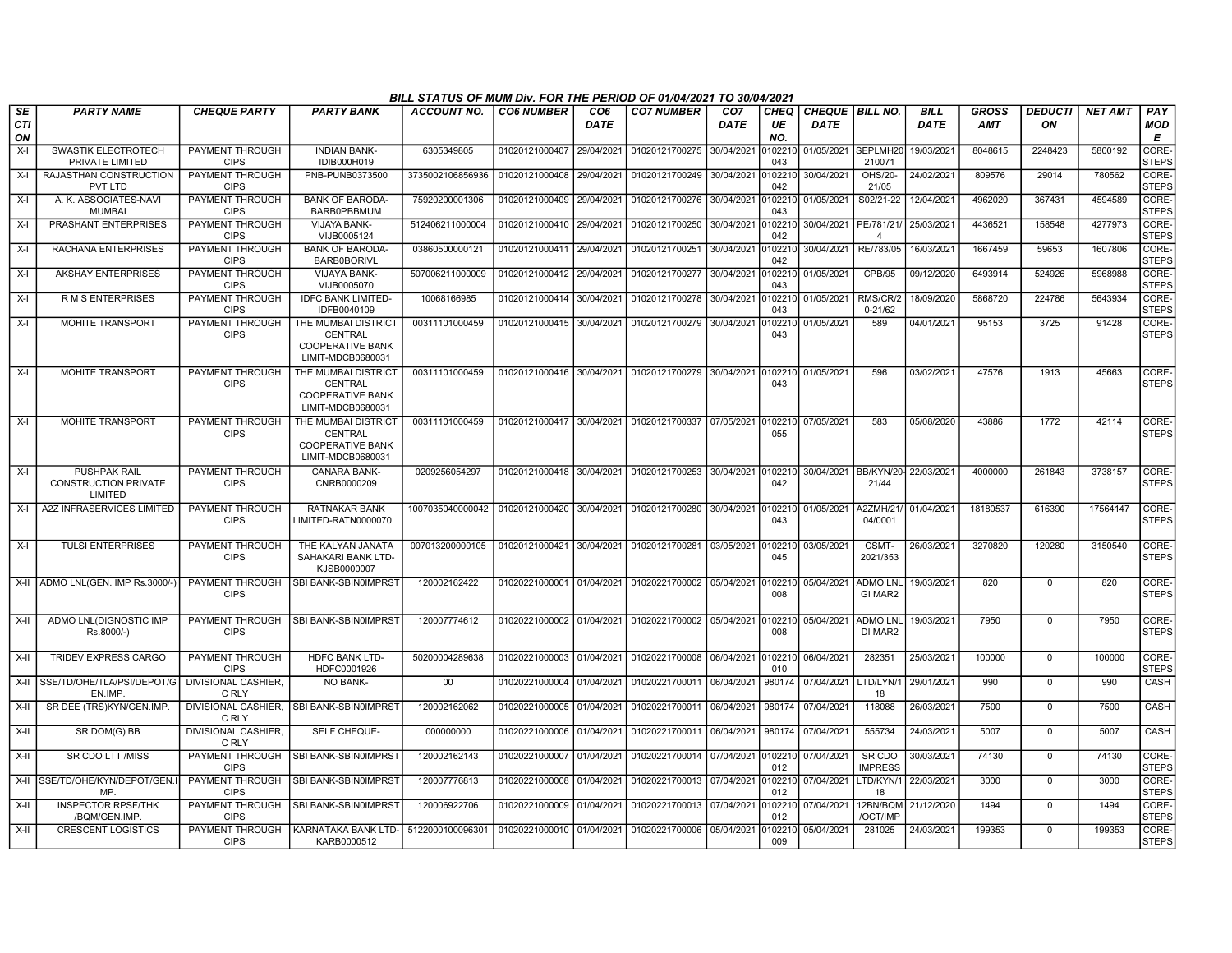|                        |                                                              |                                       |                                                               | BILL STATUS OF MUM Div. FOR THE PERIOD OF 01/04/2021 TO 30/04/2021 |                           |                         |                           |                                |                          |                                  |                        |                            |                            |                      |                |                        |
|------------------------|--------------------------------------------------------------|---------------------------------------|---------------------------------------------------------------|--------------------------------------------------------------------|---------------------------|-------------------------|---------------------------|--------------------------------|--------------------------|----------------------------------|------------------------|----------------------------|----------------------------|----------------------|----------------|------------------------|
| SE<br><b>CTI</b><br>ON | <b>PARTY NAME</b>                                            | <b>CHEQUE PARTY</b>                   | <b>PARTY BANK</b>                                             | ACCOUNT NO.                                                        | <b>CO6 NUMBER</b>         | CO <sub>6</sub><br>DATE | <b>CO7 NUMBER</b>         | CO <sub>7</sub><br><b>DATE</b> | <b>CHEQ</b><br>UE<br>NO. | CHEQUE   BILL NO.<br><b>DATE</b> |                        | <b>BILL</b><br><b>DATE</b> | <b>GROSS</b><br><b>AMT</b> | <b>DEDUCTI</b><br>ON | <b>NET AMT</b> | PAY<br><b>MOD</b><br>E |
| $X-H$                  | SR DME (F/OP) VEHICLE IMP                                    | PAYMENT THROUGH<br><b>CIPS</b>        | SBI BANK-SBIN0IMPRST                                          | 120006925004                                                       | 01020221000011 01/04/2021 |                         | 01020221700013 07/04/2021 |                                | 0102210<br>012           | 07/04/2021                       | 521                    | 12/01/2021                 | 3895                       | $\Omega$             | 3895           | CORE-<br><b>STEPS</b>  |
| X-II                   | V S SERVICES AND TRADING<br><b>LLP</b>                       | PAYMENT THROUGH<br><b>CIPS</b>        | <b>UNION BANK OF INDIA-</b><br>UBIN0531570                    | 315705010051068                                                    | 01020221000012 01/04/2021 |                         | 01020221700006            | 05/04/2021                     | 0102210<br>009           | 05/04/2021                       | 281022                 | 24/03/2021                 | 215646                     | $\mathbf 0$          | 215646         | CORE-<br><b>STEPS</b>  |
| X-II                   | <b>M/S TESTING ENGINEERS &amp;</b><br><b>ASSOCIATES</b>      | <b>PAYMENT THROUGH</b><br><b>CIPS</b> | <b>KOTAK MAHINDRA</b><br><b>BANK LIMITED-</b><br>KKBK0001912  | 3113122188                                                         | 01020221000013 01/04/2021 |                         | 01020221700006            | 05/04/2021                     | 0102210<br>009           |                                  | 05/04/2021   PO-274108 | 24/03/2021                 | 1030                       | $\mathbf 0$          | 1030           | CORE-<br><b>STEPS</b>  |
|                        | X-II ACMS THANE(GEN. IMP. 1000/-                             | PAYMENT THROUGH<br><b>CIPS</b>        | SBI BANK-SBIN0IMPRST                                          | 120007776819                                                       | 01020221000014 01/04/2021 |                         | 01020221700002 05/04/2021 |                                | 0102210<br>008           | 05/04/2021                       | H/Imprest/<br>NA       | 24/03/2021                 | 1888                       | $\Omega$             | 1888           | CORE-<br><b>STEPS</b>  |
| $X-H$                  | <b>CRESCENT LOGISTICS</b>                                    | <b>PAYMENT THROUGH</b><br><b>CIPS</b> | KARNATAKA BANK LTD-<br>KARB0000512                            | 5122000100096301                                                   | 01020221000015 01/04/2021 |                         | 01020221700006            | 05/04/2021                     | 0102210<br>009           | 05/04/2021                       | 281024                 | 24/03/2021                 | 64660                      | $\mathbf 0$          | 64660          | CORE-<br><b>STEPS</b>  |
| X-II                   | SR DME (D) KYN/GEN.IMP.                                      | PAYMENT THROUGH<br><b>CIPS</b>        | SBI BANK-SBIN0IMPRST                                          | 120002162103                                                       | 01020221000016 01/04/2021 |                         | 01020221700013            | 07/04/2021                     | 0102210<br>012           | 07/04/2021                       | 154                    | 16/02/2021                 | 9698                       | $\mathbf 0$          | 9698           | CORE-<br><b>STEPS</b>  |
| $X-I$                  | <b>BAJRANG CONSTRUCTION</b>                                  | PAYMENT THROUGH<br><b>CIPS</b>        | THE SARASWAT CO-<br><b>OPERATIVE BANK LTD-</b><br>SRCB0000099 | 099100100005742                                                    | 01020221000017 01/04/2021 |                         | 01020221700006            | 05/04/2021                     | 0102210<br>009           | 05/04/2021                       | 290504                 | 26/03/2021                 | 289570                     | $\Omega$             | 289570         | CORE-<br><b>STEPS</b>  |
| $X-H$                  | <b>INSPECTOR RPF</b><br>WADIBUNDER/GEN.IMP.                  | PAYMENT THROUGH<br><b>CIPS</b>        | SBI BANK-SBIN0IMPRST                                          | 120006913882                                                       | 01020221000018 01/04/2021 |                         | 01020221700013 07/04/2021 |                                | 0102210<br>012           | 07/04/2021                       | GEM.IMP                | 18/03/2021                 | 2500                       | $\Omega$             | 2500           | CORE-<br><b>STEPS</b>  |
| $X-H$                  | V S SERVICES AND TRADING<br><b>LLP</b>                       | PAYMENT THROUGH<br><b>CIPS</b>        | UNION BANK OF INDIA-<br>UBIN0531570                           | 315705010051068                                                    | 01020221000019 01/04/2021 |                         | 01020221700006            | 05/04/2021                     | 0102210<br>009           | 05/04/2021                       | 281023                 | 24/03/2021                 | 85400                      | $\mathbf 0$          | 85400          | CORE-<br><b>STEPS</b>  |
| $X-H$                  | N M INDUSTRIES                                               | PAYMENT THROUGH<br><b>CIPS</b>        | THE SHAMRAO VITHAL<br><b>CO-OPERATIVE BAN-</b><br>SVCB0000015 | 101504180002566                                                    | 01020221000020 01/04/2021 |                         | 01020221700006 05/04/2021 |                                | 0102210<br>009           | 05/04/2021                       | 275862                 | 31/03/2021                 | 22910                      | $\mathbf 0$          | 22910          | CORE-<br><b>STEPS</b>  |
| X-II                   | <b>VIKIMEDIA SERVICES</b>                                    | PAYMENT THROUGH<br><b>CIPS</b>        | <b>INDIAN OVERSEAS</b><br>BANK-IOBA0000162                    | 016202000006126                                                    | 01020221000022            | 05/04/2021              | 01020221700007            | 06/04/2021                     | 0102210<br>012           | 07/04/2021                       | 20201101               | 03/11/2020                 | 40976                      | 6415                 | 34561          | CORE-<br><b>STEPS</b>  |
| X-II                   | <b>VIKIMEDIA SERVICES</b>                                    | PAYMENT THROUGH<br><b>CIPS</b>        | <b>INDIAN OVERSEAS</b><br>BANK-IOBA0000162                    | 016202000006126                                                    | 01020221000023            | 05/04/2021              | 01020221700007            | 06/04/2021                     | 0102210<br>012           | 07/04/2021                       | 20201102               | 03/11/2020                 | 45208                      | 6415                 | 38793          | CORE-<br><b>STEPS</b>  |
| X-II                   | <b>VIKIMEDIA SERVICES</b>                                    | PAYMENT THROUGH<br><b>CIPS</b>        | <b>INDIAN OVERSEAS</b><br>BANK-IOBA0000162                    | 016202000006126                                                    | 01020221000024 05/04/2021 |                         | 01020221700007            | 06/04/2021                     | 012                      | 0102210 07/04/2021               | 20201202               | 18/12/2020                 | 40308                      | 6415                 | 33893          | CORE-<br><b>STEPS</b>  |
| X-II                   | <b>VIKIMEDIA SERVICES</b>                                    | <b>PAYMENT THROUGH</b><br><b>CIPS</b> | <b>INDIAN OVERSEAS</b><br>BANK-IOBA0000162                    | 016202000006126                                                    | 01020221000025 05/04/2021 |                         | 01020221700007            | 06/04/2021                     | 0102210<br>012           | 07/04/2021                       | 202010101              | 11/01/2021                 | 44317                      | 6415                 | 37902          | CORE-<br><b>STEPS</b>  |
| X-II                   | <b>VIKIMEDIA SERVICES</b>                                    | PAYMENT THROUGH<br><b>CIPS</b>        | <b>INDIAN OVERSEAS</b><br>BANK-IOBA0000162                    | 016202000006126                                                    | 01020221000026 05/04/2021 |                         | 01020221700007            | 06/04/2021                     | 0102210<br>012           | 07/04/2021                       | 20210201               | 03/02/2021                 | 44540                      | 6415                 | 38125          | CORE-<br><b>STEPS</b>  |
| X-II                   | <b>RIVER ENGINEERING PVT LTD</b><br>NOIDA.                   | PAYMENT THROUGH<br><b>CIPS</b>        | PUNJAB NATIONAL<br>BANK-PUNB0017910                           | 03714011000269                                                     | 01020221000027 05/04/2021 |                         | 01020221700009            | 06/04/2021                     | 0102210<br>010           | 06/04/2021                       | 136070                 | 02/04/2021                 | 837100                     | $\mathbf 0$          | 837100         | CORE-<br><b>STEPS</b>  |
| X-II                   | ANANTASHREE ENGINEERS-<br>GAUTAM BUDDH NAGAR.                | PAYMENT THROUGH<br><b>CIPS</b>        | ALLAHABAD BANK-<br>ALLA0210363                                | 50388736183                                                        | 01020221000028 05/04/2021 |                         | 01020221700009 06/04/2021 |                                | 0102210<br>010           | 06/04/2021                       | 136071                 | 02/04/2021                 | 837100                     | $\mathbf 0$          | 837100         | CORE-<br><b>STEPS</b>  |
| X-II                   | CITYLOGIC-PALGHAR                                            | PAYMENT THROUGH<br><b>CIPS</b>        | PUNJAB NATIONAL<br>BANK-PUNB0055910                           | 05591012000048                                                     | 01020221000029            | 05/04/2021              | 01020221700009            | 06/04/2021                     | 0102210<br>010           | 06/04/2021                       | 136113                 | 03/04/2021                 | 71900                      | $\mathbf 0$          | 71900          | CORE-<br><b>STEPS</b>  |
| $X-II$                 | <b>LAXMI ENTERPRISES-THANE</b>                               | PAYMENT THROUGH<br><b>CIPS</b>        | <b>BANK OF BARODA-</b><br><b>BARBOTITWAL</b>                  | 36180200000207                                                     | 01020221000030            | 05/04/2021              | 01020221700009            | 06/04/2021                     | 0102210<br>010           | 06/04/2021                       | 136114                 | 03/04/2021                 | 71900                      | $\Omega$             | 71900          | CORE-<br><b>STEPS</b>  |
| X-II                   | SHIVSHAKTI TEMPO SERVICE<br><b>PUNE</b>                      | PAYMENT THROUGH<br><b>CIPS</b>        | <b>BANK OF BARODA-</b><br><b>BARBOVJLONA</b>                  | 84020200000027                                                     | 01020221000031 05/04/2021 |                         | 01020221700009            | 06/04/2021                     | 0102210<br>010           | 06/04/2021                       | 136115                 | 03/04/2021                 | 71900                      | $\mathbf 0$          | 71900          | CORE-<br><b>STEPS</b>  |
| X-II                   | <b>CHEM-VERSE CONSULTANTS</b><br>(INDIA) PVT. LTD-MUMBAI     | <b>PAYMENT THROUGH</b><br><b>CIPS</b> | <b>BANK OF INDIA-</b><br>BKID0000041                          | 004127100014374                                                    | 01020221000033            | 05/04/2021              | 01020221700009            | 06/04/2021                     | 0102210<br>010           | 06/04/2021                       | 136118                 | 03/04/2021                 | 245200                     | $\mathbf 0$          | 245200         | CORE-<br><b>STEPS</b>  |
| $X-H$                  | K.SHARMA ELECTRICALS-<br><b>MUMBAI</b>                       | PAYMENT THROUGH<br><b>CIPS</b>        | <b>BANK OF BARODA-</b><br><b>BARBOTILCHE</b>                  | 36690200000047                                                     | 01020221000034 05/04/2021 |                         | 01020221700009            | 06/04/2021                     | 0102210<br>010           | 06/04/2021                       | 136119                 | 03/04/2021                 | 245200                     | $\mathbf 0$          | 245200         | CORE-<br><b>STEPS</b>  |
| $X-II$                 | HIRA ELECTRIC COMPANY-<br><b>MUZAFFARPUR</b>                 | PAYMENT THROUGH<br><b>CIPS</b>        | STATE BANK OF INDIA-<br>SBIN0012556                           | 37097538317                                                        | 01020221000035 05/04/2021 |                         | 01020221700009            | 06/04/2021                     | 0102210<br>010           | 06/04/2021                       | 136120                 | 03/04/2021                 | 98000                      | $\Omega$             | 98000          | CORE-<br><b>STEPS</b>  |
| X-II                   | TRINITY MAHALASA DURGA<br>SALES AND SERVICES-<br>AURANGABAD. | PAYMENT THROUGH<br><b>CIPS</b>        | SBI-SBIN0009992                                               | 30766928977                                                        | 01020221000036            | 05/04/2021              | 01020221700009            | 06/04/2021                     | 0102210<br>010           | 06/04/2021                       | 136121                 | 03/04/2021                 | 285700                     | $\Omega$             | 285700         | CORE-<br><b>STEPS</b>  |
| X-II                   | <b>SM MONKEY HILL</b>                                        | PAYMENT THROUGH<br><b>CIPS</b>        | SBI BANK-SBIN0IMPRST                                          | 120006982678                                                       | 01020221000037            | 05/04/2021              | 01020221700005            | 05/04/2021                     | 0102210<br>008           | 05/04/2021                       | stn. imp               | 20/03/2021                 | 4912                       | $\mathbf 0$          | 4912           | CORE-<br><b>STEPS</b>  |
| X-II                   | SM COMML. CHINCHPOKLI/<br><b>STATION CLEANLINESS</b>         | DIVISIONAL CASHIER,<br>C RLY          | DUMMY-                                                        | 00000000000                                                        | 01020221000039 05/04/2021 |                         | 01020221700004            | 05/04/2021                     | 980174                   | 07/04/2021                       | stn. clean<br>imp      | 19/03/2021                 | 28755                      | $\Omega$             | 28755          | CASH                   |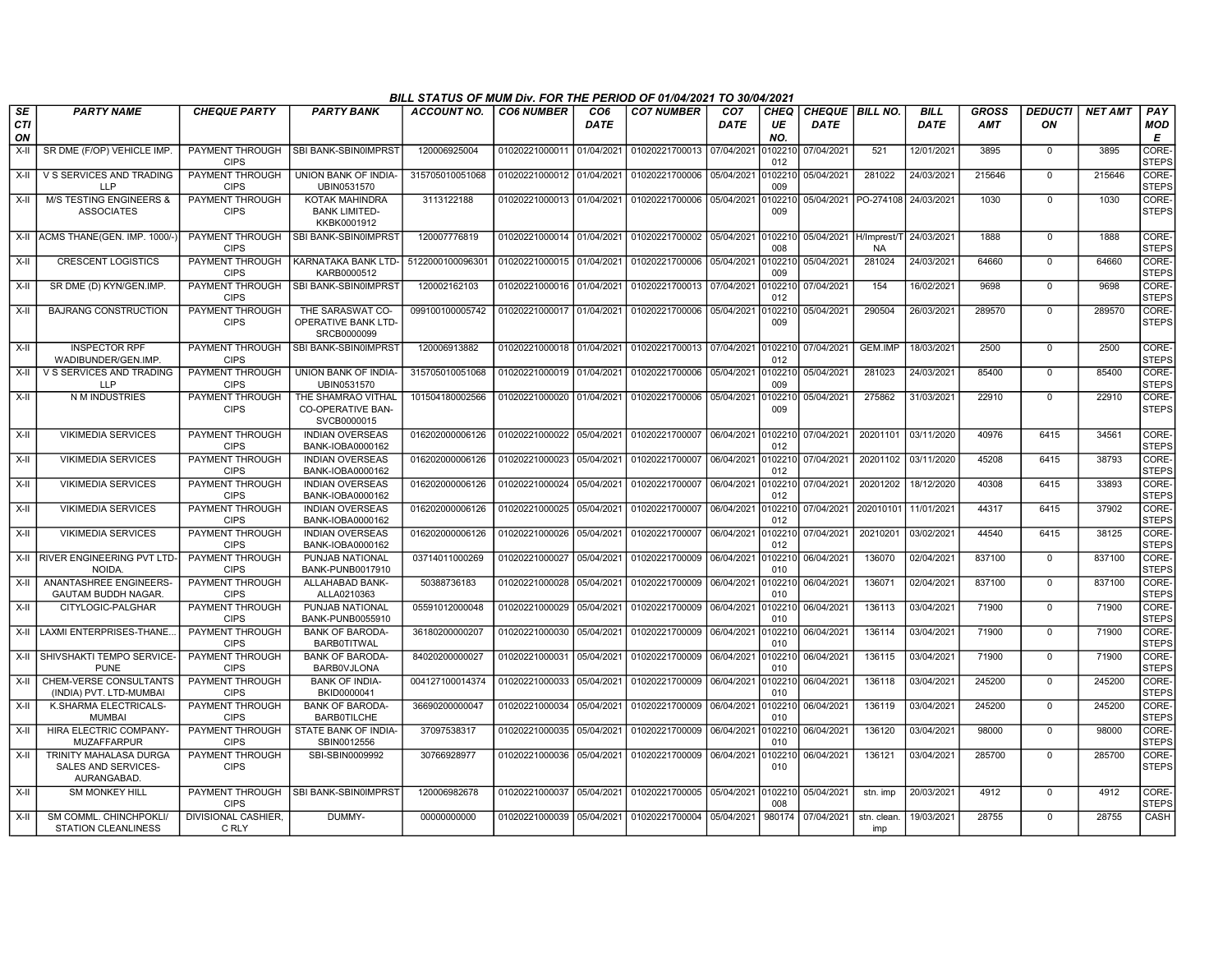|                        |                                                            |                                       |                                      | BILL STATUS OF MUM Div. FOR THE PERIOD OF 01/04/2021 TO 30/04/2021 |                           |             |                                   |                               |                          |                                  |                             |                     |                     |                      |                |                                  |
|------------------------|------------------------------------------------------------|---------------------------------------|--------------------------------------|--------------------------------------------------------------------|---------------------------|-------------|-----------------------------------|-------------------------------|--------------------------|----------------------------------|-----------------------------|---------------------|---------------------|----------------------|----------------|----------------------------------|
| SE<br><b>CTI</b><br>ON | <b>PARTY NAME</b>                                          | <b>CHEQUE PARTY</b>                   | <b>PARTY BANK</b>                    | ACCOUNT NO.                                                        | <b>CO6 NUMBER</b>         | CO6<br>DATE | <b>CO7 NUMBER</b>                 | CO <sub>7</sub><br>DATE       | <b>CHEQ</b><br>UE<br>NO. | CHEQUE   BILL NO.<br><b>DATE</b> |                             | <b>BILL</b><br>DATE | GROSS<br><b>AMT</b> | <b>DEDUCTI</b><br>ON | <b>NET AMT</b> | PAY<br>MOD<br>E                  |
| X-II                   | TATA POWER CA NO                                           | PAYMENT THROUGH                       | <b>STANDARD</b>                      | 3082900000892974   01020221000040   05/04/2021                     |                           |             | 01020221700005 05/04/2021         |                               | 010221                   | 05/04/2021                       | R-162                       | 16/03/2021          | 1054                | $\Omega$             | 1054           | CORE-                            |
|                        | 900000892974                                               | <b>CIPS</b>                           | CHARTERED BANK-<br>SCBL0036001       |                                                                    |                           |             |                                   |                               | 008                      |                                  |                             |                     |                     |                      |                | <b>STEPS</b>                     |
| X-II                   | ADANI ELECTRICITY MUMBAI<br>LIMITED CA NO 200000079        | PAYMENT THROUGH<br><b>CIPS</b>        | <b>HDFC BANK LTD-</b><br>HDFC0004989 | EPAEML200000079                                                    | 01020221000041 05/04/2021 |             | 01020221700005 05/04/2021 0102210 |                               | 008                      | 05/04/2021                       | R 2538                      | 31/03/2021          | 22510               | $\mathbf 0$          | 22510          | CORE-<br><b>STEPS</b>            |
| $X-H$                  | <b>BEST Undertaking Authority</b><br><b>Code 5704</b>      | PAYMENT THROUGH<br><b>CIPS</b>        | <b>CITIBANK NA-</b><br>CITI0100000   | GRBI0005704                                                        | 01020221000042 05/04/2021 |             | 01020221700005 05/04/2021 0102210 |                               | 008                      | 05/04/2021                       | C 42799                     | 31/03/2021          | 369410              | $\mathbf 0$          | 369410         | CORE-<br><b>STEPS</b>            |
| X-II                   | <b>BEST Undertaking Authority</b><br>Code 5703             | PAYMENT THROUGH<br><b>CIPS</b>        | CITIBANK NA-<br>CITI0100000          | GRBI0005703                                                        | 01020221000043            | 05/04/2021  | 01020221700005 05/04/2021         |                               | 0102210<br>008           | 05/04/2021                       | $R+C$<br>164603             | 31/03/2021          | 1100240             | $\mathbf 0$          | 1100240        | CORE-<br><b>STEPS</b>            |
| X-II                   | <b>ADANI ELECTRICITY MUMBAI</b><br>LIMITED CA NO 200002043 | PAYMENT THROUGH<br><b>CIPS</b>        | <b>HDFC BANK LTD-</b><br>HDFC0004989 | EPAEML200002043                                                    | 01020221000044 05/04/2021 |             | 01020221700005 05/04/2021         |                               | 0102210<br>008           | 05/04/2021                       | R 2061                      | 31/03/2021          | 17600               | $\overline{0}$       | 17600          | CORE-<br><b>STEPS</b>            |
| X-II                   | MSEDCL CON NO<br>181010004203                              | PAYMENT THROUGH<br><b>CIPS</b>        | SBI-SBIN0008965                      | MSEDCL011810100<br>04203                                           | 01020221000045            | 05/04/2021  | 01020221700005                    | 05/04/2021                    | 0102210<br>008           | 05/04/2021                       | c 115                       | 30/03/2021          | 1430                | $\Omega$             | 1430           | CORE-<br><b>STEPS</b>            |
| $X-H$                  | <b>MSEDCL CON NO</b><br>032770003601                       | PAYMENT THROUGH<br><b>CIPS</b>        | SBI-SBIN0008965                      | MSEDCL010327700<br>03601                                           | 01020221000046            | 05/04/2021  | 01020221700005 05/04/2021         |                               | 0102210<br>008           | 05/04/2021                       | c 259                       | 30/03/2021          | 4050                | $\mathbf{0}$         | 4050           | CORE-<br><b>STEPS</b>            |
| $X-H$                  | <b>MSEDCL CON NO</b><br>032580004953                       | PAYMENT THROUGH<br><b>CIPS</b>        | SBI-SBIN0008965                      | MSEDCL010325800<br>04953                                           | 01020221000047            | 05/04/2021  | 01020221700005 05/04/2021         |                               | 0102210<br>008           | 05/04/2021                       | c 200                       | 30/03/2021          | 1660                | $\Omega$             | 1660           | CORE-<br><b>STEPS</b>            |
| X-II                   | <b>MSEDCL CON NO</b><br>000011650147                       | <b>PAYMENT THROUGH</b><br><b>CIPS</b> | SBI-SBIN0008965                      | MSEDCL010000116<br>50147                                           | 01020221000048            | 05/04/2021  | 01020221700005                    | 05/04/2021                    | 010221<br>008            | 05/04/2021                       | c621                        | 30/03/2021          | 7180                | $\overline{0}$       | 7180           | CORE-<br><b>STEPS</b>            |
| X-II                   | <b>MSEDCL</b>                                              | <b>MSEDCL</b>                         | SELF CHEQUE-                         | 000000000                                                          | 01020221000049            | 05/04/2021  | 01020221700003                    | 05/04/2021                    | 960270                   | 07/04/2021                       | C 57,218                    | 24/03/2021          | 3490                | $\Omega$             | 3490           | <b>BANK</b><br>CHEQ<br>UE        |
| X-II                   | <b>MSEDCL</b>                                              | <b>MSEDCL</b>                         | SELF CHEQUE-                         | 000000000                                                          | 01020221000050            | 05/04/2021  | 01020221700003                    | 05/04/2021                    | 960269                   | 07/04/2021                       | c 62,102                    | 24/03/2021          | 2260                | $\mathbf 0$          | 2260           | <b>BANK</b><br>CHEQ<br>UE        |
| X-II                   | <b>MSEDCL</b>                                              | <b>MSEDCL</b>                         | SELF CHEQUE-                         | 000000000                                                          | 01020221000051            | 05/04/2021  | 01020221700003                    | 05/04/2021                    | 960267                   | 07/04/2021                       | c 64                        | 24/03/2021          | 1180                | $\mathbf 0$          | 1180           | <b>BANK</b><br>CHEQ<br>UE        |
| X-II                   | <b>MSEDCL</b>                                              | <b>MSEDCL</b>                         | SELF CHEQUE-                         | 000000000                                                          | 01020221000052            | 05/04/2021  | 01020221700003 05/04/2021         |                               | 960268                   | 07/04/2021                       | C 78                        | 24/03/2021          | 1350                | $\Omega$             | 1350           | <b>BANK</b><br>CHEQ<br><b>UE</b> |
| $X-H$                  | <b>MSEDCL</b>                                              | <b>MSEDCL</b>                         | SELF CHEQUE-                         | 000000000                                                          | 01020221000053 05/04/2021 |             | 01020221700003 05/04/2021         |                               | 960271                   | 07/04/2021                       | $C$ 938                     | 24/03/2021          | 10830               | 0                    | 10830          | <b>BANK</b><br>CHEQ<br>UE        |
| $X-II$                 | <b>MSEDCL</b>                                              | <b>MSEDCL</b>                         | SELF CHEQUE-                         | 000000000                                                          | 01020221000054 05/04/2021 |             | 01020221700003 05/04/2021         |                               | 960266                   | 07/04/2021                       | c 58                        | 30/03/2021          | 310                 | $\Omega$             | 310            | <b>BANK</b><br>CHEQ<br>UE        |
| X-II                   | RPF. BARRAK MINTANCE IMP.<br><b>MULUND</b>                 | <b>DIVISIONAL CASHIER.</b><br>C RLY   | NO BANK-                             | $00\,$                                                             | 01020221000055            | 06/04/2021  | 01020221700011 06/04/2021         |                               | 980174                   | 07/04/2021                       | <b>GEN IMP</b>              | 18/03/2021          | 16809               | $\mathbf 0$          | 16809          | CASH                             |
| X-II                   | SR DMM CSTM                                                | DIVISIONAL CASHIER,<br>C RLY          | SELF CHEQUE-                         | 000000000                                                          | 01020221000056            | 06/04/2021  | 01020221700011                    | 06/04/2021                    | 980174                   | 07/04/2021                       | 816904                      | 01/04/2021          | 20000               | $\overline{0}$       | 20000          | CASH                             |
| X-II                   | SR DMM CSTM                                                | DIVISIONAL CASHIER.<br>C RLY          | SELF CHEQUE-                         | 000000000                                                          | 01020221000057            | 06/04/2021  | 01020221700011 06/04/2021         |                               | 980174                   | 07/04/2021                       | 816903                      | 01/04/2021          | 20000               | $\mathbf 0$          | 20000          | <b>CASH</b>                      |
| $X-H$                  | <b>SR DMM CSTM</b>                                         | <b>DIVISIONAL CASHIER.</b><br>C RLY   | SELF CHEQUE-                         | 000000000                                                          | 01020221000058            | 06/04/2021  | 01020221700011 06/04/2021         |                               | 980174                   | 07/04/2021                       | 816902                      | 01/04/2021          | 20000               | $\mathbf 0$          | 20000          | <b>CASH</b>                      |
| X-II                   | SR DSC / RPF/CSTM                                          | DIVISIONAL CASHIER,<br>C RLY          | SILF CK-                             | 000000000                                                          | 01020221000059            | 06/04/2021  | 01020221700011 06/04/2021         |                               | 980174                   | 07/04/2021                       | PO<br>NO.34348              | 06/04/2021          | 25000               | 0                    | 25000          | CASH                             |
| $X-II$                 | KNORR-BREMSE INDIA PVT.<br>LTD.-PALWAL                     | PAYMENT THROUGH<br><b>CIPS</b>        | DEUTSCHE BANK AG-<br>DEUT0796DEL     | 1045699000                                                         | 01020221000060            | 06/04/2021  | 01020221700009                    | 06/04/2021 0102210 06/04/2021 | 010                      |                                  | 136250                      | 05/04/2021          | 149500              | $\Omega$             | 149500         | CORE-<br><b>STEPS</b>            |
| X-II                   | SHARDA ELECTRONICS                                         | PAYMENT THROUGH<br><b>CIPS</b>        | <b>AXIS BANK-</b><br>UTIB0SBMCB1     | 005110100004156                                                    | 01020221000061            | 06/04/2021  | 01020221700021                    | 08/04/2021                    | 010221<br>018            | 12/04/2021                       | 044                         | 02/02/2021          | 29249               | 496                  | 28753          | CORE-<br><b>STEPS</b>            |
| X-II                   | SUNDARAM POWER LAUNDRY                                     | PAYMENT THROUGH<br><b>CIPS</b>        | <b>BANK OF INDIA-</b><br>BKID0000126 | 012620110000422                                                    | 01020221000062 06/04/2021 |             | 01020221700021 08/04/2021         |                               | 0102210<br>018           | 12/04/2021                       | 041                         | 08/03/2021          | 21607               | 432                  | 21175          | CORE-<br><b>STEPS</b>            |
| X-II                   | SR DEN (HM) BB GEN.IMP.                                    | DIVISIONAL CASHIER,<br>C RLY          | SBI BANK-SBIN0IMPRST                 | 100013136935                                                       | 01020221000063            | 06/04/2021  | 01020221700011                    | 06/04/2021                    | 980174                   | 07/04/2021                       | GEN/IMP/D<br>EC/2020        | 01/01/2021          | 4370                | $\mathbf 0$          | 4370           | CASH                             |
| X-II                   | SIEMENS HEALTHCARE PVT<br>LTD                              | PAYMENT THROUGH<br><b>CIPS</b>        | DEUTSCHE BANK AG-<br>DEUT0784BBY     | 0676262000                                                         | 01020221000064 06/04/2021 |             | 01020221700021 08/04/2021         |                               | 0102210<br>018           | 12/04/2021                       | MH302700 12/01/2021<br>3347 |                     | 36117               | 612                  | 35505          | CORE-<br><b>STEPS</b>            |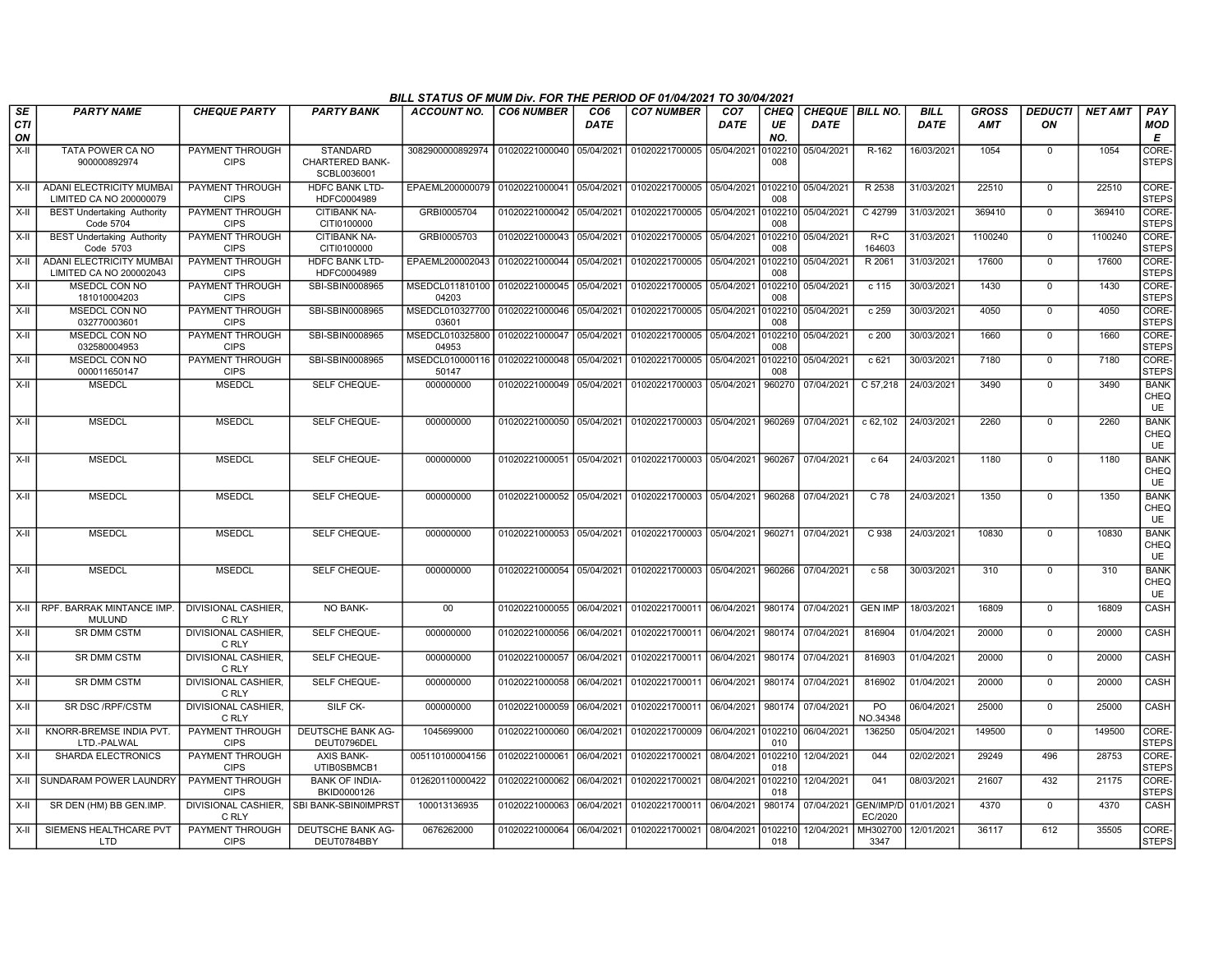|                         |                                          |                                       |                                                      | BILL STATUS OF MUM Div. FOR THE PERIOD OF 01/04/2021 TO 30/04/2021 |                           |             |                                                            |                                |                   |                                       |                      |                            |                            |                      |                |                             |
|-------------------------|------------------------------------------|---------------------------------------|------------------------------------------------------|--------------------------------------------------------------------|---------------------------|-------------|------------------------------------------------------------|--------------------------------|-------------------|---------------------------------------|----------------------|----------------------------|----------------------------|----------------------|----------------|-----------------------------|
| <b>SE</b><br><b>CTI</b> | <b>PARTY NAME</b>                        | <b>CHEQUE PARTY</b>                   | <b>PARTY BANK</b>                                    | <b>ACCOUNT NO.</b>                                                 | <b>CO6 NUMBER</b>         | CO6<br>DATE | <b>CO7 NUMBER</b>                                          | CO <sub>7</sub><br><b>DATE</b> | <b>CHEQ</b><br>UE | <b>CHEQUE BILL NO.</b><br><b>DATE</b> |                      | <b>BILL</b><br><b>DATE</b> | <b>GROSS</b><br><b>AMT</b> | <b>DEDUCTI</b><br>ON | <b>NET AMT</b> | PAY<br>MOD                  |
| ON                      |                                          |                                       |                                                      |                                                                    |                           |             |                                                            |                                | NO.               |                                       |                      |                            |                            |                      |                | Е                           |
| X-II                    | SSE/C&W/ARME/IGP/DIESEL<br>IMP.          | PAYMENT THROUGH<br><b>CIPS</b>        | SBI BANK-SBIN0IMPRST                                 | 120002162104                                                       | 01020221000065 06/04/2021 |             | 01020221700013 07/04/2021                                  |                                | 0102210<br>012    | 07/04/2021                            | 8001                 | 15/03/2021                 | 1500                       | $\mathbf 0$          | 1500           | CORE-<br><b>STEPS</b>       |
| $X-H$                   | SR.DEE/TRSO/CSTM/GEN.IMP.                | PAYMENT THROUGH<br><b>CIPS</b>        | SBI BANK-SBIN0IMPRST                                 | 120002162213                                                       | 01020221000066 06/04/2021 |             | 01020221700013 07/04/2021                                  |                                | 0102210<br>012    | 07/04/2021                            | MARCH/22<br>/03/20-2 | 25/03/2021                 | 27427                      | $\overline{0}$       | 27427          | CORE-<br><b>STEPS</b>       |
| $X-H$                   | SSE/OHE/WORK<br>SHOP/KURLA/GEN.IMP.      | PAYMENT THROUGH<br><b>CIPS</b>        | <b>SBI BANK-SBIN0IMPRST</b>                          | 120007805663                                                       | 01020221000067 06/04/2021 |             | 01020221700027                                             | 09/04/2021                     | 0102210<br>018    | 12/04/2021                            | GEN.IMP.             | 05/04/2021                 | 15000                      | $\Omega$             | 15000          | CORE-<br><b>STEPS</b>       |
| $X-H$                   | SSE/TD/OHE/W.SHOP/CLA/GEN<br>.IMP.       | PAYMENT THROUGH<br><b>CIPS</b>        | SBI BANK-SBIN0IMPRST                                 | 120007776069                                                       | 01020221000068 06/04/2021 |             | 01020221700013 07/04/2021                                  |                                | 0102210<br>012    | 07/04/2021                            | GEN.IMP.             | 05/04/2021                 | 3000                       | $\mathbf 0$          | 3000           | CORE-<br><b>STEPS</b>       |
| $X-II$                  | SSE/OHE/WORK<br>SHOP/KURLA/GEN.IMP       | PAYMENT THROUGH<br><b>CIPS</b>        | SBI BANK-SBIN0IMPRST                                 | 120007805663                                                       | 01020221000069 06/04/2021 |             | 01020221700013 07/04/2021                                  |                                | 0102210<br>012    | 07/04/2021                            | GEN.IMP.             | 05/04/2021                 | 10439                      | $\Omega$             | 10439          | CORE-<br><b>STEPS</b>       |
| X-II                    | SR DSTE WKS CSTM                         | PAYMENT THROUGH<br><b>CIPS</b>        | SBI BANK-SBIN0IMPRST                                 | 120002161852                                                       | 01020221000070 06/04/2021 |             | 01020221700013 07/04/2021                                  |                                | 0102210<br>012    | 07/04/2021                            | GENL.IMP.            | 05/04/2021                 | 3000                       | $\mathbf 0$          | 3000           | CORE-<br><b>STEPS</b>       |
| X-II                    | SR DSTE (CO) CSTM/GEN.IMP.               | PAYMENT THROUGH<br><b>CIPS</b>        | SBI BANK-SBIN0IMPRST                                 | 120002161853                                                       | 01020221000071 06/04/2021 |             | 01020221700013 07/04/2021                                  |                                | 0102210<br>012    | 07/04/2021                            | GENL.IMP.            | 05/04/2021                 | 15000                      | $\mathbf 0$          | 15000          | CORE-<br><b>STEPS</b>       |
| X-II                    | SSE/TD/OHE/KJT/PSI/DEPOT/G<br>EN.IMP.    | PAYMENT THROUGH<br><b>CIPS</b>        | SBI BANK-SBIN0IMPRST                                 | 120007775344                                                       | 01020221000072 06/04/2021 |             | 01020221700013 07/04/2021                                  |                                | 0102210<br>012    | 07/04/2021                            | 17247,2677<br>1,1226 | 22/03/2021                 | 1000                       | $\Omega$             | 1000           | CORE-<br><b>STEPS</b>       |
| X-II                    | SSE/TD/OHE/LNL/PSI/DEPOT/G<br>EN.IMP.    | PAYMENT THROUGH<br><b>CIPS</b>        | SBI BANK-SBIN0IMPRST                                 | 120007774611                                                       | 01020221000073 06/04/2021 |             | 01020221700013 07/04/2021                                  |                                | 0102210<br>012    | 07/04/2021                            | 6032                 | 25/03/2021                 | 1000                       | $\mathbf 0$          | 1000           | CORE-<br><b>STEPS</b>       |
| $X-H$                   | SR DEE (TRS O)<br>CSTM/GEN.IMP.          | <b>PAYMENT THROUGH</b><br><b>CIPS</b> | SBI BANK-SBIN0IMPRST                                 | 120007486600                                                       | 01020221000074 06/04/2021 |             | 01020221700013 07/04/2021                                  |                                | 0102210<br>012    | 07/04/2021                            | 1234                 | 26/03/2021                 | 4984                       | $\Omega$             | 4984           | CORE-<br><b>STEPS</b>       |
| X-II                    | ASC/RPF/KYN/GEN.IMP.                     | PAYMENT THROUGH<br><b>CIPS</b>        | SBI BANK-SBIN0IMPRST                                 | 120006972477                                                       | 01020221000075 06/04/2021 |             | 01020221700013 07/04/2021                                  |                                | 0102210<br>012    | 07/04/2021                            | <b>GEN IMP</b>       | 05/04/2021                 | 2000                       | $\Omega$             | 2000           | CORE-<br><b>STEPS</b>       |
| X-II                    | ASC KYN/FUEL.IMP.                        | PAYMENT THROUGH<br><b>CIPS</b>        | SBI BANK-SBIN0IMPRST                                 | 120006924186                                                       | 01020221000076 06/04/2021 |             | 01020221700013 07/04/2021                                  |                                | 0102210<br>012    | 07/04/2021                            | FUEL IMP             | 05/04/2021                 | 5000                       | $\Omega$             | 5000           | CORE-<br><b>STEPS</b>       |
| $X-II$                  | SR DEE (TRS)KYN/GEN.IMP                  | PAYMENT THROUGH<br><b>CIPS</b>        | SBI BANK-SBIN0IMPRST                                 | 120002162062                                                       | 01020221000077 06/04/2021 |             | 01020221700063                                             | 20/04/2021                     | 0102210<br>029    | 22/04/2021                            | ELS/KYN/R<br>S/IMP   | 08/03/2021                 | 19813                      | $\overline{0}$       | 19813          | CORE-<br><b>STEPS</b>       |
| $X-H$                   | INS.RPF BADALAPUR/GEN.IMP                | PAYMENT THROUGH<br><b>CIPS</b>        | SBI BANK-SBIN0IMPRST                                 | 120007776066                                                       | 01020221000078 06/04/2021 |             | 01020221700013 07/04/2021                                  |                                | 0102210<br>012    | 07/04/2021                            | GEN.IMP              | 26/03/2021                 | 2500                       | $\mathbf 0$          | 2500           | CORE-<br><b>STEPS</b>       |
| $X-H$                   | SSE/PSI/CHG/GEN.IMP.                     | <b>PAYMENT THROUGH</b><br><b>CIPS</b> | SBI BANK-SBIN0IMPRST                                 | 120007777537                                                       | 01020221000079 06/04/2021 |             | 01020221700013 07/04/2021                                  |                                | 0102210<br>012    | 07/04/2021                            | General<br>Imprest   | 01/03/2021                 | 1500                       | $\mathbf 0$          | 1500           | CORE-<br><b>STEPS</b>       |
| X-II                    | SR DSC/RPF/CSTM/VEHICLE<br>MH 01 CW 0014 | PAYMENT THROUGH<br><b>CIPS</b>        | SBI BANK-SBIN0IMPRST                                 | 100002956991                                                       | 01020221000080 06/04/2021 |             | 01020221700013                                             | 07/04/2021                     | 0102210<br>012    | 07/04/2021                            | 50588                | 02/02/2021                 | 3000                       | $\mathbf 0$          | 3000           | CORE-<br><b>STEPS</b>       |
| $X-II$                  | <b>RD ENTERPRISES</b>                    | PAYMENT THROUGH<br><b>CIPS</b>        | THE COSMOS CO-<br>OPERATIVE BANK LTD-<br>COSB0000034 | 034100106453                                                       | 01020221000081 06/04/2021 |             | 01020221700021 08/04/2021                                  |                                | 0102210<br>018    | 12/04/2021                            | S0001043             | 31/01/2021                 | 29160                      | 496                  | 28664          | CORE-<br><b>STEPS</b>       |
| $X-H$                   | SR DSC/RPF/CSTM/VEHICLE<br>MH 01 CW 0014 | PAYMENT THROUGH<br><b>CIPS</b>        | SBI BANK-SBIN0IMPRST                                 | 100002956991                                                       | 01020221000082 06/04/2021 |             | 01020221700013 07/04/2021                                  |                                | 0102210<br>012    | 07/04/2021                            | 49536                | 07/07/2020                 | 2750                       | $\mathbf 0$          | 2750           | <b>CORE</b><br><b>STEPS</b> |
| $X-II$                  | <b>STANLEY TRANSPORT</b>                 | PAYMENT THROUGH<br><b>CIPS</b>        | CANARA BANK-<br>CNRB0000218                          | 0218201006170                                                      | 01020221000083 06/04/2021 |             | 01020221700021                                             | 08/04/2021                     | 0102210<br>018    | 12/04/2021                            | 8H/KYN/C<br>ONS/CONT | 01/04/2021                 | 60357                      | 1207                 | 59150          | CORE-<br><b>STEPS</b>       |
| X-II                    | SSE/T/BY                                 | DIVISIONAL CASHIER.<br>C RLY          | <b>NO BANK-</b>                                      | 00                                                                 |                           |             | 01020221000084 06/04/2021 01020221700011 06/04/2021        |                                | 980174            | 07/04/2021                            | <b>GEN IMP</b>       | 02/03/2021                 | 2500                       | $\mathbf 0$          | 2500           | <b>CASH</b>                 |
| X-II                    | <b>MSEDCL</b>                            | <b>MSEDCL</b>                         | SELF CHEQUE-                                         | 000000000                                                          | 01020221000086 07/04/2021 |             | 01020221700012 07/04/2021                                  |                                | 960275            | 08/04/2021                            | C 131                | 05/04/2021                 | 2370                       | $\Omega$             | 2370           | <b>BANK</b><br>CHEQ<br>UE   |
| $X-H$                   | <b>MSEDCL</b>                            | <b>MSEDCL</b>                         | SELF CHEQUE-                                         | 000000000                                                          |                           |             | 01020221000087 07/04/2021 01020221700012 07/04/2021        |                                | 960274            | 08/04/2021                            | $C$ 124              | 05/04/2021                 | 1840                       | $\Omega$             | 1840           | <b>BANK</b><br>CHEQ<br>UE   |
| $X-H$                   | <b>MSEDCL</b>                            | <b>MSEDCL</b>                         | <b>SELF CHEQUE-</b>                                  | 000000000                                                          | 01020221000088 07/04/2021 |             | 01020221700012 07/04/2021                                  |                                | 960273            | 08/04/2021                            | C <sub>39</sub>      | 05/04/2021                 | 340                        | $\Omega$             | 340            | <b>BANK</b><br>CHEQ<br>UE   |
| X-II                    | <b>MSEDCL</b>                            | <b>MSEDCL</b>                         | SELF CHEQUE-                                         | 000000000                                                          | 01020221000089 07/04/2021 |             | 01020221700012 07/04/2021                                  |                                | 960278            | 08/04/2021                            | $C$ 344,318          | 05/04/2021                 | 8310                       | $\Omega$             | 8310           | <b>BANK</b><br>CHEQ<br>UE   |
| X-II                    | <b>MSEDCL</b>                            | <b>MSEDCL</b>                         | SELF CHEQUE-                                         | 000000000                                                          |                           |             | 01020221000090 07/04/2021 01020221700012 07/04/2021 960276 |                                |                   | 08/04/2021                            | C300,69,1            | 05/04/2021                 | 2910                       | $\mathbf 0$          | 2910           | <b>BANK</b><br>CHEQ<br>UE   |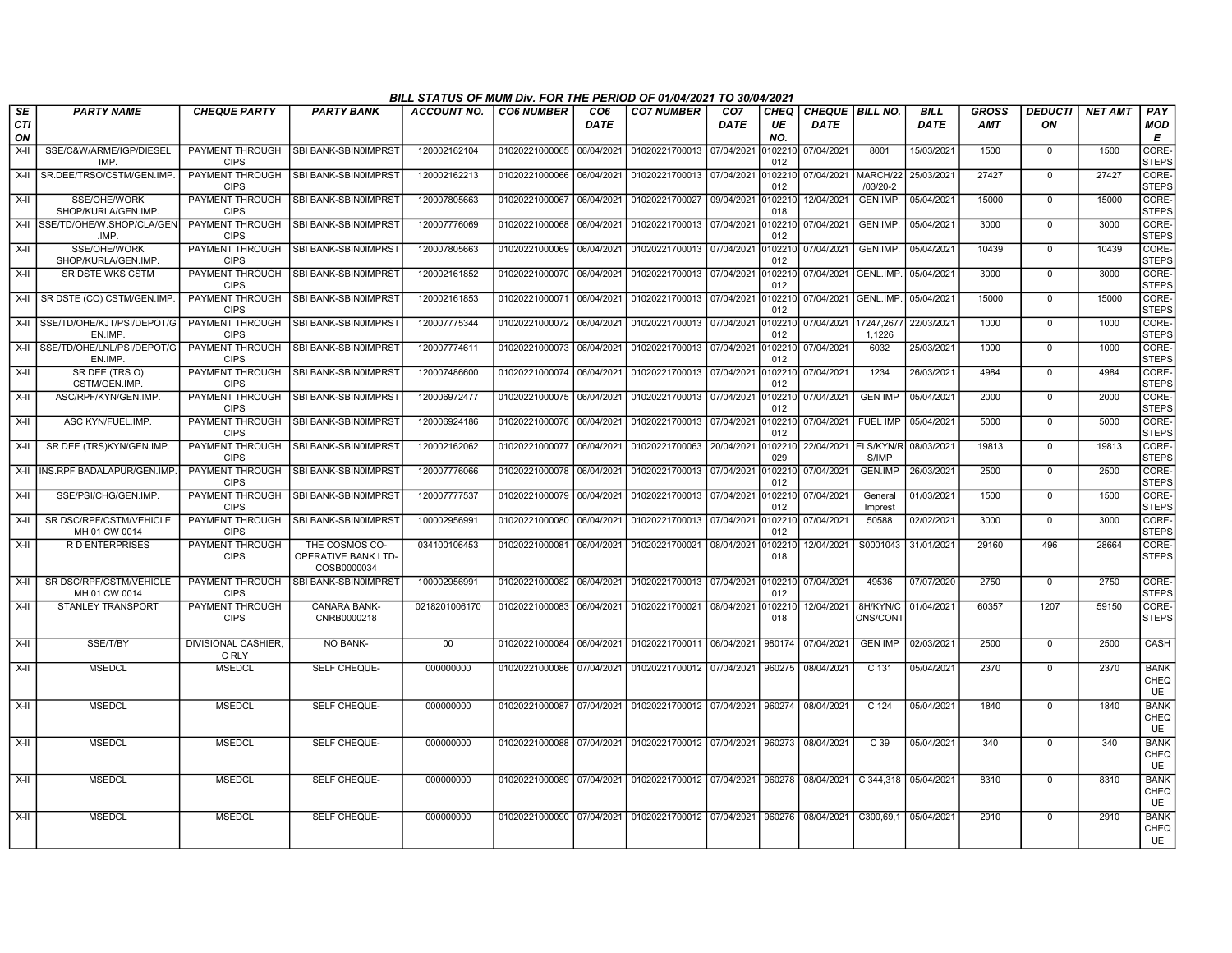|                        |                         |                                       |                                                               | BILL STATUS OF MUM Div. FOR THE PERIOD OF 01/04/2021 TO 30/04/2021 |                           |                         |                                                     |                                |                          |                                  |                          |                            |                            |                      |                |                                  |
|------------------------|-------------------------|---------------------------------------|---------------------------------------------------------------|--------------------------------------------------------------------|---------------------------|-------------------------|-----------------------------------------------------|--------------------------------|--------------------------|----------------------------------|--------------------------|----------------------------|----------------------------|----------------------|----------------|----------------------------------|
| SE<br><b>CTI</b><br>ON | <b>PARTY NAME</b>       | <b>CHEQUE PARTY</b>                   | <b>PARTY BANK</b>                                             | <b>ACCOUNT NO.</b>                                                 | <b>CO6 NUMBER</b>         | CO <sub>6</sub><br>DATE | <b>CO7 NUMBER</b>                                   | CO <sub>7</sub><br><b>DATE</b> | <b>CHEQ</b><br>UE<br>NO. | CHEQUE   BILL NO.<br><b>DATE</b> |                          | <b>BILL</b><br><b>DATE</b> | <b>GROSS</b><br><b>AMT</b> | <b>DEDUCTI</b><br>ON | <b>NET AMT</b> | PAY<br><b>MOD</b><br>E           |
| $X-H$                  | <b>MSEDCL</b>           | <b>MSEDCL</b>                         | SELF CHEQUE-                                                  | 000000000                                                          |                           |                         | 01020221000091 07/04/2021 01020221700012 07/04/2021 |                                | 960277                   |                                  | 08/04/2021 C 151.106     | 05/04/2021                 | 3850                       | $\Omega$             | 3850           | <b>BANK</b><br>CHEQ<br>UE        |
| X-II                   | JIYA MARKETING-VADODARA | PAYMENT THROUGH<br><b>CIPS</b>        | STATE BANK OF INDIA-<br>SBIN0010968                           | 32300450893                                                        | 01020221000092 07/04/2021 |                         | 01020221700022 08/04/2021 0102210                   |                                | 018                      | 12/04/2021                       | CT/0925                  | 22/02/2021                 | 42336                      | 847                  | 41489          | CORE-<br><b>STEPS</b>            |
| $X-II$                 | RISHABH TRADING CO      | PAYMENT THROUGH<br><b>CIPS</b>        | <b>BANK OF INDIA-</b><br>BKID0000132                          | 013230110000041                                                    | 01020221000093            | 07/04/2021              | 01020221700022 08/04/2021                           |                                | 0102210<br>018           | 12/04/2021                       | <b>RTC/20-</b><br>21/728 | 08/02/2021                 | 25368                      | $\mathbf 0$          | 25368          | CORE-<br><b>STEPS</b>            |
| X-II                   | RISHABH TRADING CO      | <b>PAYMENT THROUGH</b><br><b>CIPS</b> | <b>BANK OF INDIA-</b><br>BKID0000132                          | 013230110000041                                                    | 01020221000094            | 07/04/2021              | 01020221700022                                      | 08/04/2021                     | 0102210<br>018           | 12/04/2021                       | <b>RTC/20-</b><br>21/817 | 06/03/2021                 | 19135                      | $\mathbf 0$          | 19135          | CORE-<br><b>STEPS</b>            |
| X-II                   | <b>MSEDCL</b>           | <b>MSEDCL</b>                         | SELF CHEQUE-                                                  | 000000000                                                          | 01020221000095 07/04/2021 |                         | 01020221700012 07/04/2021                           |                                | 960272                   | 08/04/2021                       | c.9                      | 01/04/2021                 | 180                        | $\Omega$             | 180            | <b>BANK</b><br>CHEQ<br><b>UE</b> |
| $X-H$                  | A K INFRAPROJECTS       | PAYMENT THROUGH<br><b>CIPS</b>        | PARSIK JANATA<br>SAHAKARI BANK LTD-<br>PJSB0000006            | 004011300007740                                                    | 01020221000096 07/04/2021 |                         | 01020221700106 03/05/2021                           |                                | 045                      | 0102210 03/05/2021               | 290449                   | 30/03/2021                 | 232200                     | $\Omega$             | 232200         | CORE-<br><b>STEPS</b>            |
| $X-II$                 | RISHABH TRADING CO      | PAYMENT THROUGH<br><b>CIPS</b>        | <b>BANK OF INDIA-</b><br>BKID0000132                          | 013230110000041                                                    | 01020221000097 07/04/2021 |                         | 01020221700022 08/04/2021                           |                                | 0102210<br>018           | 12/04/2021                       | <b>RTC/20-</b><br>21/747 | 16/02/2021                 | 8344                       | 167                  | 8177           | CORE-<br><b>STEPS</b>            |
| X-II                   | <b>K ENTERPRISES</b>    | PAYMENT THROUGH<br><b>CIPS</b>        | THE SHAMRAO VITHAL<br><b>CO-OPERATIVE BAN-</b><br>SVCB0000010 | 101019940000004                                                    | 01020221000098 07/04/2021 |                         | 01020221700022 08/04/2021                           |                                | 010221<br>018            | 12/04/2021                       | KE/11199                 | 06/03/2021                 | 18918                      | $\Omega$             | 18918          | CORE-<br><b>STEPS</b>            |
| X-II                   | <b>K ENTERPRISES</b>    | PAYMENT THROUGH<br><b>CIPS</b>        | THE SHAMRAO VITHAL<br><b>CO-OPERATIVE BAN-</b><br>SVCB0000010 | 101019940000004                                                    | 01020221000099 07/04/2021 |                         | 01020221700022 08/04/2021                           |                                | 0102210<br>018           | 12/04/2021                       | KE/11209                 | 06/03/2021                 | 19366                      | $\Omega$             | 19366          | CORE-<br><b>STEPS</b>            |
| $X-H$                  | <b>K ENTERPRISES</b>    | <b>PAYMENT THROUGH</b><br><b>CIPS</b> | THE SHAMRAO VITHAL<br>CO-OPERATIVE BAN-<br>SVCB0000010        | 101019940000004                                                    | 01020221000100 07/04/2021 |                         | 01020221700022                                      | 08/04/2021                     | 0102210<br>018           | 12/04/2021                       | KE/11200                 | 06/03/2021                 | 19757                      | $\overline{0}$       | 19757          | CORE-<br><b>STEPS</b>            |
| X-II                   | <b>K ENTERPRISES</b>    | PAYMENT THROUGH<br><b>CIPS</b>        | THE SHAMRAO VITHAL<br><b>CO-OPERATIVE BAN-</b><br>SVCB0000010 | 101019940000004                                                    | 01020221000101 07/04/2021 |                         | 01020221700022                                      | 08/04/2021                     | 0102210<br>018           | 12/04/2021                       | KE/11208                 | 06/03/2021                 | 19202                      | $\Omega$             | 19202          | CORE-<br><b>STEPS</b>            |
| X-II                   | <b>K ENTERPRISES</b>    | PAYMENT THROUGH<br><b>CIPS</b>        | THE SHAMRAO VITHAL<br><b>CO-OPERATIVE BAN-</b><br>SVCB0000010 | 101019940000004                                                    | 01020221000102 07/04/2021 |                         | 01020221700022 08/04/2021 0102210                   |                                | 018                      | 12/04/2021                       | KE/11329                 | 10/03/2021                 | 19709                      | $\Omega$             | 19709          | CORE-<br><b>STEPS</b>            |
| $X-H$                  | <b>K ENTERPRISES</b>    | <b>PAYMENT THROUGH</b><br><b>CIPS</b> | THE SHAMRAO VITHAL<br><b>CO-OPERATIVE BAN-</b><br>SVCB0000010 | 101019940000004                                                    | 01020221000103 07/04/2021 |                         | 01020221700022 08/04/2021 0102210                   |                                | 018                      | 12/04/2021                       | KE/10515                 | 19/02/2021                 | 19709                      | $\mathbf 0$          | 19709          | CORE-<br><b>STEPS</b>            |
| $X-II$                 | <b>K ENTERPRISES</b>    | PAYMENT THROUGH<br><b>CIPS</b>        | THE SHAMRAO VITHAL<br><b>CO-OPERATIVE BAN-</b><br>SVCB0000010 | 101019940000004                                                    | 01020221000104 07/04/2021 |                         | 01020221700022 08/04/2021 0102210                   |                                | 018                      | 12/04/2021                       | KE/11230                 | 06/03/2021                 | 19264                      | $\Omega$             | 19264          | CORE-<br><b>STEPS</b>            |
| $X-II$                 | <b>K ENTERPRISES</b>    | PAYMENT THROUGH<br><b>CIPS</b>        | THE SHAMRAO VITHAL<br>CO-OPERATIVE BAN-<br>SVCB0000010        | 101019940000004                                                    | 01020221000105 07/04/2021 |                         | 01020221700022                                      | 08/04/2021                     | 0102210<br>018           | 12/04/2021                       | KE/11100                 | 04/03/2021                 | 19589                      | $\Omega$             | 19589          | CORE-<br><b>STEPS</b>            |
| $X-H$                  | <b>K ENTERPRISES</b>    | <b>PAYMENT THROUGH</b><br><b>CIPS</b> | THE SHAMRAO VITHAL<br><b>CO-OPERATIVE BAN-</b><br>SVCB0000010 | 101019940000004                                                    |                           |                         | 01020221000106 07/04/2021 01020221700022 08/04/2021 |                                | 0102210<br>018           | 12/04/2021                       | KE/10813                 | 27/02/2021                 | 3021                       | 60                   | 2961           | CORE-<br><b>STEPS</b>            |
| $X-H$                  | <b>SHREE PHARMA</b>     | PAYMENT THROUGH<br><b>CIPS</b>        | SBI-SBIN0003428                                               | 32392260351                                                        | 01020221000107 07/04/2021 |                         | 01020221700022 08/04/2021                           |                                | 0102210<br>018           | 12/04/2021                       | 1/2083                   | 08/02/2021                 | 1385                       | $\Omega$             | 1385           | CORE-<br><b>STEPS</b>            |
| X-II                   | <b>SHREE PHARMA</b>     | PAYMENT THROUGH<br><b>CIPS</b>        | SBI-SBIN0003428                                               | 32392260351                                                        | 01020221000108 07/04/2021 |                         | 01020221700022 08/04/2021                           |                                | 0102210<br>018           | 12/04/2021                       | I/2084                   | 08/02/2021                 | 4480                       | $\Omega$             | 4480           | CORE-<br><b>STEPS</b>            |
| X-II                   | <b>SHREE PHARMA</b>     | PAYMENT THROUGH<br><b>CIPS</b>        | SBI-SBIN0003428                                               | 32392260351                                                        | 01020221000109 07/04/2021 |                         | 01020221700022 08/04/2021                           |                                | 0102210<br>018           | 12/04/2021                       | I/2085                   | 08/02/2021                 | 4334                       | $\Omega$             | 4334           | CORE-<br><b>STEPS</b>            |
| $X-II$                 | SHREE PHARMA            | PAYMENT THROUGH<br><b>CIPS</b>        | SBI-SBIN0003428                                               | 32392260351                                                        | 01020221000110 07/04/2021 |                         | 01020221700022 08/04/2021                           |                                | 0102210<br>018           | 12/04/2021                       | I/2075                   | 08/02/2021                 | 2049                       | $\Omega$             | 2049           | CORE-<br><b>STEPS</b>            |
| $X-H$                  | SHREE PHARMA            | <b>PAYMENT THROUGH</b><br><b>CIPS</b> | SBI-SBIN0003428                                               | 32392260351                                                        | 01020221000111 07/04/2021 |                         | 01020221700022                                      | 08/04/2021                     | 0102210<br>018           | 12/04/2021                       | I/2082                   | 08/02/2021                 | 3851                       | $\Omega$             | 3851           | CORE-<br><b>STEPS</b>            |
| $X-H$                  | <b>SHREE PHARMA</b>     | <b>PAYMENT THROUGH</b><br><b>CIPS</b> | SBI-SBIN0003428                                               | 32392260351                                                        | 01020221000112 07/04/2021 |                         | 01020221700022                                      | 08/04/2021                     | 0102210<br>018           | 12/04/2021                       | 1/2227                   | 27/02/2021                 | 12320                      | 246                  | 12074          | CORE-<br><b>STEPS</b>            |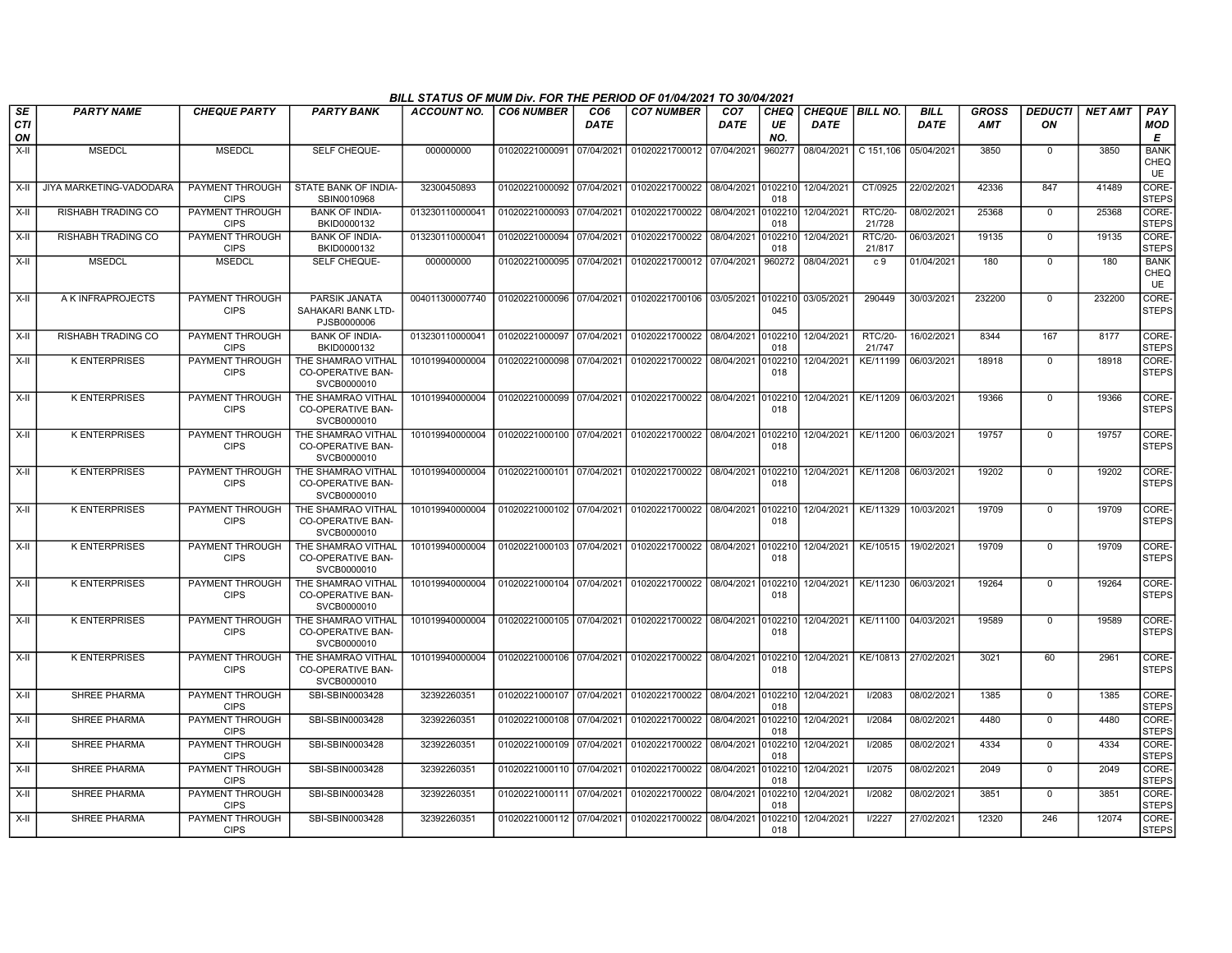|                        |                                                                |                                       |                                      | BILL STATUS OF MUM Div. FOR THE PERIOD OF 01/04/2021 TO 30/04/2021  |                           |                                |                                                                       |                                |                          |                                  |                                    |                            |                            |                      |                |                        |
|------------------------|----------------------------------------------------------------|---------------------------------------|--------------------------------------|---------------------------------------------------------------------|---------------------------|--------------------------------|-----------------------------------------------------------------------|--------------------------------|--------------------------|----------------------------------|------------------------------------|----------------------------|----------------------------|----------------------|----------------|------------------------|
| SE<br><b>CTI</b><br>ON | <b>PARTY NAME</b>                                              | <b>CHEQUE PARTY</b>                   | <b>PARTY BANK</b>                    | <b>ACCOUNT NO.</b>                                                  | <b>CO6 NUMBER</b>         | CO <sub>6</sub><br><b>DATE</b> | <b>CO7 NUMBER</b>                                                     | CO <sub>7</sub><br><b>DATE</b> | <b>CHEQ</b><br>UE<br>NO. | CHEQUE   BILL NO.<br><b>DATE</b> |                                    | <b>BILL</b><br><b>DATE</b> | <b>GROSS</b><br><b>AMT</b> | <b>DEDUCTI</b><br>ON | <b>NET AMT</b> | <b>PAY</b><br>MOD<br>E |
| $X-H$                  | <b>SHREE PHARMA</b>                                            | <b>PAYMENT THROUGH</b><br><b>CIPS</b> | SBI-SBIN0003428                      | 32392260351                                                         | 01020221000113 07/04/2021 |                                | 01020221700022 08/04/2021                                             |                                | 0102210<br>018           | 12/04/2021                       | 1/2158                             | 18/02/2021                 | 6930                       | $\mathbf 0$          | 6930           | CORE-<br><b>STEPS</b>  |
| $X-H$                  | SM DIWA / STN CLEAN                                            | <b>DIVISIONAL CASHIER.</b><br>C RLY   | <b>NO BANK-</b>                      | 00                                                                  | 01020221000114 07/04/2021 |                                | 01020221700016 07/04/2021                                             |                                | 980175                   | 08/04/2021                       | <b>STN</b><br><b>CLEAN</b><br>IMP. | 30/03/2021                 | 82090                      | $\mathbf 0$          | 82090          | CASH                   |
| $X-II$                 | <b>SM SEWRI/ STATION</b><br><b>CLEANLINESS</b>                 | <b>DIVISIONAL CASHIER.</b><br>C RLY   | DUMMY-                               | 00000000000                                                         |                           |                                | 01020221000115 07/04/2021 01020221700016 07/04/2021 980175 08/04/2021 |                                |                          |                                  | <b>STN</b><br><b>CLEAN</b><br>IMP. | 27/03/2021                 | 45840                      | $\mathbf 0$          | 45840          | CASH                   |
| X-II                   | SM SANDHURUST ROAD/<br><b>STATION CLEANLINESS</b>              | DIVISIONAL CASHIER,<br>C RLY          | DUMMY-                               | 00000000000                                                         |                           |                                | 01020221000116 07/04/2021 01020221700016 07/04/2021 980175 08/04/2021 |                                |                          |                                  | <b>STN</b><br><b>CLEAN</b><br>IMP. | 30/03/2021                 | 65010                      | $\Omega$             | 65010          | CASH                   |
| X-II                   | <b>SM MATUNGA/ STATION</b><br><b>CLEANLINESS</b>               | <b>DIVISIONAL CASHIER</b><br>C RLY    | DUMMY-                               | 00000000000                                                         | 01020221000117 07/04/2021 |                                | 01020221700016 07/04/2021 980175 08/04/2021                           |                                |                          |                                  | <b>STN</b><br><b>CLEAN</b><br>IMP. | 01/04/2021                 | 36255                      | $\mathbf 0$          | 36255          | CASH                   |
| $X-H$                  | SM COMML. TILAK NAGAR<br>/STATION CLEANLINESS                  | <b>DIVISIONAL CASHIER.</b><br>C RLY   | DUMMY-                               | 00000000000                                                         |                           |                                | 01020221000118 07/04/2021 01020221700016 07/04/2021                   |                                |                          | 980175 08/04/2021                | <b>STN</b><br><b>CLEAN</b><br>IMP. | 01/04/2021                 | 32933                      | $\mathbf 0$          | 32933          | CASH                   |
| $X-H$                  | SM COMML. COTTON<br><b>GREEN/STATION</b><br><b>CLEANLINESS</b> | <b>DIVISIONAL CASHIER.</b><br>C RLY   | DUMMY-                               | 00000000000                                                         | 01020221000119 07/04/2021 |                                | 01020221700016 07/04/2021                                             |                                |                          | 980175 08/04/2021                | STN<br><b>CLEAN</b><br>IMP.        | 28/03/2021                 | 35254                      | $\Omega$             | 35254          | CASH                   |
| $X-H$                  | <b>SM SION/ STATION</b><br><b>CLEANLINESS</b>                  | <b>DIVISIONAL CASHIER.</b><br>C RLY   | DUMMY-                               | 00000000000                                                         |                           |                                | 01020221000120 07/04/2021 01020221700016 07/04/2021 980175 08/04/2021 |                                |                          |                                  | <b>STN</b><br>CLEAN<br>IMP.        | 29/03/2021                 | 57745                      | $\overline{0}$       | 57745          | <b>CASH</b>            |
| $X-II$                 | <b>SM PAREL/ STATION</b><br><b>CLEANLINESS</b>                 | <b>DIVISIONAL CASHIER,</b><br>C RLY   | DUMMY-                               | 00000000000                                                         |                           |                                | 01020221000121 07/04/2021 01020221700016 07/04/2021 980175 08/04/2021 |                                |                          |                                  | <b>STN</b><br><b>CLEAN</b><br>IMP. | 28/03/2021                 | 64134                      | $\mathbf 0$          | 64134          | CASH                   |
| X-II                   | <b>SM MASJID/ STATION</b><br><b>CLEANLINESS</b>                | DIVISIONAL CASHIER,<br>C RLY          | DUMMY-                               | 0000000000                                                          |                           |                                | 01020221000122 07/04/2021 01020221700016 07/04/2021                   |                                |                          | 980175 08/04/2021                | <b>STN</b><br><b>IMPREST</b>       | 27/03/2021                 | 76388                      | $\mathbf 0$          | 76388          | CASH                   |
| $X-H$                  | SM MULUND/ STATION<br><b>CLEANLINESS</b>                       | DIVISIONAL CASHIER,<br>C RLY          | DUMMY-                               | 00000000000                                                         | 01020221000123 07/04/2021 |                                | 01020221700016 07/04/2021                                             |                                |                          | 980175 08/04/2021                | <b>STN</b><br><b>CLEAN</b><br>IMP. | 30/03/2021                 | 83680                      | $\Omega$             | 83680          | CASH                   |
| X-II                   | SM REAY RD./ STATION<br><b>CLEANLINESS</b>                     | DIVISIONAL CASHIER,<br>C RLY          | DUMMY-                               | 00000000000                                                         |                           |                                | 01020221000124 07/04/2021 01020221700016 07/04/2021 980175 08/04/2021 |                                |                          |                                  | <b>STN</b><br><b>CLEAN</b><br>IMP. | 30/03/2021                 | 45840                      | $\Omega$             | 45840          | CASH                   |
| $X-H$                  | SM GHATKOPAR / STN CLEAN   DIVISIONAL CASHIER,                 | C RLY                                 | NO BANK-                             | 00                                                                  | 01020221000125 07/04/2021 |                                | 01020221700016 07/04/2021 980175 08/04/2021                           |                                |                          |                                  | <b>STN</b><br><b>CLEAN</b><br>IMP. | 28/03/2021                 | 95958                      | $\mathbf 0$          | 95958          | <b>CASH</b>            |
| X-II                   | <b>SM BYCULLA/ STATION</b><br><b>CLEANLINESS</b>               | <b>DIVISIONAL CASHIER.</b><br>C RLY   | DUMMY-                               | 00000000000                                                         |                           |                                | 01020221000126 07/04/2021 01020221700016 07/04/2021                   |                                |                          | 980175 08/04/2021                | <b>STN</b><br>CLEAN<br>IMP.        | 28/03/2021                 | 86627                      | $\mathbf 0$          | 86627          | CASH                   |
| $X-II$                 | SM MANKHURD / STN CLEAN                                        | <b>DIVISIONAL CASHIER.</b><br>C RLY   | NO BANK-                             | 00                                                                  | 01020221000127 07/04/2021 |                                | 01020221700016 07/04/2021                                             |                                | 980175                   | 08/04/2021                       | <b>STN</b><br><b>CLEAN</b><br>IMP. | 28/03/2021                 | 70065                      | $\Omega$             | 70065          | CASH                   |
| $X-H$                  | THE TATA POWER COMPANY<br><b>LTD</b>                           | PAYMENT THROUGH<br><b>CIPS</b>        | <b>HDFC BANK LTD-</b><br>HDFC0000060 | 00600110000763                                                      | 01020221000128 07/04/2021 |                                | 01020221700015 07/04/2021 0102210 07/04/2021                          |                                | 012                      |                                  | 920036589<br>64                    | 01/04/2021                 | 19362337                   | $\overline{0}$       | 19362337       | CORE-<br><b>STEPS</b>  |
| X-II                   | <b>MSEDCL CONS NO</b><br>000019010422                          | PAYMENT THROUGH<br><b>CIPS</b>        | SBI-SBIN0008965                      | MSEDHT010000190 01020221000129 07/04/2021<br>10422                  |                           |                                | 01020221700015 07/04/2021                                             |                                | 0102210<br>012           | 07/04/2021                       | 927600                             | 202103153 03/04/2021       | 1182720                    | $\mathbf 0$          | 1182720        | CORE-<br><b>STEPS</b>  |
| $X-H$                  | <b>SM IGATPURI</b>                                             | PAYMENT THROUGH<br><b>CIPS</b>        | SBI BANK-SBIN0IMPRST                 | 120002161641                                                        | 01020221000131 07/04/2021 |                                | 01020221700015 07/04/2021                                             |                                | 0102210<br>012           | 07/04/2021                       | box boy<br>imprest                 | 23/03/2021                 | 37800                      | $\mathbf 0$          | 37800          | CORE-<br><b>STEPS</b>  |
| X-II                   | <b>SM IGATPURI</b>                                             | PAYMENT THROUGH<br><b>CIPS</b>        | SBI BANK-SBIN0IMPRST                 | 120002161641                                                        | 01020221000132 07/04/2021 |                                | 01020221700015 07/04/2021                                             |                                | 0102210<br>012           | 07/04/2021                       | <b>BOX BOY</b><br><b>IMPREST</b>   | 31/03/2021                 | 37800                      | $\mathbf 0$          | 37800          | CORE-<br><b>STEPS</b>  |
| $X-H$                  | <b>ADANI ELECTRICITY MUMBAI</b><br>LIMITED CA NO 200000043     | PAYMENT THROUGH<br><b>CIPS</b>        | <b>HDFC BANK LTD-</b><br>HDFC0004989 | EPAEML200000043 01020221000133 07/04/2021 01020221700015 07/04/2021 |                           |                                |                                                                       |                                | 012                      | 0102210 07/04/2021               | C 19462                            | 31/03/2021                 | 140340                     | $\mathbf 0$          | 140340         | CORE-<br><b>STEPS</b>  |
| X-II                   | STATION DIRECTOR LTT                                           | PAYMENT THROUGH<br><b>CIPS</b>        | SBI BANK-SBIN0IMPRST                 | 120006983407                                                        | 01020221000134 07/04/2021 |                                | 01020221700015 07/04/2021                                             |                                | 012                      | 0102210 07/04/2021               | SD/LTT/BX<br>BY/Mar2               | 31/03/2021                 | 65178                      | $\mathbf 0$          | 65178          | CORE-<br><b>STEPS</b>  |
| X-II                   | <b>SSE/TM/KYN ATRT MACHINE</b>                                 | PAYMENT THROUGH<br><b>CIPS</b>        | SBI BANK-SBIN0IMPRST                 | 120006770353                                                        | 01020221000135 07/04/2021 |                                | 01020221700015 07/04/2021                                             |                                | 012                      | 0102210 07/04/2021               | TTM GEN<br><b>IMP</b>              | 05/04/2021                 | 49968                      | $\Omega$             | 49968          | CORE-<br><b>STEPS</b>  |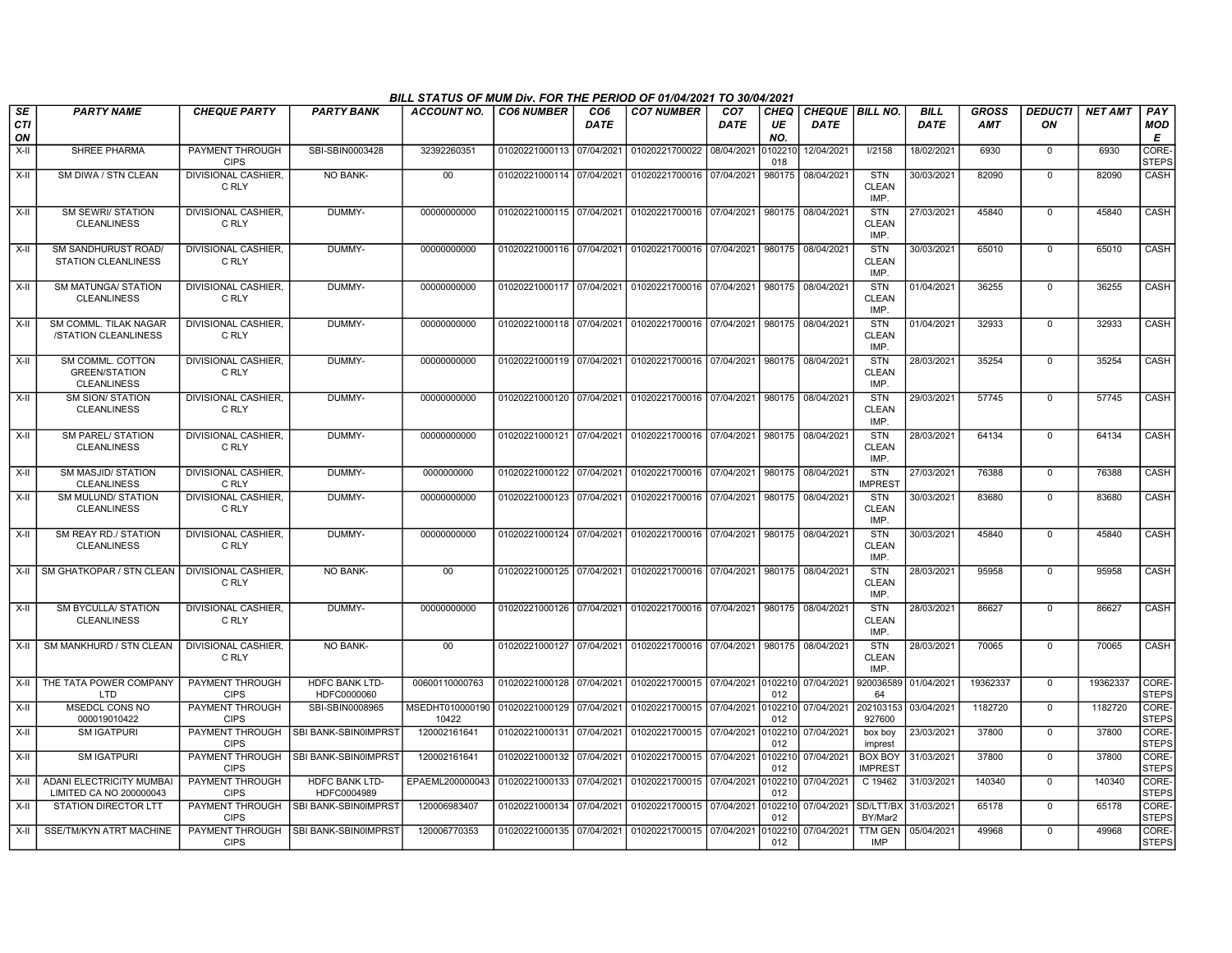|                 |                                                                          |                                       |                                                        | BILL STATUS OF MUM Div. FOR THE PERIOD OF 01/04/2021 TO 30/04/2021 |                           |                                |                                                     |                                |                          |                                       |                                        |                            |                            |                      |                |                       |
|-----------------|--------------------------------------------------------------------------|---------------------------------------|--------------------------------------------------------|--------------------------------------------------------------------|---------------------------|--------------------------------|-----------------------------------------------------|--------------------------------|--------------------------|---------------------------------------|----------------------------------------|----------------------------|----------------------------|----------------------|----------------|-----------------------|
| SE<br>CТI<br>ON | <b>PARTY NAME</b>                                                        | <b>CHEQUE PARTY</b>                   | <b>PARTY BANK</b>                                      | <b>ACCOUNT NO.</b>                                                 | <b>CO6 NUMBER</b>         | CO <sub>6</sub><br><b>DATE</b> | <b>CO7 NUMBER</b>                                   | CO <sub>7</sub><br><b>DATE</b> | <b>CHEO</b><br>UE<br>NO. | <b>CHEQUE BILL NO.</b><br><b>DATE</b> |                                        | <b>BILL</b><br><b>DATE</b> | <b>GROSS</b><br><b>AMT</b> | <b>DEDUCTI</b><br>ON | <b>NET AMT</b> | PAY<br>MOD<br>E       |
| X-II            | <b>SR DCM WKS</b>                                                        | PAYMENT THROUGH<br><b>CIPS</b>        | <b>SBI BANK-SBIN0IMPRST</b>                            | 100013136898                                                       | 01020221000136 07/04/2021 |                                | 01020221700015                                      | 07/04/2021                     | 0102210<br>012           | 07/04/2021                            | <b>GMPANTR</b><br>YIMPRES <sup>®</sup> | 05/04/2021                 | 47332                      | $\Omega$             | 47332          | CORE-<br><b>STEPS</b> |
| X-II            | <b>KASHISH SERVICES</b>                                                  | PAYMENT THROUGH<br><b>CIPS</b>        | PUNJAB NATIONAL<br>BANK-PUNB0187420                    | 1874050002967                                                      | 01020221000137 07/04/2021 |                                | 01020221700021                                      | 08/04/2021                     | 0102210<br>018           | 12/04/2021                            | 133/2021                               | 02/03/2021                 | 29295                      | 558                  | 28737          | CORE-<br><b>STEPS</b> |
| X-II            | <b>KAILASH TRAVEL</b>                                                    | PAYMENT THROUGH<br><b>CIPS</b>        | <b>IDBI BANK LTD-</b><br>IBKL0000166                   | 0166102000013217 01020221000138 07/04/2021                         |                           |                                | 01020221700021                                      | 08/04/2021                     | 0102210<br>018           | 12/04/2021                            | 89/20-21                               | 28/02/2021                 | 5628                       | 96                   | 5532           | CORE-<br><b>STEPS</b> |
| X-II            | <b>KAILASH TRAVEL</b>                                                    | PAYMENT THROUGH<br><b>CIPS</b>        | <b>IDBI BANK LTD-</b><br>IBKL0000166                   | 0166102000013217                                                   | 01020221000139 07/04/2021 |                                | 01020221700021                                      | 08/04/2021                     | 102210<br>018            | 12/04/2021                            | 88/20-21                               | 28/02/2021                 | 30166                      | 575                  | 29591          | CORE-<br><b>STEPS</b> |
| X-II            | SR DSC / RPF/CSTM                                                        | <b>DIVISIONAL CASHIER,</b><br>C RLY   | SILF CK-                                               | 000000000                                                          | 01020221000140 07/04/2021 |                                | 01020221700017                                      | 07/04/2021                     | 980175                   | 08/04/2021                            | P <sub>O</sub><br>NO.34347             | 01/04/2021                 | 2100                       | $\mathbf 0$          | 2100           | CASH                  |
| X-II            | <b>SR DMM CSTM</b>                                                       | <b>DIVISIONAL CASHIER.</b><br>C RLY   | SELF CHEQUE-                                           | 000000000                                                          | 01020221000141 07/04/2021 |                                | 01020221700017 07/04/2021                           |                                | 980175                   | 08/04/2021                            | 816905                                 | 05/04/2021                 | 20000                      | $\mathbf 0$          | 20000          | CASH                  |
| X-II            | SR DPO CSTM                                                              | <b>DIVISIONAL CASHIER.</b><br>C RLY   | <b>SELF CHEQUE-</b>                                    | 000000000                                                          | 01020221000142 07/04/2021 |                                | 01020221700017                                      | 07/04/2021                     | 980175                   | 08/04/2021                            | $\overline{P}$ O<br>811131             | 06/04/2021                 | 6000                       | $\overline{0}$       | 6000           | CASH                  |
| X-II            | SR DPO CSTM                                                              | DIVISIONAL CASHIER,<br>C RLY          | SELF CHEQUE-                                           | 000000000                                                          | 01020221000143            | 07/04/2021                     | 01020221700017                                      | 07/04/2021                     | 980175                   | 08/04/2021                            | PO.<br>811132                          | 06/04/2021                 | 2000                       | $\mathbf 0$          | 2000           | CASH                  |
| X-II            | <b>STAR TRAVELS-NASHIK</b>                                               | PAYMENT THROUGH<br><b>CIPS</b>        | THE SARASWAT CO-<br>OPERATIVE BANK LTD-<br>SRCB0000215 | 215100100000259                                                    | 01020221000145 07/04/2021 |                                | 01020221700018                                      | 07/04/2021 0102210             | 012                      | 07/04/2021                            | KYN/H/S/A<br><b>MB/KURL</b>            | 19/03/2021                 | 61152                      | $\Omega$             | 61152          | CORE-<br><b>STEPS</b> |
| $X-H$           | <b>PUSHPAK RAIL</b><br><b>CONSTRUCTION PRIVATE</b><br>LIMITED-ULHASNAGAR | PAYMENT THROUGH<br><b>CIPS</b>        | <b>CANARA BANK-</b><br>CNRB0000209                     | 0209256054297                                                      | 01020221000146 07/04/2021 |                                | 01020221700061                                      | 20/04/2021                     | 0102210<br>025           | 20/04/2021                            | 136318                                 | 06/04/2021                 | 790200                     | $\Omega$             | 790200         | CORE-<br><b>STEPS</b> |
| X-II            | <b>BACKBONE CONSTRUCTION</b><br>PRIVATE LIMITED-RAJKOT                   | <b>PAYMENT THROUGH</b><br><b>CIPS</b> | <b>BANK OF BARODA-</b><br><b>BARBORAJKOT</b>           | 03600400000397                                                     | 01020221000147 07/04/2021 |                                | 01020221700061                                      | 20/04/2021                     | 0102210<br>025           | 20/04/2021                            | 136319                                 | 06/04/2021                 | 790200                     | $\overline{0}$       | 790200         | CORE-<br><b>STEPS</b> |
| $X-H$           | PIONEER FOUNDATION<br>ENGINEERS PRIVATE LIMITED<br><b>THANE</b>          | PAYMENT THROUGH<br><b>CIPS</b>        | AXIS BANK-UTIB0000061                                  | 918030113803609                                                    | 01020221000148 07/04/2021 |                                | 01020221700061                                      | 20/04/2021                     | 102210<br>025            | 20/04/2021                            | 136320                                 | 06/04/2021                 | 790200                     | $\Omega$             | 790200         | CORE-<br><b>STEPS</b> |
| X-II            | SPAR GEO INFRA PVT LTD-<br>DELHI                                         | <b>PAYMENT THROUGH</b><br><b>CIPS</b> | UNION BANK OF INDIA-<br>UBIN0551040                    | 510405010133250                                                    |                           |                                | 01020221000149 07/04/2021 01020221700061            | 20/04/2021                     | 025                      | 0102210 20/04/2021                    | 136322                                 | 06/04/2021                 | 790200                     | $\Omega$             | 790200         | CORE-<br><b>STEPS</b> |
| X-II            | KHANDESHWAR TOWING-<br><b>MUMBAI</b>                                     | <b>PAYMENT THROUGH</b><br><b>CIPS</b> | HDFC BANK LTD-<br>HDFC0000357                          | 3572560001054                                                      | 01020221000150 07/04/2021 |                                | 01020221700018 07/04/2021                           |                                | 0102210<br>012           | 07/04/2021                            | KYN/H/S/A<br>mb.CSTM                   | 04/02/2021                 | 367602                     | 36760                | 330842         | CORE-<br><b>STEPS</b> |
| X-II            | <b>RAJESH CONSTRUCTION</b><br>COMPANY-MUMBAI                             | PAYMENT THROUGH<br><b>CIPS</b>        | <b>CANARA BANK-</b><br>CNRB0000207                     | 0207256009617                                                      | 01020221000151 07/04/2021 |                                | 01020221700061                                      | 20/04/2021                     | 0102210<br>025           | 20/04/2021                            | 136323                                 | 06/04/2021                 | 790200                     | $\Omega$             | 790200         | CORE-<br><b>STEPS</b> |
| X-II            | <b>GARJE STEEL INDUSTRIES-</b><br>LATUR                                  | PAYMENT THROUGH<br><b>CIPS</b>        | <b>BANK OF INDIA-</b><br>BKID0000641                   | 064130100003025                                                    | 01020221000152 07/04/2021 |                                | 01020221700061                                      | 20/04/2021                     | 025                      | 0102210 20/04/2021                    | 136324                                 | 06/04/2021                 | 790200                     | $\mathbf 0$          | 790200         | CORE-<br><b>STEPS</b> |
| X-II            | T J NAIK AND CO-PUNE                                                     | PAYMENT THROUGH<br><b>CIPS</b>        | SBI-SBIN0005413                                        | 00000030223885260                                                  | 01020221000153 07/04/2021 |                                | 01020221700061                                      | 20/04/2021                     | 025                      | 0102210 20/04/2021                    | 136325                                 | 06/04/2021                 | 790200                     | $\mathbf 0$          | 790200         | CORE-<br><b>STEPS</b> |
| $X-II$          | <b>SHREE KRISHNA</b><br>CONSTRUCTION-MUMBAI                              | PAYMENT THROUGH<br><b>CIPS</b>        | <b>BANK OF</b><br>MAHARASHTRA-<br>MAHB0000227          | 20090403877                                                        | 01020221000154 07/04/2021 |                                | 01020221700061                                      | 20/04/2021                     | 102210<br>025            | 20/04/2021                            | 136327                                 | 06/04/2021                 | 301300                     | $\Omega$             | 301300         | CORE-<br><b>STEPS</b> |
| X-II            | <b>MANOJ STONE INFRA PRIVATE</b><br>LIMITED-THANE.                       | PAYMENT THROUGH<br><b>CIPS</b>        | SBI-SBIN0011674                                        | 39825138332                                                        | 01020221000155 07/04/2021 |                                | 01020221700061                                      | 20/04/2021                     | 0102210<br>025           | 20/04/2021                            | 136328                                 | 06/04/2021                 | 301300                     | $\Omega$             | 301300         | CORE-<br><b>STEPS</b> |
| $X-H$           | VIBHUTI CONSTRUCTION CO-<br>THANA                                        | PAYMENT THROUGH<br><b>CIPS</b>        | <b>BANK OF INDIA-</b><br>BKID0000025                   | 002530110000028                                                    | 01020221000156 07/04/2021 |                                | 01020221700061                                      | 20/04/2021                     | 0102210<br>025           | 20/04/2021                            | 136329                                 | 06/04/2021                 | 153700                     | $\mathbf 0$          | 153700         | CORE-<br><b>STEPS</b> |
| X-II            | RATNA CONSTRUCTION-Pune                                                  | PAYMENT THROUGH<br><b>CIPS</b>        | VIJAYA BANK-<br>VIJB0005004                            | 500401011001135                                                    | 01020221000157 07/04/2021 |                                | 01020221700061                                      | 20/04/2021                     | 0102210<br>025           | 20/04/2021                            | 136330                                 | 06/04/2021                 | 153700                     | $\mathbf 0$          | 153700         | CORE-<br><b>STEPS</b> |
| X-II            | PRINCE CONSTRUCTION<br>COMPANY-THANE                                     | PAYMENT THROUGH<br><b>CIPS</b>        | <b>CENTRAL BANK OF</b><br>INDIA-CBIN0283808            | 3277271430                                                         | 01020221000158 07/04/2021 |                                | 01020221700061                                      | 20/04/2021                     | 0102210<br>025           | 20/04/2021                            | 136332                                 | 06/04/2021                 | 56800                      | $\overline{0}$       | 56800          | CORE-<br><b>STEPS</b> |
| $X-II$          | <b>BPCL E CMS</b>                                                        | PAYMENT THROUGH<br><b>CIPS</b>        | HDFC-HDFC0000240                                       | 3017FA2000601763 01020221000159 07/04/2021                         |                           |                                | 01020221700020 07/04/2021                           |                                | 0102210<br>014           | 08/04/2021                            | 103/02                                 | 05/04/2021                 | 835700                     | $\mathbf 0$          | 835700         | CORE-<br><b>STEPS</b> |
| X-II            | <b>MTNL MUMBAI</b>                                                       | PAYMENT THROUGH<br><b>CIPS</b>        | <b>INDUSIND BANK-</b><br>INDB0000332                   | 201000117310                                                       | 01020221000160 07/04/2021 |                                | 01020221700019 07/04/2021                           |                                | 0102210<br>014           | 08/04/2021                            | <b>MLCB4130</b><br>032646              | 07/03/2021                 | 188630.46                  | 4760.46              | 183870         | CORE-<br><b>STEPS</b> |
| X-II            | VODAFONE IDEA LIMITED A/C<br>NO.100016935414                             | PAYMENT THROUGH<br><b>CIPS</b>        | DEUTSCHE BANK AG-<br>DEUT0784BBY                       | 0065417002                                                         | 01020221000161 07/04/2021 |                                | 01020221700019                                      | 07/04/2021                     | 102210<br>014            | 08/04/2021                            | MHI140314<br>4618616                   | 25/03/2021                 | 502.34                     | .34                  | 502            | CORE-<br><b>STEPS</b> |
| $X-H$           | <b>MTNL MUMBAI</b>                                                       | PAYMENT THROUGH<br><b>CIPS</b>        | <b>INDUSIND BANK-</b><br>INDB0000332                   | 201000117310                                                       |                           |                                | 01020221000162 07/04/2021 01020221700019 07/04/2021 |                                | 0102210<br>014           | 08/04/2021                            | <b>MLCB4130</b><br>032756              | 07/03/2021                 | 11891.87                   | 10.87                | 11881          | CORE-<br><b>STEPS</b> |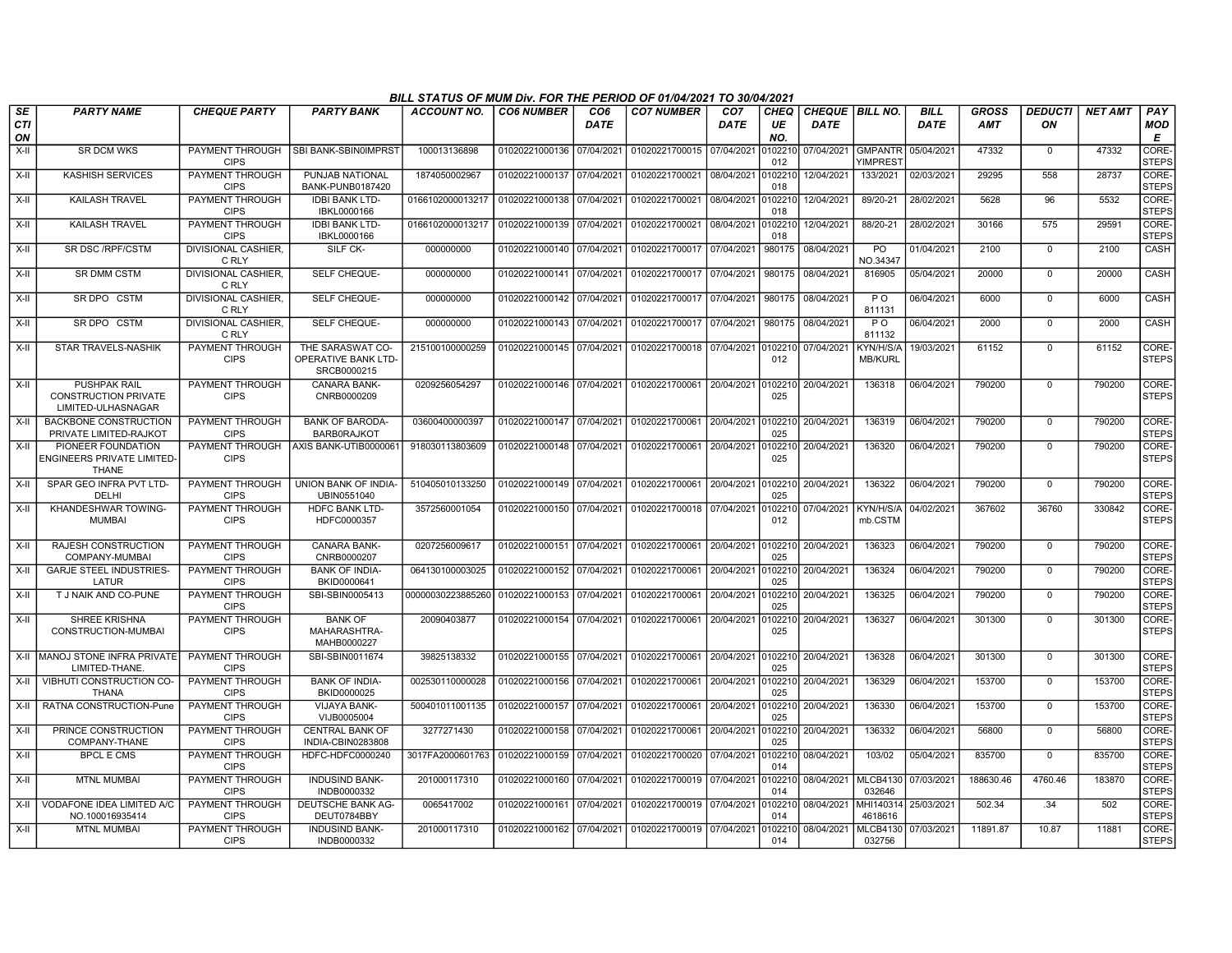|                        |                                                           |                                       |                                                    | BILL STATUS OF MUM Div. FOR THE PERIOD OF 01/04/2021 TO 30/04/2021 |                           |                                |                                                                       |                                |                          |                                  |                                     |                            |                            |                      |                |                        |
|------------------------|-----------------------------------------------------------|---------------------------------------|----------------------------------------------------|--------------------------------------------------------------------|---------------------------|--------------------------------|-----------------------------------------------------------------------|--------------------------------|--------------------------|----------------------------------|-------------------------------------|----------------------------|----------------------------|----------------------|----------------|------------------------|
| SE<br><b>CTI</b><br>ON | <b>PARTY NAME</b>                                         | <b>CHEQUE PARTY</b>                   | <b>PARTY BANK</b>                                  | ACCOUNT NO.                                                        | <b>CO6 NUMBER</b>         | CO <sub>6</sub><br><b>DATE</b> | <b>CO7 NUMBER</b>                                                     | CO <sub>7</sub><br><b>DATE</b> | <b>CHEQ</b><br>UE<br>NO. | CHEQUE   BILL NO.<br><b>DATE</b> |                                     | <b>BILL</b><br><b>DATE</b> | <b>GROSS</b><br><b>AMT</b> | <b>DEDUCTI</b><br>ON | <b>NET AMT</b> | PAY<br><b>MOD</b><br>E |
| $X-H$                  | <b>EXCEL ENTERPRISES</b>                                  | PAYMENT THROUGH<br><b>CIPS</b>        | NEW INDIA CO-<br>OPERATIVE BANK LTD<br>NICB0000021 | 021340010000336                                                    | 01020221000163 07/04/2021 |                                | 01020221700023 08/04/2021                                             |                                | 0102210<br>014           | 08/04/2021                       | 273219                              | 05/04/2021                 | 10930                      | $\Omega$             | 10930          | CORE-<br><b>STEPS</b>  |
|                        | X-II LASC POWER PRIVATE LIMITED                           | PAYMENT THROUGH<br><b>CIPS</b>        | <b>BANK OF</b><br>MAHARASHTRA-<br>MAHB0000016      | 60377661942                                                        |                           |                                | 01020221000164 07/04/2021 01020221700023 08/04/2021 0102210           |                                | 014                      | 08/04/2021                       | PO.<br>No.254594                    | 06/04/2021                 | 269700                     | $\Omega$             | 269700         | CORE-<br><b>STEPS</b>  |
| X-II                   | NARENDER R ISRANI                                         | PAYMENT THROUGH<br><b>CIPS</b>        | CANARA BANK-<br>CNRB0000209                        | 0209201004907                                                      | 01020221000165 07/04/2021 |                                | 01020221700023 08/04/2021 0102210 08/04/2021                          |                                | 014                      |                                  | 272690                              | 23/12/2020                 | 262100                     | $\mathbf 0$          | 262100         | CORE-<br><b>STEPS</b>  |
| X-II                   | <b>ZAK ENGINEERING</b>                                    | PAYMENT THROUGH<br><b>CIPS</b>        | PNB-PUNB0006000                                    | 0060002100066250                                                   | 01020221000166 07/04/2021 |                                | 01020221700023 08/04/2021                                             |                                | 0102210<br>014           | 08/04/2021                       | 290253                              | 05/04/2021                 | 34400                      | $\Omega$             | 34400          | CORE-<br><b>STEPS</b>  |
| $X-H$                  | S D CONSTRUCTION-THANE                                    | PAYMENT THROUGH<br><b>CIPS</b>        | KARNATAKA BANK LTD-<br>KARB0000427                 | 4272000100087001                                                   | 01020221000167 08/04/2021 |                                | 01020221700061                                                        | 20/04/2021                     | 0102210<br>025           | 20/04/2021                       | 136506                              | 08/04/2021                 | 173700                     | $\overline{0}$       | 173700         | CORE-<br><b>STEPS</b>  |
| X-II                   | AKANCHHA CONSTRUCTION-<br>MUMBAI                          | PAYMENT THROUGH<br><b>CIPS</b>        | <b>BANK OF</b><br>MAHARASHTRA-<br>MAHB0000227      | 20090403913                                                        | 01020221000168 08/04/2021 |                                | 01020221700061                                                        | 20/04/2021                     | 0102210<br>025           | 20/04/2021                       | 136508                              | 08/04/2021                 | 173700                     | $\mathbf 0$          | 173700         | CORE-<br><b>STEPS</b>  |
|                        | X-II I SHREE LAXMI CONSTRUCTION<br><b>PALGHAR</b>         | PAYMENT THROUGH<br><b>CIPS</b>        | <b>CORPORATION BANK-</b><br>CORP0000535            | 510101000391343                                                    | 01020221000169 08/04/2021 |                                | 01020221700061                                                        | 20/04/2021                     | 0102210<br>025           | 20/04/2021                       | 136510                              | 08/04/2021                 | 259000                     | $\Omega$             | 259000         | CORE-<br><b>STEPS</b>  |
| $X-II$                 | SHAH ENGINEERS-THANE                                      | PAYMENT THROUGH<br><b>CIPS</b>        | <b>BANK OF INDIA-</b><br>BKID0000050               | 005020100011006                                                    | 01020221000170 08/04/2021 |                                | 01020221700061                                                        | 20/04/2021                     | 0102210<br>025           | 20/04/2021                       | 136576                              | 08/04/2021                 | 81000                      | $\Omega$             | 81000          | CORE-<br><b>STEPS</b>  |
| X-II                   | SPAN INFRA-THANE                                          | PAYMENT THROUGH<br><b>CIPS</b>        | <b>HDFC BANK-</b><br>HDFC0009111                   | 50200047159341                                                     | 01020221000171 08/04/2021 |                                | 01020221700061                                                        | 20/04/2021                     | 0102210<br>025           | 20/04/2021                       | 136578                              | 08/04/2021                 | 81000                      | $\mathbf 0$          | 81000          | CORE-<br><b>STEPS</b>  |
| X-II                   | K K ENTERPRISES-PUNE                                      | PAYMENT THROUGH<br><b>CIPS</b>        | <b>IDFC BANK LIMITED-</b><br>IDFB0041357           | 10061580847                                                        | 01020221000173 08/04/2021 |                                | 01020221700061 20/04/2021 0102210 20/04/2021                          |                                | 025                      |                                  | 136580                              | 08/04/2021                 | 38300                      | $\mathbf 0$          | 38300          | CORE-<br><b>STEPS</b>  |
| X-II                   | <b>AARUSH TRAVELS</b>                                     | PAYMENT THROUGH<br><b>CIPS</b>        | <b>BANK OF</b><br>MAHARASHTRA-<br>MAHB0000318      | 60270019786                                                        | 01020221000174 09/04/2021 |                                | 01020221700024 09/04/2021                                             |                                | 0102210<br>016           | 09/04/2021                       | 08/04/2021                          | 01/04/2021                 | 38800                      | 3880                 | 34920          | CORE-<br><b>STEPS</b>  |
| $X-H$                  | <b>AARUSH TRAVELS</b>                                     | <b>PAYMENT THROUGH</b><br><b>CIPS</b> | <b>BANK OF</b><br>MAHARASHTRA-<br>MAHB0000318      | 60270019786                                                        | 01020221000175 09/04/2021 |                                | 01020221700024 09/04/2021 0102210                                     |                                | 016                      | 09/04/2021 08/04/2021            |                                     | 01/04/2021                 | 38800                      | 4656                 | 34144          | CORE-<br><b>STEPS</b>  |
| X-II                   | SM COMML. GTBN / STATION<br><b>CLEANLINESS</b>            | <b>DIVISIONAL CASHIER.</b><br>C RLY   | DUMMY-                                             | 00000000000                                                        |                           |                                | 01020221000176 09/04/2021 01020221700026 09/04/2021                   |                                | 980178                   | 12/04/2021                       | <b>STN</b><br><b>CLEAN</b><br>IMP.  | 30/03/2021                 | 36255                      | $\mathbf 0$          | 36255          | <b>CASH</b>            |
| X-II                   | SR. DEE/TD/BB                                             | DIVISIONAL CASHIER,<br>C RLY          | SELF CHEQUE-                                       | 0000                                                               | 01020221000177 09/04/2021 |                                | 01020221700025 09/04/2021                                             |                                | 980176                   | 09/04/2021                       | 769826                              | 07/04/2021                 | 6000                       | $\Omega$             | 6000           | CASH                   |
| $X-H$                  | SM COMML.<br><b>GOVANDI/STATION</b><br><b>CLEANLINESS</b> | <b>DIVISIONAL CASHIER.</b><br>C RLY   | DUMMY-                                             | 00000000000                                                        |                           |                                | 01020221000178 09/04/2021 01020221700026 09/04/2021                   |                                |                          | 980178 12/04/2021                | <b>STN</b><br><b>CLEAN</b><br>IMP.  | 30/03/2021                 | 44133                      | $\Omega$             | 44133          | CASH                   |
| X-II                   | SR.DSO CSTM/GEN.IMP.                                      | DIVISIONAL CASHIER,<br>C RLY          | SELF CHEQUE-                                       | $00\,$                                                             | 01020221000179 09/04/2021 |                                | 01020221700025 09/04/2021 980176                                      |                                |                          | 09/04/2021                       | BB.SFT.GE<br>N.IMP                  | 05/04/2021                 | 3000                       | $\mathbf 0$          | 3000           | CASH                   |
| $X-II$                 | SM KINGCIRCLE/STATION<br><b>CLEANLINESS</b>               | <b>DIVISIONAL CASHIER.</b><br>C RLY   | DUMMY-                                             | 00000000000                                                        | 01020221000180            | 09/04/2021                     | 01020221700026 09/04/2021                                             |                                | 980178                   | 12/04/2021                       | <b>STN</b><br><b>CLEAN</b><br>IMP.  | 30/03/2021                 | 45755                      | $\mathbf 0$          | 45755          | CASH                   |
| X-II                   | SR DME D CLA                                              | C RLY                                 | DIVISIONAL CASHIER, SBI BANK-SBIN0IMPRST           | 120002162102                                                       | 01020221000181 09/04/2021 |                                | 01020221700025 09/04/2021                                             |                                | 980176                   | 09/04/2021                       | Gen Imp                             | 25/03/2021                 | 6984                       | $\mathbf 0$          | 6984           | CASH                   |
|                        | X-II SM COMML. NAHUR/ STATION<br><b>CLEANLINESS</b>       | DIVISIONAL CASHIER,<br>C RLY          | DUMMY-                                             | 00000000000                                                        | 01020221000182 09/04/2021 |                                | 01020221700026                                                        | 09/04/2021                     | 980178                   | 12/04/2021                       | <b>STN</b><br><b>CLEAN</b><br>IMP.  | 28/03/2021                 | 28755                      | $\Omega$             | 28755          | CASH                   |
| X-II                   | SM COMML. KANJUR MARG/<br><b>STATION CLEANLINESS</b>      | DIVISIONAL CASHIER,<br>C RLY          | DUMMY-                                             | 00000000000                                                        | 01020221000183 09/04/2021 |                                | 01020221700026                                                        | 09/04/2021                     | 980178                   | 12/04/2021                       | <b>STN</b><br><b>CLEAN</b><br>IMP.  | 27/03/2021                 | 34021                      | $\mathbf 0$          | 34021          | CASH                   |
| X-II                   | SM COMML, MUMBRA<br>.STATION CLEANLINESS                  | DIVISIONAL CASHIER,<br>C RLY          | DUMMY-                                             | 00000000000                                                        |                           |                                | 01020221000184 09/04/2021 01020221700026                              | 09/04/2021 980178              |                          | 12/04/2021                       | <b>STN</b><br><b>CLEAN</b><br>IMP.  | 27/03/2021                 | 47550                      | $\mathbf 0$          | 47550          | CASH                   |
| X-II                   | <b>SM VIKHROLI/ STATION</b><br><b>CLEANLINESS</b>         | <b>DIVISIONAL CASHIER.</b><br>C RLY   | DUMMY-                                             | 00000000000                                                        |                           |                                | 01020221000185 09/04/2021 01020221700026 09/04/2021 980178 12/04/2021 |                                |                          |                                  | <b>STN</b><br>CLEAN.IM<br><b>P.</b> | 28/03/2021                 | 66987                      | $\Omega$             | 66987          | CASH                   |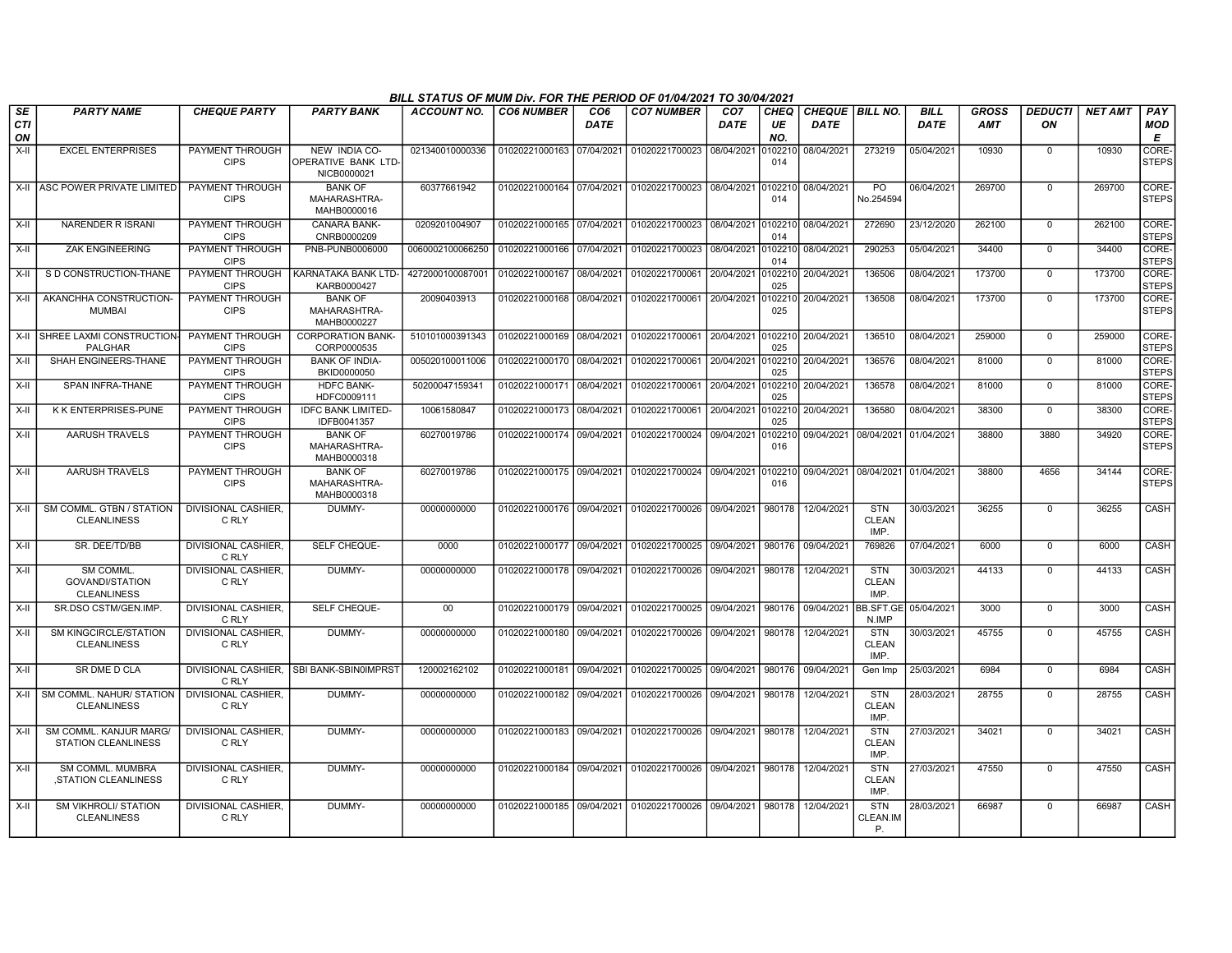|                        |                                                              |                                       |                                    | BILL STATUS OF MUM Div. FOR THE PERIOD OF 01/04/2021 TO 30/04/2021 |                           |                                |                                                     |                                |                          |                                  |                                    |                            |                            |                      |                  |                        |
|------------------------|--------------------------------------------------------------|---------------------------------------|------------------------------------|--------------------------------------------------------------------|---------------------------|--------------------------------|-----------------------------------------------------|--------------------------------|--------------------------|----------------------------------|------------------------------------|----------------------------|----------------------------|----------------------|------------------|------------------------|
| SE<br><b>CTI</b><br>ON | <b>PARTY NAME</b>                                            | <b>CHEQUE PARTY</b>                   | <b>PARTY BANK</b>                  | <b>ACCOUNT NO.</b>                                                 | <b>CO6 NUMBER</b>         | CO <sub>6</sub><br><b>DATE</b> | <b>CO7 NUMBER</b>                                   | CO <sub>7</sub><br><b>DATE</b> | <b>CHEQ</b><br>UE<br>NO. | CHEQUE   BILL NO.<br><b>DATE</b> |                                    | <b>BILL</b><br><b>DATE</b> | <b>GROSS</b><br><b>AMT</b> | <b>DEDUCTI</b><br>ON | <b>NET AMT</b>   | PAY<br><b>MOD</b><br>E |
| $X-H$                  | SM COMML, KALVA STATION<br><b>CLEANLINESS</b>                | <b>DIVISIONAL CASHIER.</b><br>C RLY   | DUMMY-                             | 00000000000                                                        | 01020221000186            | 09/04/2021                     | 01020221700026                                      | 09/04/2021                     | 980178                   | 12/04/2021                       | STN<br><b>CLEAN</b><br>IMP.        | 28/03/2021                 | 47550                      | $\Omega$             | 47550            | <b>CASH</b>            |
| X-II                   | SM COMML, VIDYAVIHAR/<br>STATION CLEANLINESS                 | DIVISIONAL CASHIER,<br>C RLY          | DUMMY-                             | 00000000000                                                        |                           |                                | 01020221000187 09/04/2021 01020221700026 09/04/2021 |                                | 980178                   | 12/04/2021                       | <b>STN</b><br><b>CLEAN</b><br>IMP. | 30/03/2021                 | 41381                      | $\mathbf 0$          | 41381            | CASH                   |
| X-II                   | <b>SM COMML</b><br>CHUNABHATTI/STATION<br><b>CLEANLINESS</b> | <b>DIVISIONAL CASHIER.</b><br>C RLY   | DUMMY-                             | 00000000000                                                        |                           |                                | 01020221000188 09/04/2021 01020221700026 09/04/2021 |                                | 980178                   | 12/04/2021                       | <b>STN</b><br><b>CLEAN</b><br>IMP. | 27/03/2021                 | 34775                      | $\mathbf 0$          | 34775            | <b>CASH</b>            |
| $X-II$                 | <b>SM BHANDUP/ STATION</b><br><b>CLEANLINESS</b>             | <b>DIVISIONAL CASHIER,</b><br>C RLY   | DUMMY-                             | 00000000000                                                        |                           |                                | 01020221000189 09/04/2021 01020221700026 09/04/2021 |                                |                          | 980178 12/04/2021                | <b>STN</b><br><b>CLEAN</b><br>IMP. | 30/03/2021                 | 67510                      | $\Omega$             | 67510            | CASH                   |
| X-II                   | SM COMML. CURREY<br>ROAD/STATION CLEANLINESS                 | DIVISIONAL CASHIER,<br>C RLY          | DUMMY-                             | 00000000000                                                        | 01020221000190            | 09/04/2021                     | 01020221700026                                      | 09/04/2021                     | 980178                   | 12/04/2021                       | <b>STN</b><br><b>CLEAN</b><br>IMP. | 31/03/2021                 | 36254                      | $\mathbf 0$          | 36254            | CASH                   |
| X-II                   | SM VADALA / STN CLEAN                                        | <b>DIVISIONAL CASHIER.</b><br>C RLY   | <b>NO BANK-</b>                    | 00                                                                 | 01020221000191            | 09/04/2021                     | 01020221700026                                      | 09/04/2021                     | 980178                   | 12/04/2021                       | STN<br><b>CLEAN</b><br>IMP.        | 28/03/2021                 | 67450                      | $\Omega$             | 67450            | <b>CASH</b>            |
| X-II                   | SM CHEMBUR / STN CLEAN                                       | <b>DIVISIONAL CASHIER.</b><br>C RLY   | <b>NO BANK-</b>                    | 00                                                                 | 01020221000192            | 09/04/2021                     | 01020221700026                                      | 09/04/2021                     | 980178                   | 12/04/2021                       | <b>STN</b><br><b>CLEAN</b><br>IMP. | 29/03/2021                 | 52628                      | $\Omega$             | 52628            | CASH                   |
| X-II                   | SM COMML. THAKURLI/<br>STATION CLEANLINESS                   | DIVISIONAL CASHIER.<br>C RLY          | DUMMY-                             | 00000000000                                                        | 01020221000193 09/04/2021 |                                | 01020221700026                                      | 09/04/2021                     | 980178                   | 12/04/2021                       | <b>STN</b><br><b>CLEAN</b><br>IMP. | 28/03/2021                 | 39540                      | $\Omega$             | 39540            | CASH                   |
| X-II                   | <b>CYM JASAI YARD</b>                                        | PAYMENT THROUGH<br><b>CIPS</b>        | <b>SBI BANK-SBIN0IMPRST</b>        | 120002163246                                                       | 01020221000195 09/04/2021 |                                | 01020221700028 09/04/2021 0102210                   |                                | 018                      | 12/04/2021                       | STN<br><b>IMPREST</b>              | 10/03/2021                 | 15000                      | $\mathbf{0}$         | 15000            | CORE-<br><b>STEPS</b>  |
| X-II                   | ACM (RESVN) CSTM                                             | PAYMENT THROUGH<br><b>CIPS</b>        | SBI BANK-SBIN0IMPRST               | 120007775345                                                       | 01020221000196            | 09/04/2021                     | 01020221700028                                      | 09/04/2021                     | 0102210<br>018           | 12/04/2021                       | imprest<br>cash                    | 03/04/2021                 | 4648                       | $\Omega$             | 4648             | CORE-<br><b>STEPS</b>  |
| X-II                   | ACM (RESVN) CSTM                                             | PAYMENT THROUGH<br><b>CIPS</b>        | <b>SBI BANK-SBIN0IMPRST</b>        | 120007775345                                                       | 01020221000197            | 09/04/2021                     | 01020221700028                                      | 09/04/2021                     | 0102210<br>018           | 12/04/2021                       | imprest<br>cash                    | 03/04/2021                 | 4640                       | $\mathbf{0}$         | 4640             | CORE-<br><b>STEPS</b>  |
| X-II                   | APO L AND W                                                  | <b>DIVISIONAL CASHIER</b><br>C RLY    | SELF CHEQUE-                       | 0000000000                                                         | 01020221000198            | 09/04/2021                     | 01020221700025                                      | 09/04/2021                     | 980176                   | 09/04/2021                       | 750668                             | 05/04/2021                 | 10000                      | $\Omega$             | 10000            | CASH                   |
|                        | X-II   BEST UNDERTAKING CON NO<br>524-319-017*2              | <b>PAYMENT THROUGH</b><br><b>CIPS</b> | <b>CITIBANK NA-</b><br>CITI0100000 | BGOV524319017                                                      | 01020221000199            | 09/04/2021                     | 01020221700028                                      | 09/04/2021                     | 0102210<br>018           | 12/04/2021                       | R 101                              | 01/04/2021                 | 505                        | $\mathbf 0$          | 505              | CORE-<br><b>STEPS</b>  |
| X-II                   | <b>I BEST UNDERTAKING CON NO</b><br>524-319-004*4            | PAYMENT THROUGH<br><b>CIPS</b>        | <b>CITIBANK NA-</b><br>CITI0100000 | BGOV524319004                                                      | 01020221000200            | 09/04/2021                     | 01020221700028                                      | 09/04/2021                     | 0102210<br>018           | 12/04/2021                       | R 146                              | 01/04/2021                 | 819                        | $\Omega$             | 819              | CORE-<br><b>STEPS</b>  |
|                        | X-II BEST UNDERTAKING CON NO<br>524-319-016*0                | <b>PAYMENT THROUGH</b><br><b>CIPS</b> | <b>CITIBANK NA-</b><br>CITI0100000 | BGOV524319016                                                      | 01020221000201            | 09/04/2021                     | 01020221700028                                      | 09/04/2021                     | 0102210<br>018           | 12/04/2021                       | R 65                               | 01/04/2021                 | 315                        | $\mathbf{0}$         | 315              | CORE-<br><b>STEPS</b>  |
| X-II                   | BEST UNDERTAKING CON NO<br>524-319-015*9                     | <b>PAYMENT THROUGH</b><br><b>CIPS</b> | <b>CITIBANK NA-</b><br>CITI0100000 | BGOV524319015                                                      | 01020221000202            | 09/04/2021                     | 01020221700028                                      | 09/04/2021                     | 0102210<br>018           | 12/04/2021                       | R <sub>0</sub>                     | 01/04/2021                 | 210                        | $\mathbf 0$          | $\overline{210}$ | CORE-<br><b>STEPS</b>  |
| X-II                   | <b>BEST UNDERTAKING CON NO</b><br>524-319-019*6              | <b>PAYMENT THROUGH</b><br><b>CIPS</b> | <b>CITIBANK NA-</b><br>CITI0100000 | BGOV524319019                                                      | 01020221000203            | 09/04/2021                     | 01020221700028                                      | 09/04/2021                     | 0102210<br>018           | 12/04/2021                       | R 114                              | 01/04/2021                 | 1020                       | $\overline{0}$       | 1020             | CORE-<br><b>STEPS</b>  |
| X-II                   | BEST UNDERTAKING CON NO<br>524-319-008*1                     | PAYMENT THROUGH<br><b>CIPS</b>        | <b>CITIBANK NA-</b><br>CITI0100000 | BGOV524319008                                                      | 01020221000204            | 09/04/2021                     | 01020221700028                                      | 09/04/2021                     | 0102210<br>018           | 12/04/2021                       | R 82                               | 01/04/2021                 | 380                        | $\mathbf 0$          | 380              | CORE-<br><b>STEPS</b>  |
| X-II                   | BEST UNDERTAKING CON NO<br>524-319-014*7                     | PAYMENT THROUGH<br><b>CIPS</b>        | <b>CITIBANK NA-</b><br>CITI0100000 | BGOV524319014                                                      | 01020221000205            | 09/04/2021                     | 01020221700028                                      | 09/04/2021                     | 0102210<br>018           | 12/04/2021                       | R 22                               | 01/04/2021                 | 150                        | $\mathbf 0$          | 150              | CORE-<br><b>STEPS</b>  |
| X-II                   | BEST UNDERTAKING CON NO<br>524-319-010*                      | PAYMENT THROUGH<br><b>CIPS</b>        | <b>CITIBANK NA-</b><br>CITI0100000 | BGOV524319010                                                      | 01020221000206            | 09/04/2021                     | 01020221700028                                      | 09/04/2021                     | 0102210<br>018           | 12/04/2021                       | R 60                               | 01/04/2021                 | 300                        | $\mathbf{0}$         | 300              | CORE-<br><b>STEPS</b>  |
|                        | X-II   BEST UNDERTAKING CON NO<br>524-319-009*3              | <b>PAYMENT THROUGH</b><br><b>CIPS</b> | CITIBANK NA-<br>CITI0100000        | BGOV524319009                                                      | 01020221000207            | 09/04/2021                     | 01020221700028 09/04/2021                           |                                | 0102210<br>018           | 12/04/2021                       | R <sub>115</sub>                   | 01/04/2021                 | 599                        | $\mathbf{0}$         | 599              | CORE-<br><b>STEPS</b>  |
| X-II                   | BEST UNDERTAKING CON NO<br>524-319-011*1                     | PAYMENT THROUGH<br><b>CIPS</b>        | CITIBANK NA-<br>CITI0100000        | BGOV524319011                                                      | 01020221000208            | 09/04/2021                     | 01020221700028                                      | 09/04/2021                     | 0102210<br>018           | 12/04/2021                       | R 188                              | 01/04/2021                 | 1118                       | $\Omega$             | 1118             | CORE-<br><b>STEPS</b>  |
| X-II                   | BEST UNDERTAKING CON NO<br>524-319-018*4                     | PAYMENT THROUGH<br><b>CIPS</b>        | CITIBANK NA-<br>CITI0100000        | BGOV524319018                                                      | 01020221000209            | 09/04/2021                     | 01020221700028                                      | 09/04/2021                     | 0102210<br>018           | 12/04/2021                       | R 17                               | 01/04/2021                 | 128                        | 0                    | 128              | CORE-<br><b>STEPS</b>  |
|                        | X-II   BEST Undertaking CON NO 888-<br>433-001*3             | PAYMENT THROUGH<br><b>CIPS</b>        | <b>CITIBANK NA-</b><br>CITI0100000 | BGOV888433001                                                      | 01020221000210 09/04/2021 |                                | 01020221700028                                      | 09/04/2021                     | 0102210<br>018           | 12/04/2021                       | C <sub>220</sub>                   | 02/04/2021                 | 28729                      | $\Omega$             | 28729            | CORE-<br><b>STEPS</b>  |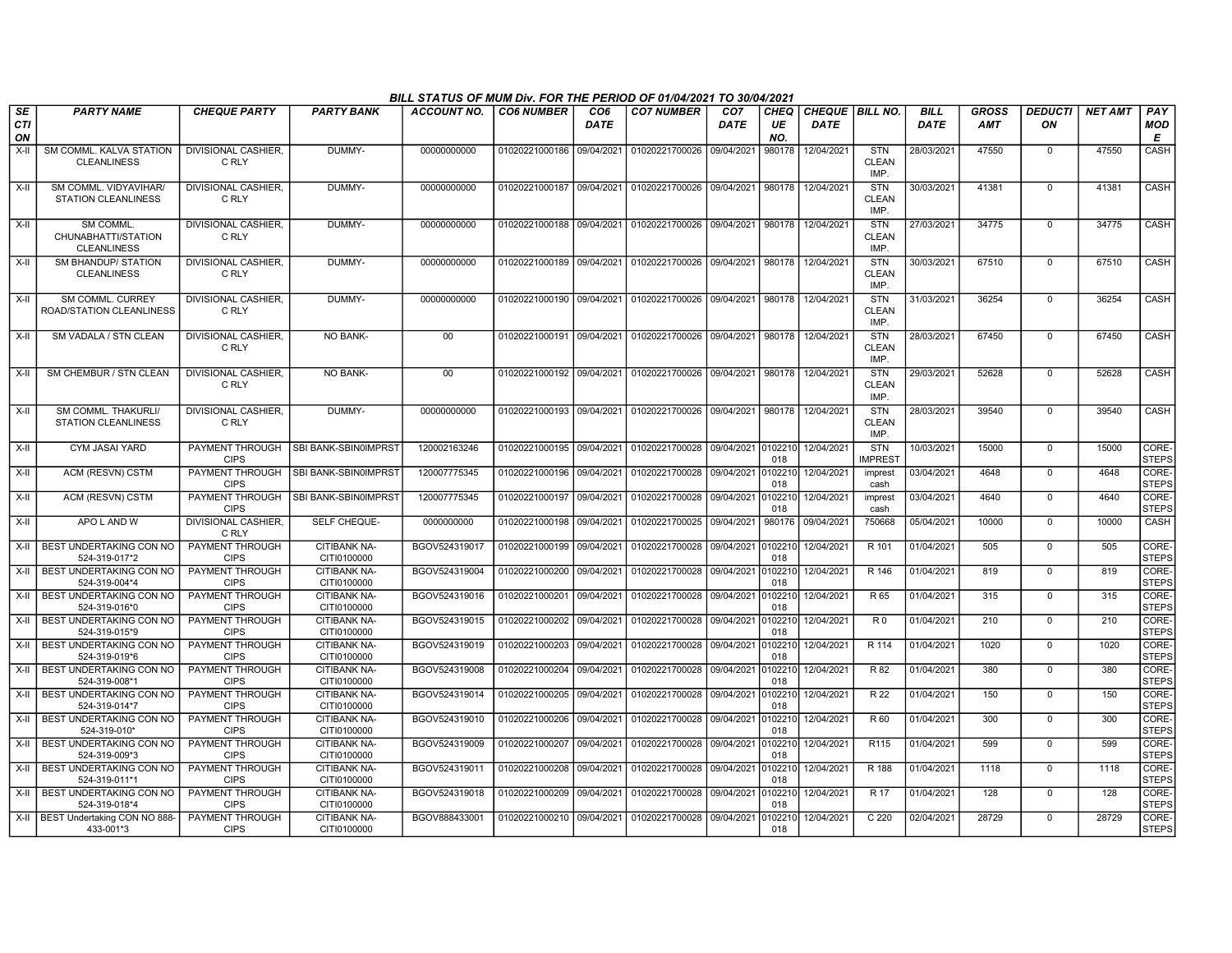|                        |                                                 |                                       |                                              | BILL STATUS OF MUM Div. FOR THE PERIOD OF 01/04/2021 TO 30/04/2021 |                           |                         |                           |                                |                          |                                  |                                  |                     |                     |                      |                  |                             |
|------------------------|-------------------------------------------------|---------------------------------------|----------------------------------------------|--------------------------------------------------------------------|---------------------------|-------------------------|---------------------------|--------------------------------|--------------------------|----------------------------------|----------------------------------|---------------------|---------------------|----------------------|------------------|-----------------------------|
| SE<br><b>CTI</b><br>ON | <b>PARTY NAME</b>                               | <b>CHEQUE PARTY</b>                   | <b>PARTY BANK</b>                            | <b>ACCOUNT NO.</b>                                                 | <b>CO6 NUMBER</b>         | CO <sub>6</sub><br>DATE | <b>CO7 NUMBER</b>         | CO <sub>7</sub><br><b>DATE</b> | <b>CHEQ</b><br>UE<br>NO. | CHEQUE   BILL NO.<br><b>DATE</b> |                                  | <b>BILL</b><br>DATE | <b>GROSS</b><br>AMT | <b>DEDUCTI</b><br>ON | <b>NET AMT</b>   | PAY<br>MOD<br>E             |
| $X-H$                  | BEST Undertaking CON NO 513-<br>336-034*5       | <b>PAYMENT THROUGH</b><br><b>CIPS</b> | <b>CITIBANK NA-</b><br>CITI0100000           | BGOV513336034                                                      | 01020221000211 09/04/2021 |                         | 01020221700028            | 09/04/2021                     | 010221<br>018            | 12/04/2021                       | R 168                            | 01/04/2021          | 998                 | $\Omega$             | 998              | <b>CORE</b><br><b>STEPS</b> |
| $X-H$                  | BEST UNDERTAKING CON NO<br>524-319-006*8        | <b>PAYMENT THROUGH</b><br><b>CIPS</b> | <b>CITIBANK NA-</b><br>CITI0100000           | BGOV524319006                                                      | 01020221000212 09/04/2021 |                         | 01020221700028            | 09/04/2021                     | 0102210<br>018           | 12/04/2021                       | R 69                             | 03/04/2021          | 327                 | $\Omega$             | $\overline{327}$ | CORE-<br><b>STEPS</b>       |
| $X-H$                  | BEST Undertaking CON NO 513-<br>336-016*3       | <b>PAYMENT THROUGH</b><br><b>CIPS</b> | <b>CITIBANK NA-</b><br>CITI0100000           | BGOV513336016                                                      | 01020221000213 09/04/2021 |                         | 01020221700028 09/04/2021 |                                | 0102210<br>018           | 12/04/2021                       | R 736                            | 01/04/2021          | 5717                | $\mathbf 0$          | 5717             | CORE-<br><b>STEPS</b>       |
| $X-H$                  | BEST UNDERTAKING CON NO<br>524-319-012*3        | PAYMENT THROUGH<br><b>CIPS</b>        | <b>CITIBANK NA-</b><br>CITI0100000           | BGOV524319012                                                      | 01020221000214 09/04/2021 |                         | 01020221700028            | 09/04/2021                     | 0102210<br>018           | 12/04/2021                       | R 110                            | 01/04/2021          | 568                 | $\mathbf 0$          | 568              | <b>CORE</b><br><b>STEPS</b> |
| $X-H$                  | BEST Undertaking CON NO 513-<br>336-038*2       | <b>PAYMENT THROUGH</b><br><b>CIPS</b> | <b>CITIBANK NA-</b><br>CITI0100000           | BGOV513336038                                                      | 01020221000215 09/04/2021 |                         | 01020221700028            | 09/04/2021                     | 0102210<br>018           | 12/04/2021                       | R 228                            | 01/04/2021          | 1416                | $\Omega$             | 1416             | CORE-<br><b>STEPS</b>       |
| $X-H$                  | DRM(W)CSTM GEN IMP                              | PAYMENT THROUGH<br><b>CIPS</b>        | SBI BANK-SBIN0IMPRST                         | 120002155857                                                       | 01020221000216 09/04/2021 |                         | 01020221700028            | 09/04/2021                     | 0102210<br>018           | 12/04/2021                       | <b>GENERAL</b><br><b>IMPREST</b> | 07/04/2021          | 15000               | $\mathbf 0$          | 15000            | CORE-<br><b>STEPS</b>       |
| $X-H$                  | SSE P/W NERAL -MAE                              | <b>PAYMENT THROUGH</b><br><b>CIPS</b> | SBI BANK-SBIN0IMPRST                         | 100002956936                                                       | 01020221000217            | 09/04/2021              | 01020221700028            | 09/04/2021                     | 0102210<br>018           | 12/04/2021                       | <b>SAFETY</b><br><b>IMPREST</b>  | 07/04/2021          | 24774               | $\mathbf 0$          | 24774            | CORE-<br><b>STEPS</b>       |
| $X-H$                  | SSE P/W NRL                                     | PAYMENT THROUGH<br><b>CIPS</b>        | SBI BANK-SBIN0IMPRST                         | 100002956937                                                       | 01020221000218 09/04/2021 |                         | 01020221700028            | 09/04/2021                     | 0102210<br>018           | 12/04/2021                       | <b>SAFETY</b><br><b>IMPREST</b>  | 07/04/2021          | 24711               | $\Omega$             | 24711            | CORE-<br><b>STEPS</b>       |
| $X-II$                 | SSE P/W KALYAN (E)                              | <b>PAYMENT THROUGH</b><br><b>CIPS</b> | SBI BANK-SBIN0IMPRST                         | 100002956938                                                       | 01020221000219 09/04/2021 |                         | 01020221700028            | 09/04/2021                     | 0102210<br>018           | 12/04/2021                       | safety<br>imprest                | 06/04/2021          | 24964               | $\mathbf 0$          | 24964            | CORE-<br><b>STEPS</b>       |
| X-II                   | SR SEE(M)CSTM (FUEL-15000)                      | <b>PAYMENT THROUGH</b><br><b>CIPS</b> | SBI BANK-SBIN0IMPRST                         | 120002161849                                                       | 01020221000220            | 09/04/2021              | 01020221700028            | 09/04/2021                     | 0102210<br>018           | 12/04/2021                       | <b>DIESEL</b><br><b>IMPREST</b>  | 07/04/2021          | 14000               | $\mathbf 0$          | 14000            | CORE-<br><b>STEPS</b>       |
| X-II                   | SSE (M) LONAVALA                                | PAYMENT THROUGH<br><b>CIPS</b>        | SBI BANK-SBIN0IMPRST                         | 100002956998                                                       | 01020221000221 09/04/2021 |                         | 01020221700028            | 09/04/2021                     | 0102210<br>018           | 12/04/2021                       | <b>DSL IMP</b>                   | 07/04/2021          | 10000               | $\Omega$             | 10000            | CORE-<br><b>STEPS</b>       |
| $X-H$                  | SR DEE(G)CSTM (FUEL IMP<br>15000                | PAYMENT THROUGH<br><b>CIPS</b>        | SBI BANK-SBIN0IMPRST                         | 120002162148                                                       | 01020221000222 09/04/2021 |                         | 01020221700028            | 09/04/2021                     | 0102210<br>018           | 12/04/2021                       | <b>DSL IMP</b>                   | 06/04/2021          | 14000               | $\Omega$             | 14000            | CORE-<br><b>STEPS</b>       |
| X-II                   | <b>SS NAHUR</b>                                 | PAYMENT THROUGH<br><b>CIPS</b>        | SBI BANK-SBIN0IMPRST                         | 120002162586                                                       | 01020221000223 09/04/2021 |                         | 01020221700028            | 09/04/2021                     | 0102210<br>018           | 12/04/2021                       | <b>IMPREST</b><br>CASH           | 15/03/2021          | 9382                | $\Omega$             | 9382             | CORE-<br><b>STEPS</b>       |
| $X-H$                  | <b>TORRENT POWER LTD CON</b><br>NO 000020355921 | PAYMENT THROUGH<br><b>CIPS</b>        | <b>BANK OF BARODA-</b><br><b>BARB0KALWAX</b> | TSZ000020355921                                                    | 01020221000224 09/04/2021 |                         | 01020221700028            | 09/04/2021                     | 0102210<br>018           | 12/04/2021                       | C <sub>355</sub>                 | 05/04/2021          | 8730                | $\Omega$             | 8730             | CORE-<br><b>STEPS</b>       |
| $X-H$                  | MSEDCL CON NO<br>002320296920                   | <b>PAYMENT THROUGH</b><br><b>CIPS</b> | SBI-SBIN0008965                              | MSEDCL010023202 01020221000225 09/04/2021<br>96920                 |                           |                         | 01020221700028            | 09/04/2021                     | 0102210<br>018           | 12/04/2021                       | $\overline{C}0$                  | 05/04/2021          | 390                 | $\mathbf 0$          | 390              | CORE-<br><b>STEPS</b>       |
| $X-H$                  | MSEDCL CON NO<br>002311296992                   | PAYMENT THROUGH<br><b>CIPS</b>        | SBI-SBIN0008965                              | MSEDCL010023112<br>96992                                           | 01020221000226            | 09/04/2021              | 01020221700028            | 09/04/2021                     | 0102210<br>018           | 12/04/2021                       | $C$ 154                          | 05/04/2021          | 2130                | $\Omega$             | 2130             | CORE-<br><b>STEPS</b>       |
| X-II                   | TORRENT POWER LTD CON<br>NO 000020266902        | PAYMENT THROUGH<br><b>CIPS</b>        | <b>BANK OF BARODA-</b><br><b>BARB0KALWAX</b> | TSZ000020266902                                                    | 01020221000227            | 09/04/2021              | 01020221700028            | 09/04/2021                     | 0102210<br>018           | 12/04/2021                       | C 5011                           | 05/04/2021          | 20170               | 0                    | 20170            | CORE-<br><b>STEPS</b>       |
| $X-II$                 | TORRENT POWER LTD CON<br>NO 13011663481         | PAYMENT THROUGH<br><b>CIPS</b>        | <b>BANK OF BARODA-</b><br><b>BARB0BHITHA</b> | TBZ0013011663481                                                   | 01020221000228            | 09/04/2021              | 01020221700028            | 09/04/2021                     | 0102210<br>018           | 12/04/2021                       | $C$ 192                          | 05/04/2021          | 1610                | $\mathbf 0$          | 1610             | CORE-<br><b>STEPS</b>       |
| X-II                   | BEST Undertaking CON NO 200-<br>000-169*4       | <b>PAYMENT THROUGH</b><br><b>CIPS</b> | CITIBANK NA-<br>CITI0100000                  | BGOV200000169                                                      | 01020221000229            | 09/04/2021              | 01020221700028            | 09/04/2021                     | 010221<br>018            | 12/04/2021                       | R-1544                           | 06/04/2021          | 17200               | $\mathbf 0$          | 17200            | CORE-<br><b>STEPS</b>       |
| $X-II$                 | SSE P/W PNVL (W)                                | PAYMENT THROUGH<br><b>CIPS</b>        | SBI BANK-SBIN0IMPRST                         | 100002956911                                                       | 01020221000230            | 09/04/2021              | 01020221700028            | 09/04/2021                     | 010221<br>018            | 12/04/2021                       | safety<br>imprest                | 02/04/2021          | 24972               | $\Omega$             | 24972            | CORE-<br><b>STEPS</b>       |
| $X-II$                 | <b>ADEN HORT CSTM</b>                           | PAYMENT THROUGH<br><b>CIPS</b>        | SBI BANK-SBIN0IMPRST                         | 120002155856                                                       | 01020221000231 09/04/2021 |                         | 01020221700028            | 09/04/2021                     | 0102210<br>018           | 12/04/2021                       | <b>ADEN[HOF</b><br><b>TICSMT</b> | 18/01/2021          | 19855               | $\mathbf 0$          | 19855            | CORE-<br><b>STEPS</b>       |
| X-II                   | <b>ADSTE NE KYN</b>                             | <b>PAYMENT THROUGH</b><br><b>CIPS</b> | SBI BANK-SBIN0IMPRST                         | 100013136944                                                       | 01020221000233 09/04/2021 |                         | 01020221700027            | 09/04/2021                     | 0102210<br>018           | 12/04/2021                       | 11                               | 08/03/2021          | 5000                | $\mathbf 0$          | 5000             | CORE-<br><b>STEPS</b>       |
| X-II                   | RPF/THANA/DIVA/GEN.IMP.                         | PAYMENT THROUGH<br><b>CIPS</b>        | SBI BANK-SBIN0IMPRST                         | 120006923450                                                       | 01020221000234            | 09/04/2021              | 01020221700027            | 09/04/2021                     | 010221<br>018            | 12/04/2021                       | General<br>Imprest               | 08/04/2021          | 2500                | $\Omega$             | 2500             | CORE-<br><b>STEPS</b>       |
| X-II                   | <b>SSE/EM/LNL GEN IMP</b>                       | <b>PAYMENT THROUGH</b><br><b>CIPS</b> | SBI BANK-SBIN0IMPRST                         | 120002162151                                                       | 01020221000235            | 09/04/2021              | 01020221700028            | 09/04/2021                     | 010221<br>018            | 12/04/2021                       | <b>GEN IMP</b>                   | 17/02/2021          | 9667                | $\mathbf 0$          | 9667             | <b>CORE</b><br><b>STEPS</b> |
| $X-II$                 | SSE/EM/WB                                       | PAYMENT THROUGH<br><b>CIPS</b>        | SBI BANK-SBIN0IMPRST                         | 120002162150                                                       | 01020221000236            | 09/04/2021              | 01020221700028            | 09/04/2021                     | 0102210<br>018           | 12/04/2021                       | 4807,1304,<br>5549               | 01/02/2021          | 6750                | $\mathbf 0$          | 6750             | CORE-<br><b>STEPS</b>       |
| $X-H$                  | SSE/EM/WB                                       | PAYMENT THROUGH<br><b>CIPS</b>        | SBI BANK-SBIN0IMPRST                         | 120002162150                                                       | 01020221000237            | 09/04/2021              | 01020221700028            | 09/04/2021                     | 0102210<br>018           | 12/04/2021                       | 229, CM/41<br>0843               | 17/02/2021          | 7000                | 0                    | 7000             | CORE-<br><b>STEPS</b>       |
| $X-H$                  | DRM BB (GEN IMP)                                | PAYMENT THROUGH<br><b>CIPS</b>        | SBI BANK-SBIN0IMPRST                         | 120002156858                                                       | 01020221000238            | 09/04/2021              | 01020221700027            | 09/04/2021                     | 0102210<br>018           | 12/04/2021                       | 3898                             | 07/04/2021          | 8278                | $\overline{0}$       | 8278             | CORE-<br><b>STEPS</b>       |
| $X-H$                  | SSE/EM/WB                                       | <b>PAYMENT THROUGH</b><br><b>CIPS</b> | <b>SBI BANK-SBIN0IMPRST</b>                  | 120002162150                                                       | 01020221000239 09/04/2021 |                         | 01020221700028 09/04/2021 |                                | 0102210<br>018           | 12/04/2021                       | 327,1155,2<br>457                | 05/03/2021          | 7000                | $\Omega$             | 7000             | CORE-<br><b>STEPS</b>       |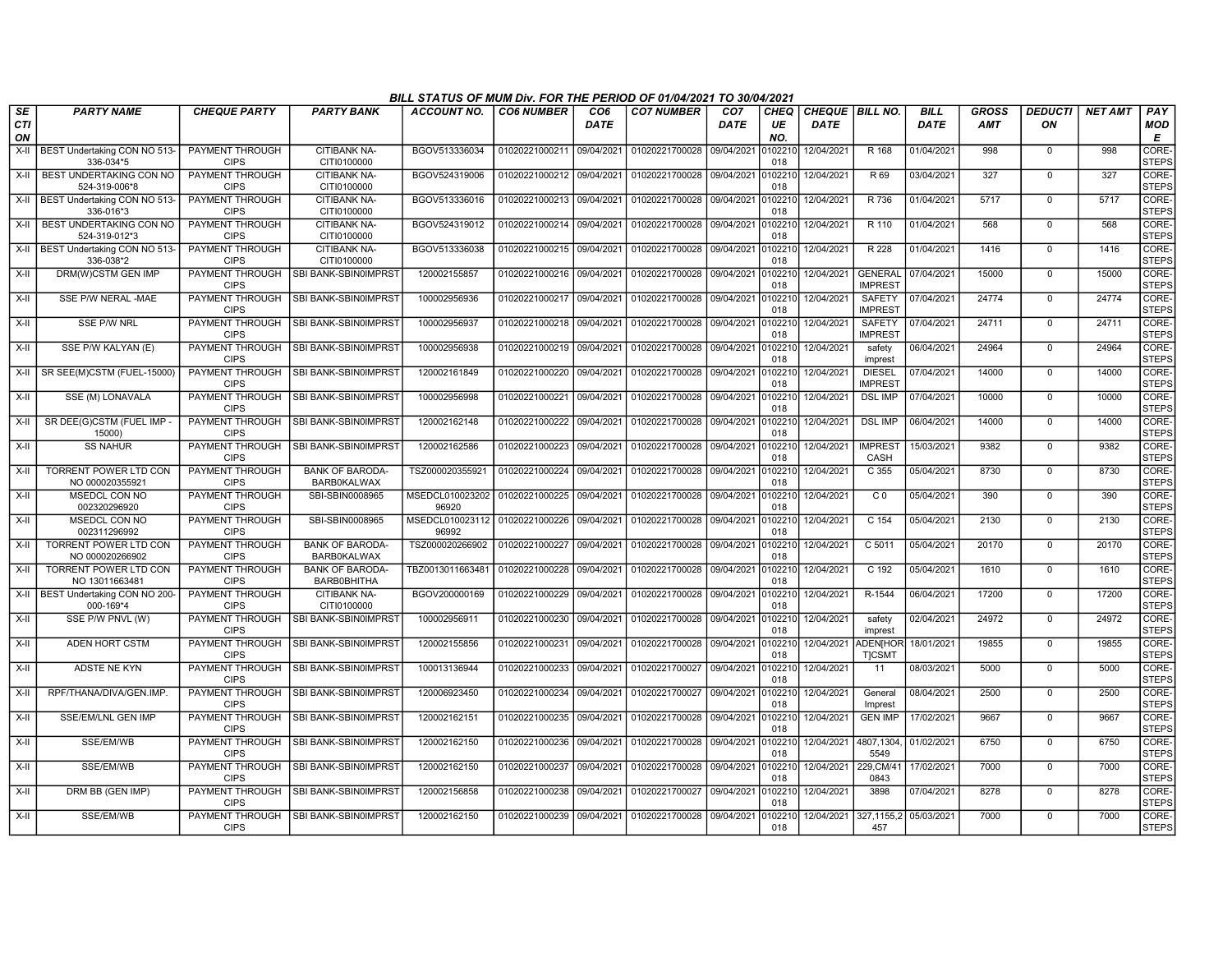|                        | BILL STATUS OF MUM Div. FOR THE PERIOD OF 01/04/2021 TO 30/04/2021<br><b>CO7 NUMBER</b><br>CHEQUE   BILL NO.<br><b>BILL</b><br><b>GROSS</b><br><b>DEDUCTI</b><br>PAY<br><b>PARTY NAME</b><br><b>CHEQUE PARTY</b><br><b>PARTY BANK</b><br>ACCOUNT NO.<br><b>CO6 NUMBER</b><br>CO <sub>6</sub><br>CO <sub>7</sub><br>CHEQ<br><b>NET AMT</b> |                                       |                                              |                                                |                           |             |                           |             |                |                     |                               |             |            |                |        |                       |
|------------------------|-------------------------------------------------------------------------------------------------------------------------------------------------------------------------------------------------------------------------------------------------------------------------------------------------------------------------------------------|---------------------------------------|----------------------------------------------|------------------------------------------------|---------------------------|-------------|---------------------------|-------------|----------------|---------------------|-------------------------------|-------------|------------|----------------|--------|-----------------------|
| SE<br><b>CTI</b><br>ΟN |                                                                                                                                                                                                                                                                                                                                           |                                       |                                              |                                                |                           | <b>DATE</b> |                           | <b>DATE</b> | UE<br>NO.      | <b>DATE</b>         |                               | <b>DATE</b> | <b>AMT</b> | ΟN             |        | <b>MOD</b><br>E       |
| $X-H$                  | SSE/EM/WB                                                                                                                                                                                                                                                                                                                                 | PAYMENT THROUGH<br><b>CIPS</b>        | SBI BANK-SBIN0IMPRST                         | 120002162150                                   | 01020221000240 09/04/2021 |             | 01020221700028            | 09/04/2021  | 102210<br>018  |                     | 12/04/2021 1918,43272<br>.253 | 30/03/2021  | 7000       | $\Omega$       | 7000   | CORE-<br><b>STEPS</b> |
| $X-II$                 | VISHAL CONSTRUCTION-<br><b>THANE</b>                                                                                                                                                                                                                                                                                                      | PAYMENT THROUGH<br><b>CIPS</b>        | <b>CORPORATION BANK-</b><br>CORP0000437      | 510101003121088                                | 01020221000241 09/04/2021 |             | 01020221700061            | 20/04/2021  | 102210<br>025  | 20/04/2021          | 136612                        | 09/04/2021  | 258500     | $\mathbf 0$    | 258500 | CORE-<br><b>STEPS</b> |
| X-II                   | <b>INSPECTOR</b><br>RPF/KYN/GEN.IMP.                                                                                                                                                                                                                                                                                                      | PAYMENT THROUGH<br><b>CIPS</b>        | <b>SBI BANK-SBIN0IMPRST</b>                  | 120006918184                                   | 01020221000242            | 09/04/2021  | 01020221700063            | 20/04/2021  | 102210<br>029  | 22/04/2021          | GEN.IMP                       | 02/04/2021  | 2500       | $\mathbf 0$    | 2500   | CORE-<br><b>STEPS</b> |
|                        | X-II OM CONSTRUCTION COMPANY<br><b>THANE</b>                                                                                                                                                                                                                                                                                              | PAYMENT THROUGH<br><b>CIPS</b>        | <b>CANARA BANK-</b><br>CNRB0000209           | 0209256054294                                  | 01020221000243            | 09/04/2021  | 01020221700061            | 20/04/2021  | 102210<br>025  | 20/04/2021          | 136613                        | 09/04/2021  | 258500     | $\Omega$       | 258500 | CORE-<br><b>STEPS</b> |
| X-II                   | ADEE/TL/AC/LTT (GEN IMP)                                                                                                                                                                                                                                                                                                                  | PAYMENT THROUGH<br><b>CIPS</b>        | SBI BANK-SBIN0IMPRST                         | 120006982676                                   | 01020221000244            | 09/04/2021  | 01020221700027            | 09/04/2021  | 0102210<br>018 |                     | 12/04/2021 gen imprest        | 26/03/2021  | 20757      | $\Omega$       | 20757  | CORE-<br><b>STEPS</b> |
|                        | X-II INS.RPF BADALAPUR/GEN.IMP                                                                                                                                                                                                                                                                                                            | PAYMENT THROUGH<br><b>CIPS</b>        | <b>SBI BANK-SBIN0IMPRST</b>                  | 120007776066                                   | 01020221000245            | 09/04/2021  | 01020221700027            | 09/04/2021  | 102210<br>018  | 12/04/2021          | <b>GEN.IMP</b>                | 06/04/2021  | 2500       | $\overline{0}$ | 2500   | CORE-<br><b>STEPS</b> |
| $X-H$                  | <b>INSPECTOR RPF</b><br>DOMBIVALI/GEN.IMP                                                                                                                                                                                                                                                                                                 | PAYMENT THROUGH<br><b>CIPS</b>        | <b>SBI BANK-SBIN0IMPRST</b>                  | 100013136947                                   | 01020221000246            | 09/04/2021  | 01020221700027            | 09/04/2021  | 102210<br>018  | 12/04/2021          | <b>GEN IMP.</b>               | 07/04/2021  | 2500       | $\overline{0}$ | 2500   | CORE-<br><b>STEPS</b> |
| $X-II$                 | <b>INSPECTOR RPSF/THK/BN</b><br>OFFICE/GEN.IMP.                                                                                                                                                                                                                                                                                           | PAYMENT THROUGH<br><b>CIPS</b>        | SBI BANK-SBIN0IMPRST                         | 120006922707                                   | 01020221000247            | 09/04/2021  | 01020221700027            | 09/04/2021  | 102210<br>018  | 12/04/2021          | 2133,3343,<br>95              | 02/04/2021  | 5000       | $\Omega$       | 5000   | CORE-<br><b>STEPS</b> |
| X-II                   | <b>INSPECTOR RPSF/D COY</b><br>12BN/RPSF/THK/GEN.IMP                                                                                                                                                                                                                                                                                      | <b>PAYMENT THROUGH</b><br><b>CIPS</b> | SBI BANK-SBIN0IMPRST                         | 120006923445                                   | 01020221000248            | 09/04/2021  | 01020221700027            | 09/04/2021  | 102210<br>018  | 12/04/2021          | 12BN/IMP<br>REST/D            | 05/04/2021  | 1500       | $\Omega$       | 1500   | CORE-<br><b>STEPS</b> |
| X-II                   | DEE (TD)/LNL/GEN.IMP.                                                                                                                                                                                                                                                                                                                     | PAYMENT THROUGH<br><b>CIPS</b>        | I SBI BANK-SBIN0IMPRST                       | 120002162824                                   | 01020221000249            | 09/04/2021  | 01020221700027            | 09/04/2021  | 102210<br>018  | 12/04/2021          | 111                           | 06/04/2021  | 7802       | $\Omega$       | 7802   | CORE-<br><b>STEPS</b> |
| X-II                   | DEE/TD/KURLA/GEN.IMP.                                                                                                                                                                                                                                                                                                                     | PAYMENT THROUGH<br><b>CIPS</b>        | <b>SBI BANK-SBIN0IMPRST</b>                  | 120002162823                                   | 01020221000250            | 09/04/2021  | 01020221700027            | 09/04/2021  | 102210<br>018  | 12/04/2021          | Gen<br>Imprest                | 06/04/2021  | 5000       | $\mathbf 0$    | 5000   | CORE-<br><b>STEPS</b> |
| X-II                   | SR DPO FUEL IMP.                                                                                                                                                                                                                                                                                                                          | PAYMENT THROUGH<br><b>CIPS</b>        | I SBI BANK-SBIN0IMPRST                       | 120006913887                                   | 01020221000251            | 09/04/2021  | 01020221700027            | 09/04/2021  | 102210<br>018  | 12/04/2021          | BB/P/G/FU<br>EL IMPR          | 06/04/2021  | 5000       | $\mathbf 0$    | 5000   | CORE-<br><b>STEPS</b> |
|                        | X-II   BEST Undertaking CON NO 202-<br>000-813*9                                                                                                                                                                                                                                                                                          | PAYMENT THROUGH<br><b>CIPS</b>        | CITIBANK NA-<br>CITI0100000                  | BGOV202000813                                  | 01020221000252            | 09/04/2021  | 01020221700029            | 09/04/2021  | 102210<br>018  | 12/04/2021          | C 3990                        | 06/04/2021  | 34930      | $\mathbf 0$    | 34930  | CORE-<br><b>STEPS</b> |
|                        | X-II   BEST Undertaking CON NO 202-<br>000-758*5                                                                                                                                                                                                                                                                                          | <b>PAYMENT THROUGH</b><br><b>CIPS</b> | <b>CITIBANK NA-</b><br>CITI0100000           | BGOV202000758                                  | 01020221000253            | 09/04/2021  | 01020221700029            | 09/04/2021  | 102210<br>018  | 12/04/2021          | C 11000                       | 06/04/2021  | 70620      | $\mathbf 0$    | 70620  | CORE-<br><b>STEPS</b> |
| X-II                   | <b>MSEDCL CONS NO</b><br>000019001971                                                                                                                                                                                                                                                                                                     | <b>PAYMENT THROUGH</b><br><b>CIPS</b> | SBI-SBIN0008965                              | MSEDHT010000190<br>01971                       | 01020221000254            | 09/04/2021  | 01020221700029            | 09/04/2021  | 102210<br>018  | 12/04/2021          | C-34060                       | 06/04/2021  | 277460     | $\mathbf 0$    | 277460 | CORE-<br>STEPS        |
| $X-II$                 | MSEDCL CONS NO<br>000019024610                                                                                                                                                                                                                                                                                                            | PAYMENT THROUGH<br><b>CIPS</b>        | SBI-SBIN0008965                              | MSEDHT010000190<br>24610                       | 01020221000255            | 09/04/2021  | 01020221700029            | 09/04/2021  | 102210<br>018  | 12/04/2021          | 59045                         | 06/04/2021  | 594660     | $\mathbf 0$    | 594660 | CORE-<br><b>STEPS</b> |
| X-II                   | <b>ADANI ELECTRICITY MUMBAL</b><br>LIMITED CA NO 102700322                                                                                                                                                                                                                                                                                | PAYMENT THROUGH<br><b>CIPS</b>        | <b>HDFC BANK LTD-</b><br>HDFC0004989         | EPAEML102700322                                | 01020221000256            | 09/04/2021  | 01020221700029            | 09/04/2021  | 102210<br>018  | 12/04/2021          | C 21162                       | 06/04/202   | 187650     | $\Omega$       | 187650 | CORE-<br><b>STEPS</b> |
| $X-H$                  | <b>ADANI ELECTRICITY MUMBAI</b><br>LIMITED CA NO 102698735                                                                                                                                                                                                                                                                                | PAYMENT THROUGH<br><b>CIPS</b>        | <b>HDFC BANK LTD-</b><br>HDFC0004989         | EPAEML102698735 01020221000257                 |                           | 09/04/2021  | 01020221700029            | 09/04/2021  | 0102210<br>018 | 12/04/2021          | $C$ AV                        | 06/04/2021  | 47520      | $\overline{0}$ | 47520  | CORE-<br><b>STEPS</b> |
| $X-H$                  | ADANI ELECTRICITY MUMBAI<br>LIMITED CA NO 102698738                                                                                                                                                                                                                                                                                       | PAYMENT THROUGH<br><b>CIPS</b>        | <b>HDFC BANK LTD-</b><br>HDFC0004989         | EPAEML102698738                                | 01020221000258            | 09/04/2021  | 01020221700029            | 09/04/2021  | 102210<br>018  | 12/04/2021          | C 91446                       | 06/04/2021  | 707220     | $\mathbf 0$    | 707220 | CORE-<br><b>STEPS</b> |
| $X-H$                  | <b>ADANI ELECTRICITY MUMBAI</b><br>LIMITED CA NO 151502700                                                                                                                                                                                                                                                                                | PAYMENT THROUGH<br><b>CIPS</b>        | <b>HDFC BANK LTD-</b><br>HDFC0004989         | EPAEML151502700                                | 01020221000259            | 09/04/2021  | 01020221700029            | 09/04/2021  | 102210<br>018  | 12/04/2021          | C 42432                       | 06/04/2021  | 196490     | $\mathbf 0$    | 196490 | CORE-<br><b>STEPS</b> |
| X-II                   | ADANI ELECTRICITY MUMBAI<br>LIMITED CA NO 102698731                                                                                                                                                                                                                                                                                       | PAYMENT THROUGH<br><b>CIPS</b>        | <b>HDFC BANK LTD-</b><br>HDFC0004989         | EPAEML102698731                                | 01020221000260            | 09/04/2021  | 01020221700029            | 09/04/2021  | 102210<br>018  | 12/04/2021          | C 21384                       | 06/04/2021  | 164560     | $\mathbf 0$    | 164560 | CORE-<br><b>STEPS</b> |
| $X-I$                  | <b>MSEDCL CON NO</b><br>050499005340                                                                                                                                                                                                                                                                                                      | <b>PAYMENT THROUGH</b><br><b>CIPS</b> | SBI-SBIN0008965                              | MSEDHT010504990<br>05340                       | 01020221000261            | 09/04/2021  | 01020221700029            | 09/04/2021  | 102210<br>018  | 12/04/2021          | C 14412                       | 07/04/2021  | 150280     | $\Omega$       | 150280 | CORE-<br><b>STEPS</b> |
| X-II                   | MSEDCL CONS NO<br>020029012564                                                                                                                                                                                                                                                                                                            | <b>PAYMENT THROUGH</b><br><b>CIPS</b> | SBI-SBIN0008965                              | MSEDHT010200290<br>12564                       | 01020221000262            | 09/04/2021  | 01020221700029            | 09/04/2021  | 102210<br>018  | 12/04/2021          | C 103388                      | 07/04/2021  | 862420     | $\overline{0}$ | 862420 | CORE-<br><b>STEPS</b> |
| X-II                   | TORRENT POWER CON NO<br>000189008601                                                                                                                                                                                                                                                                                                      | PAYMENT THROUGH<br><b>CIPS</b>        | <b>BANK OF BARODA-</b><br><b>BARB0KALWAX</b> | 36210200000213                                 | 01020221000263            | 09/04/2021  | 01020221700029            | 09/04/2021  | 102210<br>018  | 12/04/2021          | C 46345                       | 06/04/2021  | 476190     | $\Omega$       | 476190 | CORE-<br><b>STEPS</b> |
|                        | X-II   BEST Undertaking CON NO 202-<br>058-000*5                                                                                                                                                                                                                                                                                          | PAYMENT THROUGH<br><b>CIPS</b>        | CITIBANK NA-<br>CITI0100000                  | BGOV202058000                                  | 01020221000264            | 09/04/2021  | 01020221700029            | 09/04/2021  | 102210<br>018  | 12/04/2021          | C 36000                       | 06/04/2021  | 249220     | $\Omega$       | 249220 | CORE-<br><b>STEPS</b> |
| $X-II$                 | <b>MSEDCL CONS NO</b><br>181019002505                                                                                                                                                                                                                                                                                                     | PAYMENT THROUGH<br><b>CIPS</b>        | SBI-SBIN0008965                              | MSEDHT011810190<br>02505                       | 01020221000267            | 09/04/2021  | 01020221700029            | 09/04/2021  | 102210<br>018  | 12/04/2021          | C 15608                       | 05/04/2021  | 142860     | $\Omega$       | 142860 | CORE-<br><b>STEPS</b> |
| $X-II$                 | SR.EE(TRSO)TRIP SHED<br>LNL/GEN.IMP                                                                                                                                                                                                                                                                                                       | PAYMENT THROUGH<br><b>CIPS</b>        | SBI BANK-SBIN0IMPRST                         | 120002162871                                   | 01020221000268            | 09/04/2021  | 01020221700027            | 09/04/2021  | 102210<br>018  | 12/04/2021 GEN/IMP/ | 2/2020                        | 19/03/2021  | 5000       | $\Omega$       | 5000   | CORE-<br><b>STEPS</b> |
| X-II                   | TORRENT POWER LTD CON<br>NO 13330536718                                                                                                                                                                                                                                                                                                   | PAYMENT THROUGH<br><b>CIPS</b>        | <b>BANK OF BARODA-</b><br>BARB0BHITHA        | TBZ0013330536718   01020221000269   09/04/2021 |                           |             | 01020221700029 09/04/2021 |             | 102210<br>018  | 12/04/2021          | C 10427                       | 05/04/2021  | 160990     | $\mathbf 0$    | 160990 | CORE-<br><b>STEPS</b> |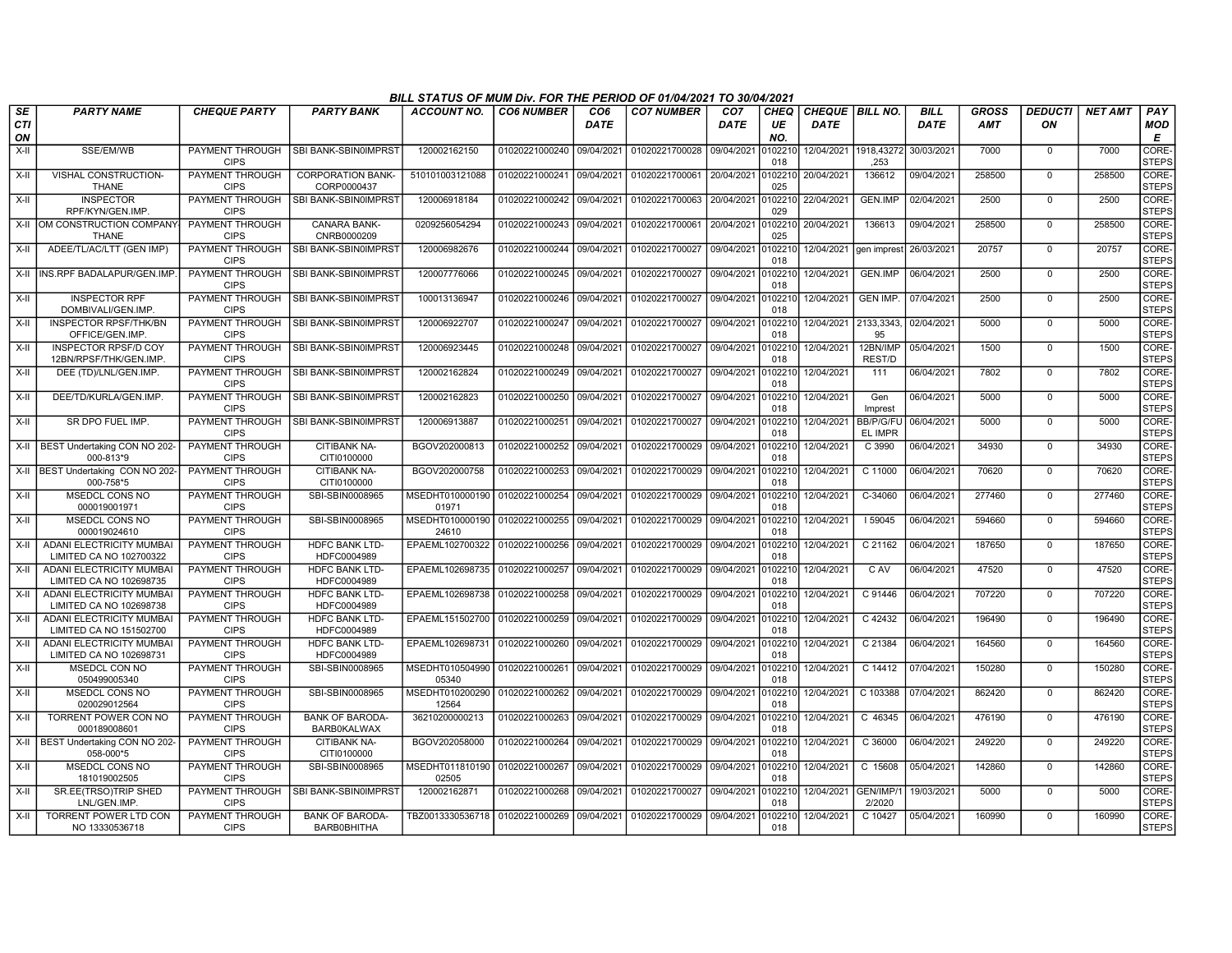|                        |                                       |                                       |                                          | BILL STATUS OF MUM Div. FOR THE PERIOD OF 01/04/2021 TO 30/04/2021 |                           |                         |                           |                                |                   |                                |                                  |                     |                     |                      |                |                       |
|------------------------|---------------------------------------|---------------------------------------|------------------------------------------|--------------------------------------------------------------------|---------------------------|-------------------------|---------------------------|--------------------------------|-------------------|--------------------------------|----------------------------------|---------------------|---------------------|----------------------|----------------|-----------------------|
| <b>SE</b><br>CTI<br>ON | <b>PARTY NAME</b>                     | <b>CHEQUE PARTY</b>                   | <b>PARTY BANK</b>                        | ACCOUNT NO.                                                        | <b>CO6 NUMBER</b>         | CO <sub>6</sub><br>DATE | <b>CO7 NUMBER</b>         | CO <sub>7</sub><br><b>DATE</b> | CHEQ<br>UE<br>NO. | CHEQUE BILL NO.<br><b>DATE</b> |                                  | <b>BILL</b><br>DATE | GROSS<br><b>AMT</b> | <b>DEDUCTI</b><br>ON | <b>NET AMT</b> | PAY<br>MOD<br>Е       |
| $X-H$                  | MSEDCL CON NO<br>036249014979         | <b>PAYMENT THROUGH</b><br><b>CIPS</b> | SBI-SBIN0008965                          | MSEDHT010362490<br>14979                                           | 01020221000270 09/04/2021 |                         | 01020221700029 09/04/2021 |                                | 0102210<br>018    | 12/04/2021                     | C 21939                          | 05/04/2021          | 181980              | $\mathbf 0$          | 181980         | CORE-<br><b>STEPS</b> |
| $X-H$                  | <b>SR.DSTE EAST CSTM</b>              | PAYMENT THROUGH<br><b>CIPS</b>        | SBI BANK-SBIN0IMPRST                     | 120002161890                                                       | 01020221000271 09/04/2021 |                         | 01020221700027            | 09/04/2021                     | 0102210<br>018    | 12/04/2021 FUEL.IMP.           |                                  | 06/04/2021          | 10000               | $\mathbf 0$          | 10000          | CORE-<br><b>STEPS</b> |
| $X-H$                  | <b>MSEDCL CONS NO</b><br>020029056180 | <b>PAYMENT THROUGH</b><br><b>CIPS</b> | SBI-SBIN0008965                          | MSEDHT010200290<br>56180                                           | 01020221000272 09/04/2021 |                         | 01020221700029 09/04/2021 |                                | 010221<br>018     | 12/04/2021                     | C 11081                          | 05/04/2021          | 212330              | $\mathbf 0$          | 212330         | CORE-<br><b>STEPS</b> |
| $X-H$                  | <b>MSEDCL CONS NO</b><br>020029010928 | PAYMENT THROUGH<br><b>CIPS</b>        | SBI-SBIN0008965                          | MSEDHT010200290<br>10928                                           | 01020221000273            | 09/04/2021              | 01020221700029 09/04/2021 |                                | 0102210<br>018    | 12/04/2021                     | C 18508                          | 05/04/2021          | 298150              | $\Omega$             | 298150         | CORE-<br><b>STEPS</b> |
| X-II                   | <b>MSEDCL CONS NO</b><br>020029012467 | PAYMENT THROUGH<br><b>CIPS</b>        | SBI-SBIN0008965                          | MSEDHT010200290 01020221000274<br>12467                            |                           | 09/04/2021              | 01020221700029 09/04/2021 |                                | 0102210<br>018    | 12/04/2021                     | C 30326                          | 05/04/2021          | 289330              | $\mathbf 0$          | 289330         | CORE-<br><b>STEPS</b> |
| X-II                   | SR SM (GAZ) CSTM                      | PAYMENT THROUGH<br><b>CIPS</b>        | SBI BANK-SBIN0IMPRST                     | 120002162170                                                       | 01020221000275 09/04/2021 |                         | 01020221700029 09/04/2021 |                                | 0102210<br>018    | 12/04/2021                     | <b>BOX BOY</b><br><b>IMPREST</b> | 15/03/2021          | 57510               | $^{\circ}$           | 57510          | CORE-<br><b>STEPS</b> |
| $X-H$                  | SSE/C&W/IGP/GEN.IMP.                  | PAYMENT THROUGH<br><b>CIPS</b>        | SBI BANK-SBIN0IMPRST                     | 120006972474                                                       | 01020221000276 09/04/2021 |                         | 01020221700027 09/04/2021 |                                | 010221<br>018     | 12/04/2021                     | 1507                             | 20/03/2021          | 1507                | $\mathbf 0$          | 1507           | CORE-<br><b>STEPS</b> |
| X-II                   | SSE/TD/OHE/W.SHOP/CLA/GEN<br>.IMP.    | PAYMENT THROUGH<br><b>CIPS</b>        | SBI BANK-SBIN0IMPRST                     | 120007776069                                                       | 01020221000277 09/04/2021 |                         | 01020221700027            | 09/04/2021                     | 0102210<br>018    | 12/04/2021                     | GEN.IMP.                         | 05/04/2021          | 2918                | $\Omega$             | 2918           | CORE-<br><b>STEPS</b> |
| $X-H$                  | SSE/TD/PSI/TNA/GEN.IMP.               | PAYMENT THROUGH<br><b>CIPS</b>        | <b>SBI BANK-SBIN0IMPRST</b>              | 120007776824                                                       | 01020221000278 09/04/2021 |                         | 01020221700027            | 09/04/2021                     | 0102210<br>018    | 12/04/2021                     | 3687                             | 07/04/2021          | 1500                | $\Omega$             | 1500           | CORE-<br><b>STEPS</b> |
| X-II                   | MOTER TRAINING CENTER<br><b>KURLA</b> | PAYMENT THROUGH<br><b>CIPS</b>        | <b>ISBI BANK-SBINOIMPRST</b>             | 120007804803                                                       | 01020221000279 09/04/2021 |                         | 01020221700027            | 09/04/2021                     | 0102210<br>018    | 12/04/2021                     | GEN.IMP.                         | 05/03/2021          | 5000                | $\Omega$             | 5000           | CORE-<br><b>STEPS</b> |
| $X-H$                  | SR DEE (TRS)CLA /GEN.IMP.             | PAYMENT THROUGH<br><b>CIPS</b>        | SBI BANK-SBIN0IMPRST                     | 120006925011                                                       | 01020221000280 09/04/2021 |                         | 01020221700027            | 09/04/2021                     | 0102210<br>018    | 12/04/2021                     | CLA/S/16                         | 02/04/2021          | 5564                | $\Omega$             | 5564           | CORE-<br><b>STEPS</b> |
| X-II                   | SSE (M) KALYAN                        | PAYMENT THROUGH<br><b>CIPS</b>        | SBI BANK-SBIN0IMPRST                     | 100002957003                                                       | 01020221000282 09/04/2021 |                         | 01020221700049            | 16/04/2021                     | 0102210<br>023    | 19/04/2021                     | 12345                            | 31/03/2021          | 10000               | $\mathbf 0$          | 10000          | CORE-<br><b>STEPS</b> |
| X-II                   | <b>SR DMM CSTM</b>                    | DIVISIONAL CASHIER,<br>C RLY          | SELF CHEQUE-                             | 000000000                                                          | 01020221000283            | 09/04/2021              | 01020221700030            | 09/04/2021                     | 980178            | 12/04/2021                     | 816906                           | 06/04/2021          | 20000               | $\mathbf 0$          | 20000          | CASH                  |
| X-II                   | ADEN (NE) KYN/GEN.IMP.                | DIVISIONAL CASHIER,<br>C RLY          | SBI BANK-SBIN0IMPRST                     | 120002162063                                                       | 01020221000286            | 12/04/2021              | 01020221700031            | 12/04/2021                     | 980178            | 12/04/2021                     | BB/N/KYN/<br>1303/IM             | 08/04/2021          | 3500                | $\mathbf 0$          | 3500           | CASH                  |
| X-II                   | <b>SR.DFM CSTM</b>                    | <b>DIVISIONAL CASHIER,</b><br>C RLY   | SELF CHEQUE-                             | 000000000                                                          | 01020221000287            | 12/04/2021              | 01020221700031            | 12/04/2021                     | 980178            | 12/04/2021                     | 229839                           | 26/03/2021          | 1500                | $\mathbf 0$          | 1500           | <b>CASH</b>           |
| X-II                   | CMS KALYAN(GEN. IMP<br>Rs.125000)(1)  | PAYMENT THROUGH<br><b>CIPS</b>        | SBI BANK-SBIN0IMPRST                     | 120006769606                                                       | 01020221000288            | 12/04/2021              | 01020221700032            | 12/04/2021 0102210             | 018               | 12/04/2021                     | KYN/H/E/C<br>ovid-19             | 03/04/2021          | 80000               | $\mathbf 0$          | 80000          | CORE-<br><b>STEPS</b> |
| X-II                   | CMS KALYAN(GEN. IMP<br>Rs.125000)(2)  | PAYMENT THROUGH<br><b>CIPS</b>        | SBI BANK-SBIN0IMPRST                     | 120002162821                                                       | 01020221000289            | 12/04/2021              | 01020221700032            | 12/04/2021                     | 0102210<br>018    | 12/04/2021                     | KYN.H.E.C<br>ovid-19             | 03/04/2021          | 80000               | $\overline{0}$       | 80000          | CORE-<br><b>STEPS</b> |
| X-II                   | CMS KALYAN(GEN. IMP<br>Rs.125000)(3)  | PAYMENT THROUGH<br><b>CIPS</b>        | SBI BANK-SBIN0IMPRST                     | 120006983412                                                       | 01020221000290            | 12/04/2021              | 01020221700032            | 12/04/2021                     | 0102210<br>018    | 12/04/2021                     | KYN.H.E.C<br>ovid-19             | 03/04/2021          | 32111               | $\mathbf 0$          | 32111          | CORE-<br><b>STEPS</b> |
| X-II                   | ADEN (NE) KYN/FUEL.IMP.               | C RLY                                 | DIVISIONAL CASHIER, SBI BANK-SBIN0IMPRST | 120002162100                                                       | 01020221000291            | 12/04/2021              | 01020221700031            | 12/04/2021                     | 980178            | 12/04/2021                     | <b>BB/N/KYN/</b><br>1303/IM      | 06/04/2021          | 35666               | $\overline{0}$       | 35666          | <b>CASH</b>           |
|                        | X-II SSE/TD/OHE/KJT/DEPOT/GEN.<br>MP. | <b>DIVISIONAL CASHIER,</b><br>C RLY   | NO BANK-                                 | $00\,$                                                             | 01020221000292            | 12/04/2021              | 01020221700031            | 12/04/2021                     | 980178            | 12/04/2021                     | GEN.IMP.2<br>359                 | 06/04/2021          | 2998                | $\mathbf 0$          | 2998           | CASH                  |
| X-II                   | <b>SHREE GANESH AUTO WORKS</b>        | <b>PAYMENT THROUGH</b><br><b>CIPS</b> | <b>CORPORATION BANK-</b><br>CORP0000168  | 510101001902414                                                    | 01020221000293            | 12/04/2021              | 01020221700058            | 20/04/2021                     | 0102210<br>029    | 22/04/2021                     | 1511                             | 08/12/2020          | 39471               | 3345                 | 36126          | CORE-<br><b>STEPS</b> |
| $X-II$                 | SSE/T/WIRELESS/CSTM                   | <b>DIVISIONAL CASHIER,</b><br>C RLY   | NO BANK-                                 | 000                                                                | 01020221000294            | 12/04/2021              | 01020221700031            | 12/04/2021                     | 980178            | 12/04/2021                     | BB.N.IMP                         | 01/04/2021          | 5000                | $\mathbf 0$          | 5000           | CASH                  |
| X-II                   | ADSTE/SE/KYN                          | <b>DIVISIONAL CASHIER,</b><br>C RLY   | SELF CHEQUE-                             | 000                                                                | 01020221000295            | 12/04/2021              | 01020221700031            | 12/04/2021                     | 980178            | 12/04/2021                     | 02                               | 05/03/2021          | 3000                | $\mathbf 0$          | 3000           | CASH                  |
| X-II                   | SR. DSTE (CO)                         | <b>DIVISIONAL CASHIER.</b><br>C RLY   | <b>SELF CHEQUE-</b>                      | 000000000                                                          | 01020221000296            | 12/04/2021              | 01020221700031            | 12/04/2021                     | 980178            | 12/04/2021                     | 555049                           | 09/04/2021          | 46800               | $\mathbf 0$          | 46800          | CASH                  |
| X-II                   | APO (SHED)                            | <b>DIVISIONAL CASHIER.</b><br>C RLY   | $\sim$                                   | 000000000                                                          | 01020221000297            | 12/04/2021              | 01020221700031            | 12/04/2021                     | 980178            | 12/04/2021                     | 750184                           | 08/04/2021          | 2000                | $\mathbf 0$          | 2000           | CASH                  |
| X-II                   | APO (SHED)                            | <b>DIVISIONAL CASHIER,</b><br>C RLY   |                                          | 000000000                                                          | 01020221000298            | 12/04/2021              | 01020221700031            | 12/04/2021                     | 980178            | 12/04/2021                     | 750185                           | 08/04/2021          | 2000                | $\mathbf 0$          | 2000           | CASH                  |
|                        | X-II   ADMO LNL(GEN. IMP Rs.3000/-    | <b>CIPS</b>                           | PAYMENT THROUGH ISBI BANK-SBIN0IMPRST    | 120002162422                                                       | 01020221000299            | 12/04/2021              | 01020221700032            | 12/04/2021                     | 010221<br>018     | 12/04/2021                     | <b>ADMO LNL</b><br><b>GI APR</b> | 09/04/2021          | 900                 | $\mathbf 0$          | 900            | CORE-<br><b>STEPS</b> |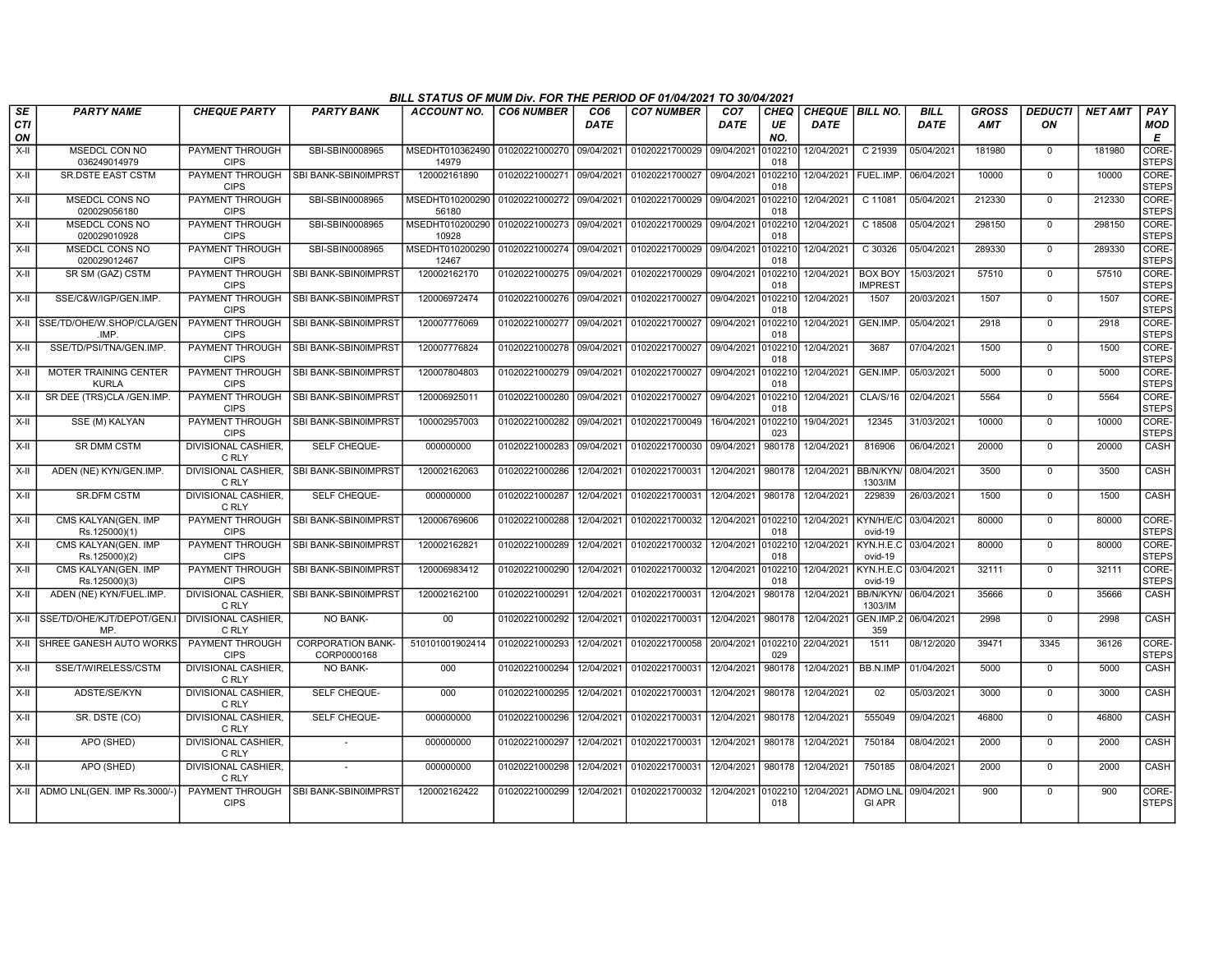|                        |                                           |                                       |                                                       | BILL STATUS OF MUM Div. FOR THE PERIOD OF 01/04/2021 TO 30/04/2021 |                   |                    |                                                     |                                |                          |                                         |                                  |                            |                            |                      |                |                             |
|------------------------|-------------------------------------------|---------------------------------------|-------------------------------------------------------|--------------------------------------------------------------------|-------------------|--------------------|-----------------------------------------------------|--------------------------------|--------------------------|-----------------------------------------|----------------------------------|----------------------------|----------------------------|----------------------|----------------|-----------------------------|
| SE<br><b>CTI</b><br>ON | <b>PARTY NAME</b>                         | <b>CHEQUE PARTY</b>                   | <b>PARTY BANK</b>                                     | <b>ACCOUNT NO.</b>                                                 | <b>CO6 NUMBER</b> | CO6<br><b>DATE</b> | <b>CO7 NUMBER</b>                                   | CO <sub>7</sub><br><b>DATE</b> | <b>CHEQ</b><br>UE<br>NO. | <b>CHEQUE   BILL NO.</b><br><b>DATE</b> |                                  | <b>BILL</b><br><b>DATE</b> | <b>GROSS</b><br><b>AMT</b> | <b>DEDUCTI</b><br>ON | <b>NET AMT</b> | PAY<br>MOD<br>E             |
| $X-H$                  | ADMO LNL(DIGNOSTIC IMP<br>Rs.8000/-)      | PAYMENT THROUGH<br><b>CIPS</b>        | SBI BANK-SBIN0IMPRST                                  | 120007774612                                                       | 01020221000300    | 12/04/2021         | 01020221700032                                      | 12/04/2021                     | 010221<br>018            |                                         | 12/04/2021 ADMO LNL<br>DI APR1   | 09/04/2021                 | 7785                       | $\Omega$             | 7785           | CORE-<br><b>STEPS</b>       |
| X-II                   | M/S UNIQUE COMPUTER<br>SOLUTION           | PAYMENT THROUGH<br><b>CIPS</b>        | THE THANE JANATA<br>SAHAKARI BANK LTD-<br>TJSB0000007 | 007120100006074                                                    | 01020221000301    |                    | 12/04/2021   01020221700058   20/04/2021 0102210    |                                | 029                      | 22/04/2021                              | 56/20-21                         | 19/01/2021                 | 8335                       | 974                  | 7361           | CORE-<br><b>STEPS</b>       |
| X-II                   | <b>REALTECH SOLUTION</b>                  | PAYMENT THROUGH<br><b>CIPS</b>        | STATE BANK OF INDIA-<br>SBIN0015250                   | 32706046298                                                        | 01020221000302    |                    | 12/04/2021 01020221700058 20/04/2021                |                                | 0102210<br>029           |                                         | 22/04/2021 RS/134/202            | 10/01/2021                 | 20927.3                    | 2802.3               | 18125          | CORE-<br><b>STEPS</b>       |
| X-II                   | <b>REALTECH SOLUTION</b>                  | PAYMENT THROUGH<br><b>CIPS</b>        | STATE BANK OF INDIA-<br>SBIN0015250                   | 32706046298                                                        | 01020221000303    | 12/04/2021         | 01020221700058                                      | 20/04/2021                     | 0102210<br>029           | 22/04/2021                              | RS/136/202<br>-1                 | 22/02/2021                 | 20927.3                    | 2802.3               | 18125          | CORE-<br><b>STEPS</b>       |
| $X-H$                  | <b>BPCL E CMS</b>                         | PAYMENT THROUGH<br><b>CIPS</b>        | HDFC-HDFC0000240                                      | 3017FA2000601763                                                   | 01020221000304    | 12/04/2021         | 01020221700034                                      | 12/04/2021                     | 0102210<br>018           | 12/04/2021                              | 103/02                           | 09/04/2021                 | 744466                     | $\overline{0}$       | 744466         | CORE-<br><b>STEPS</b>       |
| $X-II$                 | JE ROAD ART/BB                            | <b>DIVISIONAL CASHIER.</b><br>C RLY   | DUMMY-                                                | 00000000000                                                        | 01020221000305    | 12/04/2021         | 01020221700033                                      | 12/04/2021                     | 980178                   | 12/04/2021                              | 774789                           | 07/04/2021                 | 10000                      | $\mathbf 0$          | 10000          | <b>CASH</b>                 |
| X-II                   | <b>CMS KYN</b>                            | <b>DIVISIONAL CASHIER.</b><br>C RLY   | <b>SELF CHEQUE-</b>                                   | 000000000                                                          | 01020221000306    | 12/04/2021         | 01020221700035                                      | 12/04/2021                     | 980179                   | 16/04/2021                              | 473386                           | 07/04/2021                 | 40000                      | $\Omega$             | 40000          | <b>CASH</b>                 |
| X-II                   | <b>SSE C&amp;W MZM</b>                    | PAYMENT THROUGH<br><b>CIPS</b>        | SBI BANK-SBIN0IMPRST                                  | 120002162109                                                       | 01020221000307    | 12/04/2021         | 01020221700049                                      | 16/04/2021                     | 0102210<br>023           | 19/04/2021                              | General<br>Imprest               | 01/04/2021                 | 25000                      | $\Omega$             | 25000          | CORE-<br><b>STEPS</b>       |
|                        | X-II   INS.DS/CONTOL/RPF/CSTM/GE<br>N.IMP | <b>PAYMENT THROUGH</b><br><b>CIPS</b> | <b>SBI BANK-SBIN0IMPRST</b>                           | 120007806258                                                       | 01020221000308    | 12/04/2021         | 01020221700049                                      | 16/04/2021                     | 0102210<br>023           | 19/04/2021                              | 4835                             | 05/05/2020                 | 3000                       | $\mathbf 0$          | 3000           | CORE-<br><b>STEPS</b>       |
| X-II                   | SSE (E/M) PNVL/GEN.IMP.                   | PAYMENT THROUGH<br><b>CIPS</b>        | I SBI BANK-SBIN0IMPRST                                | 120006972482                                                       | 01020221000309    | 12/04/2021         | 01020221700049                                      | 16/04/2021                     | 0102210<br>023           | 19/04/2021                              | <b>GEN.IMPS</b>                  | 15/02/2021                 | 8997                       | $\Omega$             | 8997           | CORE-<br><b>STEPS</b>       |
|                        | X-II INSPECTOR RPF LNL/GEN.IMP            | <b>PAYMENT THROUGH</b><br><b>CIPS</b> | SBI BANK-SBIN0IMPRST                                  | 120002162416                                                       | 01020221000310    | 12/04/2021         | 01020221700049                                      | 16/04/2021                     | 0102210<br>023           | 19/04/2021                              | <b>GENERAL</b><br><b>IMPREST</b> | 28/02/2021                 | 2210                       | $\Omega$             | 2210           | CORE-<br><b>STEPS</b>       |
| X-II                   | I INS.RPF KSRA VEH NO MH-01<br>CY-9326    | <b>PAYMENT THROUGH</b><br><b>CIPS</b> | SBI BANK-SBIN0IMPRST                                  | 100013136915                                                       | 01020221000311    | 12/04/2021         | 01020221700049                                      | 16/04/2021                     | 0102210<br>023           | 19/04/2021                              | 1234                             | 25/03/2021                 | 3950                       | $\Omega$             | 3950           | CORE-<br><b>STEPS</b>       |
| X-II                   | <b>INSPECTOR RPF</b><br>KASARA/GEN.IMP    | PAYMENT THROUGH<br><b>CIPS</b>        | SBI BANK-SBIN0IMPRST                                  | 120002162415                                                       | 01020221000312    | 12/04/2021         | 01020221700049                                      | 16/04/2021                     | 0102210<br>023           | 19/04/2021                              | 1234                             | 25/03/2021                 | 2500                       | $\Omega$             | 2500           | CORE-<br><b>STEPS</b>       |
| X-II                   | SR.DSC RPF/CSTM GEN.IMP.                  | PAYMENT THROUGH<br><b>CIPS</b>        | <b>SBI BANK-SBIN0IMPRST</b>                           | 120007805601                                                       | 01020221000313    | 12/04/2021         | 01020221700049                                      | 16/04/2021                     | 0102210<br>023           | 19/04/2021                              | <b>GENERAL</b><br><b>IMPREST</b> | 28/02/2021                 | 4000                       | $\Omega$             | 4000           | CORE-<br><b>STEPS</b>       |
| X-II                   | <b>INSPECTOR</b><br>RPF/KYN/GEN.IMP.      | PAYMENT THROUGH<br><b>CIPS</b>        | <b>SBI BANK-SBIN0IMPRST</b>                           | 120006918184                                                       | 01020221000314    | 12/04/2021         | 01020221700049                                      | 16/04/2021                     | 0102210<br>023           | 19/04/2021                              | <b>GEN.IMP</b>                   | 02/04/2021                 | 2500                       | $\mathbf 0$          | 2500           | CORE-<br><b>STEPS</b>       |
| X-II                   | DSTE/MW/CSTM/GEN.IMP.                     | PAYMENT THROUGH<br><b>CIPS</b>        | <b>SBI BANK-SBIN0IMPRST</b>                           | 120006913889                                                       | 01020221000315    | 12/04/2021         | 01020221700049                                      | 16/04/2021                     | 0102210<br>023           | 19/04/2021                              | <b>GEN.IMP</b>                   | 08/03/2021                 | 2597                       | $\mathbf 0$          | 2597           | CORE-<br><b>STEPS</b>       |
| X-II                   | <b>INSPECTOR RPF DADER</b>                | PAYMENT THROUGH<br><b>CIPS</b>        | SBI BANK-SBIN0IMPRST                                  | 120006925009                                                       | 01020221000316    | 12/04/2021         | 01020221700049                                      | 16/04/2021                     | 0102210<br>023           | 19/04/2021                              | General<br>Imprest               | 05/04/2021                 | 4978                       | $\Omega$             | 4978           | <b>CORE</b><br><b>STEPS</b> |
| X-II                   | SR.DSO CSTM/GEN.IMP.                      | <b>DIVISIONAL CASHIER.</b><br>C RLY   | SELF CHEQUE-                                          | 00                                                                 | 01020221000317    | 12/04/2021         | 01020221700052                                      | 16/04/2021                     | 980180                   | 20/04/2021                              | BB.SFT.G<br><b>MP</b>            | 19/03/2021                 | 1000                       | $\mathbf 0$          | 1000           | <b>CASH</b>                 |
| X-II                   | DSTE/KYN/GEN.IMP.                         | PAYMENT THROUGH<br><b>CIPS</b>        | SBI BANK-SBIN0IMPRST                                  | 120006918922                                                       | 01020221000318    | 12/04/2021         | 01020221700049                                      | 16/04/2021                     | 0102210<br>023           | 19/04/2021                              | 09                               | 05/03/2021                 | 6994                       | $\mathbf 0$          | 6994           | CORE-<br><b>STEPS</b>       |
| X-II                   | EMCURE PHARMACEUTICALS<br><b>LTD</b>      | <b>PAYMENT THROUGH</b><br><b>CIPS</b> | <b>AXIS BANK -</b><br>UTIB0001636                     | 103010300003186                                                    | 01020221000319    | 12/04/2021         | 01020221700036                                      | 15/04/2021                     | 0102210<br>025           | 20/04/2021                              | 540303366<br>-8                  | 24/02/2020                 | 47796                      | 1912                 | 45884          | CORE-<br><b>STEPS</b>       |
| X-II                   | R K MEDISOLUTION                          | PAYMENT THROUGH<br><b>CIPS</b>        | <b>BANK OF</b><br>MAHARASHTRA-<br>MAHB0000453         | 60327105224                                                        | 01020221000320    | 12/04/2021         | 01020221700036                                      | 15/04/2021                     | 0102210<br>025           | 20/04/2021                              | 1255                             | 25/12/2020                 | 47600                      | $\mathbf 0$          | 47600          | CORE-<br><b>STEPS</b>       |
| X-II                   | <b>RK MEDISOLUTION</b>                    | <b>PAYMENT THROUGH</b><br><b>CIPS</b> | <b>BANK OF</b><br>MAHARASHTRA-<br>MAHB0000453         | 60327105224                                                        |                   |                    | 01020221000321 12/04/2021 01020221700036 15/04/2021 |                                | 0102210<br>025           | 20/04/2021                              | 1773                             | 04/03/2021                 | 47600                      | $\mathbf 0$          | 47600          | CORE-<br><b>STEPS</b>       |
|                        | X-II KASHIS MEDICAL SOLUTIONS             | <b>PAYMENT THROUGH</b><br><b>CIPS</b> | <b>NKGSB CO-OP BANK</b><br>LTD-NKGS0000018            | 018110100001129                                                    | 01020221000322    | 12/04/2021         | 01020221700036                                      | 15/04/2021 0102210             | 025                      | 20/04/2021                              | 1877                             | 15/02/2021                 | 14000                      | $\Omega$             | 14000          | CORE-<br><b>STEPS</b>       |
| X-II                   | APPASAMY ASSOCIATES                       | <b>PAYMENT THROUGH</b><br><b>CIPS</b> | HDFC BANK LTD-<br>HDFC0000227                         | 57500000552036                                                     | 01020221000323    | 12/04/2021         | 01020221700036                                      | 15/04/2021                     | 0102210<br>025           | 20/04/2021 MUM-20-21                    | 14558                            | 21/01/2021                 | 6160                       | $\Omega$             | 6160           | CORE-<br><b>STEPS</b>       |
| X-II                   | AKSHAR MARKETING-VASAI<br>(WEST)          | PAYMENT THROUGH<br><b>CIPS</b>        | <b>BANK OF BARODA-</b><br><b>BARBOVASWES</b>          | 33180200000403                                                     | 01020221000324    | 12/04/2021         | 01020221700036                                      | 15/04/2021                     | 0102210<br>025           | 20/04/2021                              | 013/FEB/2<br>021                 | 24/02/2021                 | 2340                       | 234                  | 2106           | CORE-<br><b>STEPS</b>       |
| X-II                   | AKSHAR MARKETING-VASAI<br>(WEST)          | PAYMENT THROUGH<br><b>CIPS</b>        | <b>BANK OF BARODA-</b><br><b>BARBOVASWES</b>          | 33180200000403                                                     | 01020221000325    | 12/04/2021         | 01020221700036                                      | 15/04/2021                     | 0102210<br>025           | 20/04/2021                              | 002/FEB/2<br>021                 | 09/02/2021                 | 9440                       | 944                  | 8496           | CORE-<br><b>STEPS</b>       |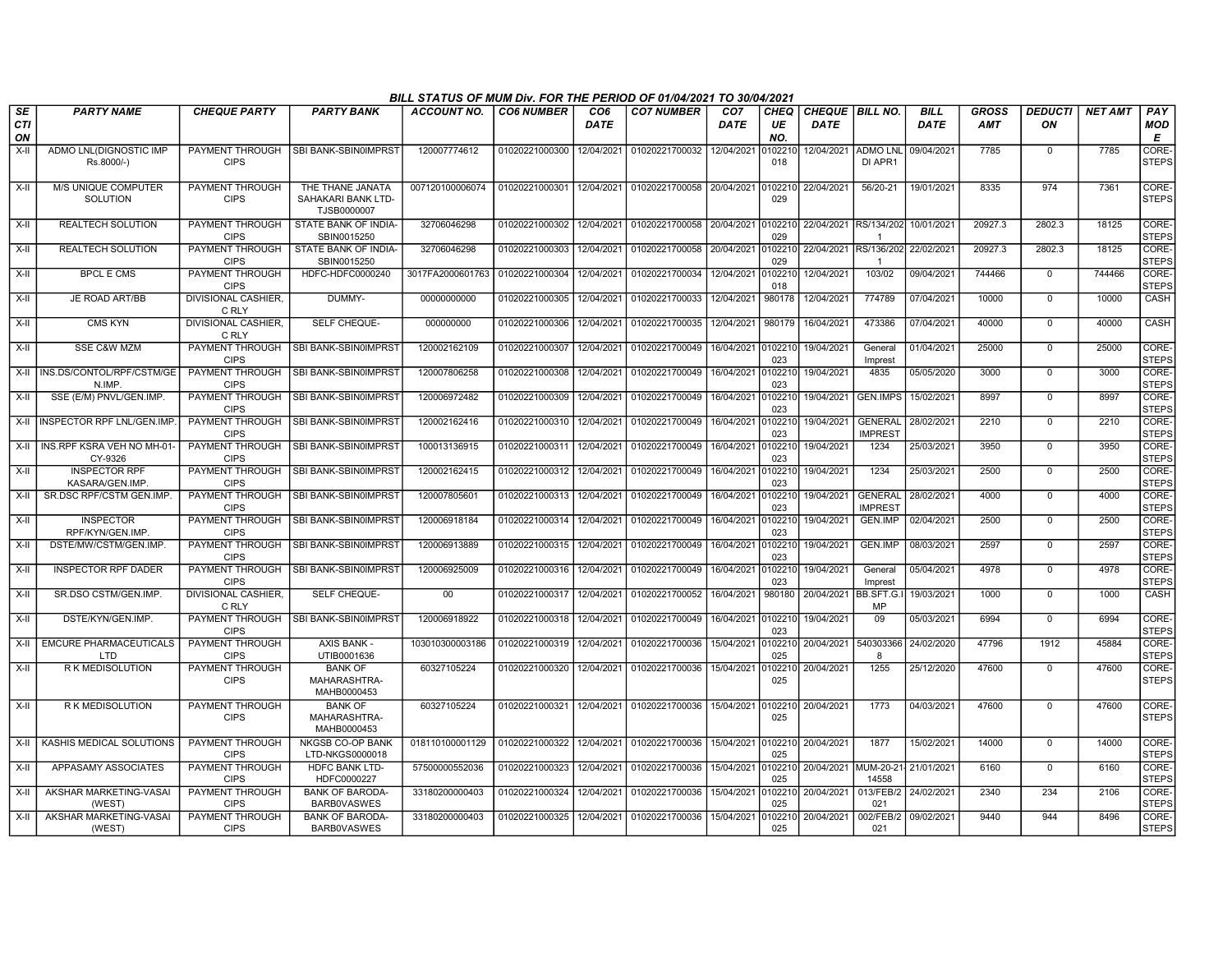|                               |                                       |                                       |                                                       | BILL STATUS OF MUM Div. FOR THE PERIOD OF 01/04/2021 TO 30/04/2021 |                   |                                |                           |                                |                          |                                       |                            |                            |                     |                      |                |                       |
|-------------------------------|---------------------------------------|---------------------------------------|-------------------------------------------------------|--------------------------------------------------------------------|-------------------|--------------------------------|---------------------------|--------------------------------|--------------------------|---------------------------------------|----------------------------|----------------------------|---------------------|----------------------|----------------|-----------------------|
| <b>SE</b><br><b>CTI</b><br>ON | <b>PARTY NAME</b>                     | <b>CHEQUE PARTY</b>                   | <b>PARTY BANK</b>                                     | <b>ACCOUNT NO.</b>                                                 | <b>CO6 NUMBER</b> | CO <sub>6</sub><br><b>DATE</b> | <b>CO7 NUMBER</b>         | CO <sub>7</sub><br><b>DATE</b> | <b>CHEQ</b><br>UE<br>NO. | <b>CHEQUE BILL NO.</b><br><b>DATE</b> |                            | <b>BILL</b><br><b>DATE</b> | GROSS<br><b>AMT</b> | <b>DEDUCTI</b><br>ΟN | <b>NET AMT</b> | PAY<br>MOD<br>Е       |
| X-II                          | NANDANA SURGICALS                     | PAYMENT THROUGH<br><b>CIPS</b>        | STATE BANK OF INDIA-<br>SBIN0014914                   | 62329157391                                                        | 01020221000326    | 12/04/2021                     | 01020221700036            | 15/04/2021                     | 0102210<br>025           | 20/04/2021                            | NSI-<br>0692/2020-<br>21   | 02/03/2021                 | 8647                | $\mathbf 0$          | 8647           | CORE-<br><b>STEPS</b> |
| X-II                          | NANDANA SURGICALS                     | PAYMENT THROUGH<br><b>CIPS</b>        | STATE BANK OF INDIA-<br>SBIN0014914                   | 62329157391                                                        | 01020221000327    | 12/04/2021                     | 01020221700036            | 15/04/2021                     | 0102210<br>025           | 20/04/2021                            | NSI-<br>0655/2020-<br>21   | 15/02/2021                 | 45430               | 909                  | 44521          | CORE-<br><b>STEPS</b> |
| X-II                          | <b>NANDANA SURGICALS</b>              | PAYMENT THROUGH<br><b>CIPS</b>        | STATE BANK OF INDIA-<br>SBIN0014914                   | 62329157391                                                        | 01020221000328    |                                | 12/04/2021 01020221700036 | 15/04/2021 0102210             | 025                      | 20/04/2021                            | $NSI-$<br>0637/2020-<br>21 | 09/02/2021                 | 12424               | $\mathbf 0$          | 12424          | CORE-<br><b>STEPS</b> |
| X-II                          | NANDANA SURGICALS                     | PAYMENT THROUGH<br><b>CIPS</b>        | STATE BANK OF INDIA-<br>SBIN0014914                   | 62329157391                                                        | 01020221000329    | 12/04/2021                     | 01020221700036            | 15/04/2021                     | 0102210<br>025           | 20/04/2021                            | NSI-<br>0638/2020-<br>21   | 09/02/2021                 | 12424               | $^{\circ}$           | 12424          | CORE-<br><b>STEPS</b> |
| X-II                          | NANDANA SURGICALS                     | PAYMENT THROUGH<br><b>CIPS</b>        | STATE BANK OF INDIA-<br>SBIN0014914                   | 62329157391                                                        | 01020221000330    | 12/04/2021                     | 01020221700036            | 15/04/2021                     | 0102210<br>025           | 20/04/2021                            | NSI-<br>0726/2020-<br>21   | 10/03/2021                 | 4200                | $\mathbf 0$          | 4200           | CORE-<br><b>STEPS</b> |
| X-II                          | <b>NANDANA SURGICALS</b>              | <b>CIPS</b>                           | PAYMENT THROUGH   STATE BANK OF INDIA-<br>SBIN0014914 | 62329157391                                                        | 01020221000331    |                                | 12/04/2021 01020221700036 | 15/04/2021 0102210             | 025                      | 20/04/2021                            | $NSI-$<br>0659/2020-<br>21 | 15/02/2021                 | 43848               | $\mathbf 0$          | 43848          | CORE-<br><b>STEPS</b> |
| X-II                          | NANDANA SURGICALS                     | PAYMENT THROUGH<br><b>CIPS</b>        | STATE BANK OF INDIA-<br>SBIN0014914                   | 62329157391                                                        | 01020221000332    | 12/04/2021                     | 01020221700036            | 15/04/2021 0102210             | 025                      | 20/04/2021                            | $NSI-$<br>0670/2020-<br>21 | 19/02/2021                 | 43848               | $\Omega$             | 43848          | CORE-<br><b>STEPS</b> |
| X-II                          | JAINAM PHARMA INDIA PVT<br><b>LTD</b> | PAYMENT THROUGH<br><b>CIPS</b>        | <b>ICICI BANK LTD-</b><br>ICIC0000323                 | 032351000012                                                       | 01020221000333    | 12/04/2021                     | 01020221700036            | 15/04/2021                     | 0102210<br>025           | 20/04/2021                            | SI/4649                    | 17/02/2021                 | 22892               | $\mathbf 0$          | 22892          | CORE-<br><b>STEPS</b> |
| $X-II$                        | <b>JAINAM PHARMA INDIA PVT</b><br>LTD | PAYMENT THROUGH<br><b>CIPS</b>        | <b>ICICI BANK LTD-</b><br>ICIC0000323                 | 032351000012                                                       | 01020221000334    | 12/04/2021                     | 01020221700036            | 15/04/2021                     | 0102210<br>025           | 20/04/2021                            | SI/5042                    | 11/03/2021                 | 3360                | 67                   | 3293           | CORE-<br><b>STEPS</b> |
| X-II                          | <b>JAINAM PHARMA INDIA PVT</b><br>LTD | <b>PAYMENT THROUGH</b><br><b>CIPS</b> | <b>ICICI BANK LTD-</b><br>ICIC0000323                 | 032351000012                                                       | 01020221000335    | 12/04/2021                     | 01020221700036            | 15/04/2021                     | 0102210<br>025           | 20/04/2021                            | SI/5013                    | 10/03/2021                 | 26685               | $\mathbf 0$          | 26685          | CORE-<br><b>STEPS</b> |
| X-II                          | <b>JAINAM PHARMA INDIA PVT</b><br>LTD | PAYMENT THROUGH<br><b>CIPS</b>        | <b>ICICI BANK LTD-</b><br>ICIC0000323                 | 032351000012                                                       | 01020221000336    | 12/04/2021                     | 01020221700036            | 15/04/2021                     | 0102210<br>025           | 20/04/2021                            | SI/4415                    | 01/02/2021                 | 31752               | $\overline{0}$       | 31752          | CORE-<br><b>STEPS</b> |
| $X-II$                        | <b>JAINAM PHARMA INDIA PVT</b><br>LTD | PAYMENT THROUGH<br><b>CIPS</b>        | <b>ICICI BANK LTD-</b><br>ICIC0000323                 | 032351000012                                                       | 01020221000337    | 12/04/2021                     | 01020221700036            | 15/04/2021                     | 0102210<br>025           | 20/04/2021                            | SI/4900                    | 03/03/2021                 | 16223               | $\Omega$             | 16223          | CORE-<br><b>STEPS</b> |
| X-II                          | <b>SEVEN SEAS ENTERPRISES</b>         | PAYMENT THROUGH<br><b>CIPS</b>        | PUNJAB AND SIND<br>BANK-PSIB0000105                   | 01051600035063                                                     | 01020221000338    | 13/04/2021                     | 01020221700037            | 15/04/2021                     | 0102210<br>025           | 20/04/2021                            | 1416                       | 12/02/2021                 | 3871                | 77                   | 3794           | CORE-<br><b>STEPS</b> |
| $X-H$                         | <b>SEVEN SEAS ENTERPRISES</b>         | <b>PAYMENT THROUGH</b><br><b>CIPS</b> | PUNJAB AND SIND<br>BANK-PSIB0000105                   | 01051600035063                                                     | 01020221000339    | 13/04/2021                     | 01020221700037            | 15/04/2021                     | 0102210<br>025           | 20/04/2021                            | 1419                       | 13/02/2021                 | 22066               | $\overline{0}$       | 22066          | CORE-<br><b>STEPS</b> |
| X-II                          | SEVEN SEAS ENTERPRISES                | <b>PAYMENT THROUGH</b><br><b>CIPS</b> | PUNJAB AND SIND<br>BANK-PSIB0000105                   | 01051600035063                                                     | 01020221000340    | 13/04/2021                     | 01020221700037            | 15/04/2021                     | 0102210<br>025           | 20/04/2021                            | 1417                       | 13/02/2021                 | 4516                | $\mathbf 0$          | 4516           | CORE-<br><b>STEPS</b> |
| X-II                          | <b>SEVEN SEAS ENTERPRISES</b>         | PAYMENT THROUGH<br><b>CIPS</b>        | PUNJAB AND SIND<br>BANK-PSIB0000105                   | 01051600035063                                                     | 01020221000341    | 13/04/2021                     | 01020221700037            | 15/04/2021                     | 0102210<br>025           | 20/04/2021                            | 1436                       | 01/03/2021                 | 2668                | 53                   | 2615           | CORE-<br><b>STEPS</b> |
| X-II                          | SEVEN SEAS ENTERPRISES                | PAYMENT THROUGH<br><b>CIPS</b>        | PUNJAB AND SIND<br>BANK-PSIB0000105                   | 01051600035063                                                     | 01020221000342    | 13/04/2021                     | 01020221700037            | 15/04/2021                     | 0102210<br>025           | 20/04/2021                            | 1411                       | 08/02/2021                 | 13936               | 0                    | 13936          | CORE-<br><b>STEPS</b> |
| X-II                          | SEVEN SEAS ENTERPRISES                | <b>PAYMENT THROUGH</b><br><b>CIPS</b> | PUNJAB AND SIND<br>BANK-PSIB0000105                   | 01051600035063                                                     | 01020221000343    | 13/04/2021                     | 01020221700037            | 15/04/2021                     | 0102210<br>025           | 20/04/2021                            | 1414                       | 09/02/2021                 | 19706               | 394                  | 19312          | CORE-<br><b>STEPS</b> |
| X-II                          | <b>SEVEN SEAS ENTERPRISES</b>         | <b>PAYMENT THROUGH</b><br><b>CIPS</b> | PUNJAB AND SIND<br>BANK-PSIB0000105                   | 01051600035063                                                     | 01020221000344    | 13/04/2021                     | 01020221700037            | 15/04/2021                     | 0102210<br>025           | 20/04/2021                            | 1413                       | 08/02/2021                 | 16073               | $\Omega$             | 16073          | CORE-<br><b>STEPS</b> |
| X-II                          | <b>SEVEN SEAS ENTERPRISES</b>         | PAYMENT THROUGH<br><b>CIPS</b>        | PUNJAB AND SIND<br>BANK-PSIB0000105                   | 01051600035063                                                     | 01020221000345    | 13/04/2021                     | 01020221700037            | 15/04/2021                     | 0102210<br>025           | 20/04/2021                            | 1412                       | 08/02/2021                 | 16531               | 331                  | 16200          | CORE-<br><b>STEPS</b> |
| X-II                          | SEVEN SEAS ENTERPRISES                | PAYMENT THROUGH<br><b>CIPS</b>        | PUNJAB AND SIND<br>BANK-PSIB0000105                   | 01051600035063                                                     | 01020221000346    | 13/04/2021                     | 01020221700037            | 15/04/2021                     | 0102210<br>025           | 20/04/2021                            | 1428                       | 16/02/2021                 | 8266                | 41                   | 8225           | CORE-<br><b>STEPS</b> |
| X-II                          | SEVEN SEAS ENTERPRISES                | <b>PAYMENT THROUGH</b><br><b>CIPS</b> | PUNJAB AND SIND<br>BANK-PSIB0000105                   | 01051600035063                                                     | 01020221000347    | 13/04/2021                     | 01020221700037            | 15/04/2021                     | 0102210<br>025           | 20/04/2021                            | 1420                       | 15/02/2021                 | 7258                | 145                  | 7113           | CORE-<br><b>STEPS</b> |
| X-II                          | SEVEN SEAS ENTERPRISES                | <b>PAYMENT THROUGH</b><br><b>CIPS</b> | PUNJAB AND SIND<br>BANK-PSIB0000105                   | 01051600035063                                                     | 01020221000348    | 13/04/2021                     | 01020221700037            | 15/04/2021                     | 0102210<br>025           | 20/04/2021                            | 1421                       | 15/02/2021                 | 30240               | $^{\circ}$           | 30240          | CORE-<br><b>STEPS</b> |
| X-II                          | <b>SEVEN SEAS ENTERPRISES</b>         | PAYMENT THROUGH<br><b>CIPS</b>        | PUNJAB AND SIND<br>BANK-PSIB0000105                   | 01051600035063                                                     | 01020221000349    | 13/04/2021                     | 01020221700037            | 15/04/2021                     | 0102210<br>025           | 20/04/2021                            | 1423                       | 15/02/2021                 | 8240                | 165                  | 8075           | CORE-<br>STEPS        |
| $X-H$                         | SHREE PHARMA                          | PAYMENT THROUGH<br><b>CIPS</b>        | SBI-SBIN0003428                                       | 32392260351                                                        | 01020221000350    | 13/04/2021                     | 01020221700037            | 15/04/2021                     | 025                      | 0102210 20/04/2021                    | I/2188                     | 24/02/2021                 | 12285               | 246                  | 12039          | CORE-<br><b>STEPS</b> |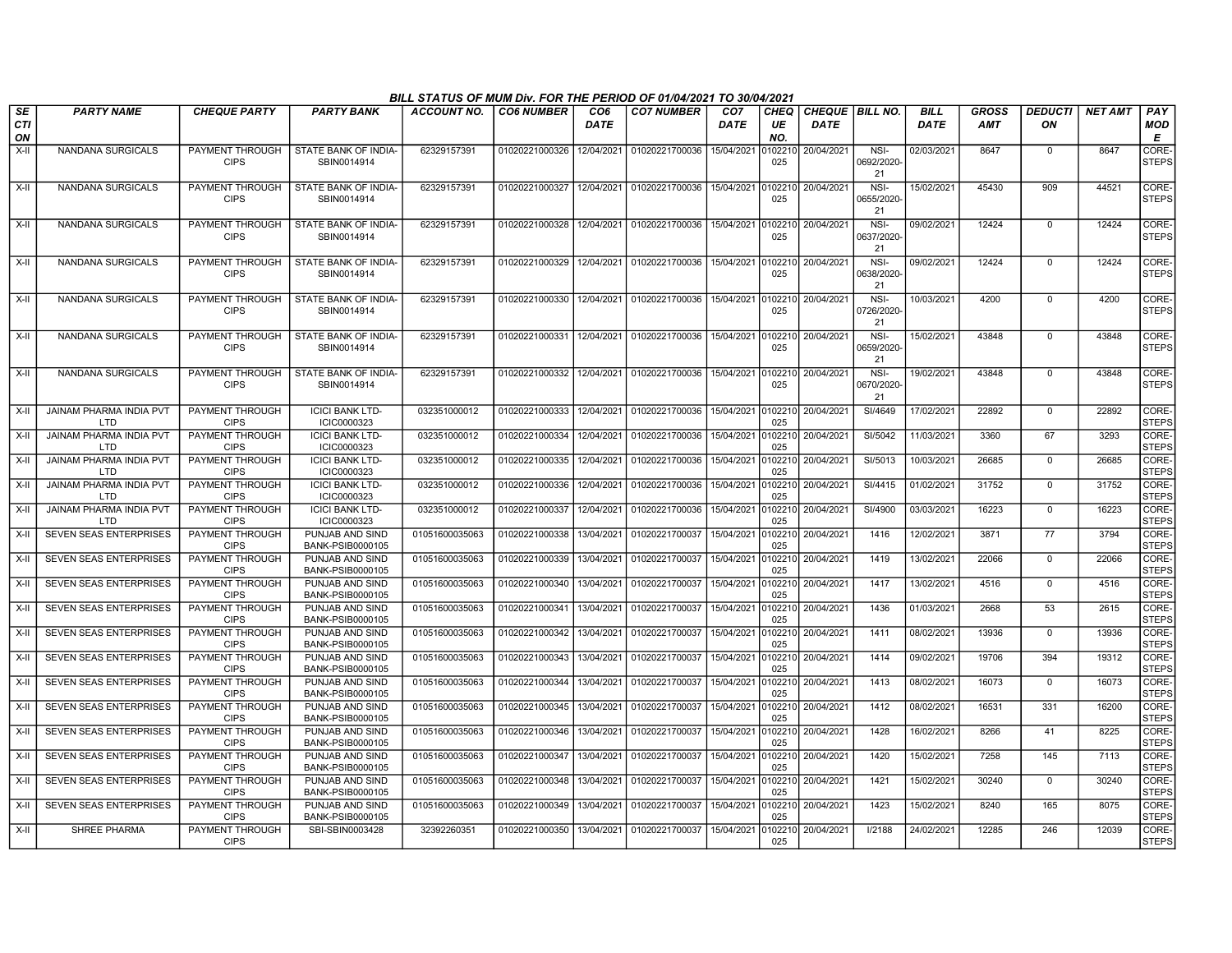|                 |                                               |                                       |                                                       | BILL STATUS OF MUM Div. FOR THE PERIOD OF 01/04/2021 TO 30/04/2021 |                           |                                |                                              |                                |                          |                                       |                        |                            |                            |                      |                |                                  |
|-----------------|-----------------------------------------------|---------------------------------------|-------------------------------------------------------|--------------------------------------------------------------------|---------------------------|--------------------------------|----------------------------------------------|--------------------------------|--------------------------|---------------------------------------|------------------------|----------------------------|----------------------------|----------------------|----------------|----------------------------------|
| SE<br>CTI<br>ON | <b>PARTY NAME</b>                             | <b>CHEQUE PARTY</b>                   | <b>PARTY BANK</b>                                     | ACCOUNT NO.                                                        | <b>CO6 NUMBER</b>         | CO <sub>6</sub><br><b>DATE</b> | <b>CO7 NUMBER</b>                            | CO <sub>7</sub><br><b>DATE</b> | <b>CHEO</b><br>UE<br>NO. | <b>CHEQUE BILL NO.</b><br><b>DATE</b> |                        | <b>BILL</b><br><b>DATE</b> | <b>GROSS</b><br><b>AMT</b> | <b>DEDUCTI</b><br>ON | <b>NET AMT</b> | PAY<br><b>MOD</b><br>E           |
| $X-H$           | <b>SHREE PHARMA</b>                           | PAYMENT THROUGH<br><b>CIPS</b>        | SBI-SBIN0003428                                       | 32392260351                                                        | 01020221000351            | 13/04/2021                     | 01020221700037                               | 15/04/2021                     | 0102210<br>025           | 20/04/2021                            | 1/2110                 | 12/02/2021                 | 17640                      | 176                  | 17464          | CORE-<br><b>STEPS</b>            |
| X-II            | <b>SHREE PHARMA</b>                           | PAYMENT THROUGH<br><b>CIPS</b>        | SBI-SBIN0003428                                       | 32392260351                                                        | 01020221000352            | 13/04/2021                     | 01020221700037                               | 15/04/2021                     | 102210<br>025            | 20/04/2021                            | 1/2111                 | 12/02/2021                 | 1895                       | $\mathbf 0$          | 1895           | CORE-<br><b>STEPS</b>            |
| X-II            | <b>SHREE PHARMA</b>                           | PAYMENT THROUGH<br><b>CIPS</b>        | SBI-SBIN0003428                                       | 32392260351                                                        | 01020221000353            | 13/04/2021                     | 01020221700037                               | 15/04/2021                     | 0102210<br>025           | 20/04/2021                            | 1/2128                 | 15/02/2021                 | 19874                      | $\mathbf 0$          | 19874          | CORE-<br><b>STEPS</b>            |
| X-II            | <b>SHREE PHARMA</b>                           | PAYMENT THROUGH<br><b>CIPS</b>        | SBI-SBIN0003428                                       | 32392260351                                                        | 01020221000354            | 13/04/2021                     | 01020221700037                               | 15/04/2021                     | 102210<br>025            | 20/04/2021                            | 1/2150                 | 18/02/2021                 | 5824                       | 349                  | 5475           | CORE-<br><b>STEPS</b>            |
| X-II            | FLORA MARKETING AND<br><b>SERVICES</b>        | PAYMENT THROUGH<br><b>CIPS</b>        | <b>CENTRAL BANK OF</b><br>INDIA-CBIN0282521           | 1015501083                                                         | 01020221000355            | 13/04/2021                     | 01020221700037                               | 15/04/2021                     | 0102210<br>025           | 20/04/2021                            | 732/20-21              | 01/02/2021                 | 46256                      | $\mathbf 0$          | 46256          | CORE-<br><b>STEPS</b>            |
| $X-II$          | FLORA MARKETING AND<br><b>SERVICES</b>        | PAYMENT THROUGH<br><b>CIPS</b>        | <b>CENTRAL BANK OF</b><br>INDIA-CBIN0282521           | 1015501083                                                         | 01020221000356            | 13/04/2021                     | 01020221700037                               | 15/04/2021                     | 102210<br>025            | 20/04/2021                            | 822/20-21              | 02/03/2021                 | 10416                      | $\Omega$             | 10416          | CORE-<br><b>STEPS</b>            |
| X-II            | <b>FLORA MARKETING AND</b><br><b>SERVICES</b> | PAYMENT THROUGH<br><b>CIPS</b>        | <b>CENTRAL BANK OF</b><br>INDIA-CBIN0282521           | 1015501083                                                         | 01020221000357            | 13/04/2021                     | 01020221700037                               | 15/04/2021                     | 0102210<br>025           | 20/04/2021                            | 794/20-21 24/02/2021   |                            | 10974                      | $\Omega$             | 10974          | CORE-<br><b>STEPS</b>            |
| $X-II$          | FLORA MARKETING AND<br><b>SERVICES</b>        | PAYMENT THROUGH<br><b>CIPS</b>        | <b>CENTRAL BANK OF</b><br>INDIA-CBIN0282521           | 1015501083                                                         | 01020221000358            | 13/04/2021                     | 01020221700038                               | 15/04/2021                     | 102210<br>025            | 20/04/2021                            | 823/20-21              | 02/03/2021                 | 47874                      | $\Omega$             | 47874          | CORE-<br><b>STEPS</b>            |
| X-II            | FLORA MARKETING AND<br><b>SERVICES</b>        | PAYMENT THROUGH<br><b>CIPS</b>        | <b>CENTRAL BANK OF</b><br>INDIA-CBIN0282521           | 1015501083                                                         | 01020221000359            | 13/04/2021                     | 01020221700038                               | 15/04/2021                     | 025                      | 0102210 20/04/2021                    | 789/20-21              | 19/02/2021                 | 8960                       | $\Omega$             | 8960           | CORE-<br><b>STEPS</b>            |
| $X-II$          | FLORA MARKETING AND<br><b>SERVICES</b>        | PAYMENT THROUGH<br><b>CIPS</b>        | <b>CENTRAL BANK OF</b><br>INDIA-CBIN0282521           | 1015501083                                                         | 01020221000360            | 13/04/2021                     | 01020221700038                               | 15/04/2021                     | 102210<br>025            | 20/04/2021                            | 752/20-21              | 08/02/2021                 | 7699                       | $\mathbf 0$          | 7699           | CORE-<br><b>STEPS</b>            |
| X-II            | FLORA MARKETING AND<br><b>SERVICES</b>        | PAYMENT THROUGH<br><b>CIPS</b>        | <b>CENTRAL BANK OF</b><br>INDIA-CBIN0282521           | 1015501083                                                         | 01020221000361            | 13/04/2021                     | 01020221700038                               |                                | 025                      | 15/04/2021 0102210 20/04/2021         | 751/20-21 06/02/2021   |                            | 2800                       | 0                    | 2800           | CORE-<br><b>STEPS</b>            |
| $X-II$          | FLORA MARKETING AND<br><b>SERVICES</b>        | PAYMENT THROUGH<br><b>CIPS</b>        | <b>CENTRAL BANK OF</b><br>INDIA-CBIN0282521           | 1015501083                                                         | 01020221000362            | 13/04/2021                     | 01020221700038                               | 15/04/2021                     | 102210<br>025            | 20/04/2021                            | 734/20-21              | 01/02/2021                 | 48720                      | $\mathbf 0$          | 48720          | CORE-<br><b>STEPS</b>            |
| X-II            | FLORA MARKETING AND<br><b>SERVICES</b>        | PAYMENT THROUGH<br><b>CIPS</b>        | <b>CENTRAL BANK OF</b><br>INDIA-CBIN0282521           | 1015501083                                                         | 01020221000363            | 13/04/2021                     | 01020221700038                               | 15/04/2021                     | 102210<br>025            | 20/04/2021                            | 810/20-21              | 26/02/2021                 | 15108                      | $\mathbf 0$          | 15108          | CORE-<br><b>STEPS</b>            |
| X-II            | <b>IMPEX INTERNATIONAL</b>                    | PAYMENT THROUGH<br><b>CIPS</b>        | <b>ANDHRA BANK-</b><br>ANDB0000028                    | 002811100003952                                                    | 01020221000364            | 13/04/2021                     | 01020221700038                               | 15/04/2021                     | 0102210<br>025           | 20/04/2021                            | <b>FY20-</b><br>21/482 | 18/02/2021                 | 34755                      | $\mathbf 0$          | 34755          | CORE-<br><b>STEPS</b>            |
| X-II            | <b>IMPEX INTERNATIONAL</b>                    | PAYMENT THROUGH<br><b>CIPS</b>        | <b>ANDHRA BANK-</b><br>ANDB0000028                    | 002811100003952                                                    | 01020221000365            | 13/04/2021                     | 01020221700038                               | 15/04/2021                     | 102210<br>025            | 20/04/2021                            | <b>FY20-</b><br>21/516 | 02/03/2021                 | 34755                      | $\mathbf 0$          | 34755          | CORE-<br><b>STEPS</b>            |
| X-II            | <b>IMPEX INTERNATIONAL</b>                    | PAYMENT THROUGH<br><b>CIPS</b>        | ANDHRA BANK-<br>ANDB0000028                           | 002811100003952                                                    | 01020221000366            | 13/04/2021                     | 01020221700038                               | 15/04/2021                     | 102210<br>025            | 20/04/2021                            | FY20-<br>21/525        | 04/03/2021                 | 34755                      | $\mathbf 0$          | 34755          | CORE-<br><b>STEPS</b>            |
| $X-II$          | <b>IMPEX INTERNATIONAL</b>                    | PAYMENT THROUGH<br><b>CIPS</b>        | ANDHRA BANK-<br>ANDB0000028                           | 002811100003952                                                    | 01020221000367            | 13/04/2021                     | 01020221700038                               | 15/04/2021                     | 102210<br>025            | 20/04/2021                            | FY20-<br>21/469        | 08/02/2021                 | 19476                      | $\Omega$             | 19476          | CORE-<br><b>STEPS</b>            |
| $X-II$          | <b>IMPEX INTERNATIONAL</b>                    | PAYMENT THROUGH<br><b>CIPS</b>        | ANDHRA BANK-<br>ANDB0000028                           | 002811100003952                                                    | 01020221000368            | 13/04/2021                     | 01020221700038                               | 15/04/2021                     | 102210<br>025            | 20/04/2021                            | <b>FY20-</b><br>21/472 | 09/02/2021                 | 9555                       | $\Omega$             | 9555           | CORE-<br><b>STEPS</b>            |
| X-II            | DOSHI HOSPICARE-MUMBA                         | PAYMENT THROUGH<br><b>CIPS</b>        | <b>STANDARD</b><br>CHARTERED BANK-<br>SCBL0036053     | 24305107901                                                        | 01020221000369            | 13/04/2021                     | 01020221700038                               | 15/04/2021                     | 102210<br>025            | 20/04/2021                            | DH/780                 | 11/02/2021                 | 2901                       | $\mathbf 0$          | 2901           | CORE-<br><b>STEPS</b>            |
| X-II            | <b>OZONE INDIA</b>                            | <b>OZONE INDIA</b>                    | SELF CHEQUE-                                          | 0000                                                               | 01020221000372            | 13/04/2021                     | 01020221700040                               | 15/04/2021                     | 960309                   | 20/04/2021 FY20-21/94                 |                        | 16/12/2020                 | 46200                      | $\Omega$             | 46200          | <b>BANK</b><br>CHEQ<br><b>UE</b> |
| $X-II$          | <b>OZONE INDIA</b>                            | <b>OZONE INDIA</b>                    | SELF CHEQUE-                                          | 0000                                                               | 01020221000373            | 13/04/2021                     | 01020221700040                               | 15/04/2021                     | 960310                   | 20/04/2021                            | FY20-<br>21/140        | 18/02/2021                 | 49875                      | $\Omega$             | 49875          | <b>BANK</b><br>CHEQ<br><b>UE</b> |
| X-II            | <b>OZONE INDIA</b>                            | <b>OZONE INDIA</b>                    | <b>SELF CHEQUE-</b>                                   | 0000                                                               |                           |                                | 01020221000374 13/04/2021 01020221700040     | 15/04/2021 960311 20/04/2021   |                          |                                       | FY20-<br>21/150        | 01/03/2021                 | 49875                      | $\Omega$             | 49875          | <b>BANK</b><br>CHEQ<br>UE        |
| $X-H$           | RADHA MEDITECH                                | PAYMENT THROUGH<br><b>CIPS</b>        | <b>HDFC BANK LTD-</b><br>HDFC0001357                  | 13572000000011                                                     | 01020221000375 13/04/2021 |                                | 01020221700038 15/04/2021 0102210 20/04/2021 |                                | 025                      |                                       | RMLD-354               | 18/02/2021                 | 23940                      | $\mathbf 0$          | 23940          | CORE-<br><b>STEPS</b>            |
| X-II            | PARSHVA MDIARE PVT LTD                        | <b>PAYMENT THROUGH</b><br><b>CIPS</b> | KOTAK MAHINDRA<br><b>BANK LIMITED-</b><br>KKBK0001402 | 9312626571                                                         | 01020221000376            |                                | 13/04/2021 01020221700038                    | 15/04/2021                     | 0102210<br>025           | 20/04/2021                            | ZR/73454               | 08/03/2021                 | 31500                      | 0                    | 31500          | CORE-<br><b>STEPS</b>            |
|                 | X-II LAB MEDICA HEALTHCARE LLP                | PAYMENT THROUGH<br><b>CIPS</b>        | <b>BANK OF BARODA-</b><br><b>BARB0INTMUM</b>          | 26110200001103                                                     |                           |                                | 01020221000377 13/04/2021 01020221700038     | 15/04/2021                     | 0102210<br>025           | 20/04/2021                            | LMH/20-<br>21/M22987   | 15/02/2021                 | 49990                      | $\mathbf 0$          | 49990          | CORE-<br><b>STEPS</b>            |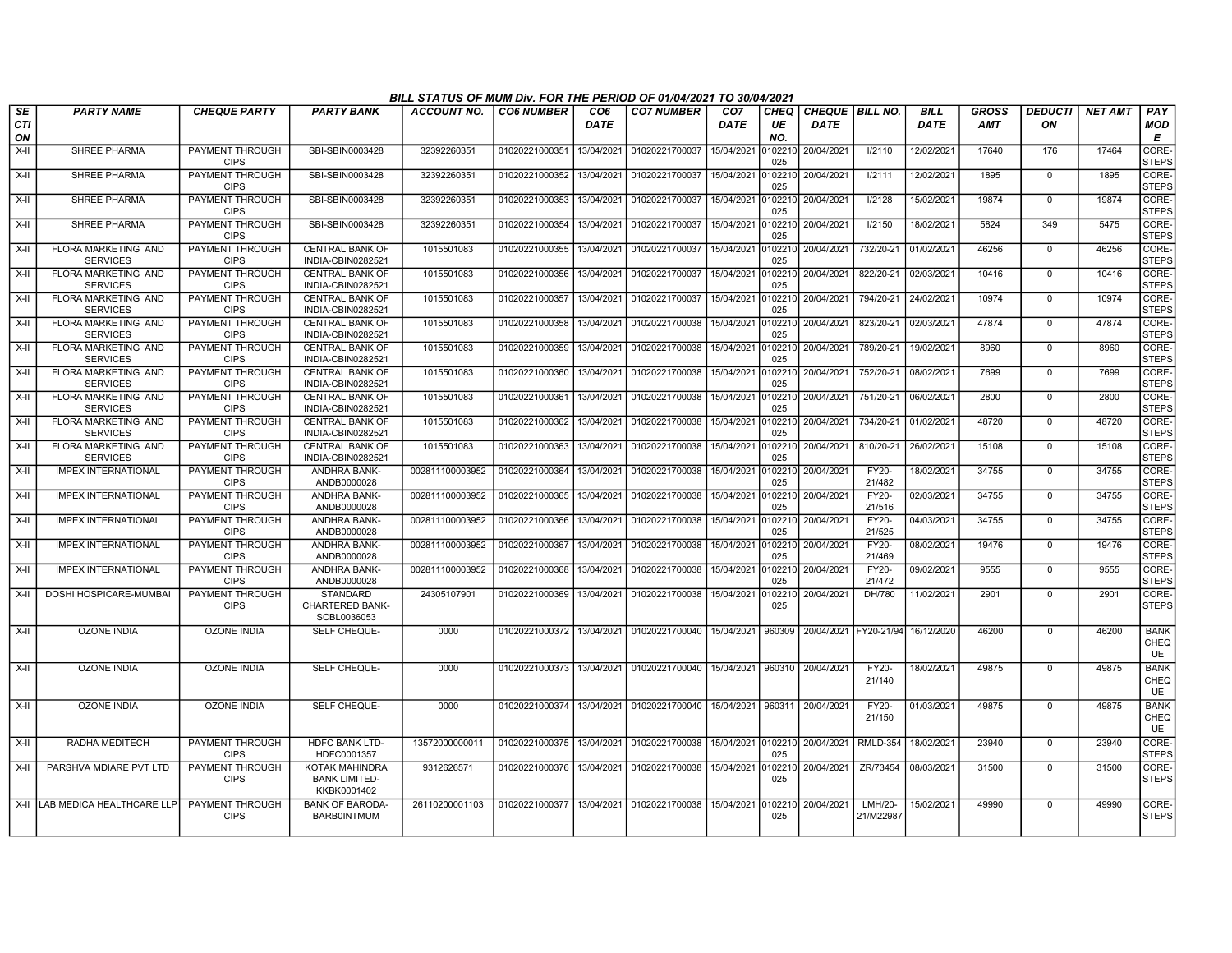|            |                                                                          |                                |                                                               | BILL STATUS OF MUM Div. FOR THE PERIOD OF 01/04/2021 TO 30/04/2021 |                   |             |                                              |                    |                |                        |                         |             |              |                |                |                           |
|------------|--------------------------------------------------------------------------|--------------------------------|---------------------------------------------------------------|--------------------------------------------------------------------|-------------------|-------------|----------------------------------------------|--------------------|----------------|------------------------|-------------------------|-------------|--------------|----------------|----------------|---------------------------|
| <b>SE</b>  | <b>PARTY NAME</b>                                                        | <b>CHEQUE PARTY</b>            | <b>PARTY BANK</b>                                             | <b>ACCOUNT NO.</b>                                                 | <b>CO6 NUMBER</b> | CO6         | <b>CO7 NUMBER</b>                            | CO <sub>7</sub>    | <b>CHEO</b>    | <b>CHEQUE BILL NO.</b> |                         | <b>BILL</b> | <b>GROSS</b> | <b>DEDUCTI</b> | <b>NET AMT</b> | PAY                       |
| <b>CTI</b> |                                                                          |                                |                                                               |                                                                    |                   | <b>DATE</b> |                                              | <b>DATE</b>        | UE             | <b>DATE</b>            |                         | <b>DATE</b> | <b>AMT</b>   | ON             |                | MOD                       |
| ON         |                                                                          |                                |                                                               |                                                                    |                   |             |                                              |                    | NO.            |                        |                         |             |              |                |                | Е                         |
| X-II       | <b>GAGAN PHARMA-MUMBAI</b>                                               | PAYMENT THROUGH<br><b>CIPS</b> | <b>HDFC BANK LTD-</b><br><b>HDFC0CMALAD</b>                   | 007000200000991                                                    | 01020221000378    | 14/04/2021  | 01020221700045                               | 16/04/2021         | 0102210<br>025 | 20/04/2021             | G/458                   | 16/02/2021  | 14868        | 297            | 14571          | CORE-<br><b>STEPS</b>     |
| $X-II$     | <b>GAGAN PHARMA-MUMBAI</b>                                               | PAYMENT THROUGH                | <b>HDFC BANK LTD-</b>                                         | 007000200000991                                                    | 01020221000379    | 14/04/2021  | 01020221700045 16/04/2021 0102210            |                    |                | 20/04/2021             | G/484                   | 13/03/2021  | 9429         | $\mathbf 0$    | 9429           | CORE-                     |
|            |                                                                          | <b>CIPS</b>                    | <b>HDFC0CMALAD</b>                                            |                                                                    |                   |             |                                              |                    | 025            |                        |                         |             |              |                |                | <b>STEPS</b>              |
| X-II       | <b>GAGAN PHARMA-MUMBAI</b>                                               | PAYMENT THROUGH<br><b>CIPS</b> | <b>HDFC BANK LTD-</b><br><b>HDFC0CMALAD</b>                   | 007000200000991                                                    | 01020221000380    | 14/04/2021  | 01020221700045 16/04/2021 0102210 20/04/2021 |                    | 025            |                        | G/457                   | 16/02/2021  | 48384        | 1874           | 46510          | CORE-<br><b>STEPS</b>     |
| X-II       | <b>GAGAN PHARMA-MUMBAI</b>                                               | PAYMENT THROUGH<br><b>CIPS</b> | <b>HDFC BANK LTD-</b><br><b>HDFC0CMALAD</b>                   | 007000200000991                                                    | 01020221000381    | 14/04/2021  | 01020221700045                               | 16/04/2021         | 0102210<br>025 | 20/04/2021             | G/446                   | 10/02/2021  | 38976        | 589            | 38387          | CORE-<br><b>STEPS</b>     |
| $X-II$     | <b>SPAN ENTERPRISES</b>                                                  | PAYMENT THROUGH<br><b>CIPS</b> | AXIS BANK-UTIB0000219                                         | 917030024355041                                                    | 01020221000382    | 14/04/2021  | 01020221700045                               | 16/04/2021         | 0102210<br>025 | 20/04/2021             | SA/2376                 | 13/03/2021  | 54220        | 1084           | 53136          | CORE-<br><b>STEPS</b>     |
| X-II       | S S PHARMA AGENCY                                                        | PAYMENT THROUGH<br><b>CIPS</b> | <b>BANK OF BARODA-</b><br><b>BARBOLALBAU</b>                  | 33380500000023                                                     | 01020221000383    | 14/04/2021  | 01020221700045 16/04/2021                    |                    | 0102210<br>025 | 20/04/2021             | X/904                   | 05/03/2021  | 18312        | $\mathbf 0$    | 18312          | CORE-<br><b>STEPS</b>     |
| X-II       | S S PHARMA AGENCY                                                        | PAYMENT THROUGH<br><b>CIPS</b> | <b>BANK OF BARODA-</b><br><b>BARBOLALBAU</b>                  | 33380500000023                                                     | 01020221000384    | 14/04/2021  | 01020221700045                               | 16/04/2021         | 0102210<br>025 | 20/04/2021             | <b>X/887</b>            | 03/03/2021  | 6221         | $\mathbf 0$    | 6221           | CORE-<br><b>STEPS</b>     |
| X-II       | S S PHARMA AGENCY                                                        | PAYMENT THROUGH<br><b>CIPS</b> | <b>BANK OF BARODA-</b><br><b>BARBOLALBAU</b>                  | 33380500000023                                                     | 01020221000385    | 14/04/2021  | 01020221700045                               | 16/04/2021         | 0102210<br>025 | 20/04/2021             | X/896                   | 04/03/2021  | 19824        | $\Omega$       | 19824          | CORE-<br><b>STEPS</b>     |
| X-II       | <b>SEVEN SEAS ENTERPRISES</b>                                            | PAYMENT THROUGH<br><b>CIPS</b> | PUNJAB AND SIND<br>BANK-PSIB0000105                           | 01051600035063                                                     | 01020221000386    | 14/04/2021  | 01020221700045                               | 16/04/2021         | 0102210<br>025 | 20/04/2021             | 1404                    | 01/02/2021  | 4072         | 81             | 3991           | CORE-<br><b>STEPS</b>     |
| X-II       | <b>KEMBRE PHARMA</b>                                                     | PAYMENT THROUGH<br><b>CIPS</b> | THE SHAMRAO VITHAL<br><b>CO-OPERATIVE BAN-</b><br>SVCB0000010 | 101020950001235                                                    | 01020221000387    | 14/04/2021  | 01020221700045                               | 16/04/2021         | 0102210<br>025 | 20/04/2021             | KP/2011                 | 23/02/2021  | 2762         | $\mathbf 0$    | 2762           | CORE-<br><b>STEPS</b>     |
| $X-II$     | <b>KEMBRE PHARMA</b>                                                     | PAYMENT THROUGH<br><b>CIPS</b> | THE SHAMRAO VITHAL<br><b>CO-OPERATIVE BAN-</b><br>SVCB0000010 | 101020950001235                                                    | 01020221000388    | 14/04/2021  | 01020221700045 16/04/2021                    |                    | 025            | 0102210 20/04/2021     | KP/1862                 | 03/02/2021  | 4804         | $\overline{0}$ | 4804           | CORE-<br><b>STEPS</b>     |
| X-II       | DELPHA DRUGS AND<br>PHARMACEUTICALS INDIA                                | PAYMENT THROUGH<br><b>CIPS</b> | <b>BANK OF INDIA-</b><br>BKID0000035                          | 003530110000029                                                    | 01020221000389    | 14/04/2021  | 01020221700045 16/04/2021                    |                    | 0102210<br>025 | 20/04/2021             | P/1374                  | 10/03/2021  | 19790        | 396            | 19394          | CORE-<br><b>STEPS</b>     |
| $X-II$     | DELPHA DRUGS AND<br>PHARMACEUTICALS INDIA                                | PAYMENT THROUGH<br><b>CIPS</b> | <b>BANK OF INDIA-</b><br>BKID0000035                          | 003530110000029                                                    | 01020221000390    | 14/04/2021  | 01020221700045 16/04/2021                    |                    | 0102210<br>025 | 20/04/2021             | P/1375                  | 10/03/2021  | 18782        | 376            | 18406          | CORE-<br><b>STEPS</b>     |
| X-II       | <b>DEEP ENTERPRISES</b>                                                  | PAYMENT THROUGH<br><b>CIPS</b> | THE SARASWAT CO-<br>OPERATIVE BANK LTD-<br>SRCB0000197        | 197500100000184                                                    | 01020221000391    | 14/04/2021  | 01020221700045 16/04/2021                    |                    | 0102210<br>025 | 20/04/2021             | DRM/0618                | 05/03/2021  | 6160         | $\mathbf 0$    | 6160           | CORE-<br><b>STEPS</b>     |
| X-II       | <b>DEEP ENTERPRISES</b>                                                  | PAYMENT THROUGH<br><b>CIPS</b> | THE SARASWAT CO-<br>OPERATIVE BANK LTD-<br>SRCB0000197        | 197500100000184                                                    | 01020221000392    | 14/04/2021  | 01020221700045 16/04/2021                    |                    | 0102210<br>025 | 20/04/2021             | DRM/0617                | 05/03/2021  | 3024         | 60             | 2964           | CORE-<br><b>STEPS</b>     |
| X-II       | PHARMA INDIA                                                             | PAYMENT THROUGH<br><b>CIPS</b> | <b>ANDHRA BANK-</b><br>ANDB0000588                            | 058811011001282                                                    | 01020221000393    | 14/04/2021  | 01020221700045                               | 16/04/2021 0102210 | 025            | 20/04/2021             | S/166896                | 15/02/2021  | 18879        | $\mathbf 0$    | 18879          | CORE-<br><b>STEPS</b>     |
| X-II       | <b>KEPS PHARMA</b>                                                       | PAYMENT THROUGH<br><b>CIPS</b> | <b>YES BANK-</b><br>YESB0000458                               | 045884600000077                                                    | 01020221000394    | 14/04/2021  | 01020221700045                               | 16/04/2021         | 025            | 0102210 20/04/2021     | JSI//2555               | 05/02/2021  | 8154         | 163            | 7991           | CORE-<br><b>STEPS</b>     |
| $X-II$     | <b>KEPS PHARMA</b>                                                       | PAYMENT THROUGH<br><b>CIPS</b> | <b>YES BANK-</b><br>YESB0000458                               | 045884600000077                                                    | 01020221000395    | 14/04/2021  | 01020221700045                               | 16/04/2021         | 0102210<br>025 | 20/04/2021             | JSI//2551               | 05/02/2021  | 9240         | 185            | 9055           | CORE-<br><b>STEPS</b>     |
| X-II       | ZAK ENGINEERING-MUMBAI                                                   | PAYMENT THROUGH<br><b>CIPS</b> | PNB-PUNB0006000                                               | 0060002100066250                                                   | 01020221000396    | 15/04/2021  | 01020221700061                               | 20/04/2021         | 0102210<br>025 | 20/04/2021             | 136635                  | 09/04/2021  | 44000        | $\mathbf 0$    | 44000          | CORE-<br><b>STEPS</b>     |
|            | X-II IOM CONSTRUCTION COMPANY<br><b>THANE</b>                            | PAYMENT THROUGH<br><b>CIPS</b> | <b>CANARA BANK-</b><br>CNRB0000209                            | 0209256054294                                                      | 01020221000398    | 15/04/2021  | 01020221700061                               | 20/04/2021         | 0102210<br>025 | 20/04/2021             | 136637                  | 09/04/2021  | 234800       | $\Omega$       | 234800         | CORE-<br><b>STEPS</b>     |
| X-II       | <b>PUSHPAK RAIL</b><br><b>CONSTRUCTION PRIVATE</b><br>LIMITED-ULHASNAGAR | PAYMENT THROUGH<br><b>CIPS</b> | CANARA BANK-<br>CNRB0000209                                   | 0209256054297                                                      | 01020221000399    | 15/04/2021  | 01020221700061                               | 20/04/2021         | 0102210<br>025 | 20/04/2021             | 136786                  | 12/04/2021  | 353400       | $\Omega$       | 353400         | CORE-<br><b>STEPS</b>     |
| $X-H$      | ADITYA CONSTRUCTION-<br><b>KALYAN</b>                                    | PAYMENT THROUGH<br><b>CIPS</b> | <b>BANK OF</b><br>MAHARASHTRA-<br>MAHB0000575                 | 60147519793                                                        | 01020221000400    | 15/04/2021  | 01020221700061                               | 20/04/2021 0102210 | 025            | 20/04/2021             | 136787                  | 12/04/2021  | 353400       | $\Omega$       | 353400         | CORE-<br><b>STEPS</b>     |
| $X-H$      | A S CONSTRUCTION-PUNE                                                    | <b>CIPS</b>                    | PAYMENT THROUGH ISTATE BANK OF INDIA-<br>SBIN0017878          | 35156289448                                                        | 01020221000401    | 15/04/2021  | 01020221700061                               | 20/04/2021 0102210 | 025            | 20/04/2021             | 136788                  | 12/04/2021  | 353400       | $\Omega$       | 353400         | CORE-<br><b>STEPS</b>     |
|            | X-II M S GAJANAN CONSTRUCTION-<br><b>NASHIK</b>                          | PAYMENT THROUGH<br><b>CIPS</b> | PNB-PUNB0376200                                               | 3762009300016795                                                   | 01020221000402    | 15/04/2021  | 01020221700061                               | 20/04/2021         | 0102210<br>025 | 20/04/2021             | 136789                  | 12/04/2021  | 353400       | $\Omega$       | 353400         | CORE-<br><b>STEPS</b>     |
| X-II       | <b>MSEDCL</b>                                                            | <b>MSEDCL</b>                  | SELF CHEQUE-                                                  | 000000000                                                          | 01020221000403    | 15/04/2021  | 01020221700039                               | 15/04/2021         | 960280         | 16/04/2021             | C<br>18,2763,10<br>85,8 | 09/04/2021  | 59600        | $\Omega$       | 59600          | <b>BANK</b><br>CHEQ<br>UE |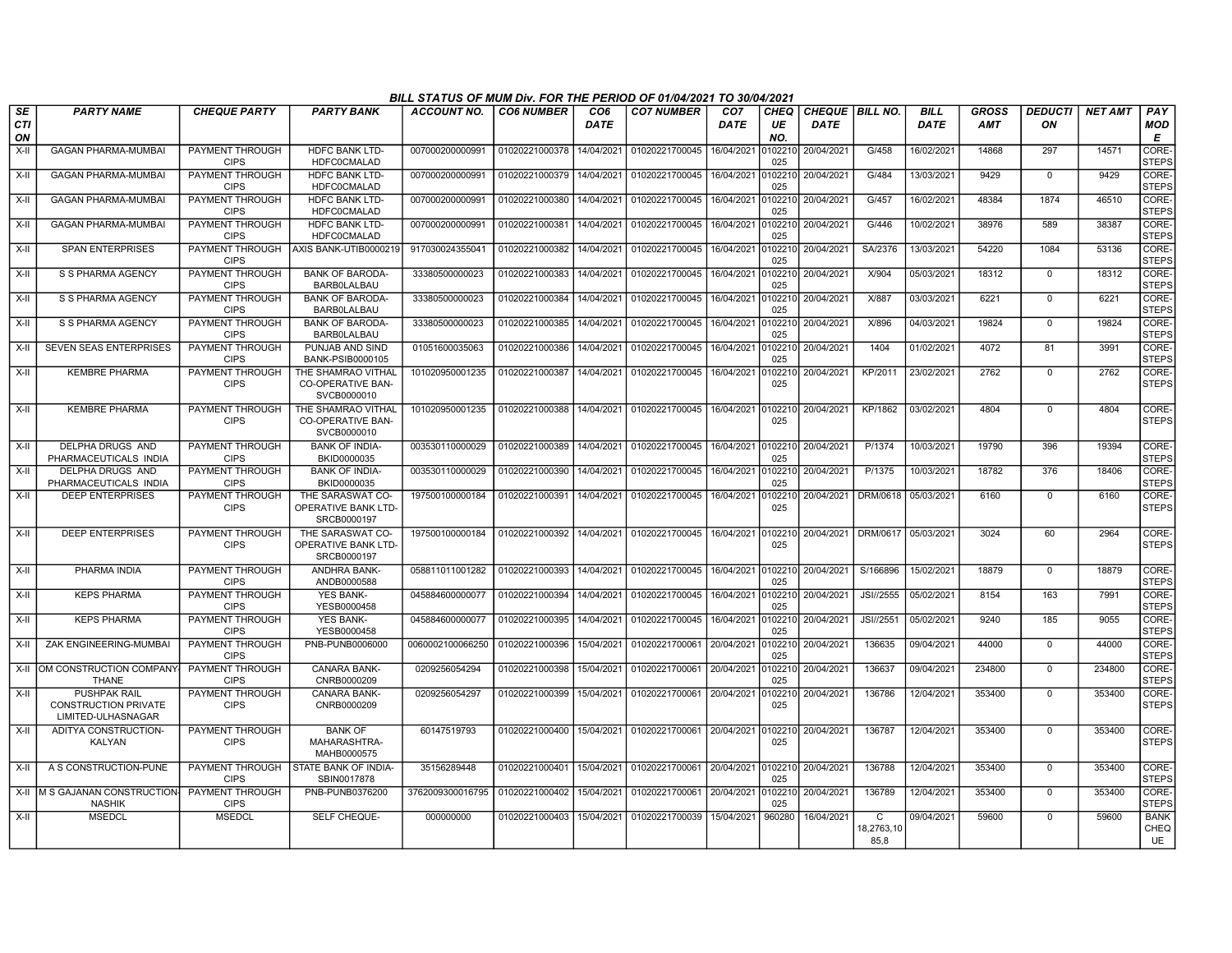|           |                                        |                                       |                                          | BILL STATUS OF MUM Div. FOR THE PERIOD OF 01/04/2021 TO 30/04/2021 |                   |                                |                           |                                |                   |                                       |                          |                            |                            |                      |                |                                  |
|-----------|----------------------------------------|---------------------------------------|------------------------------------------|--------------------------------------------------------------------|-------------------|--------------------------------|---------------------------|--------------------------------|-------------------|---------------------------------------|--------------------------|----------------------------|----------------------------|----------------------|----------------|----------------------------------|
| SE<br>CTI | <b>PARTY NAME</b>                      | <b>CHEQUE PARTY</b>                   | <b>PARTY BANK</b>                        | <b>ACCOUNT NO.</b>                                                 | <b>CO6 NUMBER</b> | CO <sub>6</sub><br><b>DATE</b> | <b>CO7 NUMBER</b>         | CO <sub>7</sub><br><b>DATE</b> | <b>CHEO</b><br>UE | <b>CHEQUE BILL NO.</b><br><b>DATE</b> |                          | <b>BILL</b><br><b>DATE</b> | <b>GROSS</b><br><b>AMT</b> | <b>DEDUCTI</b><br>ON | <b>NET AMT</b> | PAY<br>MOD                       |
| ON        |                                        |                                       |                                          |                                                                    |                   |                                |                           |                                | NO.               |                                       |                          |                            |                            |                      |                | Е                                |
| X-II      | <b>MSEDCL</b>                          | <b>MSEDCL</b>                         | SELF CHEQUE-                             | 000000000                                                          | 01020221000404    | 15/04/2021                     | 01020221700039            | 15/04/2021                     | 960282            | 16/04/2021                            | C 7702                   | 09/04/2021                 | 84930                      | $\mathbf 0$          | 84930          | <b>BANK</b><br>CHEQ<br><b>UE</b> |
| X-II      | <b>MSEDCL</b>                          | <b>MSEDCL</b>                         | SELF CHEQUE-                             | 000000000                                                          | 01020221000405    | 15/04/2021                     | 01020221700039 15/04/2021 |                                | 960281            | 16/04/2021                            | c 6614                   | 09/04/2021                 | 84220                      | $\Omega$             | 84220          | <b>BANK</b><br>CHEQ<br><b>UE</b> |
| $X-H$     | <b>MSEDCL</b>                          | <b>MSEDCL</b>                         | SELF CHEQUE-                             | 000000000                                                          | 01020221000406    | 15/04/2021                     | 01020221700039            | 15/04/2021                     | 960283            | 16/04/2021                            | C 7509                   | 09/04/2021                 | 117120                     | $\mathbf 0$          | 117120         | <b>BANK</b><br>CHEQ<br><b>UE</b> |
| X-II      | CDO WB                                 | DIVISIONAL CASHIER,<br>C RLY          | DUMMY-                                   | 00000000                                                           | 01020221000407    | 15/04/2021                     | 01020221700041            | 15/04/2021                     | 980179            | 16/04/2021                            | SSE/C&W<br>NCC/04        | 09/04/2021                 | 81446                      | $\mathbf 0$          | 81446          | CASH                             |
| X-II      | SSE(BRIDGE)THK                         | <b>DIVISIONAL CASHIER.</b><br>C RLY   | <b>NO BANK-</b>                          | 00                                                                 | 01020221000408    | 15/04/2021                     | 01020221700041            | 15/04/2021                     | 980179            | 16/04/2021                            | Voucher                  | 26/03/2021                 | 9893                       | $\mathbf 0$          | 9893           | <b>CASH</b>                      |
| X-II      | SSE(BRIDGE)BY                          | DIVISIONAL CASHIER.<br>C RLY          | <b>NO BANK-</b>                          | $00\,$                                                             | 01020221000409    | 15/04/2021                     | 01020221700041            | 15/04/2021                     | 980179            | 16/04/2021                            | Voucher                  | 19/03/2021                 | 9498                       | $\mathbf 0$          | 9498           | CASH                             |
| X-II      | ADEN T BY (PETROL IMP)                 | C RLY                                 | DIVISIONAL CASHIER, SBI BANK-SBIN0IMPRST | 120002155855                                                       | 01020221000410    | 15/04/2021                     | 01020221700041            | 15/04/2021                     | 980179            | 16/04/2021                            | Petrol<br>Imprest        | 06/04/2021                 | 44670                      | $\mathbf 0$          | 44670          | CASH                             |
| X-II      | ADEN T TNA FUEL IMP                    | C RLY                                 | DIVISIONAL CASHIER, SBI BANK-SBIN0IMPRST | 120002155896                                                       | 01020221000411    | 15/04/2021                     | 01020221700041            | 15/04/2021                     | 980179            | 16/04/2021                            | TNA/1303/<br>Petrol      | 08/04/2021                 | 35461                      | $\mathbf 0$          | 35461          | <b>CASH</b>                      |
|           | X-II ADEN MANKHURD (FUEL IMP<br>15000) | PAYMENT THROUGH<br><b>CIPS</b>        | SBI BANK-SBIN0IMPRST                     | 120002155853                                                       | 01020221000412    | 15/04/2021                     | 01020221700043            | 15/04/2021                     | 0102210<br>020    | 15/04/2021                            | <b>BB/M/MNK</b><br>D/IMP | 07/04/2021                 | 30000                      | $\mathbf 0$          | 30000          | CORE-<br><b>STEPS</b>            |
| X-II      | <b>MSEDCL CONS NO</b><br>028519033500  | <b>PAYMENT THROUGH</b><br><b>CIPS</b> | SBI-SBIN0008965                          | MSEDHT010285190 01020221000413<br>33500                            |                   | 15/04/2021                     | 01020221700043            | 15/04/2021                     | 102210<br>020     | 15/04/2021                            | C 9858                   | 08/04/2021                 | 146210                     | $\mathbf 0$          | 146210         | CORE-<br><b>STEPS</b>            |
| X-II      | MSEDCL CONS NO<br>181019034630         | PAYMENT THROUGH<br><b>CIPS</b>        | SBI-SBIN0008965                          | MSEDHT011810190<br>34630                                           | 01020221000414    | 15/04/2021                     | 01020221700043            | 15/04/2021                     | 0102210<br>020    | 15/04/2021                            | c 31342                  | 08/04/2021                 | 264680                     | $^{\circ}$           | 264680         | CORE-<br><b>STEPS</b>            |
| X-II      | MSEDCL CONS NO<br>181019032730         | PAYMENT THROUGH<br><b>CIPS</b>        | SBI-SBIN0008965                          | MSEDHT011810190 01020221000415<br>32730                            |                   | 15/04/2021                     | 01020221700043            | 15/04/2021                     | 102210<br>020     | 15/04/2021                            | c 14378                  | 08/04/2021                 | 137990                     | $\overline{0}$       | 137990         | CORE-<br><b>STEPS</b>            |
| X-II      | <b>MSEDCL CONS NO</b><br>028519011362  | PAYMENT THROUGH<br><b>CIPS</b>        | SBI-SBIN0008965                          | MSEDHT010285190 01020221000416<br>11362                            |                   | 15/04/2021                     | 01020221700043            | 15/04/2021                     | 0102210<br>020    | 15/04/2021                            | C 109460                 | 08/04/2021                 | 877800                     | $\mathbf 0$          | 877800         | CORE-<br><b>STEPS</b>            |
| X-II      | MSEDCL CONS NO<br>025559015621         | <b>PAYMENT THROUGH</b><br><b>CIPS</b> | SBI-SBIN0008965                          | MSEDHT010255590 01020221000417<br>15621                            |                   | 15/04/2021                     | 01020221700043            | 15/04/2021                     | 0102210<br>020    | 15/04/2021                            | C6337                    | 08/04/2021                 | 186000                     | $\mathbf 0$          | 186000         | CORE-<br><b>STEPS</b>            |
| X-II      | MSEDCL CONS NO<br>028659011371         | PAYMENT THROUGH<br><b>CIPS</b>        | SBI-SBIN0008965                          | MSEDHT010286590   01020221000418<br>11371                          |                   | 15/04/2021                     | 01020221700043            | 15/04/2021                     | 102210<br>020     | 15/04/2021                            | c 19524                  | 08/04/2021                 | 202660                     | $^{\circ}$           | 202660         | CORE-<br><b>STEPS</b>            |
| X-II      | MSEDCL CONS NO<br>174229031870         | <b>PAYMENT THROUGH</b><br><b>CIPS</b> | SBI-SBIN0008965                          | MSEDHT011742290<br>31870                                           | 01020221000419    | 15/04/2021                     | 01020221700043            | 15/04/2021                     | 102210<br>020     | 15/04/2021                            | I-9990                   | 12/04/2021                 | 106150                     | $\mathbf 0$          | 106150         | CORE-<br><b>STEPS</b>            |
| X-II      | <b>MSEDCL CONS NO</b><br>020029023430  | PAYMENT THROUGH<br><b>CIPS</b>        | SBI-SBIN0008965                          | MSEDHT010200290 01020221000420<br>23430                            |                   | 15/04/2021                     | 01020221700043            | 15/04/2021                     | 102210<br>020     | 15/04/2021                            | C-39682                  | 12/04/2021                 | 507340                     | $\mathbf 0$          | 507340         | CORE-<br><b>STEPS</b>            |
| X-II      | MSEDCL CON NO<br>700000240178          | <b>PAYMENT THROUGH</b><br><b>CIPS</b> | SBI-SBIN0008965                          | MSEDCL017000002 01020221000421<br>40178                            |                   | 15/04/2021                     | 01020221700043            | 15/04/2021                     | 0102210<br>020    | 15/04/2021                            | $C-12992$                | 12/04/2021                 | 199130                     | $\mathbf 0$          | 199130         | CORE-<br><b>STEPS</b>            |
| X-II      | MSEDCL CON NO<br>700000859232          | PAYMENT THROUGH<br><b>CIPS</b>        | SBI-SBIN0008965                          | MSEDCL017000008<br>59232                                           | 01020221000422    | 15/04/2021                     | 01020221700043            | 15/04/2021                     | 102210<br>020     | 15/04/2021                            | R-21445                  | 12/04/2021                 | 325580                     | $\mathbf 0$          | 325580         | CORE-<br><b>STEPS</b>            |
| X-II      | MSEDCL CON NO<br>020019023120          | PAYMENT THROUGH<br><b>CIPS</b>        | SBI-SBIN0008965                          | MSEDCL010200190 01020221000423<br>23120                            |                   | 15/04/2021                     | 01020221700043            | 15/04/2021                     | 020               | 0102210 15/04/2021                    | C 19031                  | 09/04/2021                 | 336560                     | $\mathbf 0$          | 336560         | CORE-<br><b>STEPS</b>            |
| X-II      | <b>MSEDCL CON NO</b><br>021514371331   | PAYMENT THROUGH<br><b>CIPS</b>        | SBI-SBIN0008965                          | MSEDCL010215143 01020221000424<br>71331                            |                   | 15/04/2021                     | 01020221700043            | 15/04/2021                     | 0102210<br>020    | 15/04/2021                            | C 10275                  | 09/04/2021                 | 150730                     | $\mathbf 0$          | 150730         | CORE-<br><b>STEPS</b>            |
| X-II      | MSEDCL CON NO<br>021524075901          | <b>PAYMENT THROUGH</b><br><b>CIPS</b> | SBI-SBIN0008965                          | MSEDCL010215240 01020221000425<br>75901                            |                   | 15/04/2021                     | 01020221700043            | 15/04/2021                     | 0102210<br>020    | 15/04/2021                            | C 22407                  | 09/04/2021                 | 333950                     | $\mathbf 0$          | 333950         | CORE-<br><b>STEPS</b>            |
| X-II      | MSEDCL CON NO<br>015510817645          | PAYMENT THROUGH<br><b>CIPS</b>        | SBI-SBIN0008965                          | MSEDCL010155108 01020221000426<br>17645                            |                   | 15/04/2021                     | 01020221700043            | 15/04/2021                     | 102210<br>020     | 15/04/2021                            | C 5888                   | 09/04/2021                 | 89040                      | $\mathbf 0$          | 89040          | CORE-<br><b>STEPS</b>            |
| X-II      | MSEDCL CON NO<br>220430356526          | PAYMENT THROUGH<br><b>CIPS</b>        | SBI-SBIN0008965                          | MSEDCL012204303<br>56526                                           | 01020221000427    | 15/04/2021                     | 01020221700043            | 15/04/2021                     | 102210<br>020     | 15/04/2021                            | C 4099                   | 09/04/2021                 | 67960                      | $\mathbf 0$          | 67960          | CORE-<br><b>STEPS</b>            |
| X-II      | <b>MSEDCL CON NO</b><br>015518129926   | PAYMENT THROUGH<br><b>CIPS</b>        | SBI-SBIN0008965                          | MSEDCL010155181<br>29926                                           | 01020221000428    | 15/04/2021                     | 01020221700043            | 15/04/2021                     | 102210<br>020     | 15/04/2021                            | C 1846                   | 09/04/2021                 | 20480                      | $\mathbf 0$          | 20480          | CORE-<br><b>STEPS</b>            |
| X-II      | <b>MSEDCL CON NO</b><br>020020046237   | <b>PAYMENT THROUGH</b><br><b>CIPS</b> | SBI-SBIN0008965                          | MSEDCL010200200 01020221000429<br>46237                            |                   | 15/04/2021                     | 01020221700043            | 15/04/2021                     | 102210<br>020     | 15/04/2021                            | C829                     | 09/04/2021                 | 9470                       | $\mathbf 0$          | 9470           | CORE-<br><b>STEPS</b>            |
| X-II      | MSEDCL CON NO<br>021524906641          | PAYMENT THROUGH<br><b>CIPS</b>        | SBI-SBIN0008965                          | MSEDCL010215249   01020221000430<br>06641                          |                   | 15/04/2021                     | 01020221700043            | 15/04/2021                     | 0102210<br>020    | 15/04/2021                            | C 1108                   | 09/04/2021                 | 12600                      | $^{\circ}$           | 12600          | CORE-<br><b>STEPS</b>            |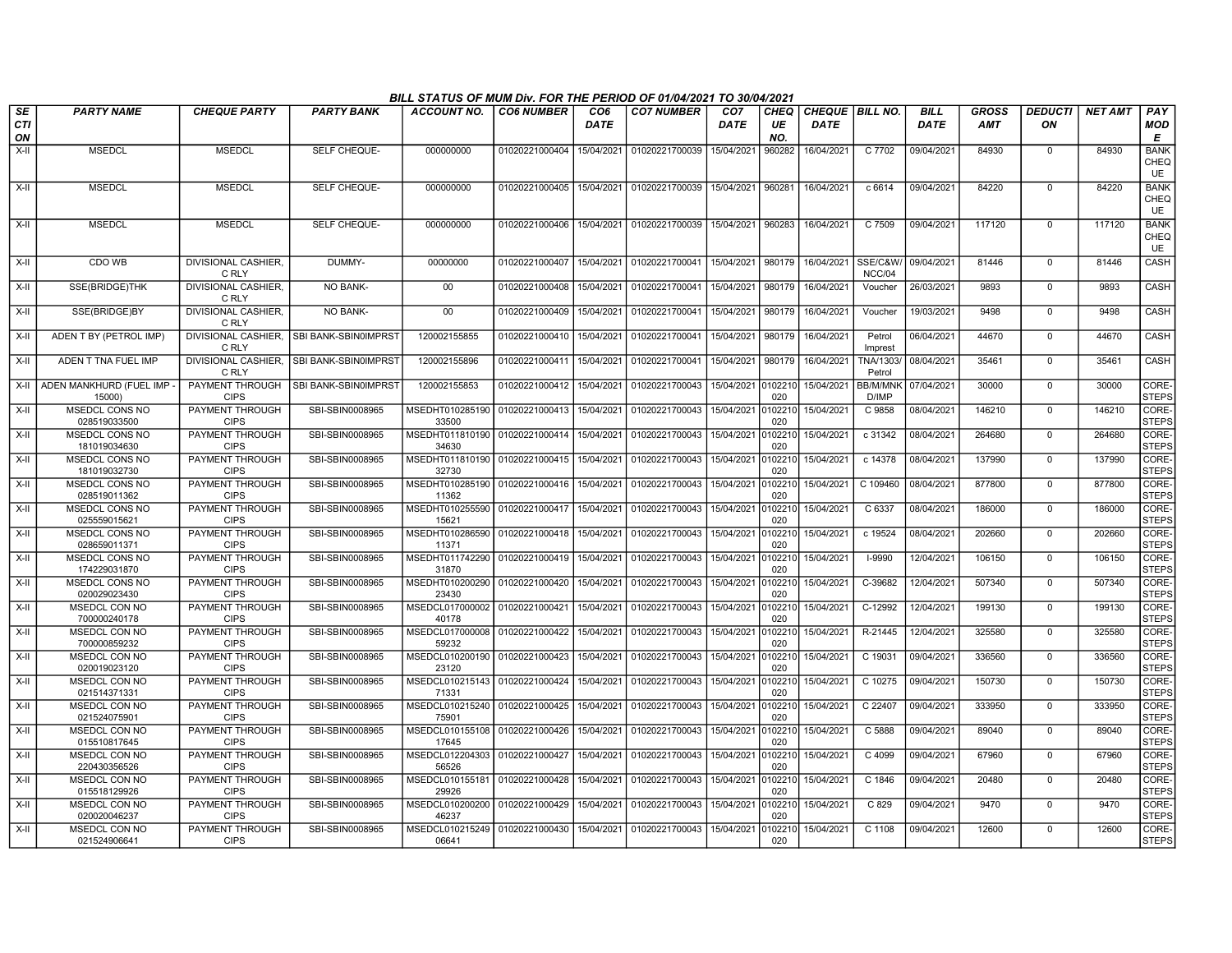|                         |                                                       |                                       |                                               | BILL STATUS OF MUM Div. FOR THE PERIOD OF 01/04/2021 TO 30/04/2021 |                   |                         |                           |                         |                      |                                |                                    |                     |                     |                      |                |                            |
|-------------------------|-------------------------------------------------------|---------------------------------------|-----------------------------------------------|--------------------------------------------------------------------|-------------------|-------------------------|---------------------------|-------------------------|----------------------|--------------------------------|------------------------------------|---------------------|---------------------|----------------------|----------------|----------------------------|
| <b>SE</b><br><b>CTI</b> | <b>PARTY NAME</b>                                     | <b>CHEQUE PARTY</b>                   | <b>PARTY BANK</b>                             | <b>ACCOUNT NO.</b>                                                 | <b>CO6 NUMBER</b> | CO <sub>6</sub><br>DATE | <b>CO7 NUMBER</b>         | CO <sub>7</sub><br>DATE | <b>CHEQ</b><br>UE    | CHEQUE BILL NO.<br><b>DATE</b> |                                    | <b>BILL</b><br>DATE | <b>GROSS</b><br>AMT | <b>DEDUCTI</b><br>ON | <b>NET AMT</b> | PAY<br><b>MOD</b>          |
| ON<br>X-II              | MSEDCL CON NO<br>021520250473                         | <b>PAYMENT THROUGH</b><br><b>CIPS</b> | SBI-SBIN0008965                               | MSEDCL010215202<br>50473                                           | 01020221000431    | 15/04/2021              | 01020221700043            | 15/04/2021              | NO.<br>010221<br>020 | 15/04/2021                     | C 97                               | 09/04/2021          | 1530                | $\mathbf 0$          | 1530           | E<br>CORE-<br><b>STEPS</b> |
| X-II                    | <b>MSEDCL CON NO</b><br>020012777257                  | PAYMENT THROUGH<br><b>CIPS</b>        | SBI-SBIN0008965                               | MSEDCL010200127 01020221000432<br>77257                            |                   | 15/04/2021              | 01020221700043            | 15/04/2021              | 0102210<br>020       | 15/04/2021                     | c 41440                            | 09/04/2021          | 41440               | $\overline{0}$       | 41440          | CORE-<br><b>STEPS</b>      |
| $X-H$                   | <b>MSEDCL CON NO</b><br>015740356515                  | <b>PAYMENT THROUGH</b><br><b>CIPS</b> | SBI-SBIN0008965                               | MSEDCL010157403<br>56515                                           | 01020221000433    | 15/04/2021              | 01020221700043            | 15/04/2021              | 0102210<br>020       | 15/04/2021                     | $c$ 2505                           | 09/04/2021          | 42910               | $\Omega$             | 42910          | CORE-<br><b>STEPS</b>      |
|                         | X-II   BEST Undertaking CON NO 101-<br>677-000*4      | PAYMENT THROUGH<br><b>CIPS</b>        | <b>CITIBANK NA-</b><br>CITI0100000            | BGOV101677000                                                      | 01020221000434    | 15/04/2021              | 01020221700043            | 15/04/2021              | 010221<br>020        | 15/04/2021                     | C 76532                            | 09/04/2021          | 1118160             | $\mathbf 0$          | 1118160        | CORE-<br><b>STEPS</b>      |
|                         | X-II BEST Undertaking CON NO 101<br>000-021*3         | PAYMENT THROUGH<br><b>CIPS</b>        | <b>CITIBANK NA-</b><br>CITI0100000            | BGOV101000021                                                      | 01020221000435    | 15/04/2021              | 01020221700043            | 15/04/2021              | 0102210<br>020       | 15/04/2021                     | C 55491                            | 09/04/2021          | 652049              | $\mathbf 0$          | 652049         | CORE-<br><b>STEPS</b>      |
|                         | X-II   BEST Undertaking CON NO 101<br>658-000*8       | <b>PAYMENT THROUGH</b><br><b>CIPS</b> | <b>CITIBANK NA-</b><br>CITI0100000            | BGOV101658000                                                      | 01020221000436    | 15/04/2021              | 01020221700043            | 15/04/2021              | 010221<br>020        | 15/04/2021                     | C 37463                            | 09/04/2021          | 512229              | $\mathbf 0$          | 512229         | CORE-<br><b>STEPS</b>      |
| $X-II$                  | <b>TORRENT POWER LTD CON</b><br>NO 000170260449       | PAYMENT THROUGH<br><b>CIPS</b>        | <b>BANK OF BARODA-</b><br><b>BARB0KALWAX</b>  | TSZ000170260449                                                    | 01020221000437    | 15/04/2021              | 01020221700043            | 15/04/2021              | 010221<br>020        | 15/04/2021                     | C 10238                            | 09/04/2021          | 157260              | $\Omega$             | 157260         | CORE-<br><b>STEPS</b>      |
| X-II                    | MSEDCL CON NO<br>020110152206                         | PAYMENT THROUGH<br><b>CIPS</b>        | SBI-SBIN0008965                               | MSEDCL010201101<br>52206                                           | 01020221000438    | 15/04/2021              | 01020221700043            | 15/04/2021              | 0102210<br>020       | 15/04/2021                     | C 21315                            | 09/04/2021          | 405000              | $\Omega$             | 405000         | CORE-<br><b>STEPS</b>      |
| X-II                    | MSEDCL CON NO<br>021110117857                         | PAYMENT THROUGH<br><b>CIPS</b>        | SBI-SBIN0008965                               | MSEDCL010211101 01020221000439<br>17857                            |                   | 15/04/2021              | 01020221700043            | 15/04/2021              | 0102210<br>020       | 15/04/2021                     | C 3056                             | 09/04/2021          | 56250               | $\overline{0}$       | 56250          | CORE-<br><b>STEPS</b>      |
| $X-H$                   | <b>MSEDCL CON NO</b><br>021540006731                  | PAYMENT THROUGH<br><b>CIPS</b>        | SBI-SBIN0008965                               | MSEDCL010215400<br>06731                                           | 01020221000440    | 15/04/2021              | 01020221700043            | 15/04/2021              | 0102210<br>020       | 15/04/2021                     | C 13964                            | 09/04/2021          | 173480              | $\Omega$             | 173480         | CORE-<br><b>STEPS</b>      |
| $X-H$                   | MSEDCL CON NO<br>020012306238                         | PAYMENT THROUGH<br><b>CIPS</b>        | SBI-SBIN0008965                               | MSEDCL010200123 01020221000441<br>06238                            |                   | 15/04/2021              | 01020221700043            | 15/04/2021              | 0102210<br>020       | 15/04/2021                     | C7657                              | 09/04/2021          | 122840              | $\mathbf 0$          | 122840         | CORE-<br><b>STEPS</b>      |
| X-II                    | <b>MSEDCL</b>                                         | PAYMENT THROUGH<br><b>CIPS</b>        | <b>BANK OF</b><br>MAHARASHTRA-<br>MAHB0000075 | 60094551053                                                        | 01020221000442    | 15/04/2021              | 01020221700043            | 15/04/2021              | 0102210<br>020       | 15/04/2021                     | c 146                              | 09/04/2021          | 1760                | $\mathbf 0$          | 1760           | CORE-<br><b>STEPS</b>      |
| $X-H$                   | <b>MSEDCL CON NO</b><br>000050014851                  | <b>PAYMENT THROUGH</b><br><b>CIPS</b> | SBI-SBIN0008965                               | MSEDCL010000500<br>14851                                           | 01020221000443    | 15/04/2021              | 01020221700043            | 15/04/2021              | 0102210<br>020       | 15/04/2021                     | C 8918                             | 09/04/2021          | 92900               | $\Omega$             | 92900          | CORE-<br><b>STEPS</b>      |
|                         | X-II   BEST Undertaking CON NO 102-<br>002-583*2      | <b>PAYMENT THROUGH</b><br><b>CIPS</b> | <b>CITIBANK NA-</b><br>CITI0100000            | BGOV102002583                                                      | 01020221000444    | 15/04/2021              | 01020221700043            | 15/04/2021              | 0102210<br>020       | 15/04/2021                     | C <sub>60</sub>                    | 05/04/2021          | 47856               | $\mathbf 0$          | 47856          | CORE-<br><b>STEPS</b>      |
| X-II                    | MAHARASHTRA RESCO<br>ROOFTOP SOLAR PRIVATE<br>LIMITED | PAYMENT THROUGH<br><b>CIPS</b>        | <b>ICICI BANK LTD-</b><br><b>ICIC0000008</b>  | 000805017101                                                       | 01020221000445    | 15/04/2021              | 01020221700043            | 15/04/2021              | 0102210<br>020       | 15/04/2021                     | C 45820                            | 05/04/2021          | 165870              | $\Omega$             | 165870         | CORE-<br><b>STEPS</b>      |
| $X-H$                   | <b>MSEDCL CON NO</b><br>800000260670                  | PAYMENT THROUGH<br><b>CIPS</b>        | SBI-SBIN0008965                               | MSEDCL018000002<br>60670                                           | 01020221000446    | 15/04/2021              | 01020221700043            | 15/04/2021              | 0102210<br>020       | 15/04/2021                     | C 7751                             | 09/04/2021          | 139400              | $\mathbf 0$          | 139400         | CORE-<br><b>STEPS</b>      |
| X-II                    | MSEDCL CON NO<br>800000170328                         | <b>PAYMENT THROUGH</b><br><b>CIPS</b> | SBI-SBIN0008965                               | MSEDCL018000001<br>70328                                           | 01020221000447    | 15/04/2021              | 01020221700043            | 15/04/2021              | 0102210<br>020       | 15/04/2021                     | C 15460                            | 09/04/2021          | 151970              | $\mathbf 0$          | 151970         | CORE-<br><b>STEPS</b>      |
| $X-II$                  | MSEDCL CONS NO<br>020029010961                        | PAYMENT THROUGH<br><b>CIPS</b>        | SBI-SBIN0008965                               | MSEDHT010200290<br>10961                                           | 01020221000448    | 15/04/2021              | 01020221700043            | 15/04/2021              | 0102210<br>020       | 15/04/2021                     | $I-47153$                          | 05/04/2021          | 447970              | $\Omega$             | 447970         | CORE-<br><b>STEPS</b>      |
| $X-II$                  | <b>MSEDCL CON NO</b><br>022010503314                  | PAYMENT THROUGH<br><b>CIPS</b>        | SBI-SBIN0008965                               | MSEDCL010220105 01020221000449<br>03314                            |                   | 15/04/2021              | 01020221700043            | 15/04/2021              | 0102210<br>020       | 15/04/2021                     | $C-1614$                           | 05/04/2021          | 1530                | $\mathbf 0$          | 1530           | CORE-<br><b>STEPS</b>      |
| $X-H$                   | <b>CYM KALAMBOLI</b>                                  | C RLY                                 | DIVISIONAL CASHIER. ISBI BANK-SBIN0IMPRST     | 120002161891                                                       | 01020221000450    | 15/04/2021              | 01020221700042            | 15/04/2021              | 980179               | 16/04/2021                     | <b>STN</b><br><b>IMPREST</b>       | 03/04/2021          | 14600               | $\mathbf 0$          | 14600          | CASH                       |
| $X-II$                  | SM DIWA / STN CLEAN                                   | <b>DIVISIONAL CASHIER.</b><br>C RLY   | <b>NO BANK-</b>                               | 00                                                                 | 01020221000451    | 15/04/2021              | 01020221700042            | 15/04/2021              | 980179               | 16/04/2021                     | <b>STN</b><br><b>CLEAN</b><br>IMP. | 12/04/2021          | 82090               | $\Omega$             | 82090          | CASH                       |
| X-II                    | <b>SM REAY RD./ STATION</b><br><b>CLEANLINESS</b>     | <b>DIVISIONAL CASHIER,</b><br>C RLY   | DUMMY-                                        | 00000000000                                                        | 01020221000452    | 15/04/2021              | 01020221700042            | 15/04/2021              | 980179               | 16/04/2021                     | STN<br><b>CLEAN</b><br>IMP.        | 12/04/2021          | 45840               | $\Omega$             | 45840          | CASH                       |
| $X-H$                   | <b>SM SEWRI/ STATION</b><br><b>CLEANLINESS</b>        | <b>DIVISIONAL CASHIER.</b><br>C RLY   | DUMMY-                                        | 00000000000                                                        | 01020221000453    | 15/04/2021              | 01020221700042            | 15/04/2021              | 980179               | 16/04/2021                     | <b>STN</b><br>CLEAN<br>IMP.        | 12/04/2021          | 45840               | $\Omega$             | 45840          | CASH                       |
| X-II                    | SSE (M) CSMT                                          | PAYMENT THROUGH<br><b>CIPS</b>        | SBI BANK-SBIN0IMPRST                          | 100013136897                                                       | 01020221000454    | 15/04/2021              | 01020221700044            | 15/04/2021 0102210      | 020                  | 15/04/2021                     | <b>GENERAL</b><br><b>IMPREST</b>   | 26/03/2021          | 14000               | $\Omega$             | 14000          | CORE-<br><b>STEPS</b>      |
| X-II                    | SSE (M) CSMT                                          | PAYMENT THROUGH<br><b>CIPS</b>        | <b>SBI BANK-SBIN0IMPRST</b>                   | 100013136897                                                       | 01020221000455    | 15/04/2021              | 01020221700044            | 15/04/2021              | 0102210<br>020       | 15/04/2021                     | general<br>imprest                 | 30/03/2021          | 14000               | $\mathbf 0$          | 14000          | CORE-<br><b>STEPS</b>      |
| $X-H$                   | SSE (M) CSMT                                          | <b>CIPS</b>                           | PAYMENT THROUGH ISBI BANK-SBIN0IMPRST         | 100013136897                                                       | 01020221000456    |                         | 15/04/2021 01020221700044 | 15/04/2021              | 0102210<br>020       | 15/04/2021                     | <b>GENERAL</b><br><b>IMPREST</b>   | 05/04/2021          | 14000               | $\Omega$             | 14000          | CORE-<br><b>STEPS</b>      |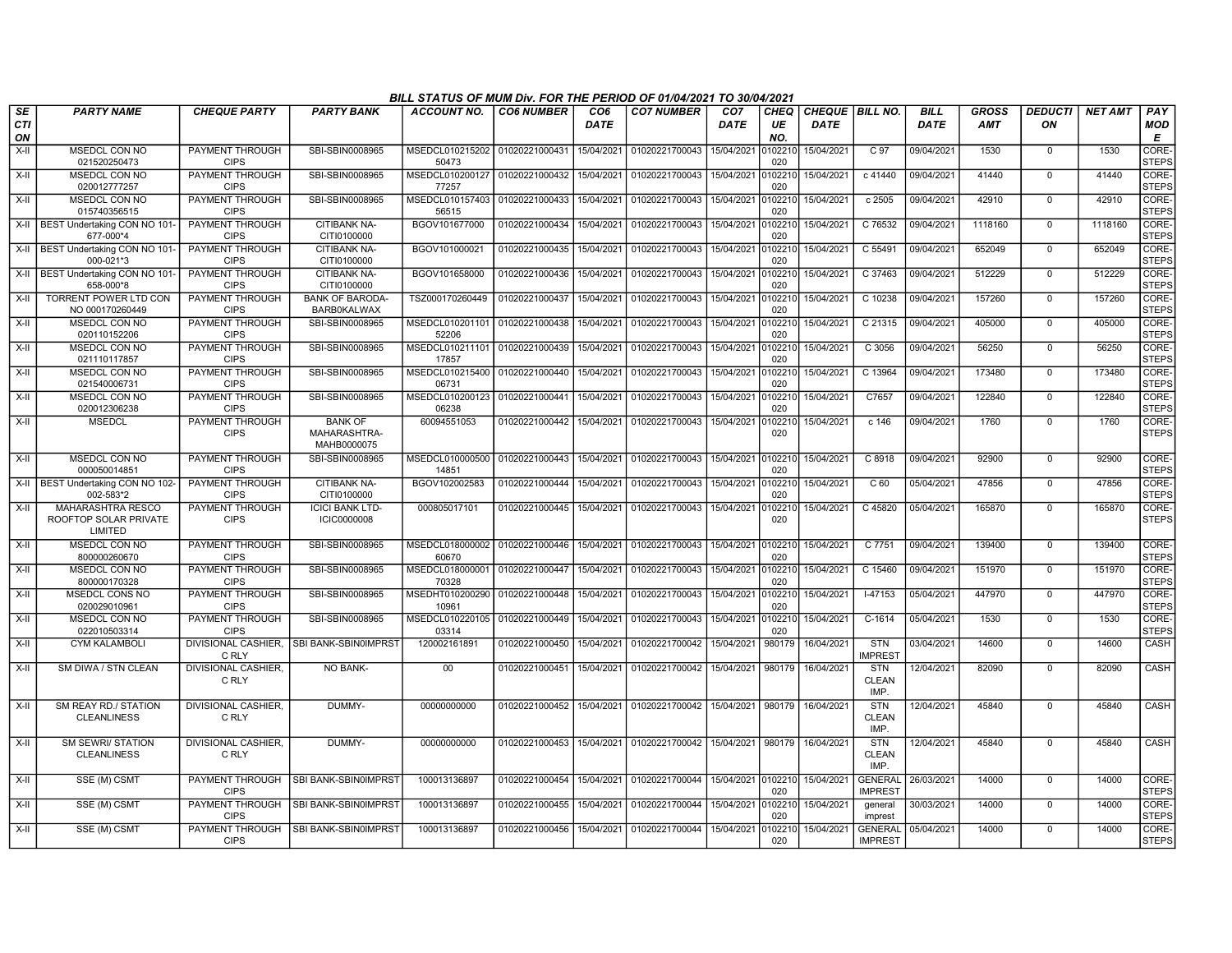|                        |                                           |                                       |                                                | BILL STATUS OF MUM Div. FOR THE PERIOD OF 01/04/2021 TO 30/04/2021 |                           |                         |                                   |                         |                          |                                       |                                  |                            |                            |                      |                |                             |
|------------------------|-------------------------------------------|---------------------------------------|------------------------------------------------|--------------------------------------------------------------------|---------------------------|-------------------------|-----------------------------------|-------------------------|--------------------------|---------------------------------------|----------------------------------|----------------------------|----------------------------|----------------------|----------------|-----------------------------|
| <b>SE</b><br>CTI<br>ON | <b>PARTY NAME</b>                         | <b>CHEQUE PARTY</b>                   | <b>PARTY BANK</b>                              | <b>ACCOUNT NO.</b>                                                 | <b>CO6 NUMBER</b>         | CO <sub>6</sub><br>DATE | <b>CO7 NUMBER</b>                 | CO <sub>7</sub><br>DATE | <b>CHEQ</b><br>UE<br>NO. | <b>CHEQUE BILL NO.</b><br><b>DATE</b> |                                  | <b>BILL</b><br><b>DATE</b> | <b>GROSS</b><br><b>AMT</b> | <b>DEDUCTI</b><br>ON | <b>NET AMT</b> | PAY<br>MOD<br>Е             |
| $X-II$                 | SSE (M) CSMT                              | <b>PAYMENT THROUGH</b><br><b>CIPS</b> | SBI BANK-SBIN0IMPRST                           | 100013136897                                                       | 01020221000457            | 15/04/2021              | 01020221700044                    | 15/04/2021              | 010221<br>020            | 15/04/2021                            | <b>GENERAL</b><br><b>IMPREST</b> | 09/04/2021                 | 14000                      | $\Omega$             | 14000          | <b>CORE</b><br><b>STEPS</b> |
| $X-H$                  | SSE(M)TNA                                 | PAYMENT THROUGH<br><b>CIPS</b>        | SBI BANK-SBIN0IMPRST                           | 120007777538                                                       | 01020221000458            | 15/04/2021              | 01020221700044                    | 15/04/2021              | 0102210<br>020           | 15/04/2021                            | <b>GEN IMP</b>                   | 10/02/2021                 | 5000                       | $\mathbf 0$          | 5000           | CORE-<br><b>STEPS</b>       |
| X-II                   | SSE(M)TNA                                 | <b>PAYMENT THROUGH</b><br><b>CIPS</b> | <b>SBI BANK-SBIN0IMPRST</b>                    | 120007777538                                                       | 01020221000459            | 15/04/2021              | 01020221700044                    | 15/04/2021              | 0102210<br>020           | 15/04/2021                            | 0356,0373,<br>0397               | 27/02/2021                 | 5000                       | $\mathbf 0$          | 5000           | CORE-<br><b>STEPS</b>       |
| $X-H$                  | SSE(M)BYCULLA                             | PAYMENT THROUGH<br><b>CIPS</b>        | SBI BANK-SBIN0IMPRST                           | 120007776072                                                       | 01020221000460            | 15/04/2021              | 01020221700044                    | 15/04/2021              | 0102210<br>020           | 15/04/2021                            | 3146/20-21                       | 21/01/2021                 | 5000                       | $\Omega$             | 5000           | CORE-<br><b>STEPS</b>       |
| X-II                   | SSE(M)BYCULLA                             | PAYMENT THROUGH<br><b>CIPS</b>        | SBI BANK-SBIN0IMPRST                           | 120007776072                                                       | 01020221000461            | 15/04/2021              | 01020221700044                    | 15/04/2021              | 0102210<br>020           | 15/04/2021                            | 3157/20-21                       | 02/02/2021                 | 5000                       | $\Omega$             | 5000           | CORE-<br><b>STEPS</b>       |
| $X-H$                  | SANJEEV B DESHPANDE                       | <b>PAYMENT THROUGH</b><br><b>CIPS</b> | STATE BANK OF INDIA-<br>SBIN0020997            | 52209893138                                                        | 01020221000464            | 15/04/2021              | 01020221700044                    | 15/04/2021              | 0102210<br>020           | 15/04/2021                            | Advocate<br>bill                 | 02/04/2021                 | 12000                      | 900                  | 11100          | CORE-<br><b>STEPS</b>       |
| X-II                   | <b>INDUPRAKASH TRIPATHI</b>               | <b>PAYMENT THROUGH</b><br><b>CIPS</b> | <b>BANK OF BARODA-</b><br><b>BARB0FORTUN</b>   | 06960100017767                                                     | 01020221000467            | 15/04/2021              | 01020221700044                    | 15/04/2021              | 010221<br>020            | 15/04/2021                            | Advocate<br>bill                 | 02/04/2021                 | 5950                       | 446                  | 5504           | CORE-<br><b>STEPS</b>       |
| X-II                   | ADEN T BY (GEN IMP)                       | PAYMENT THROUGH<br><b>CIPS</b>        | SBI BANK-SBIN0IMPRST                           | 120002155854                                                       | 01020221000468            | 15/04/2021              | 01020221700044                    | 15/04/2021              | 0102210<br>020           | 15/04/2021                            | General<br>Imprest               | 06/04/2021                 | 14459                      | $\Omega$             | 14459          | CORE-<br><b>STEPS</b>       |
| X-II                   | ADEN (W) CSTM/ FUEL IMP                   | PAYMENT THROUGH<br><b>CIPS</b>        | SBI BANK-SBIN0IMPRST                           | 120002155893                                                       | 01020221000469            | 15/04/2021              | 01020221700044                    | 15/04/2021              | 0102210<br>020           | 15/04/2021                            | <b>ADEN[W]C</b><br><b>SMT</b>    | 01/03/2021                 | 2000                       | $\mathbf 0$          | 2000           | CORE-<br><b>STEPS</b>       |
| $X-H$                  | <b>SS NAHUR</b>                           | <b>PAYMENT THROUGH</b><br><b>CIPS</b> | SBI BANK-SBIN0IMPRST                           | 120002162586                                                       | 01020221000470            | 15/04/2021              | 01020221700044                    | 15/04/2021              | 0102210<br>020           | 15/04/2021                            | <b>IMPREST</b><br>CASH           | 06/04/2021                 | 10471                      | $\mathbf 0$          | 10471          | CORE-<br><b>STEPS</b>       |
| $X-H$                  | AREA TRAINING CENTER KYN<br>/GEN.IMP.     | <b>PAYMENT THROUGH</b><br><b>CIPS</b> | SBI BANK-SBIN0IMPRST                           | 120006918178                                                       | 01020221000471            | 15/04/2021              | 01020221700044                    | 15/04/2021              | 0102210<br>020           | 15/04/2021                            | <b>STN</b><br><b>IMPREST</b>     | 12/03/2021                 | 2000                       | $\overline{0}$       | 2000           | CORE-<br><b>STEPS</b>       |
| X-II                   | <b>SM THANE</b>                           | PAYMENT THROUGH<br><b>CIPS</b>        | SBI BANK-SBIN0IMPRST                           | 120006769604                                                       | 01020221000472            | 15/04/2021              | 01020221700044                    | 15/04/2021              | 0102210<br>020           | 15/04/2021                            | <b>STN</b><br><b>IMPREST</b>     | 05/02/2021                 | 8860                       | $\mathbf 0$          | 8860           | CORE-<br><b>STEPS</b>       |
| $X-II$                 | <b>SM DOMBIVLI</b>                        | PAYMENT THROUGH<br><b>CIPS</b>        | SBI BANK-SBIN0IMPRST                           | 120002161639                                                       | 01020221000473            | 15/04/2021              | 01020221700044                    | 15/04/2021              | 0102210<br>020           | 15/04/2021                            | <b>STN</b><br><b>IMPREST</b>     | 02/04/2021                 | 9040                       | $\mathbf 0$          | 9040           | CORE-<br><b>STEPS</b>       |
| $X-H$                  | <b>SS KHOPOLI</b>                         | PAYMENT THROUGH<br><b>CIPS</b>        | SBI BANK-SBIN0IMPRST                           | 120002161645                                                       | 01020221000474            | 15/04/2021              | 01020221700044                    | 15/04/2021              | 010221<br>020            | 15/04/2021                            | <b>STN</b><br><b>IMPREST</b>     | 31/03/2021                 | 23771                      | 0                    | 23771          | CORE-<br><b>STEPS</b>       |
| X-II                   | <b>SM NERAL</b>                           | <b>PAYMENT THROUGH</b><br><b>CIPS</b> | SBI BANK-SBIN0IMPRST                           | 120002161686                                                       | 01020221000475            | 15/04/2021              | 01020221700044                    | 15/04/2021              | 0102210<br>020           | 15/04/2021                            | <b>STN</b><br><b>IMPREST</b>     | 05/04/2021                 | 20500                      | $\Omega$             | 20500          | <b>CORE</b><br><b>STEPS</b> |
| X-II                   | <b>SM TALOJA</b>                          | PAYMENT THROUGH<br><b>CIPS</b>        | SBI BANK-SBIN0IMPRST                           | 120002162210                                                       | 01020221000476            | 15/04/2021              | 01020221700044                    | 15/04/2021              | 0102210<br>020           | 15/04/2021                            | <b>STN</b><br><b>IMPREST</b>     | 31/03/2021                 | 17853                      | $\mathbf 0$          | 17853          | <b>CORE</b><br><b>STEPS</b> |
| $X-II$                 | <b>SM VASHI</b>                           | PAYMENT THROUGH<br><b>CIPS</b>        | SBI BANK-SBIN0IMPRST                           | 120002161941                                                       | 01020221000477            | 15/04/2021              | 01020221700044                    | 15/04/2021              | 0102210<br>020           | 15/04/2021                            | STN<br><b>IMPREST</b>            | 28/02/2021                 | 2413                       | $\mathbf 0$          | 2413           | CORE-<br><b>STEPS</b>       |
| $X-II$                 | <b>SM DADAR</b>                           | PAYMENT THROUGH<br><b>CIPS</b>        | SBI BANK-SBIN0IMPRST                           | 120002161896                                                       | 01020221000478            | 15/04/2021              | 01020221700044                    | 15/04/2021              | 0102210<br>020           | 15/04/2021                            | <b>STN</b><br><b>IMPREST</b>     | 07/03/2021                 | 11928                      | $\mathbf 0$          | 11928          | CORE-<br><b>STEPS</b>       |
| X-II                   | <b>SM NERUL</b>                           | PAYMENT THROUGH<br><b>CIPS</b>        | SBI BANK-SBIN0IMPRST                           | 120002161935                                                       | 01020221000479            | 15/04/2021              | 01020221700044                    | 15/04/2021              | 0102210<br>020           | 15/04/2021                            | <b>STN</b><br><b>IMPREST</b>     | 01/04/2021                 | 3243                       | $\Omega$             | 3243           | CORE-<br><b>STEPS</b>       |
| $X-II$                 | <b>SM GHATKOPAR</b>                       | PAYMENT THROUGH<br><b>CIPS</b>        | SBI BANK-SBIN0IMPRST                           | 120002161897                                                       | 01020221000480            | 15/04/2021              | 01020221700044                    | 15/04/2021              | 0102210<br>020           | 15/04/2021                            | stn imprest                      | 28/02/2021                 | 1038                       | $\Omega$             | 1038           | CORE-<br><b>STEPS</b>       |
| X-II                   | <b>SM KARJAT</b>                          | PAYMENT THROUGH<br><b>CIPS</b>        | SBI BANK-SBIN0IMPRST                           | 120002161644                                                       | 01020221000481            | 15/04/2021              | 01020221700044                    | 15/04/2021              | 0102210<br>020           | 15/04/2021                            | <b>STN</b><br><b>IMPREST</b>     | 31/03/2021                 | 48000                      | 0                    | 48000          | CORE-<br><b>STEPS</b>       |
| $X-II$                 | <b>SM REAY ROAD</b>                       | PAYMENT THROUGH<br><b>CIPS</b>        | SBI BANK-SBIN0IMPRST                           | 120002162087                                                       | 01020221000482            | 15/04/2021              | 01020221700044                    | 15/04/2021              | 010221<br>020            | 15/04/2021                            | <b>STN</b><br><b>IMPREST</b>     | 01/04/2021                 | 2230                       | $\Omega$             | 2230           | CORE-<br><b>STEPS</b>       |
| X-II                   | <b>SM SUB CSTM</b>                        | PAYMENT THROUGH<br><b>CIPS</b>        | SBI BANK-SBIN0IMPRST                           | 120002161942                                                       | 01020221000483            | 15/04/2021              | 01020221700044                    | 15/04/2021              | 0102210<br>020           | 15/04/2021                            | <b>GEN IMP</b>                   | 07/04/2021                 | 9499                       | $\mathbf 0$          | 9499           | CORE-<br><b>STEPS</b>       |
| X-II                   | <b>BPCL E CMS</b>                         | <b>PAYMENT THROUGH</b><br><b>CIPS</b> | HDFC-HDFC0000240                               | 3017FA2000601763                                                   | 01020221000484            | 16/04/2021              | 01020221700046                    | 16/04/2021              | 0102210<br>022           | 16/04/2021                            | 103/02                           | 15/04/2021                 | 800419                     | $\mathbf 0$          | 800419         | <b>CORE</b><br><b>STEPS</b> |
| $X-II$                 | PRASAD CONSTRUCTION<br>COMPANY-THANE      | PAYMENT THROUGH<br><b>CIPS</b>        | SBI-SBIN0007452                                | 34786549645                                                        | 01020221000485            | 16/04/2021              | 01020221700051                    | 16/04/2021              | 0102210<br>022           | 16/04/2021                            | 24000                            | 06/04/2021                 | 24000                      | $\mathbf{0}$         | 24000          | CORE-<br><b>STEPS</b>       |
| $X-H$                  | INS.RPF BHIWANDI VEH NO MH-<br>01-CY-9315 | <b>DIVISIONAL CASHIER.</b><br>C RLY   | NO BANK-                                       | 00                                                                 | 01020221000486            | 16/04/2021              | 01020221700052                    | 16/04/2021              | 980180                   | 20/04/2021                            | <b>FUEL</b><br><b>IMPREST</b>    | 28/02/2021                 | 3080                       | $\Omega$             | 3080           | CASH                        |
| $X-H$                  | <b>LAKASHYA ENTERPRISES</b>               | <b>PAYMENT THROUGH</b><br><b>CIPS</b> | KALYAN JANATA<br>SAHAKARI BANK-<br>KJSB0000502 | 502011100000292                                                    | 01020221000487            | 16/04/2021              | 01020221700058 20/04/2021 0102210 |                         | 029                      | 22/04/2021                            | LE/CR/04/1<br>$9 - 20$           | 25/02/2021                 | 68640                      | 2210                 | 66430          | CORE-<br><b>STEPS</b>       |
| $X-H$                  | DSTE (N) KYN CLENING IMP.                 | PAYMENT THROUGH<br><b>CIPS</b>        | SBI BANK-SBIN0IMPRST                           | 120007776064                                                       | 01020221000488 16/04/2021 |                         | 01020221700049                    | 16/04/2021              | 0102210<br>023           | 19/04/2021                            | 02                               | 05/03/2021                 | 6000                       | $\Omega$             | 6000           | CORE-<br><b>STEPS</b>       |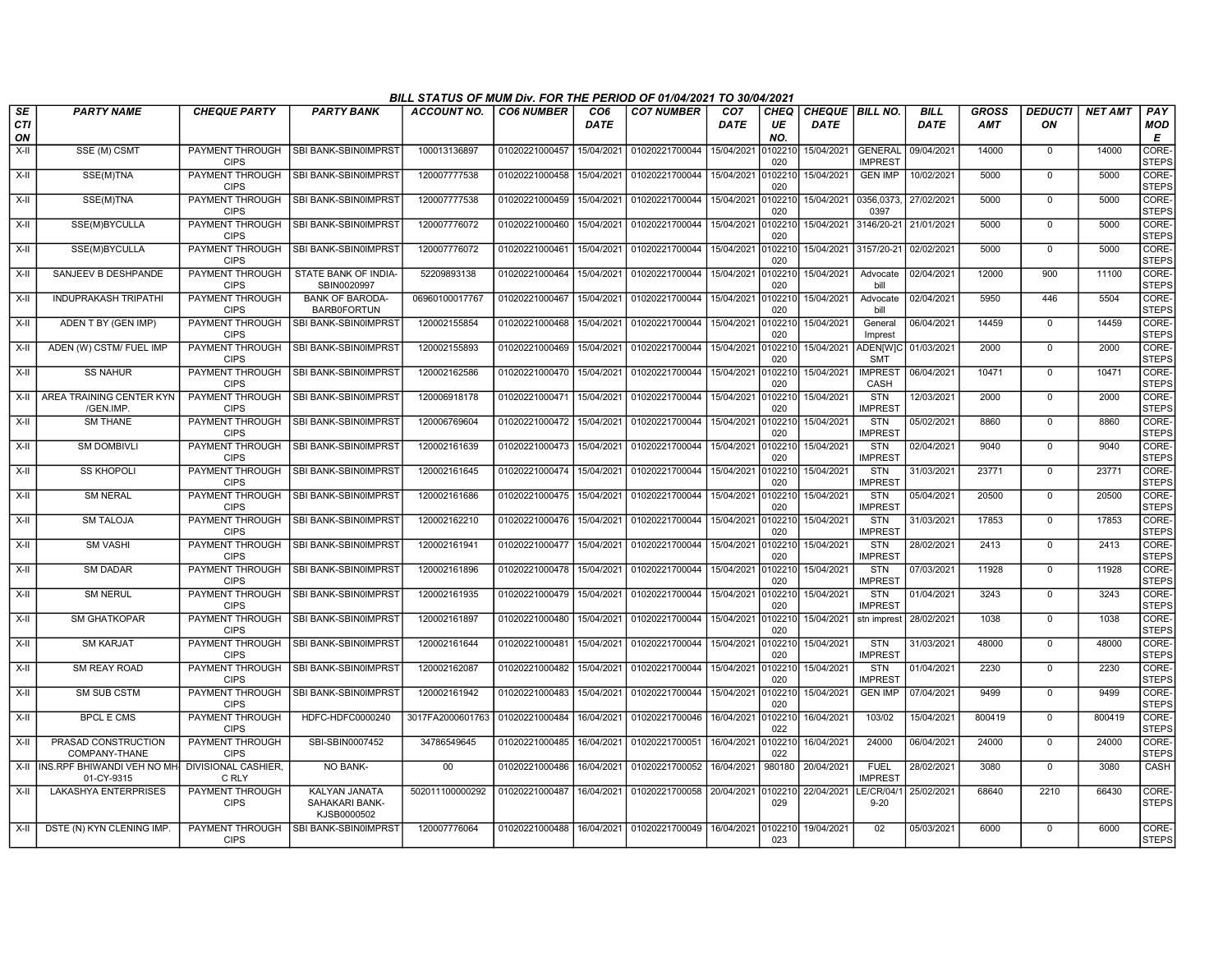|                        |                                                       |                                       |                                        | BILL STATUS OF MUM Div. FOR THE PERIOD OF 01/04/2021 TO 30/04/2021 |                   |                         |                   |                                |                   |                                  |                                |                            |                            |                      |                |                        |
|------------------------|-------------------------------------------------------|---------------------------------------|----------------------------------------|--------------------------------------------------------------------|-------------------|-------------------------|-------------------|--------------------------------|-------------------|----------------------------------|--------------------------------|----------------------------|----------------------------|----------------------|----------------|------------------------|
| SE<br><b>CTI</b><br>ON | <b>PARTY NAME</b>                                     | <b>CHEQUE PARTY</b>                   | <b>PARTY BANK</b>                      | ACCOUNT NO.                                                        | <b>CO6 NUMBER</b> | CO <sub>6</sub><br>DATE | <b>CO7 NUMBER</b> | CO <sub>7</sub><br><b>DATE</b> | CHEQ<br>UE<br>NO. | CHEQUE   BILL NO.<br><b>DATE</b> |                                | <b>BILL</b><br><b>DATE</b> | <b>GROSS</b><br><b>AMT</b> | <b>DEDUCTI</b><br>ON | <b>NET AMT</b> | PAY<br><b>MOD</b><br>E |
| $X-H$                  | SR DEE (TRS)<br>KYN/VEHICL.IMP.                       | PAYMENT THROUGH<br><b>CIPS</b>        | <b>SBI BANK-SBIN0IMPRST</b>            | 120006972476                                                       | 01020221000489    | 16/04/2021              | 01020221700049    | 16/04/2021                     | 010221<br>023     | 19/04/2021 GEN. IMP.             |                                | 05/04/2021                 | 24535                      | $\Omega$             | 24535          | CORE-<br><b>STEPS</b>  |
| X-II                   | SR DEE (TRS) KYN/ART.IMP.                             | <b>CIPS</b>                           | PAYMENT THROUGH   SBI BANK-SBIN0IMPRST | 120006918179                                                       | 01020221000490    | 16/04/2021              | 01020221700049    | 16/04/2021                     | 010221<br>023     | 19/04/2021                       | GEN. IMP.                      | 05/04/2021                 | 22573                      | $\mathbf 0$          | 22573          | CORE-<br><b>STEPS</b>  |
| X-II                   | SSE(M)CLA                                             | <b>PAYMENT THROUGH</b><br><b>CIPS</b> | I SBI BANK-SBIN0IMPRST                 | 120007774590                                                       | 01020221000491    | 16/04/2021              | 01020221700049    | 16/04/2021                     | 010221<br>023     | 19/04/2021                       | 463.1601.4<br>64               | 15/01/2021                 | 5000                       | $\mathbf 0$          | 5000           | CORE-<br><b>STEPS</b>  |
| $X-H$                  | <b>INSPECTOR RPF ADMN CSTM</b>                        | PAYMENT THROUGH<br><b>CIPS</b>        | SBI BANK-SBIN0IMPRST                   | 120002162367                                                       | 01020221000493    | 16/04/2021              | 01020221700049    | 16/04/2021                     | 10221<br>023      | 19/04/2021                       | 25/02/2021                     | 25/02/2021                 | 4978                       | $\mathbf 0$          | 4978           | CORE-<br><b>STEPS</b>  |
| X-II                   | <b>INSPECTOR RPF</b><br>CSTM/GEN.IMP.                 | <b>PAYMENT THROUGH</b><br><b>CIPS</b> | SBI BANK-SBIN0IMPRST                   | 120006918182                                                       | 01020221000494    | 16/04/2021              | 01020221700049    | 16/04/2021                     | 010221<br>023     | 19/04/2021                       | 8501                           | 01/07/2020                 | 4908                       | $\Omega$             | 4908           | CORE-<br><b>STEPS</b>  |
| X-II                   | <b>INSPECTOR RPSF/A COY</b><br>12BN/RPSF/THK/GEN.IMP. | PAYMENT THROUGH<br><b>CIPS</b>        | <b>SBI BANK-SBIN0IMPRST</b>            | 120006924182                                                       | 01020221000495    | 16/04/2021              | 01020221700049    | 16/04/2021                     | 0102210<br>023    | 19/04/2021                       | 299,3216,3<br>218              | 25/03/2021                 | 1500                       | $\mathbf 0$          | 1500           | CORE-<br><b>STEPS</b>  |
| $X-H$                  | INSPECTOR/<br>RPSF/BARRACK/GEN. IMP                   | PAYMENT THROUGH<br><b>CIPS</b>        | <b>SBI BANK-SBIN0IMPRST</b>            | 120007805597                                                       | 01020221000496    | 16/04/2021              | 01020221700049    | 16/04/2021                     | 010221<br>023     | 19/04/2021                       | 12BN/IPF.<br><b>HQR/BIM</b>    | 05/04/2021                 | 5000                       | $\overline{0}$       | 5000           | CORE-<br><b>STEPS</b>  |
| X-II                   | ADME /HQ/CSTM/GEN.IMP.                                | PAYMENT THROUGH<br><b>CIPS</b>        | SBI BANK-SBIN0IMPRS                    | 120007805532                                                       | 01020221000497    | 16/04/2021              | 01020221700048    | 16/04/2021                     | 10221<br>023      | 19/04/2021                       | general<br>imprest             | 11/03/2021                 | 4000                       | $\Omega$             | 4000           | CORE-<br><b>STEPS</b>  |
| $X-H$                  | SR CREW CONTROLLER<br>(SUB)PNVL/GEN.IMP.              | PAYMENT THROUGH<br><b>CIPS</b>        | <b>SBI BANK-SBIN0IMPRST</b>            | 120006918180                                                       | 01020221000498    | 16/04/2021              | 01020221700048    | 16/04/2021                     | 010221<br>023     | 19/04/2021                       | 3610                           | 25/02/2021                 | 3000                       | $\Omega$             | 3000           | CORE-<br><b>STEPS</b>  |
| X-II                   | <b>INSPECTOR</b><br>RPSF/HQ/THK/GEN.IMP.              | PAYMENT THROUGH<br><b>CIPS</b>        | <b>SBI BANK-SBIN0IMPRST</b>            | 120006922704                                                       | 01020221000499    | 16/04/2021              | 01020221700048    | 16/04/2021                     | 0102210<br>023    | 19/04/2021                       | 12BN/IPF/<br>HQR/IMP           | 05/04/2021                 | 1500                       | $\Omega$             | 1500           | CORE-<br><b>STEPS</b>  |
| X-II                   | SSE(C&W).IOH<br>SHED, W.B.DEPOT                       | PAYMENT THROUGH<br><b>CIPS</b>        | <b>SBI BANK-SBIN0IMPRST</b>            | 120006924191                                                       | 01020221000500    | 16/04/2021              | 01020221700048    | 16/04/2021                     | 010221<br>023     | 19/04/2021                       | SSE/C&W/<br>WB/01/03           | 07/04/2021                 | 25000                      | $\mathbf 0$          | 25000          | CORE-<br><b>STEPS</b>  |
| $X-H$                  | DSTE/MW/RC/CSTM/GEN.IMP                               | PAYMENT THROUGH<br><b>CIPS</b>        | SBI BANK-SBIN0IMPRST                   | 120006913888                                                       | 01020221000501    | 16/04/2021              | 01020221700048    | 16/04/2021                     | 010221<br>023     | 19/04/2021                       | 202103                         | 23/03/2021                 | 2995                       | $\mathbf 0$          | 2995           | CORE-<br><b>STEPS</b>  |
| $X-II$                 | SR.CDO.LTT/GEN.IMP.                                   | PAYMENT THROUGH<br><b>CIPS</b>        | SBI BANK-SBIN0IMPRST                   | 120006924188                                                       | 01020221000502    | 16/04/2021              | 01020221700048    | 16/04/2021                     | 0102210<br>023    | 19/04/2021                       | SR CDO<br><b>IMPRESS</b>       | 23/03/2021                 | 2105                       | $\mathbf 0$          | 2105           | CORE-<br><b>STEPS</b>  |
| X-II                   | ASC/RPF/MULUND                                        | PAYMENT THROUGH<br><b>CIPS</b>        | ISBI BANK-SBIN0IMPRST                  | 120002162673                                                       | 01020221000503    | 16/04/2021              | 01020221700048    | 16/04/2021                     | 010221<br>023     | 19/04/2021                       | <b>GEN IMP</b>                 | 05/04/2021                 | 3780                       | $\mathbf 0$          | 3780           | CORE-<br><b>STEPS</b>  |
| X-II                   | <b>INSPECTOR RPF/DS/MEDICAL</b><br>EXP./GEN.IMP       | <b>PAYMENT THROUGH</b><br><b>CIPS</b> | SBI BANK-SBIN0IMPRST                   | 120002162910                                                       | 01020221000504    | 16/04/2021              | 01020221700048    | 16/04/2021                     | 010221<br>023     | 19/04/2021                       | <b>DS/MTN/M</b><br>ED.IMP      | 07/04/2021                 | 40494                      | $\mathbf 0$          | 40494          | CORE-<br><b>STEPS</b>  |
| X-II                   | INS./RPF/DOG SEQ/GAS/LTT                              | PAYMENT THROUGH<br><b>CIPS</b>        | SBI BANK-SBIN0IMPRST                   | 120006923443                                                       | 01020221000505    | 16/04/2021              | 01020221700048    | 16/04/2021                     | 010221<br>023     | 19/04/2021                       | DS/LTT/GA<br>S/IMP             | 07/04/2021                 | 719                        | $\Omega$             | 719            | CORE-<br><b>STEPS</b>  |
| $X-II$                 | ASST SUB INSPECTOR<br>/DS/LTT/GEN.IMP                 | PAYMENT THROUGH<br><b>CIPS</b>        | SBI BANK-SBIN0IMPRST                   | 120007804802                                                       | 01020221000506    | 16/04/2021              | 01020221700048    | 16/04/2021                     | 010221<br>023     | 19/04/2021                       | DS/LTT/GE<br>N/IMP.            | 07/04/2021                 | 688                        | $\mathbf 0$          | 688            | CORE-<br><b>STEPS</b>  |
| $X-H$                  | INSPECTOR RPF DSCR CSTM                               | <b>PAYMENT THROUGH</b><br><b>CIPS</b> | <b>SBI BANK-SBIN0IMPRST</b>            | 120007806260                                                       | 01020221000507    | 16/04/2021              | 01020221700048    | 16/04/2021                     | 010221<br>023     | 19/04/2021                       | <b>DS/MTN/G</b><br>EN/IMP      | 07/04/2021                 | 2183                       | $\overline{0}$       | 2183           | CORE-<br><b>STEPS</b>  |
| X-II                   | I INS.RPF ROHA VEH NO MH-01<br>CY-9307                | PAYMENT THROUGH<br><b>CIPS</b>        | <b>SBI BANK-SBIN0IMPRST</b>            | 100013136924                                                       | 01020221000508    | 16/04/2021              | 01020221700048    | 16/04/2021                     | 010221<br>023     | 19/04/2021                       | <b>IMP CASH</b><br><b>FUEL</b> | 24/03/2021                 | 4000                       | $\mathbf 0$          | 4000           | CORE-<br><b>STEPS</b>  |
| X-II                   | INS.RPF/CLA/CS/GEN.IMP.                               | PAYMENT THROUGH<br><b>CIPS</b>        | SBI BANK-SBIN0IMPRST                   | 120002162369                                                       | 01020221000509    | 16/04/2021              | 01020221700048    | 16/04/2021                     | 010221<br>023     | 19/04/2021                       | GEN.IMP.O<br>LA.CS             | 31/03/2021                 | 4930                       | $\mathbf 0$          | 4930           | CORE-<br><b>STEPS</b>  |
| X-II                   | INS.RPF PEN VEH NO MH-01-<br>CY-9340                  | PAYMENT THROUGH<br><b>CIPS</b>        | SBI BANK-SBIN0IMPRST                   | 100013136910                                                       | 01020221000510    | 16/04/2021              | 01020221700048    | 16/04/2021                     | 10221<br>023      | 19/04/2021                       | <b>IMP CASH</b><br><b>FUEL</b> | 22/03/2021                 | 4000                       | 0                    | 4000           | CORE-<br><b>STEPS</b>  |
| X-II                   | <b>INSPECTOR RPF</b><br>CSTM/GEN.IMP                  | <b>PAYMENT THROUGH</b><br><b>CIPS</b> | SBI BANK-SBIN0IMPRST                   | 120006918182                                                       | 01020221000511    | 16/04/2021              | 01020221700048    | 16/04/2021                     | 0102210<br>023    | 19/04/2021                       | C006812/2<br>$0 - 21$          | 08/02/2021                 | 4936                       | $\mathbf 0$          | 4936           | CORE-<br><b>STEPS</b>  |
| X-II                   | RUBI ENTERPRISES-DELHI                                | PAYMENT THROUGH<br><b>CIPS</b>        | PUNJAB NATIONAL<br>BANK-PUNB0420000    | 4200002100011740                                                   | 01020221000512    | 16/04/2021              | 01020221700061    | 20/04/2021                     | 102210<br>025     | 20/04/2021                       | 136905                         | 15/04/2021                 | 3100                       | $\overline{0}$       | 3100           | CORE-<br><b>STEPS</b>  |
| $X-II$                 | RUBI ENTERPRISES-DELHI                                | PAYMENT THROUGH<br><b>CIPS</b>        | PUNJAB NATIONAL<br>BANK-PUNB0420000    | 4200002100011740                                                   | 01020221000513    | 16/04/2021              | 01020221700061    | 20/04/2021                     | 102210<br>025     | 20/04/2021                       | 136906                         | 15/04/2021                 | 2200                       | $\Omega$             | 2200           | CORE-<br><b>STEPS</b>  |
| X-II                   | CMS KALYAN(DIESEL IMPRES'<br>$15000/-$                | PAYMENT THROUGH<br><b>CIPS</b>        | SBI BANK-SBIN0IMPRST                   | 120007775342                                                       | 01020221000514    | 16/04/2021              | 01020221700047    | 16/04/2021                     | 10221<br>022      | 16/04/2021                       | khy/h/fuel<br>impre            | 12/04/2021                 | 38234                      | $\Omega$             | 38234          | CORE-<br><b>STEPS</b>  |
| $X-H$                  | CMS KALYAN(GEN. IMP<br>Rs.125000)(1)                  | PAYMENT THROUGH<br><b>CIPS</b>        | <b>SBI BANK-SBIN0IMPRST</b>            | 120006769606                                                       | 01020221000515    | 16/04/2021              | 01020221700047    | 16/04/2021                     | 0102210<br>022    | 16/04/2021                       | KYN.H.E.C<br>ovid-19           | 08/04/2021                 | 80000                      | $\Omega$             | 80000          | CORE-<br><b>STEPS</b>  |
| X-II                   | CMS KALYAN(GEN. IMP<br>Rs.125000)(2)                  | <b>PAYMENT THROUGH</b><br><b>CIPS</b> | ISBI BANK-SBIN0IMPRST                  | 120002162821                                                       | 01020221000516    | 16/04/2021              | 01020221700047    | 16/04/2021                     | 010221<br>022     | 16/04/2021                       | KYN.H.E.C<br>ovid-19           | 08/04/2021                 | 80000                      | $\mathbf 0$          | 80000          | CORE-<br><b>STEPS</b>  |
| X-II                   | CMS KALYAN(GEN. IMP<br>Rs.125000)(3)                  | PAYMENT THROUGH<br><b>CIPS</b>        | SBI BANK-SBIN0IMPRST                   | 120006983412                                                       | 01020221000517    | 16/04/2021              | 01020221700047    | 16/04/2021                     | 0102210<br>022    | 16/04/2021                       | KYN.H.E.C<br>ovid-19           | 08/04/2021                 | 39895                      | $\mathbf 0$          | 39895          | CORE-<br><b>STEPS</b>  |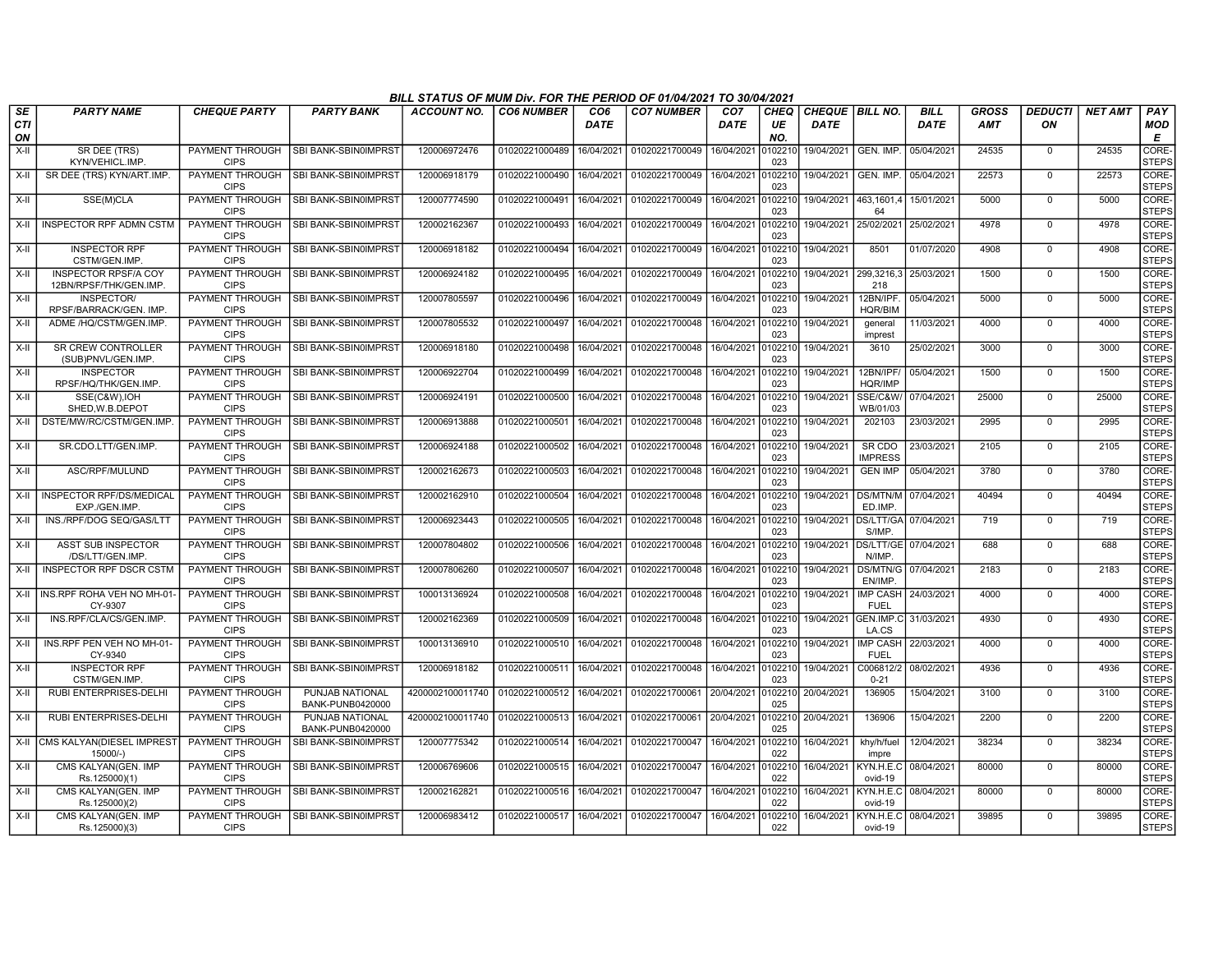|                        |                                                      |                                       |                                                                         | BILL STATUS OF MUM Div. FOR THE PERIOD OF 01/04/2021 TO 30/04/2021 |                   |                         |                           |                                |                          |                                  |                                    |                            |                     |                      |                |                                  |
|------------------------|------------------------------------------------------|---------------------------------------|-------------------------------------------------------------------------|--------------------------------------------------------------------|-------------------|-------------------------|---------------------------|--------------------------------|--------------------------|----------------------------------|------------------------------------|----------------------------|---------------------|----------------------|----------------|----------------------------------|
| SE<br><b>CTI</b><br>ON | <b>PARTY NAME</b>                                    | <b>CHEQUE PARTY</b>                   | <b>PARTY BANK</b>                                                       | <b>ACCOUNT NO.</b>                                                 | <b>CO6 NUMBER</b> | CO <sub>6</sub><br>DATE | <b>CO7 NUMBER</b>         | CO <sub>7</sub><br><b>DATE</b> | <b>CHEQ</b><br>UE<br>NO. | CHEQUE   BILL NO.<br><b>DATE</b> |                                    | <b>BILL</b><br><b>DATE</b> | GROSS<br><b>AMT</b> | <b>DEDUCTI</b><br>ΟN | <b>NET AMT</b> | PAY<br><b>MOD</b><br>E           |
| $X-H$                  | SSE CSTM (COG)/GEN.IMP.                              | PAYMENT THROUGH<br><b>CIPS</b>        | SBI BANK-SBIN0IMPRST                                                    | 120006924187                                                       | 01020221000518    | 16/04/2021              | 01020221700048            | 16/04/2021                     | 010221<br>023            |                                  | 19/04/2021   BB.M.CSM   31/03/2021 |                            | 19944               | $\mathbf 0$          | 19944          | CORE-<br><b>STEPS</b>            |
| X-II                   | <b>IM/S SHAKTI FIRE EQUIPMENTS</b><br><b>COMPANY</b> | PAYMENT THROUGH<br><b>CIPS</b>        | IDBI BANK-IBKL0001334                                                   | 1334102000001397 01020221000519                                    |                   | 16/04/2021              | 01020221700050            | 16/04/2021 010221              | 023                      | 19/04/2021                       | 52                                 | 16/03/2021                 | 5640.4              | .4                   | 5640           | CORE-<br><b>STEPS</b>            |
| X-II                   | <b>M/S SHAKTI FIRE EQUIPMENTS</b><br><b>COMPANY</b>  | <b>PAYMENT THROUGH</b><br><b>CIPS</b> | IDBI BANK-IBKL0001334                                                   | 1334102000001397                                                   | 01020221000520    | 16/04/2021              | 01020221700050            | 16/04/2021 010221              | 023                      | 19/04/2021                       | 50/29/07                           | 16/03/2021                 | 29563.72            | .72                  | 29563          | CORE-<br><b>STEPS</b>            |
| $X-H$                  | <b>MEDCORE ENTERPRISES</b>                           | PAYMENT THROUGH<br><b>CIPS</b>        | <b>BHARAT COOPERATIVE</b><br><b>BANK MUMBAI LIMITED-</b><br>BCBM0000094 | 009312100001801                                                    | 01020221000521    | 16/04/2021              | 01020221700053            | 16/04/2021                     | 10221<br>022             | 16/04/2021                       | ME/2021/0<br>17                    | 12/03/2021                 | 489700              | 67364                | 422336         | CORE-<br>STEPS                   |
| X-II                   | AASTHA PHARMACEUTICLS                                | PAYMENT THROUGH<br><b>CIPS</b>        | PUNJAB NATIONAL<br><b>BANK-PUNB0405200</b>                              | 4052002100008561                                                   | 01020221000522    | 16/04/2021              | 01020221700081 23/04/2021 |                                | 0102210<br>032           | 23/04/2021                       | 0001379                            | 27/02/2021                 | 6406                | $\mathbf 0$          | 6406           | CORE-<br><b>STEPS</b>            |
| $X-II$                 | AASTHA PHARMACEUTICLS                                | <b>PAYMENT THROUGH</b><br><b>CIPS</b> | PUNJAB NATIONAL<br><b>BANK-PUNB0405200</b>                              | 4052002100008561                                                   | 01020221000523    | 16/04/2021              | 01020221700081            | 23/04/2021                     | 0102210<br>032           | 23/04/2021                       | 0001346                            | 22/02/2021                 | 113837              | 6830                 | 107007         | CORE-<br><b>STEPS</b>            |
| $X-II$                 | AASTHA PHARMACEUTICLS                                | PAYMENT THROUGH<br><b>CIPS</b>        | PUNJAB NATIONAL<br><b>BANK-PUNB0405200</b>                              | 4052002100008561                                                   | 01020221000524    | 16/04/2021              | 01020221700081            | 23/04/2021                     | 0102210<br>032           | 23/04/2021                       | 0001357                            | 23/02/2021                 | 59688               | $\overline{0}$       | 59688          | CORE-<br><b>STEPS</b>            |
| $X-H$                  | <b>I B PHARMA PVT LTD</b>                            | <b>PAYMENT THROUGH</b><br><b>CIPS</b> | <b>YES BANK LTD-</b><br>YESB0000164                                     | 016483900000250                                                    | 01020221000525    | 16/04/2021              | 01020221700081            | 23/04/2021                     | 0102210<br>032           | 23/04/2021                       | IBD002585                          | 03/03/2021                 | 363148.8            | 6484.8               | 356664         | CORE-<br><b>STEPS</b>            |
| X-II                   | <b>GAGAN PHARMA-MUMBAI</b>                           | PAYMENT THROUGH<br><b>CIPS</b>        | HDFC BANK LTD-<br><b>HDFC0CMALAD</b>                                    | 007000200000991                                                    | 01020221000526    | 16/04/2021              | 01020221700081            | 23/04/2021                     | 0102210<br>032           | 23/04/2021                       | G/447                              | 10/02/2021                 | 98012               | 3693                 | 94319          | CORE-<br><b>STEPS</b>            |
| $X-II$                 | <b>SPAN ENTERPRISES</b>                              | PAYMENT THROUGH<br><b>CIPS</b>        | AXIS BANK-UTIB0000219                                                   | 917030024355041                                                    | 01020221000527    | 16/04/2021              | 01020221700081            | 23/04/2021                     | 0102210<br>032           | 23/04/2021                       | SA/2350                            | 10/03/2021                 | 90592               | $\Omega$             | 90592          | CORE-<br><b>STEPS</b>            |
| $X-I$                  | <b>SPAN ENTERPRISES</b>                              | PAYMENT THROUGH<br><b>CIPS</b>        | AXIS BANK-UTIB0000219                                                   | 91703002435504                                                     | 01020221000528    | 16/04/2021              | 01020221700081            | 23/04/2021                     | 0102210<br>032           | 23/04/2021                       | SA/2349                            | 10/03/2021                 | 21174               | $\mathbf 0$          | 21174          | CORE-<br><b>STEPS</b>            |
| X-II                   | SR DME (D) KYN                                       | <b>DIVISIONAL CASHIER,</b><br>C RLY   | SELF CHEQUE-                                                            | 000000000                                                          | 01020221000529    | 16/04/2021              | 01020221700052            | 16/04/2021                     | 980180                   | 20/04/2021                       | 750898                             | 09/04/2021                 | 2988                | $\mathbf 0$          | 2988           | CASH                             |
| $X-H$                  | INS.RPF LNL VEH NO MH-01-CY-<br>9318                 | <b>DIVISIONAL CASHIER.</b><br>C RLY   | SBI BANK-SBIN0IMPRST                                                    | 100013136919                                                       | 01020221000530    | 16/04/2021              | 01020221700052            | 16/04/2021                     | 980180                   | 20/04/2021                       | <b>FUEL</b><br><b>IMPREST</b>      | 28/02/2021                 | 1730                | $\mathbf 0$          | 1730           | CASH                             |
| X-II                   | S S PHARMA AGENCY                                    | PAYMENT THROUGH<br><b>CIPS</b>        | <b>BANK OF BARODA-</b><br><b>BARBOLALBAU</b>                            | 33380500000023                                                     | 01020221000531    | 16/04/2021              | 01020221700081            | 23/04/2021                     | 0102210<br>032           | 23/04/2021                       | X/876                              | 27/02/2021                 | 405191              | 7236                 | 397955         | CORE-<br>STEPS                   |
| $X-II$                 | RPF, BARRAK MINTANCE IMP<br><b>MULUND</b>            | DIVISIONAL CASHIER,<br>C RLY          | <b>NO BANK-</b>                                                         | 00                                                                 | 01020221000532    | 16/04/2021              | 01020221700052            | 16/04/2021                     | 980180                   | 20/04/2021                       | <b>GEN IMP</b>                     | 08/04/2021                 | 14652               | $\overline{0}$       | 14652          | CASH                             |
| X-II                   | S S PHARMA AGENCY                                    | <b>PAYMENT THROUGH</b><br><b>CIPS</b> | <b>BANK OF BARODA-</b><br><b>BARBOLALBAU</b>                            | 33380500000023                                                     | 01020221000533    | 16/04/2021              | 01020221700081            | 23/04/2021 010221              | 032                      | 23/04/2021                       | X/870                              | 25/02/2021                 | 35716               | $\mathbf 0$          | 35716          | CORE-<br><b>STEPS</b>            |
| $X-H$                  | <b>ACDO DADER</b>                                    | <b>DIVISIONAL CASHIER.</b><br>C RLY   | SBI BANK-SBIN0IMPRST                                                    | 120006924193                                                       | 01020221000534    | 16/04/2021              | 01020221700052            | 16/04/2021                     | 980180                   | 20/04/2021                       | <b>GEN.IMP</b>                     | 02/04/2021                 | 15000               | $\Omega$             | 15000          | <b>CASH</b>                      |
| X-II                   | APO L AND W                                          | <b>DIVISIONAL CASHIER.</b><br>C RLY   | SELF CHEQUE-                                                            | 0000000000                                                         | 01020221000535    | 16/04/2021              | 01020221700052            | 16/04/2021                     | 980180                   | 20/04/2021                       | 750670                             | 07/04/2021                 | 22000               | $\mathbf{0}$         | 22000          | CASH                             |
| X-II                   | APO L AND W                                          | <b>DIVISIONAL CASHIER.</b><br>C RLY   | SELF CHEQUE-                                                            | 0000000000                                                         | 01020221000536    | 16/04/2021              | 01020221700052            | 16/04/2021                     | 980180                   | 20/04/2021                       | 750669                             | 07/04/2021                 | 22000               | $\mathbf 0$          | 22000          | CASH                             |
| X-II                   | APO L AND W                                          | DIVISIONAL CASHIER,<br>C RLY          | SELF CHEQUE-                                                            | 0000000000                                                         | 01020221000537    | 16/04/2021              | 01020221700052            | 16/04/2021                     | 980180                   | 20/04/2021                       | $\overline{1}$                     | 15/04/2021                 | 10000               | 0                    | 10000          | CASH                             |
| $X-H$                  | SR DEN (HM) BB GEN.IMP.                              | <b>DIVISIONAL CASHIER.</b><br>C RLY   | SBI BANK-SBIN0IMPRST                                                    | 100013136935                                                       | 01020221000538    | 16/04/2021              | 01020221700052            | 16/04/2021                     | 980180                   | 20/04/2021                       | GEN/IMP/J<br>AN/2021               | 02/02/2021                 | 4300                | $\mathbf 0$          | 4300           | CASH                             |
| $X-H$                  | <b>K ENTERPRISES</b>                                 | PAYMENT THROUGH<br><b>CIPS</b>        | THE SHAMRAO VITHAL<br><b>CO-OPERATIVE BAN-</b><br>SVCB0000010           | 101019940000004                                                    | 01020221000539    | 16/04/2021              | 01020221700081            | 23/04/2021                     | 0102210<br>032           | 23/04/2021                       | KE/10956                           | 02/03/2021                 | 63351               | 6335                 | 57016          | CORE-<br><b>STEPS</b>            |
| $X-H$                  | SR DPO CSTM                                          | <b>DIVISIONAL CASHIER,</b><br>C RLY   | SELF CHEQUE-                                                            | 000000000                                                          | 01020221000540    | 16/04/2021              | 01020221700052            | 16/04/2021                     | 980180                   | 20/04/2021                       | PO<br>811134                       | 15/04/2021                 | 1600                | $\overline{0}$       | 1600           | <b>CASH</b>                      |
| X-II                   | SR DPO CSTM                                          | DIVISIONAL CASHIER,<br>C RLY          | SELF CHEQUE-                                                            | 000000000                                                          | 01020221000541    | 16/04/2021              | 01020221700052            | 16/04/2021                     | 980180                   | 20/04/2021                       | P <sub>O</sub><br>811133           | 15/04/2021                 | 1600                | $\mathbf 0$          | 1600           | CASH                             |
| X-II                   | <b>KEPS PHARMA</b>                                   | PAYMENT THROUGH<br><b>CIPS</b>        | YES BANK-<br>YESB0000458                                                | 045884600000077                                                    | 01020221000542    | 16/04/2021              | 01020221700081            | 23/04/2021 010221              | 032                      | 23/04/2021                       | JSI//2818                          | 03/03/202                  | 67200               | $\mathbf 0$          | 67200          | CORE-<br><b>STEPS</b>            |
|                        | X-II THE DIRECTOR G.P.O. MUMBAI                      | THE DIRECTOR G.P.O.<br><b>MUMBAI</b>  | SELF CHEQUE-                                                            | 000000000                                                          | 01020221000543    | 16/04/2021              | 01020221700052            | 16/04/2021                     | 960299                   | 20/04/2021                       | 755031                             | 12/04/2021                 | 5000                | $\Omega$             | 5000           | <b>BANK</b><br>CHEQ<br><b>UE</b> |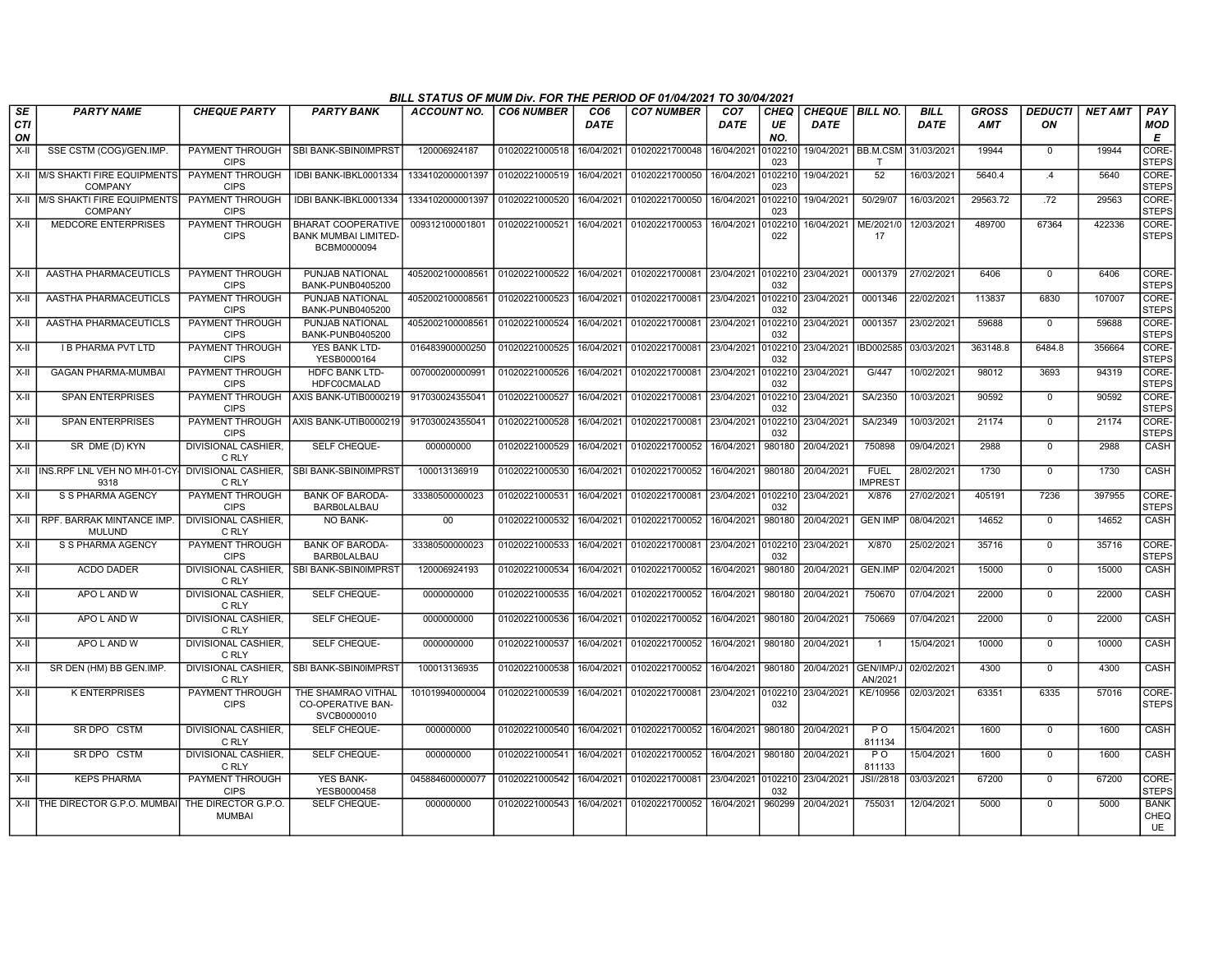|                        |                                                 |                                                 |                                                               | BILL STATUS OF MUM Div. FOR THE PERIOD OF 01/04/2021 TO 30/04/2021 |                   |                         |                                                                                 |                         |                   |                                  |                               |                            |                            |                      |                |                                  |
|------------------------|-------------------------------------------------|-------------------------------------------------|---------------------------------------------------------------|--------------------------------------------------------------------|-------------------|-------------------------|---------------------------------------------------------------------------------|-------------------------|-------------------|----------------------------------|-------------------------------|----------------------------|----------------------------|----------------------|----------------|----------------------------------|
| SE<br><b>CTI</b><br>ON | <b>PARTY NAME</b>                               | <b>CHEQUE PARTY</b>                             | <b>PARTY BANK</b>                                             | ACCOUNT NO.                                                        | <b>CO6 NUMBER</b> | CO <sub>6</sub><br>DATE | <b>CO7 NUMBER</b>                                                               | CO <sub>7</sub><br>DATE | CHEQ<br>UE<br>NO. | CHEQUE   BILL NO.<br><b>DATE</b> |                               | <b>BILL</b><br><b>DATE</b> | <b>GROSS</b><br><b>AMT</b> | <b>DEDUCTI</b><br>ON | <b>NET AMT</b> | PAY<br><b>MOD</b><br>Е           |
| $X-H$                  | SAHIL ENTERPRISES-<br>MUMBAI.                   | PAYMENT THROUGH<br><b>CIPS</b>                  | <b>NKGSB CO-OP BANK</b><br>LTD-NKGS0000011                    | 011110100002678                                                    | 01020221000544    | 16/04/2021              | 01020221700081 23/04/2021                                                       |                         | 0102210<br>032    | 23/04/2021                       | SAHIL-66                      | 03/02/2021                 | 81849                      | 6548                 | 75301          | CORE-<br><b>STEPS</b>            |
| X-II                   | INSPECTOR RPF DOG SQUAD<br><b>MATUNGA</b>       | DIVISIONAL CASHIER.<br>C RLY                    | SELF CHEQUE-                                                  | 000000000                                                          | 01020221000545    | 16/04/2021              | 01020221700052                                                                  | 16/04/2021              | 980180            | 20/04/2021                       | P.O.34350                     | 16/04/2021                 | 26681                      | $\mathbf 0$          | 26681          | <b>CASH</b>                      |
| X-II                   | SSE/T/PR                                        | DIVISIONAL CASHIER.<br>C RLY                    | NO BANK-                                                      | 00                                                                 | 01020221000546    | 16/04/2021              | 01020221700052                                                                  | 16/04/2021              | 980180            | 20/04/2021                       | General<br>Imprest            | 05/03/2021                 | 2164                       | $\mathbf 0$          | 2164           | CASH                             |
| X-II                   | <b>JAINAM PHARMA INDIA PVT</b><br><b>LTD</b>    | PAYMENT THROUGH<br><b>CIPS</b>                  | <b>ICICI BANK LTD-</b><br>ICIC0000323                         | 032351000012                                                       | 01020221000547    | 16/04/2021              | 01020221700081                                                                  | 23/04/2021              | 0102210<br>032    | 23/04/2021                       | SI/4597                       | 13/02/2021                 | 88200                      | $\mathbf 0$          | 88200          | CORE-<br><b>STEPS</b>            |
| X-II                   | STANLEY TRANSPORT                               | PAYMENT THROUGH<br><b>CIPS</b>                  | CANARA BANK-<br>CNRB0000218                                   | 0218201006170                                                      | 01020221000548    | 16/04/2021              | 01020221700058 20/04/2021                                                       |                         | 0102210<br>029    | 22/04/2021                       | 8H/KYN/C<br>ONS/CONT          | 12/04/2021                 | 13629                      | 273                  | 13356          | CORE-<br><b>STEPS</b>            |
|                        | X-II   BRIHAN MUMBAI MAHANAGAR<br><b>PALIKA</b> | <b>BRIHAN MUMBAI</b><br><b>MAHANAGAR PALIKA</b> | SELF CHEQUE-                                                  | 000000000                                                          | 01020221000549    | 16/04/2021              | 01020221700060 20/04/2021                                                       |                         | 960287            | 20/04/2021                       | <b>WATER</b><br><b>BILLS</b>  | 17/03/2021                 | 2675306                    | $\mathbf 0$          | 2675306        | <b>BANK</b><br>CHEQ<br>UE        |
|                        | X-II BRIHAN MUMBAI MAHANAGAR<br><b>PALIKA</b>   | <b>BRIHAN MUMBAI</b><br><b>MAHANAGAR PALIKA</b> | <b>SELF CHEQUE-</b>                                           | 000000000                                                          | 01020221000550    | 16/04/2021              | 01020221700060 20/04/2021                                                       |                         |                   | 960290 20/04/2021                | WATER<br><b>BILLS</b>         | 17/03/2021                 | 5922433                    | $\mathbf 0$          | 5922433        | <b>BANK</b><br>CHEQ<br><b>UE</b> |
|                        | X-II BRIHAN MUMBAI MAHANAGAR<br><b>PALIKA</b>   | <b>BRIHAN MUMBAI</b><br>MAHANAGAR PALIKA        | SELF CHEQUE-                                                  | 000000000                                                          | 01020221000551    | 16/04/2021              | 01020221700060 20/04/2021                                                       |                         | 960292            | 20/04/2021                       | <b>WATER</b><br><b>BILLS</b>  | 17/03/2021                 | 8357963                    | $\mathbf 0$          | 8357963        | <b>BANK</b><br>CHEQ<br>UE        |
|                        | X-II BRIHAN MUMBAI MAHANAGAR<br><b>PALIKA</b>   | <b>BRIHAN MUMBAI</b><br><b>MAHANAGAR PALIKA</b> | SELF CHEQUE-                                                  | 000000000                                                          | 01020221000552    | 16/04/2021              | 01020221700060 20/04/2021                                                       |                         | 960291            | 20/04/2021                       | <b>WATER</b><br><b>BILLS</b>  | 17/03/2021                 | 8109514                    | $\mathbf 0$          | 8109514        | <b>BANK</b><br>CHEQ<br><b>UE</b> |
|                        | X-II   BRIHAN MUMBAI MAHANAGAR<br>PALIKA        | <b>BRIHAN MUMBAI</b><br>MAHANAGAR PALIKA        | SELF CHEQUE-                                                  | 000000000                                                          | 01020221000553    | 16/04/2021              | 01020221700060 20/04/2021                                                       |                         | 960289            | 20/04/2021                       | <b>WATER</b><br><b>BILLS</b>  | 17/03/2021                 | 4973557                    | $\mathbf 0$          | 4973557        | <b>BANK</b><br>CHEQ<br>UE        |
|                        | X-II BRIHAN MUMBAI MAHANAGAR<br><b>PALIKA</b>   | <b>BRIHAN MUMBAI</b><br><b>MAHANAGAR PALIKA</b> | SELF CHEQUE-                                                  | 000000000                                                          | 01020221000554    | 16/04/2021              | 01020221700060 20/04/2021                                                       |                         | 960288            | 20/04/2021                       | <b>WATER</b><br><b>BILLS</b>  | 17/03/2021                 | 3914775                    | $\mathbf 0$          | 3914775        | <b>BANK</b><br>CHEQ<br>UE        |
| $X-H$                  | <b>AKSHAY ENTERPRISES</b>                       | PAYMENT THROUGH<br><b>CIPS</b>                  | THE SHAMRAO VITHAL<br><b>CO-OPERATIVE BAN-</b><br>SVCB0000015 | 101504180002649                                                    | 01020221000555    | 16/04/2021              | 01020221700054                                                                  | 16/04/2021              | 010221<br>022     | 16/04/2021                       | 9                             | 01/03/2021                 | 497125                     | 68282                | 428843         | CORE-<br>STEPS                   |
| X-II                   | EXE.ENGINER MIDC, DIV II<br><b>MAHAPE</b>       | EXE.ENGINER MIDC, DIV<br><b>II MAHAPE</b>       | <b>BANK OF</b><br>MAHARASHTRA-<br>MAHB0001436                 | 60230265810                                                        | 01020221000556    | 16/04/2021              | 01020221700115 03/05/2021                                                       |                         | 960391            | 03/05/2021                       | <b>WATER</b><br><b>BILLS</b>  | 19/03/2021                 | 3096030                    | $\mathbf 0$          | 3096030        | <b>BANK</b><br>CHEQ<br>UE        |
|                        | X-II BRIHAN MUMBAI MAHANAGAR<br><b>PALIKA</b>   | <b>BRIHAN MUMBAI</b><br><b>MAHANAGAR PALIKA</b> | SELF CHEQUE-                                                  | 000000000                                                          | 01020221000560    | 16/04/2021              | 01020221700075 22/04/2021                                                       |                         |                   | 960318 27/04/2021                | <b>ADEN[W]C</b><br><b>SMT</b> | 18/11/2019                 | 18231                      | $\mathbf 0$          | 18231          | <b>BANK</b><br>CHEQ<br>UE        |
|                        | X-II BRIHAN MUMBAI MAHANAGAR<br><b>PALIKA</b>   | <b>BRIHAN MUMBAI</b><br><b>MAHANAGAR PALIKA</b> | SELF CHEQUE-                                                  | 000000000                                                          | 01020221000561    | 16/04/2021              | 01020221700075 22/04/2021                                                       |                         | 960317            | 27/04/2021                       | ADEN W<br><b>CSMT</b>         | 22/05/2019                 | 17865                      | $\Omega$             | 17865          | <b>BANK</b><br>CHEQ<br><b>UE</b> |
|                        | X-II   BRIHAN MUMBAI MAHANAGAR<br>PALIKA        | <b>BRIHAN MUMBAI</b><br><b>MAHANAGAR PALIKA</b> | SELF CHEQUE-                                                  | 000000000                                                          | 01020221000562    | 16/04/2021              | 01020221700075 22/04/2021                                                       |                         | 960321            | 27/04/2021                       | <b>ADEN W</b><br><b>CSMT</b>  | 22/05/2019                 | 36103                      | $\mathbf 0$          | 36103          | <b>BANK</b><br>CHEQ<br><b>UE</b> |
|                        | X-II BRIHAN MUMBAI MAHANAGAR<br><b>PALIKA</b>   | <b>BRIHAN MUMBAI</b><br><b>MAHANAGAR PALIKA</b> | SELF CHEQUE-                                                  | 000000000                                                          | 01020221000563    | 16/04/2021              | 01020221700075 22/04/2021                                                       |                         | 960320            | 27/04/2021                       | <b>ADEN[W]C</b><br><b>SMT</b> | 18/02/2020                 | 31110                      | $\overline{0}$       | 31110          | <b>BANK</b><br>CHEQ<br>UE        |
|                        | X-II BRIHAN MUMBAI MAHANAGAR<br><b>PALIKA</b>   | <b>BRIHAN MUMBAI</b><br><b>MAHANAGAR PALIKA</b> | SELF CHEQUE-                                                  | 000000000                                                          | 01020221000564    | 16/04/2021              | 01020221700075 22/04/2021                                                       |                         |                   | 960315 27/04/2021                | <b>ADEN[W]C</b><br><b>SMT</b> | 01/01/2021                 | 12108                      | $\Omega$             | 12108          | <b>BANK</b><br>CHEQ<br><b>UE</b> |
|                        | X-II BRIHAN MUMBAI MAHANAGAR<br><b>PALIKA</b>   | <b>BRIHAN MUMBAI</b><br><b>MAHANAGAR PALIKA</b> | SELF CHEQUE-                                                  | 000000000                                                          |                   |                         | 01020221000565   16/04/2021   01020221700075   22/04/2021   960319   27/04/2021 |                         |                   |                                  | ADEN[W]C<br><b>SMT</b>        | 01/01/2021                 | 24348                      | $\Omega$             | 24348          | <b>BANK</b><br>CHEQ<br><b>UE</b> |
|                        | X-II BRIHAN MUMBAI MAHANAGAR<br><b>PALIKA</b>   | <b>BRIHAN MUMBAI</b><br><b>MAHANAGAR PALIKA</b> | <b>SELF CHEQUE-</b>                                           | 000000000                                                          | 01020221000566    |                         | 16/04/2021 01020221700075 22/04/2021 960316 27/04/2021                          |                         |                   |                                  | <b>ADEN[W]C</b><br><b>SMT</b> | 18/01/2021                 | 16390                      | $\mathbf 0$          | 16390          | <b>BANK</b><br>CHEQ<br><b>UE</b> |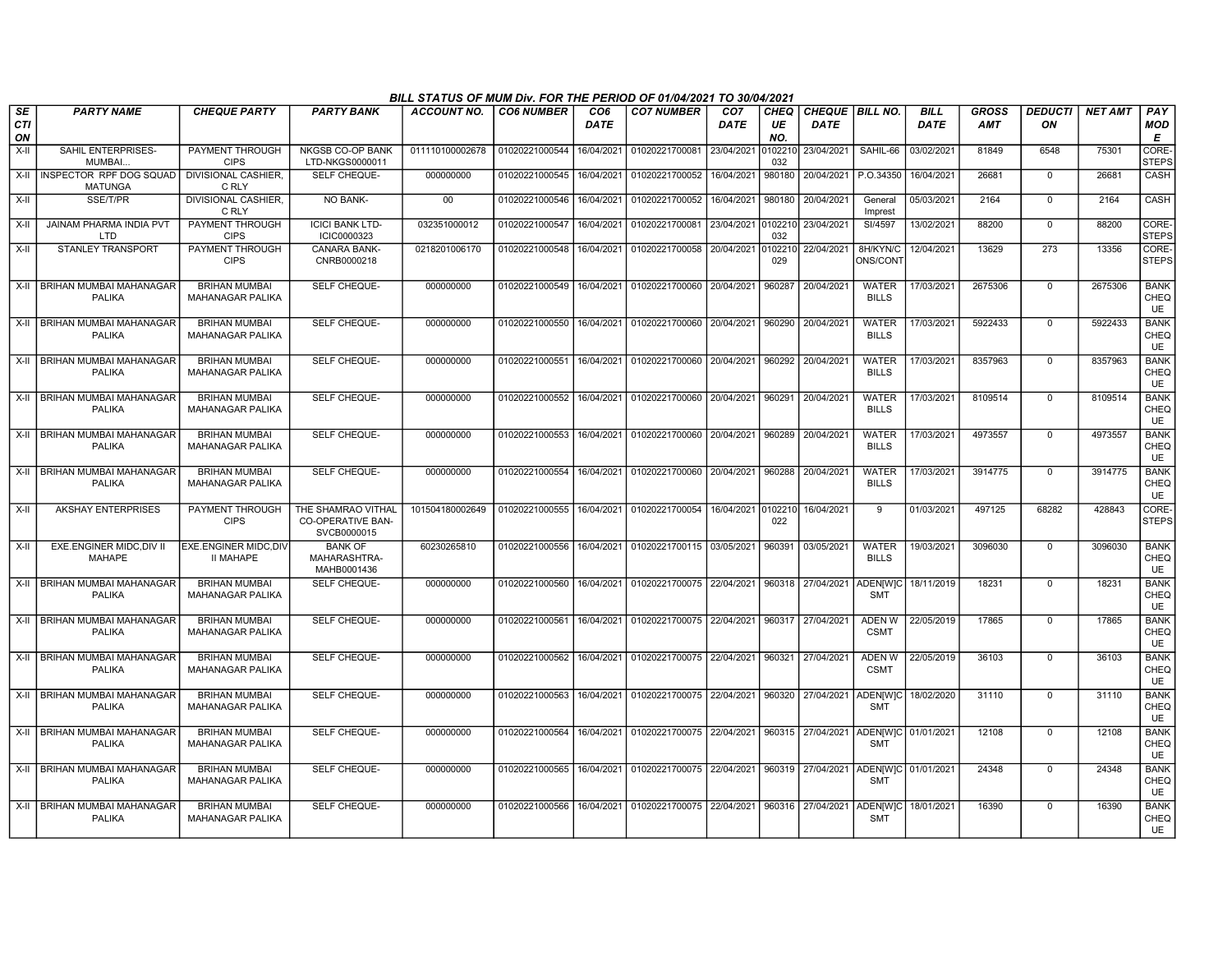|                               |                                                                    |                                                                              |                                               | BILL STATUS OF MUM Div. FOR THE PERIOD OF 01/04/2021 TO 30/04/2021 |                   |                    |                           |                                |                          |                                  |                               |                            |                     |                      |                |                                  |
|-------------------------------|--------------------------------------------------------------------|------------------------------------------------------------------------------|-----------------------------------------------|--------------------------------------------------------------------|-------------------|--------------------|---------------------------|--------------------------------|--------------------------|----------------------------------|-------------------------------|----------------------------|---------------------|----------------------|----------------|----------------------------------|
| <b>SE</b><br><b>CTI</b><br>ON | <b>PARTY NAME</b>                                                  | <b>CHEQUE PARTY</b>                                                          | <b>PARTY BANK</b>                             | <b>ACCOUNT NO.</b>                                                 | <b>CO6 NUMBER</b> | CO6<br><b>DATE</b> | <b>CO7 NUMBER</b>         | CO <sub>7</sub><br><b>DATE</b> | <b>CHEQ</b><br>UE<br>NO. | CHEQUE   BILL NO.<br><b>DATE</b> |                               | <b>BILL</b><br><b>DATE</b> | GROSS<br><b>AMT</b> | <b>DEDUCTI</b><br>ΟN | <b>NET AMT</b> | PAY<br><b>MOD</b><br>Е           |
| $X-H$                         | <b>GROUP GRAMPANCHAYAT</b><br>SHELU PANI PURVATHA                  | <b>GROUP</b><br><b>GRAMPANCHAYAT</b><br><b>SHELU PANI</b><br><b>PURVATHA</b> | <b>BANK OF BARODA-</b><br><b>BARB0SHELUX</b>  | 50080100001902                                                     | 01020221000567    | 16/04/2021         | 01020221700067            | 21/04/2021                     | 960312                   | 22/04/2021                       | W/Rev/L/29<br>of2020          | 03/12/2019                 | 96000               | $\Omega$             | 96000          | <b>BANK</b><br>CHEQ<br><b>UE</b> |
| X-II                          | LLEENA ELECTRO MECHANICAL<br>PRIVATE LIMITED-CBD<br><b>BELAPUR</b> | PAYMENT THROUGH<br><b>CIPS</b>                                               | <b>BANK OF BARODA-</b><br><b>BARBOVJBELA</b>  | 506300301000447                                                    | 01020221000571    | 16/04/2021         | 01020221700061            | 20/04/2021                     | 0102210<br>025           | 20/04/2021                       | 137044                        | 16/04/2021                 | 953800              | $\mathbf 0$          | 953800         | CORE-<br><b>STEPS</b>            |
| X-II                          | <b>STANCHION DESIGNS</b><br>PRIVATE LIMITED-MUMBAI                 | PAYMENT THROUGH<br><b>CIPS</b>                                               | CANARA BANK-<br>CNRB0000239                   | 0239256101210                                                      | 01020221000572    | 16/04/2021         | 01020221700061            | 20/04/2021                     | 0102210<br>025           | 20/04/2021                       | 137054                        | 16/04/2021                 | 204100              | $\mathbf 0$          | 204100         | CORE-<br><b>STEPS</b>            |
| X-II                          | S P POWER ENTERPRISES-<br><b>NASHIK</b>                            | PAYMENT THROUGH<br><b>CIPS</b>                                               | <b>BANK OF</b><br>MAHARASHTRA-<br>MAHB0001435 | 20072500512                                                        | 01020221000573    | 16/04/2021         | 01020221700061            | 20/04/2021                     | 0102210<br>025           | 20/04/2021                       | 137059                        | 16/04/2021                 | 204100              | $\Omega$             | 204100         | CORE-<br><b>STEPS</b>            |
| X-II                          | MASTER TECK INDUSTRIES-<br><b>MUMBAI</b>                           | PAYMENT THROUGH<br><b>CIPS</b>                                               | <b>BANK OF INDIA-</b><br>BKID0000020          | 002020110000488                                                    | 01020221000574    | 17/04/2021         | 01020221700064            | 20/04/2021                     | 0102210<br>025           | 20/04/2021                       | 273804                        | 25/01/2021                 | 7300                | $\mathbf 0$          | 7300           | CORE-<br><b>STEPS</b>            |
| X-II                          | <b>MONISHA TRADING</b><br>CORPORATION-MUMBAI                       | PAYMENT THROUGH<br><b>CIPS</b>                                               | <b>DENA BANK-</b><br>BKDN0460461              | 046111003304                                                       | 01020221000575    | 17/04/2021         | 01020221700064            | 20/04/2021                     | 0102210<br>025           | 20/04/2021                       | PO 274104                     | 10/02/2021                 | 5700                | $\mathbf 0$          | 5700           | CORE-<br>STEPS                   |
| $X-H$                         | <b>MONISHA TRADING</b><br>CORPORATION-MUMBAI                       | PAYMENT THROUGH<br><b>CIPS</b>                                               | <b>DENA BANK-</b><br>BKDN0460461              | 046111003304                                                       | 01020221000576    | 17/04/2021         | 01020221700064            | 20/04/2021                     | 0102210<br>025           | 20/04/2021                       | PO-<br>274105                 | 10/02/2021                 | 14280               | $\Omega$             | 14280          | CORE-<br>STEPS                   |
| X-II                          | <b>SSE P/W TURBHE</b>                                              | PAYMENT THROUGH<br><b>CIPS</b>                                               | SBI BANK-SBIN0IMPRST                          | 100002956939                                                       | 01020221000577    | 19/04/2021         | 01020221700056            | 19/04/2021                     | 0102210<br>023           | 19/04/2021                       | safety<br>imprest             | 15/04/2021                 | 20644               | $\Omega$             | 20644          | CORE-<br><b>STEPS</b>            |
| X-II                          | <b>SS RABADA</b>                                                   | PAYMENT THROUGH<br><b>CIPS</b>                                               | SBI BANK-SBIN0IMPRST                          | 120002162593                                                       | 01020221000578    | 19/04/2021         | 01020221700056            | 19/04/2021                     | 0102210<br>023           | 19/04/2021                       | <b>IMPREST</b><br><b>CASH</b> | 06/04/2021                 | 9895                | $\mathbf 0$          | 9895           | CORE-<br><b>STEPS</b>            |
| X-II                          | SHRI V MURLI MOHAN                                                 | PAYMENT THROUGH<br><b>CIPS</b>                                               | AXIS BANK-UTIB0000083                         | 016010100828192                                                    | 01020221000579    | 19/04/2021         | 01020221700056            | 19/04/2021                     | 0102210<br>023           | 19/04/2021                       | 774028                        | 07/04/2021                 | 152700              | 11453                | 141247         | CORE-<br><b>STEPS</b>            |
| X-II                          | <b>MADHU SUDAN SHARMA</b>                                          | PAYMENT THROUGH<br><b>CIPS</b>                                               | SBI-SBIN0011708                               | 10136606853                                                        | 01020221000580    | 19/04/2021         | 01020221700056            | 19/04/2021                     | 0102210<br>023           | 19/04/2021                       | 774027                        | 07/04/2021                 | 162700              | 12203                | 150497         | CORE-<br><b>STEPS</b>            |
| $X-II$                        | <b>JAISHANKAR GUPTA</b>                                            | PAYMENT THROUGH<br><b>CIPS</b>                                               | HDFC BANK LTD-<br>HDFC0000085                 | 00851000085764                                                     | 01020221000581    | 19/04/2021         | 01020221700056            | 19/04/2021                     | 0102210<br>023           | 19/04/2021                       | 774029                        | 07/04/2021                 | 158100              | 11858                | 146242         | CORE-<br><b>STEPS</b>            |
| X-II                          | <b>SM SEWRI</b>                                                    | <b>PAYMENT THROUGH</b><br><b>CIPS</b>                                        | SBI BANK-SBIN0IMPRST                          | 120002162124                                                       | 01020221000582    | 19/04/2021         | 01020221700056            | 19/04/2021                     | 0102210<br>023           | 19/04/2021                       | STN<br><b>IMPREST</b>         | 31/03/2021                 | 3000                | $\mathbf 0$          | 3000           | CORE-<br><b>STEPS</b>            |
| X-II                          | CYM CST YARD                                                       | PAYMENT THROUGH<br><b>CIPS</b>                                               | SBI BANK-SBIN0IMPRST                          | 100002957011                                                       | 01020221000583    | 19/04/2021         | 01020221700056            | 19/04/2021                     | 0102210<br>023           | 19/04/2021                       | <b>STN</b><br><b>IMPREST</b>  | 01/04/2021                 | 7237                | $\mathbf 0$          | 7237           | CORE-<br><b>STEPS</b>            |
| X-II                          | <b>SM PANVEL</b>                                                   | PAYMENT THROUGH<br><b>CIPS</b>                                               | SBI BANK-SBIN0IMPRST                          | 120002161688                                                       | 01020221000584    | 19/04/2021         | 01020221700056            | 19/04/2021                     | 0102210<br>023           | 19/04/2021                       | <b>STN</b><br><b>IMPREST</b>  | 04/03/2021                 | 16911               | $\Omega$             | 16911          | CORE-<br><b>STEPS</b>            |
| X-II                          | <b>SS KOPAR</b>                                                    | PAYMENT THROUGH<br><b>CIPS</b>                                               | SBI BANK-SBIN0IMPRST                          | 120002162632                                                       | 01020221000585    | 19/04/2021         | 01020221700056            | 19/04/2021                     | 0102210<br>023           | 19/04/2021                       | <b>IMPREST</b><br>CASH        | 08/03/2021                 | 16960               | $\Omega$             | 16960          | CORE-<br><b>STEPS</b>            |
| X-II                          | <b>SM IGATPURI</b>                                                 | PAYMENT THROUGH<br><b>CIPS</b>                                               | I SBI BANK-SBIN0IMPRST                        | 120002161641                                                       | 01020221000586    | 19/04/2021         | 01020221700056            | 19/04/2021                     | 0102210<br>023           | 19/04/2021                       | <b>STN</b><br><b>IMPREST</b>  | 31/03/2021                 | 2513                | $\mathbf 0$          | 2513           | CORE-<br><b>STEPS</b>            |
| X-II                          | <b>SM KAMAN ROAD</b>                                               | PAYMENT THROUGH<br><b>CIPS</b>                                               | SBI BANK-SBIN0IMPRST                          | 120002161642                                                       | 01020221000587    | 19/04/2021         | 01020221700056            | 19/04/2021                     | 0102210<br>023           | 19/04/2021                       | <b>STN</b><br><b>IMPREST</b>  | 01/04/2021                 | 7000                | $\Omega$             | 7000           | CORE-<br><b>STEPS</b>            |
| X-II                          | <b>SS AIRAVALI</b>                                                 | PAYMENT THROUGH<br><b>CIPS</b>                                               | SBI BANK-SBIN0IMPRST                          | 120002162588                                                       | 01020221000588    | 19/04/2021         | 01020221700056            | 19/04/2021                     | 0102210<br>023           | 19/04/2021                       | <b>IMPREST</b><br>CASH        | 15/04/2021                 | 7205                | $^{\circ}$           | 7205           | CORE-<br><b>STEPS</b>            |
| X-II                          | <b>SM CHEMBUR</b>                                                  | PAYMENT THROUGH<br><b>CIPS</b>                                               | SBI BANK-SBIN0IMPRST                          | 120002161895                                                       | 01020221000589    | 19/04/2021         | 01020221700056            | 19/04/2021                     | 0102210<br>023           | 19/04/2021                       | <b>STN</b><br><b>IMPREST</b>  | 02/02/2021                 | 1600                | $\mathbf 0$          | 1600           | CORE-<br><b>STEPS</b>            |
| X-II                          | <b>SM BADLAPUR</b>                                                 | PAYMENT THROUGH<br><b>CIPS</b>                                               | SBI BANK-SBIN0IMPRST                          | 120002161894                                                       | 01020221000590    | 19/04/2021         | 01020221700056            | 19/04/2021                     | 0102210<br>023           | 19/04/2021                       | <b>STN</b><br><b>IMPREST</b>  | 01/04/2021                 | 20407               | $\overline{0}$       | 20407          | CORE-<br><b>STEPS</b>            |
| X-II                          | <b>SM VANGANI</b>                                                  | PAYMENT THROUGH<br><b>CIPS</b>                                               | SBI BANK-SBIN0IMPRST                          | 120002162175                                                       | 01020221000591    | 19/04/2021         | 01020221700056            | 19/04/2021                     | 0102210<br>023           | 19/04/2021                       | STN<br><b>IMPREST</b>         | 03/04/2021                 | 17069               | $\mathbf 0$          | 17069          | CORE-<br><b>STEPS</b>            |
| X-II                          | <b>SM KASARA</b>                                                   | PAYMENT THROUGH<br><b>CIPS</b>                                               | SBI BANK-SBIN0IMPRST                          | 120002162165                                                       | 01020221000592    | 19/04/2021         | 01020221700056            | 19/04/2021                     | 0102210<br>023           | 19/04/2021                       | <b>STN</b><br><b>IMPREST</b>  | 06/04/2021                 | 30500               | $\Omega$             | 30500          | CORE-<br><b>STEPS</b>            |
| X-II                          | <b>SM JUI NAGAR</b>                                                | PAYMENT THROUGH<br><b>CIPS</b>                                               | SBI BANK-SBIN0IMPRST                          | 120002163245                                                       | 01020221000593    | 19/04/2021         | 01020221700056            | 19/04/2021                     | 0102210<br>023           | 19/04/2021                       | <b>STN</b><br>IMPREST         | 01/04/2021                 | 5570                | $\Omega$             | 5570           | CORE-<br><b>STEPS</b>            |
| X-II                          | <b>SM BELAPUR</b>                                                  | PAYMENT THROUGH<br><b>CIPS</b>                                               | SBI BANK-SBIN0IMPRST                          | 120002161892                                                       | 01020221000594    | 19/04/2021         | 01020221700056            | 19/04/2021                     | 0102210<br>023           | 19/04/2021                       | <b>STN</b><br><b>IMPREST</b>  | 03/04/2021                 | 6300                | $\mathbf 0$          | 6300           | CORE-<br><b>STEPS</b>            |
| X-II                          | <b>SM SOMATNE</b>                                                  | PAYMENT THROUGH<br><b>CIPS</b>                                               | SBI BANK-SBIN0IMPRST                          | 120002163247                                                       | 01020221000595    |                    | 19/04/2021 01020221700056 | 19/04/2021                     | 0102210<br>023           | 19/04/2021                       | <b>STN</b><br><b>IMPREST</b>  | 02/04/2021                 | 7000                | $^{\circ}$           | 7000           | CORE-<br><b>STEPS</b>            |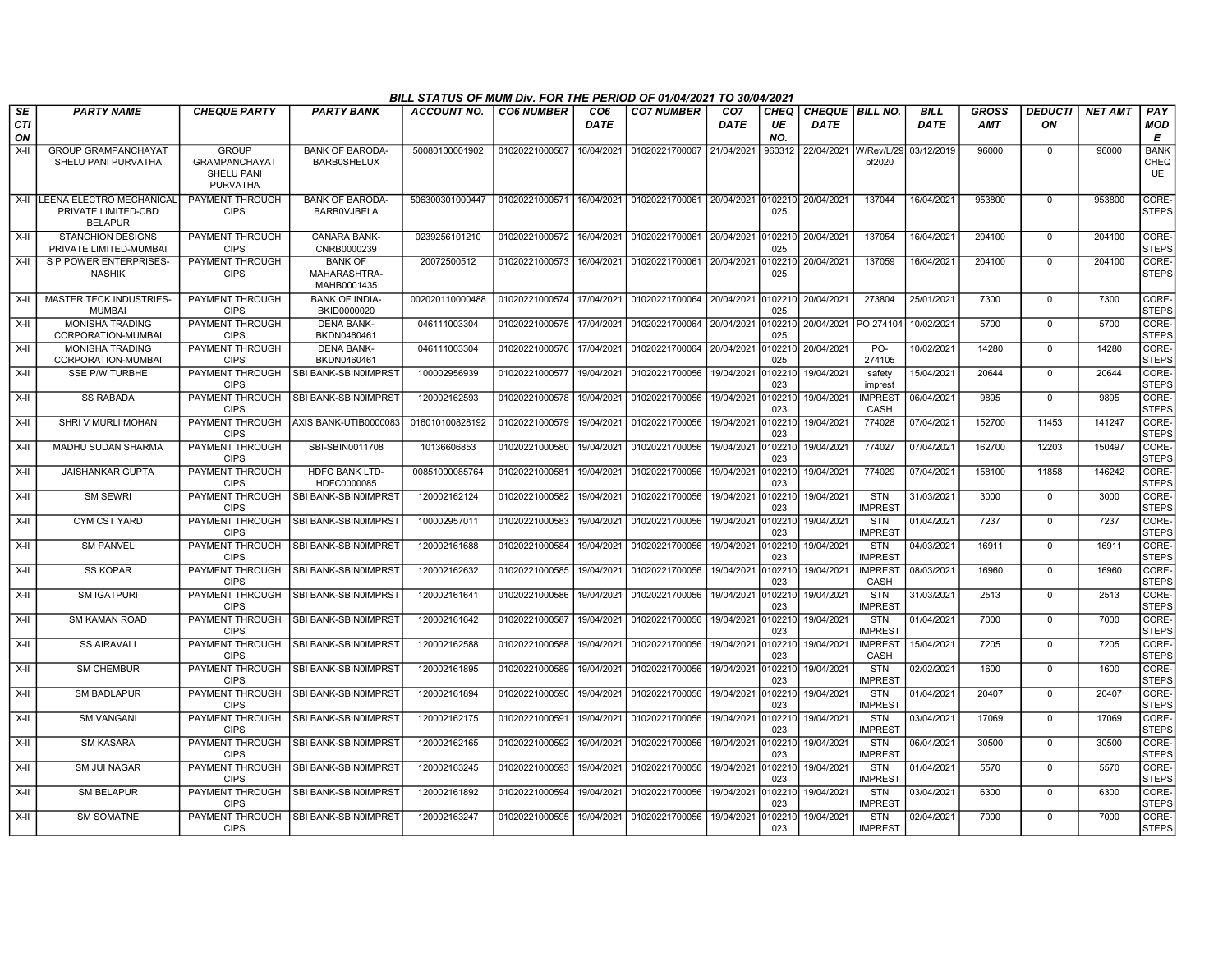|                        |                         |                                |                                       | BILL STATUS OF MUM Div. FOR THE PERIOD OF 01/04/2021 TO 30/04/2021 |                           |                         |                                                                       |                                |                   |                                  |                              |                            |                            |                      |                |                                  |
|------------------------|-------------------------|--------------------------------|---------------------------------------|--------------------------------------------------------------------|---------------------------|-------------------------|-----------------------------------------------------------------------|--------------------------------|-------------------|----------------------------------|------------------------------|----------------------------|----------------------------|----------------------|----------------|----------------------------------|
| SE<br><b>CTI</b><br>ON | <b>PARTY NAME</b>       | <b>CHEQUE PARTY</b>            | <b>PARTY BANK</b>                     | ACCOUNT NO.                                                        | <b>CO6 NUMBER</b>         | CO <sub>6</sub><br>DATE | <b>CO7 NUMBER</b>                                                     | CO <sub>7</sub><br><b>DATE</b> | CHEQ<br>UE<br>NO. | CHEQUE   BILL NO.<br><b>DATE</b> |                              | <b>BILL</b><br><b>DATE</b> | <b>GROSS</b><br><b>AMT</b> | <b>DEDUCTI</b><br>ON | <b>NET AMT</b> | PAY<br><b>MOD</b><br>E           |
| $X-H$                  | <b>SM VIKHROLI</b>      | PAYMENT THROUGH<br><b>CIPS</b> | SBI BANK-SBIN0IMPRST                  | 120002161939                                                       | 01020221000596            | 19/04/2021              | 01020221700056                                                        | 19/04/2021 010221              | 023               | 19/04/2021                       | <b>STN</b><br><b>IMPREST</b> | 03/04/2021                 | 1160                       | $\overline{0}$       | 1160           | CORE-<br><b>STEPS</b>            |
| X-II                   | <b>SM TURBHE</b>        | <b>CIPS</b>                    | PAYMENT THROUGH ISBI BANK-SBIN0IMPRST | 120002163249                                                       | 01020221000597            | 19/04/2021              | 01020221700056                                                        | 19/04/2021 010221              | 023               | 19/04/2021                       | STN<br><b>IMPREST</b>        | 31/03/2021                 | 3602                       | $\mathbf 0$          | 3602           | CORE-<br><b>STEPS</b>            |
| X-II                   | <b>SM ATGAON</b>        | PAYMENT THROUGH<br><b>CIPS</b> | SBI BANK-SBIN0IMPRST                  | 120002162168                                                       | 01020221000598            | 19/04/2021              | 01020221700056 19/04/2021 010221                                      |                                | 023               | 19/04/2021                       | STN<br><b>IMPREST</b>        | 02/04/2021                 | 7785                       | $\mathbf 0$          | 7785           | CORE-<br><b>STEPS</b>            |
| X-II                   | SM BHIVPURI ROAD        | PAYMENT THROUGH<br><b>CIPS</b> | SBI BANK-SBIN0IMPRST                  | 120002163244                                                       | 01020221000599            | 19/04/2021              | 01020221700056                                                        | 19/04/2021                     | 0102210<br>023    | 19/04/2021                       | STN<br><b>IMPREST</b>        | 31/03/2021                 | 9965                       | $\mathbf 0$          | 9965           | CORE-<br><b>STEPS</b>            |
| X-II                   | <b>SM BHIWANDI ROAD</b> | PAYMENT THROUGH<br><b>CIPS</b> | SBI BANK-SBIN0IMPRST                  | 120002162591                                                       | 01020221000600            | 19/04/2021              | 01020221700056                                                        | 19/04/2021                     | 0102210<br>023    | 19/04/2021                       | <b>STN</b><br><b>IMPREST</b> | 01/04/2021                 | 15500                      | $\mathbf 0$          | 15500          | CORE-<br><b>STEPS</b>            |
| $X-H$                  | <b>SM KHARBAV</b>       | PAYMENT THROUGH<br><b>CIPS</b> | SBI BANK-SBIN0IMPRST                  | 120002162627                                                       | 01020221000601            | 19/04/2021              | 01020221700056                                                        | 19/04/2021                     | 0102210<br>023    | 19/04/2021                       | <b>STN</b><br><b>IMPREST</b> | 08/04/2021                 | 5000                       | $\overline{0}$       | 5000           | CORE-<br><b>STEPS</b>            |
| X-II                   | <b>CYM NGSM</b>         | <b>CIPS</b>                    | PAYMENT THROUGH SBI BANK-SBIN0IMPRST  | 120002162590                                                       | 01020221000602            | 19/04/2021              | 01020221700056                                                        | 19/04/2021                     | 0102210<br>023    | 19/04/2021                       | STN<br><b>IMPREST</b>        | 31/03/2021                 | 627                        | $\mathbf 0$          | 627            | CORE-<br><b>STEPS</b>            |
| X-II                   | CYM TROMBAT YARD        | PAYMENT THROUGH<br><b>CIPS</b> | SBI BANK-SBIN0IMPRST                  | 100002957005                                                       | 01020221000603            | 19/04/2021              | 01020221700056                                                        | 19/04/2021                     | 0102210<br>023    | 19/04/2021                       | <b>STN</b><br><b>IMPREST</b> | 05/04/2021                 | 4999                       | $\mathbf 0$          | 4999           | CORE-<br><b>STEPS</b>            |
| X-II                   | SM DIVA                 | PAYMENT THROUGH<br><b>CIPS</b> | SBI BANK-SBIN0IMPRST                  | 120002162171                                                       | 01020221000604            | 19/04/2021              | 01020221700056                                                        | 19/04/2021                     | 0102210<br>023    | 19/04/2021                       | STN<br><b>IMPREST</b>        | 01/04/2021                 | 955                        | $\mathbf 0$          | 955            | CORE-<br><b>STEPS</b>            |
| X-II                   | <b>SM MANKHURD</b>      | PAYMENT THROUGH<br><b>CIPS</b> | <b>SBI BANK-SBIN0IMPRST</b>           | 120002161683                                                       | 01020221000605            | 19/04/2021              | 01020221700056                                                        | 19/04/2021 0102210             | 023               | 19/04/2021                       | <b>STN</b><br><b>IMPREST</b> | 01/04/2021                 | 2707                       | $\mathbf 0$          | 2707           | CORE-<br><b>STEPS</b>            |
| $X-H$                  | <b>MSEDCL</b>           | <b>MSEDCL</b>                  | <b>SELF CHEQUE-</b>                   | 000000000                                                          | 01020221000606            | 19/04/2021              | 01020221700055                                                        | 19/04/2021                     | 960307            | 20/04/2021                       | $C-5286$                     | 15/04/2021                 | 82160                      | $\mathbf 0$          | 82160          | <b>BANK</b><br>CHEQ<br><b>UE</b> |
| X-II                   | <b>MSEDCL</b>           | <b>MSEDCL</b>                  | SELF CHEQUE-                          | 000000000                                                          | 01020221000607            | 19/04/2021              | 01020221700055                                                        | 19/04/2021                     | 960302            | 20/04/2021                       | $C-9029$                     | 15/04/2021                 | 25400                      | $\overline{0}$       | 25400          | <b>BANK</b><br>CHEQ<br><b>UE</b> |
| X-II                   | <b>MSEDCL</b>           | <b>MSEDCL</b>                  | SELF CHEQUE-                          | 000000000                                                          | 01020221000608            | 19/04/2021              | 01020221700055                                                        | 19/04/2021                     | 960295            | 20/04/2021                       | R-87, R-51                   | 15/04/2021                 | 1040                       | $\mathbf 0$          | 1040           | <b>BANK</b><br>CHEQ<br><b>UE</b> |
| $X-H$                  | <b>MSEDCL</b>           | <b>MSEDCL</b>                  | <b>SELF CHEQUE-</b>                   | 000000000                                                          |                           |                         | 01020221000609  19/04/2021  01020221700055                            | 19/04/2021                     | 960297            | 20/04/2021                       | $C-117,C-$<br>120            | 15/04/2021                 | 2240                       | $\mathbf 0$          | 2240           | <b>BANK</b><br>CHEQ<br><b>UE</b> |
| $X-H$                  | <b>MSEDCL</b>           | <b>MSEDCL</b>                  | SELF CHEQUE-                          | 000000000                                                          |                           |                         | 01020221000610 19/04/2021 01020221700055 19/04/2021 960308 20/04/2021 |                                |                   |                                  | C-9029                       | 15/04/2021                 | 159770                     | $\mathbf 0$          | 159770         | <b>BANK</b><br>CHEQ<br><b>UE</b> |
| X-II                   | <b>MSEDCL</b>           | <b>MSEDCL</b>                  | SELF CHEQUE-                          | 000000000                                                          | 01020221000611 19/04/2021 |                         | 01020221700055 19/04/2021 960301 20/04/2021                           |                                |                   |                                  | C-2663                       | 15/04/2021                 | 15890                      | $\mathbf 0$          | 15890          | <b>BANK</b><br>CHEQ<br><b>UE</b> |
| X-II                   | <b>MSEDCL</b>           | <b>MSEDCL</b>                  | SELF CHEQUE-                          | 000000000                                                          | 01020221000612 19/04/2021 |                         | 01020221700055 19/04/2021 960294                                      |                                |                   | 20/04/2021                       | R-64                         | 15/04/2021                 | 500                        | $\mathbf 0$          | 500            | <b>BANK</b><br>CHEQ<br><b>UE</b> |
| $X-II$                 | <b>MSEDCL</b>           | <b>MSEDCL</b>                  | SELF CHEQUE-                          | 000000000                                                          |                           |                         | 01020221000613   19/04/2021   01020221700055   19/04/2021   960305    |                                |                   | 20/04/2021                       | $C-2918$                     | 15/04/2021                 | 32450                      | $\mathbf 0$          | 32450          | <b>BANK</b><br>CHEQ<br><b>UE</b> |
| X-II                   | <b>MSEDCL</b>           | <b>MSEDCL</b>                  | SELF CHEQUE-                          | 000000000                                                          | 01020221000614 19/04/2021 |                         | 01020221700055 19/04/2021                                             |                                | 960306            | 20/04/2021                       | C 3286,36                    | 16/04/2021                 | 49370                      | $\mathbf 0$          | 49370          | <b>BANK</b><br>CHEQ<br><b>UE</b> |
| X-II                   | <b>MSEDCL</b>           | <b>MSEDCL</b>                  | SELF CHEQUE-                          | 000000000                                                          | 01020221000615            | 19/04/2021              | 01020221700055                                                        | 19/04/2021                     | 960293            | 20/04/2021                       | R-34                         | 16/04/2021                 | 490                        | $\mathbf 0$          | 490            | <b>BANK</b><br>CHEQ<br><b>UE</b> |
| X-II                   | <b>MSEDCL</b>           | <b>MSEDCL</b>                  | SELF CHEQUE-                          | 000000000                                                          |                           |                         | 01020221000616 19/04/2021 01020221700055 19/04/2021                   |                                | 960300            | 20/04/2021                       | R-245                        | 16/04/2021                 | 2490                       | $\mathbf 0$          | 2490           | <b>BANK</b><br>CHEQ<br><b>UE</b> |
| $X-H$                  | <b>MSEDCL</b>           | <b>MSEDCL</b>                  | SELF CHEQUE-                          | 000000000                                                          |                           |                         | 01020221000617 19/04/2021 01020221700055 19/04/2021 960304 20/04/2021 |                                |                   |                                  | $C-117$                      | 16/04/2021                 | 31730                      | $\mathbf 0$          | 31730          | <b>BANK</b><br>CHEQ<br><b>UE</b> |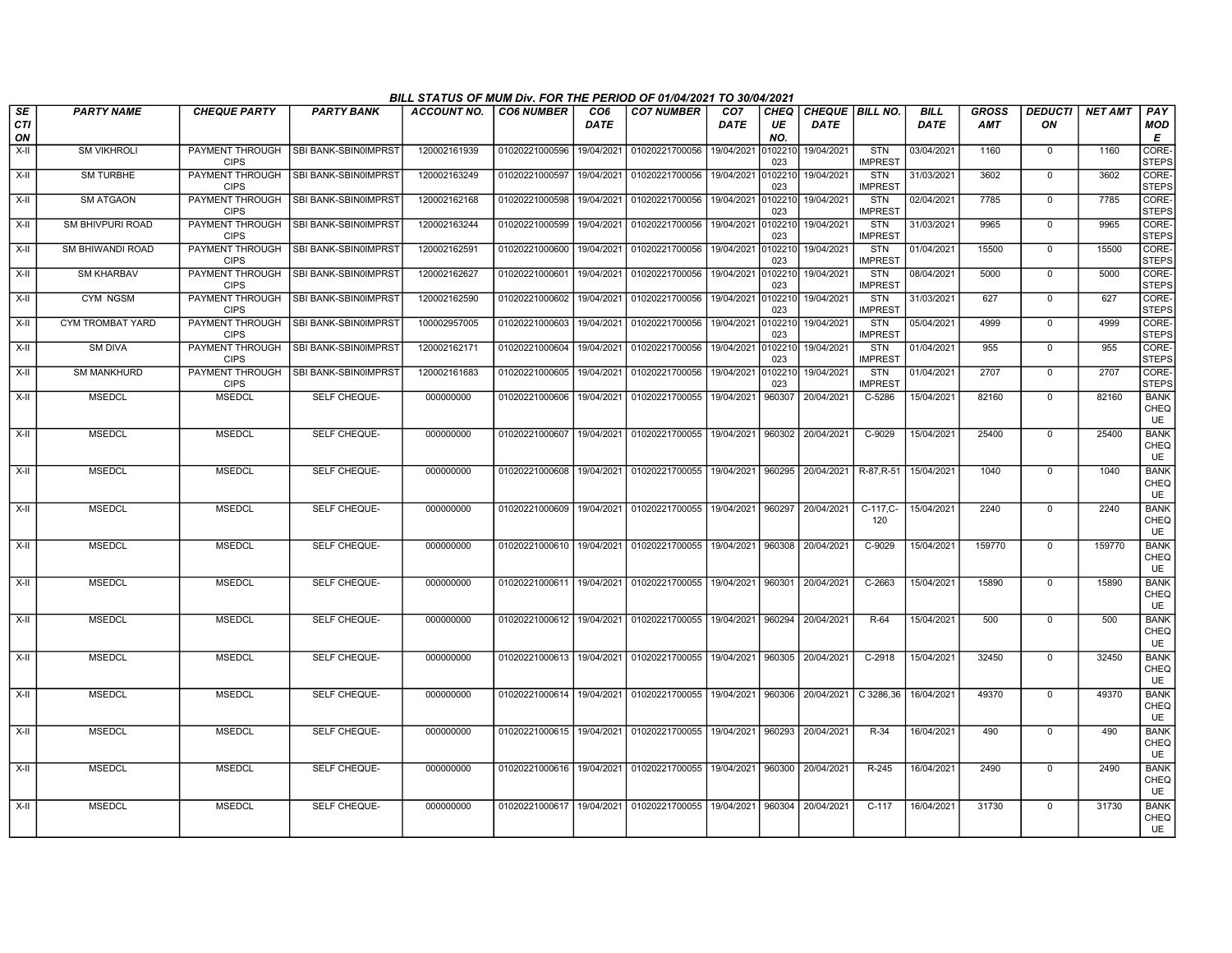|                  |                             |                                       |                                            | BILL STATUS OF MUM Div. FOR THE PERIOD OF 01/04/2021 TO 30/04/2021 |                           |                 |                           |                 |                |                          |                              |             |              |                |                |                       |
|------------------|-----------------------------|---------------------------------------|--------------------------------------------|--------------------------------------------------------------------|---------------------------|-----------------|---------------------------|-----------------|----------------|--------------------------|------------------------------|-------------|--------------|----------------|----------------|-----------------------|
| SE               | <b>PARTY NAME</b>           | <b>CHEQUE PARTY</b>                   | <b>PARTY BANK</b>                          | ACCOUNT NO.                                                        | <b>CO6 NUMBER</b>         | CO <sub>6</sub> | <b>CO7 NUMBER</b>         | CO <sub>7</sub> | <b>CHEO</b>    | <b>CHEQUE   BILL NO.</b> |                              | <b>BILL</b> | <b>GROSS</b> | <b>DEDUCTI</b> | <b>NET AMT</b> | PAY                   |
| <b>CTI</b><br>ON |                             |                                       |                                            |                                                                    |                           | <b>DATE</b>     |                           | <b>DATE</b>     | UE<br>NO.      | <b>DATE</b>              |                              | <b>DATE</b> | <b>AMT</b>   | ON             |                | MOD<br>Е              |
| $X-H$            | <b>MSEDCL</b>               | <b>MSEDCL</b>                         | SELF CHEQUE-                               | 000000000                                                          | 01020221000618            | 19/04/2021      | 01020221700055            | 19/04/2021      | 960296         | 20/04/2021               | $R-251$                      | 16/04/2021  | 2230         | $\mathbf 0$    | 2230           | <b>BANK</b>           |
|                  |                             |                                       |                                            |                                                                    |                           |                 |                           |                 |                |                          |                              |             |              |                |                | CHEQ                  |
|                  |                             |                                       |                                            |                                                                    |                           |                 |                           |                 |                |                          |                              |             |              |                |                | <b>UE</b>             |
| X-II             | <b>MSEDCL</b>               | <b>MSEDCL</b>                         | SELF CHEQUE-                               | 000000000                                                          | 01020221000619 19/04/2021 |                 | 01020221700055 19/04/2021 |                 | 960298         | 20/04/2021               | C 75,96                      | 16/04/2021  | 2320         | $\Omega$       | 2320           | <b>BANK</b><br>CHEQ   |
|                  |                             |                                       |                                            |                                                                    |                           |                 |                           |                 |                |                          |                              |             |              |                |                | UE                    |
| $X-H$            | <b>MSEDCL</b>               | <b>MSEDCL</b>                         | SELF CHEQUE-                               | 000000000                                                          | 01020221000620            | 19/04/2021      | 01020221700055 19/04/2021 |                 |                | 960303 20/04/2021        | R-2017                       | 16/04/2021  | 30040        | $\mathbf 0$    | 30040          | <b>BANK</b>           |
|                  |                             |                                       |                                            |                                                                    |                           |                 |                           |                 |                |                          |                              |             |              |                |                | CHEQ<br><b>UE</b>     |
| $X-H$            | <b>VARAD FACILITIES</b>     | PAYMENT THROUGH                       | <b>BANK OF BARODA-</b>                     | 70080200003075                                                     | 01020221000621            | 19/04/2021      | 01020221700071 22/04/2021 |                 |                | 0102210 23/04/2021       | 229                          | 30/03/2021  | 45805        | 1553           | 44252          | CORE-                 |
|                  | <b>MANAGEMENT SERVICES</b>  | <b>CIPS</b>                           | BARB0DBBMMO                                |                                                                    |                           |                 |                           |                 | 032            |                          |                              |             |              |                |                | <b>STEPS</b>          |
| X-II             | UNITED INDIA ENTERPRISES    | PAYMENT THROUGH<br><b>CIPS</b>        | SOUTH INDIAN BANK-<br>SIBL0000263          | 0263073000002292                                                   | 01020221000622            | 19/04/2021      | 01020221700057            | 19/04/2021      | 0102210<br>023 | 19/04/2021               | UIE/-28/20-<br>21            | 22/03/2021  | 247800       | 4200           | 243600         | CORE-<br><b>STEPS</b> |
| X-II             | <b>SS DATIVALI</b>          | PAYMENT THROUGH                       | SBI BANK-SBIN0IMPRST                       | 120002162173                                                       | 01020221000623            | 19/04/2021      | 01020221700056            | 19/04/2021      | 0102210        | 19/04/2021               | <b>STN</b>                   | 02/04/2021  | 1998         | $\Omega$       | 1998           | CORE-                 |
|                  |                             | <b>CIPS</b>                           |                                            |                                                                    |                           |                 |                           |                 | 023            |                          | <b>IMPREST</b>               |             |              |                |                | <b>STEPS</b>          |
| X-II             | <b>SM VASIND</b>            | PAYMENT THROUGH<br><b>CIPS</b>        | SBI BANK-SBIN0IMPRST                       | 120002161940                                                       | 01020221000624            | 19/04/2021      | 01020221700056            | 19/04/2021      | 0102210<br>023 | 19/04/2021               | <b>STN</b><br><b>IMPREST</b> | 02/04/2021  | 14053        | $\mathbf 0$    | 14053          | CORE-<br><b>STEPS</b> |
| X-II             | <b>SM KHADAVLI</b>          | PAYMENT THROUGH                       | <b>SBI BANK-SBIN0IMPRST</b>                | 120002161899                                                       | 01020221000625            | 19/04/2021      | 01020221700056            | 19/04/2021      | 0102210        | 19/04/2021               | <b>STN</b>                   | 31/03/2021  | 14340        | $\mathbf 0$    | 14340          | CORE-                 |
|                  |                             | <b>CIPS</b>                           |                                            |                                                                    |                           |                 |                           |                 | 023            |                          | <b>MPREST</b>                |             |              |                |                | <b>STEPS</b>          |
| $X-H$            | <b>SM MATUNGA</b>           | PAYMENT THROUGH<br><b>CIPS</b>        | <b>SBI BANK-SBIN0IMPRST</b>                | 120002161684                                                       | 01020221000626            | 19/04/2021      | 01020221700056            | 19/04/2021      | 102210<br>023  | 19/04/2021               | <b>STN</b><br><b>IMPRES</b>  | 01/04/2021  | 2390         | $\mathbf 0$    | 2390           | CORE-<br><b>STEPS</b> |
| X-II             | <b>SM NILJE</b>             |                                       | PAYMENT THROUGH ISBI BANK-SBIN0IMPRST      | 120002162174                                                       | 01020221000627            | 19/04/2021      | 01020221700056            | 19/04/2021      | 102210         | 19/04/2021               | STN                          | 04/04/2021  | 16860        | $\mathbf 0$    | 16860          | CORE-                 |
|                  |                             | <b>CIPS</b>                           |                                            |                                                                    |                           |                 |                           |                 | 023            |                          | <b>IMPREST</b>               |             |              |                |                | <b>STEPS</b>          |
| X-II             | <b>SM BYCULLA</b>           | PAYMENT THROUGH<br><b>CIPS</b>        | SBI BANK-SBIN0IMPRST                       | 120002161638                                                       | 01020221000628            | 19/04/2021      | 01020221700056            | 19/04/2021      | 0102210<br>023 | 19/04/2021               | <b>STN</b><br><b>IMPREST</b> | 31/03/2021  | 2878         | $^{\circ}$     | 2878           | CORE-<br><b>STEPS</b> |
| $X-H$            | <b>SM NAGOTHANE</b>         | PAYMENT THROUGH                       | SBI BANK-SBIN0IMPRST                       | 120002161685                                                       | 01020221000629            | 19/04/2021      | 01020221700056            | 19/04/2021      |                | 0102210 19/04/2021       | <b>STN</b>                   | 03/04/2021  | 10248        | $\overline{0}$ | 10248          | CORE-                 |
|                  |                             | <b>CIPS</b>                           |                                            |                                                                    |                           |                 |                           |                 | 023            |                          | <b>IMPREST</b>               |             |              |                |                | <b>STEPS</b>          |
| X-II             | <b>SM TITWALA</b>           | PAYMENT THROUGH<br><b>CIPS</b>        | <b>SBI BANK-SBIN0IMPRST</b>                | 120002161731                                                       | 01020221000630            | 19/04/2021      | 01020221700056            | 19/04/2021      | 0102210<br>023 | 19/04/2021               | <b>STN</b><br>IMPRES1        | 01/04/2021  | 39471        | $\mathbf 0$    | 39471          | CORE-<br><b>STEPS</b> |
| X-II             | <b>SM KASU</b>              |                                       | PAYMENT THROUGH ISBI BANK-SBIN0IMPRST      | 120002162214                                                       | 01020221000631            | 19/04/2021      | 01020221700056            | 19/04/2021      | 0102210        | 19/04/2021               | STN                          | 31/03/2021  | 10584        | $\mathbf 0$    | 10584          | CORE-                 |
|                  |                             | <b>CIPS</b>                           |                                            |                                                                    |                           |                 |                           |                 | 023            |                          | <b>IMPREST</b>               |             |              |                |                | <b>STEPS</b>          |
| X-II             | SR DPO CSTM                 | DIVISIONAL CASHIER,<br>C RLY          | SELF CHEQUE-                               | 000000000                                                          | 01020221000633            | 20/04/2021      | 01020221700059            | 20/04/2021      |                | 980180 20/04/2021        | P O<br>811135                | 16/04/2021  | 6000         | $\mathbf 0$    | 6000           | CASH                  |
| $X-II$           | SR.CO. 12BN/RPSF/THK        | DIVISIONAL CASHIER,                   | SELF CHEQUE-                               | 000000000                                                          | 01020221000634            | 20/04/2021      | 01020221700101            | 03/05/2021      | 980210         | 04/05/2021               | 784633                       | 15/04/2021  | 1480         | $\overline{0}$ | 1480           | CASH                  |
|                  |                             | C RLY                                 |                                            |                                                                    |                           |                 |                           |                 |                |                          |                              |             |              |                |                |                       |
| X-II             | SR.CO. 12BN/RPSF/THK        | <b>DIVISIONAL CASHIER.</b><br>C RLY   | SELF CHEQUE-                               | 000000000                                                          | 01020221000635            | 20/04/2021      | 01020221700059            | 20/04/2021      | 980180         | 20/04/2021               | 784630                       | 15/04/2021  | 1455         | $\mathbf 0$    | 1455           | <b>CASH</b>           |
| X-II             | SR.CO. 12BN/RPSF/THK        | <b>DIVISIONAL CASHIER.</b>            | <b>SELF CHEQUE-</b>                        | 000000000                                                          | 01020221000636            | 20/04/2021      | 01020221700059 20/04/2021 |                 |                | 980180 20/04/2021        | 784634                       | 16/04/2021  | 1100         | $\mathbf 0$    | 1100           | <b>CASH</b>           |
|                  |                             | C RLY                                 |                                            |                                                                    |                           |                 |                           |                 |                |                          |                              |             |              |                |                |                       |
| X-II             | SR.CO. 12BN/RPSF/THK        | <b>DIVISIONAL CASHIER,</b><br>C RLY   | SELF CHEQUE-                               | 000000000                                                          | 01020221000637            | 20/04/2021      | 01020221700059            | 20/04/2021      | 980180         | 20/04/2021               | 784629                       | 16/04/2021  | 1000         | $\mathbf 0$    | 1000           | CASH                  |
| X-II             | SANJUKTA ELECTRONICS-       | PAYMENT THROUGH                       | <b>ICICI BANK LTD-</b>                     | 627805016342                                                       | 01020221000638            | 20/04/2021      | 01020221700061 20/04/2021 |                 |                | 0102210 20/04/2021       | 137188                       | 20/04/2021  | 17840        | $\mathbf 0$    | 17840          | CORE-                 |
|                  | <b>KOLKATA</b>              | <b>CIPS</b>                           | ICIC0006278                                |                                                                    |                           |                 |                           |                 | 025            |                          |                              |             |              |                |                | <b>STEPS</b>          |
| X-II             | S.M.INTERNATIONAL-MUMBAI    | PAYMENT THROUGH<br><b>CIPS</b>        | <b>IDBI BANK LTD-</b><br>IBKL0000173       | 173102000005463                                                    | 01020221000639            | 20/04/2021      | 01020221700061            | 20/04/2021      | 025            | 102210 20/04/2021        | 137189                       | 20/04/2021  | 17840        | $\mathbf 0$    | 17840          | CORE-<br><b>STEPS</b> |
| X-II             | <b>DARSHAN ENTERPRISES-</b> | PAYMENT THROUGH                       | <b>INDIAN OVERSEAS</b>                     | 058402000003083                                                    | 01020221000640 20/04/2021 |                 | 01020221700061 20/04/2021 |                 |                | 0102210 20/04/2021       | 137190                       | 20/04/2021  | 17840        | $\mathbf 0$    | 17840          | CORE-                 |
|                  | <b>MUMBAI</b>               | <b>CIPS</b>                           | BANK-IOBA0000584                           |                                                                    |                           |                 |                           |                 | 025            |                          |                              |             |              |                |                | <b>STEPS</b>          |
| X-II             | <b>KOMAL ENTERPRESIS</b>    | PAYMENT THROUGH<br><b>CIPS</b>        | <b>INDIAN BANK-</b><br>IDIB000U016         | 6570160131                                                         | 01020221000641            | 20/04/2021      | 01020221700069            | 22/04/2021      | 030            | 0102210 23/04/2021       | 642                          | 03/04/2021  | 56234        | $\mathbf 0$    | 56234          | CORE-<br><b>STEPS</b> |
| X-II             | <b>VIKIMEDIA SERVICES</b>   | PAYMENT THROUGH                       | <b>INDIAN OVERSEAS</b>                     | 016202000006126                                                    | 01020221000642            | 20/04/2021      | 01020221700069            | 22/04/2021      |                | 102210 23/04/2021        | 20210402                     | 01/04/2021  | 62578        | 6415           | 56163          | CORE-                 |
|                  | <b>BRISTOL BAKERY</b>       | <b>CIPS</b><br><b>PAYMENT THROUGH</b> | BANK-IOBA0000162                           |                                                                    |                           |                 |                           |                 | 030            |                          | <b>BRI/20-</b>               |             | 17840        | $\Omega$       | 17840          | <b>STEPS</b><br>CORE- |
| $X-H$            |                             | <b>CIPS</b>                           | THE ZOROASTRIAN<br><b>COOPERATIVE BANK</b> | 010300100005029                                                    | 01020221000643 20/04/2021 |                 | 01020221700069            | 22/04/2021      | 102210<br>030  | 23/04/2021               | 21/00551                     | 31/03/2021  |              |                |                | <b>STEPS</b>          |
|                  |                             |                                       | LIMITED-ZCBL0000010                        |                                                                    |                           |                 |                           |                 |                |                          |                              |             |              |                |                |                       |
|                  |                             |                                       |                                            |                                                                    |                           |                 |                           |                 |                |                          |                              |             |              |                |                |                       |
|                  | X-II SUNDARAM POWER LAUNDRY | PAYMENT THROUGH<br><b>CIPS</b>        | <b>BANK OF INDIA-</b><br>BKID0000126       | 012620110000422                                                    | 01020221000644            | 20/04/2021      | 01020221700069            | 22/04/2021      | 030            | 0102210 23/04/2021       | 045                          | 02/04/2021  | 18882        | 378            | 18504          | CORE-<br><b>STEPS</b> |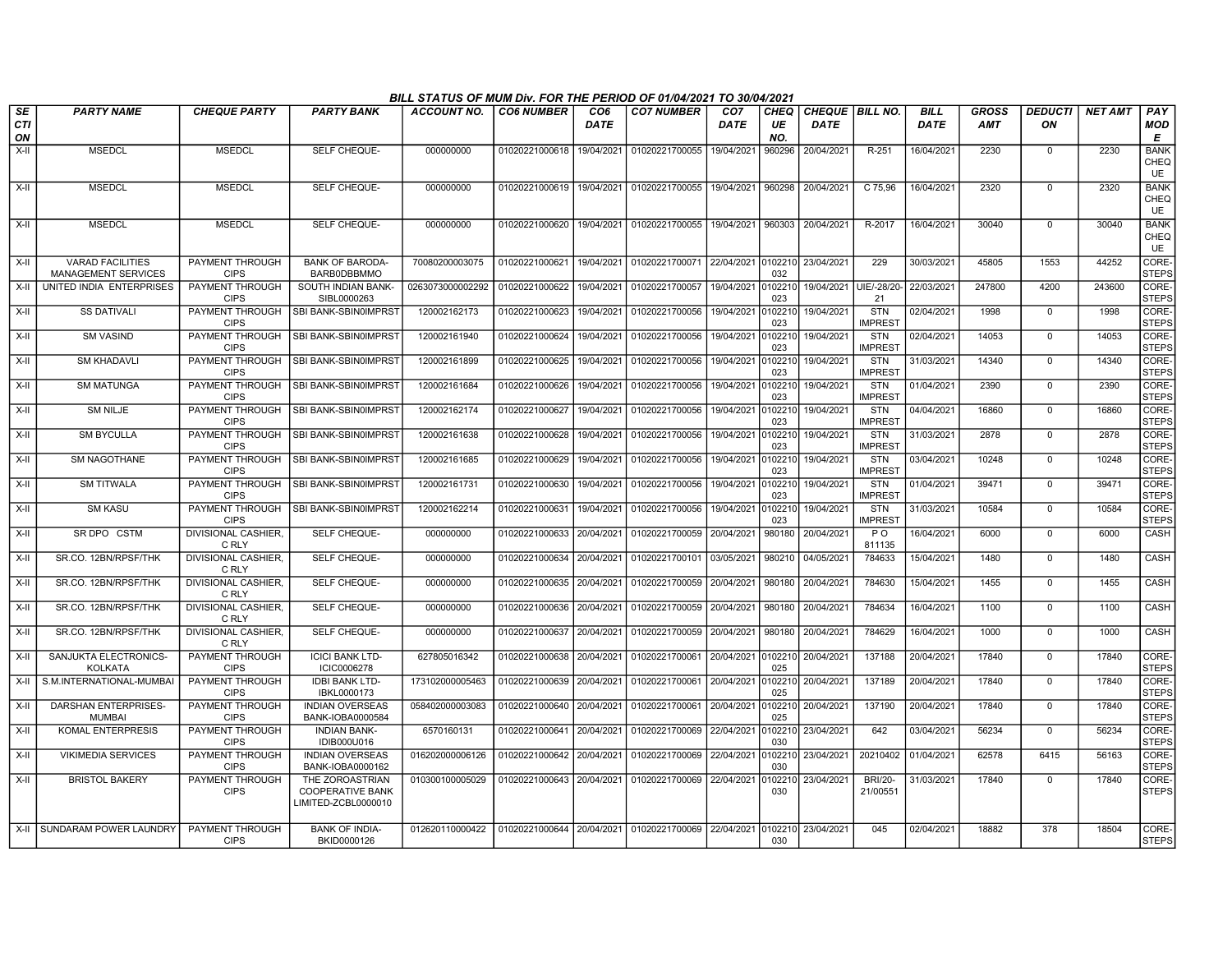|                  |                                                       |                                       |                                              | BILL STATUS OF MUM Div. FOR THE PERIOD OF 01/04/2021 TO 30/04/2021 |                           |                         |                                   |                                |                          |                                       |                                  |                     |                            |                      |                |                             |
|------------------|-------------------------------------------------------|---------------------------------------|----------------------------------------------|--------------------------------------------------------------------|---------------------------|-------------------------|-----------------------------------|--------------------------------|--------------------------|---------------------------------------|----------------------------------|---------------------|----------------------------|----------------------|----------------|-----------------------------|
| <b>SE</b><br>CTI | <b>PARTY NAME</b>                                     | <b>CHEQUE PARTY</b>                   | <b>PARTY BANK</b>                            | ACCOUNT NO.                                                        | <b>CO6 NUMBER</b>         | CO <sub>6</sub><br>DATE | <b>CO7 NUMBER</b>                 | CO <sub>7</sub><br><b>DATE</b> | <b>CHEQ</b><br>UE<br>NO. | <b>CHEQUE BILL NO.</b><br><b>DATE</b> |                                  | <b>BILL</b><br>DATE | <b>GROSS</b><br><b>AMT</b> | <b>DEDUCTI</b><br>ON | <b>NET AMT</b> | PAY<br><b>MOD</b><br>Е      |
| ON<br>$X-H$      | <b>SK AGENCIES</b>                                    | PAYMENT THROUGH                       | <b>HDFC BANK-</b>                            | 50200031807090                                                     | 01020221000645            | 20/04/2021              | 01020221700069                    | 22/04/2021                     | 010221                   | 23/04/2021                            | <b>SKA/1716/</b>                 | 31/03/2021          | 50268                      | $\mathbf 0$          | 50268          | <b>CORE</b>                 |
|                  | X-II AISHABI ABDUL KARIM SHAIKH                       | <b>CIPS</b><br>PAYMENT THROUGH        | HDFC0009111<br><b>DENA BANK-</b>             | 044710005079                                                       | 01020221000646            | 20/04/2021              | 01020221700069 22/04/2021         |                                | 030<br>0102210           | 23/04/2021                            | $20 - 21$<br>164                 | 29/01/2021          | 3283                       | 66                   | 3217           | <b>STEPS</b><br>CORE-       |
|                  |                                                       | <b>CIPS</b>                           | BKDN0520447                                  |                                                                    |                           |                         |                                   |                                | 030                      |                                       |                                  |                     |                            |                      |                | <b>STEPS</b>                |
|                  | X-II AISHABI ABDUL KARIM SHAIKH                       | PAYMENT THROUGH<br><b>CIPS</b>        | <b>DENA BANK-</b><br>BKDN0520447             | 044710005079                                                       | 01020221000647            | 20/04/2021              | 01020221700069                    | 22/04/2021                     | 0102210<br>030           | 23/04/2021                            | 24/G/Dhobi<br>/IGP               | 16/02/2021          | 2752                       | 55                   | 2697           | CORE-<br><b>STEPS</b>       |
| X-II             | SARASWATI ENGINEERING<br><b>WORKS-THANE</b>           | PAYMENT THROUGH<br><b>CIPS</b>        | <b>BANK OF INDIA-</b><br>BKID0000126         | 012620110000186                                                    | 01020221000648            | 20/04/2021              | 01020221700069                    | 22/04/2021                     | 010221<br>030            | 23/04/2021                            | 1206                             | 28/08/2020          | 84672                      | 10402                | 74270          | CORE-<br><b>STEPS</b>       |
| X-II             | EN VISION ENVIRO<br><b>ENGINEERS PVT LTD</b>          | PAYMENT THROUGH<br><b>CIPS</b>        | <b>BANK OF BARODA-</b><br><b>BARB0PARLEP</b> | 20000200001304                                                     | 01020221000649            | 20/04/2021              | 01020221700078 23/04/2021         |                                | 0102210<br>032           | 23/04/2021                            | KYN/H/S/H<br>osp/WAS             | 12/04/2021          | 103959                     | $\mathbf 0$          | 103959         | CORE-<br><b>STEPS</b>       |
| $X-H$            | <b>M S IGATPURI</b>                                   | DIVISIONAL CASHIER,<br>C RLY          | SELF CHEQUE-                                 | $00\,$                                                             | 01020221000650            | 20/04/2021              | 01020221700062 20/04/2021         |                                | 980181                   | 22/04/2021                            | 607325                           | 22/01/2021          | 6501                       | $\mathbf 0$          | 6501           | CASH                        |
| X-II             | <b>M S IGATPURI</b>                                   | <b>DIVISIONAL CASHIER.</b><br>C RLY   | SELF CHEQUE-                                 | 00                                                                 | 01020221000651            | 20/04/2021              | 01020221700062 20/04/2021         |                                | 980181                   | 22/04/2021                            | 607326                           | 15/03/2021          | 3363                       | $\Omega$             | 3363           | CASH                        |
|                  | X-II SUB INSPECTOR RPF CHOWKI<br>AMBERNATH/GEN.IMP.   | PAYMENT THROUGH<br><b>CIPS</b>        | SBI BANK-SBIN0IMPRST                         | 120006923452                                                       | 01020221000652            | 20/04/2021              | 01020221700063 20/04/2021 0102210 |                                | 029                      | 22/04/2021                            | <b>GEN.IMP</b>                   | 08/03/2021          | 3000                       | $\Omega$             | 3000           | <b>CORE</b><br><b>STEPS</b> |
|                  | X-II SR DSTE (CO) CSTM/FUEL.IMP                       | PAYMENT THROUGH<br><b>CIPS</b>        | <b>SBI BANK-SBIN0IMPRST</b>                  | 120006915437                                                       | 01020221000653            | 20/04/2021              | 01020221700063                    | 20/04/2021                     | 0102210<br>029           | 22/04/2021                            | FUEL.IMP.                        | 19/04/2021          | 13000                      | $\mathbf 0$          | 13000          | CORE-<br><b>STEPS</b>       |
| X-II             | <b>INSPECTOR RPF</b><br>TURBHE/GEN.IMP.               | PAYMENT THROUGH<br><b>CIPS</b>        | SBI BANK-SBIN0IMPRST                         | 120007805525                                                       | 01020221000654            | 20/04/2021              | 01020221700063                    | 20/04/2021                     | 010221<br>029            | 22/04/2021                            | Generalimp<br>rest               | 10/04/2021          | 2500                       | $\Omega$             | 2500           | CORE-<br><b>STEPS</b>       |
| X-II             | <b>ADSTE TELE BY</b>                                  | PAYMENT THROUGH<br><b>CIPS</b>        | <b>ISBI BANK-SBIN0IMPRST</b>                 | 120007806259                                                       | 01020221000655            | 20/04/2021              | 01020221700063                    | 20/04/2021                     | 010221<br>029            | 22/04/2021                            | GENL.IMP.                        | 15/04/2021          | 5000                       | $\mathbf 0$          | 5000           | CORE-<br><b>STEPS</b>       |
| X-II             | SR DEE (TD) KYN/GEN.IMP.                              | C RLY                                 | DIVISIONAL CASHIER. ISBI BANK-SBIN0IMPRST    | 120006923442                                                       | 01020221000656            | 20/04/2021              | 01020221700070 22/04/2021         |                                | 980183                   | 27/04/2021                            | <b>GEN. IMP</b>                  | 12/04/2021          | 5000                       | $\mathbf 0$          | 5000           | <b>CASH</b>                 |
| X-II             | <b>INSPECTOR</b><br>RPF/NGSM/GEN.IMP.                 | PAYMENT THROUGH<br><b>CIPS</b>        | <b>SBI BANK-SBIN0IMPRST</b>                  | 120002162373                                                       | 01020221000657            | 20/04/2021              | 01020221700063                    | 20/04/2021                     | 0102210<br>029           | 22/04/2021                            | Gen.IMP                          | 15/04/2021          | 2500                       | $\overline{0}$       | 2500           | CORE-<br><b>STEPS</b>       |
| X-II             | INSPECTOR RPF IGP/GEN.IMP                             | PAYMENT THROUGH<br><b>CIPS</b>        | <b>SBI BANK-SBIN0IMPRST</b>                  | 120002162414                                                       | 01020221000658            | 20/04/2021              | 01020221700063                    | 20/04/2021                     | 0102210<br>029           | 22/04/2021                            | 1234                             | 13/02/2021          | 2500                       | $\Omega$             | 2500           | CORE-<br><b>STEPS</b>       |
|                  | X-II SR DSTE (CO) CSTM/GEN.IMP                        | PAYMENT THROUGH<br><b>CIPS</b>        | <b>SBI BANK-SBIN0IMPRST</b>                  | 120002161853                                                       | 01020221000659            | 20/04/2021              | 01020221700074 22/04/2021         |                                | 010221<br>030            | 23/04/2021                            | GENL.IMP.                        | 15/04/2021          | 15000                      | $\Omega$             | 15000          | CORE-<br><b>STEPS</b>       |
| $X-II$           | <b>SR DSTE WKS CSTM</b>                               | PAYMENT THROUGH<br><b>CIPS</b>        | <b>SBI BANK-SBIN0IMPRST</b>                  | 120002161852                                                       | 01020221000660            | 20/04/2021              | 01020221700063                    | 20/04/2021                     | 0102210<br>029           | 22/04/2021                            | GENL.IMP                         | 15/04/2021          | 3000                       | $\Omega$             | 3000           | CORE-<br><b>STEPS</b>       |
| X-II             | INS RPF BELAPUR                                       | PAYMENT THROUGH<br><b>CIPS</b>        | SBI BANK-SBIN0IMPRST                         | 100013136942                                                       | 01020221000661            | 20/04/2021              | 01020221700063                    | 20/04/2021                     | 010221<br>029            | 22/04/2021                            | 00                               | 16/11/2020          | 2500                       | $\Omega$             | 2500           | CORE-<br><b>STEPS</b>       |
| X-II             | SUB.INS.GOD.SEQ.KYN<br>PETROL IMP                     | PAYMENT THROUGH<br><b>CIPS</b>        | <b>SBI BANK-SBIN0IMPRST</b>                  | 120006913892                                                       | 01020221000662            | 20/04/2021              | 01020221700063                    | 20/04/2021                     | 010221<br>029            | 22/04/2021                            | DS/KYN/G<br>EN.IMP               | 15/04/2021          | 4011                       | $\Omega$             | 4011           | <b>CORE</b><br><b>STEPS</b> |
| $X-H$            | SSE (C&W) KLMG/GEN.IMP.                               | PAYMENT THROUGH<br><b>CIPS</b>        | <b>SBI BANK-SBIN0IMPRST</b>                  | 120006923446                                                       | 01020221000663            | 20/04/2021              | 01020221700063                    | 20/04/2021                     | 010221<br>029            | 22/04/2021                            | 5543                             | 08/03/2021          | 3480                       | $\Omega$             | 3480           | <b>CORE</b><br><b>STEPS</b> |
| X-II             | ADEE (M) KYN/GEN.IMP.                                 | PAYMENT THROUGH<br><b>CIPS</b>        | <b>SBI BANK-SBIN0IMPRST</b>                  | 120006923447                                                       | 01020221000664            | 20/04/2021              | 01020221700063                    | 20/04/2021                     | 0102210<br>029           | 22/04/2021                            | 12345                            | 16/02/2021          | 7000                       | $\mathbf 0$          | 7000           | CORE-<br><b>STEPS</b>       |
| X-II             | SUB INSPECTOR RPF KYN                                 | PAYMENT THROUGH<br><b>CIPS</b>        | I SBI BANK-SBIN0IMPRST                       | 120007805665                                                       | 01020221000665            | 20/04/2021              | 01020221700063 20/04/2021         |                                | 0102210<br>029           | 22/04/2021                            | <b>DS/KYN/G</b><br>en.IMP.       | 15/04/2021          | 852                        | $\Omega$             | 852            | CORE-<br><b>STEPS</b>       |
| X-II             | <b>INSPECTOR RPF MATUNGA</b><br><b>BARRACK</b>        | PAYMENT THROUGH<br><b>CIPS</b>        | <b>SBI BANK-SBIN0IMPRST</b>                  | 100013136934                                                       | 01020221000666            | 20/04/2021              | 01020221700063                    | 20/04/2021                     | 010221<br>029            | 22/04/2021                            | RPF.BARR<br>ACK.MTN              | 06/04/2021          | 9949                       | $\Omega$             | 9949           | CORE-<br><b>STEPS</b>       |
| X-II             | INSPECTOR/RPF/MTN/WORKS<br>GEN.IMP.                   | PAYMENT THROUGH<br><b>CIPS</b>        | <b>SBI BANK-SBIN0IMPRST</b>                  | 120006914619                                                       | 01020221000667            | 20/04/2021              | 01020221700063                    | 20/04/2021                     | 0102210<br>029           | 22/04/2021                            | GEN.IMP.R<br>PF.MTN.             | 13/04/2021          | 4925                       | $\mathbf 0$          | 4925           | CORE-<br><b>STEPS</b>       |
| $X-II$           | SSE/TD/OHE/CSTM/GEN.IMP                               | PAYMENT THROUGH<br><b>CIPS</b>        | I SBI BANK-SBIN0IMPRST                       | 120007775338                                                       | 01020221000668            | 20/04/2021              | 01020221700063                    | 20/04/2021                     | 010221<br>029            | 22/04/2021                            | <b>GENERAL</b><br><b>IMPREST</b> | 09/04/2021          | 1500                       | $\mathbf 0$          | 1500           | CORE-<br><b>STEPS</b>       |
| X-II             | SSE CSTM (COG)/GEN.IMP.                               | PAYMENT THROUGH<br><b>CIPS</b>        | <b>SBI BANK-SBIN0IMPRST</b>                  | 120006924187                                                       | 01020221000669            | 20/04/2021              | 01020221700063                    | 20/04/2021                     | 010221<br>029            | 22/04/2021                            | <b>BB.M.CSM</b><br>$\mathsf{T}$  | 09/04/2021          | 19969                      | $\Omega$             | 19969          | CORE-<br><b>STEPS</b>       |
| X-II             | INSPECTOR RPSF/THK/B<br>COY/GEN.IMP.                  | <b>PAYMENT THROUGH</b><br><b>CIPS</b> | <b>SBI BANK-SBIN0IMPRST</b>                  | 120002162328                                                       | 01020221000670 20/04/2021 |                         | 01020221700063 20/04/2021 010221  |                                | 029                      | 22/04/2021                            | 106                              | 12/04/2021          | 1500                       | $\Omega$             | 1500           | CORE-<br><b>STEPS</b>       |
| X-II             | <b>INSPECTOR RPSF/A COY</b><br>12BN/RPSF/THK/GEN.IMP. | PAYMENT THROUGH<br><b>CIPS</b>        | SBI BANK-SBIN0IMPRST                         | 120006924182                                                       | 01020221000671            | 20/04/2021              | 01020221700063                    | 20/04/2021                     | 0102210<br>029           | 22/04/2021                            | 315,858,32<br>6,879              | 13/04/2021          | 1500                       | $\mathbf 0$          | 1500           | CORE-<br><b>STEPS</b>       |
| $X-H$            | SIPF/RPF/NERAL/FUEL.IMP                               | PAYMENT THROUGH<br><b>CIPS</b>        | <b>SBI BANK-SBIN0IMPRST</b>                  | 100013136903                                                       | 01020221000672            | 20/04/2021              | 01020221700063                    | 20/04/2021                     | 0102210<br>029           | 22/04/2021                            | <b>FUEL IMP</b>                  | 13/04/2021          | 3900                       | $\Omega$             | 3900           | CORE-<br><b>STEPS</b>       |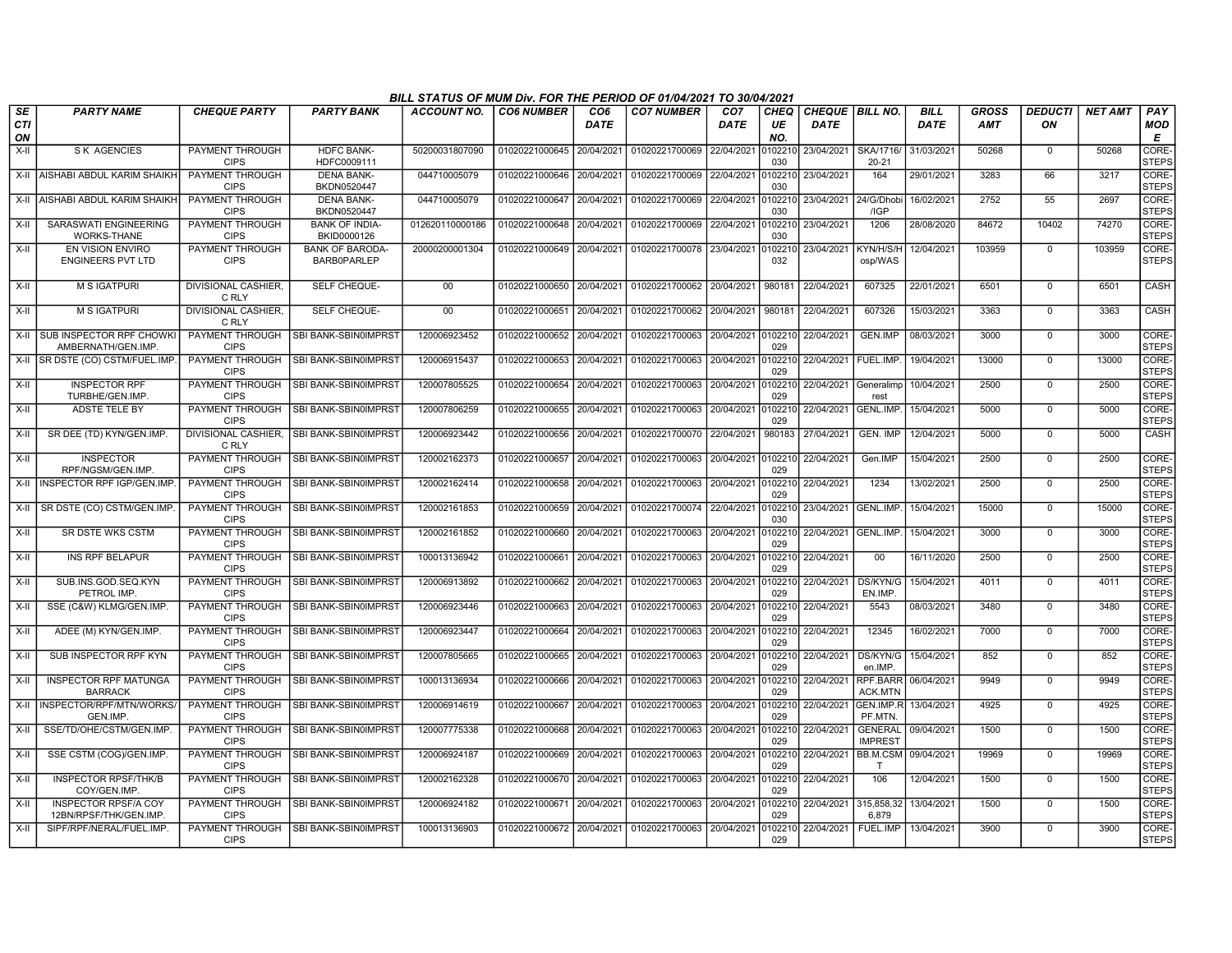|                  |                                              |                                       |                                                    | BILL STATUS OF MUM Div. FOR THE PERIOD OF 01/04/2021 TO 30/04/2021 |                           |                                |                                          |                                |                   |                                |                        |                            |                            |                      |                |                       |
|------------------|----------------------------------------------|---------------------------------------|----------------------------------------------------|--------------------------------------------------------------------|---------------------------|--------------------------------|------------------------------------------|--------------------------------|-------------------|--------------------------------|------------------------|----------------------------|----------------------------|----------------------|----------------|-----------------------|
| SE<br><b>CTI</b> | <b>PARTY NAME</b>                            | <b>CHEQUE PARTY</b>                   | <b>PARTY BANK</b>                                  | <b>ACCOUNT NO.</b>                                                 | <b>CO6 NUMBER</b>         | CO <sub>6</sub><br><b>DATE</b> | <b>CO7 NUMBER</b>                        | CO <sub>7</sub><br><b>DATE</b> | <b>CHEQ</b><br>UE | CHEQUE BILL NO.<br><b>DATE</b> |                        | <b>BILL</b><br><b>DATE</b> | <b>GROSS</b><br><b>AMT</b> | <b>DEDUCTI</b><br>ON | <b>NET AMT</b> | PAY<br><b>MOD</b>     |
| ON<br>X-II       | <b>INSPECTOR</b>                             | PAYMENT THROUGH                       | SBI BANK-SBIN0IMPRST                               | 100002956981                                                       | 01020221000673 20/04/2021 |                                | 01020221700063                           | 20/04/2021                     | NO.<br>0102210    | 22/04/2021                     | <b>GEN IMP</b>         | 13/04/2021                 | 1500                       | $\mathbf 0$          | 1500           | E<br>CORE-            |
|                  | RPF/NERAL/GEN.IMP.                           | <b>CIPS</b>                           |                                                    |                                                                    |                           |                                |                                          |                                | 029               |                                |                        |                            |                            |                      |                | <b>STEPS</b>          |
| X-II             | SENIOR CREW CONTROLLER                       | PAYMENT THROUGH                       | SBI BANK-SBIN0IMPRST                               | 120006925014                                                       | 01020221000674 20/04/2021 |                                | 01020221700063                           | 20/04/2021                     | 0102210           | 22/04/2021                     | <b>GEN IMP</b>         | 23/03/2021                 | 5000                       | $\mathbf 0$          | 5000           | CORE-                 |
| $X-H$            | CSTM/GEN.IMP.<br>SSE (C&W) KYN/GEN.IMP.      | <b>CIPS</b><br>PAYMENT THROUGH        | SBI BANK-SBIN0IMPRST                               | 120006972480                                                       | 01020221000675 20/04/2021 |                                | 01020221700063                           | 20/04/2021                     | 029<br>0102210    | 22/04/2021                     | FEB2021<br>GEN-        | 01/04/2021                 | 1996                       | $\mathbf 0$          | 1996           | <b>STEPS</b><br>CORE- |
|                  |                                              | <b>CIPS</b>                           |                                                    |                                                                    |                           |                                |                                          |                                | 029               |                                | <b>IMPREST</b>         |                            |                            |                      |                | <b>STEPS</b>          |
| $X-H$            | SSE (C&W) KYN/312/GEN.IMP                    | PAYMENT THROUGH<br><b>CIPS</b>        | SBI BANK-SBIN0IMPRST                               | 120006972481                                                       | 01020221000676 20/04/2021 |                                | 01020221700063                           | 20/04/2021                     | 0102210<br>029    | 22/04/2021                     | GEN-<br><b>IMPREST</b> | 01/04/2021                 | 9453                       | $\mathbf 0$          | 9453           | CORE-<br><b>STEPS</b> |
| X-II             | OSD(S)BB                                     | <b>PAYMENT THROUGH</b><br><b>CIPS</b> | SBI BANK-SBIN0IMPRST                               | 100002956995                                                       | 01020221000677 20/04/2021 |                                | 01020221700063                           | 20/04/2021                     | 0102210<br>029    | 22/04/2021                     | 15442                  | 24/03/2021                 | 8000                       | $\mathbf 0$          | 8000           | CORE-<br><b>STEPS</b> |
| $X-H$            | <b>INSPECTOR RPSF THK E-</b><br>COY/GEN.IMP. | <b>PAYMENT THROUGH</b><br><b>CIPS</b> | SBI BANK-SBIN0IMPRST                               | 120007805599                                                       | 01020221000678            | 20/04/2021                     | 01020221700063                           | 20/04/2021                     | 0102210<br>029    | 22/04/2021                     | 680,985                | 10/04/2021                 | 1500                       | $\mathbf 0$          | 1500           | CORE-<br><b>STEPS</b> |
| X-II             | SSE/TD/OHE/KYN/DEPOT/GEN.<br>MP              | PAYMENT THROUGH<br><b>CIPS</b>        | SBI BANK-SBIN0IMPRST                               | 120007776813                                                       | 01020221000679            | 20/04/2021                     | 01020221700063                           | 20/04/2021                     | 0102210<br>029    | 22/04/2021                     | LTD/KYN/<br>18         | 07/04/2021                 | 2976                       | $\mathbf 0$          | 2976           | CORE-<br><b>STEPS</b> |
| X-II             | SR.EE(TRSO)TRIP SHED<br>LNL/GEN.IMP          | PAYMENT THROUGH<br><b>CIPS</b>        | SBI BANK-SBIN0IMPRST                               | 120002162871                                                       | 01020221000680 20/04/2021 |                                | 01020221700063                           | 20/04/2021                     | 0102210<br>029    | 22/04/2021                     | GEN/IMP/<br>1/2021     | 31/01/2021                 | 5000                       | $\mathbf 0$          | 5000           | CORE-<br><b>STEPS</b> |
| X-II             | INS.RPF ASO VEH NO MH-01-<br>CY-9317         | PAYMENT THROUGH<br><b>CIPS</b>        | SBI BANK-SBIN0IMPRST                               | 100013136916                                                       | 01020221000681            | 20/04/2021                     | 01020221700063                           | 20/04/2021                     | 0102210<br>029    | 22/04/2021                     | 1234                   | 11/04/2021                 | 3900                       | $\mathbf 0$          | 3900           | CORE-<br><b>STEPS</b> |
| X-II             | SUBINSRPF ASANGAON                           | PAYMENT THROUGH<br><b>CIPS</b>        | SBI BANK-SBIN0IMPRST                               | 100013136928                                                       | 01020221000682 20/04/2021 |                                | 01020221700063                           | 20/04/2021                     | 0102210<br>029    | 22/04/2021                     | 1234                   | 11/04/2021                 | 1500                       | $\mathbf 0$          | 1500           | CORE-<br><b>STEPS</b> |
| X-II             | ADEE (M) KYN/GEN.IMP.                        | PAYMENT THROUGH<br><b>CIPS</b>        | SBI BANK-SBIN0IMPRST                               | 120006923447                                                       | 01020221000683 20/04/2021 |                                | 01020221700074 22/04/2021                |                                | 0102210<br>030    | 23/04/2021                     | 12345                  | 01/03/2021                 | 6985                       | $\mathbf 0$          | 6985           | CORE-<br><b>STEPS</b> |
| X-II             | DSTE/MW/CSTM/GEN.IMP.                        | PAYMENT THROUGH<br><b>CIPS</b>        | SBI BANK-SBIN0IMPRST                               | 120006913889                                                       | 01020221000684            | 20/04/2021                     | 01020221700063                           | 20/04/2021                     | 0102210<br>029    | 22/04/2021                     | <b>GEN.IMP</b>         | 06/04/2021                 | 3967                       | $\mathbf 0$          | 3967           | CORE-<br><b>STEPS</b> |
| $X-II$           | SSE(M)CLA                                    | PAYMENT THROUGH<br><b>CIPS</b>        | SBI BANK-SBIN0IMPRST                               | 120007774590                                                       | 01020221000685            | 20/04/2021                     | 01020221700063                           | 20/04/2021                     | 0102210<br>029    | 22/04/2021                     | 602,603,26<br>q        | 04/02/2021                 | 5000                       | $\mathbf 0$          | 5000           | CORE-<br><b>STEPS</b> |
| $X-H$            | <b>MAXIM CLINICAL</b><br><b>LABORATORIES</b> | PAYMENT THROUGH<br><b>CIPS</b>        | PARSIK JANATA<br>SAHAKARI BANK LTD-<br>PJSB0000008 | 007011300009969                                                    | 01020221000686 20/04/2021 |                                | 01020221700078                           | 23/04/2021                     | 0102210<br>032    | 23/04/2021                     | <b>JANUARY</b><br>2021 | 07/04/2021                 | 126134                     | $\Omega$             | 126134         | CORE-<br><b>STEPS</b> |
| X-II             | <b>M S IGATPURI</b>                          | DIVISIONAL CASHIER,<br>C RLY          | SELF CHEQUE-                                       | $00\,$                                                             | 01020221000687 20/04/2021 |                                | 01020221700065                           | 20/04/2021                     | 980181            | 22/04/2021                     | 607316                 | 15/01/2021                 | 6500                       | 0                    | 6500           | CASH                  |
| X-II             | M S IGATPURI                                 | <b>DIVISIONAL CASHIER,</b><br>C RLY   | SELF CHEQUE-                                       | 00                                                                 | 01020221000688            | 20/04/2021                     | 01020221700065                           | 20/04/2021                     | 980181            | 22/04/2021                     | 607327                 | 17/03/2021                 | 4000                       | 0                    | 4000           | <b>CASH</b>           |
| $X-H$            | <b>M S IGATPURI</b>                          | <b>DIVISIONAL CASHIER.</b><br>C RLY   | <b>SELF CHEQUE-</b>                                | 00                                                                 | 01020221000689            | 20/04/2021                     | 01020221700065                           | 20/04/2021                     | 980181            | 22/04/2021                     | 607328                 | 17/03/2021                 | 4000                       | $\Omega$             | 4000           | <b>CASH</b>           |
| X-II             | <b>M S IGATPURI</b>                          | DIVISIONAL CASHIER.<br>C RLY          | SELF CHEQUE-                                       | 00                                                                 | 01020221000690 20/04/2021 |                                | 01020221700065                           | 20/04/2021                     | 980181            | 22/04/2021                     | 607329                 | 17/03/2021                 | 2000                       | $\mathbf 0$          | 2000           | CASH                  |
| X-II             | M S IGATPURI                                 | DIVISIONAL CASHIER,<br>C RLY          | SELF CHEQUE-                                       | $00\,$                                                             | 01020221000691            | 20/04/2021                     | 01020221700065                           | 20/04/2021                     | 980181            | 22/04/2021                     | 607330                 | 17/03/2021                 | 4000                       | $\mathbf 0$          | 4000           | CASH                  |
| X-II             | <b>M S IGATPURI</b>                          | <b>DIVISIONAL CASHIER.</b><br>C RLY   | SELF CHEQUE-                                       | 00                                                                 | 01020221000692            | 20/04/2021                     | 01020221700065                           | 20/04/2021                     | 980181            | 22/04/2021                     | 607331                 | 17/03/2021                 | 4000                       | $\overline{0}$       | 4000           | <b>CASH</b>           |
| X-II             | <b>M S IGATPURI</b>                          | DIVISIONAL CASHIER.<br>C RLY          | SELF CHEQUE-                                       | 00                                                                 | 01020221000693 20/04/2021 |                                | 01020221700065                           | 20/04/2021                     | 980181            | 22/04/2021                     | 607332                 | 17/03/2021                 | 4000                       | $\mathbf 0$          | 4000           | CASH                  |
| X-II             | <b>M S IGATPURI</b>                          | <b>DIVISIONAL CASHIER,</b><br>C RLY   | <b>SELF CHEQUE-</b>                                | 00                                                                 | 01020221000694 20/04/2021 |                                | 01020221700065 20/04/2021                |                                | 980181            | 22/04/2021                     | 607333                 | 17/03/2021                 | 4000                       | $\mathbf 0$          | 4000           | <b>CASH</b>           |
| X-II             | M S IGATPURI                                 | <b>DIVISIONAL CASHIER,</b><br>C RLY   | SELF CHEQUE-                                       | $00\,$                                                             | 01020221000695            | 20/04/2021                     | 01020221700065                           | 20/04/2021                     | 980181            | 22/04/2021                     | 607034                 | 06/04/2021                 | 6500                       | $\mathbf 0$          | 6500           | CASH                  |
| $X-II$           | THREE STAR COMPANY-<br><b>MUMBAI</b>         | PAYMENT THROUGH<br><b>CIPS</b>        | CANARA BANK-<br>CNRB0001389                        | 1389201003598                                                      | 01020221000696            | 20/04/2021                     | 01020221700106                           | 03/05/2021                     | 0102210<br>045    | 03/05/2021                     | 184849                 | 07/04/2021                 | 7530                       | $\Omega$             | 7530           | CORE-<br><b>STEPS</b> |
| X-II             | THREE STAR COMPANY-<br><b>MUMBAI</b>         | PAYMENT THROUGH<br><b>CIPS</b>        | <b>CANARA BANK-</b><br>CNRB0001389                 | 1389201003598                                                      | 01020221000697 20/04/2021 |                                | 01020221700106 03/05/2021                |                                | 0102210<br>045    | 03/05/2021                     | 184848                 | 07/04/2021                 | 8790                       | $\mathbf 0$          | 8790           | CORE-<br><b>STEPS</b> |
| X-II             | <b>M S IGATPURI</b>                          | <b>DIVISIONAL CASHIER,</b><br>C RLY   | SELF CHEQUE-                                       | 00                                                                 | 01020221000698 20/04/2021 |                                | 01020221700065                           | 20/04/2021                     | 980181            | 22/04/2021                     | 607335                 | 06/04/2021                 | 6500                       | 0                    | 6500           | CASH                  |
| X-II             | M S IGATPURI                                 | DIVISIONAL CASHIER,<br>C RLY          | SELF CHEQUE-                                       | $00\,$                                                             | 01020221000699 20/04/2021 |                                | 01020221700065                           | 20/04/2021                     | 980181            | 22/04/2021                     | 607336                 | 06/04/2021                 | 6500                       | $\mathbf 0$          | 6500           | CASH                  |
| $X-II$           | <b>M S IGATPURI</b>                          | <b>DIVISIONAL CASHIER.</b><br>C RLY   | SELF CHEQUE-                                       | 00                                                                 |                           |                                | 01020221000700 20/04/2021 01020221700065 | 20/04/2021                     | 980181            | 22/04/2021                     | 607337                 | 06/04/2021                 | 6500                       | $\Omega$             | 6500           | CASH                  |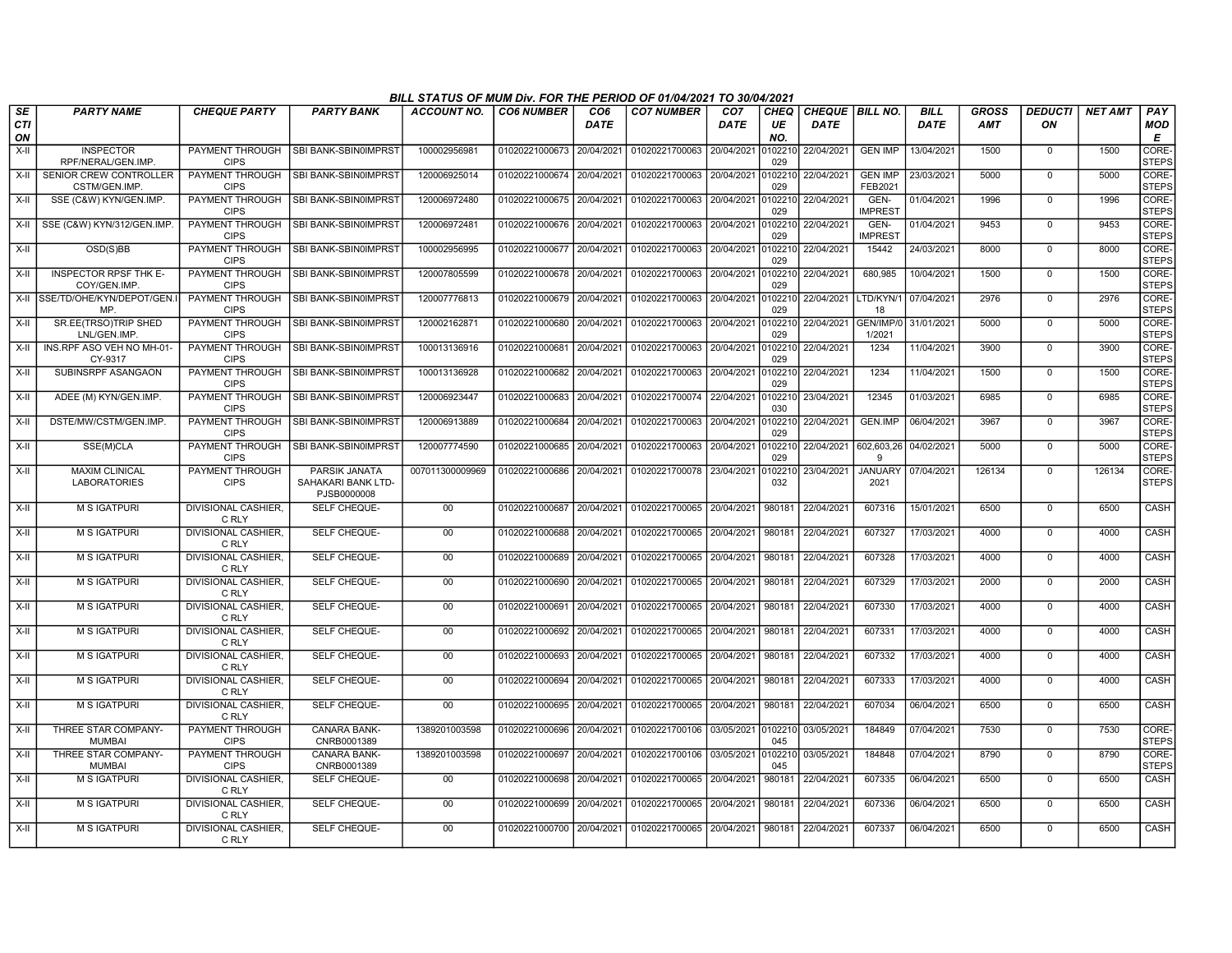|                        |                                                      |                                     |                                           | BILL STATUS OF MUM Div. FOR THE PERIOD OF 01/04/2021 TO 30/04/2021 |                           |             |                                                                       |                         |                          |                                  |                                     |                            |                            |                      |                |                               |
|------------------------|------------------------------------------------------|-------------------------------------|-------------------------------------------|--------------------------------------------------------------------|---------------------------|-------------|-----------------------------------------------------------------------|-------------------------|--------------------------|----------------------------------|-------------------------------------|----------------------------|----------------------------|----------------------|----------------|-------------------------------|
| SE<br><b>CTI</b><br>ON | <b>PARTY NAME</b>                                    | <b>CHEQUE PARTY</b>                 | <b>PARTY BANK</b>                         | <b>ACCOUNT NO.</b>                                                 | <b>CO6 NUMBER</b>         | CO6<br>DATE | <b>CO7 NUMBER</b>                                                     | CO <sub>7</sub><br>DATE | <b>CHEQ</b><br>UE<br>NO. | CHEQUE   BILL NO.<br><b>DATE</b> |                                     | <b>BILL</b><br><b>DATE</b> | <b>GROSS</b><br><b>AMT</b> | <b>DEDUCTI</b><br>ON | <b>NET AMT</b> | <b>PAY</b><br><b>MOD</b><br>E |
| X-II                   | <b>M S IGATPURI</b>                                  | <b>DIVISIONAL CASHIER.</b><br>C RLY | SELF CHEQUE-                              | 00                                                                 | 01020221000701 20/04/2021 |             | 01020221700065 20/04/2021                                             |                         | 980181                   | 22/04/2021                       | 607338                              | 06/04/2021                 | 4500                       | $\mathbf 0$          | 4500           | <b>CASH</b>                   |
|                        | X-II SIDDHI SALES CORPORATION                        | PAYMENT THROUGH<br><b>CIPS</b>      | <b>BANK OF INDIA-</b><br>BKID0000126      | 012620110000244                                                    | 01020221000702 20/04/2021 |             | 01020221700068 21/04/2021 0102210                                     |                         | 027                      | 21/04/2021                       | 281028                              | 10/04/2021                 | 37963                      | $\mathbf 0$          | 37963          | CORE-<br><b>STEPS</b>         |
| $X-H$                  | <b>M S IGATPURI</b>                                  | <b>DIVISIONAL CASHIER.</b><br>C RLY | <b>SELF CHEQUE-</b>                       | 00                                                                 | 01020221000703 20/04/2021 |             | 01020221700065 20/04/2021                                             |                         | 980181                   | 22/04/2021                       | 607339                              | 06/04/2021                 | 7000                       | $^{\circ}$           | 7000           | <b>CASH</b>                   |
|                        | X-II SANJAY CHINTAMAN GHOLAP                         | PAYMENT THROUGH<br><b>CIPS</b>      | <b>IDBI BANK LTD-</b><br>IBKL0000495      | 49512010001590                                                     | 01020221000704 20/04/2021 |             | 01020221700106                                                        | 03/05/2021              | 0102210<br>045           | 03/05/2021                       | 245095                              | 28/08/2019                 | 5000                       | $\Omega$             | 5000           | CORE-<br><b>STEPS</b>         |
| X-II                   | <b>M S IGATPURI</b>                                  | <b>DIVISIONAL CASHIER.</b><br>C RLY | SELF CHEQUE-                              | 00                                                                 | 01020221000705 20/04/2021 |             | 01020221700065 20/04/2021                                             |                         | 980181                   | 22/04/2021                       | 607340                              | 06/04/2021                 | 6500                       | $\mathbf 0$          | 6500           | <b>CASH</b>                   |
|                        | X-II SANJAY CHINTAMAN GHOLAP                         | PAYMENT THROUGH<br><b>CIPS</b>      | <b>IDBI BANK LTD-</b><br>IBKL0000495      | 49512010001590                                                     | 01020221000706 20/04/2021 |             | 01020221700106 03/05/2021 0102210                                     |                         | 045                      | 03/05/2021                       | 245096                              | 28/08/2019                 | 10020                      | $\mathbf 0$          | 10020          | CORE-<br><b>STEPS</b>         |
| X-II                   | SR CDO LTT /MISS                                     | <b>CIPS</b>                         | PAYMENT THROUGH ISBI BANK-SBIN0IMPRST     | 120002162143                                                       | 01020221000707 20/04/2021 |             | 01020221700073 22/04/2021                                             |                         | 0102210<br>030           | 23/04/2021                       | sr cdo<br>imprss                    | 09/04/2021                 | 73625                      | $\mathbf 0$          | 73625          | CORE-<br><b>STEPS</b>         |
| $X-H$                  | <b>SM AMBERNATH</b>                                  | <b>DIVISIONAL CASHIER.</b><br>C RLY | NO BANK-                                  | 00                                                                 | 01020221000708 21/04/2021 |             | 01020221700077 23/04/2021                                             |                         | 980183                   | 27/04/2021                       | <b>STN</b><br><b>IMPREST</b>        | 01/04/2021                 | 20464                      | $\mathbf 0$          | 20464          | CASH                          |
| $X-II$                 | <b>SM PALASDHARI</b>                                 | C RLY                               | DIVISIONAL CASHIER, SBI BANK-SBIN0IMPRST  | 120002163243                                                       | 01020221000709 21/04/2021 |             | 01020221700077 23/04/2021                                             |                         | 980183                   | 27/04/2021                       | <b>STNJ</b><br><b>IMPREST</b>       | 05/04/2021                 | 5000                       | $\mathbf 0$          | 5000           | CASH                          |
| $X-H$                  | <b>CYM KALAMBOLI</b>                                 | C RLY                               | DIVISIONAL CASHIER, SBI BANK-SBIN0IMPRST  | 120002161891                                                       | 01020221000710 21/04/2021 |             | 01020221700077                                                        | 23/04/2021              | 980183                   | 27/04/2021                       | Stn imprest                         | 19/04/2021                 | 8500                       | $\mathbf 0$          | 8500           | CASH                          |
| X-II                   | <b>SM SION</b>                                       | C RLY                               | DIVISIONAL CASHIER, SBI BANK-SBIN0IMPRST  | 120002161725                                                       | 01020221000711 21/04/2021 |             | 01020221700077                                                        | 23/04/2021              | 980183                   | 27/04/2021                       | <b>STN</b><br><b>IMPREST</b>        | 30/03/2021                 | 2980                       | $\Omega$             | 2980           | CASH                          |
| X-II                   | SM ROHA                                              | DIVISIONAL CASHIER,<br>C RLY        | <b>NO BANK-</b>                           | 00                                                                 | 01020221000712 21/04/2021 |             | 01020221700077                                                        | 23/04/2021              | 980183                   | 27/04/2021                       | <b>STN</b><br><b>IMPREST</b>        | 01/04/2021                 | 50813                      | $\Omega$             | 50813          | CASH                          |
| X-II                   | ADEN W CSTM                                          | C RLY                               | DIVISIONAL CASHIER. ISBI BANK-SBIN0IMPRST | 120002155894                                                       | 01020221000713 21/04/2021 |             | 01020221700077                                                        | 23/04/2021              | 980183                   | 27/04/2021                       | <b>ADEN[W]C</b><br><b>SMT</b>       | 01/03/2021                 | 199847                     | $\Omega$             | 199847         | CASH                          |
| X-II                   | ADEN T TNA GEN IMP                                   | C RLY                               | DIVISIONAL CASHIER. ISBI BANK-SBIN0IMPRST | 120002155896                                                       | 01020221000714 21/04/2021 |             | 01020221700077 23/04/2021                                             |                         | 980183                   | 27/04/2021                       | TNA/1303/<br>Genl                   | 12/04/2021                 | 9978                       | $\mathbf 0$          | 9978           | CASH                          |
|                        | X-II SM COMML. KOPAR/ STATION<br><b>CLEANLINESS</b>  | DIVISIONAL CASHIER,<br>C RLY        | DUMMY-                                    | 00000000000                                                        | 01020221000715 21/04/2021 |             | 01020221700077                                                        | 23/04/2021              | 980183                   | 27/04/2021                       | STN.CLEA<br>N.IMP                   | 15/03/2021                 | 32040                      | $\Omega$             | 32040          | CASH                          |
| X-II                   | <b>SM GHATKOPAR / STN CLEAN</b>                      | <b>DIVISIONAL CASHIER.</b><br>C RLY | <b>NO BANK-</b>                           | 00                                                                 | 01020221000716 21/04/2021 |             | 01020221700077                                                        | 23/04/2021              | 980183                   | 27/04/2021                       | <b>STN</b><br><b>CLEAN</b><br>.IMP. | 15/04/2021                 | 96265                      | $\Omega$             | 96265          | CASH                          |
| X-II                   | SM SANDHURUST ROAD/<br>STATION CLEANLINESS           | DIVISIONAL CASHIER.<br>C RLY        | DUMMY-                                    | 00000000000                                                        |                           |             | 01020221000717 21/04/2021 01020221700077 23/04/2021                   |                         | 980183                   | 27/04/2021                       | <b>STN</b><br><b>CLEAN</b><br>IMP.  | 12/04/2021                 | 62454                      | $\mathbf 0$          | 62454          | CASH                          |
| X-II                   | <b>SM MATUNGA/ STATION</b><br><b>CLEANLINESS</b>     | DIVISIONAL CASHIER,<br>C RLY        | DUMMY-                                    | 00000000000                                                        | 01020221000718 21/04/2021 |             | 01020221700077 23/04/2021                                             |                         |                          | 980183 27/04/2021                | <b>STN</b><br><b>CLEAN</b><br>IMP.  | 15/04/2021                 | 36255                      | $\overline{0}$       | 36255          | <b>CASH</b>                   |
| X-II                   | SM MANKHURD / STN CLEAN                              | DIVISIONAL CASHIER,<br>C RLY        | NO BANK-                                  | $00\,$                                                             | 01020221000719 21/04/2021 |             | 01020221700077                                                        | 23/04/2021              | 980183                   | 27/04/2021                       | <b>STN</b><br><b>CLEAN</b><br>IMP.  | 12/04/2021                 | 73392                      | $\mathbf 0$          | 73392          | CASH                          |
| X-II                   | <b>SM COMML. TILAK NAGAR</b><br>/STATION CLEANLINESS | <b>DIVISIONAL CASHIER.</b><br>C RLY | DUMMY-                                    | 00000000000                                                        |                           |             | 01020221000720 21/04/2021 01020221700077 23/04/2021 980183 27/04/2021 |                         |                          |                                  | <b>STN</b><br><b>CLEAN</b><br>IMP.  | 15/04/2021                 | 34467                      | $\mathbf 0$          | 34467          | CASH                          |
| $X-H$                  | <b>SM MASJID/ STATION</b><br><b>CLEANLINESS</b>      | <b>DIVISIONAL CASHIER.</b><br>C RLY | DUMMY-                                    | 0000000000                                                         |                           |             | 01020221000721 21/04/2021 01020221700077 23/04/2021 980183 27/04/2021 |                         |                          |                                  | <b>STN</b><br><b>CLEAN</b><br>IMP.  | 11/04/2021                 | 76623                      | $\Omega$             | 76623          | CASH                          |
| X-II                   | SM COMML. KALVA STATION<br><b>CLEANLINESS</b>        | <b>DIVISIONAL CASHIER.</b><br>C RLY | DUMMY-                                    | 00000000000                                                        | 01020221000722 21/04/2021 |             | 01020221700077 23/04/2021                                             |                         |                          | 980183 27/04/2021                | STN.CLEA<br>N.IMP                   | 16/04/2021                 | 47550                      | $\Omega$             | 47550          | CASH                          |
| $X-H$                  | SM VADALA / STN CLEAN                                | <b>DIVISIONAL CASHIER.</b><br>C RLY | <b>NO BANK-</b>                           | 00                                                                 | 01020221000723 21/04/2021 |             | 01020221700077 23/04/2021                                             |                         | 980183                   | 27/04/2021                       | STN.CLEA<br>N.IMP                   | 16/04/2021                 | 66185                      | $\mathbf 0$          | 66185          | CASH                          |
| $X-H$                  | <b>SM BHANDUP/ STATION</b><br><b>CLEANLINESS</b>     | <b>DIVISIONAL CASHIER,</b><br>C RLY | DUMMY-                                    | 00000000000                                                        | 01020221000724 21/04/2021 |             | 01020221700077 23/04/2021                                             |                         | 980183                   | 27/04/2021                       | STN.CLEA<br>N.IMP                   | 16/04/2021                 | 67510                      | $\mathbf 0$          | 67510          | CASH                          |
| X-II                   | SM COMML. MUMBRA<br>STATION CLEANLINESS              | <b>DIVISIONAL CASHIER,</b><br>C RLY | DUMMY-                                    | 00000000000                                                        |                           |             | 01020221000725 21/04/2021 01020221700077 23/04/2021                   |                         |                          | 980183 27/04/2021                | STN.CLEA<br>N.IMP                   | 12/04/2021                 | 47550                      | $\mathbf 0$          | 47550          | CASH                          |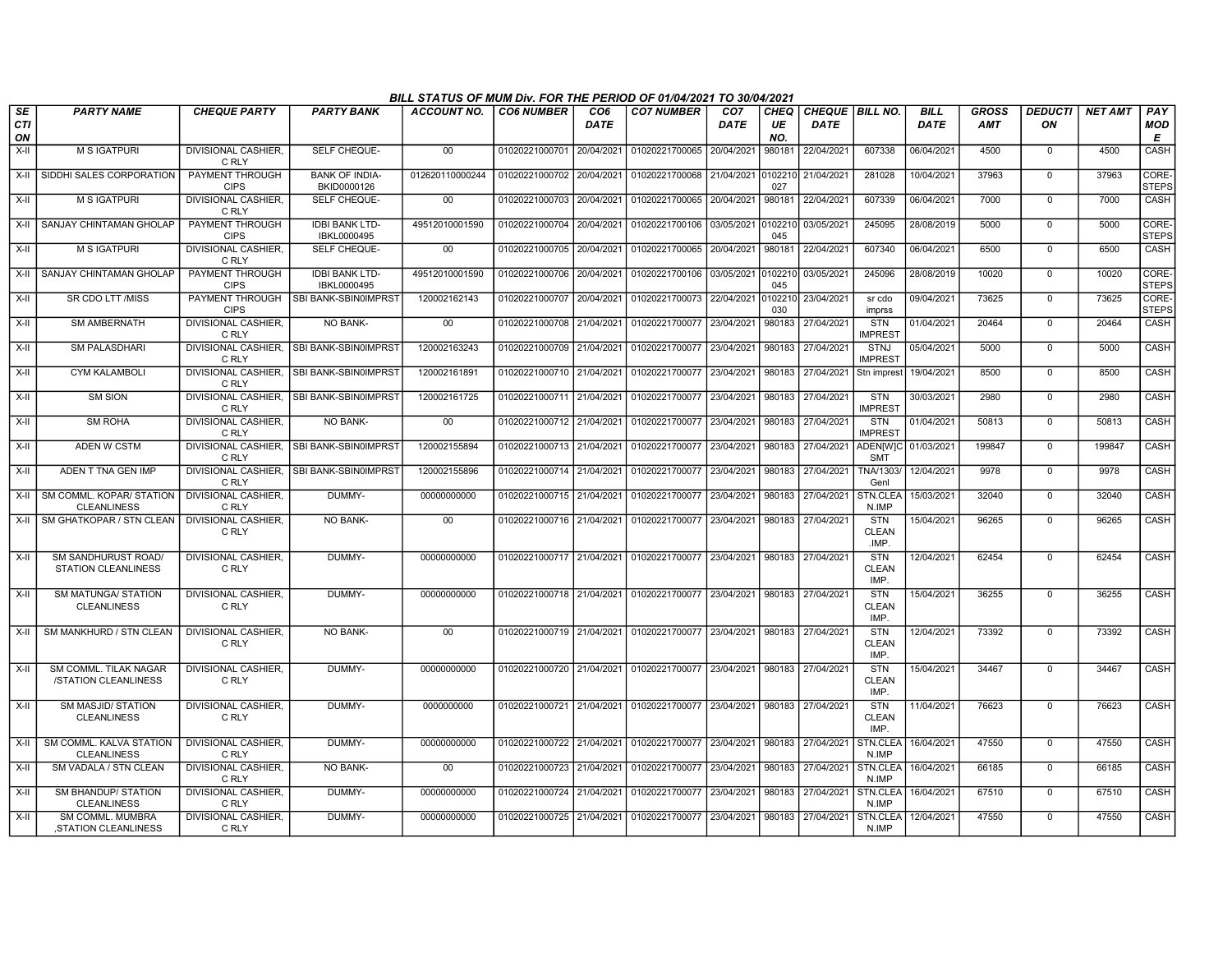|                        |                                                           |                                       |                                      | BILL STATUS OF MUM Div. FOR THE PERIOD OF 01/04/2021 TO 30/04/2021 |                           |                         |                                                                       |                                |                          |                                       |                                    |                            |                     |                      |                |                        |
|------------------------|-----------------------------------------------------------|---------------------------------------|--------------------------------------|--------------------------------------------------------------------|---------------------------|-------------------------|-----------------------------------------------------------------------|--------------------------------|--------------------------|---------------------------------------|------------------------------------|----------------------------|---------------------|----------------------|----------------|------------------------|
| SE<br><b>CTI</b><br>ON | <b>PARTY NAME</b>                                         | <b>CHEQUE PARTY</b>                   | <b>PARTY BANK</b>                    | <b>ACCOUNT NO.</b>                                                 | <b>CO6 NUMBER</b>         | CO <sub>6</sub><br>DATE | <b>CO7 NUMBER</b>                                                     | CO <sub>7</sub><br><b>DATE</b> | <b>CHEQ</b><br>UE<br>NO. | <b>CHEQUE BILL NO.</b><br><b>DATE</b> |                                    | <b>BILL</b><br><b>DATE</b> | GROSS<br><b>AMT</b> | <b>DEDUCTI</b><br>ON | <b>NET AMT</b> | PAY<br><b>MOD</b><br>Е |
| $X-H$                  | <b>SM VIKHROLI/ STATION</b><br><b>CLEANLINESS</b>         | <b>DIVISIONAL CASHIER.</b><br>C RLY   | DUMMY-                               | 00000000000                                                        | 01020221000726 21/04/2021 |                         | 01020221700077 23/04/2021                                             |                                | 980183                   | 27/04/2021                            | STN.CLEA<br>N.IMP                  | 13/04/2021                 | 66757               | $\mathbf 0$          | 66757          | CASH                   |
| X-II                   | <b>SM SION/ STATION</b><br><b>CLEANLINESS</b>             | DIVISIONAL CASHIER,<br>C RLY          | DUMMY-                               | 00000000000                                                        | 01020221000727 21/04/2021 |                         | 01020221700077                                                        | 23/04/2021                     | 980183                   | 27/04/2021                            | STN.CLEA<br>N.IMP                  | 12/04/2021                 | 57802               | $\mathbf 0$          | 57802          | CASH                   |
| $X-H$                  | <b>SM BYCULLA/ STATION</b><br><b>CLEANLINESS</b>          | <b>DIVISIONAL CASHIER.</b><br>C RLY   | DUMMY-                               | 00000000000                                                        | 01020221000728 21/04/2021 |                         | 01020221700077 23/04/2021                                             |                                | 980183                   | 27/04/2021                            | <b>STN.CLEA</b><br>N.IMP           | 15/04/2021                 | 86680               | $\mathbf 0$          | 86680          | CASH                   |
| X-II                   | KHANDESHWAR TOWING                                        | PAYMENT THROUGH<br><b>CIPS</b>        | HDFC BANK LTD-<br>HDFC0000357        | 03572560001054                                                     | 01020221000729 21/04/2021 |                         | 01020221700078 23/04/2021                                             |                                | 010221<br>032            | 23/04/2021                            | KYN/H/E/A<br>mb.CSTM               | 13/02/2021                 | 183801              | 9360                 | 174441         | CORE-<br><b>STEPS</b>  |
| $X-H$                  | SM COMML. GTBN / STATION<br><b>CLEANLINESS</b>            | <b>DIVISIONAL CASHIER,</b><br>C RLY   | DUMMY-                               | 00000000000                                                        | 01020221000730 21/04/2021 |                         | 01020221700077 23/04/2021                                             |                                | 980183                   | 27/04/2021                            | STN.CLEA<br>N.IMP                  | 14/04/2021                 | 36155               | $\mathbf 0$          | 36155          | CASH                   |
| X-II                   | SM COMML. CURREY<br>ROAD/STATION CLEANLINESS              | DIVISIONAL CASHIER.<br>C RLY          | DUMMY-                               | 00000000000                                                        | 01020221000731 21/04/2021 |                         | 01020221700077 23/04/2021                                             |                                | 980183                   | 27/04/2021                            | <b>STN.CLEA</b><br>N.IMP           | 15/04/2021                 | 36254               | $\Omega$             | 36254          | CASH                   |
| $X-II$                 | <b>KHANDESHWAR TOWING</b>                                 | PAYMENT THROUGH<br><b>CIPS</b>        | <b>HDFC BANK LTD-</b><br>HDFC0000357 | 03572560001054                                                     | 01020221000732 21/04/2021 |                         | 01020221700078 23/04/2021                                             |                                | 0102210<br>032           | 23/04/2021                            | KYN/H/S/A<br>MB.CSTM               | 26/02/2021                 | 183801              | $\Omega$             | 183801         | CORE-<br>STEPS         |
| X-II                   | SM CHEMBUR / STN CLEAN                                    | <b>DIVISIONAL CASHIER.</b><br>C RLY   | <b>NO BANK-</b>                      | 00                                                                 | 01020221000733 21/04/2021 |                         | 01020221700077 23/04/2021                                             |                                | 980183                   | 27/04/2021                            | <b>STN</b><br><b>CLEAN</b><br>IMP. | 19/04/2021                 | 47729               | $\Omega$             | 47729          | CASH                   |
| $X-H$                  | SM COMML.<br><b>GOVANDI/STATION</b><br><b>CLEANLINESS</b> | <b>DIVISIONAL CASHIER,</b><br>C RLY   | DUMMY-                               | 00000000000                                                        |                           |                         | 01020221000734 21/04/2021 01020221700077 23/04/2021 980183 27/04/2021 |                                |                          |                                       | <b>STN</b><br><b>CLEAN</b><br>IMP. | 19/04/2021                 | 43092               | $\mathbf 0$          | 43092          | CASH                   |
| $X-II$                 | <b>SM MULUND/ STATION</b><br><b>CLEANLINESS</b>           | DIVISIONAL CASHIER,<br>C RLY          | DUMMY-                               | 00000000000                                                        |                           |                         | 01020221000735 21/04/2021 01020221700077 23/04/2021                   |                                | 980183                   | 27/04/2021                            | <b>STN</b><br>CLEAN.<br><b>IMP</b> | 15/04/2021                 | 84130               | $\mathbf 0$          | 84130          | CASH                   |
| X-II                   | SSE (M) THAKURLI                                          | PAYMENT THROUGH<br><b>CIPS</b>        | SBI BANK-SBIN0IMPRST                 | 100002957001                                                       | 01020221000736 21/04/2021 |                         | 01020221700066 21/04/2021 0102210                                     |                                | በ26                      | 21/04/2021                            | 12345                              | 26/03/2021                 | 13500               | $\mathbf 0$          | 13500          | CORE-<br>STEPS         |
| X-II                   | <b>BPCL E CMS</b>                                         | PAYMENT THROUGH<br><b>CIPS</b>        | HDFC-HDFC0000240                     | 3017FA2000601763                                                   | 01020221000737 21/04/2021 |                         | 01020221700066 21/04/2021                                             |                                | 010221<br>026            | 21/04/2021                            | 103/02                             | 20/04/2021                 | 640066              | $\mathbf 0$          | 640066         | CORE-<br><b>STEPS</b>  |
| $X-H$                  | ADEN N LNL (GEN IMP-15000)                                | PAYMENT THROUGH<br><b>CIPS</b>        | SBI BANK-SBIN0IMPRST                 | 120002155016                                                       | 01020221000738 21/04/2021 |                         | 01020221700066 21/04/2021                                             |                                | 0102210<br>026           | 21/04/2021                            | BB/M/LNL/<br>G.IMP                 | 19/04/2021                 | 14966               | $\overline{0}$       | 14966          | CORE-<br>STEPS         |
| $X-H$                  | SR DEE(G)CSTM (GEN IMP)                                   | PAYMENT THROUGH<br><b>CIPS</b>        | SBI BANK-SBIN0IMPRST                 | 120002162147                                                       | 01020221000740 21/04/2021 |                         | 01020221700066 21/04/2021                                             |                                | 0102210<br>026           | 21/04/2021                            | <b>GEN.IMP</b>                     | 16/04/2021                 | 8000                | $\Omega$             | 8000           | CORE-<br><b>STEPS</b>  |
| X-II                   | DRM(W)CSTM GEN IMP                                        | <b>PAYMENT THROUGH</b><br><b>CIPS</b> | SBI BANK-SBIN0IMPRST                 | 120002155857                                                       | 01020221000741 21/04/2021 |                         | 01020221700066 21/04/2021                                             |                                | 0102210<br>026           | 21/04/2021                            | <b>GENERAL</b><br><b>IMPREST</b>   | 15/04/2021                 | 15000               | $\mathbf 0$          | 15000          | CORE-<br><b>STEPS</b>  |
| X-II                   | ADEN M IGP                                                | PAYMENT THROUGH<br><b>CIPS</b>        | SBI BANK-SBIN0IMPRST                 | 120002155850                                                       | 01020221000742 21/04/2021 |                         | 01020221700066 21/04/2021                                             |                                | 0102210<br>026           | 21/04/2021                            | Pet/CR/20-<br>21/127               | 10/04/2021                 | 18000               | $\mathbf 0$          | 18000          | CORE-<br><b>STEPS</b>  |
| $X-II$                 | <b>SSE P/W KARJAT</b>                                     | <b>PAYMENT THROUGH</b><br><b>CIPS</b> | SBI BANK-SBIN0IMPRST                 | 100002956935                                                       | 01020221000743            | 21/04/2021              | 01020221700066 21/04/2021                                             |                                | 010221<br>026            | 21/04/2021                            | KJT/PW/G<br>IMP                    | 02/04/202                  | 24964               | $\mathbf 0$          | 24964          | CORE-<br><b>STEPS</b>  |
| X-II                   | ADEN N LNL (FUEL IMP -9000)                               | PAYMENT THROUGH<br><b>CIPS</b>        | SBI BANK-SBIN0IMPRST                 | 120002155018                                                       | 01020221000744 21/04/2021 |                         | 01020221700066 21/04/2021                                             |                                | 010221<br>026            | 21/04/2021                            | BB/M/LNL/<br><b>DP</b>             | 09/04/2021                 | 20000               | $\mathbf 0$          | 20000          | CORE-<br><b>STEPS</b>  |
| X-II                   | <b>SSE P/W IGATPURI</b>                                   | PAYMENT THROUGH<br><b>CIPS</b>        | SBI BANK-SBIN0IMPRST                 | 100002956912                                                       | 01020221000745 21/04/2021 |                         | 01020221700066 21/04/2021                                             |                                | 0102210<br>026           | 21/04/2021                            | GCS/P-<br>01070                    | 02/01/2021                 | 24581               | $\mathbf 0$          | 24581          | CORE-<br><b>STEPS</b>  |
| $X-II$                 | SSE P/W BHIWANDI ROAD                                     | PAYMENT THROUGH<br><b>CIPS</b>        | SBI BANK-SBIN0IMPRST                 | 100002956943                                                       | 01020221000746 21/04/2021 |                         | 01020221700066                                                        | 21/04/2021                     | 0102210<br>026           | 21/04/2021                            | <b>IMP BILL</b>                    | 16/04/2021                 | 24935               | $\mathbf 0$          | 24935          | CORE-<br><b>STEPS</b>  |
| X-II                   | <b>STATION DIRECTOR LTT</b>                               | PAYMENT THROUGH<br><b>CIPS</b>        | SBI BANK-SBIN0IMPRST                 | 120006983407                                                       | 01020221000747 21/04/2021 |                         | 01020221700079 23/04/2021                                             |                                | 0102210<br>032           | 23/04/2021                            | Boxboy/LT<br>T/APR1                | 16/04/2021                 | 57510               | $\mathbf 0$          | 57510          | CORE-<br><b>STEPS</b>  |
| $X-H$                  | SSE P/W VVH                                               | PAYMENT THROUGH<br><b>CIPS</b>        | SBI BANK-SBIN0IMPRST                 | 100002956944                                                       | 01020221000748 21/04/2021 |                         | 01020221700066 21/04/2021                                             |                                | 0102210<br>026           | 21/04/2021                            | <b>SAFETY</b><br><b>IMPREST</b>    | 01/04/2021                 | 24879               | $\overline{0}$       | 24879          | CORE-<br><b>STEPS</b>  |
| X-II                   | <b>ADEN HORT CSTM</b>                                     | PAYMENT THROUGH<br><b>CIPS</b>        | SBI BANK-SBIN0IMPRST                 | 120002155856                                                       | 01020221000749 21/04/2021 |                         | 01020221700066 21/04/2021                                             |                                | 010221<br>026            | 21/04/2021                            | ADEN[HOR]<br><b>TICSMT</b>         | 01/02/2021                 | 19896               | $\mathbf 0$          | 19896          | CORE-<br><b>STEPS</b>  |
| $X-H$                  | <b>SM TILAK NAGAR</b>                                     | PAYMENT THROUGH<br><b>CIPS</b>        | SBI BANK-SBIN0IMPRST                 | 120002162125                                                       | 01020221000750 21/04/2021 |                         | 01020221700066 21/04/2021                                             |                                | 0102210<br>026           | 21/04/2021                            | <b>IMPREST</b><br>CASH             | 08/04/2021                 | 1165                | $\mathbf 0$          | 1165           | CORE-<br><b>STEPS</b>  |
| X-II                   | ADEN M PNVL (DIESEL IMP -<br>6500)                        | PAYMENT THROUGH<br><b>CIPS</b>        | SBI BANK-SBIN0IMPRST                 | 120007774613                                                       | 01020221000751 21/04/2021 |                         | 01020221700066 21/04/2021                                             |                                | 010221<br>026            | 21/04/2021                            | <b>DSL IMP</b><br><b>BILL</b>      | 27/03/2021                 | 6500                | $\mathbf 0$          | 6500           | CORE-<br><b>STEPS</b>  |
| $X-H$                  | ADEN M PNVL (DIESEL IMP -<br>6500)                        | PAYMENT THROUGH<br><b>CIPS</b>        | SBI BANK-SBIN0IMPRST                 | 120007774613                                                       | 01020221000752 21/04/2021 |                         | 01020221700066 21/04/2021                                             |                                | 0102210<br>026           | 21/04/2021                            | <b>DSL IMP</b><br><b>BILL</b>      | 27/03/2021                 | 6500                | $\Omega$             | 6500           | CORE-<br><b>STEPS</b>  |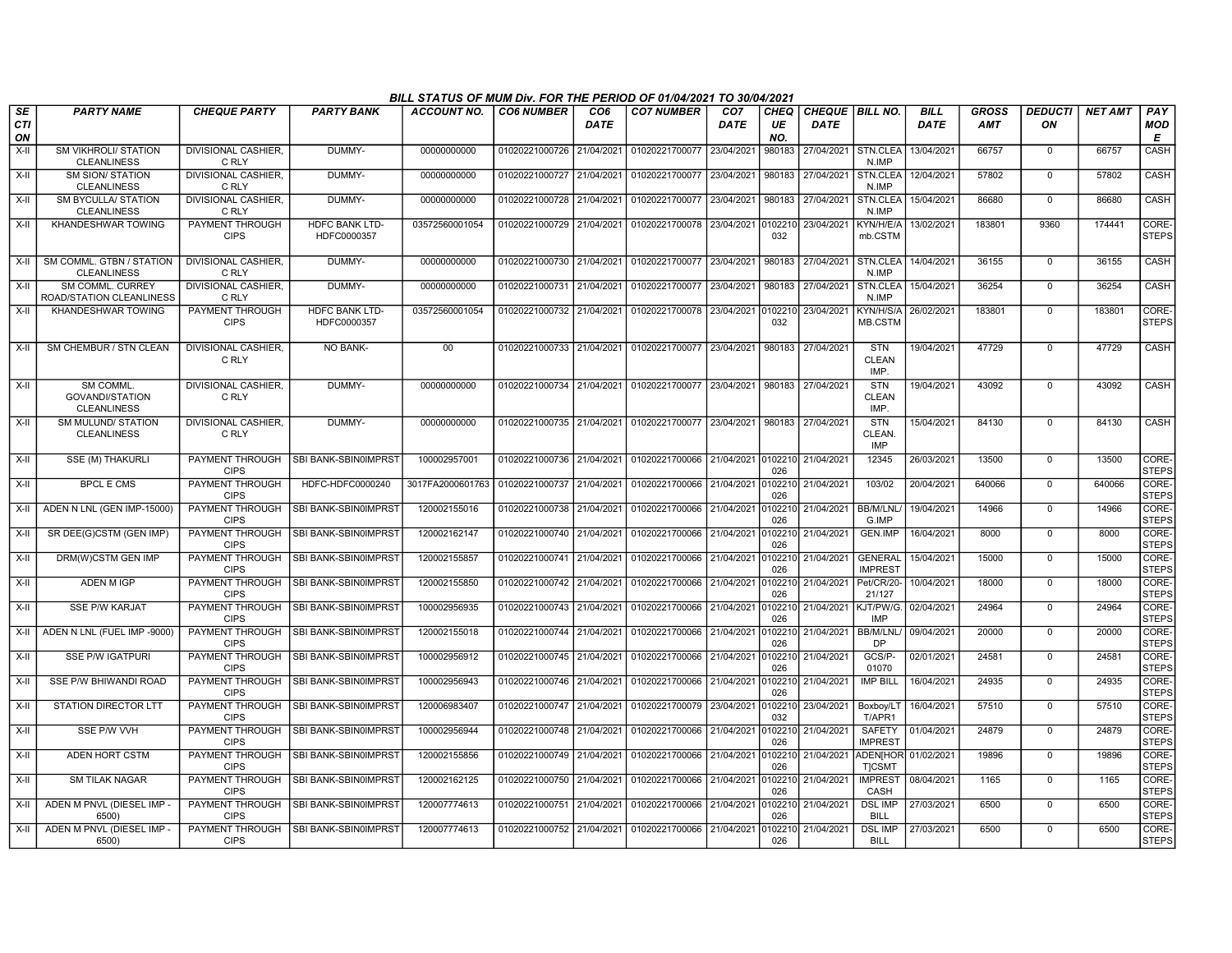|                 | BILL STATUS OF MUM Div. FOR THE PERIOD OF 01/04/2021 TO 30/04/2021<br><b>PARTY NAME</b><br><b>CO7 NUMBER</b><br>CHEQUE   BILL NO.<br><b>BILL</b><br><b>GROSS</b><br>DEDUCTI<br>PAY<br><b>CHEQUE PARTY</b><br><b>PARTY BANK</b><br>ACCOUNT NO.<br><b>CO6 NUMBER</b><br>CO6<br>CO <sub>7</sub><br><b>CHEQ</b><br><b>NET AMT</b> |                                       |                                              |                                                                         |                           |             |                |             |                |                    |                                       |             |            |                |        |                       |
|-----------------|-------------------------------------------------------------------------------------------------------------------------------------------------------------------------------------------------------------------------------------------------------------------------------------------------------------------------------|---------------------------------------|----------------------------------------------|-------------------------------------------------------------------------|---------------------------|-------------|----------------|-------------|----------------|--------------------|---------------------------------------|-------------|------------|----------------|--------|-----------------------|
| SE<br>CТI<br>ΟN |                                                                                                                                                                                                                                                                                                                               |                                       |                                              |                                                                         |                           | <b>DATE</b> |                | <b>DATE</b> | UE<br>NO.      | <b>DATE</b>        |                                       | <b>DATE</b> | <b>AMT</b> | ON             |        | <b>MOD</b><br>E       |
| $X-II$          | <b>SSE P/W VASIND</b>                                                                                                                                                                                                                                                                                                         | PAYMENT THROUGH<br><b>CIPS</b>        | SBI BANK-SBIN0IMPRST                         | 100002956942                                                            | 01020221000753 21/04/2021 |             | 01020221700066 | 21/04/2021  | 0102210<br>026 | 21/04/2021         | 04/2021                               | 08/04/2021  | 24681      | $\mathbf 0$    | 24681  | CORE-<br><b>STEPS</b> |
| X-II            | MSEDCL CON NO<br>026539012249                                                                                                                                                                                                                                                                                                 | PAYMENT THROUGH<br><b>CIPS</b>        | SBI-SBIN0008965                              | MSEDHT010265390   01020221000755   21/04/2021<br>12249                  |                           |             | 01020221700079 | 23/04/2021  | 0102210<br>032 | 23/04/2021         | $I - 7319$                            | 12/04/2021  | 80900      | $\mathbf 0$    | 80900  | CORE-<br><b>STEPS</b> |
| X-II            | MSEDCL CON NO<br>032950004575                                                                                                                                                                                                                                                                                                 | PAYMENT THROUGH<br><b>CIPS</b>        | SBI-SBIN0008965                              | MSEDCL010329500 01020221000756 21/04/2021<br>04575                      |                           |             | 01020221700079 | 23/04/2021  | 0102210<br>032 | 23/04/2021         | $C-92$                                | 15/04/2021  | 930        | 0              | 930    | CORE-<br><b>STEPS</b> |
| $X-II$          | MSEDCL CON NO<br>029700177724                                                                                                                                                                                                                                                                                                 | PAYMENT THROUGH<br><b>CIPS</b>        | SBI-SBIN0008965                              | MSEDCL010297001 01020221000757 21/04/2021<br>77724                      |                           |             | 01020221700079 | 23/04/2021  | 102210<br>032  | 23/04/2021         | $C-2$                                 | 15/04/2021  | 510        | $\mathbf 0$    | 510    | CORE-<br><b>STEPS</b> |
| X-II            | MSEDCL CON NO<br>000488902601                                                                                                                                                                                                                                                                                                 | PAYMENT THROUGH<br><b>CIPS</b>        | SBI-SBIN0008965                              | MSEDCL010004889 01020221000758 21/04/2021<br>02601                      |                           |             | 01020221700079 | 23/04/2021  | 0102210<br>032 | 23/04/2021         | C-5382                                | 12/04/2021  | 90480      | $\mathbf 0$    | 90480  | CORE-<br><b>STEPS</b> |
| X-II            | <b>MSEDCL CON NO</b><br>000336846749                                                                                                                                                                                                                                                                                          | <b>PAYMENT THROUGH</b><br><b>CIPS</b> | SBI-SBIN0008965                              | MSEDCL010003368 01020221000759<br>46749                                 |                           | 21/04/2021  | 01020221700079 | 23/04/2021  | 0102210<br>032 | 23/04/2021         | $C-566$                               | 12/04/2021  | 6590       | $\overline{0}$ | 6590   | CORE-<br><b>STEPS</b> |
| X-II            | TORRENT POWER LTD CON<br>NO 000020157003                                                                                                                                                                                                                                                                                      | <b>PAYMENT THROUGH</b><br><b>CIPS</b> | <b>BANK OF BARODA-</b><br><b>BARB0KALWAX</b> | TSZ000020157003                                                         | 01020221000760 21/04/2021 |             | 01020221700079 | 23/04/2021  | 0102210<br>032 | 23/04/2021         | C-4193                                | 15/04/2021  | 62800      | $\mathbf 0$    | 62800  | CORE-<br><b>STEPS</b> |
| X-II            | TORRENT POWER LTD CON<br>NO 000170613830                                                                                                                                                                                                                                                                                      | <b>PAYMENT THROUGH</b><br><b>CIPS</b> | <b>BANK OF BARODA-</b><br><b>BARB0KALWAX</b> | TSZ000170613830                                                         | 01020221000761            | 21/04/2021  | 01020221700079 | 23/04/2021  | 102210<br>032  | 23/04/2021         | $C-8864$                              | 15/04/2021  | 25320      | $\Omega$       | 25320  | CORE-<br><b>STEPS</b> |
| $X-H$           | <b>TORRENT POWER LTD CON</b><br>NO 000461159079                                                                                                                                                                                                                                                                               | <b>PAYMENT THROUGH</b><br><b>CIPS</b> | <b>BANK OF BARODA-</b><br><b>BARB0KALWAX</b> | TSZ000461159079                                                         | 01020221000762 21/04/2021 |             | 01020221700079 | 23/04/2021  | 0102210<br>032 | 23/04/2021         | C-42620                               | 15/04/2021  | 376070     | $\Omega$       | 376070 | CORE-<br><b>STEPS</b> |
| X-II            | <b>TORRENT POWER LTD CON</b><br>NO 000023402521                                                                                                                                                                                                                                                                               | <b>PAYMENT THROUGH</b><br><b>CIPS</b> | <b>BANK OF BARODA-</b><br><b>BARB0KALWAX</b> | TSZ000023402521                                                         | 01020221000763 21/04/2021 |             | 01020221700079 | 23/04/2021  | 0102210<br>032 | 23/04/2021         | $C-18611$                             | 15/04/2021  | 347950     | $\Omega$       | 347950 | CORE-<br><b>STEPS</b> |
| X-II            | TORRENT POWER LTD CON<br>NO 000020480441                                                                                                                                                                                                                                                                                      | <b>PAYMENT THROUGH</b><br><b>CIPS</b> | <b>BANK OF BARODA-</b><br><b>BARB0KALWAX</b> | TSZ000020480441                                                         | 01020221000764 21/04/2021 |             | 01020221700079 | 23/04/2021  | 032            | 0102210 23/04/2021 | AVG                                   | 15/04/2021  | 27230      | 0              | 27230  | CORE-<br><b>STEPS</b> |
| $X-H$           | MSEDCL CON NO<br>028610001167                                                                                                                                                                                                                                                                                                 | PAYMENT THROUGH<br><b>CIPS</b>        | SBI-SBIN0008965                              | MSEDCL010286100 01020221000765<br>01167                                 |                           | 21/04/2021  | 01020221700079 | 23/04/2021  | 0102210<br>032 | 23/04/2021         | $C-6047$                              | 15/04/2021  | 106390     | $\Omega$       | 106390 | CORE-<br><b>STEPS</b> |
| $X-II$          | MSEDCL CON NO<br>028700162593                                                                                                                                                                                                                                                                                                 | PAYMENT THROUGH<br><b>CIPS</b>        | SBI-SBIN0008965                              | MSEDCL010287001 01020221000766<br>62593                                 |                           | 21/04/2021  | 01020221700079 | 23/04/2021  | 0102210<br>032 | 23/04/2021         | $C-200$                               | 15/04/2021  | 7040       | $\overline{0}$ | 7040   | CORE-<br><b>STEPS</b> |
| $X-II$          | MSEDCL CON NO<br>029890000515                                                                                                                                                                                                                                                                                                 | <b>PAYMENT THROUGH</b><br><b>CIPS</b> | SBI-SBIN0008965                              | MSEDCL010298900 01020221000767 21/04/2021<br>00515                      |                           |             | 01020221700079 | 23/04/2021  | 0102210<br>032 | 23/04/2021         | $C-621$                               | 15/04/2021  | 4330       | $\overline{0}$ | 4330   | CORE-<br><b>STEPS</b> |
| X-II            | MSEDCL CON NO<br>032570002316                                                                                                                                                                                                                                                                                                 | <b>PAYMENT THROUGH</b><br><b>CIPS</b> | SBI-SBIN0008965                              | MSEDCL010325700 01020221000768<br>02316                                 |                           | 21/04/2021  | 01020221700079 | 23/04/2021  | 102210<br>032  | 23/04/2021         | C-1729                                | 15/04/2021  | 11380      | $\mathbf 0$    | 11380  | CORE-<br><b>STEPS</b> |
| X-II            | <b>MSEDCL IGATPURI</b>                                                                                                                                                                                                                                                                                                        | PAYMENT THROUGH<br><b>CIPS</b>        | SBI-SBIN0000386                              | 00000011542132042 01020221000769                                        |                           | 21/04/2021  | 01020221700079 | 23/04/2021  | 0102210<br>032 | 23/04/2021         | R-<br>10,447,221<br>348               | 15/04/2021  | 10420      | $\Omega$       | 10420  | CORE-<br><b>STEPS</b> |
| X-II            | <b>MSEDCL IGATPURI</b>                                                                                                                                                                                                                                                                                                        | PAYMENT THROUGH<br><b>CIPS</b>        | SBI-SBIN0000386                              | 00000011542132042 01020221000770 21/04/2021                             |                           |             | 01020221700079 | 23/04/2021  | 0102210<br>032 | 23/04/2021         | R-891, C-<br>750,R417                 | 15/04/2021  | 20010      | $\mathbf 0$    | 20010  | CORE-<br><b>STEPS</b> |
| $X-H$           | <b>MSEDCL IGATPURI</b>                                                                                                                                                                                                                                                                                                        | PAYMENT THROUGH<br><b>CIPS</b>        | SBI-SBIN0000386                              | 00000011542132042 01020221000771 21/04/2021                             |                           |             | 01020221700079 | 23/04/2021  | 0102210<br>032 | 23/04/2021         | $C-$<br>3814,160,4<br>10 <sup>°</sup> | 15/04/2021  | 57380      | $\Omega$       | 57380  | CORE-<br><b>STEPS</b> |
| X-II            | MSEDCL CON NO<br>015738008003                                                                                                                                                                                                                                                                                                 | PAYMENT THROUGH<br><b>CIPS</b>        | SBI-SBIN0008965                              | MSEDCL010157380   01020221000772   21/04/2021<br>08003                  |                           |             | 01020221700079 | 23/04/2021  | 0102210<br>032 | 23/04/2021         | C-10530                               | 15/04/2021  | 141980     | $\Omega$       | 141980 | CORE-<br><b>STEPS</b> |
| X-II            | <b>MSEDCL CON NO</b><br>036336305271                                                                                                                                                                                                                                                                                          | PAYMENT THROUGH<br><b>CIPS</b>        | SBI-SBIN0008965                              | MSEDCL010363363 01020221000773 21/04/2021<br>05271                      |                           |             | 01020221700079 | 23/04/2021  | 0102210<br>032 | 23/04/2021         | $C-91$                                | 12/04/2021  | 950        | $\mathbf 0$    | 950    | CORE-<br><b>STEPS</b> |
| X-II            | MSEDCL CON NO<br>052018045796                                                                                                                                                                                                                                                                                                 | PAYMENT THROUGH<br><b>CIPS</b>        | SBI-SBIN0008965                              | MSEDCL010520180 01020221000774 21/04/2021<br>45796                      |                           |             | 01020221700079 | 23/04/2021  | 0102210<br>032 | 23/04/2021         | C-2339                                | 15/04/2021  | 25810      | $\mathbf 0$    | 25810  | CORE-<br><b>STEPS</b> |
| X-II            | MSEDCL CON NO<br>015738479391                                                                                                                                                                                                                                                                                                 | PAYMENT THROUGH<br><b>CIPS</b>        | SBI-SBIN0008965                              | MSEDCL010157384 01020221000775 21/04/2021<br>79391                      |                           |             | 01020221700079 | 23/04/2021  | 102210<br>032  | 23/04/2021         | C-8790                                | 15/04/2021  | 166950     | $\overline{0}$ | 166950 | CORE-<br><b>STEPS</b> |
| X-II            | <b>SR DCM WKS</b>                                                                                                                                                                                                                                                                                                             | PAYMENT THROUGH<br><b>CIPS</b>        | SBI BANK-SBIN0IMPRST                         | 100013136898                                                            | 01020221000776 21/04/2021 |             | 01020221700066 | 21/04/2021  | 0102210<br>026 | 21/04/2021         | <b>GMPANTR</b><br>/IMPREST            | 19/04/2021  | 48927      | $\mathbf 0$    | 48927  | CORE-<br><b>STEPS</b> |
| $X-H$           | SSE P/W KALYAN (E)                                                                                                                                                                                                                                                                                                            | PAYMENT THROUGH<br><b>CIPS</b>        | SBI BANK-SBIN0IMPRST                         | 100002956938                                                            | 01020221000777 21/04/2021 |             | 01020221700066 | 21/04/2021  | 0102210<br>026 | 21/04/2021         | safety<br>imprest                     | 05/04/2021  | 19482      | $\Omega$       | 19482  | CORE-<br><b>STEPS</b> |
| X-II            | MSEDCL CON NO<br>050499005447                                                                                                                                                                                                                                                                                                 | PAYMENT THROUGH<br><b>CIPS</b>        | SBI-SBIN0008965                              | MSEDHT010504990 01020221000778 21/04/2021<br>05447                      |                           |             | 01020221700079 | 23/04/2021  | 0102210<br>032 | 23/04/2021         | I-60177                               | 15/04/2021  | 487150     | $\Omega$       | 487150 | CORE-<br><b>STEPS</b> |
| $X-H$           | MSEDCL CON NO<br>800000009195                                                                                                                                                                                                                                                                                                 | <b>PAYMENT THROUGH</b><br><b>CIPS</b> | SBI-SBIN0008965                              | MSEDCL018000000 01020221000779 21/04/2021<br>09195                      |                           |             | 01020221700079 | 23/04/2021  | 102210<br>032  | 23/04/2021         | $C-376$                               | 15/04/2021  | 4630       | $\Omega$       | 4630   | CORE-<br><b>STEPS</b> |
| X-II            | MSEDCL CON NO<br>000093216687                                                                                                                                                                                                                                                                                                 | PAYMENT THROUGH<br><b>CIPS</b>        | SBI-SBIN0008965                              | MSEDCL010000932   01020221000780   21/04/2021   01020221700079<br>16687 |                           |             |                | 23/04/2021  | 032            | 0102210 23/04/2021 | C-1487                                | 15/04/2021  | 16470      | $\mathbf{0}$   | 16470  | CORE-<br><b>STEPS</b> |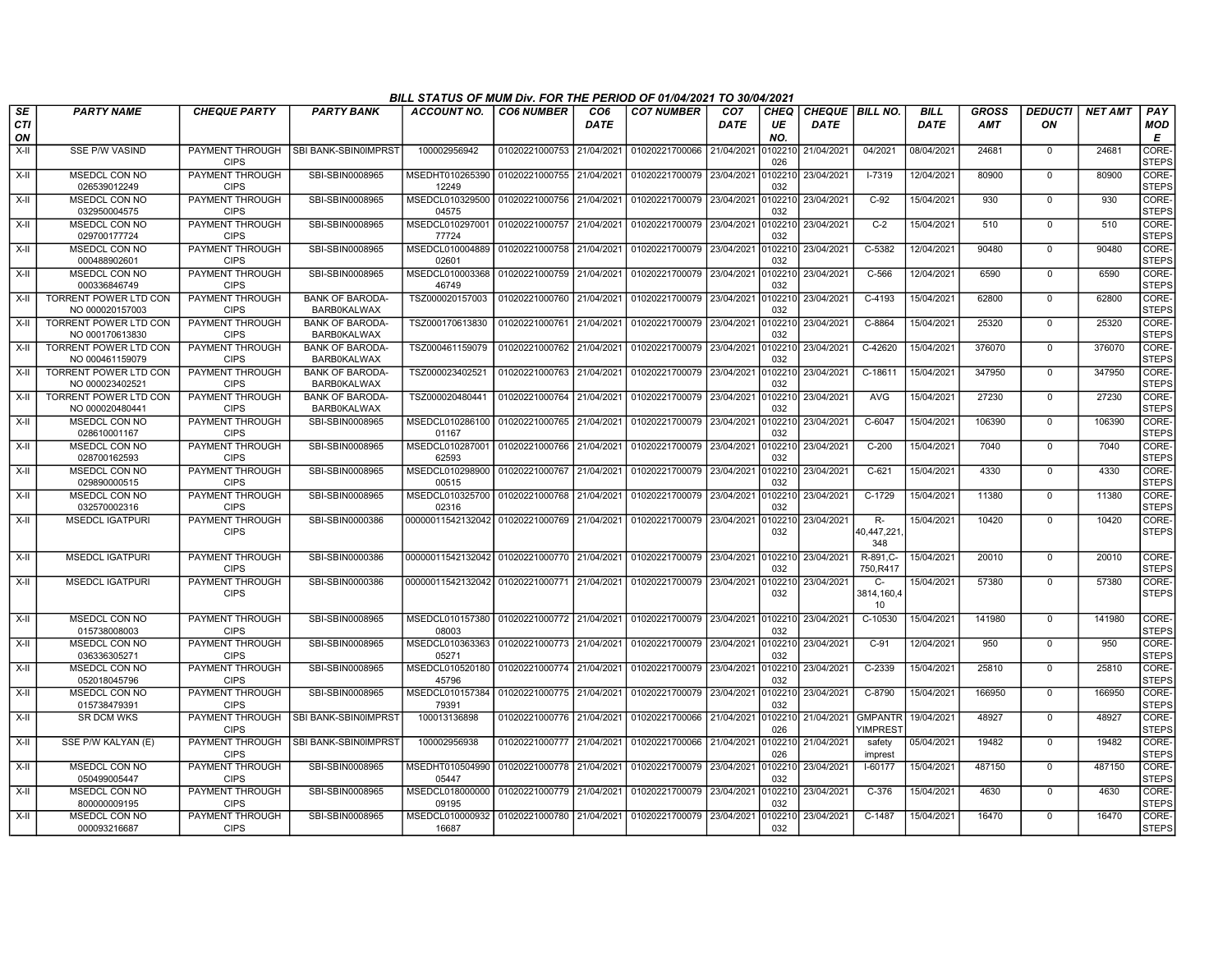|           |                                                 |                                       |                                             | BILL STATUS OF MUM Div. FOR THE PERIOD OF 01/04/2021 TO 30/04/2021 |                           |                    |                                              |                                |                   |                                       |                             |                            |                            |                      |                |                                  |
|-----------|-------------------------------------------------|---------------------------------------|---------------------------------------------|--------------------------------------------------------------------|---------------------------|--------------------|----------------------------------------------|--------------------------------|-------------------|---------------------------------------|-----------------------------|----------------------------|----------------------------|----------------------|----------------|----------------------------------|
| SE<br>CTI | <b>PARTY NAME</b>                               | <b>CHEQUE PARTY</b>                   | <b>PARTY BANK</b>                           | <b>ACCOUNT NO.</b>                                                 | <b>CO6 NUMBER</b>         | CO6<br><b>DATE</b> | <b>CO7 NUMBER</b>                            | CO <sub>7</sub><br><b>DATE</b> | <b>CHEQ</b><br>UE | <b>CHEQUE BILL NO.</b><br><b>DATE</b> |                             | <b>BILL</b><br><b>DATE</b> | <b>GROSS</b><br><b>AMT</b> | <b>DEDUCTI</b><br>ON | <b>NET AMT</b> | <b>PAY</b><br>MOD                |
| ON        |                                                 |                                       |                                             |                                                                    |                           |                    |                                              |                                | NO.               |                                       |                             |                            |                            |                      |                | E                                |
| $X-H$     | <b>MSEDCL CON NO</b><br>000010404746            | PAYMENT THROUGH<br><b>CIPS</b>        | SBI-SBIN0008965                             | MSEDCL010000104<br>04746                                           | 01020221000781 21/04/2021 |                    | 01020221700079                               | 23/04/2021                     | 0102210<br>032    | 23/04/2021                            | $C-739$                     | 15/04/2021                 | 5110                       | $\mathbf 0$          | 5110           | CORE-<br><b>STEPS</b>            |
| X-II      | <b>MSEDCL CON NO</b>                            | PAYMENT THROUGH                       | SBI-SBIN0008965                             | MSEDCL010000102 01020221000782 21/04/2021                          |                           |                    | 01020221700079                               | 23/04/2021                     | 0102210           | 23/04/2021                            | $C-56$                      | 15/04/2021                 | 940                        | $\overline{0}$       | 940            | CORE-                            |
|           | 000010269067                                    | <b>CIPS</b>                           |                                             | 69067                                                              |                           |                    |                                              |                                | 032               |                                       |                             |                            |                            |                      |                | <b>STEPS</b>                     |
| X-II      | <b>MSEDCL CON NO</b><br>000010269059            | PAYMENT THROUGH<br><b>CIPS</b>        | SBI-SBIN0008965                             | MSEDCL010000102 01020221000783 21/04/2021<br>69059                 |                           |                    | 01020221700079 23/04/2021 0102210 23/04/2021 |                                | 032               |                                       | R-1661                      | 14/04/2021                 | 5850                       | 0                    | 5850           | CORE-<br><b>STEPS</b>            |
| X-II      | MSEDCL CON NO<br>036186001855                   | PAYMENT THROUGH<br><b>CIPS</b>        | SBI-SBIN0008965                             | MSEDCL010361860<br>01855                                           | 01020221000784            | 21/04/2021         | 01020221700079 23/04/2021                    |                                | 0102210<br>032    | 23/04/2021                            | $C-93$                      | 12/04/2021                 | 930                        | $\mathbf 0$          | 930            | CORE-<br><b>STEPS</b>            |
| X-II      | MSEDCL CON NO<br>036180001322                   | PAYMENT THROUGH<br><b>CIPS</b>        | SBI-SBIN0008965                             | MSEDCL010361800<br>01322                                           | 01020221000785 21/04/2021 |                    | 01020221700079                               | 23/04/2021                     | 032               | 0102210 23/04/2021                    | $C-436$                     | 12/04/2021                 | 3690                       | $\mathbf 0$          | 3690           | CORE-<br><b>STEPS</b>            |
| X-II      | <b>MSEDCL CON NO</b><br>036106004093            | PAYMENT THROUGH<br><b>CIPS</b>        | SBI-SBIN0008965                             | MSEDCL010361060 01020221000786 21/04/2021<br>04093                 |                           |                    | 01020221700079                               | 23/04/2021                     | 0102210<br>032    | 23/04/2021                            | $C-83$                      | 15/04/2021                 | 870                        | $\Omega$             | 870            | CORE-<br><b>STEPS</b>            |
| $X-H$     | MSEDCL CON NO<br>026539016856                   | <b>PAYMENT THROUGH</b><br><b>CIPS</b> | SBI-SBIN0008965                             | MSEDHT010265390 01020221000787 21/04/2021<br>16856                 |                           |                    | 01020221700079                               | 23/04/2021                     | 0102210<br>032    | 23/04/2021                            | c31459                      | 16/04/2021                 | 260600                     | $\Omega$             | 260600         | CORE-<br><b>STEPS</b>            |
| X-II      | MSEDCL CON NO<br>028510604166                   | PAYMENT THROUGH<br><b>CIPS</b>        | SBI-SBIN0008965                             | MSEDCL010285106<br>04166                                           | 01020221000788            | 21/04/2021         | 01020221700079                               | 23/04/2021                     | 0102210<br>032    | 23/04/2021                            | C 3000                      | 16/04/2021                 | 51230                      | $\mathbf 0$          | 51230          | CORE-<br><b>STEPS</b>            |
| X-II      | MSEDCL CON NO<br>033080001784                   | PAYMENT THROUGH<br><b>CIPS</b>        | SBI-SBIN0008965                             | MSEDCL010330800<br>01784                                           | 01020221000789 21/04/2021 |                    | 01020221700079                               | 23/04/2021                     | 0102210<br>032    | 23/04/2021                            | c 152                       | 16/04/2021                 | 1320                       | $\mathbf 0$          | 1320           | CORE-<br><b>STEPS</b>            |
| X-II      | <b>MSEDCL CON NO</b><br>025570002204            | PAYMENT THROUGH<br><b>CIPS</b>        | SBI-SBIN0008965                             | MSEDCL010255700<br>02204                                           | 01020221000790 21/04/2021 |                    | 01020221700079                               | 23/04/2021                     | 0102210<br>032    | 23/04/2021                            | $C$ 10,000                  | 16/04/2021                 | 90330                      | $\Omega$             | 90330          | CORE-<br><b>STEPS</b>            |
| $X-II$    | <b>BEST Undertaking Authority</b><br>Code 5021  | PAYMENT THROUGH<br><b>CIPS</b>        | <b>CITIBANK NA-</b><br>CITI0100000          | GRBI0005021                                                        | 01020221000791 21/04/2021 |                    | 01020221700079 23/04/2021 0102210            |                                | 032               | 23/04/2021                            | R C 53678                   | 16/04/2021                 | 518310                     | $\Omega$             | 518310         | CORE-<br><b>STEPS</b>            |
| X-II      | MSEDCL CON NO<br>028980004246                   | PAYMENT THROUGH<br><b>CIPS</b>        | SBI-SBIN0008965                             | MSEDCL010289800<br>04246                                           | 01020221000792 21/04/2021 |                    | 01020221700079                               | 23/04/2021                     | 0102210<br>032    | 23/04/2021                            | $C-77$                      | 22/03/2021                 | 860                        | $\Omega$             | 860            | CORE-<br><b>STEPS</b>            |
| $X-II$    | MSEDCL CON NO<br>021560388486                   | PAYMENT THROUGH<br><b>CIPS</b>        | SBI-SBIN0008965                             | MSEDCL010215603<br>88486                                           | 01020221000793            | 21/04/2021         | 01020221700079                               | 23/04/2021                     | 0102210<br>032    | 23/04/2021                            | $C-7215$                    | 17/04/2021                 | 108650                     | $\mathbf 0$          | 108650         | CORE-<br><b>STEPS</b>            |
| X-II      | SR.CO. 12BN/RPSF/THK                            | <b>DIVISIONAL CASHIER.</b><br>C RLY   | SELF CHEQUE-                                | 000000000                                                          | 01020221000794            | 22/04/2021         | 01020221700070                               | 22/04/2021                     | 980183            | 27/04/2021                            | 784631                      | 15/04/2021                 | 1390                       | $\mathbf 0$          | 1390           | <b>CASH</b>                      |
| $X-H$     | DEE/TRD/KYN/GEN.IMP.                            | C RLY                                 | DIVISIONAL CASHIER. ISBI BANK-SBIN0IMPRST   | 100002956984                                                       | 01020221000795 22/04/2021 |                    | 01020221700070 22/04/2021                    |                                | 980183            | 27/04/2021                            | <b>GEN. IMP</b>             | 12/04/2021                 | 3000                       | $\mathbf 0$          | 3000           | CASH                             |
| $X-H$     | SR DSC/RPF/CSTM                                 | <b>DIVISIONAL CASHIER.</b><br>C RLY   | SILF CK-                                    | 000000000                                                          | 01020221000796            | 22/04/2021         | 01020221700070                               | 22/04/2021                     | 980183            | 27/04/2021                            | <b>PO</b><br>NO.34344       | 10/03/2021                 | 2960                       | $\Omega$             | 2960           | CASH                             |
| X-II      | <b>ACDO DADER</b>                               | C RLY                                 | DIVISIONAL CASHIER, SBI BANK-SBIN0IMPRST    | 120006924193                                                       | 01020221000797            | 22/04/2021         | 01020221700070                               | 22/04/2021                     | 980183            | 27/04/2021                            | GEN.IMP.                    | 20/04/2021                 | 12820                      | $\mathbf 0$          | 12820          | CASH                             |
| X-II      | ADEN W KYN FUEL.IMP.                            | <b>DIVISIONAL CASHIER,</b><br>C RLY   | <b>NO BANK-</b>                             | 000                                                                | 01020221000798            | 22/04/2021         | 01020221700070                               | 22/04/2021                     | 980183            | 27/04/2021                            | BB.NE.KY<br>N.Imp           | 07/04/2021                 | 12175                      | $\Omega$             | 12175          | CASH                             |
|           | X-II INSPECTOR RPF/DS/FEEDING<br>CH.            | <b>DIVISIONAL CASHIER.</b><br>C RLY   | SELF CHEQUE-                                | 00                                                                 | 01020221000799 22/04/2021 |                    | 01020221700091 26/04/2021 980183 27/04/2021  |                                |                   |                                       | FEED.CH.                    | 19/04/2021                 | 314491                     | $\mathbf 0$          | 314491         | <b>CASH</b>                      |
| $X-II$    | DIRECTOR G.P.O. MUMBAI                          | DIRECTOR G.P.O.<br><b>MUMBAI</b>      | SELF CHEQUE-                                | 000000000                                                          | 01020221000800            | 22/04/2021         | 01020221700070 22/04/2021                    |                                | 960322            | 27/04/2021                            | P <sub>O</sub><br>NO.34351  | 19/04/2021                 | 700                        | $\mathbf 0$          | 700            | <b>BANK</b><br>CHEQ<br><b>UE</b> |
| X-II      | <b>SR.DSO CSTM</b>                              | <b>DIVISIONAL CASHIER.</b><br>C RLY   | SELF CHEQUE-                                | 000                                                                | 01020221000801            | 22/04/2021         | 01020221700070 22/04/2021                    |                                | 980183            | 27/04/2021                            | BB.SFT.M<br><b>OCKDRILI</b> | 20/04/2021                 | 50000                      | $\mathbf 0$          | 50000          | <b>CASH</b>                      |
| $X-H$     | <b>UNITED TRADING</b><br>CORPORATION            | PAYMENT THROUGH<br><b>CIPS</b>        | <b>CENTRAL BANK OF</b><br>INDIA-CBIN0280593 | 1162094237                                                         | 01020221000802 22/04/2021 |                    | 01020221700083                               | 23/04/2021                     | 0102210<br>032    | 23/04/2021                            | C 465907                    | 08/04/2021                 | 5758                       | $\overline{0}$       | 5758           | CORE-<br><b>STEPS</b>            |
| $X-H$     | <b>SHRI SADGURU KRUPA</b><br>ENTERPRISES-MUMBAI | PAYMENT THROUGH<br><b>CIPS</b>        | <b>BANK OF INDIA-</b><br>BKID0000129        | 012920110000226                                                    | 01020221000803            | 22/04/2021         | 01020221700106                               | 03/05/2021                     | 045               | 0102210 03/05/2021                    | 137302                      | 21/04/2021                 | 12300                      | $\mathbf 0$          | 12300          | CORE-<br><b>STEPS</b>            |
| $X-II$    | PARTH TOURS & TRAVELS                           | PAYMENT THROUGH<br><b>CIPS</b>        | <b>CENTRAL BANK OF</b><br>INDIA-CBIN0280607 | 3176984173                                                         | 01020221000804            | 22/04/2021         | 01020221700084                               | 23/04/2021                     | 0102210<br>032    | 23/04/2021                            | C 465905                    | 07/04/2021                 | 31237                      | $\mathbf 0$          | 31237          | CORE-<br><b>STEPS</b>            |
| $X-H$     | <b>S.A.S. ENTERPRISES</b>                       | PAYMENT THROUGH<br><b>CIPS</b>        | <b>ICICI BANK LTD-</b><br>ICIC0001487       | 148705500212                                                       | 01020221000805            | 22/04/2021         | 01020221700106                               | 03/05/2021                     | 0102210<br>045    | 03/05/2021                            | 282696                      | 08/04/2021                 | 70000                      | $\mathbf 0$          | 70000          | CORE-<br><b>STEPS</b>            |
| X-II      | UTKARSH SUDHIR DABHADE                          | PAYMENT THROUGH<br><b>CIPS</b>        | <b>HDFC BANK LTD-</b><br>HDFC0000223        | 50100303834530                                                     | 01020221000806            | 22/04/2021         | 01020221700106                               | 03/05/2021                     | 0102210<br>045    | 03/05/2021                            | 282697                      | 12/04/2021                 | 27778                      | $\Omega$             | 27778          | CORE-<br><b>STEPS</b>            |
| X-II      | UTKARSH SUDHIR DABHADE                          | PAYMENT THROUGH<br><b>CIPS</b>        | HDFC BANK LTD-<br>HDFC0000223               | 50100303834530                                                     | 01020221000807            | 22/04/2021         | 01020221700106                               | 03/05/2021                     | 0102210<br>045    | 03/05/2021                            | 282694                      | 08/04/2021                 | 27778                      | $\Omega$             | 27778          | CORE-<br><b>STEPS</b>            |
| X-II      | <b>CMS KYN</b>                                  | DIVISIONAL CASHIER,<br>C RLY          | SELF CHEQUE-                                | 000000000                                                          | 01020221000808            | 22/04/2021         | 01020221700072 22/04/2021                    |                                | 980183            | 27/04/2021                            | 473387                      | 19/04/2021                 | 1500                       | $\mathbf 0$          | 1500           | <b>CASH</b>                      |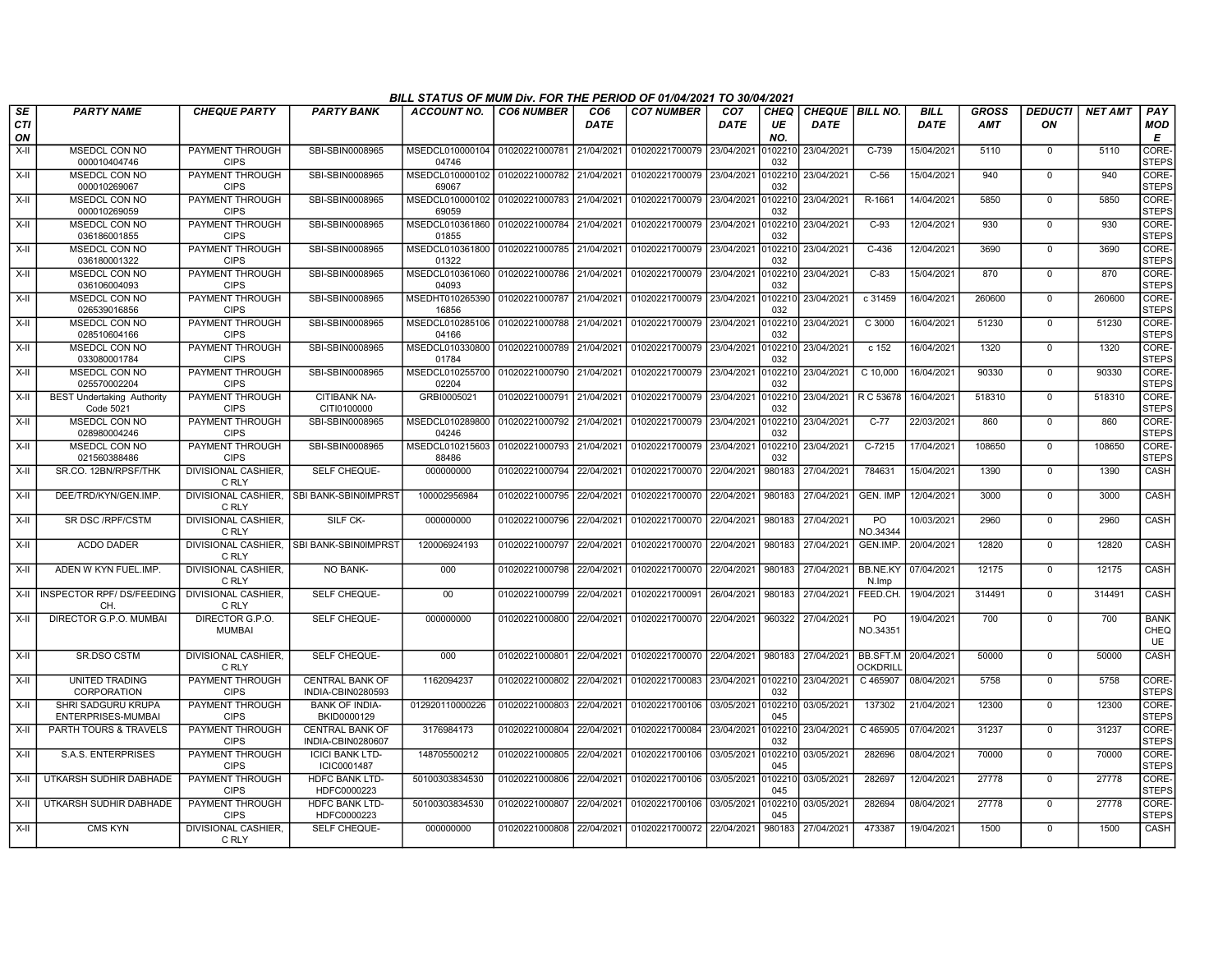|                        |                                                                |                                       |                                              | BILL STATUS OF MUM Div. FOR THE PERIOD OF 01/04/2021 TO 30/04/2021 |                           |                         |                                                     |                                |                          |                                  |                                    |                     |                            |                      |                |                       |
|------------------------|----------------------------------------------------------------|---------------------------------------|----------------------------------------------|--------------------------------------------------------------------|---------------------------|-------------------------|-----------------------------------------------------|--------------------------------|--------------------------|----------------------------------|------------------------------------|---------------------|----------------------------|----------------------|----------------|-----------------------|
| SE<br><b>CTI</b><br>ON | <b>PARTY NAME</b>                                              | <b>CHEQUE PARTY</b>                   | <b>PARTY BANK</b>                            | ACCOUNT NO.                                                        | <b>CO6 NUMBER</b>         | CO <sub>6</sub><br>DATE | <b>CO7 NUMBER</b>                                   | CO <sub>7</sub><br><b>DATE</b> | <b>CHEQ</b><br>UE<br>NO. | CHEQUE   BILL NO.<br><b>DATE</b> |                                    | <b>BILL</b><br>DATE | <b>GROSS</b><br><b>AMT</b> | <b>DEDUCTI</b><br>ON | <b>NET AMT</b> | PAY<br>MOD<br>E       |
| $X-H$                  | <b>CMS KYN</b>                                                 | <b>DIVISIONAL CASHIER.</b><br>C RLY   | SELF CHEQUE-                                 | 000000000                                                          | 01020221000809            | 22/04/2021              | 01020221700072 22/04/2021                           |                                | 980183                   | 27/04/2021                       | 473388                             | 20/04/2021          | 40000                      | $\Omega$             | 40000          | <b>CASH</b>           |
| X-II                   | DRM BB (PETROL IMP)                                            | <b>CIPS</b>                           | PAYMENT THROUGH   SBI BANK-SBIN0IMPRST       | 120002156859                                                       | 01020221000810 22/04/2021 |                         | 01020221700074 22/04/2021                           |                                | 0102210<br>030           | 23/04/2021                       | 358364                             | 21/04/2021          | 10000                      | $\mathbf 0$          | 10000          | CORE-<br><b>STEPS</b> |
| X-II                   | ADRM BB (DIESEL IMP)                                           | PAYMENT THROUGH<br><b>CIPS</b>        | SBI BANK-SBIN0IMPRST                         | 120002156857                                                       | 01020221000811 22/04/2021 |                         | 01020221700074 22/04/2021                           |                                | 0102210<br>030           | 23/04/2021                       | 8069                               | 20/04/2021          | 8000                       | 0                    | 8000           | CORE-<br><b>STEPS</b> |
| X-II                   | SSE (E/M) PNVL/GEN.IMP.                                        | PAYMENT THROUGH<br><b>CIPS</b>        | SBI BANK-SBIN0IMPRST                         | 120006972482                                                       | 01020221000812            | 22/04/2021              | 01020221700074                                      | 22/04/2021                     | 0102210<br>030           | 23/04/2021                       | <b>GEN.IMPS</b>                    | 28/02/2021          | 9000                       | $\mathbf 0$          | 9000           | CORE-<br><b>STEPS</b> |
| X-II                   | AKSHAR MARKETING-VASAI<br>(WEST)                               | <b>PAYMENT THROUGH</b><br><b>CIPS</b> | <b>BANK OF BARODA-</b><br><b>BARBOVASWES</b> | 33180200000403                                                     | 01020221000813            | 22/04/2021              | 01020221700081                                      | 23/04/2021                     | 0102210<br>032           | 23/04/2021                       | MAR/2021                           | 04/03/2021          | 7930                       | 135                  | 7795           | CORE-<br><b>STEPS</b> |
| X-II                   | SSE(M)DADAR                                                    | PAYMENT THROUGH<br><b>CIPS</b>        | SBI BANK-SBIN0IMPRST                         | 120007776070                                                       | 01020221000814 22/04/2021 |                         | 01020221700074                                      | 22/04/2021                     | 0102210<br>030           | 23/04/2021                       | 4946,4962,<br>12147                | 25/03/2021          | 5000                       | $\overline{0}$       | 5000           | CORE-<br><b>STEPS</b> |
| X-II                   | ADEN(TRACK)KYN                                                 | PAYMENT THROUGH<br><b>CIPS</b>        | SBI BANK-SBIN0IMPRST                         | 120007775343                                                       | 01020221000815            | 22/04/2021              | 01020221700074 22/04/2021                           |                                | 0102210<br>030           | 23/04/2021                       | BB.T.KYN.<br>Petrol                | 08/04/2021          | 25000                      | 0                    | 25000          | CORE-<br><b>STEPS</b> |
| X-II                   | ADEN (T) KYN/GEN.IMP.                                          | PAYMENT THROUGH<br><b>CIPS</b>        | SBI BANK-SBIN0IMPRST                         | 120002162061                                                       | 01020221000816            | 22/04/2021              | 01020221700074                                      | 22/04/2021                     | 0102210<br>030           | 23/04/2021                       | BB.T.KYN.<br>Genl                  | 09/04/2021          | 14810                      | $\Omega$             | 14810          | CORE-<br><b>STEPS</b> |
| $X-II$                 | SR DPO/GEN. IMP.                                               | PAYMENT THROUGH<br><b>CIPS</b>        | SBI BANK-SBIN0IMPRST                         | 120006913886                                                       | 01020221000817 22/04/2021 |                         | 01020221700074 22/04/2021                           |                                | 0102210<br>030           | 23/04/2021                       | BB/P/G/GE<br><b>NL IMPR</b>        | 20/04/2021          | 8844                       | $\Omega$             | 8844           | CORE-<br><b>STEPS</b> |
| X-II                   | SSE/TD/OHE/DI/FUEL.IMP.                                        | <b>PAYMENT THROUGH</b><br><b>CIPS</b> | <b>SBI BANK-SBIN0IMPRST</b>                  | 120007296286                                                       | 01020221000818            | 22/04/2021              | 01020221700074 22/04/2021                           |                                | 0102210<br>030           | 23/04/2021                       | General<br>imprest                 | 01/04/2021          | 5000                       | $\mathbf 0$          | 5000           | CORE-<br><b>STEPS</b> |
| X-II                   | <b>INSPECTOR RPF</b><br>MANKHURD/GEN.IMP                       | PAYMENT THROUGH<br><b>CIPS</b>        | <b>SBI BANK-SBIN0IMPRST</b>                  | 120006923451                                                       | 01020221000819            | 22/04/2021              | 01020221700074 22/04/2021                           |                                | 0102210<br>030           | 23/04/2021                       | <b>GEN IMP</b>                     | 04/04/2021          | 2500                       | 0                    | 2500           | CORE-<br><b>STEPS</b> |
| $X-H$                  | <b>ASST SUB INSPECTOR</b><br>DS/CCB/GAS.IMP                    | PAYMENT THROUGH<br><b>CIPS</b>        | SBI BANK-SBIN0IMPRST                         | 120006925006                                                       | 01020221000820            | 22/04/2021              | 01020221700074 22/04/2021                           |                                | 0102210<br>030           | 23/04/2021                       | DS/CCB/G<br>AS.IMP                 | 19/04/2021          | 819                        | $\Omega$             | 819            | CORE-<br><b>STEPS</b> |
| $X-II$                 | <b>INS RPF BELAPUR</b>                                         | PAYMENT THROUGH<br><b>CIPS</b>        | SBI BANK-SBIN0IMPRST                         | 100013136942                                                       | 01020221000821            | 22/04/2021              | 01020221700074 22/04/2021                           |                                | 0102210<br>030           | 23/04/2021                       | 00                                 | 12/12/2020          | 2500                       | $\Omega$             | 2500           | CORE-<br><b>STEPS</b> |
| $X-H$                  | <b>INSPECTOR RPF</b><br>TURBHE/GEN.IMP.                        | PAYMENT THROUGH<br><b>CIPS</b>        | SBI BANK-SBIN0IMPRST                         | 120007805525                                                       | 01020221000822            | 22/04/2021              | 01020221700074 22/04/2021                           |                                | 010221<br>030            | 23/04/2021                       | Generalimp<br>rest                 | 10/04/2021          | 2500                       | $\mathbf 0$          | 2500           | CORE-<br><b>STEPS</b> |
| X-II                   | SR DSTE (N) CSTM/FUEL.IMP.                                     | PAYMENT THROUGH<br><b>CIPS</b>        | SBI BANK-SBIN0IMPRST                         | 120002161856                                                       | 01020221000823            | 22/04/2021              | 01020221700074 22/04/2021                           |                                | 010221<br>030            | 23/04/2021                       | FUEL.IMP.                          | 20/04/2021          | 12000                      | $\mathbf 0$          | 12000          | CORE-<br><b>STEPS</b> |
| $X-II$                 | SSE/PSI/SION/GEN.IMP.                                          | PAYMENT THROUGH<br><b>CIPS</b>        | SBI BANK-SBIN0IMPRST                         | 120007774615                                                       | 01020221000824            | 22/04/2021              | 01020221700074 22/04/2021                           |                                | 010221<br>030            | 23/04/2021                       | 3                                  | 19/04/2021          | 1500                       | $\Omega$             | 1500           | CORE-<br><b>STEPS</b> |
| $X-II$                 | SSE/TD/PSI/TNA/GEN.IMP.                                        | PAYMENT THROUGH<br><b>CIPS</b>        | <b>SBI BANK-SBIN0IMPRST</b>                  | 120007776824                                                       | 01020221000825            | 22/04/2021              | 01020221700074 22/04/2021                           |                                | 0102210<br>030           | 23/04/2021                       | 2631                               | 08/04/2021          | 1498                       | $\mathbf 0$          | 1498           | CORE-<br><b>STEPS</b> |
| X-II                   | AMM COG LTT                                                    | PAYMENT THROUGH<br><b>CIPS</b>        | SBI BANK-SBIN0IMPRST                         | 100013136901                                                       | 01020221000826            | 22/04/2021              | 01020221700074 22/04/2021                           |                                | 0102210<br>030           | 23/04/2021                       | LTT/COG/I<br>M-02-21               | 05/02/2021          | 3000                       | $\Omega$             | 3000           | CORE-<br><b>STEPS</b> |
| X-II                   | <b>PADMESH ENTRPRISES</b>                                      | PAYMENT THROUGH<br><b>CIPS</b>        | <b>KOTAK MAHINDRA</b><br>BANK-KKBK0001358    | 4311983830                                                         | 01020221000827            | 22/04/2021              | 01020221700086                                      | 23/04/2021                     | 010221<br>032            | 23/04/2021                       | <b>PDMS/202</b><br>1/07            | 16/03/2021          | 172200                     | 18450                | 153750         | CORE-<br><b>STEPS</b> |
| X-II                   | <b>SM MUMBRA</b>                                               | DIVISIONAL CASHIER,<br>C RLY          | SBI BANK-SBIN0IMPRST                         | 120002162086                                                       | 01020221000828            | 23/04/2021              | 01020221700080                                      | 23/04/2021                     | 980183                   | 27/04/2021                       | <b>IMPREST</b><br>CASH             | 15/04/2021          | 2572                       | 0                    | 2572           | CASH                  |
| X-II                   | <b>SM KANJURMARG</b>                                           | C RLY                                 | DIVISIONAL CASHIER. ISBI BANK-SBIN0IMPRST    | 120002162128                                                       | 01020221000829            | 23/04/2021              | 01020221700080                                      | 23/04/2021                     | 980183                   | 27/04/2021                       | <b>IMPREST</b><br>CASH             | 15/04/2021          | 1645                       | $\overline{0}$       | 1645           | CASH                  |
| X-II                   | SM COMML. COTTON<br><b>GREEN/STATION</b><br><b>CLEANLINESS</b> | DIVISIONAL CASHIER,<br>C RLY          | DUMMY-                                       | 00000000000                                                        | 01020221000831 23/04/2021 |                         | 01020221700080                                      | 23/04/2021                     | 980183                   | 27/04/2021                       | <b>STN</b><br><b>CLEAN</b><br>IMP. | 13/04/2021          | 34691                      | $\mathbf 0$          | 34691          | <b>CASH</b>           |
| X-II                   | SM COMML. CHINCHPOKLI/<br><b>STATION CLEANLINESS</b>           | DIVISIONAL CASHIER,<br>C RLY          | DUMMY-                                       | 00000000000                                                        | 01020221000832 23/04/2021 |                         | 01020221700080                                      | 23/04/2021                     | 980183                   | 27/04/2021                       | <b>STN</b><br><b>CLEAN</b><br>IMP. | 13/04/2021          | 28755                      | $\Omega$             | 28755          | CASH                  |
| $X-H$                  | <b>SM COMML, NAHUR/ STATION</b><br><b>CLEANLINESS</b>          | <b>DIVISIONAL CASHIER.</b><br>C RLY   | DUMMY-                                       | 00000000000                                                        | 01020221000833 23/04/2021 |                         | 01020221700080                                      | 23/04/2021                     |                          | 980183 27/04/2021                | <b>STN</b><br><b>CLEAN</b><br>IMP. | 16/04/2021          | 34351                      | $\Omega$             | 34351          | CASH                  |
| X-II                   | SM COMML. KANJUR MARG/<br><b>STATION CLEANLINESS</b>           | DIVISIONAL CASHIER,<br>C RLY          | DUMMY-                                       | 00000000000                                                        |                           |                         | 01020221000834 23/04/2021 01020221700080 23/04/2021 |                                |                          | 980183 27/04/2021                | <b>STN</b><br><b>CLEAN</b><br>IMP. | 12/04/2021          | 28755                      | $\Omega$             | 28755          | CASH                  |
| X-II                   | SM COMML, DOCKYARD RD.<br><b>STATION CLEANLINESS</b>           | DIVISIONAL CASHIER,<br>C RLY          | DUMMY-                                       | 00000000000                                                        |                           |                         | 01020221000835 23/04/2021 01020221700080 23/04/2021 |                                |                          | 980183 27/04/2021                | Stn<br>clean.imp.                  | 31/03/2021          | 45029                      | $\Omega$             | 45029          | CASH                  |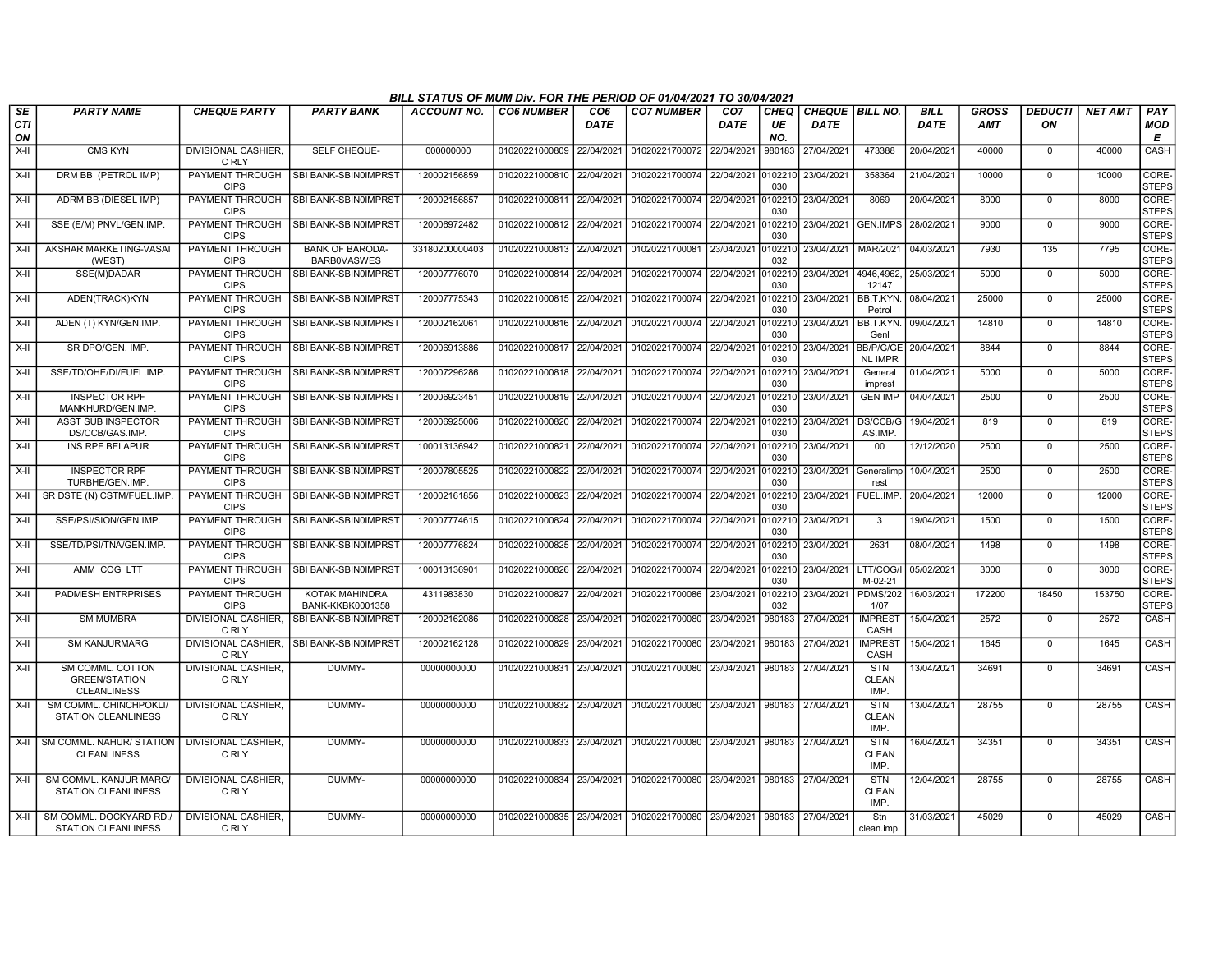|                        |                                                        |                                      |                       | BILL STATUS OF MUM Div. FOR THE PERIOD OF 01/04/2021 TO 30/04/2021 |                           |                         |                                                                       |                         |                   |                                           |                                    |                            |                            |                      |                |                                  |
|------------------------|--------------------------------------------------------|--------------------------------------|-----------------------|--------------------------------------------------------------------|---------------------------|-------------------------|-----------------------------------------------------------------------|-------------------------|-------------------|-------------------------------------------|------------------------------------|----------------------------|----------------------------|----------------------|----------------|----------------------------------|
| SE<br><b>CTI</b><br>ON | <b>PARTY NAME</b>                                      | <b>CHEQUE PARTY</b>                  | <b>PARTY BANK</b>     | <b>ACCOUNT NO.</b>                                                 | <b>CO6 NUMBER</b>         | CO <sub>6</sub><br>DATE | <b>CO7 NUMBER</b>                                                     | CO <sub>7</sub><br>DATE | CHEQ<br>UE<br>NO. | CHEQUE BILL NO.<br><b>DATE</b>            |                                    | <b>BILL</b><br><b>DATE</b> | <b>GROSS</b><br><b>AMT</b> | <b>DEDUCTI</b><br>ON | <b>NET AMT</b> | PAY<br>MOD<br>E                  |
| $X-H$                  | <b>SM PAREL/ STATION</b><br><b>CLEANLINESS</b>         | <b>DIVISIONAL CASHIER.</b><br>C RLY  | DUMMY-                | 00000000000                                                        | 01020221000836 23/04/2021 |                         | 01020221700080                                                        | 23/04/2021              | 980183            | 27/04/2021                                | <b>STN</b><br><b>CLEAN</b><br>IMP. | 20/04/2021                 | 62144                      | $\mathbf 0$          | 62144          | <b>CASH</b>                      |
| $X-II$                 | SM COMML.<br>CHUNABHATTI/STATION<br><b>CLEANLINESS</b> | <b>DIVISIONAL CASHIER,</b><br>C RLY  | DUMMY-                | 00000000000                                                        |                           |                         | 01020221000837 23/04/2021 01020221700080 23/04/2021 980183 27/04/2021 |                         |                   |                                           | stn clean<br>imp.                  | 19/04/2021                 | 28755                      | $\mathsf 0$          | 28755          | CASH                             |
| $X-H$                  | <b>SM KINGCIRCLE/STATION</b><br><b>CLEANLINESS</b>     | DIVISIONAL CASHIER,<br>C RLY         | DUMMY-                | 00000000000                                                        |                           |                         | 01020221000838 23/04/2021 01020221700080 23/04/2021 980183 27/04/2021 |                         |                   |                                           | <b>STN</b><br><b>CLEAN</b><br>IMP. | 19/04/2021                 | 43708                      | $\mathbf 0$          | 43708          | <b>CASH</b>                      |
| $X-II$                 | <b>MSEDCL</b>                                          | <b>MSEDCL</b>                        | SELF CHEQUE-          | 000000000                                                          | 01020221000839 23/04/2021 |                         | 01020221700076 23/04/2021                                             |                         | 960334            | 27/04/2021                                | R<br>226,200,14<br>82              | 19/04/2021                 | 17100                      | $\mathbf 0$          | 17100          | <b>BANK</b><br>CHEQ<br>UE        |
| $X-II$                 | <b>MSEDCL</b>                                          | <b>MSEDCL</b>                        | SELF CHEQUE-          | 000000000                                                          | 01020221000840 23/04/2021 |                         | 01020221700076 23/04/2021                                             |                         | 960329            | 27/04/2021                                | R 227,69                           | 19/04/2021                 | 3020                       | $\mathsf 0$          | 3020           | <b>BANK</b><br>CHEQ<br><b>UE</b> |
| $X-H$                  | <b>BEST</b>                                            | <b>BEST</b>                          | <b>SELF CHEQUE-</b>   | 000000000                                                          |                           |                         | 01020221000841 23/04/2021 01020221700076 23/04/2021 960314 27/04/2021 |                         |                   |                                           | $C-5302$                           | 17/04/2021                 | 49560                      | $\mathbf 0$          | 49560          | <b>BANK</b><br>CHEQ<br><b>UE</b> |
| $X-II$                 | <b>MSEDCL</b>                                          | <b>MSEDCL</b>                        | <b>SELF CHEQUE-</b>   | 000000000                                                          | 01020221000842 23/04/2021 |                         | 01020221700076 23/04/2021                                             |                         | 960324            | 27/04/2021 R-3, C-2 17/04/2021            |                                    |                            | 1180                       | $\Omega$             | 1180           | <b>BANK</b><br>CHEQ<br>UE        |
| X-II                   | <b>MSEDCL</b>                                          | <b>MSEDCL</b>                        | SELF CHEQUE-          | 000000000                                                          | 01020221000843 23/04/2021 |                         | 01020221700076 23/04/2021 960331                                      |                         |                   | 27/04/2021                                | C-0,91 R-<br>71                    | 17/04/2021                 | 4120                       | 0                    | 4120           | <b>BANK</b><br>CHEQ<br>UE        |
| X-II                   | <b>MSEDCL</b>                                          | <b>MSEDCL</b>                        | SELF CHEQUE-          | 000000000                                                          | 01020221000844            | 23/04/2021              | 01020221700076 23/04/2021                                             |                         |                   | 960332 27/04/2021                         | R-<br>179,273,92                   | 17/04/2021                 | 4940                       | $\mathbf 0$          | 4940           | <b>BANK</b><br>CHEQ<br><b>UE</b> |
| $X-II$                 | <b>MSEDCL</b>                                          | <b>MSEDCL</b>                        | <b>SELF CHEQUE-</b>   | 000000000                                                          |                           |                         | 01020221000845 23/04/2021 01020221700076 23/04/2021                   |                         |                   | 960333 27/04/2021                         | $C-$<br>591,95,126                 | 17/04/2021                 | 8530                       | $\mathbf 0$          | 8530           | <b>BANK</b><br>CHEQ<br>UE        |
| X-II                   | THE TATA POWER COMPANY<br><b>LTD</b>                   | THE TATA POWER<br><b>COMPANY LTD</b> | SELF CHEQUE-          | 000000000                                                          | 01020221000846 23/04/2021 |                         | 01020221700076 23/04/2021                                             |                         | 960336            | 27/04/2021                                | $C-1363$                           | 17/04/2021                 | 15077                      | $\overline{0}$       | 15077          | <b>BANK</b><br>CHEQ<br><b>UE</b> |
| X-II                   | <b>MSEDCL</b>                                          | <b>MSEDCL</b>                        | SELF CHEQUE-          | 000000000                                                          | 01020221000847            | 23/04/2021              | 01020221700076 23/04/2021                                             |                         | 960327            | 27/04/2021                                | C 276                              | 21/04/2021                 | 1980                       | $\mathbf 0$          | 1980           | <b>BANK</b><br>CHEQ<br><b>UE</b> |
| $X-II$                 | <b>MSEDCL</b>                                          | <b>MSEDCL</b>                        | <b>SELF CHEQUE-</b>   | 000000000                                                          | 01020221000848 23/04/2021 |                         | 01020221700076 23/04/2021 960323 27/04/2021                           |                         |                   |                                           | R 4,4,87                           | 21/04/2021                 | 920                        | $\mathbf 0$          | 920            | <b>BANK</b><br>CHEQ<br>UE        |
| $X-II$                 | <b>MSEDCL</b>                                          | <b>MSEDCL</b>                        | SELF CHEQUE-          | 000000000                                                          | 01020221000849 23/04/2021 |                         | 01020221700076 23/04/2021                                             |                         | 960330            | 27/04/2021                                | R<br>195.159.89                    | 21/04/2021                 | 3610                       | $\mathbf 0$          | 3610           | <b>BANK</b><br>CHEQ<br><b>UE</b> |
| X-II                   | <b>MSEDCL</b>                                          | <b>MSEDCL</b>                        | SELF CHEQUE-          | 000000000                                                          | 01020221000850 23/04/2021 |                         | 01020221700076 23/04/2021                                             |                         |                   | 960325 27/04/2021                         | R 70,84,26 21/04/2021              |                            | 1420                       | $\mathbf 0$          | 1420           | <b>BANK</b><br>CHEQ<br><b>UE</b> |
| $X-H$                  | <b>MSEDCL</b>                                          | <b>MSEDCL</b>                        | <b>SELF CHEQUE-</b>   | 000000000                                                          |                           |                         | 01020221000851 23/04/2021 01020221700076 23/04/2021 960328            |                         |                   | 27/04/2021                                | $\overline{R}$<br>32,209,72        | 21/04/2021                 | 2660                       | $\overline{0}$       | 2660           | <b>BANK</b><br>CHEQ<br><b>UE</b> |
| $X-II$                 | <b>MSEDCL</b>                                          | <b>MSEDCL</b>                        | SELF CHEQUE-          | 000000000                                                          | 01020221000852 23/04/2021 |                         | 01020221700076 23/04/2021                                             |                         |                   | 960326 27/04/2021   R 28,91,24 21/04/2021 |                                    |                            | 1470                       | $\mathbf 0$          | 1470           | <b>BANK</b><br>CHEQ<br>UE        |
| X-II                   | FORTIS HOSPITALS LIMITED                               | PAYMENT THROUGH<br><b>CIPS</b>       | AXIS BANK-UTIB0000108 | 909020041516711                                                    | 01020221000853            | 23/04/2021              | 01020221700082 23/04/2021 0102210                                     |                         | 032               | 23/04/2021                                | cms/kyn/for 08/04/2021  <br>tis b  |                            | 1215801                    | $\mathbf 0$          | 1215801        | CORE-<br>STEPS                   |
| $X-II$                 | FORTIS HOSPITALS LIMITED                               | PAYMENT THROUGH<br><b>CIPS</b>       | AXIS BANK-UTIB0000108 | 909020041516711                                                    | 01020221000854            | 23/04/2021              | 01020221700082                                                        | 23/04/2021              | 0102210<br>032    | 23/04/2021                                | cms/kyn/for<br>tisbi               | 16/04/2021                 | 141143                     | $\mathsf 0$          | 141143         | CORE-<br><b>STEPS</b>            |
| $X-H$                  | ADEN (NORTH) LNL                                       | <b>DIVISIONAL CASHIER.</b><br>C RLY  | SELF CHEQUE-          | 000000000                                                          |                           |                         | 01020221000855 23/04/2021 01020221700080 23/04/2021                   |                         |                   | 980183 27/04/2021                         | BB/W/A/79 08/04/2021<br>5/CTL      |                            | 25893                      | $\mathbf 0$          | 25893          | CASH                             |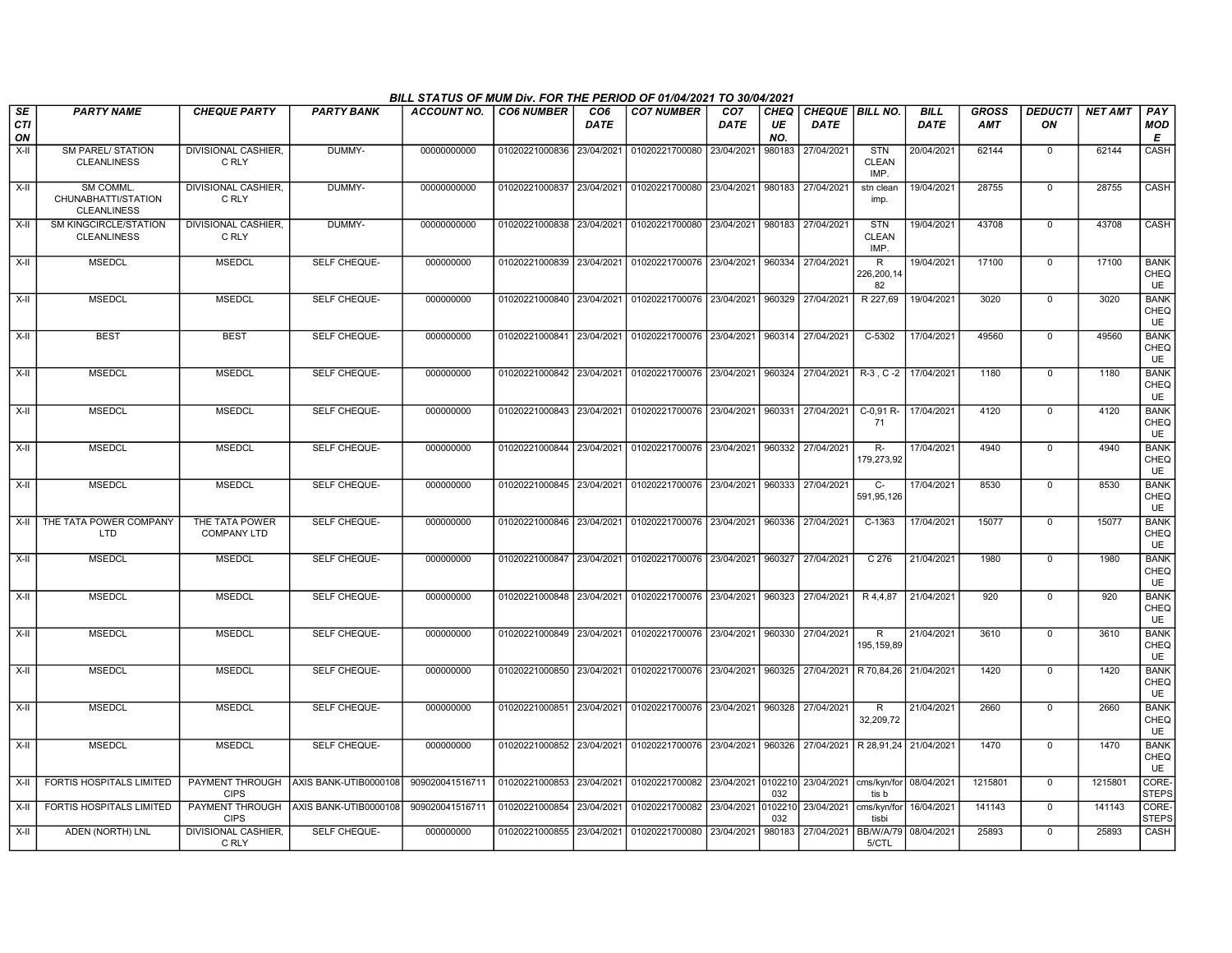|                        | BILL STATUS OF MUM Div. FOR THE PERIOD OF 01/04/2021 TO 30/04/2021<br><b>PARTY NAME</b><br><b>CHEQUE PARTY</b><br><b>CO6 NUMBER</b><br>CO <sub>6</sub><br><b>CO7 NUMBER</b><br>CHEQUE   BILL NO.<br><b>BILL</b><br><b>GROSS</b><br><b>DEDUCTI</b><br><b>NET AMT</b><br>PAY<br><b>PARTY BANK</b><br><b>ACCOUNT NO.</b><br>CO <sub>7</sub><br>CHEQ |                                       |                                               |                                         |                           |            |                           |             |                |                    |                              |             |            |                |        |                       |
|------------------------|--------------------------------------------------------------------------------------------------------------------------------------------------------------------------------------------------------------------------------------------------------------------------------------------------------------------------------------------------|---------------------------------------|-----------------------------------------------|-----------------------------------------|---------------------------|------------|---------------------------|-------------|----------------|--------------------|------------------------------|-------------|------------|----------------|--------|-----------------------|
| SE<br><b>CTI</b><br>ON |                                                                                                                                                                                                                                                                                                                                                  |                                       |                                               |                                         |                           | DATE       |                           | <b>DATE</b> | UE<br>NO.      | <b>DATE</b>        |                              | <b>DATE</b> | <b>AMT</b> | ΟN             |        | <b>MOD</b><br>Е       |
| $X-H$                  | M/S SURYAVANSHI ADS &<br>PRAMOTIONS L L P                                                                                                                                                                                                                                                                                                        | PAYMENT THROUGH<br><b>CIPS</b>        | UNION BANK OF INDIA-<br>UBIN0531898           | 318901010036220                         | 01020221000856            | 23/04/2021 | 01020221700092            | 27/04/2021  | 0102210<br>042 | 30/04/2021         | 760221                       | 25/03/2021  | 41400      | $\Omega$       | 41400  | CORE-<br><b>STEPS</b> |
| $X-H$                  | BEST UNDERTAKING CON NO<br>502-403-039*6                                                                                                                                                                                                                                                                                                         | PAYMENT THROUGH<br><b>CIPS</b>        | <b>CITIBANK NA-</b><br>CITI0100000            | BGOV502403039                           | 01020221000857            | 23/04/2021 | 01020221700088            | 23/04/2021  | 0102210<br>032 | 23/04/2021         | R-158                        | 19/04/2021  | 930        | $\mathbf 0$    | 930    | CORE-<br><b>STEPS</b> |
| X-II                   | FORTIS HOSPITALS LIMITED                                                                                                                                                                                                                                                                                                                         | <b>CIPS</b>                           | PAYMENT THROUGH AXIS BANK-UTIB0000108         | 909020041516711                         | 01020221000858            | 23/04/2021 | 01020221700082            | 23/04/2021  | 0102210<br>032 | 23/04/2021         | cmskynfort<br>s b            | 16/04/2021  | 686142     | $\mathbf 0$    | 686142 | CORE-<br><b>STEPS</b> |
|                        | X-II   BEST Undertaking CON NO 115<br>200-012                                                                                                                                                                                                                                                                                                    | PAYMENT THROUGH<br><b>CIPS</b>        | CITIBANK NA-<br>CITI0100000                   | BGOV115200012                           | 01020221000859            | 23/04/2021 | 01020221700088            | 23/04/2021  | 102210<br>032  | 23/04/2021         | P O No<br>760222             | 05/04/2021  | 61250      | $\mathbf 0$    | 61250  | CORE-<br><b>STEPS</b> |
| X-II                   | <b>PAVANI ENTERPRISES</b>                                                                                                                                                                                                                                                                                                                        | <b>PAYMENT THROUGH</b><br><b>CIPS</b> | <b>DENA BANK-</b><br>BKDN0471413              | 141311031131                            | 01020221000860            | 23/04/2021 | 01020221700082            | 23/04/2021  | 102210<br>032  | 23/04/2021         | <b>KYN/HS/W</b><br>ATER1     | 13/03/2021  | 22184      | 376            | 21808  | CORE-<br><b>STEPS</b> |
|                        | X-II   BEST Undertaking CON NO 101<br>000-021*3                                                                                                                                                                                                                                                                                                  | PAYMENT THROUGH<br><b>CIPS</b>        | <b>CITIBANK NA-</b><br>CITI0100000            | BGOV101000021                           | 01020221000861            | 23/04/2021 | 01020221700088            | 23/04/2021  | 102210<br>032  | 23/04/2021         | $P$ O No<br>760224           | 05/04/2021  | 761594     | $\overline{0}$ | 761594 | CORE-<br><b>STEPS</b> |
| X-II                   | <b>TORRENT POWER LTD CON</b><br>NO 000020375671                                                                                                                                                                                                                                                                                                  | PAYMENT THROUGH<br><b>CIPS</b>        | <b>BANK OF BARODA</b><br><b>BARB0KALWAX</b>   | TSZ000020375671                         | 01020221000862            | 23/04/2021 | 01020221700088            | 23/04/2021  | 102210<br>032  | 23/04/2021         | R-4539                       | 17/04/2021  | 67920      | $\Omega$       | 67920  | CORE-<br><b>STEPS</b> |
| X-II                   | <b>KEPS PHARMA</b>                                                                                                                                                                                                                                                                                                                               | PAYMENT THROUGH<br><b>CIPS</b>        | <b>YES BANK-</b><br>YESB0000458               | 045884600000077                         | 01020221000863            | 23/04/2021 | 01020221700082            | 23/04/2021  | 102210<br>032  | 23/04/2021         | JSI//2771                    | 27/02/2021  | 111440     | $\Omega$       | 111440 | CORE-<br><b>STEPS</b> |
| X-II                   | S S PHARMA AGENCY                                                                                                                                                                                                                                                                                                                                | <b>PAYMENT THROUGH</b><br><b>CIPS</b> | <b>BANK OF BARODA-</b><br><b>BARBOLALBAU</b>  | 33380500000023                          | 01020221000864            | 23/04/2021 | 01020221700082            | 23/04/2021  | 102210<br>032  | 23/04/2021         | X/895                        | 04/03/2021  | 19152      | $\mathbf 0$    | 19152  | CORE-<br><b>STEPS</b> |
| X-II                   | PARTH TOURS & TRAVELS                                                                                                                                                                                                                                                                                                                            | PAYMENT THROUGH<br><b>CIPS</b>        | <b>CENTRAL BANK OF</b><br>INDIA-CBIN0280607   | 3176984173                              | 01020221000865            | 23/04/2021 | 01020221700085            | 23/04/2021  | 102210<br>032  | 23/04/2021         | C 465906                     | 07/04/2021  | 31238      | $\mathbf 0$    | 31238  | CORE-<br><b>STEPS</b> |
| $X-H$                  | <b>TORRENT POWER LTD CON</b><br>NO 000023223716                                                                                                                                                                                                                                                                                                  | <b>PAYMENT THROUGH</b><br><b>CIPS</b> | <b>BANK OF BARODA-</b><br><b>BARB0KALWAX</b>  | TSZ000023223716                         | 01020221000866            | 23/04/2021 | 01020221700088            | 23/04/2021  | 032            | 0102210 23/04/2021 | R-2234                       | 17/04/2021  | 32820      | $\overline{0}$ | 32820  | CORE-<br><b>STEPS</b> |
| X-II                   | <b>MSEDCL</b>                                                                                                                                                                                                                                                                                                                                    | PAYMENT THROUGH<br><b>CIPS</b>        | <b>BANK OF</b><br>MAHARASHTRA-<br>MAHB0000075 | 60094551053                             | 01020221000867            | 23/04/2021 | 01020221700088            | 23/04/2021  | 102210<br>032  | 23/04/2021         | R.<br>74,92,91,30            | 19/04/2021  | 2080       | $\mathbf 0$    | 2080   | CORE-<br><b>STEPS</b> |
| X-II                   | <b>MSEDCL</b>                                                                                                                                                                                                                                                                                                                                    | PAYMENT THROUGH<br><b>CIPS</b>        | <b>BANK OF</b><br>MAHARASHTRA-<br>MAHB0000075 | 60094551053                             | 01020221000868            | 23/04/2021 | 01020221700088            | 23/04/2021  | 0102210<br>032 | 23/04/2021         | R<br>22,78,52,38             | 19/04/2021  | 1550       | $\Omega$       | 1550   | CORE-<br><b>STEPS</b> |
| $X-II$                 | <b>MSEDCL</b>                                                                                                                                                                                                                                                                                                                                    | PAYMENT THROUGH<br><b>CIPS</b>        | <b>BANK OF</b><br>MAHARASHTRA-<br>MAHB0000075 | 60094551053                             | 01020221000869            | 23/04/2021 | 01020221700088            | 23/04/2021  | 102210<br>032  | 23/04/2021         | R<br>1082,2125<br>11         | 19/04/2021  | 13050      | $\mathbf 0$    | 13050  | CORE-<br><b>STEPS</b> |
| X-II                   | MSEDCL CON NO<br>212492197472                                                                                                                                                                                                                                                                                                                    | PAYMENT THROUGH<br><b>CIPS</b>        | SBI-SBIN0008965                               | MSEDCL012124921<br>97472                | 01020221000870 23/04/2021 |            | 01020221700088            | 23/04/2021  | 102210<br>032  | 23/04/2021         | C 10                         | 19/04/2021  | 490        | $\Omega$       | 490    | CORE-<br><b>STEPS</b> |
| $X-H$                  | MSEDCL CON NO<br>181010095811                                                                                                                                                                                                                                                                                                                    | <b>PAYMENT THROUGH</b><br><b>CIPS</b> | SBI-SBIN0008965                               | MSEDCL011810100<br>95811                | 01020221000872 23/04/2021 |            | 01020221700088            | 23/04/2021  | 102210<br>032  | 23/04/2021         | R 4913                       | 19/04/2021  | 40000      | $\mathbf 0$    | 40000  | CORE-<br><b>STEPS</b> |
|                        | X-II ADEN (WKS)BY(S) BABASAHEB<br>AMBEDKAR HOSPITAL BY                                                                                                                                                                                                                                                                                           | PAYMENT THROUGH<br><b>CIPS</b>        | SBI BANK-SBIN0IMPRST                          | 120002155858                            | 01020221000873 23/04/2021 |            | 01020221700088 23/04/2021 |             | 0102210<br>032 | 23/04/2021         | <b>GEN</b><br><b>IMPREST</b> | 22/04/2021  | 30000      | $\mathbf 0$    | 30000  | CORE-<br><b>STEPS</b> |
| $X-II$                 | ADEN(W)BY S                                                                                                                                                                                                                                                                                                                                      | PAYMENT THROUGH<br><b>CIPS</b>        | SBI BANK-SBIN0IMPRST                          | 120002155859                            | 01020221000874            | 23/04/2021 | 01020221700088            | 23/04/2021  | 0102210<br>032 | 23/04/2021         | <b>GEN</b><br><b>IMPREST</b> | 22/04/2021  | 45000      | $\mathbf 0$    | 45000  | CORE-<br><b>STEPS</b> |
| X-II                   | ADEN(W)BY S                                                                                                                                                                                                                                                                                                                                      | PAYMENT THROUGH<br><b>CIPS</b>        | <b>SBI BANK-SBIN0IMPRST</b>                   | 120002155859                            | 01020221000875            | 23/04/2021 | 01020221700088            | 23/04/2021  | 102210<br>032  | 23/04/2021         | <b>GEN</b><br><b>IMPREST</b> | 22/04/2021  | 45000      | $\overline{0}$ | 45000  | CORE-<br><b>STEPS</b> |
| X-II                   | <b>TORRENT POWER LTD CON</b><br>NO 000028433972                                                                                                                                                                                                                                                                                                  | <b>PAYMENT THROUGH</b><br><b>CIPS</b> | <b>BANK OF BARODA-</b><br><b>BARB0KALWAX</b>  | TSZ000028433972                         | 01020221000877            | 23/04/2021 | 01020221700088 23/04/2021 |             | 102210<br>032  | 23/04/2021         | R-139                        | 17/04/2021  | 840        | $\Omega$       | 840    | CORE-<br><b>STEPS</b> |
| X-II                   | BEST UNDERTAKING CON NO<br>502-403-049*9                                                                                                                                                                                                                                                                                                         | PAYMENT THROUGH<br><b>CIPS</b>        | <b>CITIBANK NA-</b><br>CITI0100000            | BGOV502403049                           | 01020221000878            | 23/04/2021 | 01020221700088            | 23/04/2021  | 102210<br>032  | 23/04/2021         | $R-75$                       | 19/04/2021  | 370        | $\Omega$       | 370    | CORE-<br><b>STEPS</b> |
| $X-II$                 | MSEDCL CON NO<br>210111971387                                                                                                                                                                                                                                                                                                                    | PAYMENT THROUGH<br><b>CIPS</b>        | SBI-SBIN0008965                               | MSEDCL012101119<br>71387                | 01020221000879 23/04/2021 |            | 01020221700088            | 23/04/2021  | 0102210<br>032 | 23/04/2021         | C-10108                      | 17/04/2021  | 184010     | $\Omega$       | 184010 | CORE-<br><b>STEPS</b> |
| $X-H$                  | <b>MSEDCL CON NO</b><br>020020046300                                                                                                                                                                                                                                                                                                             | PAYMENT THROUGH<br><b>CIPS</b>        | SBI-SBIN0008965                               | MSEDCL010200200<br>46300                | 01020221000880            | 23/04/2021 | 01020221700088            | 23/04/2021  | 102210<br>032  | 23/04/2021         | R-2966                       | 17/04/2021  | 27910      | $\mathbf 0$    | 27910  | CORE-<br><b>STEPS</b> |
| X-II                   | MSEDCL CON NO<br>020853910270                                                                                                                                                                                                                                                                                                                    | <b>PAYMENT THROUGH</b><br><b>CIPS</b> | SBI-SBIN0008965                               | MSEDCL010208539 01020221000881<br>10270 |                           | 23/04/2021 | 01020221700088            | 23/04/2021  | 0102210<br>032 | 23/04/2021         | R-3210                       | 17/04/2021  | 35150      | $\mathbf 0$    | 35150  | CORE-<br><b>STEPS</b> |
| X-II                   | MSEDCL CON NO<br>020012500395                                                                                                                                                                                                                                                                                                                    | PAYMENT THROUGH<br><b>CIPS</b>        | SBI-SBIN0008965                               | MSEDCL010200125<br>00395                | 01020221000882            | 23/04/2021 | 01020221700088            | 23/04/2021  | 102210<br>032  | 23/04/2021         | C-1960                       | 17/04/2021  | 40040      | $\mathbf 0$    | 40040  | CORE-<br><b>STEPS</b> |
|                        | X-II   BEST Undertaking CON NO 202-<br>002-346*3                                                                                                                                                                                                                                                                                                 | PAYMENT THROUGH<br><b>CIPS</b>        | <b>CITIBANK NA-</b><br>CITI0100000            | BGOV202002346                           | 01020221000883            | 23/04/2021 | 01020221700088            | 23/04/2021  | 0102210<br>032 | 23/04/2021         | C-3857                       | 17/04/2021  | 51536      | $\Omega$       | 51536  | CORE-<br><b>STEPS</b> |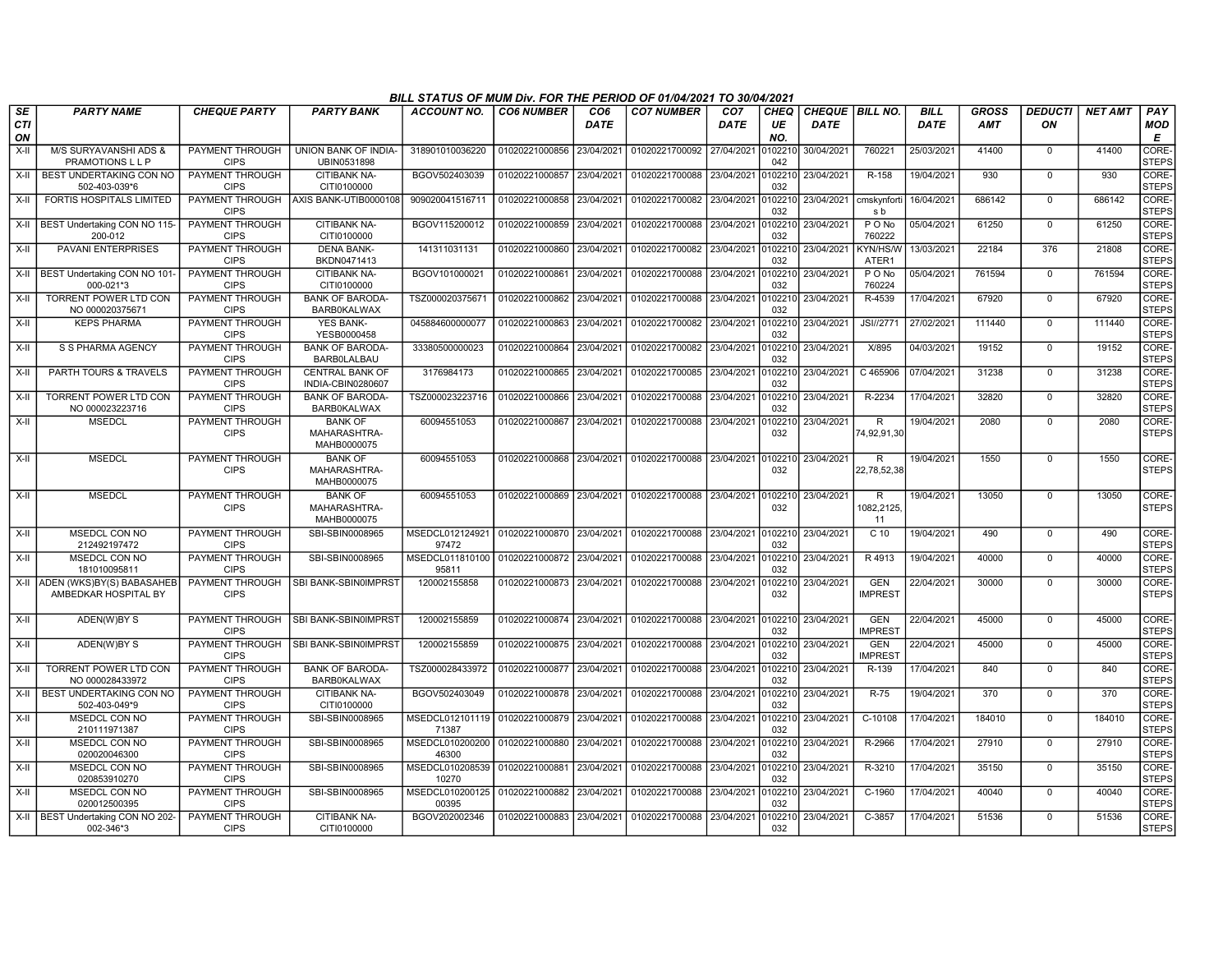|                               |                                          |                                       |                                                          | BILL STATUS OF MUM Div. FOR THE PERIOD OF 01/04/2021 TO 30/04/2021                    |                           |                                |                                   |                                |                          |                                       |                  |                            |                            |                      |                |                        |
|-------------------------------|------------------------------------------|---------------------------------------|----------------------------------------------------------|---------------------------------------------------------------------------------------|---------------------------|--------------------------------|-----------------------------------|--------------------------------|--------------------------|---------------------------------------|------------------|----------------------------|----------------------------|----------------------|----------------|------------------------|
| <b>SE</b><br><b>CTI</b><br>ON | <b>PARTY NAME</b>                        | <b>CHEQUE PARTY</b>                   | <b>PARTY BANK</b>                                        | <b>ACCOUNT NO.</b>                                                                    | <b>CO6 NUMBER</b>         | CO <sub>6</sub><br><b>DATE</b> | <b>CO7 NUMBER</b>                 | CO <sub>7</sub><br><b>DATE</b> | <b>CHEO</b><br>UE<br>NO. | <b>CHEQUE BILL NO.</b><br><b>DATE</b> |                  | <b>BILL</b><br><b>DATE</b> | <b>GROSS</b><br><b>AMT</b> | <b>DEDUCTI</b><br>ON | <b>NET AMT</b> | PAY<br><b>MOD</b><br>E |
| X-II                          | TATA POWER CA NO<br>900000892976         | PAYMENT THROUGH<br><b>CIPS</b>        | <b>STANDARD</b><br><b>CHARTERED BANK-</b><br>SCBL0036001 | 3082900000892976                                                                      | 01020221000884            | 23/04/2021                     | 01020221700088                    | 23/04/2021                     | 10221<br>032             | 23/04/2021                            | R 134            | 17/04/2021                 | 825                        | $\mathbf 0$          | 825            | CORE-<br><b>STEPS</b>  |
| X-II                          | TATA POWER CA NO<br>900000892978         | PAYMENT THROUGH<br><b>CIPS</b>        | <b>STANDARD</b><br>CHARTERED BANK-<br>SCBL0036001        |                                                                                       |                           |                                | 01020221700088 23/04/2021         |                                | 0102210<br>032           | 23/04/2021                            | R 140            | 17/04/2021                 | 1856                       | $\mathbf 0$          | 1856           | CORE-<br><b>STEPS</b>  |
| $X-H$                         | TATA POWER CA NO<br>900000892989         | PAYMENT THROUGH<br><b>CIPS</b>        | <b>STANDARD</b><br><b>CHARTERED BANK-</b><br>SCBL0036001 | 3082900000892989                                                                      | 01020221000886            | 23/04/2021                     | 01020221700088 23/04/2021         |                                | 0102210<br>032           | 23/04/2021                            | R 31             | 17/04/2021                 | 209                        | $\overline{0}$       | 209            | CORE-<br><b>STEPS</b>  |
| X-II                          | TATA POWER CA NO<br>900000892988         | PAYMENT THROUGH<br><b>CIPS</b>        | <b>STANDARD</b><br><b>CHARTERED BANK-</b><br>SCBL0036001 | 3082900000892988                                                                      | 01020221000887 23/04/2021 |                                | 01020221700088 23/04/2021 0102210 |                                | 032                      | 23/04/2021                            | R 39             | 17/04/2021                 | 245                        | $\Omega$             | 245            | CORE-<br><b>STEPS</b>  |
| X-II                          | <b>TATA POWER CA NO</b><br>900000892660  | PAYMENT THROUGH<br><b>CIPS</b>        | <b>STANDARD</b><br>CHARTERED BANK-<br>SCBL0036001        | 3082900000892660                                                                      | 01020221000888            | 23/04/2021                     | 01020221700088 23/04/2021         |                                | 102210<br>032            | 23/04/2021                            | R 90             | 17/04/2021                 | 489                        | $\mathbf 0$          | 489            | CORE-<br><b>STEPS</b>  |
| X-II                          | TATA POWER CA NO<br>900000893050         | <b>PAYMENT THROUGH</b><br><b>CIPS</b> | <b>STANDARD</b><br>CHARTERED BANK-<br>SCBL0036001        | 3082900000893050 01020221000889                                                       |                           | 23/04/2021                     | 01020221700088 23/04/2021 010221  |                                | 032                      | 23/04/2021                            | $\overline{R0}$  | 17/04/2021                 | 519                        | $\Omega$             | 519            | CORE-<br><b>STEPS</b>  |
| X-II                          | TATA POWER CA NO<br>900000892077         | PAYMENT THROUGH<br><b>CIPS</b>        | STANDARD<br><b>CHARTERED BANK-</b><br>SCBL0036001        | 3082900000892077                                                                      | 01020221000890 23/04/2021 |                                | 01020221700088 23/04/2021 0102210 |                                | 032                      | 23/04/2021                            | R 106            | 17/04/2021                 | 626                        | 0                    | 626            | CORE-<br><b>STEPS</b>  |
| X-II                          | TATA POWER CA NO<br>900000933841         | PAYMENT THROUGH<br><b>CIPS</b>        | STANDARD<br><b>CHARTERED BANK-</b><br>SCBL0036001        | 3082900000933841                                                                      | 01020221000891 23/04/2021 |                                | 01020221700088 23/04/2021         |                                | 0102210<br>032           | 23/04/2021                            | C 8721           | 17/04/2021                 | 81089                      | $\mathbf 0$          | 81089          | CORE-<br><b>STEPS</b>  |
| $X-H$                         | <b>COMPUTER CENTER</b>                   | PAYMENT THROUGH<br><b>CIPS</b>        | STATE BANK OF INDIA-<br>SBIN0031282                      | 32819092871                                                                           | 01020221000892            | 23/04/2021                     | 01020221700082 23/04/2021 0102210 |                                | 032                      | 23/04/2021                            | 2020/dec/1<br>12 | 14/12/2020                 | 24662                      | 418                  | 24244          | CORE-<br><b>STEPS</b>  |
| X-II                          | TATA POWER CA NO<br>900000892975         | PAYMENT THROUGH<br><b>CIPS</b>        | <b>STANDARD</b><br><b>CHARTERED BANK-</b><br>SCBL0036001 | 3082900000892975                                                                      | 01020221000893            | 23/04/2021                     | 01020221700088 23/04/2021         |                                | 102210<br>032            | 23/04/2021                            | R 172            | 17/04/2021                 | 2171                       | $\mathbf 0$          | 2171           | CORE-<br><b>STEPS</b>  |
| $X-H$                         | TATA POWER CA NO<br>900000892970         | <b>PAYMENT THROUGH</b><br><b>CIPS</b> | <b>STANDARD</b><br><b>CHARTERED BANK-</b><br>SCBL0036001 | 3082900000892970                                                                      | 01020221000894            | 23/04/2021                     | 01020221700088 23/04/2021         |                                | 010221<br>032            | 23/04/2021                            | R 177            | 17/04/2021                 | 1146                       | $\Omega$             | 1146           | CORE-<br>STEPS         |
| $X-H$                         | TATA POWER CA NO<br>900000892962         | PAYMENT THROUGH<br><b>CIPS</b>        | <b>STANDARD</b><br><b>CHARTERED BANK-</b><br>SCBL0036001 | 3082900000892962 01020221000895 23/04/2021                                            |                           |                                | 01020221700088 23/04/2021 0102210 |                                | 032                      | 23/04/2021                            | R 229            | 17/04/2021                 | 1533                       | $\mathbf 0$          | 1533           | CORE-<br><b>STEPS</b>  |
| X-II                          | TATA POWER CA NO<br>900000940463         | PAYMENT THROUGH<br><b>CIPS</b>        | STANDARD<br><b>CHARTERED BANK-</b><br>SCBL0036001        | 3082900000940463                                                                      | 01020221000896            | 23/04/2021                     | 01020221700088 23/04/2021         |                                | 0102210<br>032           | 23/04/2021                            | C 199            | 17/04/2021                 | 1450                       | $\mathbf 0$          | 1450           | CORE-<br><b>STEPS</b>  |
| X-II                          | TATA POWER CA NO<br>900000940492         | PAYMENT THROUGH<br><b>CIPS</b>        | <b>STANDARD</b><br>CHARTERED BANK-<br>SCBL0036001        | 3082900000940492   01020221000897   23/04/2021   01020221700088   23/04/2021  0102210 |                           |                                |                                   |                                | 032                      | 23/04/2021                            | C 178            | 17/04/2021                 | 1293                       | $\Omega$             | 1293           | CORE-<br><b>STEPS</b>  |
| X-II                          | TATA POWER CA NO<br>900000892974         | PAYMENT THROUGH<br><b>CIPS</b>        | <b>STANDARD</b><br><b>CHARTERED BANK-</b><br>SCBL0036001 | 3082900000892974 01020221000898 23/04/2021                                            |                           |                                | 01020221700088 23/04/2021 0102210 |                                | 032                      | 23/04/2021                            | $C$ 174          | 17/04/2021                 | 1139                       | $\mathbf 0$          | 1139           | CORE-<br><b>STEPS</b>  |
| X-II                          | <b>MSEDCL KHALAPUR</b>                   | PAYMENT THROUGH<br><b>CIPS</b>        | <b>BANK OF INDIA-</b><br>BKID0001201                     | 120120110000013                                                                       | 01020221000899            | 23/04/2021                     | 01020221700088 23/04/2021         |                                | 0102210<br>032           | 23/04/2021                            | C 236,232        | 19/04/2021                 | 5550                       | $\mathbf 0$          | 5550           | CORE-<br><b>STEPS</b>  |
| X-II                          | TATA POWER CA NO<br>900000892987         | PAYMENT THROUGH<br><b>CIPS</b>        | <b>STANDARD</b><br>CHARTERED BANK-<br>SCBL0036001        | 3082900000892987                                                                      | 01020221000900 23/04/2021 |                                | 01020221700088 23/04/2021         |                                | 102210<br>032            | 23/04/2021                            | C <sub>41</sub>  | 17/04/2021                 | 254                        | $\Omega$             | 254            | CORE-<br>STEPS         |
| X-II                          | BEST UNDERTAKING CON NO<br>502-403-051*7 | PAYMENT THROUGH<br><b>CIPS</b>        | CITIBANK NA-<br>CITI0100000                              | BGOV502403051                                                                         | 01020221000901            | 23/04/2021                     | 01020221700088 23/04/2021         |                                | 0102210<br>032           | 23/04/2021                            | R 1103           | 19/04/2021                 | 11680                      | $\overline{0}$       | 11680          | CORE-<br><b>STEPS</b>  |
| $X-II$                        | BEST UNDERTAKING CON NO<br>502-403-041*4 | PAYMENT THROUGH<br><b>CIPS</b>        | <b>CITIBANK NA-</b><br>CITI0100000                       | BGOV502403041                                                                         | 01020221000902            | 23/04/2021                     | 01020221700088 23/04/2021         |                                | 0102210<br>032           | 23/04/2021                            | R 288            | 19/04/2021                 | 1840                       | $\Omega$             | 1840           | CORE-<br><b>STEPS</b>  |
| X-II                          | BEST UNDERTAKING CON NO<br>502-403-045*1 | PAYMENT THROUGH<br><b>CIPS</b>        | CITIBANK NA-<br>CITI0100000                              | BGOV502403045                                                                         | 01020221000903            | 23/04/2021                     | 01020221700088 23/04/2021         |                                | 0102210<br>032           | 23/04/2021                            | R 128            | 19/04/2021                 | 710                        | $\mathbf 0$          | 710            | CORE-<br><b>STEPS</b>  |
| X-II                          | BEST UNDERTAKING CON NO<br>502-403-047*5 | <b>PAYMENT THROUGH</b><br><b>CIPS</b> | CITIBANK NA-<br>CITI0100000                              | BGOV502403047                                                                         | 01020221000904 23/04/2021 |                                | 01020221700088 23/04/2021         |                                | 0102210<br>032           | 23/04/2021                            | R 238            | 19/04/2021                 | 1490                       | $\mathbf 0$          | 1490           | CORE-<br><b>STEPS</b>  |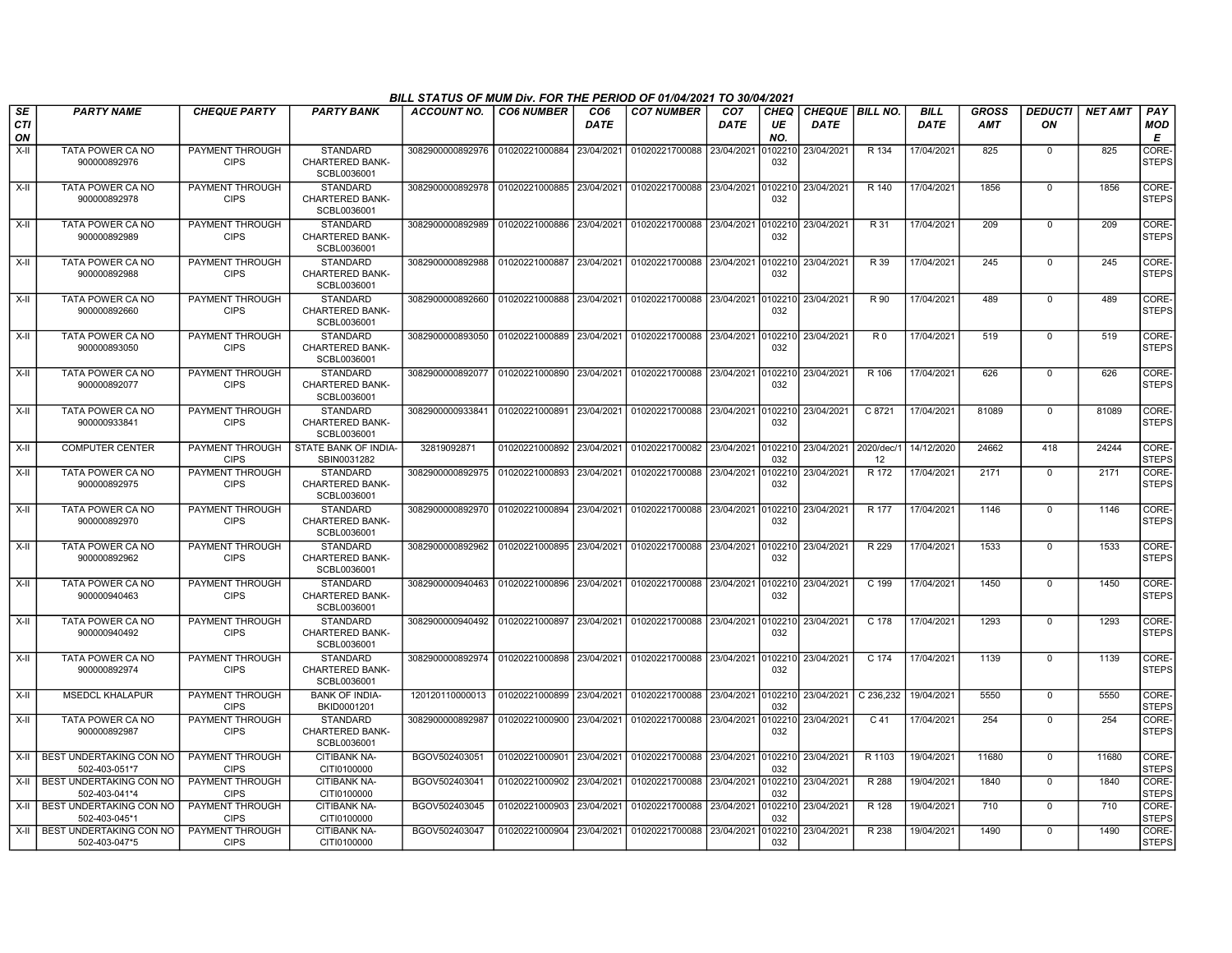|                  | BILL STATUS OF MUM Div. FOR THE PERIOD OF 01/04/2021 TO 30/04/2021<br><b>PARTY NAME</b><br>PAY<br><b>CHEQUE PARTY</b><br><b>PARTY BANK</b><br><b>ACCOUNT NO.</b><br><b>CO6 NUMBER</b><br>CO6<br><b>CO7 NUMBER</b><br>CO <sub>7</sub><br><b>CHEO</b><br><b>CHEQUE BILL NO.</b><br><b>BILL</b><br><b>GROSS</b><br><b>DEDUCTI</b><br><b>NET AMT</b> |                                          |                                                   |                                                    |                           |             |                                                                        |                    |                |                               |                      |             |            |                |        |                                  |
|------------------|--------------------------------------------------------------------------------------------------------------------------------------------------------------------------------------------------------------------------------------------------------------------------------------------------------------------------------------------------|------------------------------------------|---------------------------------------------------|----------------------------------------------------|---------------------------|-------------|------------------------------------------------------------------------|--------------------|----------------|-------------------------------|----------------------|-------------|------------|----------------|--------|----------------------------------|
| <b>SE</b><br>CTI |                                                                                                                                                                                                                                                                                                                                                  |                                          |                                                   |                                                    |                           | <b>DATE</b> |                                                                        | <b>DATE</b>        | UE             | <b>DATE</b>                   |                      | <b>DATE</b> | <b>AMT</b> | ON             |        | MOD                              |
| ON<br>$X-H$      | BEST UNDERTAKING CON NO                                                                                                                                                                                                                                                                                                                          | <b>PAYMENT THROUGH</b>                   | <b>CITIBANK NA-</b>                               | BGOV502403037                                      | 01020221000905 23/04/2021 |             | 01020221700088                                                         | 23/04/2021         | NO.            | 23/04/2021                    | R 270                | 19/04/2021  | 1710       | $\overline{0}$ | 1710   | E<br>CORE-                       |
|                  | 502-403-037*2                                                                                                                                                                                                                                                                                                                                    | <b>CIPS</b>                              | CITI0100000                                       |                                                    |                           |             |                                                                        |                    | 0102210<br>032 |                               |                      |             |            |                |        | <b>STEPS</b>                     |
| $X-H$            | <b>MSEDCL CON NO</b>                                                                                                                                                                                                                                                                                                                             | <b>PAYMENT THROUGH</b>                   | SBI-SBIN0008965                                   | MSEDCL011810100 01020221000906 23/04/2021          |                           |             | 01020221700088                                                         | 23/04/2021         | 102210         | 23/04/2021                    | $c$ 1146             | 19/04/2021  | 10840      | $\overline{0}$ | 10840  | CORE-                            |
|                  | 181010054146                                                                                                                                                                                                                                                                                                                                     | <b>CIPS</b>                              |                                                   | 54146                                              |                           |             |                                                                        |                    | 032            |                               |                      |             |            |                |        | <b>STEPS</b>                     |
| $X-H$            | <b>MSEDCL CON NO</b><br>181010001531                                                                                                                                                                                                                                                                                                             | PAYMENT THROUGH<br><b>CIPS</b>           | SBI-SBIN0008965                                   | MSEDCL011810100 01020221000907 23/04/2021<br>01531 |                           |             | 01020221700088 23/04/2021 0102210 23/04/2021                           |                    | 032            |                               | $C$ 1825             | 19/04/2021  | 16480      | 0              | 16480  | CORE-<br><b>STEPS</b>            |
| X-II             | MSEDCL CON NO<br>030942112251                                                                                                                                                                                                                                                                                                                    | PAYMENT THROUGH<br><b>CIPS</b>           | SBI-SBIN0008965                                   | MSEDCL010309421 01020221000908<br>12251            |                           | 23/04/2021  | 01020221700088                                                         | 23/04/2021         | 102210<br>032  | 23/04/2021                    | C 4463               | 19/04/2021  | 69590      | $\mathbf 0$    | 69590  | CORE-<br><b>STEPS</b>            |
| X-II             | MSEDCL CON NO<br>181010095799                                                                                                                                                                                                                                                                                                                    | PAYMENT THROUGH<br><b>CIPS</b>           | SBI-SBIN0008965                                   | MSEDCL011810100 01020221000909<br>95799            |                           | 23/04/2021  | 01020221700088                                                         | 23/04/2021         | 032            | 102210 23/04/2021             | C 1652               | 19/04/2021  | 23180      | $\mathbf 0$    | 23180  | CORE-<br><b>STEPS</b>            |
| $X-H$            | <b>MSEDCL CON NO</b><br>181010095802                                                                                                                                                                                                                                                                                                             | PAYMENT THROUGH<br><b>CIPS</b>           | SBI-SBIN0008965                                   | MSEDCL011810100 01020221000910 23/04/2021<br>95802 |                           |             | 01020221700088                                                         | 23/04/2021         | 0102210<br>032 | 23/04/2021                    | R 2337               | 19/04/2021  | 10130      | $\Omega$       | 10130  | CORE-<br><b>STEPS</b>            |
| $X-H$            | CMS KALYAN(GEN, IMP<br>Rs.125000)(1)                                                                                                                                                                                                                                                                                                             | C RLY                                    | DIVISIONAL CASHIER. ISBI BANK-SBIN0IMPRST         | 120006769606                                       | 01020221000911            | 23/04/2021  | 01020221700087                                                         | 23/04/2021         | 980182         | 23/04/2021                    | KYN/H/E/S<br>pecial  | 21/04/2021  | 80000      | $\mathbf 0$    | 80000  | CASH                             |
| X-II             | CMS KALYAN(GEN. IMP<br>Rs.125000)(2)                                                                                                                                                                                                                                                                                                             | C RLY                                    | DIVISIONAL CASHIER, SBI BANK-SBIN0IMPRST          | 120002162821                                       | 01020221000912            | 23/04/2021  | 01020221700087                                                         | 23/04/2021         | 980182         | 23/04/2021                    | KYN.H.E.C<br>ovid-19 | 21/04/2021  | 80000      | $\Omega$       | 80000  | CASH                             |
| X-II             | CMS KALYAN(GEN. IMP<br>Rs.125000)(3)                                                                                                                                                                                                                                                                                                             | C RLY                                    | DIVISIONAL CASHIER, SBI BANK-SBIN0IMPRST          | 120006983412                                       | 01020221000913            | 23/04/2021  | 01020221700087                                                         | 23/04/2021         | 980182         | 23/04/2021                    | KYN.H.E.C<br>ovid-19 | 21/04/2021  | 38200      | $\overline{0}$ | 38200  | CASH                             |
| $X-II$           | PARTH TOURS & TRAVELS                                                                                                                                                                                                                                                                                                                            | PAYMENT THROUGH<br><b>CIPS</b>           | <b>CENTRAL BANK OF</b><br>INDIA-CBIN0280607       | 3176984173                                         | 01020221000914            | 23/04/2021  | 01020221700089                                                         | 23/04/2021 0102210 | 032            | 23/04/2021                    | 515                  | 28/02/2021  | 50400      | 1920           | 48480  | CORE-<br><b>STEPS</b>            |
| $X-H$            | B.K.CHANDAK & CO.                                                                                                                                                                                                                                                                                                                                | PAYMENT THROUGH<br><b>CIPS</b>           | AXIS BANK-UTIB0000301                             | 914020045164947                                    | 01020221000915 23/04/2021 |             | 01020221700090                                                         | 23/04/2021         | 032            | 0102210 23/04/2021 ASC/38/19- | 20                   | 20/06/2019  | 4604       | 386            | 4218   | CORE-<br><b>STEPS</b>            |
| X-II             | HAM & CO CHARTERED<br><b>ACCOUNTANTS</b>                                                                                                                                                                                                                                                                                                         | PAYMENT THROUGH<br><b>CIPS</b>           | KOTAK MAHINDRA<br><b>BANK-KKBK0000665</b>         | 2211474571                                         | 01020221000916            | 24/04/2021  | 01020221700109                                                         | 03/05/2021         | 0102210<br>045 | 03/05/2021                    | 114/2020-<br>21      | 04/02/2021  | 89492.38   | 10534.38       | 78958  | CORE-<br><b>STEPS</b>            |
| $X-II$           | HAM & CO CHARTERED<br><b>ACCOUNTANTS</b>                                                                                                                                                                                                                                                                                                         | PAYMENT THROUGH<br><b>CIPS</b>           | KOTAK MAHINDRA<br><b>BANK-KKBK0000665</b>         | 2211474571                                         | 01020221000917            | 24/04/2021  | 01020221700109                                                         | 03/05/2021         | 102210<br>045  | 03/05/2021                    | 115/202-21           | 04/02/2021  | 89393      | 10531          | 78862  | CORE-<br><b>STEPS</b>            |
| X-II             | HAM & CO CHARTERED<br><b>ACCOUNTANTS</b>                                                                                                                                                                                                                                                                                                         | PAYMENT THROUGH<br><b>CIPS</b>           | KOTAK MAHINDRA<br><b>BANK-KKBK0000665</b>         | 2211474571                                         | 01020221000918            | 24/04/2021  | 01020221700109                                                         | 03/05/2021         | 102210<br>045  | 03/05/2021                    | 116/2020-<br>21      | 04/02/2021  | 89443      | 10532          | 78911  | CORE-<br><b>STEPS</b>            |
| $X-H$            | SR.CO. 12BN/RPSF/THK                                                                                                                                                                                                                                                                                                                             | <b>DIVISIONAL CASHIER.</b><br>C RLY      | <b>SELF CHEQUE-</b>                               | 000000000                                          |                           |             | 01020221000919 26/04/2021 01020221700091 26/04/2021                    |                    | 980183         | 27/04/2021                    | 784632               | 16/04/2021  | 1500       | $\mathbf 0$    | 1500   | <b>CASH</b>                      |
| X-II             | SR DME D CLA                                                                                                                                                                                                                                                                                                                                     | C RLY                                    | DIVISIONAL CASHIER. ISBI BANK-SBIN0IMPRST         | 120002162102                                       | 01020221000920            | 26/04/2021  | 01020221700091                                                         | 26/04/2021         | 980183         | 27/04/2021                    | Gen Imp              | 19/04/2021  | 6725       | $\Omega$       | 6725   | CASH                             |
|                  | X-II ASST SUB INSPECTOR/DS/CCB                                                                                                                                                                                                                                                                                                                   | <b>DIVISIONAL CASHIER,</b><br>C RLY      | SELF CHEQUE-                                      | 00                                                 | 01020221000921            | 26/04/2021  | 01020221700091                                                         | 26/04/2021         | 980183         | 27/04/2021                    | DS/CCB/G<br>EN.IMP   | 19/04/2021  | 1000       | $\overline{0}$ | 1000   | CASH                             |
| X-II I           | POST MASTER KALYAN CITY                                                                                                                                                                                                                                                                                                                          | <b>POST MASTER KALYAN</b><br><b>CITY</b> | SELF CHEQUE-                                      | 000000000                                          | 01020221000922 26/04/2021 |             | 01020221700091                                                         | 26/04/2021         | 960335         | 27/04/2021                    | 752320               | 17/04/2021  | 800        | $\Omega$       | 800    | <b>BANK</b><br>CHEQ<br><b>UE</b> |
| X-II             | ADEE (TD)/SS/KYN                                                                                                                                                                                                                                                                                                                                 | C RLY                                    | DIVISIONAL CASHIER. ISBI BANK-SBIN0IMPRST         | 120002162865                                       | 01020221000923 26/04/2021 |             | 01020221700091 26/04/2021                                              |                    |                | 980183 27/04/2021             | GEN. IMP             | 12/04/2021  | 3000       | $\mathbf 0$    | 3000   | CASH                             |
|                  | X-II CHEERISH INNOVATIONS PVT<br>LTD.                                                                                                                                                                                                                                                                                                            | PAYMENT THROUGH<br><b>CIPS</b>           | <b>CANARA BANK-</b><br>CNRB0000249                | 0249201005588                                      | 01020221000924            | 26/04/2021  | 01020221700110 03/05/2021                                              |                    | 0102210<br>045 | 03/05/2021                    | 10/2020-21           | 09/02/2021  | 16236.8    | .8             | 16236  | CORE-<br><b>STEPS</b>            |
| X-II             | <b>KAMAL MOTORS</b>                                                                                                                                                                                                                                                                                                                              | <b>PAYMENT THROUGH</b><br><b>CIPS</b>    | <b>HDFC BANK LTD-</b><br>HDFC0000815              | 08158730000120                                     |                           |             | 01020221000926 26/04/2021 01020221700110 03/05/2021                    |                    | 102210<br>045  | 03/05/2021                    | IMKMBW2<br>021017819 | 16/03/2021  | 16520      | $\Omega$       | 16520  | CORE-<br><b>STEPS</b>            |
| $X-H$            | M DEVANG CONSTRUCTION<br>CO.                                                                                                                                                                                                                                                                                                                     | PAYMENT THROUGH<br><b>CIPS</b>           | <b>BANK OF BARODA-</b><br><b>BARB0TARDEO</b>      | 12460200000968                                     | 01020221000927 26/04/2021 |             | 01020221700094 28/04/2021 0102210 28/04/2021                           |                    | 036            |                               | 290137               | 12/04/2021  | 304500     | $\mathbf 0$    | 304500 | CORE-<br><b>STEPS</b>            |
| $X-H$            | KNORR BREMSE INDIA PVT<br>LTD-PALWAL                                                                                                                                                                                                                                                                                                             | PAYMENT THROUGH<br><b>CIPS</b>           | DEUTSCHE BANK AG-<br>DEUT0796DEL                  | 1045699000                                         |                           |             | 01020221000928 26/04/2021 01020221700094 28/04/2021 0102210 28/04/2021 |                    | 036            |                               | 265464               | 12/04/2021  | 799200     | $\Omega$       | 799200 | CORE-<br><b>STEPS</b>            |
| X-II             | <b>KASHISH SERVICES</b>                                                                                                                                                                                                                                                                                                                          | PAYMENT THROUGH<br><b>CIPS</b>           | <b>PUNJAB NATIONAL</b><br><b>BANK-PUNB0187420</b> | 1874050002967                                      | 01020221000929            | 26/04/2021  | 01020221700133                                                         | 07/05/2021         | 055            | 0102210 07/05/2021            | op/bus-<br>1/130/202 | 22/02/2021  | 155999.56  | 52253.56       | 103746 | CORE-<br><b>STEPS</b>            |
| X-II             | <b>MESSERS TRIBHUWAN</b><br>ENTERPRISES-FAIZABAD                                                                                                                                                                                                                                                                                                 | PAYMENT THROUGH<br><b>CIPS</b>           | SBI-SBIN0000075                                   | 30149727546                                        | 01020221000930            | 26/04/2021  | 01020221700094                                                         | 28/04/2021         | 102210<br>036  | 28/04/2021                    | <b>PO</b><br>2741115 | 21/04/2021  | 126000     | $\Omega$       | 126000 | CORE-<br><b>STEPS</b>            |
| X-II             | <b>NEHA ENTERPRISES</b>                                                                                                                                                                                                                                                                                                                          | PAYMENT THROUGH<br><b>CIPS</b>           | PUNJAB NATIONAL<br><b>BANK-PUNB0052110</b>        | 05211131004194                                     | 01020221000931            | 26/04/2021  | 01020221700094                                                         | 28/04/2021         | 102210<br>036  | 28/04/2021                    | 274111               | 24/03/2021  | 7250       | $\Omega$       | 7250   | CORE-<br><b>STEPS</b>            |
| X-II I           | <b>SRS INDIA TECHNICALS PVT</b><br>LTD.                                                                                                                                                                                                                                                                                                          | PAYMENT THROUGH<br><b>CIPS</b>           | PNB-PUNB0373600                                   | 0082002100076736                                   | 01020221000932 26/04/2021 |             | 01020221700094                                                         | 28/04/2021         | 102210<br>036  | 28/04/2021                    | PO<br>No.254593      | 01/04/2021  | 50820      | $\Omega$       | 50820  | CORE-<br><b>STEPS</b>            |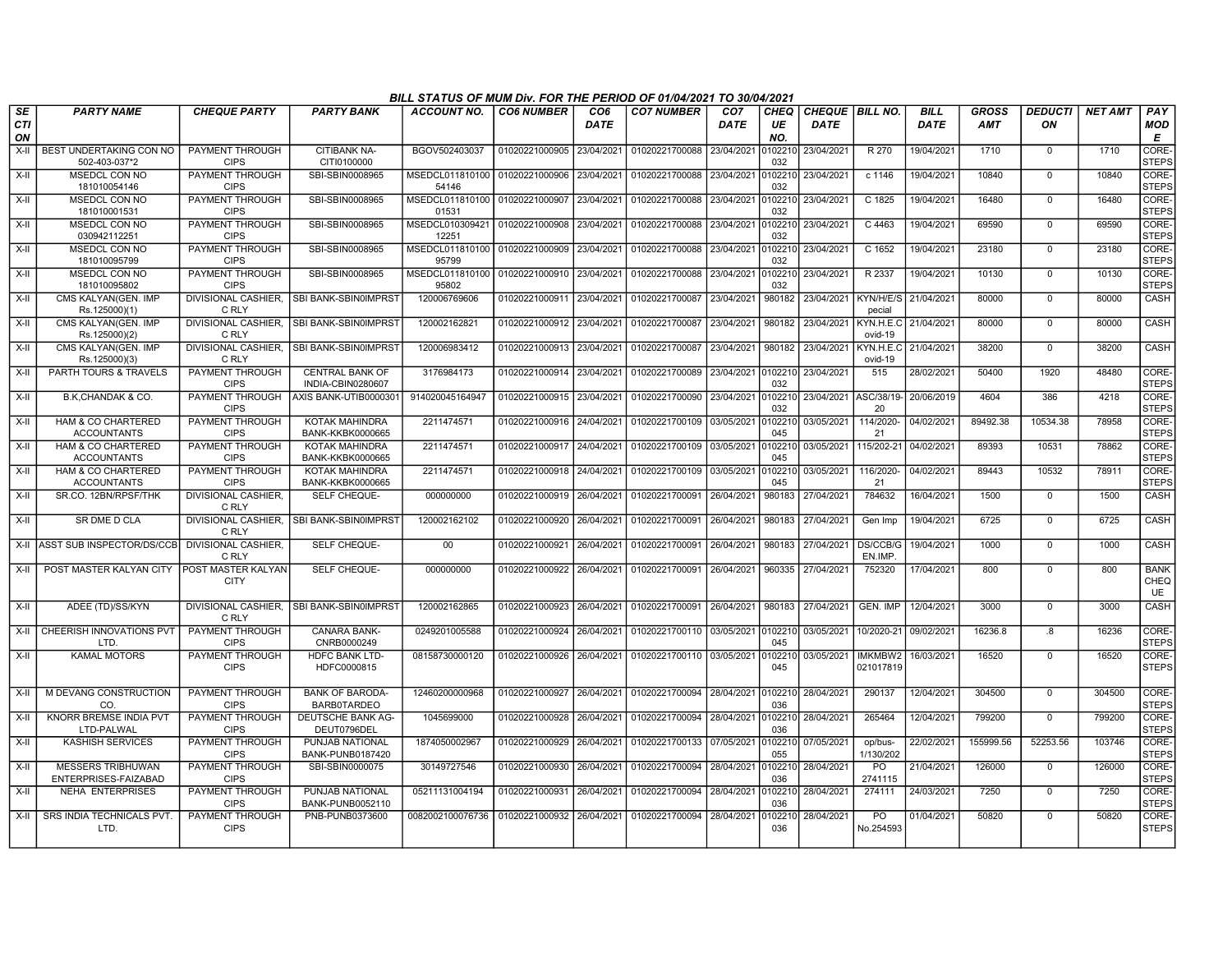|                        |                                                   |                                |                                                        | BILL STATUS OF MUM Div. FOR THE PERIOD OF 01/04/2021 TO 30/04/2021 |                           |                         |                                   |                                |                   |                                  |                      |                            |                            |                      |                |                        |
|------------------------|---------------------------------------------------|--------------------------------|--------------------------------------------------------|--------------------------------------------------------------------|---------------------------|-------------------------|-----------------------------------|--------------------------------|-------------------|----------------------------------|----------------------|----------------------------|----------------------------|----------------------|----------------|------------------------|
| SE<br><b>CTI</b><br>ON | <b>PARTY NAME</b>                                 | <b>CHEQUE PARTY</b>            | <b>PARTY BANK</b>                                      | <b>ACCOUNT NO.</b>                                                 | <b>CO6 NUMBER</b>         | CO <sub>6</sub><br>DATE | <b>CO7 NUMBER</b>                 | CO <sub>7</sub><br><b>DATE</b> | CHEQ<br>UE<br>NO. | CHEQUE   BILL NO.<br><b>DATE</b> |                      | <b>BILL</b><br><b>DATE</b> | <b>GROSS</b><br><b>AMT</b> | <b>DEDUCTI</b><br>ΟN | <b>NET AMT</b> | PAY<br><b>MOD</b><br>Е |
| $X-II$                 | <b>MONISHA TRADING</b><br>CORPORATION             | PAYMENT THROUGH<br><b>CIPS</b> | <b>DENA BANK-</b><br>BKDN0460461                       | 046111003304                                                       | 01020221000933 26/04/2021 |                         | 01020221700094                    | 28/04/2021                     | 0102210<br>036    | 28/04/2021 PO 274113             |                      | 16/04/2021                 | 7500                       | $\Omega$             | 7500           | CORE-<br><b>STEPS</b>  |
| X-II                   | <b>HIND RECTIFIERS LTD</b>                        | PAYMENT THROUGH<br><b>CIPS</b> | UNION BANK OF INDIA-<br>UBIN0531588                    | 315805010057003                                                    | 01020221000934            | 26/04/2021              | 01020221700094                    | 28/04/2021                     | 0102210<br>036    | 28/04/2021                       | 251970               | 30/03/2021                 | 219000                     | $\mathbf 0$          | 219000         | CORE-<br><b>STEPS</b>  |
|                        | X-II SIDDHI SALES CORPORATION                     | PAYMENT THROUGH<br><b>CIPS</b> | <b>BANK OF INDIA-</b><br>BKID0000126                   | 012620110000244                                                    | 01020221000935            | 26/04/2021              | 01020221700094 28/04/2021         |                                | 0102210<br>036    | 28/04/2021                       | 281029               | 10/04/2021                 | 14400                      | 0                    | 14400          | CORE-<br><b>STEPS</b>  |
|                        | X-II ANAND SALES CORPORATION<br><b>KOLKATA</b>    | PAYMENT THROUGH<br><b>CIPS</b> | <b>ICICI BANK LTD-</b><br><b>ICIC0000006</b>           | 000651000186                                                       | 01020221000936            | 26/04/2021              | 01020221700106                    | 03/05/2021                     | 102210<br>045     | 03/05/2021                       | 137398               | 23/04/2021                 | 78400                      | $\mathbf 0$          | 78400          | CORE-<br><b>STEPS</b>  |
| X-II                   | <b>CRANEX LIMITED-NEW DELHI</b>                   | PAYMENT THROUGH<br><b>CIPS</b> | KOTAK MAHINDRA<br>BANK-KKBK0000211                     | 8711629978                                                         | 01020221000937            | 26/04/2021              | 01020221700106 03/05/2021         |                                | 102210<br>045     | 03/05/2021                       | 137403               | 23/04/2021                 | 78400                      | $\Omega$             | 78400          | CORE-<br><b>STEPS</b>  |
| X-II                   | SAMI MECH ELECT-MUMBAI                            | PAYMENT THROUGH<br><b>CIPS</b> | STATE BANK OF INDIA-<br>SBIN0015282                    | 32562616546                                                        | 01020221000938            | 26/04/2021              | 01020221700106                    | 03/05/2021                     | 102210<br>045     | 03/05/2021                       | 137404               | 23/04/2021                 | 78400                      | $\overline{0}$       | 78400          | CORE-<br><b>STEPS</b>  |
|                        | X-II SHREE LAXMI CONSTRUCTION<br><b>PALGHAR</b>   | PAYMENT THROUGH<br><b>CIPS</b> | <b>CORPORATION BANK-</b><br>CORP0000535                | 510101000391343                                                    | 01020221000939            | 26/04/2021              | 01020221700106 03/05/2021         |                                | 102210<br>045     | 03/05/2021                       | 137406               | 23/04/2021                 | 248600                     | $\mathbf 0$          | 248600         | CORE-<br><b>STEPS</b>  |
| X-II                   | SSE/T/LNL/GEN.IMP                                 | PAYMENT THROUGH<br><b>CIPS</b> | <b>SBI BANK-SBIN0IMPRST</b>                            | 120007805595                                                       | 01020221000941            | 26/04/2021              | 01020221700105 03/05/2021         |                                | 102210<br>045     | 03/05/2021                       | LNL/IMP/2<br>021/02  | 03/03/2021                 | 1000                       | $\Omega$             | 1000           | CORE-<br><b>STEPS</b>  |
| X-II                   | SSE (M) PANVEL                                    | PAYMENT THROUGH<br><b>CIPS</b> | <b>SBI BANK-SBIN0IMPRST</b>                            | 100002956953                                                       | 01020221000942            | 26/04/2021              | 01020221700105 03/05/2021         |                                | 0102210<br>045    | 03/05/2021                       | DIS-IMP              | 14/04/2021                 | 42000                      | $\Omega$             | 42000          | CORE-<br><b>STEPS</b>  |
| X-II                   | ADEE (M) KYN/GEN.IMP.                             | <b>CIPS</b>                    | PAYMENT THROUGH   SBI BANK-SBIN0IMPRST                 | 120006923447                                                       | 01020221000943            | 26/04/2021              | 01020221700105                    | 03/05/2021                     | 0102210<br>045    | 03/05/2021                       | 12345                | 31/03/2021                 | 7000                       | $\mathbf 0$          | 7000           | CORE-<br><b>STEPS</b>  |
| X-II                   | <b>INSPECTOR RPF</b><br>TURBHE/GEN.IMP            | PAYMENT THROUGH<br><b>CIPS</b> | SBI BANK-SBIN0IMPRST                                   | 120007805525                                                       | 01020221000944            | 26/04/2021              | 01020221700105 03/05/2021         |                                | 0102210<br>045    | 03/05/2021                       | Generalimp<br>rest   | 10/04/2021                 | 2500                       | 0                    | 2500           | CORE-<br><b>STEPS</b>  |
| $X-H$                  | INSPECTOR/RPSF/C-<br>COY/GEN.IMP.                 | PAYMENT THROUGH<br><b>CIPS</b> | I SBI BANK-SBIN0IMPRST                                 | 120006923444                                                       | 01020221000945            | 26/04/2021              | 01020221700105                    | 03/05/2021                     | 0102210<br>045    | 03/05/2021                       | 1606,5552            | 21/04/2021                 | 1500                       | $\Omega$             | 1500           | CORE-<br><b>STEPS</b>  |
| X-II                   | <b>INSPECTOR RPSF/THK/BN</b><br>OFFICE/GEN.IMP    | PAYMENT THROUGH<br><b>CIPS</b> | SBI BANK-SBIN0IMPRST                                   | 120006922707                                                       | 01020221000946            | 26/04/2021              | 01020221700105                    | 03/05/2021                     | 0102210<br>045    | 03/05/2021                       | 515,2154,3<br>08,216 | 21/04/2021                 | 5000                       | $\mathbf 0$          | 5000           | CORE-<br><b>STEPS</b>  |
| $X-H$                  | <b>SSE LAUNDRY WB</b>                             | PAYMENT THROUGH<br><b>CIPS</b> | SBI BANK-SBIN0IMPRST                                   | 100013136946                                                       | 01020221000947            | 26/04/2021              | 01020221700105                    | 03/05/2021                     | 0102210<br>045    | 03/05/2021                       | SSE/Laund<br>ry /WB  | 20/04/2021                 | 4950                       | $\mathbf 0$          | 4950           | CORE-<br><b>STEPS</b>  |
| X-II                   | <b>INSPECTOR</b><br>RPF/KYN/GEN.IMP.              | PAYMENT THROUGH<br><b>CIPS</b> | <b>SBI BANK-SBIN0IMPRST</b>                            | 120006918184                                                       | 01020221000948            | 26/04/2021              | 01020221700105                    | 03/05/2021                     | 102210<br>045     | 03/05/2021                       | <b>GEN.IMP</b>       | 21/04/2021                 | 2500                       | $\mathbf 0$          | 2500           | CORE-<br><b>STEPS</b>  |
|                        | X-II   INS.RPF ROHA VEH NO MH-01<br>CY-9307       | PAYMENT THROUGH<br><b>CIPS</b> | SBI BANK-SBIN0IMPRST                                   | 100013136924                                                       | 01020221000949            | 26/04/2021              | 01020221700105                    | 03/05/2021                     | 0102210<br>045    | 03/05/2021                       | Fuel Imp             | 04/04/2021                 | 4000                       | $\Omega$             | 4000           | CORE-<br><b>STEPS</b>  |
| X-II                   | INS.RPF PEN VEH NO MH-01-<br>CY-9340              | PAYMENT THROUGH<br><b>CIPS</b> | <b>SBI BANK-SBIN0IMPRST</b>                            | 100013136910                                                       | 01020221000950            | 26/04/2021              | 01020221700105                    | 03/05/2021                     | 0102210<br>045    | 03/05/2021                       | <b>FUEL IMP</b>      | 15/04/2021                 | 4000                       | $\mathbf 0$          | 4000           | CORE-<br><b>STEPS</b>  |
| X-II                   | <b>INSPECTOR RPF</b><br>MANKHURD/GEN.IMP          | PAYMENT THROUGH<br><b>CIPS</b> | <b>SBI BANK-SBINOIMPRST</b>                            | 120006923451                                                       | 01020221000951            | 26/04/2021              | 01020221700105                    | 03/05/2021                     | 0102210<br>045    | 03/05/2021                       | <b>GEN IMP</b>       | 04/04/2021                 | 2500                       | $\mathbf 0$          | 2500           | CORE-<br><b>STEPS</b>  |
| X-II                   | RANJANA ENTERPRISES-<br>NAVIMUMBAI                | PAYMENT THROUGH<br><b>CIPS</b> | <b>NKGSB CO-OP BANK</b><br>LTD-NKGS0000010             | 010130400000015                                                    | 01020221000952            | 27/04/2021              | 01020221700106                    | 03/05/2021                     | 102210<br>045     | 03/05/2021                       | 137478               | 26/04/2021                 | 63400                      | $\mathbf 0$          | 63400          | CORE-<br><b>STEPS</b>  |
| X-II                   | DINESH ENTERPRISES-<br><b>MUMBAI</b>              | PAYMENT THROUGH<br><b>CIPS</b> | KARNATAKA BANK LTD-<br>KARB0000512                     | 5122500101485101                                                   | 01020221000953            | 27/04/2021              | 01020221700106                    | 03/05/2021                     | 102210<br>045     | 03/05/2021                       | 137479               | 26/04/2021                 | 63400                      | $\Omega$             | 63400          | CORE-<br><b>STEPS</b>  |
| X-II                   | OM SAINATH ENTERPRISES<br><b>MUMBAI</b>           | PAYMENT THROUGH<br><b>CIPS</b> | <b>ICICI BANK LTD-</b><br>ICIC0001488                  | 148805000552                                                       | 01020221000954            | 27/04/2021              | 01020221700106 03/05/2021         |                                | 102210<br>045     | 03/05/2021                       | 137480               | 26/04/2021                 | 63400                      | $\overline{0}$       | 63400          | CORE-<br><b>STEPS</b>  |
| X-II                   | <b>MADHURI ENTERPRISES</b><br><b>THANE</b>        | PAYMENT THROUGH<br><b>CIPS</b> | MAHANAGAR CO-OP<br>BANK LTD-MCBL0960026                | 026011200000124                                                    | 01020221000955 27/04/2021 |                         | 01020221700106 03/05/2021         |                                | 102210<br>045     | 03/05/2021                       | 137481               | 26/04/2021                 | 63400                      | $\Omega$             | 63400          | CORE-<br><b>STEPS</b>  |
| $X-II$                 | RITA MARKETING-THANE                              | PAYMENT THROUGH<br><b>CIPS</b> | <b>ICICI BANK LTD-</b><br>ICIC0000035                  | 003505501054                                                       | 01020221000956 27/04/2021 |                         | 01020221700106 03/05/2021         |                                | 0102210<br>045    | 03/05/2021                       | 137482               | 26/04/2021                 | 63400                      | $\Omega$             | 63400          | CORE-<br><b>STEPS</b>  |
|                        | X-II MOHIT GROUP BUILDERS AND<br>DEVELOPERS-THANE | PAYMENT THROUGH<br><b>CIPS</b> | THE SARASWAT CO-<br>OPERATIVE BANK LTD-<br>SRCB0000345 | 345100100000662                                                    | 01020221000957            | 27/04/2021              | 01020221700106                    | 03/05/2021                     | 0102210<br>045    | 03/05/2021                       | 137483               | 26/04/2021                 | 63400                      | $\Omega$             | 63400          | CORE-<br><b>STEPS</b>  |
|                        | X-II PRADNYA RAJARAM BANSODE                      | PAYMENT THROUGH<br><b>CIPS</b> | <b>ICICI BANK LTD-</b><br>ICIC0001207                  | 120701502127                                                       | 01020221000958 27/04/2021 |                         | 01020221700108 03/05/2021 0102210 |                                | 045               | 03/05/2021                       | $\overline{1}$       | 23/01/2021                 | 20570                      | 1543                 | 19027          | CORE-<br><b>STEPS</b>  |
| X-II                   | <b>SURESH KUMAR</b>                               | PAYMENT THROUGH<br><b>CIPS</b> | PUNJAB NATIONAL<br>BANK-PUNB0006200                    | 0062000400276168                                                   | 01020221000959            | 27/04/2021              | 01020221700108                    | 03/05/2021                     | 102210<br>045     | 03/05/2021                       | ARBP/735<br>2013     | 18/01/2021                 | 81800                      | 6135                 | 75665          | CORE-<br><b>STEPS</b>  |
|                        | X-II SUYOG YASHWANT BARTAKE                       | PAYMENT THROUGH<br><b>CIPS</b> | SBI-SBIN0000308                                        | 11236950500                                                        | 01020221000960 27/04/2021 |                         | 01020221700108                    | 03/05/2021                     | 0102210<br>045    | 03/05/2021                       | 1 to 3 of<br>2020    | 11/06/2020                 | 61670                      | 4625                 | 57045          | CORE-<br><b>STEPS</b>  |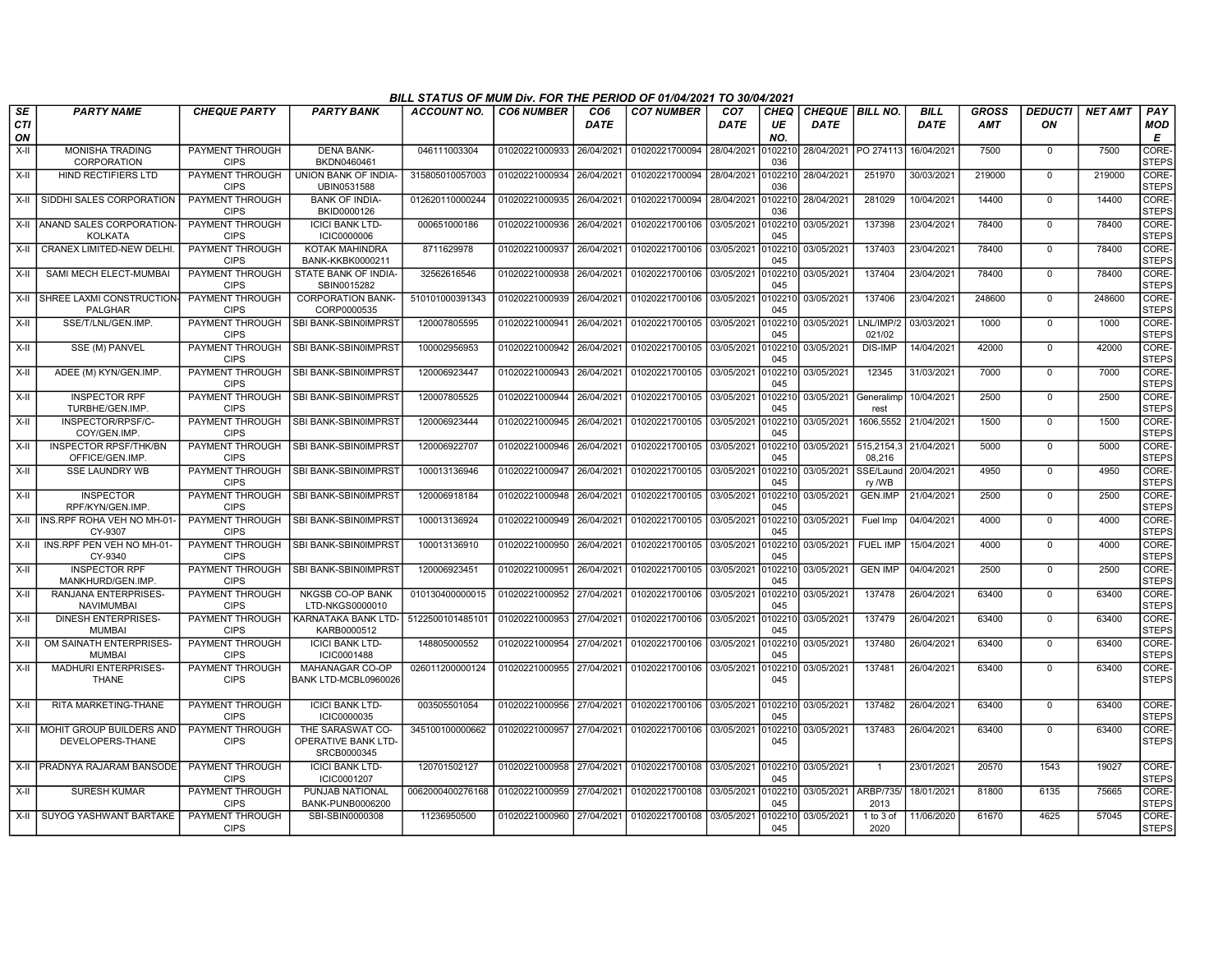|                         |                                                     |                                       |                                       | BILL STATUS OF MUM Div. FOR THE PERIOD OF 01/04/2021 TO 30/04/2021 |                           |                         |                                                     |                                |                          |                                |                                    |                     |                            |                      |                |                             |
|-------------------------|-----------------------------------------------------|---------------------------------------|---------------------------------------|--------------------------------------------------------------------|---------------------------|-------------------------|-----------------------------------------------------|--------------------------------|--------------------------|--------------------------------|------------------------------------|---------------------|----------------------------|----------------------|----------------|-----------------------------|
| <b>SE</b><br><b>CTI</b> | <b>PARTY NAME</b>                                   | <b>CHEQUE PARTY</b>                   | <b>PARTY BANK</b>                     | ACCOUNT NO.                                                        | <b>CO6 NUMBER</b>         | CO <sub>6</sub><br>DATE | <b>CO7 NUMBER</b>                                   | CO <sub>7</sub><br><b>DATE</b> | <b>CHEQ</b><br>UE<br>NO. | <b>CHEQUE BILL NO.</b><br>DATE |                                    | <b>BILL</b><br>DATE | <b>GROSS</b><br><b>AMT</b> | <b>DEDUCTI</b><br>ON | <b>NET AMT</b> | PAY<br>MOD<br>Е             |
| ON<br>X-II              | <b>DEN LM CSTM</b>                                  | PAYMENT THROUGH<br><b>CIPS</b>        | <b>SBI BANK-SBIN0IMPRST</b>           | 100012876803                                                       | 01020221000961            | 27/04/2021              | 01020221700108 03/05/2021                           |                                | 010221<br>045            | 03/05/2021                     | 275037                             | 19/04/2021          | 17948                      | $\mathbf 0$          | 17948          | <b>CORE</b><br><b>STEPS</b> |
|                         | X-II   BEST Undertaking CON NO 101-<br>677-000*4    | PAYMENT THROUGH<br><b>CIPS</b>        | <b>CITIBANK NA-</b><br>CITI0100000    | BGOV101677000                                                      | 01020221000962            | 27/04/2021              | 01020221700103 03/05/2021                           |                                | 0102210<br>045           | 03/05/2021                     | $P$ O No<br>760223                 | 05/04/2021          | 655200                     | $\overline{0}$       | 655200         | CORE-<br><b>STEPS</b>       |
|                         | X-II   BEST Undertaking CON NO 101<br>658-000*8     | PAYMENT THROUGH<br><b>CIPS</b>        | <b>CITIBANK NA-</b><br>CITI0100000    | BGOV101658000                                                      | 01020221000963            | 27/04/2021              | 01020221700103 03/05/2021                           |                                | 0102210<br>045           | 03/05/2021                     | PONo<br>760223                     | 05/04/2021          | 332900                     | $\Omega$             | 332900         | CORE-<br><b>STEPS</b>       |
|                         | X-II DRM W CSTM TRACK MACHINE                       | PAYMENT THROUGH<br><b>CIPS</b>        | <b>SBI BANK-SBINOIMPRST</b>           | 120002162060                                                       | 01020221000964            | 27/04/2021              | 01020221700108 03/05/2021                           |                                | 010221<br>045            | 03/05/2021                     | ttm gen imp                        | 23/04/2021          | 39215                      | $\Omega$             | 39215          | CORE-<br><b>STEPS</b>       |
| X-II                    | CHIEF CONTROLLER<br>CSTM/GEN.IMP.                   | PAYMENT THROUGH<br><b>CIPS</b>        | <b>SBI BANK-SBIN0IMPRST</b>           | 120006913885                                                       | 01020221000965            | 27/04/2021              | 01020221700108 03/05/2021                           |                                | 0102210<br>045           | 03/05/2021                     | control<br>imprest                 | 18/12/2020          | 2000                       | $\mathbf{0}$         | 2000           | CORE-<br><b>STEPS</b>       |
| $X-H$                   | <b>SSE P/W BY</b>                                   | PAYMENT THROUGH<br><b>CIPS</b>        | <b>SBI BANK-SBIN0IMPRST</b>           | 100002956946                                                       | 01020221000966            | 27/04/2021              | 01020221700108 03/05/2021                           |                                | 010221<br>045            | 03/05/2021                     | <b>SAFETY</b><br><b>IMPREST</b>    | 20/04/2021          | 9374                       | $\overline{0}$       | 9374           | CORE-<br><b>STEPS</b>       |
| X-II                    | SR DEE(G)CSTM (FUEL IMP -<br>15000)                 | PAYMENT THROUGH<br><b>CIPS</b>        | <b>SBI BANK-SBIN0IMPRST</b>           | 120002162148                                                       | 01020221000967            | 27/04/2021              | 01020221700108                                      | 03/05/2021                     | 010221<br>045            | 03/05/2021                     | <b>DSL IMP</b>                     | 22/04/2021          | 15000                      | $\mathbf 0$          | 15000          | CORE-<br><b>STEPS</b>       |
| X-II                    | SSE(TL/AC)WB                                        | PAYMENT THROUGH<br><b>CIPS</b>        | <b>SBI BANK-SBIN0IMPRST</b>           | 100013136894                                                       | 01020221000968            | 27/04/2021              | 01020221700103 03/05/2021                           |                                | 010221<br>045            | 03/05/2021                     | Gen. Imp                           | 21/04/2021          | 1563                       | $\Omega$             | 1563           | CORE-<br><b>STEPS</b>       |
|                         | X-II   BEST Undertaking CON NO 101<br>000-021*3     | PAYMENT THROUGH<br><b>CIPS</b>        | <b>CITIBANK NA-</b><br>CITI0100000    | BGOV101000021                                                      | 01020221000969            | 27/04/2021              | 01020221700103 03/05/2021                           |                                | 0102210<br>045           | 03/05/2021                     | C 62108                            | 21/04/2021          | 708497                     | $\mathbf 0$          | 708497         | CORE-<br><b>STEPS</b>       |
| X-II                    | <b>MSEDCL CON NO</b><br>020210330713                | PAYMENT THROUGH<br><b>CIPS</b>        | SBI-SBIN0008965                       | MSEDCL010202103<br>30713                                           | 01020221000970            | 27/04/2021              | 01020221700103 03/05/2021                           |                                | 0102210<br>045           | 03/05/2021                     | C <sub>247</sub>                   | 21/04/2021          | 3100                       | $\Omega$             | 3100           | CORE-<br><b>STEPS</b>       |
| $X-H$                   | <b>MSEDCL CON NO</b><br>020210331175                | <b>PAYMENT THROUGH</b><br><b>CIPS</b> | SBI-SBIN0008965                       | MSEDCL010202103<br>31175                                           | 01020221000971 27/04/2021 |                         | 01020221700103 03/05/2021 0102210                   |                                | 045                      | 03/05/2021                     | $C$ 400                            | 21/04/2021          | 4720                       | $\Omega$             | 4720           | CORE-<br><b>STEPS</b>       |
| X-II                    | MSEDCL CON NO<br>020210331183                       | PAYMENT THROUGH<br><b>CIPS</b>        | SBI-SBIN0008965                       | MSEDCL010202103<br>31183                                           | 01020221000972 27/04/2021 |                         | 01020221700103                                      | 03/05/2021                     | 0102210<br>045           | 03/05/2021                     | C 212                              | 21/04/2021          | 2730                       | $\mathbf 0$          | 2730           | CORE-<br><b>STEPS</b>       |
| $X-II$                  | MSEDCL CON NO<br>020012872225                       | PAYMENT THROUGH<br><b>CIPS</b>        | SBI-SBIN0008965                       | MSEDCL010200128<br>72225                                           | 01020221000973            | 27/04/2021              | 01020221700103                                      | 03/05/2021                     | 010221<br>045            | 03/05/2021                     | C 18432                            | 21/04/2021          | 357360                     | $\mathbf 0$          | 357360         | CORE-<br><b>STEPS</b>       |
| $X-H$                   | MSEDCL CON NO<br>020010204161                       | PAYMENT THROUGH<br><b>CIPS</b>        | SBI-SBIN0008965                       | MSEDCL010200102 01020221000974 27/04/2021<br>04161                 |                           |                         | 01020221700103 03/05/2021                           |                                | 010221<br>045            | 03/05/2021                     | C 1325                             | 21/04/2021          | 15730                      | $\overline{0}$       | 15730          | CORE-<br><b>STEPS</b>       |
| X-II                    | MSEDCL CON NO<br>050499005595                       | <b>PAYMENT THROUGH</b><br><b>CIPS</b> | SBI-SBIN0008965                       | MSEDHT010504990 01020221000975 27/04/2021<br>05595                 |                           |                         | 01020221700103 03/05/2021 010221                    |                                | 045                      | 03/05/2021                     | C 24089                            | 21/04/2021          | 208100                     | $\Omega$             | 208100         | CORE-<br><b>STEPS</b>       |
| X-II                    | MSEDCL CON NO<br>700000851274                       | PAYMENT THROUGH<br><b>CIPS</b>        | SBI-SBIN0008965                       | MSEDCL017000008<br>51274                                           | 01020221000976 27/04/2021 |                         | 01020221700103 03/05/2021                           |                                | 0102210<br>045           | 03/05/2021                     | C 20918                            | 21/04/2021          | 380980                     | $\mathbf 0$          | 380980         | CORE-<br><b>STEPS</b>       |
| $X-H$                   | BEST Undertaking CON NO 888-<br>433-001*3           | PAYMENT THROUGH<br><b>CIPS</b>        | <b>CITIBANK NA-</b><br>CITI0100000    | BGOV888433001                                                      | 01020221000977            | 27/04/2021              | 01020221700103 03/05/2021                           |                                | 0102210<br>045           | 03/05/2021                     | R 400                              | 21/04/2021          | 27721                      | $\Omega$             | 27721          | CORE-<br><b>STEPS</b>       |
| X-II                    | MSEDCL CON NO<br>020023069181                       | <b>PAYMENT THROUGH</b><br><b>CIPS</b> | SBI-SBIN0008965                       | MSEDCL010200230<br>69181                                           | 01020221000978 27/04/2021 |                         | 01020221700103 03/05/2021 0102210                   |                                | 045                      | 03/05/2021                     | C 157                              | 21/04/2021          | 2180                       | $\Omega$             | 2180           | CORE-<br><b>STEPS</b>       |
| $X-H$                   | <b>MSEDCL CON NO</b><br>320250000965                | <b>PAYMENT THROUGH</b><br><b>CIPS</b> | SBI-SBIN0008965                       | MSEDCL013202500<br>00965                                           | 01020221000979 27/04/2021 |                         | 01020221700103 03/05/2021                           |                                | 0102210<br>045           | 03/05/2021                     | $C$ 100                            | 21/04/2021          | 1560                       | $\mathbf{0}$         | 1560           | CORE-<br><b>STEPS</b>       |
| $X-II$                  | MSEDCL CON NO<br>320290349235                       | PAYMENT THROUGH<br><b>CIPS</b>        | SBI-SBIN0008965                       | MSEDCL013202903<br>49235                                           | 01020221000980            | 27/04/2021              | 01020221700103                                      | 03/05/2021                     | 010221<br>045            | 03/05/2021                     | C 1142                             | 21/04/2021          | 6980                       | $\Omega$             | 6980           | CORE-<br><b>STEPS</b>       |
| X-II                    | <b>MSEDCL IGATPURI</b>                              | PAYMENT THROUGH<br><b>CIPS</b>        | SBI-SBIN0000386                       | 00000011542132042 01020221000981                                   |                           | 27/04/2021              | 01020221700103                                      | 03/05/2021                     | 010221<br>045            | 03/05/2021                     | C 7,30                             | 21/04/2021          | 690                        | $\Omega$             | 690            | CORE-<br><b>STEPS</b>       |
| X-II                    | DEN LM (LAND)                                       | PAYMENT THROUGH<br><b>CIPS</b>        | <b>SBI BANK-SBINOIMPRST</b>           | 120002162064                                                       | 01020221000982            | 27/04/2021              | 01020221700108 03/05/2021                           |                                | 010221<br>045            | 03/05/2021                     | 0500124                            | 31/03/2021          | 25000                      | $\Omega$             | 25000          | CORE-<br><b>STEPS</b>       |
| X-II                    | SSE/EM/WB                                           | <b>PAYMENT THROUGH</b><br><b>CIPS</b> | <b>SBI BANK-SBIN0IMPRST</b>           | 120002162150                                                       | 01020221000983            | 27/04/2021              | 01020221700108 03/05/2021                           |                                | 0102210<br>045           | 03/05/2021                     | 2636,2635.<br>217                  | 06/04/2021          | 7000                       | 0                    | 7000           | CORE-<br><b>STEPS</b>       |
| $X-II$                  | SM COMML. VIDYAVIHAR/<br><b>STATION CLEANLINESS</b> | DIVISIONAL CASHIER,<br>C RLY          | DUMMY-                                | 00000000000                                                        | 01020221000984            | 27/04/2021              | 01020221700093 27/04/2021                           |                                | 980210                   | 04/05/2021                     | Stn clean<br>imp.                  | 16/04/2021          | 38340                      | $\mathbf 0$          | 38340          | CASH                        |
| $X-H$                   | M/S SURYAVANSHI ADS &<br>PRAMOTIONS L L P           | PAYMENT THROUGH<br><b>CIPS</b>        | UNION BANK OF INDIA-<br>UBIN0531898   | 318901010036220                                                    | 01020221000985            | 27/04/2021              | 01020221700092 27/04/2021 0102210                   |                                | 042                      | 30/04/2021                     | 760225                             | 12/04/2021          | 9300                       | $\Omega$             | 9300           | CORE-<br><b>STEPS</b>       |
| X-II                    | SM COMML. THAKURLI/<br>STATION CLEANLINESS          | DIVISIONAL CASHIER,<br>C RLY          | DUMMY-                                | 00000000000                                                        | 01020221000986            | 27/04/2021              | 01020221700093 27/04/2021                           |                                |                          | 980210 04/05/2021              | <b>STN</b><br><b>CLEAN</b><br>IMP. | 20/04/2021          | 39540                      | $\mathbf 0$          | 39540          | CASH                        |
| X-II                    | <b>SM THANE</b>                                     | PAYMENT THROUGH<br><b>CIPS</b>        | <b>SBI BANK-SBIN0IMPRST</b>           | 120006769604                                                       | 01020221000987            | 27/04/2021              | 01020221700108 03/05/2021 0102210                   |                                | 045                      | 03/05/2021                     | stn imprest                        | 01/03/2021          | 7159                       | $\mathbf 0$          | 7159           | CORE-<br><b>STEPS</b>       |
| $X-H$                   | <b>SM APTA</b>                                      | <b>CIPS</b>                           | PAYMENT THROUGH ISBI BANK-SBIN0IMPRST | 120002162212                                                       |                           |                         | 01020221000988 27/04/2021 01020221700108 03/05/2021 |                                | 0102210<br>045           | 03/05/2021                     | <b>STN</b><br><b>IMPREST</b>       | 31/03/2021          | 16621                      | $\Omega$             | 16621          | CORE-<br><b>STEPS</b>       |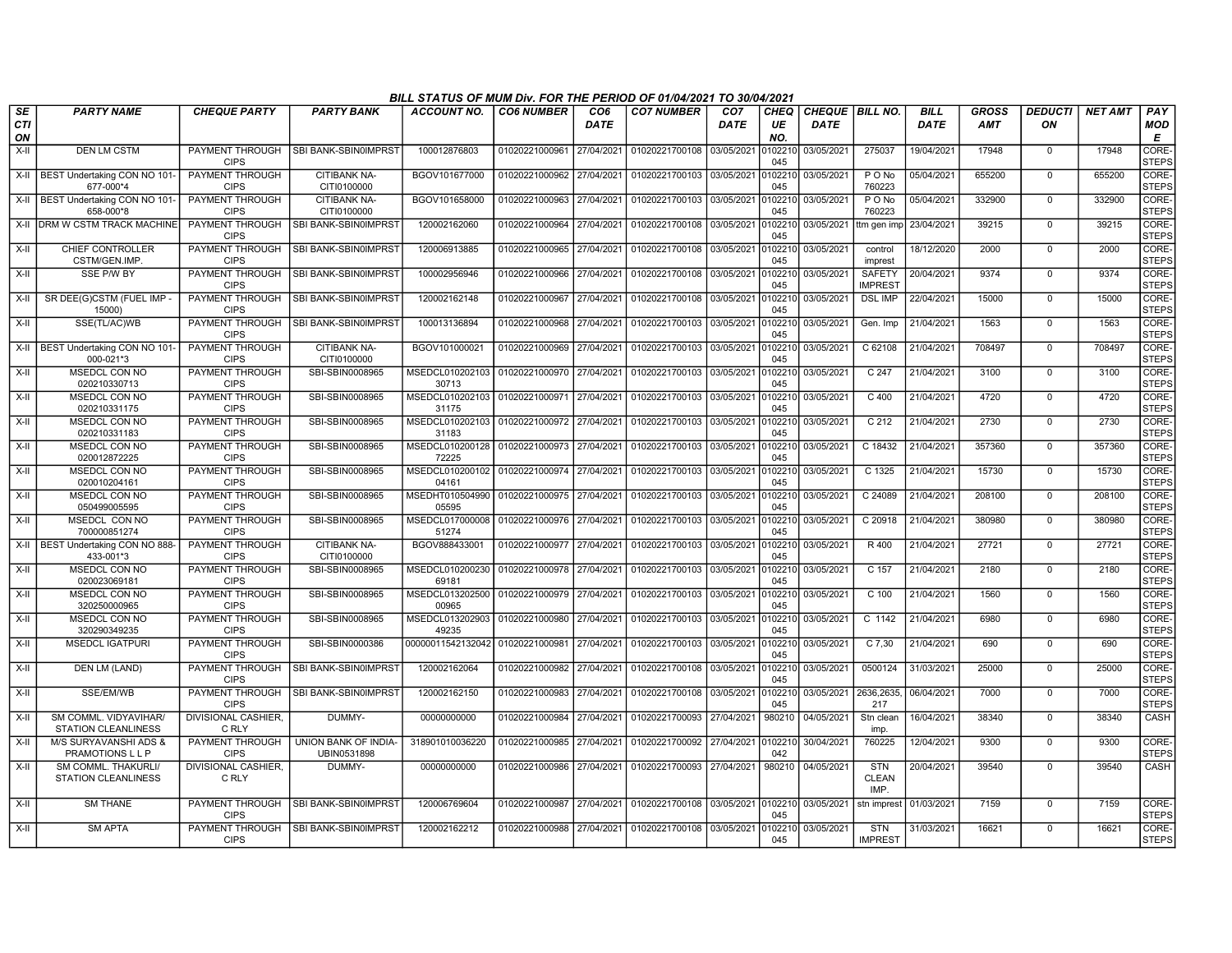|                        |                         |                                       |                                          | BILL STATUS OF MUM Div. FOR THE PERIOD OF 01/04/2021 TO 30/04/2021 |                           |                    |                           |                                |                   |                                         |                              |                            |                            |                      |                |                        |
|------------------------|-------------------------|---------------------------------------|------------------------------------------|--------------------------------------------------------------------|---------------------------|--------------------|---------------------------|--------------------------------|-------------------|-----------------------------------------|------------------------------|----------------------------|----------------------------|----------------------|----------------|------------------------|
| SE<br><b>CTI</b><br>ON | <b>PARTY NAME</b>       | <b>CHEQUE PARTY</b>                   | <b>PARTY BANK</b>                        | ACCOUNT NO.                                                        | <b>CO6 NUMBER</b>         | CO6<br><b>DATE</b> | <b>CO7 NUMBER</b>         | CO <sub>7</sub><br><b>DATE</b> | CHEQ<br>UE<br>NO. | <b>CHEQUE   BILL NO.</b><br><b>DATE</b> |                              | <b>BILL</b><br><b>DATE</b> | <b>GROSS</b><br><b>AMT</b> | <b>DEDUCTI</b><br>ΟN | <b>NET AMT</b> | PAY<br><b>MOD</b><br>E |
| $X-H$                  | <b>SM KURLA</b>         | <b>PAYMENT THROUGH</b><br><b>CIPS</b> | SBI BANK-SBIN0IMPRST                     | 120006759659                                                       | 01020221000989            | 27/04/2021         | 01020221700108            | 03/05/2021                     | 0102210<br>045    | 03/05/2021                              | <b>STN</b><br><b>IMPRES</b>  | 05/04/2021                 | 5496                       | $\mathbf 0$          | 5496           | CORE-<br><b>STEPS</b>  |
| X-II                   | <b>SM KALYAN</b>        | <b>PAYMENT THROUGH</b><br><b>CIPS</b> | SBI BANK-SBIN0IMPRST                     | 120002161646                                                       | 01020221000990            | 27/04/2021         | 01020221700108            | 03/05/2021                     | 0102210<br>045    | 03/05/2021                              | stn imprest                  | 21/04/2021                 | 4656                       | $\Omega$             | 4656           | CORE-<br><b>STEPS</b>  |
| X-II                   | <b>SS UMBARMALI</b>     | <b>PAYMENT THROUGH</b><br><b>CIPS</b> | <b>SBI BANK-SBIN0IMPRST</b>              | 120002162583                                                       | 01020221000991            | 27/04/2021         | 01020221700108 03/05/2021 |                                | 0102210<br>045    | 03/05/2021                              | <b>STN</b><br><b>IMPREST</b> | 06/04/2021                 | 4900                       | $\mathbf 0$          | 4900           | CORE-<br><b>STEPS</b>  |
| X-II                   | CYM WB MZN              | PAYMENT THROUGH<br><b>CIPS</b>        | SBI BANK-SBIN0IMPRST                     | 100002957010                                                       | 01020221000992            | 27/04/2021         | 01020221700108            | 03/05/2021                     | 0102210<br>045    | 03/05/2021                              | <b>STN</b><br><b>IMPREST</b> | 31/03/2021                 | 3183                       | $\mathbf 0$          | 3183           | CORE-<br><b>STEPS</b>  |
| X-II                   | <b>SM KHARDI</b>        | PAYMENT THROUGH<br><b>CIPS</b>        | SBI BANK-SBIN0IMPRST                     | 120002162169                                                       | 01020221000993            | 27/04/2021         | 01020221700108            | 03/05/2021                     | 0102210<br>045    | 03/05/2021                              | <b>STN</b><br><b>IMPREST</b> | 31/03/2021                 | 2199                       | $^{\circ}$           | 2199           | CORE-<br><b>STEPS</b>  |
| $X-H$                  | <b>SSE (M) IGATPURI</b> | <b>PAYMENT THROUGH</b><br><b>CIPS</b> | SBI BANK-SBIN0IMPRST                     | 100002956999                                                       | 01020221000994            | 27/04/2021         | 01020221700108            | 03/05/2021                     | 0102210<br>045    | 03/05/2021                              | <b>IMP.FUEL</b>              | 20/04/2021                 | 30736                      | $\mathbf 0$          | 30736          | CORE-<br><b>STEPS</b>  |
| $X-H$                  | <b>SM MATHERAN</b>      | <b>PAYMENT THROUGH</b><br><b>CIPS</b> | SBI BANK-SBIN0IMPRST                     | 120002162589                                                       | 01020221000995            | 27/04/2021         | 01020221700108            | 03/05/2021                     | 0102210<br>045    | 03/05/2021                              | STN<br><b>IMPREST</b>        | 10/04/2021                 | 21307                      | $\mathbf 0$          | 21307          | CORE-<br><b>STEPS</b>  |
| X-II                   | <b>SM THAKURWADI</b>    | PAYMENT THROUGH<br><b>CIPS</b>        | SBI BANK-SBIN0IMPRST                     | 120007777539                                                       | 01020221000996            | 27/04/2021         | 01020221700108            | 03/05/2021                     | 0102210<br>045    | 03/05/2021                              | <b>STN</b><br><b>IMPREST</b> | 08/03/2021                 | 5000                       | $\mathbf 0$          | 5000           | CORE-<br><b>STEPS</b>  |
| $X-II$                 | <b>SM MONKEY HILL</b>   | PAYMENT THROUGH<br><b>CIPS</b>        | SBI BANK-SBIN0IMPRST                     | 120006982678                                                       | 01020221000997            | 27/04/2021         | 01020221700108            | 03/05/2021                     | 0102210<br>045    | 03/05/2021                              | <b>STN</b><br><b>IMPREST</b> | 12/04/2021                 | 4150                       | $\mathbf 0$          | 4150           | CORE-<br><b>STEPS</b>  |
| $X-H$                  | <b>SM KHANDALA</b>      | PAYMENT THROUGH<br><b>CIPS</b>        | SBI BANK-SBIN0IMPRST                     | 120002162126                                                       | 01020221000998            | 27/04/2021         | 01020221700108            | 03/05/2021                     | 0102210<br>045    | 03/05/2021                              | <b>STN</b><br><b>IMPREST</b> | 16/03/2021                 | 9688                       | $\mathbf 0$          | 9688           | CORE-<br><b>STEPS</b>  |
| X-II                   | SM JITE                 | <b>PAYMENT THROUGH</b><br><b>CIPS</b> | SBI BANK-SBIN0IMPRST                     | 120002163248                                                       | 01020221000999            | 27/04/2021         | 01020221700108            | 03/05/2021                     | 0102210<br>045    | 03/05/2021                              | <b>STN</b><br><b>IMPREST</b> | 01/04/2021                 | 16997                      | $^{\circ}$           | 16997          | CORE-<br><b>STEPS</b>  |
| X-II                   | <b>SM KINGCIRCLE</b>    | PAYMENT THROUGH<br><b>CIPS</b>        | SBI BANK-SBIN0IMPRS                      | 120002162629                                                       | 01020221001000            | 27/04/2021         | 01020221700108            | 03/05/2021                     | 0102210<br>045    | 03/05/2021                              | <b>STN</b><br><b>IMPREST</b> | 20/04/2021                 | 1400                       | $\mathbf 0$          | 1400           | CORE-<br><b>STEPS</b>  |
| X-II                   | <b>SM LONAVALA</b>      | <b>PAYMENT THROUGH</b><br><b>CIPS</b> | <b>SBI BANK-SBIN0IMPRST</b>              | 120007776071                                                       | 01020221001001            | 27/04/2021         | 01020221700108            | 03/05/2021                     | 0102210<br>045    | 03/05/2021                              | <b>STN</b><br><b>IMPREST</b> | 02/04/2021                 | 4291                       | $^{\circ}$           | 4291           | CORE-<br><b>STEPS</b>  |
| X-II                   | <b>SM CHAUK</b>         | <b>PAYMENT THROUGH</b><br><b>CIPS</b> | <b>SBI BANK-SBIN0IMPRST</b>              | 120002162585                                                       | 01020221001002 27/04/2021 |                    | 01020221700108            | 03/05/2021                     | 0102210<br>045    | 03/05/2021                              | <b>STN</b><br><b>IMPREST</b> | 01/04/2021                 | 5227                       | $^{\circ}$           | 5227           | CORE-<br><b>STEPS</b>  |
| $X-H$                  | <b>SM TVSG RCF THAL</b> | <b>PAYMENT THROUGH</b><br><b>CIPS</b> | <b>SBI BANK-SBIN0IMPRST</b>              | 100002957006                                                       | 01020221001003 27/04/2021 |                    | 01020221700108            | 03/05/2021                     | 0102210<br>045    | 03/05/2021                              | STN<br><b>IMPREST</b>        | 31/03/2021                 | 5193                       | $\mathbf 0$          | 5193           | CORE-<br><b>STEPS</b>  |
| X-II                   | <b>SM VASHI</b>         | PAYMENT THROUGH<br><b>CIPS</b>        | SBI BANK-SBIN0IMPRST                     | 120002161941                                                       | 01020221001004            | 27/04/2021         | 01020221700108            | 03/05/2021                     | 0102210<br>045    | 03/05/2021                              | <b>STN</b><br><b>IMPREST</b> | 05/04/2021                 | 2608                       | $\mathbf 0$          | 2608           | CORE-<br><b>STEPS</b>  |
| X-II                   | <b>SM ASANGAON</b>      | <b>PAYMENT THROUGH</b><br><b>CIPS</b> | SBI BANK-SBIN0IMPRST                     | 120002161637                                                       | 01020221001005            | 27/04/2021         | 01020221700108            | 03/05/2021                     | 0102210<br>045    | 03/05/2021                              | <b>STN</b><br><b>MPREST</b>  | 03/04/2021                 | 13000                      | 0                    | 13000          | CORE-<br><b>STEPS</b>  |
| $X-H$                  | <b>SM DAPOLI</b>        | PAYMENT THROUGH<br><b>CIPS</b>        | SBI BANK-SBIN0IMPRST                     | 120002162172                                                       | 01020221001007            | 27/04/2021         | 01020221700108            | 03/05/2021                     | 0102210<br>045    | 03/05/2021                              | <b>STN</b><br><b>IMPREST</b> | 05/04/2021                 | 6992                       | $\mathbf 0$          | 6992           | CORE-<br><b>STEPS</b>  |
| X-II                   | CYM KALYAN YARD         | <b>PAYMENT THROUGH</b><br><b>CIPS</b> | SBI BANK-SBIN0IMPRST                     | 100002957008                                                       | 01020221001008            | 27/04/2021         | 01020221700108            | 03/05/2021                     | 0102210<br>045    | 03/05/2021                              | stn imprest                  | 09/04/2021                 | 7900                       | $\mathbf 0$          | 7900           | CORE-<br><b>STEPS</b>  |
| X-II                   | <b>SM BHANDUP</b>       | PAYMENT THROUGH<br><b>CIPS</b>        | SBI BANK-SBIN0IMPRST                     | 120002161893                                                       | 01020221001009            | 27/04/2021         | 01020221700108            | 03/05/2021                     | 0102210<br>045    | 03/05/2021                              | <b>STN</b><br><b>IMPRES</b>  | 06/04/2021                 | 955                        | $\Omega$             | 955            | CORE-<br><b>STEPS</b>  |
| X-II                   | <b>SM MULUND</b>        | PAYMENT THROUGH<br><b>CIPS</b>        | SBI BANK-SBIN0IMPRST                     | 120002161682                                                       | 01020221001010 27/04/2021 |                    | 01020221700108            | 03/05/2021                     | 0102210<br>045    | 03/05/2021                              | stn imprest                  | 19/04/2021                 | 1876                       | $\mathbf 0$          | 1876           | CORE-<br><b>STEPS</b>  |
| X-II                   | <b>SM MOHAPE</b>        | <b>PAYMENT THROUGH</b><br><b>CIPS</b> | SBI BANK-SBIN0IMPRST                     | 12000216263                                                        | 01020221001011 27/04/2021 |                    | 01020221700108            | 03/05/2021                     | 0102210<br>045    | 03/05/2021                              | stn imprest                  | 20/03/2021                 | 7000                       | $^{\circ}$           | 7000           | CORE-<br><b>STEPS</b>  |
| X-II                   | SSE(M)BYCULLA           | PAYMENT THROUGH<br><b>CIPS</b>        | SBI BANK-SBIN0IMPRST                     | 120007776072                                                       | 01020221001012 27/04/2021 |                    | 01020221700108            | 03/05/2021                     | 0102210<br>045    | 03/05/2021                              | 17/2020-21                   | 15/12/2020                 | 5000                       | 0                    | 5000           | CORE-<br><b>STEPS</b>  |
| X-II                   | SM.PEN/GEN.IMP.         | <b>PAYMENT THROUGH</b><br><b>CIPS</b> | SBI BANK-SBIN0IMPRST                     | 120002161936                                                       | 01020221001013 27/04/2021 |                    | 01020221700108            | 03/05/2021                     | 0102210<br>045    | 03/05/2021                              | <b>STN</b><br><b>IMPREST</b> | 01/04/2021                 | 6500                       | $\mathbf 0$          | 6500           | CORE-<br><b>STEPS</b>  |
| X-II                   | <b>SM PEN</b>           | PAYMENT THROUGH<br><b>CIPS</b>        | SBI BANK-SBIN0IMPRST                     | 120002161687                                                       | 01020221001014            | 27/04/2021         | 01020221700108            | 03/05/2021                     | 0102210<br>045    | 03/05/2021                              | <b>STN</b><br><b>IMPREST</b> | 01/04/2021                 | 15500                      | $\mathbf 0$          | 15500          | CORE-<br><b>STEPS</b>  |
| X-II                   | SR DPO CSTM             | DIVISIONAL CASHIER,<br>C RLY          | SELF CHEQUE-                             | 000000000                                                          | 01020221001015 29/04/2021 |                    | 01020221700101            | 03/05/2021                     | 980210            | 04/05/2021                              | $P$ O<br>811136              | 22/04/2021                 | 1600                       | 0                    | 1600           | CASH                   |
| $X-H$                  | SR DPO CSTM             | <b>DIVISIONAL CASHIER,</b><br>C RLY   | SELF CHEQUE-                             | 000000000                                                          | 01020221001016            | 29/04/2021         | 01020221700101            | 03/05/2021                     | 980210            | 04/05/2021                              | $P$ O<br>811137              | 22/04/2021                 | 1600                       | $\overline{0}$       | 1600           | <b>CASH</b>            |
| X-II                   | SUB INSP RPF GHATKOPAR  | C RLY                                 | DIVISIONAL CASHIER, SBI BANK-SBIN0IMPRST | 120007805530                                                       | 01020221001017            |                    | 29/04/2021 01020221700101 | 03/05/2021                     | 980210            | 04/05/2021                              | <b>GEN.EMP</b><br>GC         | 25/04/2021                 | 2500                       | $\Omega$             | 2500           | CASH                   |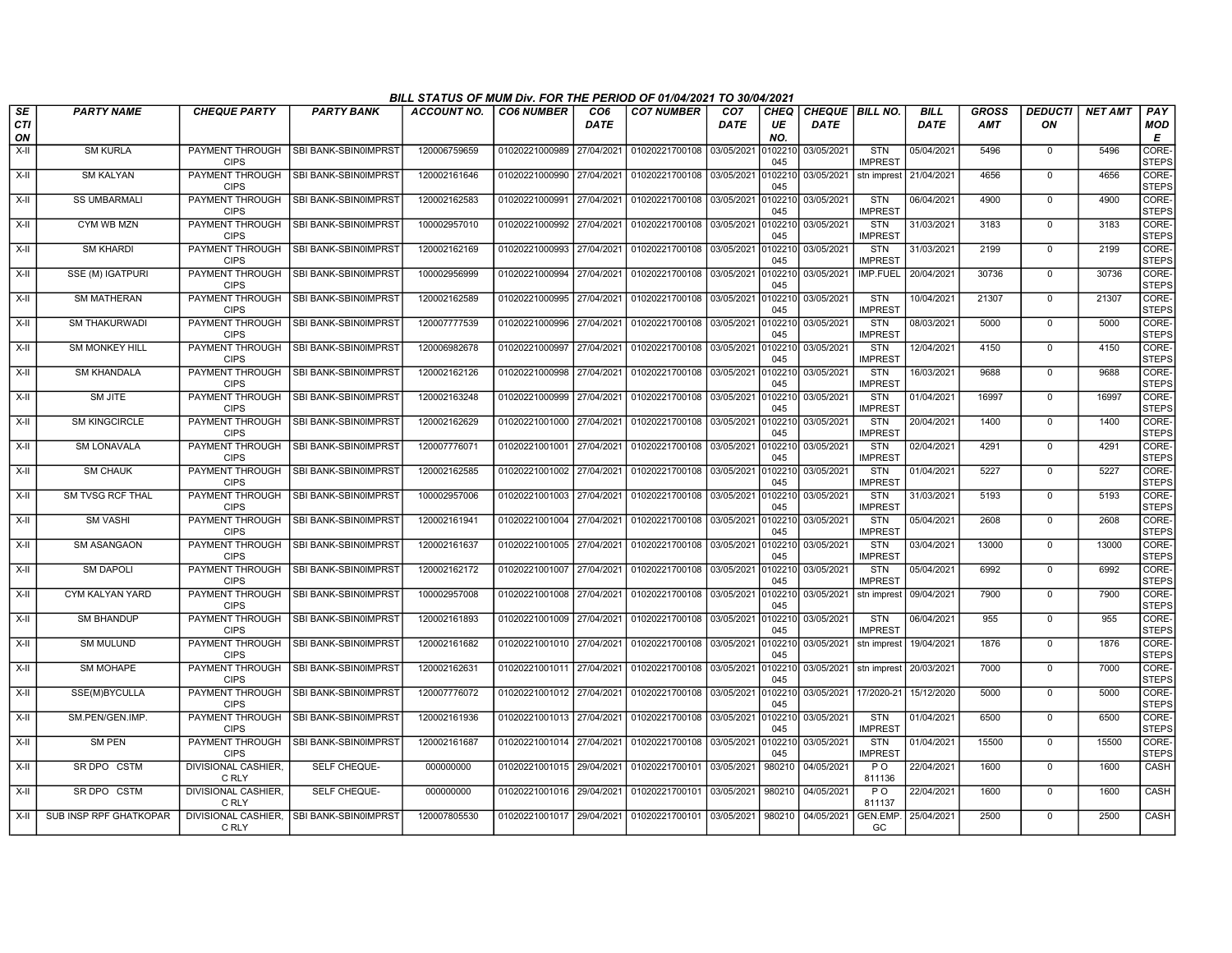|           |                                                            |                                       |                                              | BILL STATUS OF MUM Div. FOR THE PERIOD OF 01/04/2021 TO 30/04/2021 |                           |                                |                                          |                                |                   |                                         |                                           |                            |                            |                      |         |                          |
|-----------|------------------------------------------------------------|---------------------------------------|----------------------------------------------|--------------------------------------------------------------------|---------------------------|--------------------------------|------------------------------------------|--------------------------------|-------------------|-----------------------------------------|-------------------------------------------|----------------------------|----------------------------|----------------------|---------|--------------------------|
| SE<br>CТI | <b>PARTY NAME</b>                                          | <b>CHEQUE PARTY</b>                   | <b>PARTY BANK</b>                            | <b>ACCOUNT NO.</b>                                                 | <b>CO6 NUMBER</b>         | CO <sub>6</sub><br><b>DATE</b> | <b>CO7 NUMBER</b>                        | CO <sub>7</sub><br><b>DATE</b> | <b>CHEQ</b><br>UE | <b>CHEQUE   BILL NO.</b><br><b>DATE</b> |                                           | <b>BILL</b><br><b>DATE</b> | <b>GROSS</b><br><b>AMT</b> | <b>DEDUCTI</b><br>ON | NET AMT | <b>PAY</b><br><b>MOD</b> |
| ON        |                                                            |                                       |                                              |                                                                    |                           |                                |                                          |                                | NO.               |                                         |                                           |                            |                            |                      |         | E                        |
|           | X-II INS.RPF GC VEH NO MH-01-CY-                           | DIVISIONAL CASHIER,                   | SBI BANK-SBIN0IMPRST                         | 100013136908                                                       | 01020221001018 29/04/2021 |                                | 01020221700101                           | 03/05/2021                     | 980210            | 04/05/2021                              | INS.RPF                                   | 25/04/2021                 | 3710                       | $^{\circ}$           | 3710    | <b>CASH</b>              |
|           | 9331                                                       | C RLY<br>DIVISIONAL CASHIER.          | <b>NO BANK-</b>                              | $00\,$                                                             | 01020221001019            | 29/04/2021                     | 01020221700101                           | 03/05/2021                     | 980210            |                                         | <b>GC VEH N</b><br>04/05/2021 LTD/KYN/1   | 01/03/2021                 | 994                        |                      | 994     |                          |
|           | X-II SSE/TD/OHE/TLA/PSI/DEPOT/G<br>EN.IMP                  | C RLY                                 |                                              |                                                                    |                           |                                |                                          |                                |                   |                                         | 18                                        |                            |                            | $^{\circ}$           |         | CASH                     |
|           | X-II OM CONSTRUCTION COMPANY<br><b>THANE</b>               | <b>PAYMENT THROUGH</b><br><b>CIPS</b> | <b>CANARA BANK-</b><br>CNRB0000209           | 0209256054294                                                      | 01020221001020            |                                | 29/04/2021 01020221700106                | 03/05/2021                     | 0102210<br>045    | 03/05/2021                              | 137579                                    | 28/04/2021                 | 285200                     | $\mathbf 0$          | 285200  | CORE-<br><b>STEPS</b>    |
| X-II      | <b>MAHESH ASHOK GAIKWAD</b>                                | PAYMENT THROUGH<br><b>CIPS</b>        | <b>BANK OF BARODA-</b><br><b>BARBONERALX</b> | 37800100010393                                                     | 01020221001021            | 29/04/2021                     | 01020221700106                           | 03/05/2021                     | 102210<br>045     | 03/05/2021                              | 282698                                    | 26/04/2021                 | 27500                      | $\mathbf 0$          | 27500   | CORE-<br><b>STEPS</b>    |
| X-II      | ADANI ELECTRICITY MUMBAI<br>LIMITED CA NO 102695781        | <b>PAYMENT THROUGH</b><br><b>CIPS</b> | HDFC BANK LTD-<br>HDFC0004989                | EPAEML102695781                                                    | 01020221001022            | 29/04/2021                     | 01020221700104                           | 03/05/2021                     | 0102210<br>045    | 03/05/2021                              | C-7332                                    | 26/04/2021                 | 185020                     | 0                    | 185020  | CORE-<br><b>STEPS</b>    |
| $X-H$     | <b>ADANI ELECTRICITY MUMBAI</b><br>LIMITED CA NO 102692320 | <b>PAYMENT THROUGH</b><br><b>CIPS</b> | <b>HDFC BANK LTD-</b><br>HDFC0004989         | EPAEML102692320                                                    | 01020221001023            | 29/04/2021                     | 01020221700104                           | 03/05/2021                     | 0102210<br>045    | 03/05/2021                              | $C-0$                                     | 26/04/2021                 | 380                        | $\mathbf 0$          | 380     | CORE-<br><b>STEPS</b>    |
| X-II      | ADANI ELECTRICITY MUMBA<br>LIMITED CA NO 151173248         | <b>PAYMENT THROUGH</b><br><b>CIPS</b> | <b>HDFC BANK LTD-</b><br>HDFC0004989         | EPAEML151173248 01020221001024                                     |                           | 29/04/2021                     | 01020221700104                           | 03/05/2021                     | 0102210<br>045    | 03/05/2021                              | $C-50$                                    | 26/04/2021                 | 740                        | $\mathbf 0$          | 740     | CORE-<br><b>STEPS</b>    |
| X-II      | <b>ADANI ELECTRICITY MUMBAI</b><br>LIMITED CA NO 151084756 | PAYMENT THROUGH<br><b>CIPS</b>        | <b>HDFC BANK LTD-</b><br>HDFC0004989         | EPAEML151084756 01020221001025                                     |                           | 29/04/2021                     | 01020221700104                           | 03/05/2021                     | 0102210<br>045    | 03/05/2021                              | C-9119                                    | 26/04/2021                 | 68210                      | $^{\circ}$           | 68210   | CORE-<br><b>STEPS</b>    |
| X-II      | ADANI ELECTRICITY MUMBAI<br>LIMITED CA NO 102703138        | PAYMENT THROUGH<br><b>CIPS</b>        | <b>HDFC BANK LTD-</b><br>HDFC0004989         | EPAEML102703138   01020221001026                                   |                           | 29/04/2021                     | 01020221700104                           | 03/05/2021                     | 0102210<br>045    | 03/05/2021                              | C-21982                                   | 26/04/2021                 | 300440                     | $^{\circ}$           | 300440  | CORE-<br><b>STEPS</b>    |
| $X-II$    | <b>ADANI ELECTRICITY MUMBAI</b><br>LIMITED CA NO 101970537 | <b>PAYMENT THROUGH</b><br><b>CIPS</b> | <b>HDFC BANK LTD-</b><br>HDFC0004989         | EPAEML101970537                                                    | 01020221001027            | 29/04/2021                     | 01020221700104                           | 03/05/2021                     | 0102210<br>045    | 03/05/2021                              | C-13960                                   | 26/04/2021                 | 107990                     | $\mathbf 0$          | 107990  | CORE-<br><b>STEPS</b>    |
| X-II      | <b>ADANI ELECTRICITY MUMBAI</b><br>LIMITED CA NO 102700083 | <b>PAYMENT THROUGH</b><br><b>CIPS</b> | HDFC BANK LTD-<br>HDFC0004989                | EPAEML102700083 01020221001028                                     |                           | 29/04/2021                     | 01020221700104                           | 03/05/2021                     | 0102210<br>045    | 03/05/2021                              | $C-14777$                                 | 26/04/2021                 | 108190                     | $\mathbf 0$          | 108190  | CORE-<br><b>STEPS</b>    |
| $X-II$    | <b>ADANI ELECTRICITY MUMBAI</b><br>LIMITED CA NO 102695609 | PAYMENT THROUGH<br><b>CIPS</b>        | <b>HDFC BANK LTD-</b><br>HDFC0004989         | EPAEML102695609 01020221001029                                     |                           | 29/04/2021                     | 01020221700104                           | 03/05/2021                     | 0102210<br>045    | 03/05/2021                              | C-10422                                   | 26/04/2021                 | 76980                      | $\mathbf 0$          | 76980   | CORE-<br><b>STEPS</b>    |
| X-II      | ADANI ELECTRICITY MUMBA<br>LIMITED CA NO 102728395         | <b>PAYMENT THROUGH</b><br><b>CIPS</b> | <b>HDFC BANK LTD-</b><br>HDFC0004989         | EPAEML102728395   01020221001030                                   |                           | 29/04/2021                     | 01020221700104                           | 03/05/2021                     | 0102210<br>045    | 03/05/2021                              | C-20659                                   | 26/04/2021                 | 390850                     | $\overline{0}$       | 390850  | CORE-<br><b>STEPS</b>    |
| X-II      | <b>MSEDCL CON NO</b><br>181010016040                       | <b>PAYMENT THROUGH</b><br><b>CIPS</b> | SBI-SBIN0008965                              | MSEDCL011810100 01020221001031<br>16040                            |                           | 29/04/2021                     | 01020221700104                           | 03/05/2021                     | 0102210<br>045    | 03/05/2021                              | $I - 1036$                                | 26/04/2021                 | 7520                       | $\mathbf 0$          | 7520    | CORE-<br><b>STEPS</b>    |
| X-II      | I BEST UNDERTAKING CON NO<br>502-304-081*3                 | PAYMENT THROUGH<br><b>CIPS</b>        | CITIBANK NA-<br>CITI0100000                  | BGOV502304081                                                      | 01020221001032            | 29/04/2021                     | 01020221700104                           | 03/05/2021                     | 0102210<br>045    | 03/05/2021                              | R-279                                     | 26/04/2021                 | 11485                      | $\Omega$             | 11485   | CORE-<br><b>STEPS</b>    |
| X-II      | BEST UNDERTAKING CON NO<br>502-304-083*7                   | PAYMENT THROUGH<br><b>CIPS</b>        | <b>CITIBANK NA-</b><br>CITI0100000           | BGOV502304083                                                      | 01020221001033            | 29/04/2021                     | 01020221700104                           | 03/05/2021                     | 0102210<br>045    | 03/05/2021                              | R-452                                     | 26/04/2021                 | 25291                      | $\Omega$             | 25291   | CORE-<br>STEPS           |
| X-II      | I BEST UNDERTAKING CON NO<br>502-304-079*5                 | PAYMENT THROUGH<br><b>CIPS</b>        | <b>CITIBANK NA-</b><br>CITI0100000           | BGOV502304079                                                      | 01020221001034            | 29/04/2021                     | 01020221700104                           | 03/05/2021                     | 0102210<br>045    | 03/05/2021                              | R-419                                     | 26/04/2021                 | 17637                      | $\mathbf 0$          | 17637   | CORE-<br><b>STEPS</b>    |
| X-II      | SR CDO LTT /MISS                                           | PAYMENT THROUGH<br><b>CIPS</b>        | SBI BANK-SBIN0IMPRST                         | 120002162143                                                       |                           |                                | 01020221001035 29/04/2021 01020221700105 | 03/05/2021                     | 0102210<br>045    | 03/05/2021                              | <b>SR</b><br>CDO/IMPR<br><b>ESS</b>       | 26/04/2021                 | 74024                      | $\mathbf 0$          | 74024   | CORE-<br><b>STEPS</b>    |
| X-II      | ADME /HQ/CSTM/GEN.IMP.                                     | PAYMENT THROUGH<br><b>CIPS</b>        | SBI BANK-SBIN0IMPRST                         | 120007805532                                                       |                           |                                | 01020221001036 29/04/2021 01020221700105 | 03/05/2021                     | 0102210<br>045    | 03/05/2021                              | general<br>imprest                        | 22/03/2021                 | 4000                       | $^{\circ}$           | 4000    | CORE-<br><b>STEPS</b>    |
| X-II      | <b>SSE ROAD ART PNVL</b>                                   | PAYMENT THROUGH<br><b>CIPS</b>        | <b>SBI BANK-SBIN0IMPRST</b>                  | 120007806255                                                       | 01020221001037 29/04/2021 |                                | 01020221700105                           | 03/05/2021                     | 0102210<br>045    | 03/05/2021                              | General<br>Imp                            | 05/04/2021                 | 14965                      | $\mathbf 0$          | 14965   | CORE-<br><b>STEPS</b>    |
| X-II      | <b>INSPECTOR RPF LTT</b>                                   | PAYMENT THROUGH<br><b>CIPS</b>        | <b>SBI BANK-SBIN0IMPRST</b>                  | 120002162368                                                       | 01020221001038            | 29/04/2021                     | 01020221700105                           | 03/05/2021                     | 0102210<br>045    | 03/05/2021                              | <b>GEN.IMP</b>                            | 01/11/2020                 | 2500                       | $\overline{0}$       | 2500    | CORE-<br><b>STEPS</b>    |
|           | X-II INS.RPF DW VEH NO MH-01-CY<br>9314                    | <b>PAYMENT THROUGH</b><br><b>CIPS</b> | <b>SBI BANK-SBIN0IMPRST</b>                  | 100013136905                                                       | 01020221001039            | 29/04/2021                     | 01020221700105                           | 03/05/2021                     | 0102210<br>045    | 03/05/2021                              | <b>IMPREST</b><br>CASHFUE<br>$\mathbf{L}$ | 20/04/2021                 | 1300                       | $\mathbf 0$          | 1300    | CORE-<br><b>STEPS</b>    |
| X-II      | SSE/TD/OHE/BUD/DEPOT/GEN.<br>MP                            | <b>PAYMENT THROUGH</b><br><b>CIPS</b> | <b>SBI BANK-SBIN0IMPRST</b>                  | 120007776821                                                       | 01020221001040            | 29/04/2021                     | 01020221700105                           | 03/05/2021                     | 0102210<br>045    | 03/05/2021                              | L.TD.BUD.<br>118                          | 15/04/2021                 | 1500                       | $\mathbf 0$          | 1500    | CORE-<br><b>STEPS</b>    |
| X-II      | SR DPO FUEL IMP.                                           | PAYMENT THROUGH<br><b>CIPS</b>        | <b>SBI BANK-SBIN0IMPRST</b>                  | 120006913887                                                       | 01020221001041            | 29/04/2021                     | 01020221700105                           | 03/05/2021                     | 0102210<br>045    | 03/05/2021                              | BB/P/G/Fu<br>el impr                      | 29/04/2021                 | 5000                       | $\mathbf 0$          | 5000    | CORE-<br><b>STEPS</b>    |
| X-II      | SR DEE TRS/KLAVA/GEN.IMP                                   | PAYMENT THROUGH<br><b>CIPS</b>        | <b>SBI BANK-SBIN0IMPRST</b>                  | 120002162869                                                       | 01020221001042 29/04/2021 |                                | 01020221700105                           | 03/05/2021                     | 0102210<br>045    | 03/05/2021                              | 130 to 480                                | 26/02/2021                 | 9905                       | $\Omega$             | 9905    | CORE-<br> STEPS          |
| $X-H$     | SSE/TD/OHE/AC/DI/GEN.IMP                                   | PAYMENT THROUGH<br><b>CIPS</b>        | <b>SBI BANK-SBIN0IMPRST</b>                  | 120007776097                                                       | 01020221001043            | 29/04/2021                     | 01020221700105                           | 03/05/2021                     | 0102210<br>045    | 03/05/2021                              | General<br>Imprest                        | 20/04/2021                 | 1500                       | $\mathbf 0$          | 1500    | CORE-<br><b>STEPS</b>    |
| X-II      | SSE/TD/OHE/DI/GEN.IMP.                                     | PAYMENT THROUGH<br><b>CIPS</b>        | SBI BANK-SBIN0IMPRST                         | 120007775340                                                       |                           |                                | 01020221001044 29/04/2021 01020221700105 | 03/05/2021                     | 0102210<br>045    | 03/05/2021                              | Cash<br>Imprest                           | 24/04/2021                 | 11242                      | $^{\circ}$           | 11242   | CORE-<br><b>STEPS</b>    |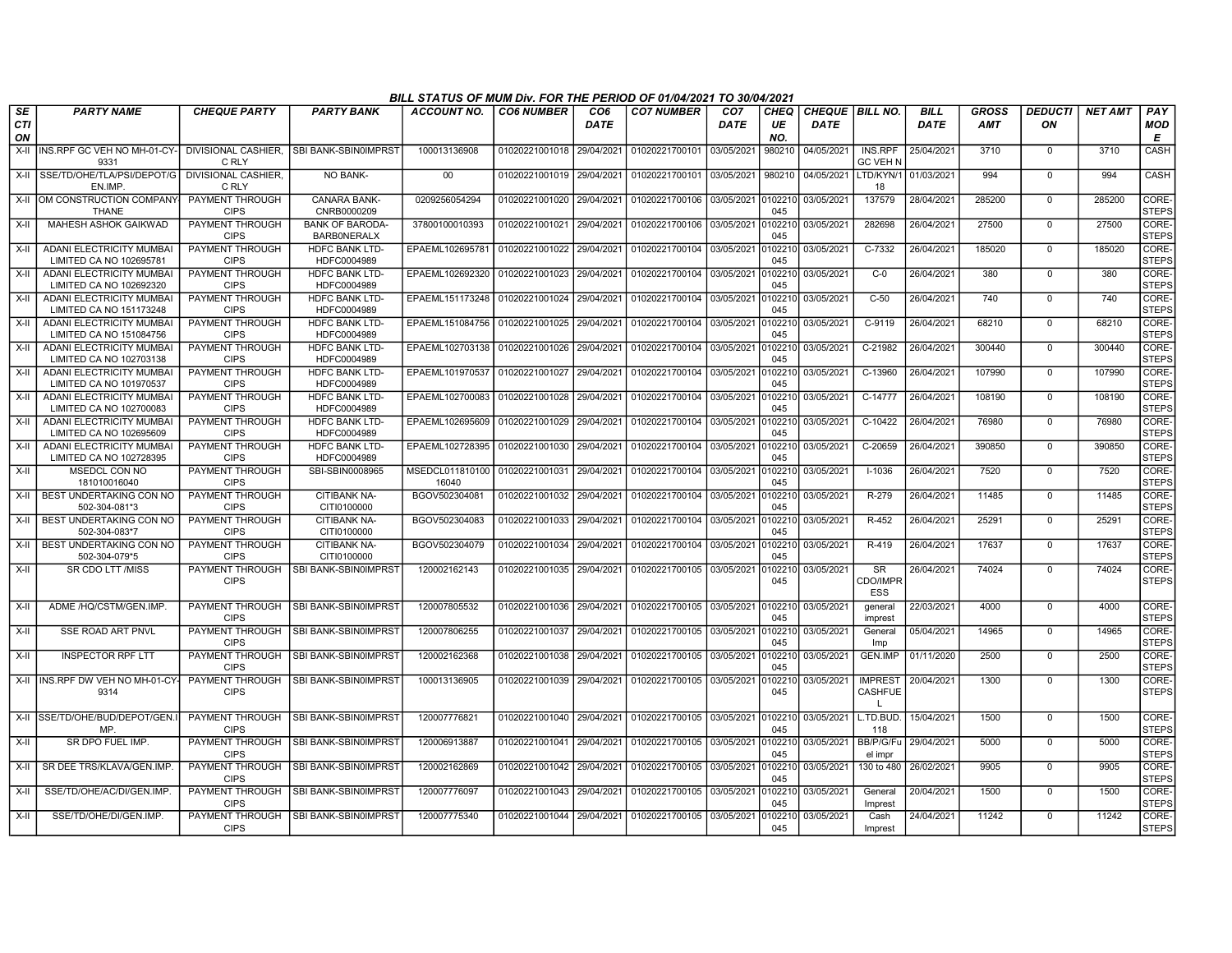|                        |                                                    |                                       |                                                               | BILL STATUS OF MUM Div. FOR THE PERIOD OF 01/04/2021 TO 30/04/2021 |                           |                         |                                   |                                |                          |                                  |                                                    |                            |                     |                      |                |                        |
|------------------------|----------------------------------------------------|---------------------------------------|---------------------------------------------------------------|--------------------------------------------------------------------|---------------------------|-------------------------|-----------------------------------|--------------------------------|--------------------------|----------------------------------|----------------------------------------------------|----------------------------|---------------------|----------------------|----------------|------------------------|
| SE<br><b>CTI</b><br>ON | <b>PARTY NAME</b>                                  | <b>CHEQUE PARTY</b>                   | <b>PARTY BANK</b>                                             | <b>ACCOUNT NO.</b>                                                 | <b>CO6 NUMBER</b>         | CO <sub>6</sub><br>DATE | <b>CO7 NUMBER</b>                 | CO <sub>7</sub><br><b>DATE</b> | <b>CHEQ</b><br>UE<br>NO. | CHEQUE   BILL NO.<br><b>DATE</b> |                                                    | <b>BILL</b><br><b>DATE</b> | GROSS<br><b>AMT</b> | <b>DEDUCTI</b><br>ON | <b>NET AMT</b> | PAY<br><b>MOD</b><br>Е |
| $X-H$                  | INS.RPF KSRA VEH NO MH-01<br>CY-9326               | PAYMENT THROUGH<br><b>CIPS</b>        | <b>SBI BANK-SBIN0IMPRST</b>                                   | 100013136915                                                       | 01020221001045 29/04/2021 |                         | 01020221700105 03/05/2021         |                                | 010221<br>045            | 03/05/2021                       | 1234                                               | 23/04/2021                 | 3900                | $\Omega$             | 3900           | CORE-<br><b>STEPS</b>  |
| X-II                   | SSE (E/M) IGP/GEN.IMP.                             | <b>CIPS</b>                           | PAYMENT THROUGH   SBI BANK-SBIN0IMPRST                        | 120002162152                                                       | 01020221001046 29/04/2021 |                         | 01020221700105 03/05/2021         |                                | 010221<br>045            | 03/05/2021                       | GEN.IMP                                            | 20/04/2021                 | 6685                | $\mathbf 0$          | 6685           | CORE-<br><b>STEPS</b>  |
| X-II                   | <b>INSPECTOR RPF BYCULLA</b>                       | <b>PAYMENT THROUGH</b><br><b>CIPS</b> | <b>SBI BANK-SBIN0IMPRST</b>                                   | 120002162371                                                       | 01020221001047 29/04/2021 |                         | 01020221700152                    | 13/05/2021                     | 010221<br>063            | 13/05/2021                       | S0002391                                           | 27/01/2021                 | 3055                | 0                    | 3055           | CORE-<br><b>STEPS</b>  |
| X-II                   | SR DOM (G) CSTM/GEN.IMP                            | PAYMENT THROUGH<br><b>CIPS</b>        | SBI BANK-SBIN0IMPRST                                          | 120002162633                                                       | 01020221001048            | 29/04/2021              | 01020221700095                    | 29/04/2021                     | 10221<br>038             | 29/04/2021                       | PO no-<br>555833                                   | 26/04/2021                 | 90000               | $\mathbf 0$          | 90000          | CORE-<br><b>STEPS</b>  |
| X-II                   | <b>BPCL E CMS</b>                                  | <b>PAYMENT THROUGH</b><br><b>CIPS</b> | HDFC-HDFC0000240                                              | 3017FA2000601763                                                   | 01020221001050            | 29/04/2021              | 01020221700095 29/04/2021         |                                | 0102210<br>038           | 29/04/2021                       | <b>DIESEL</b><br><b>IMPREST</b>                    | 27/04/2021                 | 834656              | $\mathbf 0$          | 834656         | CORE-<br><b>STEPS</b>  |
| X-II                   | SR DEN (HM) BB GEN.IMP.                            | C RLY                                 | DIVISIONAL CASHIER, SBI BANK-SBIN0IMPRST                      | 100013136935                                                       | 01020221001051            | 29/04/2021              | 01020221700101 03/05/2021         |                                | 980210                   | 04/05/2021                       | GEN/IMP/F<br>EB/2021                               | 03/03/2021                 | 5000                | $\overline{0}$       | 5000           | <b>CASH</b>            |
| X-II                   | ADEN(OHS) KYN BY                                   | DIVISIONAL CASHIER,<br>C RLY          | DUMMY-                                                        | 000000000                                                          | 01020221001052            | 29/04/2021              | 01020221700131 07/05/2021         |                                | 980212                   | 07/05/2021                       | GEN<br><b>IMPREST</b>                              | 28/04/2021                 | 7500                | $\mathbf 0$          | 7500           | CASH                   |
| X-II                   | <b>SR.CREW CONTROLLER KYN</b><br><b>UP YARD</b>    | <b>DIVISIONAL CASHIER.</b><br>C RLY   | SBI BANK-SBIN0IMPRST                                          | 100002956990                                                       | 01020221001053            | 29/04/2021              | 01020221700101                    | 03/05/2021                     | 980210                   | 04/05/2021                       | 8033318                                            | 27/04/2021                 | 3000                | $\Omega$             | 3000           | CASH                   |
| $X-H$                  | SR CDO. LTT                                        | <b>DIVISIONAL CASHIER.</b><br>C RLY   | SELF CHEQUE-                                                  | 000000000                                                          | 01020221001055            | 29/04/2021              | 01020221700101 03/05/2021         |                                | 980210                   | 04/05/2021                       | PO NO:<br>799423                                   | 22/04/2021                 | 15000               | $\Omega$             | 15000          | CASH                   |
| X-II                   | INS.RPF/CLA/CS/GEN.IMP.                            | <b>PAYMENT THROUGH</b><br><b>CIPS</b> | <b>SBI BANK-SBIN0IMPRST</b>                                   | 120002162369                                                       | 01020221001056            | 29/04/2021              | 01020221700119 04/05/2021         |                                | 0102210<br>049           | 05/05/2021                       | <b>INSPECTO</b><br>R RPF CL                        | 28/04/2021                 | 2500                | $\mathbf 0$          | 2500           | CORE-<br><b>STEPS</b>  |
| X-II                   | <b>EMATRIXMILE INDIA PRIVATE</b><br>LIMITED-MUMBAI | <b>PAYMENT THROUGH</b><br><b>CIPS</b> | KOTAK MAHINDRA<br><b>BANK LIMITED-</b><br>KKBK0001428         | 0786078600                                                         | 01020221001057 29/04/2021 |                         | 01020221700106 03/05/2021         |                                | 0102210<br>045           | 03/05/2021                       | 137600                                             | 29/04/2021                 | 10000               | 0                    | 10000          | CORE-<br><b>STEPS</b>  |
| X-II                   | <b>EMATRIXMILE INDIA PRIVATE</b><br>LIMITED-MUMBAI | PAYMENT THROUGH<br><b>CIPS</b>        | KOTAK MAHINDRA<br><b>BANK LIMITED-</b><br>KKBK0001428         | 0786078600                                                         | 01020221001058            | 29/04/2021              | 01020221700106 03/05/2021         |                                | 102210<br>045            | 03/05/2021                       | 137601                                             | 29/04/2021                 | 10000               | $\mathbf 0$          | 10000          | CORE-<br><b>STEPS</b>  |
| $X-II$                 | <b>CMS KYN</b>                                     | DIVISIONAL CASHIER.<br>C RLY          | SELF CHEQUE-                                                  | 000000000                                                          | 01020221001059            | 30/04/2021              | 01020221700096                    | 30/04/2021                     | 980184                   | 30/04/2021                       | 473389                                             | 26/04/2021                 | 39996               | $\mathbf 0$          | 39996          | CASH                   |
| X-II                   | CMS KALYAN(GEN. IMP<br>Rs.125000)(1)               | C RLY                                 | DIVISIONAL CASHIER, SBI BANK-SBIN0IMPRST                      | 120006769606                                                       | 01020221001060            | 30/04/2021              | 01020221700096                    | 30/04/2021                     | 980184                   | 30/04/2021                       | KYN/H/E/C<br>ovid-1                                | 26/04/2021                 | 80000               | $\mathbf 0$          | 80000          | CASH                   |
| $X-H$                  | CMS KALYAN(GEN. IMP<br>Rs.125000)(2)               | DIVISIONAL CASHIER,<br>C RLY          | SBI BANK-SBIN0IMPRST                                          | 120002162821                                                       | 01020221001061            | 30/04/2021              | 01020221700096                    | 30/04/2021                     | 980184                   | 30/04/2021                       | KYN.H.E.C<br>ovid-19                               | 26/04/2021                 | 80000               | $\mathbf 0$          | 80000          | CASH                   |
| $X-H$                  | CMS KALYAN(GEN, IMP<br>Rs.125000)(3)               | <b>DIVISIONAL CASHIER.</b><br>C RLY   | <b>SBI BANK-SBIN0IMPRST</b>                                   | 120006983412                                                       | 01020221001062            | 30/04/2021              | 01020221700096                    | 30/04/2021                     | 980184                   | 30/04/2021                       | KYN.H.E.C<br>ovid-19                               | 26/04/2021                 | 39942               | $\mathbf 0$          | 39942          | CASH                   |
| X-II                   | M S IGATPURI(GENERAL IMP<br>15000/-)               | PAYMENT THROUGH<br><b>CIPS</b>        | SBI BANK-SBIN0IMPRST                                          | 100002956951                                                       | 01020221001063            | 30/04/2021              | 01020221700097                    | 30/04/2021 0102210             | 042                      | 30/04/2021                       | 17/G/IMP/<br>GP                                    | 23/03/2021                 | 10896               | $\Omega$             | 10896          | CORE-<br><b>STEPS</b>  |
| X-II                   | ADMO JUI NAGAR                                     | <b>DIVISIONAL CASHIER.</b><br>C RLY   | <b>NO BANK-</b>                                               | 00                                                                 | 01020221001064            | 30/04/2021              | 01020221700096                    | 30/04/2021                     | 980184                   | 30/04/2021                       | 000877                                             | 22/04/2021                 | 989                 | $\mathbf 0$          | 989            | CASH                   |
|                        | X-II ACMS THANE(GEN. IMP. 1000/-                   | PAYMENT THROUGH<br><b>CIPS</b>        | <b>SBI BANK-SBIN0IMPRST</b>                                   | 120007776819                                                       | 01020221001065            | 30/04/2021              | 01020221700097                    | 30/04/2021                     | 0102210<br>042           | 30/04/2021                       | H/Imprest/T<br><b>NA</b>                           | 19/04/2021                 | 1543                | $\Omega$             | 1543           | CORE-<br><b>STEPS</b>  |
| X-II                   | PARALAB PVT LTD                                    | <b>PAYMENT THROUGH</b><br><b>CIPS</b> | THE SARASWAT CO-<br>OPERATIVE BANK LTD-<br>SRCB0000005        | 005100100003051                                                    | 01020221001066            | 30/04/2021              | 01020221700102 03/05/2021         |                                | 102210<br>045            | 03/05/2021                       | 2021/02002<br>$\overline{4}$                       | 04/02/2021                 | 6549                | $\mathbf 0$          | 6549           | CORE-<br><b>STEPS</b>  |
| $X-I$                  | PARALAB PVT LTD                                    | PAYMENT THROUGH<br><b>CIPS</b>        | THE SARASWAT CO-<br>OPERATIVE BANK LTD-<br>SRCB0000005        | 005100100003051                                                    | 01020221001067            | 30/04/2021              | 01020221700102 03/05/2021         |                                | 0102210<br>045           |                                  | 03/05/2021 2021/02002<br>$\overline{2}$            | 04/02/2021                 | 4012                | $\Omega$             | 4012           | CORE-<br><b>STEPS</b>  |
| X-II                   | PARALAB PVT LTD                                    | PAYMENT THROUGH<br><b>CIPS</b>        | THE SARASWAT CO-<br>OPERATIVE BANK LTD-<br>SRCB0000005        | 005100100003051                                                    | 01020221001068            | 30/04/2021              | 01020221700102 03/05/2021 0102210 |                                | 045                      |                                  | 03/05/2021 2021/02002 04/02/2021<br>$\overline{1}$ |                            | 5900                | $\mathbf 0$          | 5900           | CORE-<br><b>STEPS</b>  |
| X-II                   | PARALAB PVT LTD                                    | PAYMENT THROUGH<br><b>CIPS</b>        | THE SARASWAT CO-<br><b>OPERATIVE BANK LTD-</b><br>SRCB0000005 | 005100100003051                                                    | 01020221001069            | 30/04/2021              | 01020221700102 03/05/2021         |                                | 010221<br>045            | 03/05/2021 2021/02002            | 3                                                  | 04/02/2021                 | 4484                | $\mathbf 0$          | 4484           | CORE-<br><b>STEPS</b>  |
| X-II                   | <b>EXCEL ENTERPRISES</b>                           | PAYMENT THROUGH<br><b>CIPS</b>        | <b>BANK OF INDIA-</b><br>BKID0000017                          | 001720110000917                                                    | 01020221001070            | 30/04/2021              | 01020221700098                    | 30/04/2021                     | 0102210<br>043           | 01/05/2021                       | 002/21-22                                          | 20/04/2021                 | 487620              | 65300                | 422320         | CORE-<br><b>STEPS</b>  |
| X-II                   | ACCOUNTS OFFICER CASH<br><b>BSNL NASIK</b>         | <b>PAYMENT THROUGH</b><br><b>CIPS</b> | SBI-SBIN0000437                                               | 11291930281                                                        | 01020221001071 30/04/2021 |                         | 01020221700102 03/05/2021         |                                | 0102210<br>045           | 03/05/2021                       | 102163962 06/04/2021<br>60103                      |                            | 5275.78             | .78                  | 5275           | CORE-<br><b>STEPS</b>  |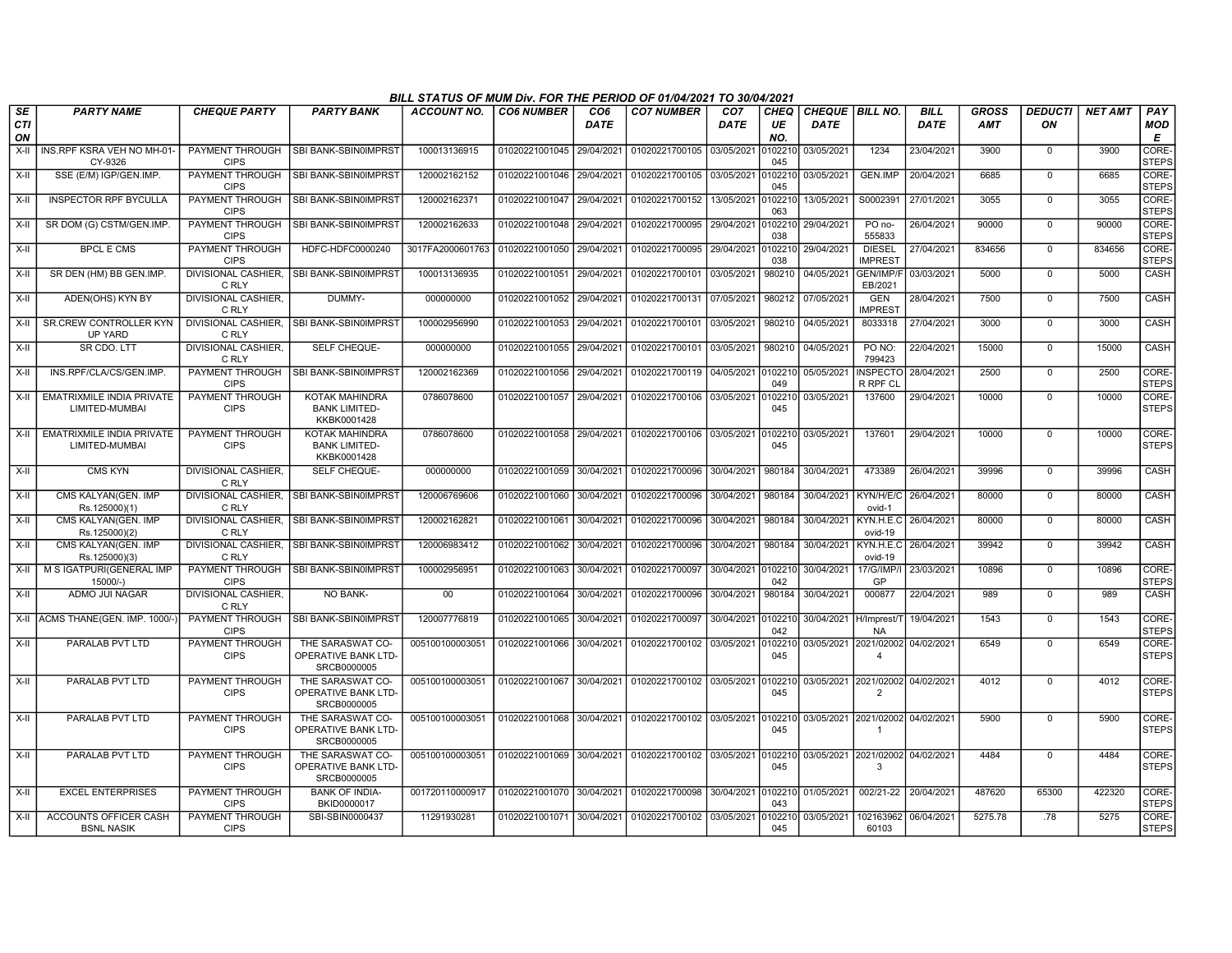|                            |                                                                  |                                       |                                                                         | BILL STATUS OF MUM Div. FOR THE PERIOD OF 01/04/2021 TO 30/04/2021 |                           |                         |                                   |                                |                   |                                  |                                 |                            |                            |                      |                |                        |
|----------------------------|------------------------------------------------------------------|---------------------------------------|-------------------------------------------------------------------------|--------------------------------------------------------------------|---------------------------|-------------------------|-----------------------------------|--------------------------------|-------------------|----------------------------------|---------------------------------|----------------------------|----------------------------|----------------------|----------------|------------------------|
| SE<br><b>CTI</b><br>ON     | <b>PARTY NAME</b>                                                | <b>CHEQUE PARTY</b>                   | <b>PARTY BANK</b>                                                       | <b>ACCOUNT NO.</b>                                                 | <b>CO6 NUMBER</b>         | CO <sub>6</sub><br>DATE | <b>CO7 NUMBER</b>                 | CO <sub>7</sub><br><b>DATE</b> | CHEQ<br>UE<br>NO. | CHEQUE   BILL NO.<br><b>DATE</b> |                                 | <b>BILL</b><br><b>DATE</b> | <b>GROSS</b><br><b>AMT</b> | <b>DEDUCTI</b><br>ON | <b>NET AMT</b> | PAY<br><b>MOD</b><br>Е |
| $X-II$                     | SAHYADRI ENTERPRISES                                             | PAYMENT THROUGH<br><b>CIPS</b>        | <b>IDBI BANK LTD-</b><br>IBKL0000669                                    | 669102000002349                                                    | 01020221001072 30/04/2021 |                         | 01020221700099                    | 30/04/2021                     | 102210<br>043     | 01/05/2021 2021-22/02            |                                 | 10/04/2021                 | 487500                     | 66161                | 421339         | CORE-<br><b>STEPS</b>  |
| X-II                       | SAHYADRI ENTERPRISES                                             | PAYMENT THROUGH<br><b>CIPS</b>        | <b>IDBI BANK LTD-</b><br>IBKL0000669                                    | 669102000002349                                                    | 01020221001073 30/04/2021 |                         | 01020221700100 30/04/2021         |                                | 0102210<br>043    | 01/05/2021 2021-22/01            |                                 | 05/04/2021                 | 613970                     | 83328                | 530642         | CORE-<br><b>STEPS</b>  |
|                            | X-II ASIAN INSTITUTE OF MEDICAL<br><b>SCIENCES AIMS HOSPITAL</b> | <b>PAYMENT THROUGH</b><br><b>CIPS</b> | <b>HDFC BANK LTD-</b><br>HDFC0000175                                    | 01758270000025                                                     | 01020221001074            | 30/04/2021              | 01020221700113 03/05/2021         |                                | 102210<br>045     |                                  | 03/05/2021 kyn.h.s.bills<br>.ai | 16/04/2021                 | 1351842                    | $\mathbf 0$          | 1351842        | CORE-<br><b>STEPS</b>  |
| X-II                       | <b>MAXIM CLINICAL</b><br><b>LABORATORIES</b>                     | PAYMENT THROUGH<br><b>CIPS</b>        | PARSIK JANATA<br>SAHAKARI BANK LTD-<br>PJSB0000008                      | 007011300009969                                                    | 01020221001075            | 30/04/2021              | 01020221700113 03/05/2021         |                                | 102210<br>045     | 03/05/2021                       | FEB 2021                        | 14/04/2021                 | 143097                     | $\mathbf 0$          | 143097         | CORE-<br><b>STEPS</b>  |
|                            | X-II ALPINE DIAGNOSTIC CENTRE,<br><b>KURLA</b>                   | <b>PAYMENT THROUGH</b><br><b>CIPS</b> | <b>CENTRAL BANK OF</b><br>INDIA-CBIN0281254                             | 3828609272                                                         | 01020221001076 30/04/2021 |                         | 01020221700113 03/05/2021         |                                | 0102210<br>045    | 03/05/2021 KYN.H.S.Bi            | lls al                          | 21/04/2021                 | 132378                     | $\overline{0}$       | 132378         | CORE-<br><b>STEPS</b>  |
| X-II                       | ESSJAY COPIER PVT. LTD                                           | PAYMENT THROUGH<br><b>CIPS</b>        | <b>IDBI BANK LTD-</b><br>IBKL0000018                                    | 0018102000019318                                                   | 01020221001077            | 30/04/2021              | 01020221700102                    | 03/05/2021                     | 102210<br>045     | 03/05/2021                       | EC/RENT/4<br>797                | 01/01/2021                 | 26474                      | 3176                 | 23298          | CORE-<br><b>STEPS</b>  |
| X-II                       | <b>ESSJAY COPIER PVT. LTD</b>                                    | PAYMENT THROUGH<br><b>CIPS</b>        | <b>IDBI BANK LTD-</b><br>IBKL0000018                                    | 0018102000019318                                                   | 01020221001079            | 30/04/2021              | 01020221700102                    | 03/05/2021                     | 102210<br>045     | 03/05/2021                       | EC/RENT/<br>020A                | 01/01/202                  | 26474                      | 3176                 | 23298          | CORE-<br><b>STEPS</b>  |
| $X-H$                      | <b>RITES SYSTEMS</b>                                             | PAYMENT THROUGH<br><b>CIPS</b>        | THE SARASWAT CO-<br>OPERATIVE BANK LTD-<br>SRCB0000003                  | 003500100201906                                                    | 01020221001080            | 30/04/2021              | 01020221700102                    | 03/05/2021                     | 102210<br>045     | 03/05/2021                       | 000730-<br>2020-21              | 17/04/2021                 | 38400                      | 3905                 | 34495          | CORE-<br><b>STEPS</b>  |
| <b>SBN</b><br>S            | <b>RANJEET</b><br><b>ENTERPRISESTHANE</b>                        | PAYMENT THROUGH<br><b>CIPS</b>        | <b>YES BANK-</b><br>YESB0NBL002                                         | 008001000018416                                                    | 01020421000001            | 05/04/2021              | 01020421700008                    | 16/04/2021                     | 0102210<br>022    | 16/04/2021                       | RJE/2021<br>01                  | 23/01/2021                 | 22500                      | $\mathbf 0$          | 22500          | CORE-<br><b>STEPS</b>  |
| <b>SBN</b><br>S            | jyoti infratel                                                   | PAYMENT THROUGH<br><b>CIPS</b>        | <b>UNION BANK OF INDIA-</b><br>UBIN0552828                              | 528202010215372                                                    | 01020421000002            | 05/04/2021              | 01020421700008                    | 16/04/2021                     | 0102210<br>022    | 16/04/2021                       | JIT-2021-<br>02                 | 25/01/2021                 | 18900                      | $\Omega$             | 18900          | CORE-<br><b>STEPS</b>  |
| <b>SBN</b><br>S            | <b>EXCEL ENTERPRISES</b>                                         | PAYMENT THROUGH<br><b>CIPS</b>        | <b>BANK OF INDIA-</b><br>BKID0000017                                    | 001720110000917                                                    | 01020421000003            | 06/04/2021              | 01020421700003                    | 09/04/2021                     | 0102210<br>016    | 09/04/2021                       | 043/20-21                       | 26/03/2021                 | 4290480                    | 72720                | 4217760        | CORE-<br><b>STEPS</b>  |
| SBN<br>S                   | TECH ENTERPRISES-PUNE                                            | PAYMENT THROUGH<br><b>CIPS</b>        | <b>VIJAYA BANK-</b><br>VIJB0005038                                      | 503801013000015                                                    | 01020421000004            | 06/04/2021              | 01020421700003                    | 09/04/2021                     | 102210<br>016     | 09/04/2021                       | INV-<br>000030                  | 11/01/2021                 | 1221300                    | 20700                | 1200600        | CORE-<br><b>STEPS</b>  |
| <b>SBN</b><br>S            | TECH ENTERPRISES-PUNE                                            | PAYMENT THROUGH<br><b>CIPS</b>        | <b>VIJAYA BANK-</b><br>VIJB0005038                                      | 503801013000015                                                    | 01020421000006            | 06/04/2021              | 01020421700003                    | 09/04/2021                     | 102210<br>016     | 09/04/2021                       | 271                             | 22/02/2021                 | 3812403                    | 64617                | 3747786        | CORE-<br><b>STEPS</b>  |
| <b>SBN</b><br><sub>S</sub> | TECH ENTERPRISES-PUNE                                            | PAYMENT THROUGH<br><b>CIPS</b>        | <b>VIJAYA BANK-</b><br>VIJB0005038                                      | 503801013000015                                                    | 01020421000007            | 06/04/2021              | 01020421700003                    | 09/04/2021                     | 102210<br>016     | 09/04/2021                       | INV-<br>000031                  | 11/01/202                  | 1005808                    | 17048                | 988760         | CORE-<br><b>STEPS</b>  |
| <b>SBN</b><br>S            | <b>BHAWANI SALES AGENCIES-</b><br><b>HOWRAH</b>                  | PAYMENT THROUGH<br><b>CIPS</b>        | <b>INDIAN OVERSEAS</b><br><b>BANK-IOBA0000512</b>                       | 051202000004681                                                    | 01020421000008            | 06/04/2021              | 01020421700003                    | 09/04/2021                     | 102210<br>016     | 09/04/2021                       | <b>BSA/135/2</b><br>$0 - 21$    | 07/02/2021                 | 1359360                    | 23040                | 1336320        | CORE-<br><b>STEPS</b>  |
| <b>SBN</b><br>S            | <b>CREATIVE ENGINEERS-KOTA</b>                                   | PAYMENT THROUGH<br><b>CIPS</b>        | <b>HDFC BANK LTD-</b><br>HDFC0000167                                    | 01672320000192                                                     | 01020421000010 06/04/2021 |                         | 01020421700003 09/04/2021         |                                | 102210<br>016     | 09/04/2021                       | 91/CRE/20<br>21                 | 22/01/2021                 | 1200768                    | 20352                | 1180416        | CORE-<br><b>STEPS</b>  |
| <b>SBN</b><br>S            | <b>CORPORATE TRACK</b><br>INNOVATORS-HOWRAH                      | PAYMENT THROUGH<br><b>CIPS</b>        | <b>CANARA BANK-</b><br>CNRB0002562                                      | 2562261000608                                                      | 01020421000011            | 06/04/2021              | 01020421700003                    | 09/04/2021                     | 102210<br>016     |                                  | 09/04/2021 034/CTI/20-<br>21    | 06/11/2020                 | 612656                     | 10384                | 602272         | CORE-<br><b>STEPS</b>  |
| <b>SBN</b><br>S            | UNITED INDIA ENTERPRISES-<br><b>MUMBAI</b>                       | PAYMENT THROUGH<br><b>CIPS</b>        | SOUTH INDIAN BANK-<br>SIBL0000263                                       | 0263073000002292                                                   | 01020421000013            | 07/04/2021              | 01020421700001                    | 08/04/2021                     | 102210<br>014     | 08/04/2021                       | UIE-30/20-<br>21                | 25/03/2021                 | 398250                     | 6750                 | 391500         | CORE-<br><b>STEPS</b>  |
| <b>SBN</b><br><sub>S</sub> | AUTOMETERS ALLIANCE LTD-<br><b>NOIDA</b>                         | <b>PAYMENT THROUGH</b><br><b>CIPS</b> | <b>CENTRAL BANK OF</b><br>INDIA-CBIN0283464                             | 1226755153                                                         | 01020421000015 08/04/2021 |                         | 01020421700004                    | 12/04/2021                     | 0102210<br>018    | 12/04/2021                       | 20200934                        | 13/10/2020                 | 1340480                    | 22720                | 1317760        | CORE-<br><b>STEPS</b>  |
| <b>SBN</b><br><sub>S</sub> | <b>VINEET ENTERPRISES</b>                                        | PAYMENT THROUGH<br><b>CIPS</b>        | <b>ICICI BANK LTD-</b><br>ICIC0000564                                   | 056405004509                                                       | 01020421000016            | 08/04/2021              | 01020421700004                    | 12/04/2021                     | 102210<br>018     | 12/04/2021                       | VE/20-<br>21/02-05              | 03/02/2021                 | 3733935                    | 313272               | 3420663        | CORE-<br><b>STEPS</b>  |
| SBN<br>S                   | MEDCORE ENTERPRISES-<br><b>THANE</b>                             | PAYMENT THROUGH<br><b>CIPS</b>        | <b>BHARAT COOPERATIVE</b><br><b>BANK MUMBAI LIMITED-</b><br>BCBM0000094 | 009312100001801                                                    | 01020421000017            | 09/04/2021              | 01020421700006                    | 15/04/2021                     | 102210<br>020     | 15/04/2021                       | ME/2021/0<br>23                 | 23/11/2020                 | 66127.2                    | $\cdot$              | 66127          | CORE-<br><b>STEPS</b>  |
| <b>SBN</b><br>S            | <b>GENERAL AUTO ELECTRIC</b><br>CORPORATION-MUMBAI               | PAYMENT THROUGH<br><b>CIPS</b>        | <b>BANK OF INDIA-</b><br>BKID0000038                                    | 003830100000580                                                    | 01020421000018 09/04/2021 |                         | 01020421700040 17/05/2021 0102210 |                                | 066               | 17/05/2021 C-20-053B             |                                 | 04/09/2020                 | 670264                     | 11361                | 658903         | CORE-<br><b>STEPS</b>  |
| <b>SBN</b><br>S            | <b>GENERAL AUTO ELECTRIC</b><br>CORPORATION-MUMBAI               | PAYMENT THROUGH<br><b>CIPS</b>        | <b>BANK OF INDIA-</b><br>BKID0000038                                    | 003830100000580                                                    | 01020421000019            | 09/04/2021              | 01020421700006                    | 15/04/2021                     | 102210<br>020     | 15/04/2021                       | C-20-054                        | 04/09/2020                 | 1025007                    | 17373                | 1007634        | CORE-<br><b>STEPS</b>  |
| <b>SBN</b><br>S            | <b>GENERAL AUTO ELECTRIC</b><br>CORPORATION-MUMBAI               | PAYMENT THROUGH<br><b>CIPS</b>        | <b>BANK OF INDIA-</b><br>BKID0000038                                    | 003830100000580                                                    | 01020421000020            | 09/04/2021              | 01020421700005                    | 12/04/2021                     | 102210<br>020     | 15/04/2021                       | C-20-040                        | 24/08/2020                 | 235657.8                   | .8                   | 235657         | CORE-<br><b>STEPS</b>  |
| <b>SBN</b><br>S            | AADHYA ENTERPRISES-<br><b>MUMBAI</b>                             | PAYMENT THROUGH<br><b>CIPS</b>        | <b>ICICI BANK LTD-</b><br>ICIC0000263                                   | 026305500694                                                       | 01020421000021            | 09/04/2021              | 01020421700004                    | 12/04/2021                     | 0102210<br>018    | 12/04/2021                       | AE/20-<br>21/075                | 29/01/2021                 | 229400                     | $\mathbf 0$          | 229400         | CORE-<br><b>STEPS</b>  |
| <b>SBN</b><br>S            | AADHYA ENTERPRISES-<br><b>MUMBAI</b>                             | PAYMENT THROUGH<br><b>CIPS</b>        | <b>ICICI BANK LTD-</b><br>ICIC0000263                                   | 026305500694                                                       | 01020421000022 09/04/2021 |                         | 01020421700004                    | 12/04/2021                     | 102210<br>018     | 12/04/2021                       | AE/20-<br>21/074                | 28/01/2021                 | 236500                     | $\Omega$             | 236500         | CORE-<br><b>STEPS</b>  |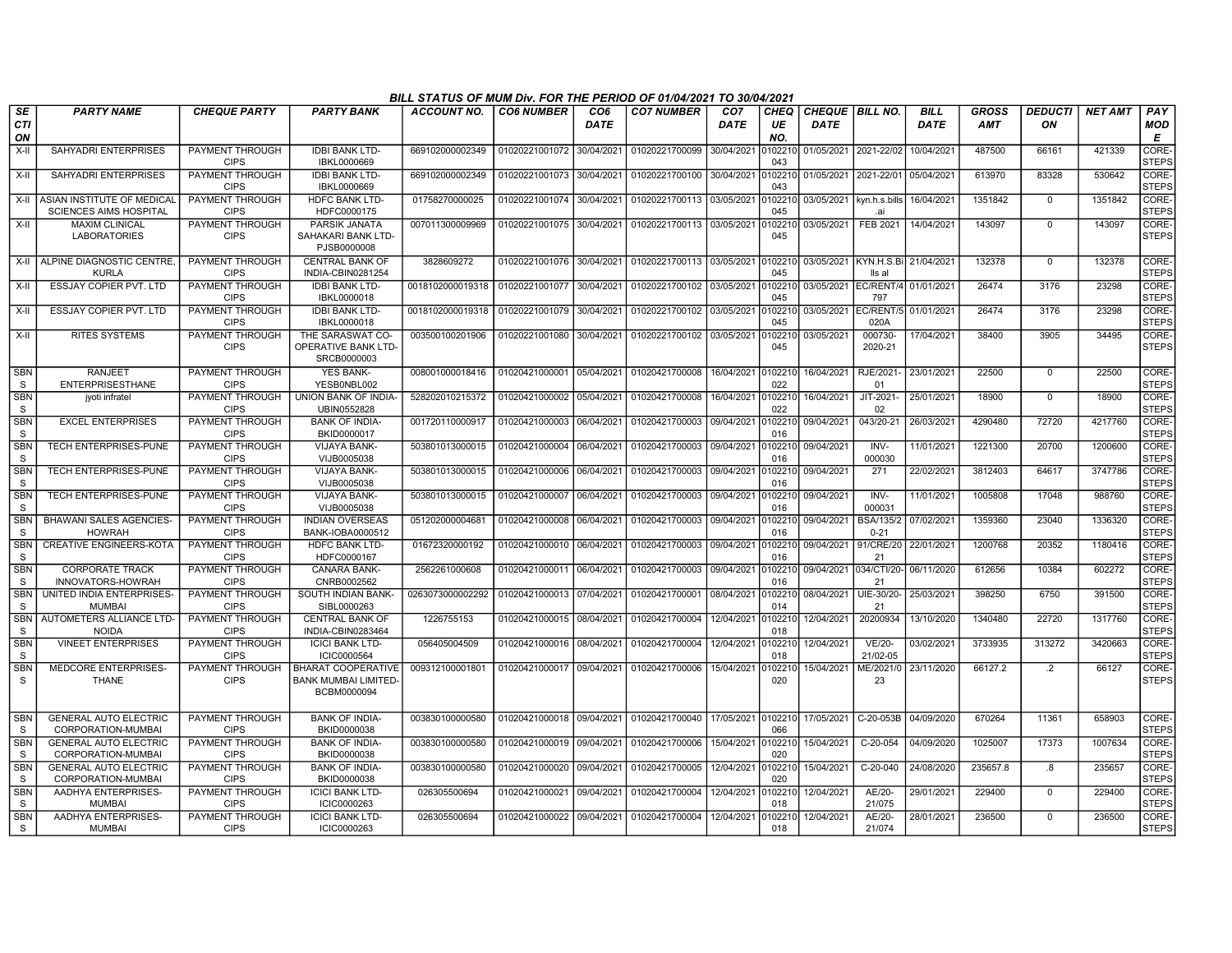|                            |                                                   |                                       |                                                               | BILL STATUS OF MUM Div. FOR THE PERIOD OF 01/04/2021 TO 30/04/2021 |                           |                         |                                   |                                |                           |                                  |                        |                            |                     |                      |                |                        |
|----------------------------|---------------------------------------------------|---------------------------------------|---------------------------------------------------------------|--------------------------------------------------------------------|---------------------------|-------------------------|-----------------------------------|--------------------------------|---------------------------|----------------------------------|------------------------|----------------------------|---------------------|----------------------|----------------|------------------------|
| SE<br><b>CTI</b><br>ON     | <b>PARTY NAME</b>                                 | <b>CHEQUE PARTY</b>                   | <b>PARTY BANK</b>                                             | <b>ACCOUNT NO.</b>                                                 | <b>CO6 NUMBER</b>         | CO <sub>6</sub><br>DATE | <b>CO7 NUMBER</b>                 | CO <sub>7</sub><br><b>DATE</b> | CHEQ<br>UE<br>NO.         | CHEQUE   BILL NO.<br><b>DATE</b> |                        | <b>BILL</b><br><b>DATE</b> | GROSS<br><b>AMT</b> | <b>DEDUCTI</b><br>ΟN | <b>NET AMT</b> | PAY<br><b>MOD</b><br>Е |
| <b>SBN</b><br>S            | SARASWATI ENTERPRISES<br><b>MUMBAI</b>            | PAYMENT THROUGH<br><b>CIPS</b>        | ORIENTAL BANK OF<br>COMMERCE-<br>ORBC0100187                  | 01871131000066                                                     | 01020421000023            | 09/04/2021              | 01020421700004                    | 12/04/2021                     | 010221<br>018             | 12/04/2021                       | SE/20-<br>21/095       | 27/01/2021                 | 232000              | $\Omega$             | 232000         | CORE-<br><b>STEPS</b>  |
| SBN<br><sub>S</sub>        | SARASWATI ENTERPRISES<br><b>MUMBAI</b>            | PAYMENT THROUGH<br><b>CIPS</b>        | ORIENTAL BANK OF<br>COMMERCE-<br>ORBC0100187                  | 01871131000066                                                     | 01020421000024 09/04/2021 |                         | 01020421700004 12/04/2021         |                                | 010221<br>018             | 12/04/2021                       | SE/20-<br>21/096       | 27/01/2021                 | 241500              | $\mathbf 0$          | 241500         | CORE-<br><b>STEPS</b>  |
| <b>SBN</b><br>S            | AADHYA ENTERPRISES-<br><b>MUMBAI</b>              | PAYMENT THROUGH<br><b>CIPS</b>        | <b>ICICI BANK LTD-</b><br>ICIC0000263                         | 026305500694                                                       | 01020421000025 09/04/2021 |                         | 01020421700004 12/04/2021 010221  |                                | 018                       | 12/04/2021                       | AE/20-<br>21/083       | 26/02/2021                 | 218005              | $\mathbf 0$          | 218005         | CORE-<br><b>STEPS</b>  |
| <b>SBN</b><br><sub>S</sub> | AADHYA ENTERPRISES-<br><b>MUMBAI</b>              | PAYMENT THROUGH<br><b>CIPS</b>        | <b>ICICI BANK LTD-</b><br>ICIC0000263                         | 026305500694                                                       | 01020421000026            | 09/04/2021              | 01020421700004                    | 12/04/2021                     | 010221<br>018             | 12/04/2021                       | AE/20-<br>21/082       | 26/02/2021                 | 239918              | $\mathbf 0$          | 239918         | CORE-<br><b>STEPS</b>  |
| <b>SBN</b><br>S.           | SARASWATI ENTERPRISES<br><b>MUMBAI</b>            | PAYMENT THROUGH<br><b>CIPS</b>        | ORIENTAL BANK OF<br>COMMERCE-<br>ORBC0100187                  | 01871131000066                                                     | 01020421000027            | 09/04/2021              | 01020421700004                    | 12/04/2021                     | 010221<br>018             | 12/04/2021                       | SE/20-<br>21/100       | 01/02/202                  | 229230              | 2292                 | 226938         | CORE-<br>STEPS         |
| SBN<br><sub>S</sub>        | AAYUSHUBH ENTERPRISES                             | PAYMENT THROUGH<br><b>CIPS</b>        | CANARA BANK-<br>CNRB0001389                                   | 1389214000034                                                      | 01020421000028 09/04/2021 |                         | 01020421700008                    | 16/04/2021 0102210             | 022                       | 16/04/2021                       | GST/008/2<br>$0 - 21$  | 17/07/2020                 | 220860              | $\Omega$             | 220860         | CORE-<br><b>STEPS</b>  |
| <b>SBN</b><br><sub>S</sub> | AAYUSHUBH ENTERPRISES                             | <b>PAYMENT THROUGH</b><br><b>CIPS</b> | CANARA BANK-<br>CNRB0001389                                   | 1389214000034                                                      | 01020421000029            | 09/04/2021              | 01020421700008                    | 16/04/2021                     | 010221<br>022             | 16/04/2021                       | GST/021/2<br>$0 - 21$  | 31/07/2020                 | 247500              | $\mathbf 0$          | 247500         | CORE-<br><b>STEPS</b>  |
| <b>SBN</b><br>S.           | <b>BOMBAY LEATHER</b><br><b>INDUSTRIES-MUMBAI</b> | PAYMENT THROUGH<br><b>CIPS</b>        | STATE BANK OF INDIA-<br>SBIN0003671                           | 10101642724                                                        | 01020421000030            | 10/04/2021              | 01020421700007                    | 16/04/2021                     | 010221<br>022             | 16/04/2021                       | 202056323              | 12/11/2020                 | 189000              | $\mathbf 0$          | 189000         | CORE-<br><b>STEPS</b>  |
| <b>SBN</b><br><sub>S</sub> | SHIVAM ENTERPRISES-<br><b>KALYAN</b>              | PAYMENT THROUGH<br><b>CIPS</b>        | <b>ICICI BANK LTD-</b><br>ICIC0006983                         | 698305600502                                                       | 01020421000031            | 10/04/2021              | 01020421700006                    | 15/04/2021                     | 010221<br>020             | 15/04/2021                       | SE/20-<br>21/25        | 09/07/2020                 | 32332               | $\mathbf 0$          | 32332          | CORE-<br><b>STEPS</b>  |
| <b>SBN</b><br>S            | SHIVAM ENTERPRISES-<br>KALYAN                     | PAYMENT THROUGH<br><b>CIPS</b>        | <b>ICICI BANK LTD-</b><br>ICIC0006983                         | 698305600502                                                       | 01020421000032            | 10/04/2021              | 01020421700006                    | 15/04/2021                     | 010221<br>020             | 15/04/2021                       | SE/20-<br>21/23        | 09/07/2020                 | 22656               | $\mathbf 0$          | 22656          | CORE-<br>STEPS         |
| <b>SBN</b><br>S.           | SHIVAM ENTERPRISES-<br><b>KALYAN</b>              | PAYMENT THROUGH<br><b>CIPS</b>        | <b>ICICI BANK LTD-</b><br>ICIC0006983                         | 698305600502                                                       | 01020421000033            | 10/04/2021              | 01020421700007                    | 16/04/2021                     | 010221<br>022             | 16/04/2021                       | SE/20-<br>21/24        | 09/08/2020                 | 135145              | $\mathbf 0$          | 135145         | CORE-<br><b>STEPS</b>  |
| <b>SBN</b><br>S.           | SHIVAM ENTERPRISES-<br><b>KALYAN</b>              | PAYMENT THROUGH<br><b>CIPS</b>        | <b>ICICI BANK LTD-</b><br>ICIC0006983                         | 698305600502                                                       | 01020421000034            | 10/04/2021              | 01020421700006                    | 15/04/2021                     | 102210<br>020             | 15/04/2021                       | SE/20-<br>21/38        | 25/08/2020                 | 183904              | $\overline{0}$       | 183904         | CORE-<br><b>STEPS</b>  |
| <b>SBN</b><br><sub>S</sub> | ROHAN MACHINERY SPARES-<br>Kalyan                 | PAYMENT THROUGH<br><b>CIPS</b>        | DOMBIVLI NAGARI<br>SAHAKARI BANK LIMIT-<br>DNSB0000003        | 003011100003801                                                    | 01020421000035            | 10/04/2021              | 01020421700006                    | 15/04/2021                     | 010221<br>020             | 15/04/2021                       | RMS/034/2<br>$0 - 21$  | 09/10/2020                 | 173460              | $\mathbf 0$          | 173460         | CORE-<br><b>STEPS</b>  |
| <b>SBN</b><br><sub>S</sub> | LAXMI ENTERPRISES-THANE                           | PAYMENT THROUGH<br><b>CIPS</b>        | <b>DOMBIVLI NAGARI</b><br>SAHAKARI BANK LIMIT-<br>DNSB0000003 | 003013500000010                                                    | 01020421000036            | 10/04/2021              | 01020421700005                    | 12/04/2021                     | 0102210<br>020            | 15/04/2021                       | LE/039/202<br>$0 - 21$ | 09/10/2020                 | 161070              | $\overline{0}$       | 161070         | CORE-<br><b>STEPS</b>  |
| SBN<br>-S                  | N. M. INDUSTRIES-THANE                            | PAYMENT THROUGH<br><b>CIPS</b>        | THE SHAMRAO VITHAL<br>CO-OPERATIVE BAN-<br>SVCB0000015        | 101504180002566                                                    | 01020421000037            | 10/04/2021              | 01020421700005 12/04/2021 010221  |                                | 020                       | 15/04/2021                       | 147                    | 05/11/2020                 | 234304              | $\Omega$             | 234304         | CORE-<br>STEPS         |
| <b>SBN</b><br><sub>S</sub> | AKSHAY ENTERPRISES-THANE                          | <b>PAYMENT THROUGH</b><br><b>CIPS</b> | THE SHAMRAO VITHAL<br><b>CO-OPERATIVE BAN-</b><br>SVCB0000015 | 101504180002649                                                    | 01020421000038            | 10/04/2021              | 01020421700005 12/04/2021 0102210 |                                | 020                       | 15/04/2021                       | 6                      | 05/11/2020                 | 98560               | 493                  | 98067          | CORE-<br><b>STEPS</b>  |
| <b>SBN</b><br><sub>S</sub> | K P ENGINEERS-MUMBAI                              | PAYMENT THROUGH<br><b>CIPS</b>        | <b>BANK OF BARODA-</b><br><b>BARBOVERSOV</b>                  | 17050200001003                                                     | 01020421000039            | 10/04/2021              | 01020421700005                    | 12/04/2021                     | 0102210<br>020            | 15/04/2021                       | 46B                    | 13/10/2020                 | 173376              | 6935                 | 166441         | CORE-<br><b>STEPS</b>  |
| <b>SBN</b><br>S            | <b>BOMBAY LEATHER</b><br><b>INDUSTRIES-MUMBAI</b> | <b>PAYMENT THROUGH</b><br><b>CIPS</b> | STATE BANK OF INDIA-<br>SBIN0003671                           | 10101642724                                                        | 01020421000040            | 10/04/2021              | 01020421700007                    | 16/04/2021                     | 0102210<br>በ22            | 16/04/2021                       | 202059313 04/09/2020   |                            | 186070.5            | .5                   | 186070         | CORE-<br><b>STEPS</b>  |
| <b>SBN</b><br>S            | <b>SHUBHAM TRADERS</b>                            | PAYMENT THROUGH<br><b>CIPS</b>        | <b>CANARA BANK-</b><br>CNRB0001389                            | 1389201003858                                                      | 01020421000041            | 10/04/2021              | 01020421700008 16/04/2021         |                                | 010221<br>02 <sub>2</sub> | 16/04/2021                       | GST/025/2<br>$0 - 21$  | 31/07/2020                 | 241080              | $\overline{0}$       | 241080         | CORE-<br><b>STEPS</b>  |
| SBN<br>S.                  | SHUBHAM TRADERS                                   | PAYMENT THROUGH<br><b>CIPS</b>        | CANARA BANK-<br>CNRB0001389                                   | 1389201003858                                                      | 01020421000042            | 10/04/2021              | 01020421700008                    | 16/04/2021                     | 010221<br>022             | 16/04/2021                       | GST/030/2<br>$0 - 21$  | 31/07/2020                 | 247440              | $\mathbf 0$          | 247440         | CORE-<br><b>STEPS</b>  |
| <b>SBN</b><br>S            | <b>DIVOJ ENTERPRISE</b>                           | PAYMENT THROUGH<br><b>CIPS</b>        | <b>CANARA BANK-</b><br>CNRB0001389                            | 1389201003857                                                      | 01020421000043            | 10/04/2021              | 01020421700008                    | 16/04/2021                     | 010221<br>022             | 16/04/2021                       | GST/056/2<br>$0 - 21$  | 26/08/2020                 | 247500              | $\mathbf 0$          | 247500         | CORE-<br><b>STEPS</b>  |
| <b>SBN</b><br>S            | <b>DIVOJ ENTERPRISE</b>                           | PAYMENT THROUGH<br><b>CIPS</b>        | CANARA BANK-<br>CNRB0001389                                   | 1389201003857                                                      | 01020421000044            | 10/04/2021              | 01020421700008                    | 16/04/2021                     | 10221<br>022              | 16/04/2021                       | GST/011/2<br>$0 - 21$  | 17/07/2020                 | 222750              | $\mathbf 0$          | 222750         | CORE-<br><b>STEPS</b>  |
| <b>SBN</b><br>S.           | <b>DIVOJ ENTERPRISE</b>                           | <b>PAYMENT THROUGH</b><br><b>CIPS</b> | <b>CANARA BANK-</b><br>CNRB0001389                            | 1389201003857                                                      | 01020421000045            | 10/04/2021              | 01020421700008                    | 16/04/2021                     | 010221<br>022             | 16/04/2021                       | GST/029/2<br>$0 - 21$  | 13/08/2020                 | 245250              | $\mathbf 0$          | 245250         | CORE-<br><b>STEPS</b>  |
| <b>SBN</b><br><b>S</b>     | SHUBHAM TRADERS                                   | PAYMENT THROUGH<br><b>CIPS</b>        | CANARA BANK-<br>CNRB0001389                                   | 1389201003858                                                      | 01020421000046            | 10/04/2021              | 01020421700008                    | 16/04/2021                     | 010221<br>022             | 16/04/2021                       | GST/027/2<br>$0 - 21$  | 31/07/2020                 | 247440              | $\Omega$             | 247440         | CORE-<br><b>STEPS</b>  |
| <b>SBN</b><br>S.           | <b>SHUBHAM TRADERS</b>                            | PAYMENT THROUGH<br><b>CIPS</b>        | <b>CANARA BANK-</b><br>CNRB0001389                            | 1389201003858                                                      | 01020421000047            | 10/04/2021              | 01020421700008                    | 16/04/2021                     | 0102210<br>022            | 16/04/2021                       | GST/010/2<br>$0 - 21$  | 17/07/2020                 | 222930              | $\Omega$             | 222930         | CORE-<br><b>STEPS</b>  |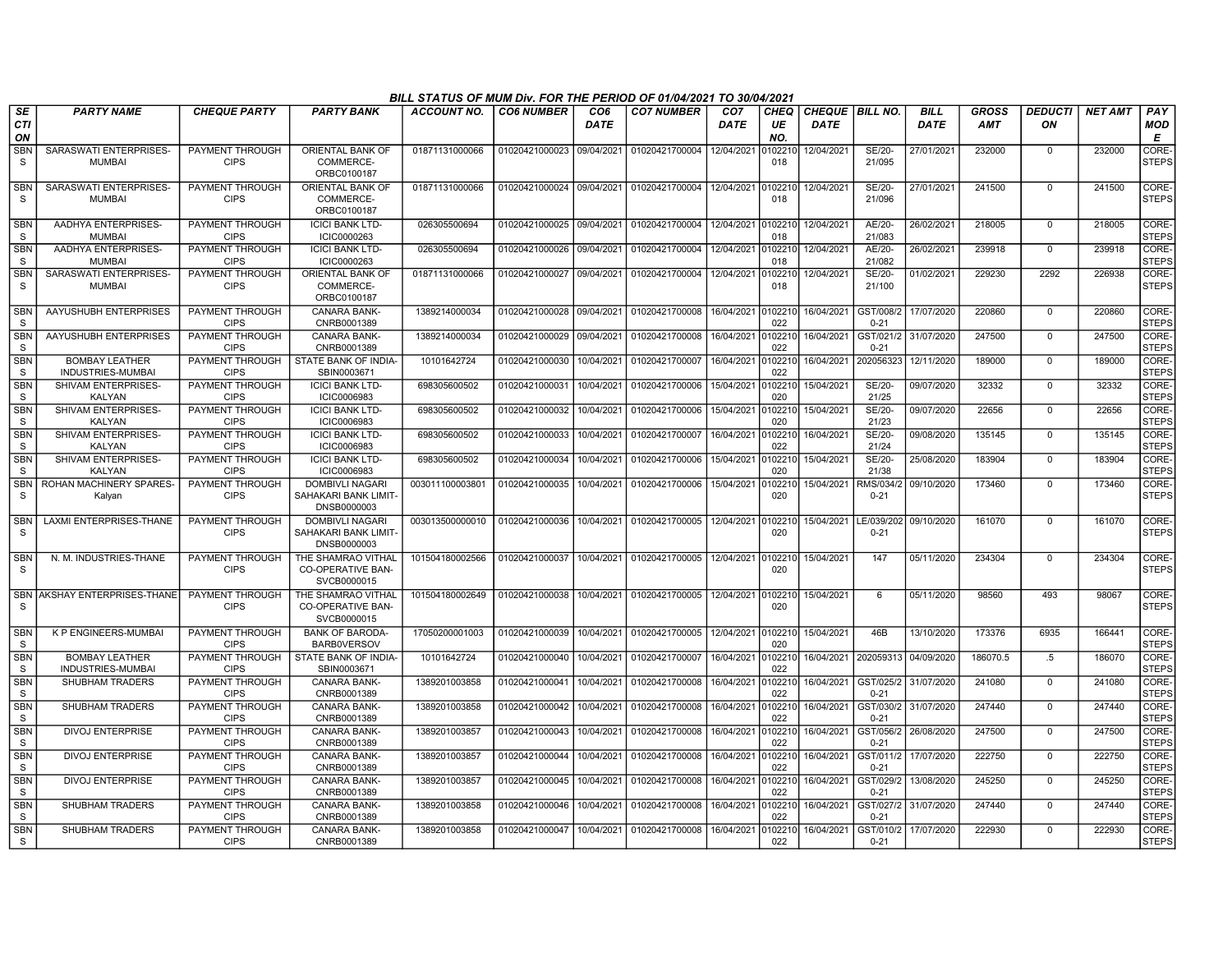|                            |                                                     |                                       |                                                                       | BILL STATUS OF MUM Div. FOR THE PERIOD OF 01/04/2021 TO 30/04/2021 |                           |                                |                   |                                |                          |                                         |                           |                            |                            |                      |                |                        |
|----------------------------|-----------------------------------------------------|---------------------------------------|-----------------------------------------------------------------------|--------------------------------------------------------------------|---------------------------|--------------------------------|-------------------|--------------------------------|--------------------------|-----------------------------------------|---------------------------|----------------------------|----------------------------|----------------------|----------------|------------------------|
| SE<br><b>CTI</b><br>ΟN     | <b>PARTY NAME</b>                                   | <b>CHEQUE PARTY</b>                   | <b>PARTY BANK</b>                                                     | ACCOUNT NO.                                                        | <b>CO6 NUMBER</b>         | CO <sub>6</sub><br><b>DATE</b> | <b>CO7 NUMBER</b> | CO <sub>7</sub><br><b>DATE</b> | <b>CHEQ</b><br>UE<br>NO. | <b>CHEQUE   BILL NO.</b><br><b>DATE</b> |                           | <b>BILL</b><br><b>DATE</b> | <b>GROSS</b><br><b>AMT</b> | <b>DEDUCTI</b><br>ON | <b>NET AMT</b> | PAY<br><b>MOD</b><br>Е |
| <b>SBN</b><br>S            | <b>SHUBHAM TRADERS</b>                              | PAYMENT THROUGH<br><b>CIPS</b>        | <b>CANARA BANK-</b><br>CNRB0001389                                    | 1389201003858                                                      | 01020421000048            | 10/04/2021                     | 01020421700008    | 16/04/2021                     | 0102210<br>022           | 16/04/2021                              | GST/048/2<br>$0 - 21$     | 19/08/2020                 | 237600                     | $\Omega$             | 237600         | CORE-<br><b>STEPS</b>  |
| SBN<br>s                   | <b>SHUBHAM TRADERS</b>                              | PAYMENT THROUGH<br><b>CIPS</b>        | <b>CANARA BANK-</b><br>CNRB0001389                                    | 1389201003858                                                      | 01020421000049            | 10/04/2021                     | 01020421700008    | 16/04/2021                     | 102210<br>022            | 16/04/2021                              | GST/028/2<br>$0 - 21$     | 31/07/2020                 | 247440                     | $\mathbf 0$          | 247440         | CORE-<br><b>STEPS</b>  |
| <b>SBN</b><br>S            | SHUBHAM TRADERS                                     | PAYMENT THROUGH<br><b>CIPS</b>        | CANARA BANK-<br>CNRB0001389                                           | 1389201003858                                                      | 01020421000050            | 10/04/2021                     | 01020421700007    | 16/04/2021                     | 0102210<br>022           | 16/04/2021                              | GST/052/2<br>$0 - 21$     | 26/08/2020                 | 237600                     | $\mathbf 0$          | 237600         | CORE-<br><b>STEPS</b>  |
| <b>SBN</b><br>s            | SHUBHAM TRADERS                                     | PAYMENT THROUGH<br><b>CIPS</b>        | CANARA BANK-<br>CNRB0001389                                           | 1389201003858                                                      | 01020421000051            | 10/04/2021                     | 01020421700007    | 16/04/2021                     | 102210<br>022            | 16/04/2021                              | GST/009/2<br>$0 - 21$     | 17/07/2020                 | 229330                     | $\mathbf 0$          | 229330         | CORE-<br><b>STEPS</b>  |
| <b>SBN</b><br>S            | KALTRO ENTERPRISES-<br>AMBERNATH                    | PAYMENT THROUGH<br><b>CIPS</b>        | <b>CANARA BANK-</b><br>CNRB0000201                                    | 0201201005482                                                      | 01020421000052            | 11/04/2021                     | 01020421700007    | 16/04/2021                     | 0102210<br>022           | 16/04/2021                              | KE237/20-<br>21           | 05/02/2021                 | 248744                     | $\mathbf 0$          | 248744         | CORE-<br><b>STEPS</b>  |
| <b>SBN</b><br>S            | ROHAN MACHINERY SPARES-<br>Kalyan                   | PAYMENT THROUGH<br><b>CIPS</b>        | <b>DOMBIVLI NAGARI</b><br>SAHAKARI BANK LIMIT<br>DNSB0000003          | 003011100003801                                                    | 01020421000053            | 11/04/2021                     | 01020421700008    | 16/04/2021                     | 102210<br>022            | 16/04/2021                              | RMS/018/2<br>$0 - 21$     | 18/07/2020                 | 240450                     | $\overline{0}$       | 240450         | CORE-<br><b>STEPS</b>  |
| SBN<br><sub>S</sub>        | PARK AND COMPANY-MUMBA                              | PAYMENT THROUGH<br><b>CIPS</b>        | CANARA BANK-<br>CNRB0000236                                           | 0236201002725                                                      | 01020421000055            | 11/04/2021                     | 01020421700005    | 12/04/2021                     | 0102210<br>020           | 15/04/2021                              | GOV-39/20<br>21           | 09/02/202                  | 224423                     | $\Omega$             | 224423         | CORE-<br><b>STEPS</b>  |
| <b>SBN</b><br>S            | PAT AND COMPANY                                     | PAYMENT THROUGH<br><b>CIPS</b>        | <b>BANK OF</b><br>MAHARASHTRA-<br>MAHB0000310                         | 20106692946                                                        | 01020421000056            | 11/04/2021                     | 01020421700007    | 16/04/2021                     | 102210<br>022            | 16/04/2021                              | 14                        | 04/01/2021                 | 105226                     | $\overline{0}$       | 105226         | CORE-<br><b>STEPS</b>  |
| <b>SBN</b><br>S            | <b>EXCEL STATIONER AND</b><br><b>PRINTERS</b>       | PAYMENT THROUGH<br><b>CIPS</b>        | AXIS BANK-UTIB0000653                                                 | 917020042003169                                                    | 01020421000057            | 11/04/2021                     | 01020421700007    | 16/04/2021                     | 0102210<br>022           | 16/04/2021                              | 76                        | 05/01/2021                 | 122304                     | $\mathbf 0$          | 122304         | CORE-<br><b>STEPS</b>  |
| SBN<br>S                   | <b>EXCEL STATIONER AND</b><br><b>PRINTERS</b>       | PAYMENT THROUGH<br><b>CIPS</b>        | AXIS BANK-UTIB0000653                                                 | 917020042003169                                                    | 01020421000058            | 11/04/2021                     | 01020421700008    | 16/04/2021                     | 0102210<br>022           | 16/04/2021                              | 75                        | 05/01/2021                 | 75936                      | $\mathbf 0$          | 75936          | CORE-<br><b>STEPS</b>  |
| <b>SBN</b><br>s            | <b>EXCEL STATIONER AND</b><br><b>PRINTERS</b>       | <b>PAYMENT THROUGH</b><br><b>CIPS</b> | AXIS BANK-UTIB0000653                                                 | 917020042003169                                                    | 01020421000059            | 11/04/2021                     | 01020421700007    | 16/04/2021                     | 0102210<br>022           | 16/04/2021                              | 74                        | 05/01/2021                 | 90048                      | $\overline{0}$       | 90048          | CORE-<br><b>STEPS</b>  |
| SBN<br><sub>S</sub>        | <b>NEENU TECH PRIVATE</b><br>LIMITED-NEW DELHI      | PAYMENT THROUGH<br><b>CIPS</b>        | <b>BANK OF INDIA-</b><br>BKID0006058                                  | 605820110000905                                                    | 01020421000060            | 11/04/2021                     | 01020421700027    | 03/05/2021                     | 102210<br>045            | 03/05/2021                              | 02/20-21                  | 20/07/2020                 | 295919                     | 5016                 | 290903         | CORE-<br><b>STEPS</b>  |
| <b>SBN</b><br>S            | AKSHAR MARKETING-VASAI<br>(WEST)                    | PAYMENT THROUGH<br><b>CIPS</b>        | <b>BANK OF BARODA</b><br><b>BARBOVASWES</b>                           | 33180200000403                                                     | 01020421000061            | 11/04/2021                     | 01020421700026    | 30/04/2021                     | 102210<br>043            | 01/05/2021                              | 010/JULY<br>020           | 24/07/2020                 | 295000                     | 5000                 | 290000         | CORE-<br><b>STEPS</b>  |
| <b>SBN</b><br>S            | <b>SHRI SAI SALES</b><br><b>CORPORATION</b>         | <b>PAYMENT THROUGH</b><br><b>CIPS</b> | LAXMI VILAS BANK-<br>LAVB0000693                                      | 0693360000001760                                                   | 01020421000062            | 12/04/2021                     | 01020421700020    | 23/04/2021                     | 102210<br>032            | 23/04/2021                              | 21                        | 10/03/2021                 | 80223                      | 1203                 | 79020          | CORE-<br><b>STEPS</b>  |
| <b>SBN</b><br>S            | <b>RINGO ENTERPRISES-</b><br>ALLAHABAD              | PAYMENT THROUGH<br><b>CIPS</b>        | UNION BANK OF INDIA-<br>UBIN0556971                                   | 569701110050000                                                    | 01020421000063            | 12/04/2021                     | 01020421700008    | 16/04/2021                     | 0102210<br>022           | 16/04/2021                              | 79                        | 26/09/2020                 | 62020                      | $\mathbf 0$          | 62020          | CORE-<br><b>STEPS</b>  |
| SBN<br>S                   | <b>MARUTI NANDAN FURNITURE</b>                      | PAYMENT THROUGH<br><b>CIPS</b>        | PUNJAB NATIONAL<br>BANK-PUNB0118610                                   | 11864011000697                                                     | 01020421000064            | 12/04/2021                     | 01020421700044    | 20/05/2021                     | 102210<br>074            | 20/05/2021                              | 56                        | 07/01/2021                 | 15576                      | $\mathbf 0$          | 15576          | CORE-<br><b>STEPS</b>  |
| <b>SBN</b><br>S            | ASHWINI TRADERS-THANE                               | PAYMENT THROUGH<br><b>CIPS</b>        | <b>JANAKALYAN SAHAKAF</b><br>BANK LTD-JSBL0000013                     | 013011300002373                                                    | 01020421000066            | 12/04/2021                     | 01020421700013    | 20/04/2021                     | 0102210<br>025           | 20/04/2021                              | 096                       | 29/07/2020                 | 63708.2                    | $\cdot$              | 63708          | CORE-<br><b>STEPS</b>  |
| <b>SBN</b><br>S            | SIGTEL INDIA                                        | PAYMENT THROUGH<br><b>CIPS</b>        | <b>YES BANK-</b><br>YESB0000467                                       | 046763300000793                                                    | 01020421000067 13/04/2021 |                                | 01020421700009    | 16/04/2021                     | 0102210<br>022           | 16/04/2021                              | SI/2021/00<br>-6          | 02/07/2020                 | 59826                      | $\mathbf 0$          | 59826          | CORE-<br><b>STEPS</b>  |
| <b>SBN</b><br>s            | UNIQUE SOLUTION<br>ENTERPRISES-DELHI                | <b>PAYMENT THROUGH</b><br><b>CIPS</b> | <b>JAMMU AND KASHMIR</b><br><b>BANK LIMITED</b><br><b>JAKA0SALIMR</b> | 0931010100000088                                                   | 01020421000068            | 13/04/2021                     | 01020421700009    | 16/04/2021                     | 102210<br>022            | 16/04/2021                              | UNIQUE/20<br>21/013       | 08/07/2020                 | 168150                     | $\Omega$             | 168150         | CORE-<br><b>STEPS</b>  |
| <b>SBN</b><br>-S           | <b>FRAUSCHER SENSOR</b><br>TECHNOLOGY INDIA PVT LTD | PAYMENT THROUGH<br><b>CIPS</b>        | <b>HDFC BANK LTD-</b><br>HDFC0000354                                  | 50200028235209                                                     | 01020421000070            | 13/04/2021                     | 01020421700011    | 19/04/2021                     | 0102210<br>023           | 19/04/2021                              | FS/M/20-<br>21/023        | 11/07/2020                 | 188845.41                  | .41                  | 188845         | CORE-<br><b>STEPS</b>  |
| <b>SBN</b><br><sub>S</sub> | <b>FRAUSCHER SENSOR</b><br>TECHNOLOGY INDIA PVT LTD | PAYMENT THROUGH<br><b>CIPS</b>        | <b>HDFC BANK LTD-</b><br>HDFC0000354                                  | 50200028235209                                                     | 01020421000071            | 13/04/2021                     | 01020421700011    | 19/04/2021                     | 102210<br>023            | 19/04/2021                              | <b>FS/M/20-</b><br>21/022 | 11/07/2020                 | 247494.21                  | .21                  | 247494         | CORE-<br><b>STEPS</b>  |
| <b>SBN</b><br>S            | CHEM VERSE CONSULTANTS<br>(INDIA) PVT. LTD          | PAYMENT THROUGH<br><b>CIPS</b>        | <b>BANK OF INDIA-</b><br>BKID0000041                                  | 004127100014374                                                    | 01020421000073            | 13/04/2021                     | 01020421700011    | 19/04/2021                     | 0102210<br>023           | 19/04/2021                              | 0005/20-21                | 27/05/2020                 | 178416                     | $\mathbf 0$          | 178416         | CORE-<br><b>STEPS</b>  |
| <b>SBN</b><br>S.           | <b>M/S SUPREMO METAL</b><br>INDUSTRIES-THANE        | <b>PAYMENT THROUGH</b><br><b>CIPS</b> | <b>SYNDICATE BANK-</b><br>SYNB0005041                                 | 50571010002358                                                     | 01020421000074            | 14/04/2021                     | 01020421700013    | 20/04/2021                     | 102210<br>025            | 20/04/2021                              | 131                       | 22/06/2020                 | 40887                      | 4089                 | 36798          | CORE-<br><b>STEPS</b>  |
| <b>SBN</b><br>S            | <b>M/S SUPREMO METAL</b><br>INDUSTRIES-THANE        | PAYMENT THROUGH<br><b>CIPS</b>        | <b>SYNDICATE BANK-</b><br>SYNB0005041                                 | 50571010002358                                                     | 01020421000075            | 14/04/2021                     | 01020421700015    | 21/04/2021                     | 026                      | 0102210 21/04/2021                      | 132                       | 22/06/2020                 | 361614                     | 6458                 | 355156         | CORE-<br><b>STEPS</b>  |
| SBN<br>S                   | <b>COMM TECH COMMERCIAL</b><br>CORPORATION-MUMBAI   | PAYMENT THROUGH<br><b>CIPS</b>        | <b>BANK OF INDIA-</b><br>BKID0000037                                  | 003720110000330                                                    | 01020421000079            | 14/04/2021                     | 01020421700011    | 19/04/2021                     | 0102210<br>023           | 19/04/2021                              | 639                       | 07/10/2020                 | 71377.02                   | .02                  | 71377          | CORE-<br><b>STEPS</b>  |
| <b>SBN</b><br>S.           | COMM-TECH COMMERCIAL<br>CORP.                       | PAYMENT THROUGH<br><b>CIPS</b>        | <b>BANK OF INDIA-</b><br>BKID0000037                                  | 003720110000330                                                    | 01020421000080            | 14/04/2021                     | 01020421700011    | 19/04/2021                     | 102210<br>023            | 19/04/2021                              | 608                       | 03/07/2020                 | 199833                     | $\Omega$             | 199833         | CORE-<br><b>STEPS</b>  |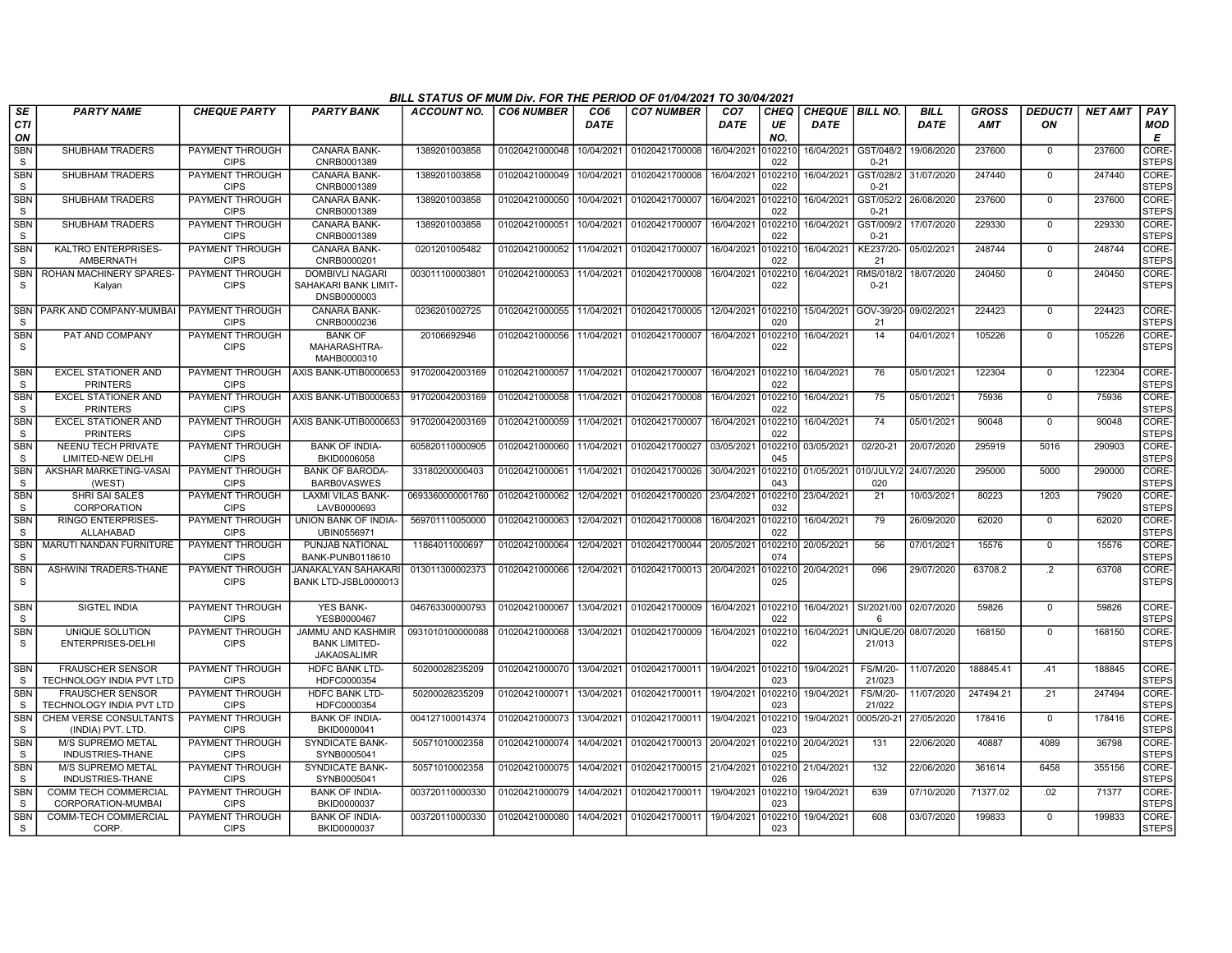|                            |                                                                        |                                       |                                                               | BILL STATUS OF MUM Div. FOR THE PERIOD OF 01/04/2021 TO 30/04/2021 |                   |                         |                                   |                                |                          |             |                        |                            |                            |                      |                |                        |
|----------------------------|------------------------------------------------------------------------|---------------------------------------|---------------------------------------------------------------|--------------------------------------------------------------------|-------------------|-------------------------|-----------------------------------|--------------------------------|--------------------------|-------------|------------------------|----------------------------|----------------------------|----------------------|----------------|------------------------|
| SE<br><b>CTI</b><br>ON     | <b>PARTY NAME</b>                                                      | <b>CHEQUE PARTY</b>                   | <b>PARTY BANK</b>                                             | <b>ACCOUNT NO.</b>                                                 | <b>CO6 NUMBER</b> | CO <sub>6</sub><br>DATE | <b>CO7 NUMBER</b>                 | CO <sub>7</sub><br><b>DATE</b> | <b>CHEQ</b><br>UE<br>NO. | <b>DATE</b> | CHEQUE   BILL NO.      | <b>BILL</b><br><b>DATE</b> | <b>GROSS</b><br><b>AMT</b> | <b>DEDUCTI</b><br>ON | <b>NET AMT</b> | PAY<br><b>MOD</b><br>E |
| <b>SBN</b><br>S            | <b>R.K ENTERPRISE</b>                                                  | PAYMENT THROUGH<br><b>CIPS</b>        | <b>IDBI BANK LTD-</b><br>IBKL0000166                          | 0166102000013253 01020421000081                                    |                   | 14/04/2021              | 01020421700011                    | 19/04/2021                     | 010221<br>023            | 19/04/2021  | <b>RK5963</b>          | 20/05/2020                 | 97590                      | $\Omega$             | 97590          | CORE-<br><b>STEPS</b>  |
| <b>SBN</b><br>S            | TRADE CENTRE-SONEBHADRA                                                | PAYMENT THROUGH<br><b>CIPS</b>        | STATE BANK OF INDIA-<br>SBIN0003767                           | 10773221992                                                        | 01020421000082    | 14/04/2021              | 01020421700010                    | 16/04/2021                     | 010221<br>022            | 16/04/2021  | 08                     | 09/07/2020                 | 39279.84                   | .84                  | 39279          | CORE-<br><b>STEPS</b>  |
| <b>SBN</b><br>S            | ULTRA ELECTRONICS PRIVATE<br>LIMITED-KOLKATA                           | <b>PAYMENT THROUGH</b><br><b>CIPS</b> | PUNJAB NATIONAL<br><b>BANK-PUNB0052800</b>                    | 0528008700000949                                                   | 01020421000083    | 14/04/2021              | 01020421700011                    | 19/04/2021                     | 010221<br>023            | 19/04/2021  | R-142                  | 19/10/2020                 | 247446                     | $\mathbf 0$          | 247446         | CORE-<br><b>STEPS</b>  |
| SBN<br>S                   | DOSSEN INDUSTRIES-HO                                                   | PAYMENT THROUGH<br><b>CIPS</b>        | UNITED BANK OF INDIA-<br>UTBI0RLX124                          | 0100210300664                                                      | 01020421000084    | 14/04/2021              | 01020421700011                    | 19/04/2021                     | 0102210<br>023           | 19/04/2021  | WO-<br>537/15/20<br>21 | 09/09/2020                 | 79437.6                    | 7944.6               | 71493          | CORE-<br><b>STEPS</b>  |
| <b>SBN</b><br><sub>S</sub> | RELIANCE ELECTRICALS                                                   | <b>PAYMENT THROUGH</b><br><b>CIPS</b> | <b>BANK OF INDIA-</b><br>BKID0000091                          | 009130100020541                                                    | 01020421000085    | 14/04/2021              | 01020421700011 19/04/2021         |                                | 0102210<br>023           | 19/04/2021  | 2020-21/43             | 07/10/2020                 | 265500                     | 4500                 | 261000         | CORE-<br><b>STEPS</b>  |
| <b>SBN</b><br>S            | SHREE GANESH ELECTRICAL<br>DELHI                                       | PAYMENT THROUGH<br><b>CIPS</b>        | STATE BANK OF INDIA-<br>SBIN0031013                           | 51018751630                                                        | 01020421000086    | 14/04/2021              | 01020421700011                    | 19/04/2021                     | 010221<br>023            | 19/04/2021  | SGE/2020-<br>21/029    | 02/07/2020                 | 215055                     | $\mathbf 0$          | 215055         | CORE-<br><b>STEPS</b>  |
| <b>SBN</b><br><sub>S</sub> | HBL POWER SYSTEMS<br>LIMITED                                           | PAYMENT THROUGH<br><b>CIPS</b>        | SBI-SBIN0013039                                               | 10284056261                                                        | 01020421000087    | 14/04/2021              | 01020421700011                    | 19/04/2021                     | 010221<br>023            | 19/04/2021  | 361913100<br>376       | 21/03/2020                 | 59000                      | $\Omega$             | 59000          | CORE-<br><b>STEPS</b>  |
| <b>SBN</b><br>S            | <b>NEW AGE VENTURE-</b><br><b>BANAGLORE</b>                            | PAYMENT THROUGH<br><b>CIPS</b>        | <b>BANK OF BARODA-</b><br><b>BARB0BANGAL</b>                  | 05190200001351                                                     | 01020421000088    | 14/04/2021              | 01020421700013 20/04/2021         |                                | 0102210<br>025           | 20/04/2021  | 93                     | 27/01/2020                 | 71640                      | 716                  | 70924          | CORE-<br><b>STEPS</b>  |
| <b>SBN</b><br>S            | <b>MEDHA SERVO DRIVES</b><br>PRIVATE LIMITED-HYDERABAD                 | <b>PAYMENT THROUGH</b><br><b>CIPS</b> | STATE BANK OF INDIA-<br>SBIN0004168                           | 10374360383                                                        | 01020421000092    | 15/04/2021              | 01020421700014 21/04/2021         |                                | 0102210<br>026           | 21/04/2021  | MS202010<br>0345       | 26/06/2020                 | 108514.16                  | .16                  | 108514         | CORE-<br><b>STEPS</b>  |
| <b>SBN</b><br><sub>S</sub> | <b>MEDHA SERVO DRIVES</b><br>PRIVATE LIMITED-HYDERABAD                 | PAYMENT THROUGH<br><b>CIPS</b>        | STATE BANK OF INDIA-<br>SBIN0004168                           | 10374360383                                                        | 01020421000093    | 15/04/2021              | 01020421700011                    | 19/04/2021                     | 0102210<br>023           | 19/04/2021  | MS202010<br>0562       | 18/07/2020                 | 85338                      | $\Omega$             | 85338          | CORE-<br><b>STEPS</b>  |
| <b>SBN</b><br><sub>S</sub> | MEDHA SERVO DRIVES<br>PRIVATE LIMITED-HYDERABAD                        | PAYMENT THROUGH<br><b>CIPS</b>        | STATE BANK OF INDIA-<br>SBIN0004168                           | 10374360383                                                        | 01020421000094    | 15/04/2021              | 01020421700011                    | 19/04/2021                     | 0102210<br>023           | 19/04/2021  | MS202010<br>0870       | 19/08/2020                 | 81479                      | $\mathbf 0$          | 81479          | CORE-<br><b>STEPS</b>  |
| <b>SBN</b><br>S            | <b>MEDHA SERVO DRIVES</b><br>PRIVATE LIMITED-HYDERABAD                 | <b>PAYMENT THROUGH</b><br><b>CIPS</b> | STATE BANK OF INDIA-<br>SBIN0004168                           | 10374360383                                                        | 01020421000095    | 15/04/2021              | 01020421700024 28/04/2021         |                                | 0102210<br>043           | 01/05/2021  | 201614001<br>84A       | 05/08/2019                 | 83186                      | $\Omega$             | 83186          | CORE-<br><b>STEPS</b>  |
| <b>SBN</b><br><b>S</b>     | SHREYA TRADING CO.-THANE                                               | PAYMENT THROUGH<br><b>CIPS</b>        | <b>DOMBIVLI NAGARI</b><br>SAHAKARI BANK LIMIT-<br>DNSB0000011 | 011013100000074                                                    | 01020421000096    | 15/04/2021              | 01020421700014 21/04/2021         |                                | 0102210<br>026           | 21/04/2021  | 654                    | 16/10/2020                 | 147470.5                   | $.5\,$               | 147470         | CORE-<br><b>STEPS</b>  |
| <b>SBN</b><br><b>S</b>     | SHREYA TRADING CO.-THANE                                               | <b>PAYMENT THROUGH</b><br><b>CIPS</b> | <b>DOMBIVLI NAGARI</b><br>SAHAKARI BANK LIMIT-<br>DNSB0000011 | 011013100000074                                                    | 01020421000097    | 15/04/2021              | 01020421700011 19/04/2021         |                                | 010221<br>023            | 19/04/2021  | 651                    | 15/09/2020                 | 85904                      | $\Omega$             | 85904          | CORE-<br><b>STEPS</b>  |
| <b>SBN</b><br>S            | SHREYA TRADING CO.-THANE                                               | PAYMENT THROUGH<br><b>CIPS</b>        | <b>DOMBIVLI NAGARI</b><br>SAHAKARI BANK LIMIT-<br>DNSB0000011 | 011013100000074                                                    | 01020421000098    | 15/04/2021              | 01020421700011                    | 19/04/2021 0102210             | 023                      | 19/04/2021  | 647                    | 03/08/2020                 | 60475                      | $\Omega$             | 60475          | CORE-<br><b>STEPS</b>  |
| <b>SBN</b><br>-S           | <b>MRO ENGINEERS-MUMBAI</b>                                            | PAYMENT THROUGH<br><b>CIPS</b>        | <b>BANK OF BARODA-</b><br><b>BARB0AKURLI</b>                  | 20040200000684                                                     | 01020421000099    | 15/04/2021              | 01020421700014 21/04/2021         |                                | 0102210<br>026           | 21/04/2021  | MRO/597A               | 21/07/2020                 | 199337                     | $\Omega$             | 199337         | CORE-<br><b>STEPS</b>  |
| <b>SBN</b><br>S            | <b>CONSUMER PACKAGING</b><br>SERVICES PRIVATE LIMITED<br><b>NAGPUR</b> | <b>PAYMENT THROUGH</b><br><b>CIPS</b> | SBI-SBIN0005999                                               | 30386279909                                                        | 01020421000100    | 15/04/2021              | 01020421700011 19/04/2021         |                                | 0102210<br>023           | 19/04/2021  | CPSIPL/20-<br>21/027   | 16/07/2020                 | 169212                     | $\mathbf 0$          | 169212         | CORE-<br><b>STEPS</b>  |
| <b>SBN</b><br>S            | ROHAN MACHINERY SPARES-<br>Kalyan                                      | PAYMENT THROUGH<br><b>CIPS</b>        | <b>DOMBIVLI NAGARI</b><br>SAHAKARI BANK LIMIT-<br>DNSB0000003 | 003011100003801                                                    | 01020421000102    | 15/04/2021              | 01020421700011 19/04/2021 0102210 |                                | 023                      | 19/04/2021  | RMS/032/2<br>$0 - 21$  | 29/09/2020                 | 185496                     | $\Omega$             | 185496         | CORE-<br><b>STEPS</b>  |
| SBN<br>S                   | ROYAL ENGINEERING WORKS<br>AND SERVICES                                | PAYMENT THROUGH<br><b>CIPS</b>        | THE JAMMU AND<br><b>KASHMIR BANK LTD-</b><br>JAKA0GHAZIA      | 0319020100000214                                                   | 01020421000103    | 15/04/2021              | 01020421700011                    | 19/04/2021                     | 0102210<br>023           | 19/04/2021  | 473/20-21              | 08/06/2020                 | 126000                     | $\Omega$             | 126000         | CORE-<br><b>STEPS</b>  |
| <b>SBN</b><br><b>S</b>     | MAKARDHWAJ ENTERPRISES                                                 | PAYMENT THROUGH<br><b>CIPS</b>        | <b>CORPORATION BANK-</b><br>CORP0000168                       | 510101001906088                                                    | 01020421000104    | 15/04/2021              | 01020421700011                    | 19/04/2021                     | 0102210<br>023           | 19/04/2021  | 130                    | 19/08/2020                 | 65000                      | $\mathbf 0$          | 65000          | CORE-<br><b>STEPS</b>  |
| <b>SBN</b><br><sub>S</sub> | <b>GARG ENTERPRISES</b>                                                | PAYMENT THROUGH<br><b>CIPS</b>        | AXIS BANK-UTIB0001474                                         | 919020056427065                                                    | 01020421000105    | 15/04/2021              | 01020421700037                    | 13/05/2021                     | 010221<br>063            | 13/05/2021  | G1-207                 | 12/01/2021                 | 323200                     | 5050                 | 318150         | CORE-<br><b>STEPS</b>  |
| <b>SBN</b><br>S            | <b>K1 SOLUTIONS</b>                                                    | PAYMENT THROUGH<br><b>CIPS</b>        | <b>ORIENTAL BANK OF</b><br>COMMERCE-<br>ORBC0105222           | 52221132000424                                                     | 01020421000106    | 15/04/2021              | 01020421700025                    | 29/04/2021                     | 010221<br>043            | 01/05/2021  | K1/2020/39<br>40       | 13/11/2020                 | 180224                     | $\Omega$             | 180224         | CORE-<br><b>STEPS</b>  |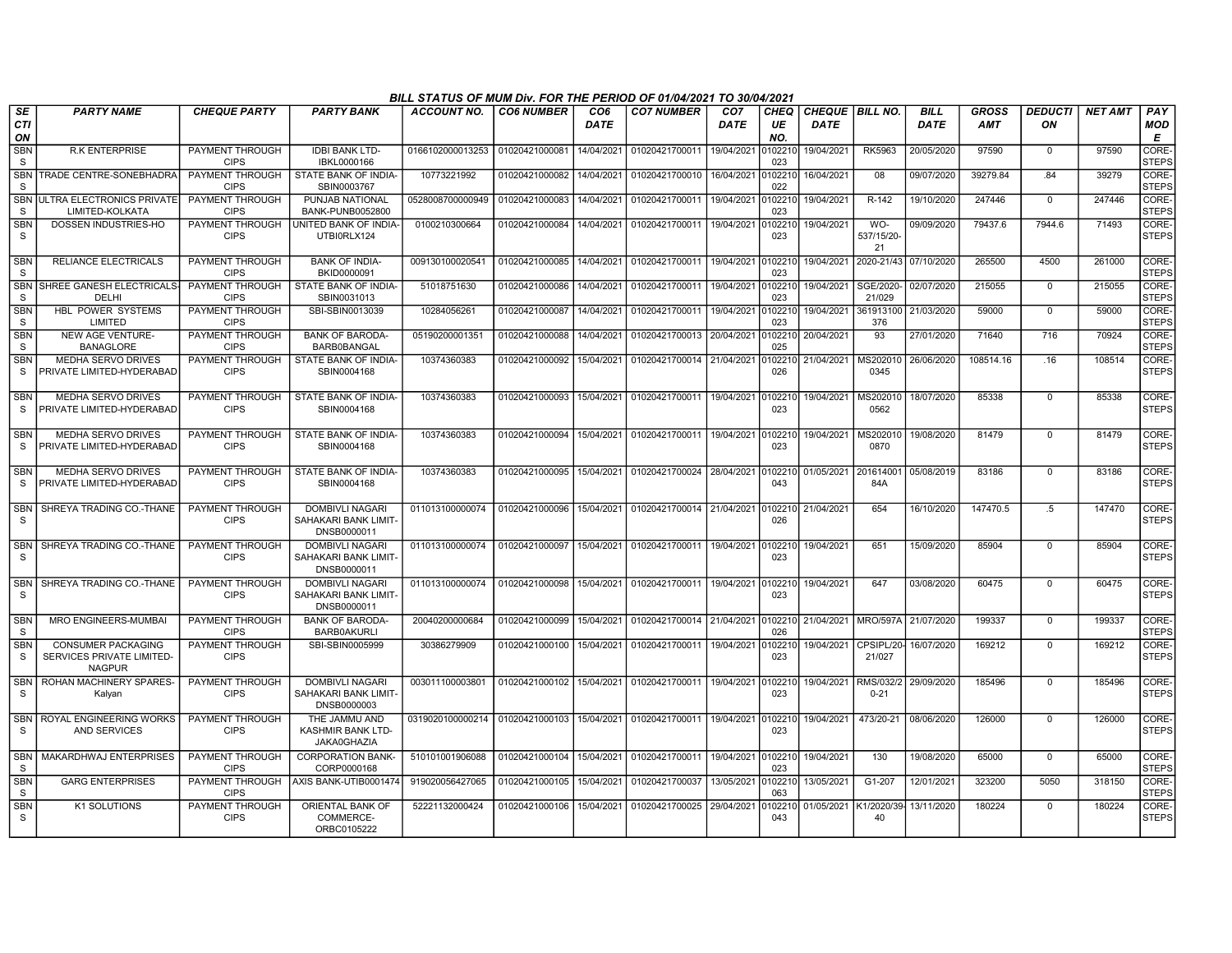|                            |                                                                         |                                       |                                                              | BILL STATUS OF MUM Div. FOR THE PERIOD OF 01/04/2021 TO 30/04/2021 |                   |                         |                           |                                |                   |                                  |                            |                            |                            |                      |                |                        |
|----------------------------|-------------------------------------------------------------------------|---------------------------------------|--------------------------------------------------------------|--------------------------------------------------------------------|-------------------|-------------------------|---------------------------|--------------------------------|-------------------|----------------------------------|----------------------------|----------------------------|----------------------------|----------------------|----------------|------------------------|
| SE<br><b>CTI</b><br>ΟN     | <b>PARTY NAME</b>                                                       | <b>CHEQUE PARTY</b>                   | <b>PARTY BANK</b>                                            | ACCOUNT NO.                                                        | <b>CO6 NUMBER</b> | CO <sub>6</sub><br>DATE | <b>CO7 NUMBER</b>         | CO <sub>7</sub><br><b>DATE</b> | CHEQ<br>UE<br>NO. | CHEQUE   BILL NO.<br><b>DATE</b> |                            | <b>BILL</b><br><b>DATE</b> | <b>GROSS</b><br><b>AMT</b> | <b>DEDUCTI</b><br>ΟN | <b>NET AMT</b> | PAY<br><b>MOD</b><br>Е |
| <b>SBN</b><br>S            | <b>MICROLINE OFFICE</b><br>SOLUTIONS                                    | PAYMENT THROUGH<br><b>CIPS</b>        | <b>ICICI BANK LTD-</b><br>ICIC0006627                        | 662705500013                                                       | 01020421000107    | 15/04/2021              | 01020421700025 29/04/2021 |                                | 010221<br>043     | 01/05/2021                       | MOS2021/<br>692            | 09/11/2020                 | 215964                     | $\Omega$             | 215964         | CORE-<br><b>STEPS</b>  |
| <b>SBN</b><br>S.           | <b>SRI KUBERA</b><br>EQUIPMENTSSBANGALORE                               | PAYMENT THROUGH<br><b>CIPS</b>        | <b>INDIAN OVERSEAS</b><br>BANK-IOBA0000604                   | 060402000003621                                                    | 01020421000108    | 15/04/2021              | 01020421700049 25/05/2021 |                                | 10221<br>082      | 25/05/2021                       | <b>SKEBLRS</b><br>AL025202 | 02/03/2021                 | 188435                     | $\mathbf 0$          | 188435         | CORE-<br><b>STEPS</b>  |
| <b>SBN</b><br>S            | <b>ACROMAX INDUSTRIES</b><br>PRIVATE LIMITED                            | PAYMENT THROUGH<br><b>CIPS</b>        | <b>ICICI BANK LTD-</b><br>ICIC0006297                        | 629705016142                                                       | 01020421000109    | 15/04/2021              | 01020421700014 21/04/2021 |                                | 0102210<br>026    | 21/04/2021                       | 287                        | 12/11/2020                 | 8344                       | $\mathbf 0$          | 8344           | CORE-<br><b>STEPS</b>  |
| <b>SBN</b><br><sub>S</sub> | <b>TRADEWELL</b>                                                        | PAYMENT THROUGH<br><b>CIPS</b>        | <b>CANARA BANK-</b><br>CNRB0001389                           | 1389256006257                                                      | 01020421000110    | 15/04/2021              | 01020421700008            | 16/04/2021                     | 10221<br>022      | 16/04/2021                       | GST/057/2<br>$0 - 21$      | 30/03/2021                 | 163123                     | $\mathbf 0$          | 163123         | CORE-<br><b>STEPS</b>  |
| <b>SBN</b><br><sub>S</sub> | AADINATH PERIPHERALS AND<br>CONSUMABLES-MUMBAI                          | <b>PAYMENT THROUGH</b><br><b>CIPS</b> | KOTAK MAHINDRA<br><b>BANK-KKBK0000957</b>                    | 09572000008121                                                     | 01020421000111    | 15/04/2021              | 01020421700012            | 19/04/2021                     | 10221<br>023      | 19/04/2021                       | 8190FEB/2<br>$0 - 21$      | 05/02/2021                 | 400179                     | 6783                 | 393396         | CORE-<br><b>STEPS</b>  |
| <b>SBN</b><br>S.           | S B INDUSTRIES-KOLKATA                                                  | PAYMENT THROUGH<br><b>CIPS</b>        | <b>BANK OF INDIA-</b><br>BKID0004045                         | 404520100000369                                                    | 01020421000112    | 15/04/2021              | 01020421700008            | 16/04/2021                     | 10221<br>022      | 16/04/2021                       | /SBI/056/2<br>$0 - 21$     | 11/07/2020                 | 178770                     | $\mathbf 0$          | 178770         | CORE-<br><b>STEPS</b>  |
| SBN<br>S                   | POWER GUARD SYSTEMS-<br>Thane                                           | PAYMENT THROUGH<br><b>CIPS</b>        | UNION BANK OF INDIA-<br>UBIN0562335                          | 623301010050489                                                    | 01020421000114    | 15/04/2021              | 01020421700008            | 16/04/2021                     | 10221<br>022      | 16/04/2021                       | 32                         | 12/10/2020                 | 821280                     | 13920                | 807360         | CORE-<br><b>STEPS</b>  |
| <b>SBN</b><br><sub>S</sub> | <b>JOHNSON LIFTS PRIVATE</b><br>LIMITED-CHENNAI                         | PAYMENT THROUGH<br><b>CIPS</b>        | <b>KOTAK MAHINDRA</b><br><b>BANK LIMITED-</b><br>KKBK0008488 | 425011008336                                                       | 01020421000115    | 15/04/2021              | 01020421700008            | 16/04/2021                     | 10221<br>022      | 16/04/2021                       | 3458/JLPL<br>2020          | 04/09/2020                 | 110250                     | $\mathbf 0$          | 110250         | CORE-<br>STEPS         |
| <b>SBN</b><br><sub>S</sub> | PARK AND COMPANY-MUMBA                                                  | PAYMENT THROUGH<br><b>CIPS</b>        | <b>CANARA BANK-</b><br>CNRB0000236                           | 0236201002725                                                      | 01020421000116    | 15/04/2021              | 01020421700008            | 16/04/2021                     | 010221<br>022     | 16/04/2021                       | 302021                     | 05/11/2020                 | 126000                     | $\mathbf 0$          | 126000         | CORE-<br><b>STEPS</b>  |
| <b>SBN</b><br>S            | A. R. ENTERPRISES-MUMBAI                                                | PAYMENT THROUGH<br><b>CIPS</b>        | <b>CENTRAL BANK OF</b><br>INDIA-CBIN0280624                  | 3084715657                                                         | 01020421000117    | 15/04/2021              | 01020421700009            | 16/04/2021                     | 102210<br>022     | 16/04/2021                       | 341                        | 26/12/2020                 | 219280                     | $\mathbf 0$          | 219280         | CORE-<br><b>STEPS</b>  |
| <b>SBN</b><br><sub>S</sub> | <b>GRE ELECTRONICS PVT. LTD.</b><br><b>MUMBAI</b>                       | <b>PAYMENT THROUGH</b><br><b>CIPS</b> | <b>HDFC BANK-</b><br>HDFC0003778                             | 50200018165465                                                     | 01020421000118    | 15/04/2021              | 01020421700009            | 16/04/2021                     | 0102210<br>022    | 16/04/2021                       | 1289                       | 28/12/2020                 | 77528                      | $\overline{0}$       | 77528          | CORE-<br><b>STEPS</b>  |
| SBN<br><sub>S</sub>        | <b>CONSUMER PACKAGING</b><br>SERVICES PRIVATE LIMITED-<br><b>NAGPUR</b> | <b>PAYMENT THROUGH</b><br><b>CIPS</b> | SBI-SBIN0005999                                              | 30386279909                                                        | 01020421000121    | 16/04/2021              | 01020421700012            | 19/04/2021                     | 10221<br>023      | 19/04/2021                       | CPSIPL/20<br>21/026        | 16/07/2020                 | 157311.7                   | .7                   | 157311         | CORE-<br><b>STEPS</b>  |
| <b>SBN</b><br>S.           | A. R. ENTERPRISES-MUMBAI                                                | PAYMENT THROUGH<br><b>CIPS</b>        | <b>CENTRAL BANK OF</b><br>INDIA-CBIN0280624                  | 3084715657                                                         | 01020421000122    | 16/04/2021              | 01020421700009            | 16/04/2021                     | 10221<br>022      | 16/04/2021                       | 344                        | 03/02/2021                 | 239700                     | $\overline{0}$       | 239700         | CORE-<br><b>STEPS</b>  |
| <b>SBN</b><br><sub>S</sub> | THE SPECIAL ELECTRIC AND<br><b>ENGG CO-MUMBAI</b>                       | PAYMENT THROUGH<br><b>CIPS</b>        | THE THANE JANATA<br>SAHAKARI BANK LTD-<br>TJSB0000080        | 080140300000005                                                    | 01020421000123    | 16/04/2021              | 01020421700015 21/04/2021 |                                | 10221<br>026      | 21/04/2021                       | 04                         | 28/06/2020                 | 161280                     | $\Omega$             | 161280         | CORE-<br>STEPS         |
| <b>SBN</b><br>S            | UNION ELECTRIC HARDWARE<br>COMPANY-MUMBAI                               | PAYMENT THROUGH<br><b>CIPS</b>        | <b>BANK OF BARODA</b><br><b>BARB0KHANDB</b>                  | 03980200000755                                                     | 01020421000124    | 16/04/2021              | 01020421700016 21/04/2021 |                                | 0102210<br>026    | 21/04/2021                       | 331                        | 08/02/2021                 | 189125                     | $\Omega$             | 189125         | CORE-<br><b>STEPS</b>  |
| <b>SBN</b><br><sub>S</sub> | A. R. ENTERPRISES-MUMBAI                                                | PAYMENT THROUGH<br><b>CIPS</b>        | <b>CENTRAL BANK OF</b><br>INDIA-CBIN0280624                  | 3084715657                                                         | 01020421000125    | 16/04/2021              | 01020421700009            | 16/04/2021                     | 010221<br>022     | 16/04/2021                       | 342                        | 26/12/2020                 | 47999.86                   | .86                  | 47999          | CORE-<br><b>STEPS</b>  |
| <b>SBN</b><br>S            | A. R. ENTERPRISES-MUMBAI                                                | PAYMENT THROUGH<br><b>CIPS</b>        | <b>CENTRAL BANK OF</b><br>INDIA-CBIN0280624                  | 3084715657                                                         | 01020421000126    | 16/04/2021              | 01020421700009            | 16/04/2021                     | 10221<br>022      | 16/04/2021                       | 345                        | 04/02/2021                 | 197872                     | $\mathbf 0$          | 197872         | CORE-<br><b>STEPS</b>  |
| <b>SBN</b><br>S            | <b>KONARK INDUSTRIES-</b><br><b>HOWRAH</b>                              | PAYMENT THROUGH<br><b>CIPS</b>        | <b>UCO BANK-</b><br>UCBA0001339                              | 02410210001950                                                     | 01020421000127    | 16/04/2021              | 01020421700012            | 19/04/2021                     | 102210<br>023     | 19/04/2021                       | KI/19-20/30                | 27/01/2020                 | 198744                     | 9937                 | 188807         | CORE-<br><b>STEPS</b>  |
| <b>SBN</b><br><b>S</b>     | UNION ELECTRIC HARDWARE<br>COMPANY-MUMBAI                               | PAYMENT THROUGH<br><b>CIPS</b>        | <b>BANK OF BARODA-</b><br><b>BARB0KHANDB</b>                 | 03980200000755                                                     | 01020421000128    | 16/04/2021              | 01020421700020 23/04/2021 |                                | 102210<br>032     | 23/04/2021                       | 332                        | 08/02/2021                 | 171600                     | $\overline{0}$       | 171600         | CORE-<br><b>STEPS</b>  |
| SBN<br>S.                  | UNION ELECTRIC HARDWARE<br>COMPANY-MUMBAI                               | PAYMENT THROUGH<br><b>CIPS</b>        | <b>BANK OF BARODA</b><br><b>BARB0KHANDB</b>                  | 03980200000755                                                     | 01020421000129    | 16/04/2021              | 01020421700020 23/04/2021 |                                | 102210<br>032     | 23/04/2021                       | 333                        | 08/02/2021                 | 176400                     | $\mathbf 0$          | 176400         | CORE-<br><b>STEPS</b>  |
| SBN<br>S                   | SHIV GIR AUTO IMPEX                                                     | PAYMENT THROUGH<br><b>CIPS</b>        | <b>CANARA BANK-</b><br>CNRB0002076                           | 2076201001054                                                      | 01020421000130    | 16/04/2021              | 01020421700012            | 19/04/2021                     | 102210<br>023     | 19/04/2021                       | 86                         | 05/08/2020                 | 193200                     | $\Omega$             | 193200         | CORE-<br><b>STEPS</b>  |
| <b>SBN</b><br>S            | S.M.SHAH AND CO-MUMBAI                                                  | PAYMENT THROUGH<br><b>CIPS</b>        | <b>IDBI BANK LTD-</b><br>IBKL0000173                         | 173102000001205                                                    | 01020421000131    | 16/04/2021              | 01020421700013 20/04/2021 |                                | 102210<br>025     | 20/04/2021                       | 06                         | 25/08/2020                 | 243028                     | $\Omega$             | 243028         | CORE-<br><b>STEPS</b>  |
| <b>SBN</b><br><sub>S</sub> | SAM ELECTRICALS-MUMBA                                                   | PAYMENT THROUGH<br><b>CIPS</b>        | <b>BANK OF BARODA-</b><br><b>BARB0DBVEST</b>                 | 99710200000127                                                     | 01020421000134    | 16/04/2021              | 01020421700012 19/04/2021 |                                | 10221<br>023      | 19/04/2021                       | 2152                       | 10/11/2020                 | 87615                      | $\mathbf 0$          | 87615          | CORE-<br><b>STEPS</b>  |
| S                          | SBN KUMAR FASTENERS-MATHURA                                             | PAYMENT THROUGH<br><b>CIPS</b>        | CANARA BANK-<br>CNRB0000198                                  | 0198261100099                                                      | 01020421000136    | 16/04/2021              | 01020421700012            | 19/04/2021                     | 0102210<br>023    | 19/04/2021                       | 188                        | 12/09/2020                 | 77880                      | $\mathbf 0$          | 77880          | CORE-<br><b>STEPS</b>  |
| SBN<br>S.                  | <b>B. KHANDELWAL METAL</b><br>CORPORATION-MUMBAI                        | PAYMENT THROUGH<br><b>CIPS</b>        | <b>CENTRAL BANK OF</b><br>INDIA-CBIN0280599                  | 1016023773                                                         | 01020421000137    | 16/04/2021              | 01020421700013            | 20/04/2021                     | 102210<br>025     | 20/04/2021                       | 27                         | 17/08/2020                 | 196049.92                  | .92                  | 196049         | CORE-<br><b>STEPS</b>  |
| <b>SBN</b><br>S.           | <b>B. KHANDELWAL METAL</b><br>CORPORATION-MUMBAI                        | PAYMENT THROUGH<br><b>CIPS</b>        | <b>CENTRAL BANK OF</b><br>INDIA-CBIN0280599                  | 1016023773                                                         | 01020421000138    | 16/04/2021              | 01020421700012            | 19/04/2021                     | 102210<br>023     | 19/04/2021                       | 26                         | 17/08/2020                 | 166509.8                   | .8                   | 166509         | CORE-<br><b>STEPS</b>  |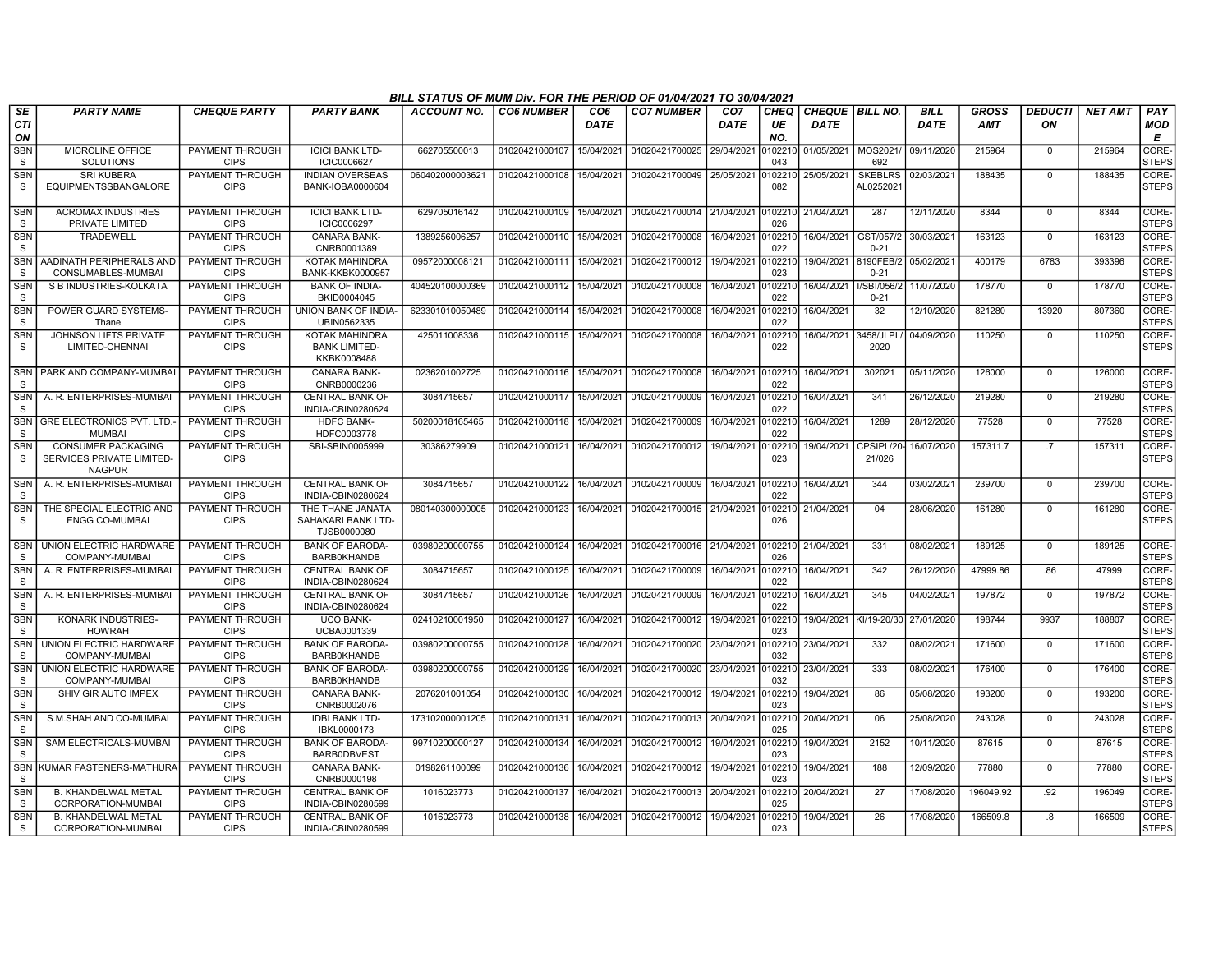|                            |                                                                         |                                       |                                                              | BILL STATUS OF MUM Div. FOR THE PERIOD OF 01/04/2021 TO 30/04/2021 |                           |                         |                                                     |                                |                   |                                       |                          |                            |                            |                      |                |                       |
|----------------------------|-------------------------------------------------------------------------|---------------------------------------|--------------------------------------------------------------|--------------------------------------------------------------------|---------------------------|-------------------------|-----------------------------------------------------|--------------------------------|-------------------|---------------------------------------|--------------------------|----------------------------|----------------------------|----------------------|----------------|-----------------------|
| <b>SE</b><br><b>CTI</b>    | <b>PARTY NAME</b>                                                       | <b>CHEQUE PARTY</b>                   | <b>PARTY BANK</b>                                            | <b>ACCOUNT NO.</b>                                                 | <b>CO6 NUMBER</b>         | CO <sub>6</sub><br>DATE | <b>CO7 NUMBER</b>                                   | CO <sub>7</sub><br><b>DATE</b> | <b>CHEQ</b><br>UE | <b>CHEQUE BILL NO.</b><br><b>DATE</b> |                          | <b>BILL</b><br><b>DATE</b> | <b>GROSS</b><br><b>AMT</b> | <b>DEDUCTI</b><br>ON | <b>NET AMT</b> | PAY<br><b>MOD</b>     |
| ON                         |                                                                         |                                       |                                                              |                                                                    |                           |                         |                                                     |                                | NO.               |                                       |                          |                            |                            |                      |                | Е                     |
| <b>SBN</b><br>S            | <b>CONSUMER PACKAGING</b><br>SERVICES PRIVATE LIMITED-<br><b>NAGPUR</b> | PAYMENT THROUGH<br><b>CIPS</b>        | SBI-SBIN0005999                                              | 30386279909                                                        | 01020421000139            | 16/04/2021              | 01020421700012                                      | 19/04/2021                     | )102210<br>023    | 19/04/2021                            | CPSIPL/20<br>21/045      | 08/09/2020                 | 110861                     | 0                    | 110861         | CORE-<br><b>STEPS</b> |
| <b>SBN</b><br>S            | RAZZLAKSHMI ENTERPRISE-<br><b>HOWRAH</b>                                | PAYMENT THROUGH<br><b>CIPS</b>        | STATE BANK OF INDIA-<br>SBIN0002066                          | 30556262733                                                        | 01020421000140            | 16/04/2021              | 01020421700012 19/04/2021 0102210                   |                                | 023               | 19/04/2021                            | RE/06/20-<br>21          | 19/06/2020                 | 225358.56                  | .56                  | 225358         | CORE-<br><b>STEPS</b> |
| <b>SBN</b><br>S            | JAYSHREE ENTERPRISES-<br>Kolkata                                        | <b>PAYMENT THROUGH</b><br><b>CIPS</b> | <b>CITIBANK NA-</b><br>CITI0000028                           | 0274470337                                                         | 01020421000142            | 16/04/2021              | 01020421700013 20/04/2021                           |                                | 102210<br>025     | 20/04/2021                            | JE/G/0113<br>19-20       | 27/08/2019                 | 25672.5                    | 770.5                | 24902          | CORE-<br><b>STEPS</b> |
| <b>SBN</b><br>S            | SHUBH ENTERPRISE-THANE                                                  | PAYMENT THROUGH<br><b>CIPS</b>        | <b>BANK OF</b><br>MAHARASHTRA-<br>MAHB0000635                | 60007647624                                                        | 01020421000143            | 16/04/2021              | 01020421700010                                      | 16/04/2021                     | 102210<br>022     | 16/04/2021                            | $\overline{32}$          | 11/03/2020                 | 13806                      | 276                  | 13530          | CORE-<br><b>STEPS</b> |
| <b>SBN</b><br>S.           | NIYURA TECHNOLOGIES<br>PRIVATE LIMITED                                  | PAYMENT THROUGH<br><b>CIPS</b>        | STATE BANK OF INDIA-<br>SBIN0001975                          | 37314450906                                                        | 01020421000144            | 16/04/2021              | 01020421700020                                      | 23/04/2021                     | 0102210<br>032    | 23/04/2021                            | NIY/20-<br>21/0304       | 09/09/2020                 | 81774                      | 818                  | 80956          | CORE-<br><b>STEPS</b> |
| <b>SBN</b><br>S            | <b>RELIABLE FASTENERS (P) LTD-</b><br><b>MOHALI</b>                     | <b>PAYMENT THROUGH</b><br><b>CIPS</b> | <b>HDFC BANK LTD-</b><br>HDFC0000056                         | 00562320000120                                                     | 01020421000146            | 16/04/2021              | 01020421700010                                      | 16/04/2021                     | 102210<br>022     | 16/04/2021                            | 857                      | 12/03/2020                 | 9646.5                     | $.5\,$               | 9646           | CORE-<br><b>STEPS</b> |
| S                          | SBN NANDA SALES CORPORATION<br><b>THANE</b>                             | PAYMENT THROUGH<br><b>CIPS</b>        | <b>BANK OF INDIA-</b><br>BKID0000126                         | 012620110000041                                                    | 01020421000147            | 16/04/2021              | 01020421700013 20/04/2021                           |                                | 102210<br>025     | 20/04/2021                            | <b>NSC/19-</b><br>20/153 | 11/11/2019                 | 5074                       | $\mathbf 0$          | 5074           | CORE-<br><b>STEPS</b> |
| <b>SBN</b><br>S            | MACO CORPORATION INDIA<br>PRIVATE LTD-Kolkata                           | PAYMENT THROUGH<br><b>CIPS</b>        | <b>ICICI BANK LTD-</b><br>ICIC0001616                        | 161605000030                                                       | 01020421000148            | 16/04/2021              | 01020421700013                                      | 20/04/2021                     | 102210<br>025     | 20/04/2021                            | AR-<br>KO/2020/0<br>0423 | 30/06/2020                 | 52816.8                    | .8                   | 52816          | CORE-<br><b>STEPS</b> |
| <b>SBN</b><br><sub>S</sub> | SAM ELECTRICALS-MUMBAI                                                  | PAYMENT THROUGH<br><b>CIPS</b>        | <b>BANK OF BARODA</b><br><b>BARBODBVEST</b>                  | 99710200000127                                                     | 01020421000149            | 16/04/2021              | 01020421700014 21/04/2021                           |                                | 102210<br>026     | 21/04/2021                            | 2079                     | 18/08/2020                 | 37739                      | $\mathbf 0$          | 37739          | CORE-<br><b>STEPS</b> |
| <b>SBN</b><br>-S           | <b>GOVERNOR SPARES-Mumbai</b>                                           | PAYMENT THROUGH<br><b>CIPS</b>        | <b>UNION BANK OF INDIA-</b><br>UBIN0554219                   | 542101010050273                                                    | 01020421000150            | 16/04/2021              | 01020421700015 21/04/2021                           |                                | 102210<br>026     | 21/04/2021                            | GS/20-<br>21/14          | 05/10/2020                 | 76361                      | $\mathbf 0$          | 76361          | CORE-<br><b>STEPS</b> |
| <b>SBN</b><br>S            | GOVERNOR SPARES-Mumba                                                   | PAYMENT THROUGH<br><b>CIPS</b>        | UNION BANK OF INDIA-<br>UBIN0554219                          | 542101010050273                                                    | 01020421000151            | 16/04/2021              | 01020421700013 20/04/2021                           |                                | 102210<br>025     | 20/04/2021                            | GS/KYN/20<br>21/15       | 05/10/2020                 | 50849                      | $\mathbf 0$          | 50849          | CORE-<br><b>STEPS</b> |
| <b>SBN</b><br><sub>S</sub> | ASHWINI TRADERS-THANE                                                   | PAYMENT THROUGH<br><b>CIPS</b>        | <b>JANAKALYAN SAHAKARI</b><br>BANK LTD-JSBL0000013           | 013011300002373                                                    | 01020421000152            | 17/04/2021              | 01020421700014 21/04/2021                           |                                | 102210<br>026     | 21/04/2021                            | 55                       | 09/07/2020                 | 11210                      | $\mathbf 0$          | 11210          | CORE-<br><b>STEPS</b> |
| <b>SBN</b><br>S.           | ASHWINI TRADERS-THANE                                                   | PAYMENT THROUGH<br><b>CIPS</b>        | <b>JANAKALYAN SAHAKAR</b><br>BANK LTD-JSBL0000013            | 013011300002373                                                    | 01020421000153            | 17/04/2021              | 01020421700014 21/04/2021                           |                                | 0102210<br>026    | 21/04/2021                            | 105                      | 01/10/2020                 | 5274.6                     | 6.6                  | 5274           | CORE-<br><b>STEPS</b> |
| <b>SBN</b><br>$\mathbf S$  | <b>GENERAL AUTO ELECTRIC</b><br>CORPORATION-MUMBAI                      | PAYMENT THROUGH<br><b>CIPS</b>        | <b>BANK OF INDIA-</b><br>BKID0000038                         | 003830100000580                                                    | 01020421000154 17/04/2021 |                         | 01020421700014 21/04/2021 0102210 21/04/2021        |                                | በ26               |                                       | A-20-162                 | 29/10/2020                 | 95580                      | $\mathbf 0$          | 95580          | CORE-<br><b>STEPS</b> |
| <b>SBN</b><br>S            | JOHNSON LIFTS PRIVATE<br>LIMITED-CHENNAI                                | PAYMENT THROUGH<br><b>CIPS</b>        | <b>KOTAK MAHINDRA</b><br><b>BANK LIMITED-</b><br>KKBK0008488 | 425011008336                                                       | 01020421000157            | 17/04/2021              | 01020421700014 21/04/2021                           |                                | 102210<br>026     | 21/04/2021                            | 3459/JLPL<br>2020        | 03/09/2020                 | 232500                     | $\Omega$             | 232500         | CORE-<br><b>STEPS</b> |
| <b>SBN</b><br>S.           | <b>COMM-TECH COMMERCIAL</b><br><b>CORP</b>                              | PAYMENT THROUGH<br><b>CIPS</b>        | <b>BANK OF INDIA-</b><br>BKID0000037                         | 003720110000330                                                    | 01020421000158 17/04/2021 |                         | 01020421700014 21/04/2021 0102210                   |                                | 026               | 21/04/2021                            | 628                      | 04/09/2020                 | 139889                     | $\Omega$             | 139889         | CORE-<br><b>STEPS</b> |
| <b>SBN</b><br>S            | GOVERNOR SPARES-Mumbai                                                  | PAYMENT THROUGH<br><b>CIPS</b>        | UNION BANK OF INDIA-<br>UBIN0554219                          | 542101010050273                                                    | 01020421000160            | 17/04/2021              | 01020421700015 21/04/2021                           |                                | 0102210<br>026    | 21/04/2021                            | GS/20-<br>21/16          | 05/10/2020                 | 29531                      | $\mathbf 0$          | 29531          | CORE-<br><b>STEPS</b> |
| <b>SBN</b><br>S            | GOVERNOR SPARES-Mumba                                                   | PAYMENT THROUGH<br><b>CIPS</b>        | UNION BANK OF INDIA-<br>UBIN0554219                          | 542101010050273                                                    | 01020421000161            | 17/04/2021              | 01020421700013                                      | 20/04/2021                     | 102210<br>025     | 20/04/2021                            | GS/20-<br>21/13          | 05/10/2020                 | 74207.84                   | .84                  | 74207          | CORE-<br>STEPS        |
| <b>SBN</b><br><sub>S</sub> | <b>RK ENGINEERING</b><br>CORPORATION-MUMBAI                             | PAYMENT THROUGH<br><b>CIPS</b>        | UNION BANK OF INDIA-<br>UBIN0531537                          | 315304010028490                                                    | 01020421000162            | 17/04/2021              | 01020421700013                                      | 20/04/2021                     | 102210<br>025     | 20/04/2021                            | 4803/19-20               | 10/12/2019                 | 16992                      | $\overline{0}$       | 16992          | CORE-<br><b>STEPS</b> |
| <b>SBN</b><br>S            | <b>JAI GURU ENTERPRISE-</b><br><b>KOLKATA</b>                           | PAYMENT THROUGH<br><b>CIPS</b>        | <b>STATE BANK OF INDIA-</b><br>SBIN0017364                   | 35024161814                                                        | 01020421000163            | 17/04/2021              | 01020421700014 21/04/2021                           |                                | 102210<br>026     | 21/04/2021                            | JE/19-<br>20/59          | 25/02/2020                 | 28296                      | $\mathbf 0$          | 28296          | CORE-<br><b>STEPS</b> |
| <b>SBN</b><br><sub>S</sub> | POOJA ENGIEERING WORKS                                                  | PAYMENT THROUGH<br><b>CIPS</b>        | <b>CANARA BANK-</b><br>CNRB0002453                           | 2453261010177                                                      | 01020421000164            | 17/04/2021              | 01020421700013 20/04/2021                           |                                | 0102210<br>025    | 20/04/2021                            | 8                        | 09/09/2019                 | 39795                      | $\mathbf 0$          | 39795          | CORE-<br><b>STEPS</b> |
| <b>SBN</b><br>S            | INSPROS ENGINEERS PVT.LTD-<br>MANDIDEEP                                 | PAYMENT THROUGH<br><b>CIPS</b>        | <b>HDFC BANK LTD-</b><br>HDFC0000062                         | 00622320000071                                                     | 01020421000165            | 17/04/2021              | 01020421700013 20/04/2021                           |                                | 102210<br>025     | 20/04/2021                            | 91008276                 | 29/02/2020                 | 68880                      | $\mathbf 0$          | 68880          | CORE-<br><b>STEPS</b> |
| <b>SBN</b><br>S            | TRINITY HOUSE (INDIA) PVT.<br>LTD.-MUMBAI                               | PAYMENT THROUGH<br><b>CIPS</b>        | THE SARASWAT CO-<br>OPERATIVE BANK LTD-<br>SRCB0000019       | 019502100051788                                                    | 01020421000166            | 17/04/2021              | 01020421700013 20/04/2021                           |                                | 102210<br>025     | 20/04/2021                            | KYN/20/11<br>5/100       | 11/08/2020                 | 69477.82                   | .82                  | 69477          | CORE-<br><b>STEPS</b> |
| -S                         | SBN NANDA SALES CORPORATION<br><b>THANE</b>                             | PAYMENT THROUGH<br><b>CIPS</b>        | <b>BANK OF INDIA-</b><br>BKID0000126                         | 012620110000041                                                    | 01020421000167            | 17/04/2021              | 01020421700013 20/04/2021                           |                                | 0102210<br>025    | 20/04/2021                            | <b>NSC/19-</b><br>20/236 | 11/03/2020                 | 23128                      | $\mathbf 0$          | 23128          | CORE-<br>STEPS        |
| <b>SBN</b><br>S.           | KNORR-BREMSE INDIA PVT.<br>LTD.-PALWAL                                  | PAYMENT THROUGH<br><b>CIPS</b>        | DEUTSCHE BANK AG-<br>DEUT0796DEL                             | 1045699000                                                         |                           |                         | 01020421000168 17/04/2021 01020421700013 20/04/2021 |                                | 025               | 0102210 20/04/2021                    | 202100154<br>-5          | 14/07/2020                 | 179360                     | $\Omega$             | 179360         | CORE-<br><b>STEPS</b> |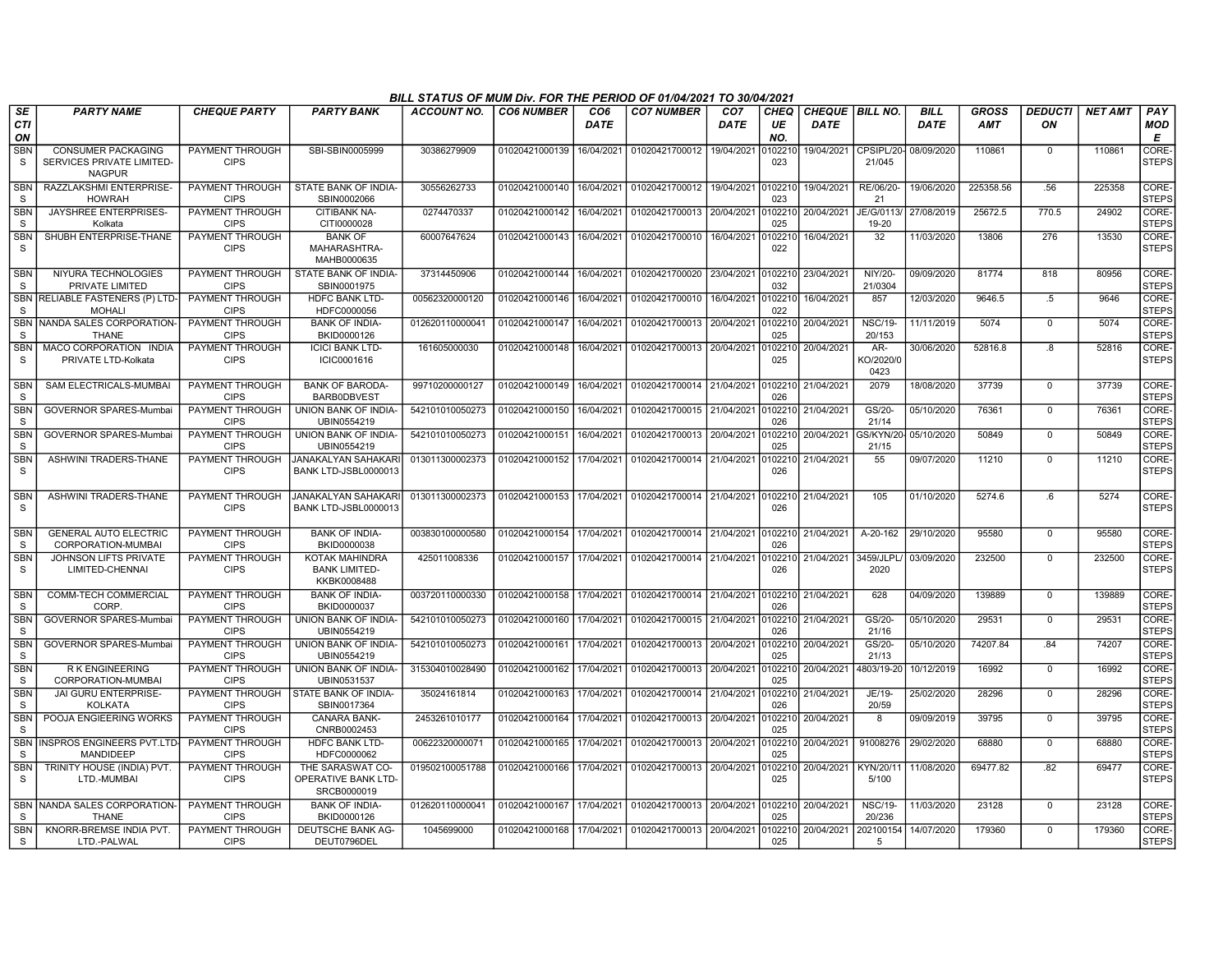|                            |                                                   |                                |                                             | BILL STATUS OF MUM Div. FOR THE PERIOD OF 01/04/2021 TO 30/04/2021 |                   |                         |                                                     |                                |                   |                                       |                     |                            |                            |                      |                |                             |
|----------------------------|---------------------------------------------------|--------------------------------|---------------------------------------------|--------------------------------------------------------------------|-------------------|-------------------------|-----------------------------------------------------|--------------------------------|-------------------|---------------------------------------|---------------------|----------------------------|----------------------------|----------------------|----------------|-----------------------------|
| <b>SE</b><br><b>CTI</b>    | <b>PARTY NAME</b>                                 | <b>CHEQUE PARTY</b>            | <b>PARTY BANK</b>                           | <b>ACCOUNT NO.</b>                                                 | <b>CO6 NUMBER</b> | CO <sub>6</sub><br>DATE | <b>CO7 NUMBER</b>                                   | CO <sub>7</sub><br><b>DATE</b> | <b>CHEQ</b><br>UE | <b>CHEQUE BILL NO.</b><br><b>DATE</b> |                     | <b>BILL</b><br><b>DATE</b> | <b>GROSS</b><br><b>AMT</b> | <b>DEDUCTI</b><br>ΟN | <b>NET AMT</b> | PAY<br>MOD                  |
| ON                         |                                                   |                                |                                             |                                                                    |                   |                         |                                                     |                                | NO.               |                                       |                     |                            |                            |                      |                | E                           |
| <b>SBN</b>                 | <b>RK ENGINEERING</b><br>CORPORATION-MUMBAI       | PAYMENT THROUGH<br><b>CIPS</b> | UNION BANK OF INDIA-<br>UBIN0531537         | 315304010028490                                                    | 01020421000169    | 17/04/2021              | 01020421700015                                      | 21/04/2021                     | )102210<br>026    | 21/04/2021                            | 3835/19-20          | 18/10/2019                 | 47790                      | 1673                 | 46117          | <b>CORE</b><br><b>STEPS</b> |
| S<br><b>SBN</b>            | SUN TECHNOLOGIES-MUMBAI                           | PAYMENT THROUGH                | SYNDICATE BANK-                             | 50441010008800                                                     | 01020421000170    | 17/04/2021              | 01020421700015 21/04/2021                           |                                | 102210            | 21/04/2021                            | 625                 | 31/01/2020                 | 29028                      | 1306                 | 27722          | CORE-                       |
| S                          |                                                   | <b>CIPS</b>                    | SYNB0005044                                 |                                                                    |                   |                         |                                                     |                                | 026               |                                       |                     |                            |                            |                      |                | <b>STEPS</b>                |
| <b>SBN</b>                 | <b>EMKAY ENTERPRISES-THANE</b>                    | <b>PAYMENT THROUGH</b>         | <b>INDIAN OVERSEAS</b>                      | 124502000000298                                                    | 01020421000171    | 17/04/2021              | 01020421700015 21/04/2021                           |                                | 0102210           | 21/04/2021                            | 225/EE              | 08/01/2020                 | 2284                       | $\Omega$             | 2284           | CORE-                       |
| <sub>S</sub>               |                                                   | <b>CIPS</b>                    | BANK-IOBA0001245                            |                                                                    |                   |                         |                                                     |                                | 026               |                                       |                     |                            |                            |                      |                | <b>STEPS</b>                |
| <b>SBN</b><br>S            | <b>EMKAY ENTERPRISES-THANE</b>                    | PAYMENT THROUGH<br><b>CIPS</b> | <b>INDIAN OVERSEAS</b><br>BANK-IOBA0001245  | 124502000000298                                                    | 01020421000172    | 17/04/2021              | 01020421700015 21/04/2021                           |                                | 102210<br>026     | 21/04/2021                            | 150/EE              | 04/10/2019                 | 12075                      | 121                  | 11954          | CORE-<br><b>STEPS</b>       |
| <b>SBN</b><br>S            | RAVI ENTERPRISES-VARANAS                          | PAYMENT THROUGH<br><b>CIPS</b> | STATE BANK OF INDIA<br>SBIN0001868          | 10852134917                                                        | 01020421000174    | 17/04/2021              | 01020421700015 21/04/2021                           |                                | 102210<br>026     | 21/04/2021                            | 122                 | 16/11/2019                 | 4305                       | 65                   | 4240           | CORE-<br><b>STEPS</b>       |
| <b>SBN</b>                 | <b>DURGA DHATAB SHILPA-</b>                       | <b>PAYMENT THROUGH</b>         | ALLAHABAD BANK-                             | 50388644941                                                        | 01020421000175    | 17/04/2021              | 01020421700015 21/04/2021                           |                                | 0102210           | 21/04/2021                            | <b>DDS/093/</b>     | 18/02/2020                 | 17483                      | 175                  | 17308          | CORE-                       |
| S                          | <b>KOLKATA</b>                                    | <b>CIPS</b>                    | ALLA0210331                                 |                                                                    |                   |                         |                                                     |                                | 026               |                                       | $9 - 20$            |                            |                            |                      |                | <b>STEPS</b>                |
| <b>SBN</b><br><sub>S</sub> | A-ONE ENTERPRISES PVT.<br>LTD.-NEW DELHI          | PAYMENT THROUGH<br><b>CIPS</b> | <b>HDFC BANK LTD-</b><br>HDFC0000319        | 03192560000565                                                     | 01020421000176    | 19/04/2021              | 01020421700020                                      | 23/04/2021                     | 102210<br>032     | 23/04/2021                            | 009                 | 23/07/2020                 | 99828                      | $\mathbf 0$          | 99828          | CORE-<br><b>STEPS</b>       |
| <b>SBN</b><br>S            | <b>ANKUR ELECTRONICS</b>                          | PAYMENT THROUGH<br><b>CIPS</b> | <b>CENTRAL BANK OF</b><br>INDIA-CBIN0280595 | 1170090694                                                         | 01020421000178    | 19/04/2021              | 01020421700020                                      | 23/04/2021                     | 102210<br>032     | 23/04/2021                            | 001                 | 11/06/2020                 | 213143                     | $\mathbf 0$          | 213143         | CORE-<br><b>STEPS</b>       |
| <b>SBN</b>                 | <b>ANKUR ELECTRONICS</b>                          | PAYMENT THROUGH                | <b>CENTRAL BANK OF</b>                      | 1170090694                                                         | 01020421000179    | 19/04/2021              | 01020421700014                                      | 21/04/2021                     |                   | 102210 21/04/2021                     | 005                 | 24/06/2020                 | 242136                     | $\mathbf 0$          | 242136         | CORE-                       |
| S                          |                                                   | <b>CIPS</b>                    | INDIA-CBIN0280595                           |                                                                    |                   |                         |                                                     |                                | 026               |                                       |                     |                            |                            |                      |                | <b>STEPS</b>                |
| SBN                        | NOMUS COMM. SYSTEMS PVT                           | <b>PAYMENT THROUGH</b>         | <b>HDFC BANK LTD-</b>                       | 50200032751730                                                     | 01020421000180    | 19/04/2021              | 01020421700014 21/04/2021                           |                                | 102210            | 21/04/2021                            | M/20                | 17/06/2020                 | 236000                     | $\Omega$             | 236000         | CORE-                       |
| S<br><b>SBN</b>            | LTD.<br>PUNJAB COMMUNICATIONS                     | <b>CIPS</b><br>PAYMENT THROUGH | HDFC0000033<br><b>INDUSIND BANK-</b>        | 650001466421                                                       | 01020421000181    | 19/04/2021              | 01020421700014 21/04/2021                           |                                | 026<br>102210     | 21/04/2021                            | 21/0032<br>20211038 | 01/07/2020                 | 197296                     | $\mathbf 0$          | 197296         | <b>STEPS</b><br>CORE-       |
| S                          | LIMITED-SAS NAGAR                                 | <b>CIPS</b>                    | INDB0000014                                 |                                                                    |                   |                         |                                                     |                                | 026               |                                       |                     |                            |                            |                      |                | <b>STEPS</b>                |
| <b>SBN</b><br>S            | <b>EPSILON ELECTRONIC</b><br><b>EQUIPMENT AND</b> | PAYMENT THROUGH<br><b>CIPS</b> | HDFC BANK LTD-<br>HDFC0000126               | 01262320000053                                                     | 01020421000182    | 19/04/2021              | 01020421700014                                      | 21/04/2021                     | 102210<br>026     | 21/04/2021                            | EP/TI/20-<br>21/047 | 06/06/2020                 | 203904                     | $^{\circ}$           | 203904         | CORE-<br><b>STEPS</b>       |
|                            | <b>COMPONENTS PRIVATE</b><br>LIMITED-             |                                |                                             |                                                                    |                   |                         |                                                     |                                |                   |                                       |                     |                            |                            |                      |                |                             |
| <b>SBN</b><br>S            | <b>TATER INTERNATIONAL IMPEX</b><br><b>MUMBAI</b> | PAYMENT THROUGH<br><b>CIPS</b> | SBI-SBIN0000566                             | 38943811766                                                        | 01020421000185    | 19/04/2021              | 01020421700014 21/04/2021                           |                                | 0102210<br>026    | 21/04/2021                            | TII/318/20-<br>21   | 12/02/2021                 | 474500                     | 7415                 | 467085         | CORE-<br><b>STEPS</b>       |
| SBN<br>S.                  | SHIV GIR AUTO IMPEX                               | PAYMENT THROUGH<br><b>CIPS</b> | <b>CANARA BANK-</b><br>CNRB0002076          | 2076201001054                                                      | 01020421000187    | 19/04/2021              | 01020421700015 21/04/2021                           |                                | 0102210<br>026    | 21/04/2021                            | 85                  | 05/08/2020                 | 64700.16                   | .16                  | 64700          | CORE-<br><b>STEPS</b>       |
| <b>SBN</b><br>S            | SHREE RUBBER WORKS-<br><b>THANE</b>               | PAYMENT THROUGH<br><b>CIPS</b> | <b>HDFC BANK LTD-</b><br>HDFC0000685        | 06852560000528                                                     | 01020421000188    | 19/04/2021              | 01020421700015 21/04/2021                           |                                | 102210<br>026     | 21/04/2021                            | SRW/2020-<br>21/134 | 04/08/2020                 | 204016                     | $\mathbf 0$          | 204016         | CORE-<br><b>STEPS</b>       |
| <b>SBN</b>                 | S.M.SHAH AND CO-MUMBAI                            | PAYMENT THROUGH                | <b>IDBI BANK LTD-</b>                       | 173102000001205                                                    | 01020421000189    | 19/04/2021              | 01020421700017                                      | 21/04/2021                     | 102210            | 21/04/2021                            | 15                  | 08/09/2020                 | 239540                     | $\overline{0}$       | 239540         | CORE-                       |
| <sub>S</sub><br><b>SBN</b> | PRAG POLYMERS-LUCKNOW                             | <b>CIPS</b><br>PAYMENT THROUGH | IBKL0000173<br>ORIENTAL BANK OF             | 00501132000300                                                     | 01020421000191    | 19/04/2021              | 01020421700024 28/04/2021                           |                                | 026<br>0102210    | 01/05/2021 PP1/20/100                 |                     | 03/09/2020                 | 190234                     | $\Omega$             | 190234         | <b>STEPS</b><br>CORE-       |
| S                          |                                                   | <b>CIPS</b>                    | COMMERCE-<br>ORBC0100050                    |                                                                    |                   |                         |                                                     |                                | 043               |                                       | /CR                 |                            |                            |                      |                | <b>STEPS</b>                |
| <b>SBN</b><br>S            | METRO STEEL INDUSTRIES                            | PAYMENT THROUGH<br><b>CIPS</b> | STATE BANK OF INDIA-<br>SBIN0001407         | 10255525648                                                        | 01020421000192    | 19/04/2021              | 01020421700017 21/04/2021                           |                                | 026               | 0102210 21/04/2021                    | MSI/21/20-<br>21    | 04/08/2020                 | 161280                     | $^{\circ}$           | 161280         | CORE-<br><b>STEPS</b>       |
| <b>SBN</b>                 | S.M.SHAH AND CO-MUMBAI                            | PAYMENT THROUGH                | <b>IDBI BANK LTD-</b>                       | 173102000001205                                                    | 01020421000193    | 19/04/2021              | 01020421700017 21/04/2021                           |                                | 102210            | 21/04/2021                            | 09                  | 25/08/2020                 | 228992                     | $\overline{0}$       | 228992         | CORE-                       |
| S                          |                                                   | <b>CIPS</b>                    | IBKL0000173                                 |                                                                    |                   |                         |                                                     |                                | 026               |                                       |                     |                            |                            |                      |                | <b>STEPS</b>                |
| SBN<br>S.                  | PPS INTERNATIONAL-GAUTAM<br><b>BUDH NAGAR</b>     | PAYMENT THROUGH<br><b>CIPS</b> | <b>HDFC BANK LTD-</b><br>HDFC0000728        | 07288640000054                                                     | 01020421000194    | 19/04/2021              | 01020421700017                                      | 21/04/2021                     | 102210<br>026     | 21/04/2021 PPS/GN/20                  | 21/075              | 23/06/2020                 | 29500                      | $\Omega$             | 29500          | CORE-<br><b>STEPS</b>       |
| <b>SBN</b><br>S            | <b>MAHAJATI ENGINEERING</b><br>WORKS-HOWRAH       | PAYMENT THROUGH<br><b>CIPS</b> | STATE BANK OF INDIA-<br>SBIN0000091         | 11030674814                                                        | 01020421000195    | 19/04/2021              | 01020421700018 21/04/2021                           |                                | 102210<br>027     | 21/04/2021                            | MJ/2020-<br>21/08   | 22/07/2020                 | 134456                     | $\mathbf 0$          | 134456         | CORE-<br><b>STEPS</b>       |
| <b>SBN</b>                 | PARAS SALES CORPORATION-                          | PAYMENT THROUGH                | <b>ICICI BANK LTD-</b>                      | 000605031779                                                       | 01020421000196    | 19/04/2021              | 01020421700018                                      | 21/04/2021                     | 102210            | 21/04/2021                            | 073/2020-           | 13/08/2020                 | 23895                      | $\mathbf 0$          | 23895          | CORE-                       |
| S                          | <b>KOLKATA</b>                                    | <b>CIPS</b>                    | <b>ICIC0000006</b>                          |                                                                    |                   |                         |                                                     |                                | 027               |                                       | 21                  |                            |                            |                      |                | <b>STEPS</b>                |
| <b>SBN</b><br>S            | R.P.MACHINE TOOLS-<br><b>GAZIABAD</b>             | PAYMENT THROUGH<br><b>CIPS</b> | PUNJAB NATIONAL<br>BANK-PUNB0205100         | 205100930001059                                                    | 01020421000198    | 19/04/2021              | 01020421700030                                      | 10/05/2021                     | 102210<br>056     | 10/05/2021                            | 007                 | 14/05/2019                 | 324382                     | 15229                | 309153         | CORE-<br><b>STEPS</b>       |
| <b>SBN</b>                 | <b>RK ENGINEERING</b>                             | PAYMENT THROUGH                | UNION BANK OF INDIA-                        | 315304010028490                                                    | 01020421000199    | 20/04/2021              | 01020421700018 21/04/2021                           |                                | 102210            | 21/04/2021 6422/19-20                 |                     | 02/03/2020                 | 181814                     | $\mathbf 0$          | 181814         | CORE-                       |
| S                          | CORPORATION-MUMBAI                                | <b>CIPS</b>                    | UBIN0531537                                 |                                                                    |                   |                         |                                                     |                                | 027               |                                       |                     |                            |                            |                      |                | <b>STEPS</b>                |
| <b>SBN</b><br>S            | RAIL TECH INDIA-THANE                             | PAYMENT THROUGH<br><b>CIPS</b> | <b>HDFC BANK LTD-</b><br>HDFC0001024        | 50200039906206                                                     | 01020421000201    | 20/04/2021              | 01020421700020                                      | 23/04/2021                     | 0102210<br>032    | 23/04/2021                            | 33                  | 04/03/2021                 | 183504                     | 2064                 | 181440         | CORE-<br><b>STEPS</b>       |
| <b>SBN</b><br><sub>S</sub> | <b>CYGNUS MICROSYSTEMS PVT</b><br>LTD-HYDERABAD   | PAYMENT THROUGH<br><b>CIPS</b> | ANDHRA BANK-<br>ANDB0001249                 | 124913046000050                                                    | 01020421000202    | 20/04/2021              | 01020421700020                                      | 23/04/2021                     | 102210<br>032     | 23/04/2021                            | G014/2020           | 25/06/2020                 | 231280                     | $\mathbf 0$          | 231280         | CORE-<br><b>STEPS</b>       |
| <b>SBN</b><br>S            | AAS UDYOG-KOLKATA                                 | PAYMENT THROUGH<br><b>CIPS</b> | <b>HDFC BANK LTD-</b><br>HDFC0000428        | 04282560000012                                                     |                   |                         | 01020421000203 20/04/2021 01020421700014 21/04/2021 |                                | 026               | 0102210 21/04/2021                    | AU/20-<br>21/023    | 08/12/2020                 | 2159400                    | 36600                | 2122800        | CORE-<br><b>STEPS</b>       |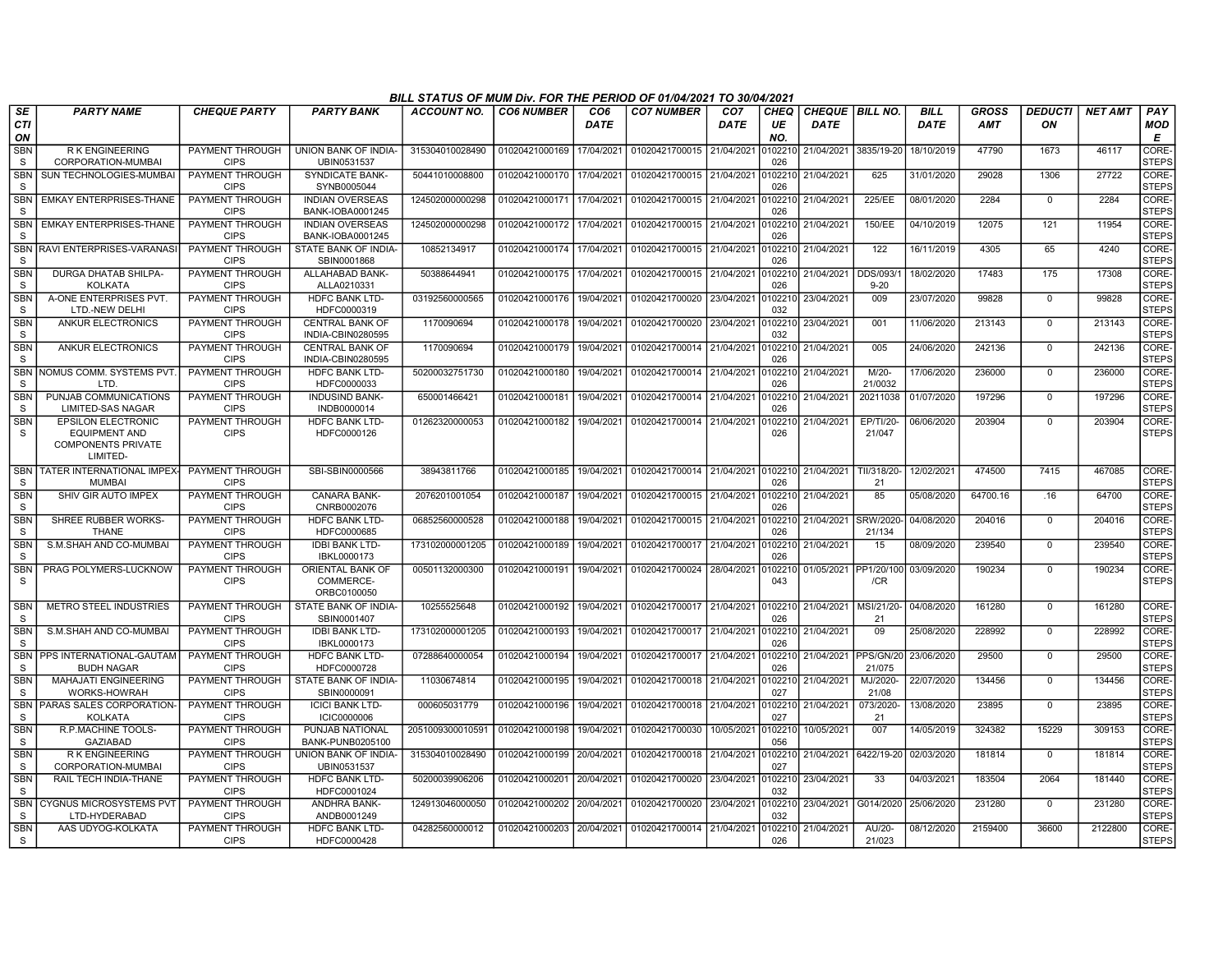|                            | BILL STATUS OF MUM Div. FOR THE PERIOD OF 01/04/2021 TO 30/04/2021<br><b>BILL</b><br><b>GROSS</b><br>PAY<br><b>PARTY NAME</b><br><b>CHEQUE PARTY</b><br><b>PARTY BANK</b><br><b>ACCOUNT NO.</b><br><b>CO6 NUMBER</b><br>CO <sub>6</sub><br><b>CO7 NUMBER</b><br>CO <sub>7</sub><br><b>CHEQ</b><br>CHEQUE   BILL NO.<br><b>DEDUCTI</b><br><b>NET AMT</b> |                                       |                                                               |                  |                           |             |                                                                        |             |                |                        |                            |             |         |                |         |                       |
|----------------------------|---------------------------------------------------------------------------------------------------------------------------------------------------------------------------------------------------------------------------------------------------------------------------------------------------------------------------------------------------------|---------------------------------------|---------------------------------------------------------------|------------------|---------------------------|-------------|------------------------------------------------------------------------|-------------|----------------|------------------------|----------------------------|-------------|---------|----------------|---------|-----------------------|
| SE<br><b>CTI</b><br>ON     |                                                                                                                                                                                                                                                                                                                                                         |                                       |                                                               |                  |                           | <b>DATE</b> |                                                                        | <b>DATE</b> | UE<br>NO.      | <b>DATE</b>            |                            | <b>DATE</b> | AMT     | ON             |         | <b>MOD</b><br>E       |
| <b>SBN</b><br><sub>S</sub> | <b>SCIENCE ENTERPRISES</b>                                                                                                                                                                                                                                                                                                                              | PAYMENT THROUGH<br><b>CIPS</b>        | <b>HDFC BANK LTD-</b><br>HDFC0000339                          | 03392560000240   | 01020421000204 20/04/2021 |             | 01020421700051                                                         | 31/05/2021  | 0102210<br>091 | 31/05/2021             | 3982                       | 19/02/2021  | 60500   | 605            | 59895   | CORE-<br><b>STEPS</b> |
| <b>SBN</b><br>S.           | <b>DESIGN FURNITURE.</b>                                                                                                                                                                                                                                                                                                                                | PAYMENT THROUGH<br><b>CIPS</b>        | THE AHMEDABAD<br>MERCANTILE CO-<br>OPERATI-AMCB0660017        | 066017101003585  | 01020421000207 20/04/2021 |             | 01020421700014 21/04/2021                                              |             | 0102210<br>026 | 21/04/2021 D/90/20-21  |                            | 24/08/2020  | 37760   | $\mathbf 0$    | 37760   | CORE-<br><b>STEPS</b> |
| <b>SBN</b><br>S.           | <b>ECOSI ENERGY PRIVATE</b><br>LIMITEDDELHI                                                                                                                                                                                                                                                                                                             | PAYMENT THROUGH<br><b>CIPS</b>        | <b>ICICI BANK LTD-</b><br>ICIC0000829                         | 082905001041     |                           |             | 01020421000208 20/04/2021 01020421700014 21/04/2021 0102210 21/04/2021 |             | 026            |                        | EEPL/333/<br>$20 - 21$     | 29/01/2021  | 49468   | $\Omega$       | 49468   | CORE-<br><b>STEPS</b> |
| <b>SBN</b><br><sub>S</sub> | ARYA FILAMENTS PRIVATE<br>LIMITED-INDORE                                                                                                                                                                                                                                                                                                                | PAYMENT THROUGH<br><b>CIPS</b>        | STATE BANK OF INDIA-<br>SBIN0030015                           | 31810017344      | 01020421000209 20/04/2021 |             | 01020421700017 21/04/2021                                              |             | 026            | 0102210 21/04/2021     | 1504                       | 21/12/2020  | 37200   | $\mathbf 0$    | 37200   | CORE-<br><b>STEPS</b> |
| SBN<br><sub>S</sub>        | HINDUSTAN ENGINEERING<br><b>COMPANYJHANSI</b>                                                                                                                                                                                                                                                                                                           | PAYMENT THROUGH<br><b>CIPS</b>        | PUNJAB NATIONAL<br>BANK-PUNB0367200                           | 3672008700003925 | 01020421000211 20/04/2021 |             | 01020421700017                                                         | 21/04/2021  | 026            | 0102210 21/04/2021     | 251                        | 23/12/2020  | 12000   | $\mathbf 0$    | 12000   | CORE-<br><b>STEPS</b> |
| <b>SBN</b><br><sub>S</sub> | <b>BGN MEDTEX INDIA PRIVATE</b><br>LIMITED-MUMBAI                                                                                                                                                                                                                                                                                                       | PAYMENT THROUGH<br><b>CIPS</b>        | <b>ICICI BANK LTD-</b><br>ICIC0001199                         | 119905000434     | 01020421000212 20/04/2021 |             | 01020421700025                                                         | 29/04/2021  | 0102210<br>043 | 01/05/2021             | <b>BGNMT-</b><br>154/20-21 | 15/02/2021  | 116050  | $\mathbf 0$    | 116050  | CORE-<br><b>STEPS</b> |
| <b>SBN</b><br><sub>S</sub> | <b>MAYA BATTERY AND</b><br>ELECTRICAL WORKS-KOLKATA                                                                                                                                                                                                                                                                                                     | PAYMENT THROUGH<br><b>CIPS</b>        | CITY UNION BANK LTD-<br>CIUB0000110                           | 110120000123139  | 01020421000213 20/04/2021 |             | 01020421700040                                                         | 17/05/2021  | 0102210<br>066 | 17/05/2021             | MB/2537/2<br>$0 - 21$      | 24/11/2020  | 113664  | $\mathbf 0$    | 113664  | CORE-<br><b>STEPS</b> |
| <b>SBN</b><br>S.           | <b>EMKAY ENTERPRISES</b>                                                                                                                                                                                                                                                                                                                                | PAYMENT THROUGH<br><b>CIPS</b>        | <b>INDIAN OVERSEAS</b><br>BANK-IOBA0001245                    | 124502000000298  | 01020421000214 20/04/2021 |             | 01020421700020                                                         | 23/04/2021  | 0102210<br>032 | 23/04/2021             | 79/EE                      | 09/10/2020  | 16800   | $\Omega$       | 16800   | CORE-<br><b>STEPS</b> |
| <b>SBN</b><br><sub>S</sub> | RASIKA INTERNATIONAL-NEW<br>DELHI                                                                                                                                                                                                                                                                                                                       | PAYMENT THROUGH<br><b>CIPS</b>        | <b>BANK OF INDIA-</b><br>BKID0006021                          | 602120110000663  | 01020421000215 20/04/2021 |             | 01020421700018 21/04/2021                                              |             | 027            | 0102210 21/04/2021     | RI/19-20/14                | 04/02/2020  | 35840   | $\Omega$       | 35840   | CORE-<br><b>STEPS</b> |
| <b>SBN</b><br><sub>S</sub> | S.K.ENGINEERING<br>ENTERPRISE-HOWRAH                                                                                                                                                                                                                                                                                                                    | PAYMENT THROUGH<br><b>CIPS</b>        | <b>ICICI BANK LTD-</b><br>ICIC0001606                         | 160605500051     | 01020421000216 20/04/2021 |             | 01020421700019 22/04/2021                                              |             | 0102210<br>029 | 22/04/2021             | 065/20-21                  | 31/07/2020  | 193200  | $\mathbf 0$    | 193200  | CORE-<br><b>STEPS</b> |
| <b>SBN</b><br><sub>S</sub> | S.M.SHAH AND CO-MUMBAI                                                                                                                                                                                                                                                                                                                                  | <b>PAYMENT THROUGH</b><br><b>CIPS</b> | <b>IDBI BANK LTD-</b><br>IBKL0000173                          | 173102000001205  | 01020421000217 20/04/2021 |             | 01020421700019 22/04/2021                                              |             | 0102210<br>029 | 22/04/2021             | 14                         | 08/09/2020  | 238183  | $\mathbf 0$    | 238183  | CORE-<br><b>STEPS</b> |
| <b>SBN</b><br><sub>S</sub> | S.M.SHAH AND CO-MUMBAI                                                                                                                                                                                                                                                                                                                                  | PAYMENT THROUGH<br><b>CIPS</b>        | <b>IDBI BANK LTD-</b><br>IBKL0000173                          | 173102000001205  | 01020421000218 20/04/2021 |             | 01020421700019                                                         | 22/04/2021  | 0102210<br>029 | 22/04/2021             | 11                         | 25/08/2020  | 248692  | $\Omega$       | 248692  | CORE-<br><b>STEPS</b> |
| <b>SBN</b><br>S            | S.M.SHAH AND CO-MUMBAI                                                                                                                                                                                                                                                                                                                                  | PAYMENT THROUGH<br><b>CIPS</b>        | <b>IDBI BANK LTD-</b><br>IBKL0000173                          | 173102000001205  | 01020421000219 20/04/2021 |             | 01020421700019 22/04/2021                                              |             | 0102210<br>029 | 22/04/2021             | 08                         | 25/08/2020  | 242372  | $\mathbf 0$    | 242372  | CORE-<br><b>STEPS</b> |
| <b>SBN</b><br><sub>S</sub> | S.M.SHAH AND CO-MUMBAI                                                                                                                                                                                                                                                                                                                                  | PAYMENT THROUGH<br><b>CIPS</b>        | <b>IDBI BANK LTD-</b><br>IBKL0000173                          | 173102000001205  | 01020421000220 20/04/2021 |             | 01020421700019 22/04/2021                                              |             | 0102210<br>029 | 22/04/2021             | 10                         | 25/08/2020  | 197532  | 0              | 197532  | CORE-<br><b>STEPS</b> |
| <b>SBN</b><br><sub>S</sub> | <b>LAXVEN SYSTEMS-</b><br><b>HYDERABAD</b>                                                                                                                                                                                                                                                                                                              | PAYMENT THROUGH<br><b>CIPS</b>        | AXIS BANK-UTIB0000427                                         | 427010200008068  | 01020421000221 20/04/2021 |             | 01020421700019 22/04/2021                                              |             | 0102210<br>029 | 22/04/2021             | LAX/034/20<br>21           | 06/07/2020  | 171513  | $\overline{0}$ | 171513  | CORE-<br><b>STEPS</b> |
| <b>SBN</b><br>S.           | SAM ELECTRICALS-MUMBAI                                                                                                                                                                                                                                                                                                                                  | PAYMENT THROUGH<br><b>CIPS</b>        | <b>BANK OF BARODA-</b><br><b>BARBODBVEST</b>                  | 99710200000127   | 01020421000222 20/04/2021 |             | 01020421700019 22/04/2021                                              |             | 0102210<br>029 | 22/04/2021             | 2104                       | 05/09/2020  | 142874  | $\mathbf 0$    | 142874  | CORE-<br><b>STEPS</b> |
| <b>SBN</b><br>S.           | MAA LAXMI INDUSTRY-<br><b>HOWRAH</b>                                                                                                                                                                                                                                                                                                                    | PAYMENT THROUGH<br><b>CIPS</b>        | UNION BANK OF INDIA-<br>UBIN0906174                           | 510101005356473  | 01020421000223 20/04/2021 |             | 01020421700019                                                         | 22/04/2021  | 0102210<br>029 | 22/04/2021             | 330/19-20                  | 25/11/2019  | 199965  | $\Omega$       | 199965  | CORE-<br><b>STEPS</b> |
| <b>SBN</b><br><sub>S</sub> | THE INDIA THERMIT<br><b>CORPORATION LIMITED-</b><br><b>KANPUR</b>                                                                                                                                                                                                                                                                                       | PAYMENT THROUGH<br><b>CIPS</b>        | <b>STANDARD</b><br><b>CHARTERED BANK-</b><br>SCBL0036022      | 62205015093      | 01020421000225 20/04/2021 |             | 01020421700018 21/04/2021                                              |             | 0102210<br>027 | 21/04/2021             | KAN/2020/<br>760           | 23/12/2020  | 1100232 | 18648          | 1081584 | CORE-<br><b>STEPS</b> |
| <b>SBN</b><br>S            | VARDHMAN CORPORATION-<br><b>MUMBAI</b>                                                                                                                                                                                                                                                                                                                  | <b>PAYMENT THROUGH</b><br><b>CIPS</b> | UNITED BANK OF INDIA-<br>UTBI0SVN647                          | 1226050097031    | 01020421000226 20/04/2021 |             | 01020421700019 22/04/2021                                              |             | 029            | 0102210 22/04/2021     | 01                         | 08/09/2020  | 248862  | $\mathbf 0$    | 248862  | CORE-<br><b>STEPS</b> |
| <b>SBN</b><br><sub>S</sub> | <b>VISHWANATH INDUSTRIES-</b><br><b>JHANSI</b>                                                                                                                                                                                                                                                                                                          | <b>PAYMENT THROUGH</b><br><b>CIPS</b> | AXIS BANK-UTIB0000337                                         | 913020036729020  | 01020421000228 20/04/2021 |             | 01020421700019 22/04/2021                                              |             | 0102210<br>029 | 22/04/2021             | VNI/2020-<br>21/190        | 21/09/2020  | 156173  | $\Omega$       | 156173  | CORE-<br><b>STEPS</b> |
| <b>SBN</b><br><sub>S</sub> | THE SPECIAL ELECTRIC AND<br><b>ENGG CO-MUMBAI</b>                                                                                                                                                                                                                                                                                                       | PAYMENT THROUGH<br><b>CIPS</b>        | THE THANE JANATA<br>SAHAKARI BANK LTD-<br>TJSB0000080         | 080140300000005  | 01020421000229 20/04/2021 |             | 01020421700019 22/04/2021                                              |             | 0102210<br>029 | 22/04/2021             | 03                         | 28/06/2020  | 154526  | $\mathbf 0$    | 154526  | CORE-<br><b>STEPS</b> |
| <b>SBN</b><br><sub>S</sub> | R K ENGINEERING<br>CORPORATION-MUMBAI                                                                                                                                                                                                                                                                                                                   | PAYMENT THROUGH<br><b>CIPS</b>        | UNION BANK OF INDIA-<br>UBIN0531537                           | 315304010028490  | 01020421000230 20/04/2021 |             | 01020421700019 22/04/2021 0102210                                      |             | 029            | 22/04/2021 0910/20-21  |                            | 03/08/2020  | 42480   | $\Omega$       | 42480   | CORE-<br><b>STEPS</b> |
| <b>SBN</b><br><sub>S</sub> | INDIA POLYMER-HOWRAH                                                                                                                                                                                                                                                                                                                                    | PAYMENT THROUGH<br><b>CIPS</b>        | UNITED BANK OF INDIA-<br>UTBI0CGLD04                          | 0982050010174    | 01020421000232 20/04/2021 |             | 01020421700019                                                         | 22/04/2021  | 0102210<br>029 | 22/04/2021 08/IP/20-21 |                            | 06/07/2020  | 26880   | $\mathbf 0$    | 26880   | CORE-<br><b>STEPS</b> |
| <b>SBN</b><br><sub>S</sub> | TRINITY HOUSE (INDIA) PVT.<br>LTD.-MUMBAI                                                                                                                                                                                                                                                                                                               | PAYMENT THROUGH<br><b>CIPS</b>        | THE SARASWAT CO-<br><b>OPERATIVE BANK LTD-</b><br>SRCB0000019 | 019502100051788  | 01020421000234            | 20/04/2021  | 01020421700019                                                         | 22/04/2021  | 0102210<br>029 | 22/04/2021             | KYN/20/12<br>5/100         | 13/08/2020  | 100608  | $\Omega$       | 100608  | CORE-<br><b>STEPS</b> |
| <b>SBN</b><br><b>S</b>     | SACHIT ELECTRONICS-DELHI                                                                                                                                                                                                                                                                                                                                | PAYMENT THROUGH<br><b>CIPS</b>        | <b>CENTRAL BANK OF</b><br>INDIA-CBIN0281153                   | 3688103660       | 01020421000235 21/04/2021 |             | 01020421700019 22/04/2021                                              |             | 0102210<br>029 | 22/04/2021             | SE/19-<br>20/015           | 09/01/2020  | 2936    | 15             | 2921    | CORE-<br><b>STEPS</b> |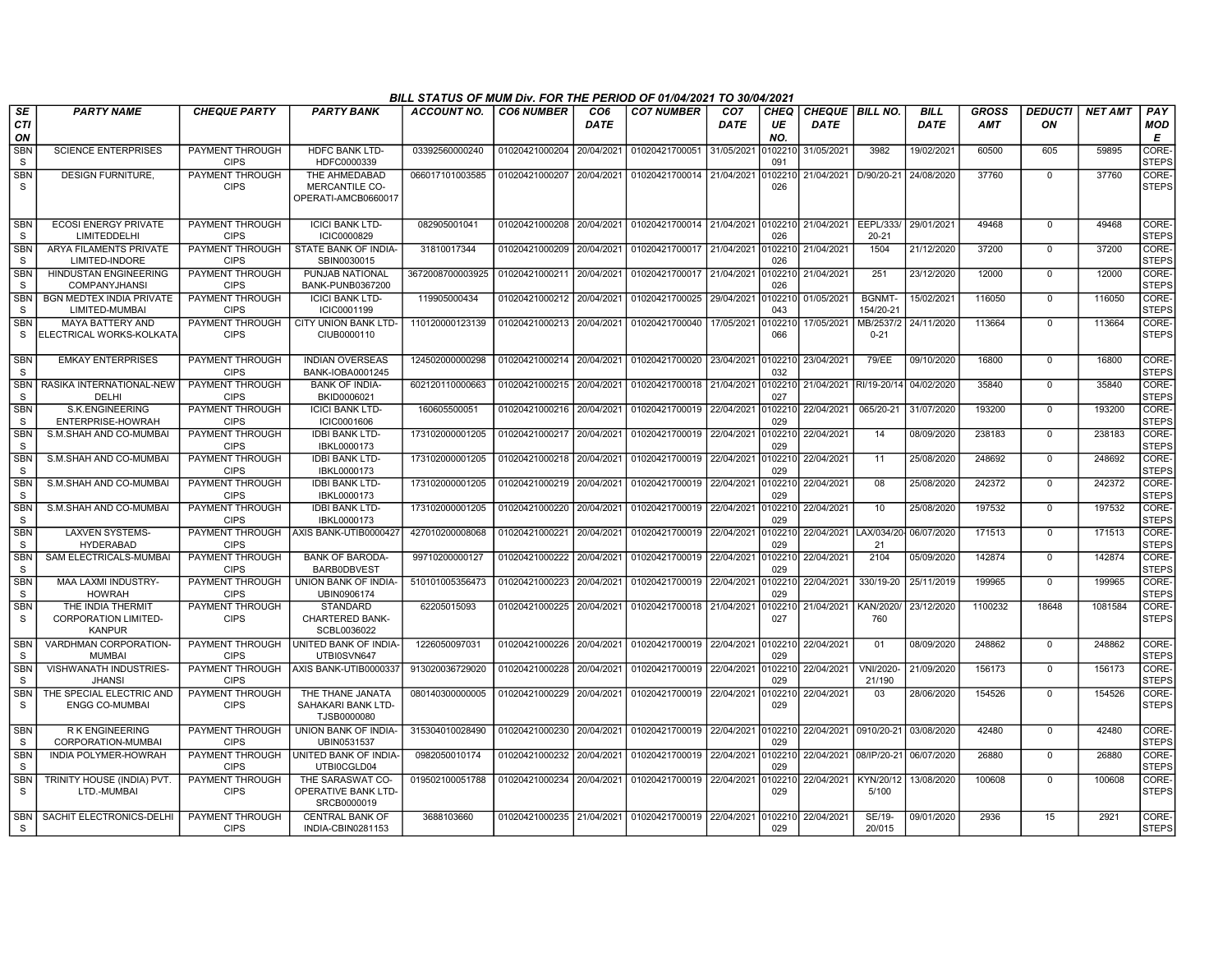|                               | BILL STATUS OF MUM Div. FOR THE PERIOD OF 01/04/2021 TO 30/04/2021<br><b>PARTY NAME</b><br><b>CHEQUE PARTY</b><br><b>ACCOUNT NO.</b><br><b>CO6 NUMBER</b><br>CO <sub>6</sub><br><b>CO7 NUMBER</b><br><b>CHEQUE BILL NO.</b><br><b>BILL</b><br><b>GROSS</b><br><b>DEDUCTI</b><br><b>NET AMT</b><br>PAY<br><b>PARTY BANK</b><br>CO <sub>7</sub><br>CHEQ |                                       |                                                               |                 |                           |            |                                                     |             |                |                    |                           |             |            |                |         |                       |
|-------------------------------|-------------------------------------------------------------------------------------------------------------------------------------------------------------------------------------------------------------------------------------------------------------------------------------------------------------------------------------------------------|---------------------------------------|---------------------------------------------------------------|-----------------|---------------------------|------------|-----------------------------------------------------|-------------|----------------|--------------------|---------------------------|-------------|------------|----------------|---------|-----------------------|
| <b>SE</b><br><b>CTI</b><br>ON |                                                                                                                                                                                                                                                                                                                                                       |                                       |                                                               |                 |                           | DATE       |                                                     | <b>DATE</b> | UE<br>NO.      | <b>DATE</b>        |                           | <b>DATE</b> | <b>AMT</b> | ON             |         | <b>MOD</b><br>E       |
| <b>SBN</b><br>S               | <b>BERKELEY PETROCHEMICAL</b><br>LLP-NEW DELHI                                                                                                                                                                                                                                                                                                        | PAYMENT THROUGH<br><b>CIPS</b>        | <b>ICICI BANK LTD-</b><br><b>ICIC0000007</b>                  | 000705050545    | 01020421000236 21/04/2021 |            | 01020421700019 22/04/2021                           |             | 102210<br>029  | 22/04/2021         | <b>BPLL/20-</b><br>21/051 | 18/12/2020  | 222772     | $\mathbf 0$    | 222772  | CORE-<br><b>STEPS</b> |
| <b>SBN</b><br>S.              | AAKASH ENTERPRIZES-<br><b>MUMBAI</b>                                                                                                                                                                                                                                                                                                                  | PAYMENT THROUGH<br><b>CIPS</b>        | <b>UNION BANK OF INDIA-</b><br>UBIN0531740                    | 317401010042553 | 01020421000237            | 21/04/2021 | 01020421700019                                      | 22/04/2021  | 0102210<br>029 | 22/04/2021         | 17/2020-21                | 07/11/2020  | 167899     | $\mathbf 0$    | 167899  | CORE-<br><b>STEPS</b> |
| <b>SBN</b><br>S               | UNI KLINGER LIMITED-PUNE                                                                                                                                                                                                                                                                                                                              | <b>PAYMENT THROUGH</b><br><b>CIPS</b> | HDFC BANK LTD-<br>HDFC0001783                                 | 17832120000013  | 01020421000240 21/04/2021 |            | 01020421700019                                      | 22/04/2021  | 0102210<br>029 | 22/04/2021         | 20200094                  | 30/05/2020  | 84087      | $\mathbf 0$    | 84087   | CORE-<br><b>STEPS</b> |
| SBN<br>S                      | CG POWER AND INDUSTRIAL<br>SOLUTIONS LIMITED-MUMBAI                                                                                                                                                                                                                                                                                                   | PAYMENT THROUGH<br><b>CIPS</b>        | SBI-SBIN0008965                                               | 38831345246     | 01020421000241            | 21/04/2021 | 01020421700019                                      | 22/04/2021  | 102210<br>029  | 22/04/2021         | 315402902                 | 05/10/2020  | 3626448    | 64758          | 3561690 | CORE-<br><b>STEPS</b> |
| <b>SBN</b><br>S               | HYDRAX INTERNATIONAL-<br><b>KOLKATA</b>                                                                                                                                                                                                                                                                                                               | PAYMENT THROUGH<br><b>CIPS</b>        | <b>BANK OF</b><br>MAHARASHTRA-<br>MAHB0000973                 | 20099311241     | 01020421000242 21/04/2021 |            | 01020421700020                                      | 23/04/2021  | 102210<br>032  | 23/04/2021         | 0873/20-<br>21/C          | 17/11/2020  | 17472      | $\mathbf 0$    | 17472   | CORE-<br><b>STEPS</b> |
| <b>SBN</b><br>S               | SETH TRADERS-MUMBAI                                                                                                                                                                                                                                                                                                                                   | PAYMENT THROUGH<br><b>CIPS</b>        | <b>CANARA BANK-</b><br>CNRB0000239                            | 0239261101148   | 01020421000243 21/04/2021 |            | 01020421700020 23/04/2021                           |             | 0102210<br>032 | 23/04/2021         | ST/62                     | 21/10/2020  | 216364.8   | .8             | 216364  | CORE-<br><b>STEPS</b> |
| <b>SBN</b><br>S.              | SETH TRADERS-MUMBAI                                                                                                                                                                                                                                                                                                                                   | PAYMENT THROUGH<br><b>CIPS</b>        | <b>CANARA BANK-</b><br>CNRB0000239                            | 0239261101148   | 01020421000244            | 21/04/2021 | 01020421700027                                      | 03/05/2021  | 102210<br>045  | 03/05/2021         | ST/63                     | 21/10/2020  | 248481.45  | .45            | 248481  | CORE-<br><b>STEPS</b> |
| <b>SBN</b><br><sub>S</sub>    | SETH TRADERS-MUMBAI                                                                                                                                                                                                                                                                                                                                   | PAYMENT THROUGH<br><b>CIPS</b>        | <b>CANARA BANK-</b><br>CNRB0000239                            | 0239261101148   | 01020421000245 21/04/2021 |            | 01020421700027                                      | 03/05/2021  | 0102210<br>045 | 03/05/2021         | ST/64                     | 21/10/2020  | 173542.6   | .6             | 173542  | CORE-<br><b>STEPS</b> |
| <b>SBN</b><br>S               | <b>GENERAL AUTO ELECTRIC</b><br>CORPORATION-MUMBAI                                                                                                                                                                                                                                                                                                    | PAYMENT THROUGH<br><b>CIPS</b>        | <b>BANK OF INDIA-</b><br>BKID0000038                          | 003830100000580 | 01020421000247            | 21/04/2021 | 01020421700020                                      | 23/04/2021  | 102210<br>032  | 23/04/2021         | A-20-179                  | 12/11/2020  | 148680     | $\mathbf 0$    | 148680  | CORE-<br><b>STEPS</b> |
| <b>SBN</b><br>S               | <b>GENERAL AUTO ELECTRIC</b><br>CORPORATION-MUMBAI                                                                                                                                                                                                                                                                                                    | PAYMENT THROUGH<br><b>CIPS</b>        | <b>BANK OF INDIA-</b><br>BKID0000038                          | 003830100000580 | 01020421000248 21/04/2021 |            | 01020421700020                                      | 23/04/2021  | 102210<br>032  | 23/04/2021         | C-20-121                  | 30/11/2020  | 145653     | $\Omega$       | 145653  | CORE-<br><b>STEPS</b> |
| <b>SBN</b><br>S               | <b>GENERAL AUTO ELECTRIC</b><br>CORPORATION-MUMBAI                                                                                                                                                                                                                                                                                                    | PAYMENT THROUGH<br><b>CIPS</b>        | <b>BANK OF INDIA-</b><br>BKID0000038                          | 003830100000580 | 01020421000249            | 21/04/2021 | 01020421700020                                      | 23/04/2021  | 102210<br>032  | 23/04/2021         | C-20-149                  | 30/12/2020  | 486366.5   | 56880.5        | 429486  | CORE-<br><b>STEPS</b> |
| <b>SBN</b><br>S               | SHUBH ENTERPRISE                                                                                                                                                                                                                                                                                                                                      | PAYMENT THROUGH<br><b>CIPS</b>        | <b>BANK OF</b><br>MAHARASHTRA-<br>MAHB0000635                 | 60007647624     | 01020421000250 21/04/2021 |            | 01020421700021 23/04/2021                           |             | 0102210<br>032 | 23/04/2021         | 11                        | 23/08/2019  | 181130     | 18113          | 163017  | CORE-<br><b>STEPS</b> |
| <b>SBN</b><br>S.              | SHUBH ENTERPRISE                                                                                                                                                                                                                                                                                                                                      | PAYMENT THROUGH<br><b>CIPS</b>        | <b>BANK OF</b><br>MAHARASHTRA-<br>MAHB0000635                 | 60007647624     | 01020421000251            | 21/04/2021 | 01020421700021                                      | 23/04/2021  | 0102210<br>032 | 23/04/2021         | 06                        | 24/08/2020  | 141246     | $\Omega$       | 141246  | CORE-<br><b>STEPS</b> |
| <b>SBN</b><br>S.              | <b>SHUBH ENTERPRISE</b>                                                                                                                                                                                                                                                                                                                               | PAYMENT THROUGH<br><b>CIPS</b>        | <b>BANK OF</b><br>MAHARASHTRA-<br>MAHB0000635                 | 60007647624     |                           |            | 01020421000252 21/04/2021 01020421700021 23/04/2021 |             | 0102210<br>032 | 23/04/2021         | 07                        | 20/10/2020  | 16520      | $\Omega$       | 16520   | CORE-<br><b>STEPS</b> |
| <b>SBN</b><br>S               | <b>AKSHAY ENTERPRISES</b>                                                                                                                                                                                                                                                                                                                             | PAYMENT THROUGH<br><b>CIPS</b>        | THE SHAMRAO VITHAL<br><b>CO-OPERATIVE BAN-</b><br>SVCB0000015 | 101504180002649 | 01020421000253            | 21/04/2021 | 01020421700021                                      | 23/04/2021  | 102210<br>032  | 23/04/2021         | $\overline{7}$            | 02/01/2021  | 199696     | $\Omega$       | 199696  | CORE-<br><b>STEPS</b> |
| <b>SBN</b><br><sub>S</sub>    | <b>MONISHA TRADING</b><br>CORPORATION-MUMBAI                                                                                                                                                                                                                                                                                                          | PAYMENT THROUGH<br><b>CIPS</b>        | <b>DENA BANK-</b><br>BKDN0460461                              | 046111003304    | 01020421000254            | 21/04/2021 | 01020421700021                                      | 23/04/2021  | 102210<br>032  | 23/04/2021         | MT/134                    | 23/11/2020  | 58410      | $\Omega$       | 58410   | CORE-<br><b>STEPS</b> |
| <b>SBN</b><br><sub>S</sub>    | UNION ELECTRIC HARDWARE<br>COMPANY-MUMBAI                                                                                                                                                                                                                                                                                                             | PAYMENT THROUGH<br><b>CIPS</b>        | <b>BANK OF BARODA-</b><br><b>BARB0KHANDB</b>                  | 03980200000755  | 01020421000255 22/04/2021 |            | 01020421700020                                      | 23/04/2021  | 102210<br>032  | 23/04/2021         | 330                       | 04/02/2021  | 242190     | $\overline{0}$ | 242190  | CORE-<br><b>STEPS</b> |
| <b>SBN</b><br>S               | UNION ELECTRIC HARDWARE<br>CO                                                                                                                                                                                                                                                                                                                         | <b>PAYMENT THROUGH</b><br><b>CIPS</b> | <b>BANK OF BARODA-</b><br><b>BARB0KHANDB</b>                  | 03980200000755  | 01020421000256            | 22/04/2021 | 01020421700020                                      | 23/04/2021  | 102210<br>032  | 23/04/2021         | 555032                    | 28/10/2020  | 24885      | $\overline{0}$ | 24885   | CORE-<br><b>STEPS</b> |
| <b>SBN</b><br><sub>S</sub>    | RAILCON INTERNATIONAL-<br><b>KOLKATA</b>                                                                                                                                                                                                                                                                                                              | PAYMENT THROUGH<br><b>CIPS</b>        | <b>ICICI BANK LTD-</b><br>ICIC0006276                         | 627605251676    | 01020421000257            | 22/04/2021 | 01020421700022                                      | 23/04/2021  | 102210<br>033  | 26/04/2021         | R1/089/20<br>21           | 17/09/2020  | 845352     | 14328          | 831024  | CORE-<br><b>STEPS</b> |
| <b>SBN</b><br><sub>S</sub>    | JAYSHREE TRADERS-MUMBAI                                                                                                                                                                                                                                                                                                                               | PAYMENT THROUGH<br><b>CIPS</b>        | THE COSMOS CO-<br><b>OPERATIVE BANK LTD-</b><br>COSB0000012   | 0121001014818   | 01020421000258            | 22/04/2021 | 01020421700022                                      | 23/04/2021  | 102210<br>033  | 26/04/2021         | 2849                      | 11/09/2020  | 71366      | $\mathbf 0$    | 71366   | CORE-<br><b>STEPS</b> |
| <b>SBN</b><br>S               | SHAKTHI TECH<br>MANUFACTURING INDIA<br>PRIVATE LIMITED-<br>COIMBATORE                                                                                                                                                                                                                                                                                 | <b>PAYMENT THROUGH</b><br><b>CIPS</b> | <b>CANARA BANK-</b><br>CNRB0001207                            | 1207261006067   |                           |            | 01020421000260 22/04/2021 01020421700022 23/04/2021 |             | 0102210<br>033 | 26/04/2021         | STMIPL/20<br>21/L201      | 12/11/2020  | 184420     | $\Omega$       | 184420  | CORE-<br><b>STEPS</b> |
| S                             | SBN UNITED ENGINEERING WORKS                                                                                                                                                                                                                                                                                                                          | PAYMENT THROUGH<br><b>CIPS</b>        | ALLAHABAD BANK-<br>ALLA0210894                                | 50043060172     | 01020421000262            |            | 22/04/2021 01020421700022                           | 23/04/2021  | 033            | 0102210 26/04/2021 | 83                        | 05/10/2020  | 154839     | $\mathbf 0$    | 154839  | CORE-<br><b>STEPS</b> |
| <b>SBN</b><br><sub>S</sub>    | CONCO ELECTRIC-MUMBAI                                                                                                                                                                                                                                                                                                                                 | PAYMENT THROUGH<br><b>CIPS</b>        | ORIENTAL BANK OF<br>COMMERCE-<br>ORBC0100187                  | 01871131001841  | 01020421000263 22/04/2021 |            | 01020421700040                                      | 17/05/2021  | 102210<br>066  | 17/05/2021         | CE/20-<br>21/026          | 09/02/2021  | 219600     | 2196           | 217404  | CORE-<br><b>STEPS</b> |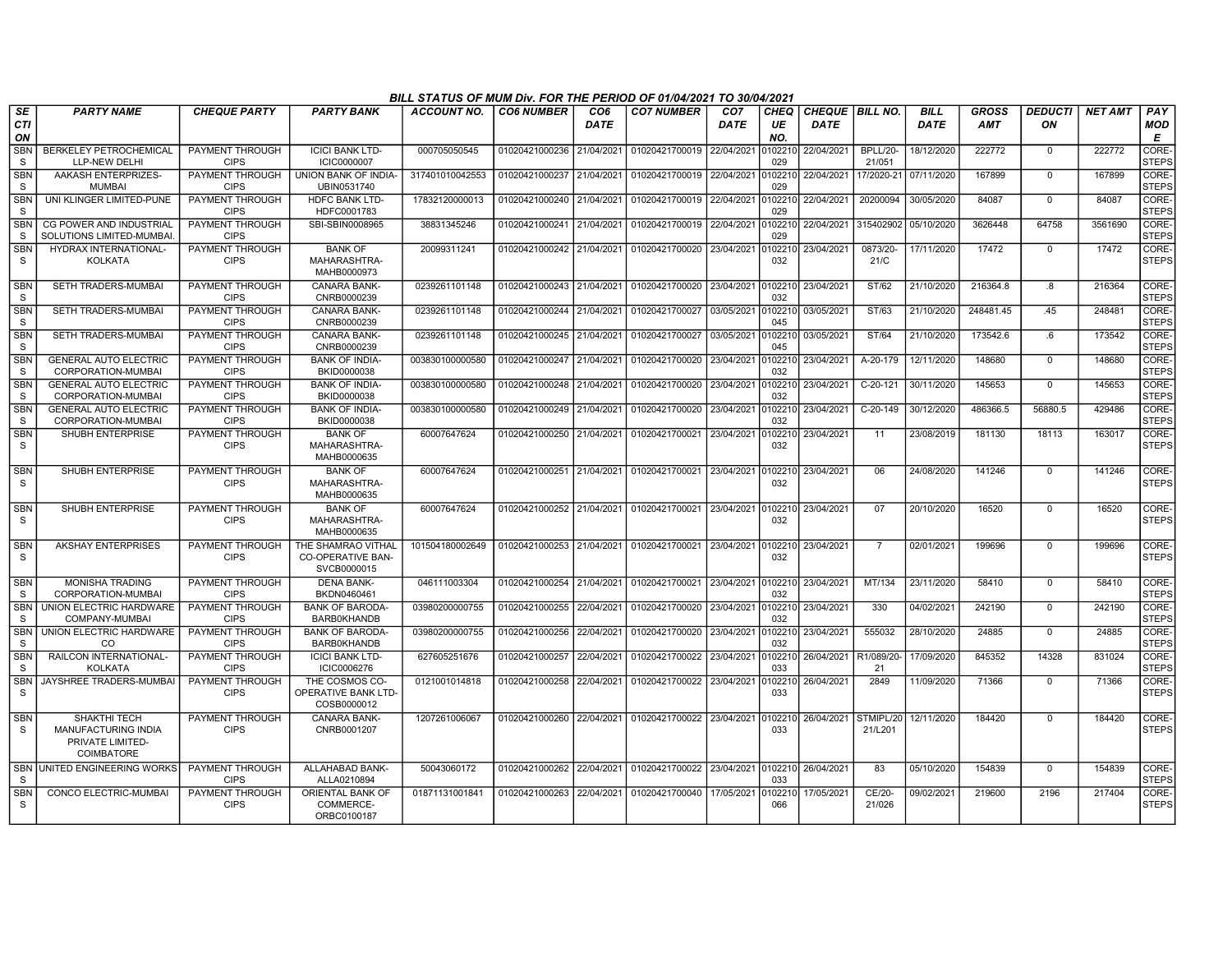|                            | BILL STATUS OF MUM Div. FOR THE PERIOD OF 01/04/2021 TO 30/04/2021<br><b>PARTY NAME</b><br><b>CO7 NUMBER</b><br>CHEQUE   BILL NO.<br><b>BILL</b><br><b>GROSS</b><br><b>DEDUCTI</b><br><b>NET AMT</b><br>PAY<br><b>CHEQUE PARTY</b><br><b>PARTY BANK</b><br><b>ACCOUNT NO.</b><br><b>CO6 NUMBER</b><br>CO <sub>6</sub><br>CO <sub>7</sub><br>CHEQ |                                       |                                                              |                                            |                           |            |                                              |             |                |                       |                                     |             |            |             |        |                                  |
|----------------------------|--------------------------------------------------------------------------------------------------------------------------------------------------------------------------------------------------------------------------------------------------------------------------------------------------------------------------------------------------|---------------------------------------|--------------------------------------------------------------|--------------------------------------------|---------------------------|------------|----------------------------------------------|-------------|----------------|-----------------------|-------------------------------------|-------------|------------|-------------|--------|----------------------------------|
| SE<br><b>CTI</b><br>ON     |                                                                                                                                                                                                                                                                                                                                                  |                                       |                                                              |                                            |                           | DATE       |                                              | <b>DATE</b> | UE<br>NO.      | <b>DATE</b>           |                                     | <b>DATE</b> | <b>AMT</b> | ΟN          |        | <b>MOD</b><br>Е                  |
| <b>SBN</b><br>S            | CONCO ELECTRIC-MUMBAI                                                                                                                                                                                                                                                                                                                            | PAYMENT THROUGH<br><b>CIPS</b>        | <b>ORIENTAL BANK OF</b><br>COMMERCE-<br>ORBC0100187          | 01871131001841                             | 01020421000264            | 22/04/2021 | 01020421700040                               | 17/05/2021  | 102210<br>066  | 17/05/2021            | CE/20-<br>21/024                    | 29/01/2021  | 239750     | $\Omega$    | 239750 | CORE-<br><b>STEPS</b>            |
| <b>SBN</b><br>S            | GODREJ AND BOYCE<br>MANUFACTURING COMPANY<br>LIMITED                                                                                                                                                                                                                                                                                             | PAYMENT THROUGH<br><b>CIPS</b>        | <b>CITIBANK NA-</b><br>CITI0100000                           | 1020242                                    | 01020421000265 22/04/2021 |            | 01020421700020 23/04/2021 0102210            |             | 032            | 23/04/2021 31I/121291 | 83                                  | 14/03/2020  | 15423      | $\Omega$    | 15423  | CORE-<br><b>STEPS</b>            |
| <b>SBN</b><br>S            | <b>MAMTA PRODUCTS-</b><br><b>GHAZIABAD</b>                                                                                                                                                                                                                                                                                                       | PAYMENT THROUGH<br><b>CIPS</b>        | PUNJAB NATIONAL<br>BANK-PUNB0144300                          | 1443002110094353 01020421000267 22/04/2021 |                           |            | 01020421700020 23/04/2021                    |             | 032            | 0102210 23/04/2021    | 115                                 | 25/12/2019  | 166848     | 6674        | 160174 | CORE-<br><b>STEPS</b>            |
| <b>SBN</b><br>S            | NIDHI ENTERPRISES-DELHI                                                                                                                                                                                                                                                                                                                          | PAYMENT THROUGH<br><b>CIPS</b>        | <b>IDBI BANK LTD-</b><br>IBKL0000874                         | 0874102000002691                           | 01020421000268            | 22/04/2021 | 01020421700020                               | 23/04/2021  | 102210<br>032  | 23/04/2021            | NE202021<br>RI/018                  | 23/08/2020  | 105600     | $\Omega$    | 105600 | CORE-<br><b>STEPS</b>            |
| <b>SBN</b><br>S            | <b>MANISH TRADER-BHILAI</b>                                                                                                                                                                                                                                                                                                                      | PAYMENT THROUGH<br><b>CIPS</b>        | <b>ANDHRA BANK-</b><br>ANDB0000740                           | 074011100000900                            | 01020421000269            | 22/04/2021 | 01020421700021                               | 23/04/2021  | 102210<br>032  | 23/04/2021            | 2021481                             | 24/11/2020  | 618800     | 9669        | 609131 | CORE-<br><b>STEPS</b>            |
| <b>SBN</b><br>S            | INTERNATIONAL INDUSTRIAL<br>SPRINGS-THANE                                                                                                                                                                                                                                                                                                        | PAYMENT THROUGH<br><b>CIPS</b>        | <b>HDFC BANK LTD-</b><br>HDFC0001235                         | 12352790000041                             | 01020421000270            | 22/04/2021 | 01020421700022 23/04/2021                    |             | 0102210<br>033 | 26/04/2021            | $20 -$<br>21/L/2910                 | 13/10/2020  | 44800      | $\mathbf 0$ | 44800  | CORE-<br><b>STEPS</b>            |
| <b>SBN</b><br><sub>S</sub> | <b>TOPGRIP INSTRUMENTS</b><br>COMPANY-KOLKATA                                                                                                                                                                                                                                                                                                    | <b>PAYMENT THROUGH</b><br><b>CIPS</b> | ALLAHABAD BANK-<br>ALLA0211716                               | 50172156299                                | 01020421000271            | 22/04/2021 | 01020421700022                               | 23/04/2021  | 102210<br>033  | 26/04/2021            | <b>TIC004</b>                       | 10/06/2020  | 198240     | $\Omega$    | 198240 | CORE-<br><b>STEPS</b>            |
| SBN<br>S                   | <b>VAPCON MANUFACTURING</b><br><b>ENGINEERS</b>                                                                                                                                                                                                                                                                                                  | PAYMENT THROUGH<br><b>CIPS</b>        | <b>BANK OF INDIA-</b><br>BKID0000061                         | 006127110000100                            | 01020421000272            | 22/04/2021 | 01020421700021                               | 23/04/2021  | 102210<br>032  | 23/04/2021            | VMG102/1<br>920                     | 23/10/2019  | 31860      | $\Omega$    | 31860  | CORE-<br><b>STEPS</b>            |
| <b>SBN</b><br>S            | V.M.ENTERPRISE-MUMBAI                                                                                                                                                                                                                                                                                                                            | PAYMENT THROUGH<br><b>CIPS</b>        | STATE BANK OF INDIA-<br>SBIN0013340                          | 38323523149                                | 01020421000273            | 22/04/2021 | 01020421700022 23/04/2021                    |             | 102210<br>033  | 26/04/2021            | 26                                  | 10/08/2020  | 160480     | $\Omega$    | 160480 | CORE-<br><b>STEPS</b>            |
| SBN<br>S                   | HIND ENTERPRISES-MUMBAI                                                                                                                                                                                                                                                                                                                          | PAYMENT THROUGH<br><b>CIPS</b>        | UNION BANK OF INDIA-<br>UBIN0537985                          | 379801010018121                            | 01020421000274            | 22/04/2021 | 01020421700022                               | 23/04/2021  | 0102210<br>033 | 26/04/2021            | 747                                 | 30/11/2020  | 33807      | $\mathbf 0$ | 33807  | CORE-<br><b>STEPS</b>            |
| <b>SBN</b><br>S            | <b>K P ENGINEERS-MUMBAI</b>                                                                                                                                                                                                                                                                                                                      | <b>PAYMENT THROUGH</b><br><b>CIPS</b> | <b>BANK OF BARODA-</b><br><b>BARBOVERSOV</b>                 | 17050200001003                             | 01020421000275            | 22/04/2021 | 01020421700023                               | 26/04/2021  | 0102210<br>033 | 26/04/2021            | 50                                  | 01/12/2020  | 80000      | 3600        | 76400  | CORE-<br><b>STEPS</b>            |
| SBN<br>S                   | <b>MAMTA PRODUCTS-</b><br><b>GHAZIABAD</b>                                                                                                                                                                                                                                                                                                       | PAYMENT THROUGH<br><b>CIPS</b>        | PUNJAB NATIONAL<br>BANK-PUNB0144300                          | 1443002110094353                           | 01020421000278            | 22/04/2021 | 01020421700020                               | 23/04/2021  | 102210<br>032  | 23/04/2021            | 76                                  | 18/09/2019  | 91640      | 3207        | 88433  | CORE-<br><b>STEPS</b>            |
| <b>SBN</b><br>S            | K P ENGINEERS-MUMBAI                                                                                                                                                                                                                                                                                                                             | PAYMENT THROUGH<br><b>CIPS</b>        | <b>BANK OF BARODA-</b><br><b>BARBOVERSOV</b>                 | 17050200001003                             | 01020421000279            | 22/04/2021 | 01020421700023                               | 26/04/2021  | 102210<br>033  | 26/04/2021            | 49                                  | 02/11/2020  | 110250     | 4961        | 105289 | CORE-<br><b>STEPS</b>            |
| <b>SBN</b><br><sub>S</sub> | <b>BANARAS ENGINEERING CO</b><br>PVT. LTD.-VARANASI                                                                                                                                                                                                                                                                                              | <b>PAYMENT THROUGH</b><br><b>CIPS</b> | <b>INDIAN OVERSEAS</b><br>BANK-IOBA0000370                   | 037002000002259                            | 01020421000280            | 22/04/2021 | 01020421700023                               | 26/04/2021  | 102210<br>033  | 26/04/2021            | GST/117/1<br>$9 - 20$               | 04/11/2019  | 88788      | 5771        | 83017  | CORE-<br><b>STEPS</b>            |
| <b>SBN</b><br>S            | TRINITY HOUSE INDIA PVT LTD                                                                                                                                                                                                                                                                                                                      | PAYMENT THROUGH<br><b>CIPS</b>        | THE SARASWAT CO-<br>OPERATIVE BANK LTD-<br>SRCB0000019       | 019502100051788                            | 01020421000281            | 22/04/2021 | 01020421700023                               | 26/04/2021  | 0102210<br>033 | 26/04/2021            | KYN/20/33<br>3/100                  | 03/11/2020  | 195815     | 19582       | 176233 | CORE-<br><b>STEPS</b>            |
| <b>SBN</b><br>S.           | MONDAL INDUSTRIES-<br><b>HOWRAH</b>                                                                                                                                                                                                                                                                                                              | PAYMENT THROUGH<br><b>CIPS</b>        | <b>UNITED BANK OF INDIA-</b><br>UTBI0SAHC76                  | 0917050011001                              | 01020421000282 22/04/2021 |            | 01020421700024 28/04/2021 0102210            |             | 043            | 01/05/2021            | MI/15/20-<br>21                     | 25/11/2020  | 23299      | $\mathbf 0$ | 23299  | CORE-<br><b>STEPS</b>            |
| <b>SBN</b><br>S            | NISHA TRADING COMPANY-<br><b>KOLKATA</b>                                                                                                                                                                                                                                                                                                         | PAYMENT THROUGH<br><b>CIPS</b>        | <b>BANK OF BARODA-</b><br><b>BARB0COLCAL</b>                 | 00250500000126                             | 01020421000283            | 22/04/2021 | 01020421700030                               | 10/05/2021  | 0102210<br>056 |                       | 10/05/2021   NTC/21/20<br>$20 - 21$ | 03/08/2020  | 63630      | 318         | 63312  | CORE-<br><b>STEPS</b>            |
| SBN<br>S                   | JOHNSON LIFTS PRIVATE<br>LIMITED-CHENNAI                                                                                                                                                                                                                                                                                                         | PAYMENT THROUGH<br><b>CIPS</b>        | <b>KOTAK MAHINDRA</b><br><b>BANK LIMITED-</b><br>KKBK0008488 | 425011008336                               | 01020421000284            | 22/04/2021 | 01020421700020                               | 23/04/2021  | 102210<br>032  | 23/04/2021            | Chain/JLPL<br>/2020                 | 27/08/2020  | 723000     | 12255       | 710745 | CORE-<br><b>STEPS</b>            |
| <b>SBN</b><br>S            | JOHNSON LIFTS PRIVATE<br>LIMITED-CHENNAI                                                                                                                                                                                                                                                                                                         | PAYMENT THROUGH<br><b>CIPS</b>        | KOTAK MAHINDRA<br><b>BANK LIMITED-</b><br>KKBK0008488        | 425011008336                               | 01020421000285 22/04/2021 |            | 01020421700020 23/04/2021                    |             | 102210<br>032  | 23/04/2021            | <b>HBELTJLP</b><br>L2020            | 01/09/2020  | 861776     | 14607       | 847169 | CORE-<br><b>STEPS</b>            |
| <b>SBN</b><br>S            | EASTERN FILTER MFG.CO.<br><b>HOWRAH</b>                                                                                                                                                                                                                                                                                                          | PAYMENT THROUGH<br><b>CIPS</b>        | STATE BANK OF INDIA-<br>SBIN0004790                          | 10345686741                                | 01020421000286            | 22/04/2021 | 01020421700024                               | 28/04/2021  | 102210<br>043  | 01/05/2021            | 29/20-21                            | 28/10/2020  | 20888      | 1567        | 19321  | CORE-<br><b>STEPS</b>            |
| <b>SBN</b><br><sub>S</sub> | UNION SPARES MFG CO                                                                                                                                                                                                                                                                                                                              | <b>PAYMENT THROUGH</b><br><b>CIPS</b> | <b>UNITED BANK OF INDIA-</b><br>UTBI0KAD259                  | 0168050020819                              | 01020421000287            | 22/04/2021 | 01020421700024                               | 28/04/2021  | 102210<br>043  | 01/05/2021            | 19/2020-21                          | 01/09/2020  | 22050      | 1764        | 20286  | CORE-<br><b>STEPS</b>            |
| <b>SBN</b><br>S            | SUJANEEL ELECTRONIX-<br><b>NELLORE</b>                                                                                                                                                                                                                                                                                                           | SUJANEEL<br>ELECTRONIX-NELLORE        | <b>SYNDICATE BANK-</b><br>SYNB0003477                        | 30283070003998                             | 01020421000288 22/04/2021 |            | 01020421700024 28/04/2021                    |             | 960481         | 01/05/2021            | 107                                 | 03/11/2020  | 73500      | 7350        | 66150  | <b>BANK</b><br>CHEQ<br><b>UE</b> |
| <b>SBN</b><br>S            | JAI GURU ENTERPRISE-<br><b>KOLKATA</b>                                                                                                                                                                                                                                                                                                           | PAYMENT THROUGH<br><b>CIPS</b>        | <b>STATE BANK OF INDIA-</b><br>SBIN0017364                   | 35024161814                                | 01020421000289 22/04/2021 |            | 01020421700024 28/04/2021 0102210 01/05/2021 |             | 043            |                       | JE/19-<br>20/63                     | 17/03/2020  | 138296     | 691         | 137605 | CORE-<br><b>STEPS</b>            |
| <b>SBN</b><br>S            | TIRUPATI STATIONERY P.<br>I TD                                                                                                                                                                                                                                                                                                                   | PAYMENT THROUGH<br><b>CIPS</b>        | HDFC BANK LTD-<br>HDFC0000127                                | 01272320001031                             | 01020421000290            | 22/04/2021 | 01020421700024 28/04/2021                    |             | 102210<br>043  | 01/05/2021            | <b>UN-435</b>                       | 13/03/2020  | 30240      | 3024        | 27216  | CORE-<br><b>STEPS</b>            |
| <b>SBN</b><br>S            | <b>BHABHA ENTERPRISES-</b><br>SECUNDERABAD                                                                                                                                                                                                                                                                                                       | PAYMENT THROUGH<br><b>CIPS</b>        | <b>BANK OF INDIA-</b><br>BKID0008641                         | 864120110000159                            | 01020421000291            | 22/04/2021 | 01020421700024   28/04/2021                  |             | 043            | 0102210 01/05/2021    | 14                                  | 22/09/2020  | 52392      | 2620        | 49772  | CORE-<br><b>STEPS</b>            |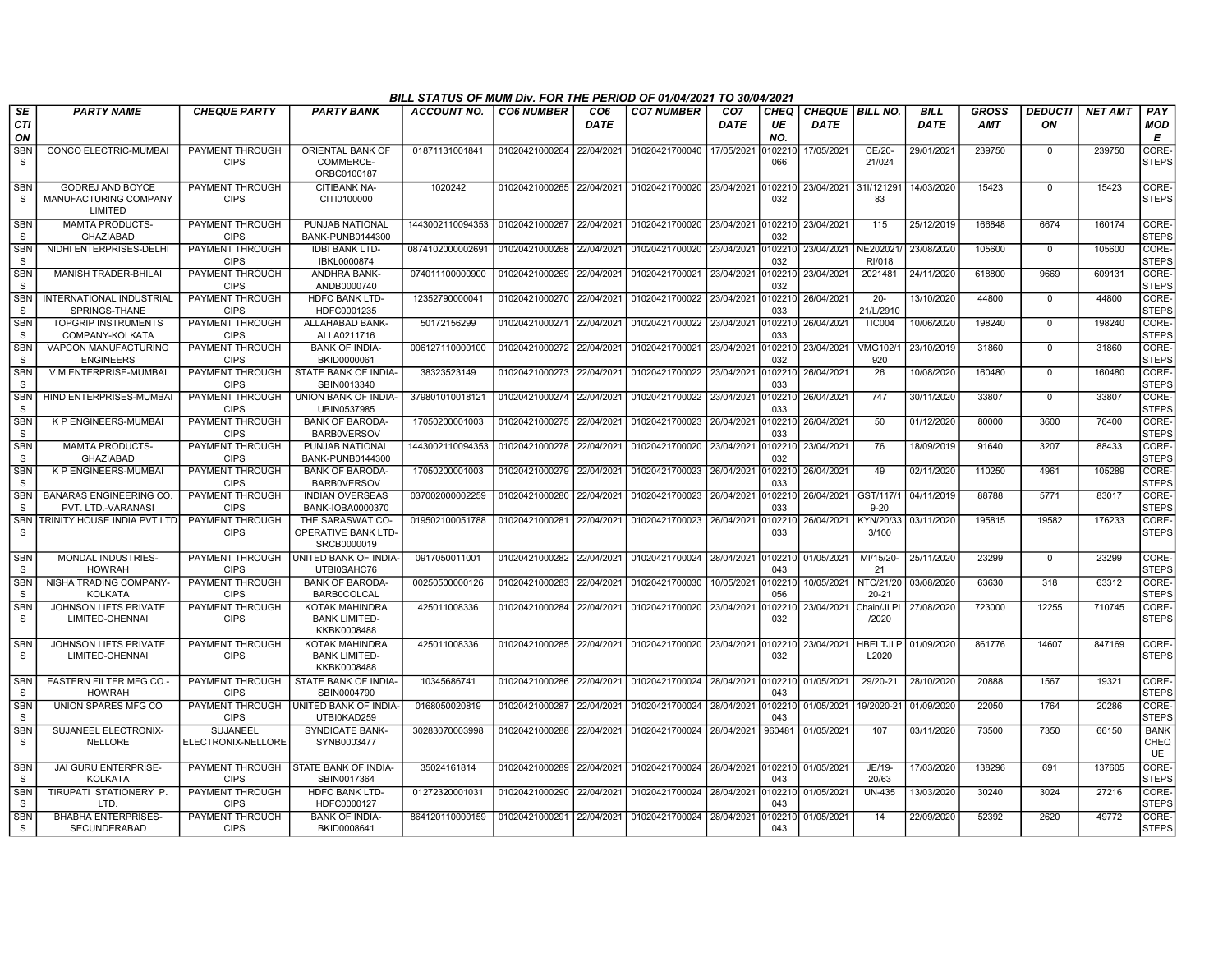|                               | BILL STATUS OF MUM Div. FOR THE PERIOD OF 01/04/2021 TO 30/04/2021<br><b>PARTY NAME</b><br><b>CHEQUE PARTY</b><br><b>PARTY BANK</b><br><b>ACCOUNT NO.</b><br><b>CO6 NUMBER</b><br>CO <sub>6</sub><br><b>CO7 NUMBER</b><br>CO <sub>7</sub><br><b>CHEQ</b><br><b>CHEQUE BILL NO</b><br><b>BILL</b><br><b>GROSS</b><br><b>DEDUCTI</b><br><b>NET AMT</b><br>PAY |                                       |                                                               |                  |                           |            |                                                     |             |                |                      |                          |             |            |             |        |                             |
|-------------------------------|-------------------------------------------------------------------------------------------------------------------------------------------------------------------------------------------------------------------------------------------------------------------------------------------------------------------------------------------------------------|---------------------------------------|---------------------------------------------------------------|------------------|---------------------------|------------|-----------------------------------------------------|-------------|----------------|----------------------|--------------------------|-------------|------------|-------------|--------|-----------------------------|
| <b>SE</b><br><b>CTI</b><br>ON |                                                                                                                                                                                                                                                                                                                                                             |                                       |                                                               |                  |                           | DATE       |                                                     | <b>DATE</b> | UE<br>NO.      | <b>DATE</b>          |                          | <b>DATE</b> | <b>AMT</b> | ON          |        | <b>MOD</b><br>E             |
| <b>SBN</b><br>S               | <b>BHABHA ENTERPRISES-</b><br><b>SECUNDERABAD</b>                                                                                                                                                                                                                                                                                                           | PAYMENT THROUGH<br><b>CIPS</b>        | <b>BANK OF INDIA-</b><br>BKID0008641                          | 864120110000159  | 01020421000292            | 22/04/2021 | 01020421700024                                      | 28/04/2021  | 102210<br>043  | 01/05/2021           | 15                       | 22/09/2020  | 47082      | 2354        | 44728  | <b>CORE</b><br><b>STEPS</b> |
| <b>SBN</b><br><b>S</b>        | <b>FAIVELEY TRANSPORT RAIL</b><br>TECHNOLOGIES INDIA LIMITED-<br><b>HOSUR</b>                                                                                                                                                                                                                                                                               | PAYMENT THROUGH<br><b>CIPS</b>        | <b>BNP PARIBAS-</b><br>BNPA0009067                            | 0906710149500165 | 01020421000294            | 23/04/2021 | 01020421700022                                      | 23/04/2021  | 102210<br>033  | 26/04/2021           | A3320200<br>02767        | 10/07/2020  | 759082     | 12866       | 746216 | CORE-<br><b>STEPS</b>       |
| <b>SBN</b><br>S               | PRASAD ENGINEERING<br>TECHNOLOGIES PVT LTD-<br><b>KOLKATA</b>                                                                                                                                                                                                                                                                                               | PAYMENT THROUGH<br><b>CIPS</b>        | <b>CANARA BANK-</b><br>CNRB0000323                            | 0323201032147    |                           |            | 01020421000295 23/04/2021 01020421700024 28/04/2021 |             | 0102210<br>043 | 01/05/2021           | 23/2020-21               | 06/07/2020  | 16992      | $\mathbf 0$ | 16992  | CORE-<br><b>STEPS</b>       |
| SBN<br><sub>S</sub>           | FREE INDIA GASKET CO.<br><b>KOLKATA</b>                                                                                                                                                                                                                                                                                                                     | PAYMENT THROUGH<br><b>CIPS</b>        | <b>UCO BANK-</b><br>UCBA0001740                               | 17400200000300   | 01020421000296 23/04/2021 |            | 01020421700024 28/04/2021 0102210                   |             | 043            | 01/05/2021           | 075/20-21                | 09/10/2020  | 24360      | $\Omega$    | 24360  | l CORE:<br><b>STEPS</b>     |
| <b>SBN</b><br>S               | AUTOTEK TOOLS AND<br><b>COMPONENTS PRIVATE</b><br>LIMITED-PUNE                                                                                                                                                                                                                                                                                              | PAYMENT THROUGH<br><b>CIPS</b>        | <b>ICICI BANK LTD-</b><br>ICIC0001875                         | 187505000244     | 01020421000297            | 23/04/2021 | 01020421700024                                      | 28/04/2021  | 102210<br>043  | 01/05/2021           | ATC/GST/2<br>$0 - 21/10$ | 23/07/2020  | 135700     | 8821        | 126879 | CORE-<br><b>STEPS</b>       |
| <b>SBN</b><br><sub>S</sub>    | DEVCO ENGG, & TECH, PVT<br>LTD.                                                                                                                                                                                                                                                                                                                             | PAYMENT THROUGH<br><b>CIPS</b>        | PUNJAB NATIONAL<br><b>BANK-PUNB0144300</b>                    | 1443002110095024 | 01020421000298 23/04/2021 |            | 01020421700027                                      | 03/05/2021  | 0102210<br>045 | 03/05/2021           | 1920SB37                 | 31/12/2019  | 80000      | $\mathbf 0$ | 80000  | CORE-<br>STEPS              |
| <b>SBN</b><br>S               | <b>IMPEX ENGINEERING WORKS</b><br><b>HOWRAH</b>                                                                                                                                                                                                                                                                                                             | PAYMENT THROUGH<br><b>CIPS</b>        | <b>AXIS BANK-</b><br>UTIB0002604                              | 918030105950418  | 01020421000299            | 23/04/2021 | 01020421700024                                      | 28/04/2021  | 102210<br>043  | 01/05/2021 IEW/G/051 | 20-21                    | 12/08/2020  | 70875      | $\mathbf 0$ | 70875  | CORE-<br><b>STEPS</b>       |
| <b>SBN</b><br><sub>S</sub>    | FREE INDIA GASKET CO.-<br><b>KOLKATA</b>                                                                                                                                                                                                                                                                                                                    | PAYMENT THROUGH<br><b>CIPS</b>        | <b>UCO BANK-</b><br>UCBA0001740                               | 17400200000300   | 01020421000300 23/04/2021 |            | 01020421700024                                      | 28/04/2021  | 102210<br>043  | 01/05/2021           | 025/20-21                | 31/07/2020  | 24752      | $\mathbf 0$ | 24752  | CORE-<br><b>STEPS</b>       |
| <b>SBN</b><br>S               | TRINITY HOUSE (INDIA) PVT<br>LTD.-MUMBAI                                                                                                                                                                                                                                                                                                                    | <b>PAYMENT THROUGH</b><br><b>CIPS</b> | THE SARASWAT CO-<br>OPERATIVE BANK LTD-<br>SRCB0000019        | 019502100051788  | 01020421000301            | 23/04/2021 | 01020421700024                                      | 28/04/2021  | 102210<br>043  | 01/05/2021           | KYN/20/17<br>0/100       | 03/09/2020  | 16591      | $\mathbf 0$ | 16591  | CORE-<br><b>STEPS</b>       |
| <b>SBN</b><br>S               | V.M.ENTERPRISE-MUMBAI                                                                                                                                                                                                                                                                                                                                       | PAYMENT THROUGH<br><b>CIPS</b>        | STATE BANK OF INDIA-<br>SBIN0013340                           | 38323523149      | 01020421000302 23/04/2021 |            | 01020421700024 28/04/2021 0102210                   |             | 043            | 01/05/2021           | 38                       | 03/09/2020  | 73971      | $\mathbf 0$ | 73971  | CORE-<br><b>STEPS</b>       |
| <b>SBN</b><br>S.              | SAFE CORPORATION-<br><b>SECUNDERABAD</b>                                                                                                                                                                                                                                                                                                                    | <b>PAYMENT THROUGH</b><br><b>CIPS</b> | <b>ICICI BANK LTD-</b><br>ICIC0001121                         | 112105500741     | 01020421000303            | 23/04/2021 | 01020421700024                                      | 28/04/2021  | 102210<br>043  | 01/05/2021           | 02                       | 15/05/2020  | 12941      | $\mathbf 0$ | 12941  | CORE-<br><b>STEPS</b>       |
| <b>SBN</b><br>S               | MAXIMUS SOLUTIONS-THANE                                                                                                                                                                                                                                                                                                                                     | <b>PAYMENT THROUGH</b><br><b>CIPS</b> | THE SHAMRAO VITHAL<br><b>COOPERATIVE BANK-</b><br>SVCB0000081 | 108104180000170  | 01020421000304            | 24/04/2021 | 01020421700050                                      | 27/05/2021  | 102210<br>086  | 28/05/2021           | MS/019/20<br>$20 - 21$   | 09/10/2020  | 194110     | $\mathbf 0$ | 194110 | CORE-<br><b>STEPS</b>       |
| <b>SBN</b><br>S               | SHIVAM ENTERPRISES-<br><b>KALYAN</b>                                                                                                                                                                                                                                                                                                                        | PAYMENT THROUGH<br><b>CIPS</b>        | <b>ICICI BANK LTD-</b><br>ICIC0006983                         | 698305600502     | 01020421000305 24/04/2021 |            | 01020421700027 03/05/2021                           |             | 0102210<br>045 | 03/05/2021           | 76                       | 08/12/2020  | 157852.8   | 15785.8     | 142067 | CORE-<br><b>STEPS</b>       |
| <b>SBN</b><br><sub>S</sub>    | MACO CORPORATION INDIA<br>PRIVATE LTD-Kolkata                                                                                                                                                                                                                                                                                                               | <b>PAYMENT THROUGH</b><br><b>CIPS</b> | <b>ICICI BANK LTD-</b><br>ICIC0001616                         | 161605000030     |                           |            | 01020421000308 24/04/2021 01020421700027 03/05/2021 |             | 102210<br>045  | 03/05/2021           | AR-<br>KO/2020/0<br>1598 | 05/11/2020  | 68905      | 0           | 68905  | CORE-<br><b>STEPS</b>       |
| SBN<br>S.                     | SWASTIK ENTERPRISES-<br><b>KALYAN</b>                                                                                                                                                                                                                                                                                                                       | PAYMENT THROUGH<br><b>CIPS</b>        | <b>BANK OF INDIA-</b><br>BKID0000126                          | 012620110000480  | 01020421000309            | 24/04/2021 | 01020421700027                                      | 03/05/2021  | 102210<br>045  | 03/05/2021           | 94                       | 31/08/2020  | 27258      | $\mathbf 0$ | 27258  | CORE-<br><b>STEPS</b>       |
| SBN<br>S                      | <b>SWASTIK ENTERPRISES-</b><br><b>KALYAN</b>                                                                                                                                                                                                                                                                                                                | PAYMENT THROUGH<br><b>CIPS</b>        | <b>BANK OF INDIA-</b><br>BKID0000126                          | 012620110000480  | 01020421000310            | 24/04/2021 | 01020421700027                                      | 03/05/2021  | 102210<br>045  | 03/05/2021           | 95                       | 07/09/2020  | 66696      | $\mathbf 0$ | 66696  | CORE-<br><b>STEPS</b>       |
| <b>SBN</b><br>S               | <b>SWASTIK ENTERPRISES-</b><br><b>KALYAN</b>                                                                                                                                                                                                                                                                                                                | <b>PAYMENT THROUGH</b><br><b>CIPS</b> | <b>BANK OF INDIA-</b><br>BKID0000126                          | 012620110000480  | 01020421000311            | 24/04/2021 | 01020421700027                                      | 03/05/2021  | 102210<br>045  | 03/05/2021           | 99                       | 08/03/2021  | 67200      | 11832       | 55368  | CORE-<br><b>STEPS</b>       |
| <b>SBN</b><br>S               | SHUBH ENTERPRISE                                                                                                                                                                                                                                                                                                                                            | PAYMENT THROUGH<br><b>CIPS</b>        | <b>BANK OF</b><br>MAHARASHTRA-<br>MAHB0000635                 | 60007647624      | 01020421000312 24/04/2021 |            | 01020421700027                                      | 03/05/2021  | 102210<br>045  | 03/05/2021           | 005                      | 21/08/2020  | 11894      | $\mathbf 0$ | 11894  | CORE-<br><b>STEPS</b>       |
| <b>SBN</b><br>S               | SHUBH ENTERPRISE-THANE                                                                                                                                                                                                                                                                                                                                      | PAYMENT THROUGH<br><b>CIPS</b>        | <b>BANK OF</b><br>MAHARASHTRA-<br>MAHB0000635                 | 60007647624      | 01020421000313 24/04/2021 |            | 01020421700027 03/05/2021                           |             | 0102210<br>045 | 03/05/2021           | 004                      | 21/08/2020  | 23364      | $\mathbf 0$ | 23364  | CORE-<br><b>STEPS</b>       |
| <b>SBN</b><br>S               | PRECISION ELECTRONIC<br>COMPONENTS MFG. CO-<br><b>HYDERABAD</b>                                                                                                                                                                                                                                                                                             | <b>PAYMENT THROUGH</b><br><b>CIPS</b> | STATE BANK OF INDIA-<br>SBIN0021495                           | 52096087869      | 01020421000314            | 24/04/2021 | 01020421700024                                      | 28/04/2021  | 0102210<br>043 | 01/05/2021           | GHC2021/<br>PEC/1146     | 20/06/2020  | 21629      | $\mathbf 0$ | 21629  | CORE-<br><b>STEPS</b>       |
| <b>SBN</b><br>S               | <b>GOVERNOR SPARES-Mumbai</b>                                                                                                                                                                                                                                                                                                                               | PAYMENT THROUGH<br><b>CIPS</b>        | UNION BANK OF INDIA-<br>UBIN0554219                           | 542101010050273  | 01020421000315 24/04/2021 |            | 01020421700024                                      | 28/04/2021  | 0102210<br>043 | 01/05/2021           | GS/20-<br>21/12          | 05/10/2020  | 72528      | $\mathbf 0$ | 72528  | CORE-<br><b>STEPS</b>       |
| SBN<br>S.                     | TRIMURTI ENTERPRISES-<br><b>THANE</b>                                                                                                                                                                                                                                                                                                                       | PAYMENT THROUGH<br><b>CIPS</b>        | Maharashtra Gramin Bank<br>MAHG0005630                        | 80006390804      | 01020421000316 24/04/2021 |            | 01020421700024 28/04/2021                           |             | 0102210<br>043 | 01/05/2021           | GST/20-04                | 22/10/2020  | 24662      | $\mathbf 0$ | 24662  | CORE-<br><b>STEPS</b>       |
| <b>SBN</b><br>S               | <b>ELIXIR ENGINEERING-</b><br><b>BANGALORE</b>                                                                                                                                                                                                                                                                                                              | PAYMENT THROUGH<br><b>CIPS</b>        | <b>CANARA BANK-</b><br>CNRB0000886                            | 0886261010520    | 01020421000317            | 24/04/2021 | 01020421700024                                      | 28/04/2021  | 102210<br>043  | 01/05/2021           | 032                      | 08/06/2020  | 53760      | $^{\circ}$  | 53760  | <b>CORE</b><br><b>STEPS</b> |
| S.                            | SBN INSPROS ENGINEERS PVT.LTD-<br><b>MANDIDEEP</b>                                                                                                                                                                                                                                                                                                          | PAYMENT THROUGH<br><b>CIPS</b>        | <b>HDFC BANK LTD-</b><br>HDFC0000062                          | 00622320000071   | 01020421000318 24/04/2021 |            | 01020421700024 28/04/2021                           |             | 043            | 0102210 01/05/2021   | 91008604                 | 20/07/2020  | 92736      | $\Omega$    | 92736  | CORE-<br><b>STEPS</b>       |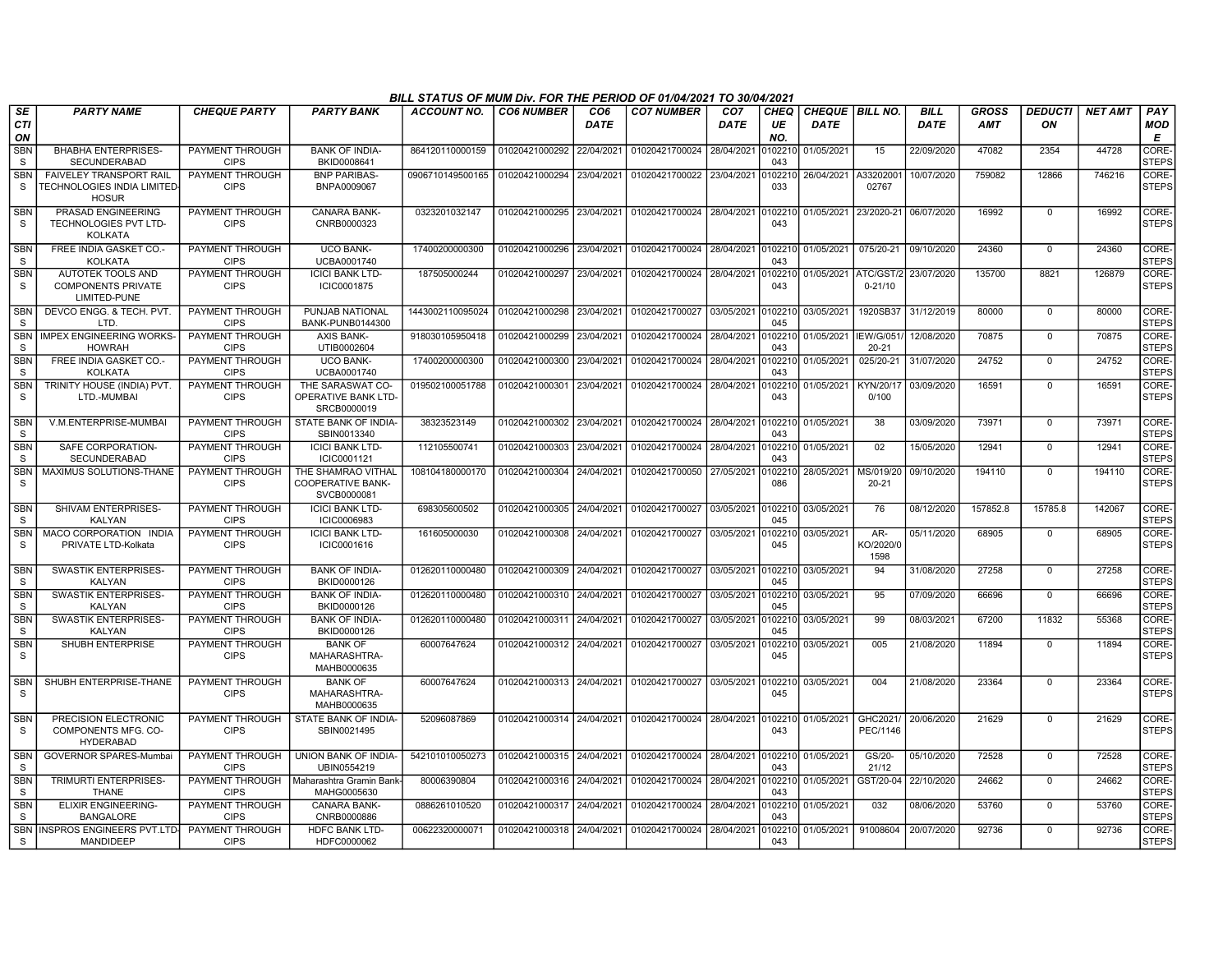|                            | BILL STATUS OF MUM Div. FOR THE PERIOD OF 01/04/2021 TO 30/04/2021<br><b>PARTY NAME</b><br><b>CO6 NUMBER</b><br><b>CO7 NUMBER</b><br>CHEQUE   BILL NO.<br><b>BILL</b><br><b>GROSS</b><br><b>DEDUCTI</b><br><b>NET AMT</b><br>PAY<br><b>CHEQUE PARTY</b><br><b>PARTY BANK</b><br><b>ACCOUNT NO.</b><br>CO <sub>6</sub><br>CO <sub>7</sub><br>CHEQ |                                       |                                                                         |                 |                           |            |                                                             |             |                |             |                           |            |            |                |        |                       |
|----------------------------|--------------------------------------------------------------------------------------------------------------------------------------------------------------------------------------------------------------------------------------------------------------------------------------------------------------------------------------------------|---------------------------------------|-------------------------------------------------------------------------|-----------------|---------------------------|------------|-------------------------------------------------------------|-------------|----------------|-------------|---------------------------|------------|------------|----------------|--------|-----------------------|
| SE<br><b>CTI</b><br>ON     |                                                                                                                                                                                                                                                                                                                                                  |                                       |                                                                         |                 |                           | DATE       |                                                             | <b>DATE</b> | UE<br>NO.      | <b>DATE</b> |                           | DATE       | <b>AMT</b> | ON             |        | <b>MOD</b><br>Е       |
| <b>SBN</b><br>S            | MACO CORPORATION INDIA<br>PRIVATE LTD-Kolkata                                                                                                                                                                                                                                                                                                    | PAYMENT THROUGH<br><b>CIPS</b>        | <b>ICICI BANK LTD-</b><br>ICIC0001616                                   | 161605000030    | 01020421000319 24/04/2021 |            | 01020421700024 28/04/2021                                   |             | 102210<br>043  | 01/05/2021  | AR-<br>KO/2020/0<br>0424  | 30/06/2020 | 25630      | $\Omega$       | 25630  | CORE-<br><b>STEPS</b> |
| SBN<br><sub>S</sub>        | MACO CORPORATION INDIA<br>PRIVATE LTD-Kolkata                                                                                                                                                                                                                                                                                                    | PAYMENT THROUGH<br><b>CIPS</b>        | <b>ICICI BANK LTD-</b><br>ICIC0001616                                   | 161605000030    |                           |            | 01020421000320 24/04/2021 01020421700027 03/05/2021 0102210 |             | 045            | 03/05/2021  | AR-<br>KO/2020/0<br>0855  | 18/08/2020 | 96518      | $\mathbf 0$    | 96518  | CORE-<br><b>STEPS</b> |
| <b>SBN</b><br>S.           | <b>PROGRESS RAIL</b><br><b>INNOVATIONS PRIVATE</b><br>LIMITED-NOIDA                                                                                                                                                                                                                                                                              | PAYMENT THROUGH<br><b>CIPS</b>        | <b>CITIBANK NA-</b><br>CITI0000004                                      | 0520528008      |                           |            | 01020421000321 24/04/2021 01020421700028 04/05/2021         |             | 0102210<br>047 | 04/05/2021  | 092020900<br>748          | 30/09/2020 | 53142      | $\mathbf 0$    | 53142  | CORE-<br><b>STEPS</b> |
| <b>SBN</b><br>S            | ELECTRO PLAST-GHAZIABAD                                                                                                                                                                                                                                                                                                                          | PAYMENT THROUGH<br><b>CIPS</b>        | <b>SYNDICATE BANK-</b><br>SYNB0008556                                   | 85561250000899  | 01020421000322 24/04/2021 |            | 01020421700027                                              | 03/05/2021  | 0102210<br>045 | 03/05/2021  | $SI-$<br>0074/2020<br>21  | 04/11/2020 | 81178      | $\overline{0}$ | 81178  | CORE-<br><b>STEPS</b> |
| S                          | SBN UNITED ENGINEERING WORKS<br><b>RATLAM</b>                                                                                                                                                                                                                                                                                                    | PAYMENT THROUGH<br><b>CIPS</b>        | ALLAHABAD BANK-<br>ALLA0210894                                          | 50043060172     | 01020421000323            | 24/04/2021 | 01020421700027                                              | 03/05/2021  | 0102210<br>045 | 03/05/2021  | 80                        | 05/09/2020 | 9204       | $\mathbf 0$    | 9204   | CORE-<br><b>STEPS</b> |
| <b>SBN</b><br><sub>S</sub> | SHREE GOPAL ENTERPRISES-<br><b>SECUNDERABAD</b>                                                                                                                                                                                                                                                                                                  | PAYMENT THROUGH<br><b>CIPS</b>        | <b>KOTAK MAHINDRA</b><br><b>BANK-KKBK0000554</b>                        | 05542000002372  | 01020421000324            | 24/04/2021 | 01020421700027                                              | 03/05/2021  | 102210<br>045  | 03/05/2021  | <b>SGE/20-</b><br>21/0113 | 12/08/2020 | 9440       | $\Omega$       | 9440   | CORE-<br><b>STEPS</b> |
| <b>SBN</b><br>S            | CENTRAL GASKET CO.-<br>MUMBAI                                                                                                                                                                                                                                                                                                                    | PAYMENT THROUGH<br><b>CIPS</b>        | <b>BHARAT COOPERATIVE</b><br><b>BANK MUMBAI LIMITED-</b><br>BCBM0000067 | 006612100002019 |                           |            | 01020421000326 24/04/2021 01020421700027 03/05/2021         |             | 102210<br>045  | 03/05/2021  | 2014                      | 03/11/2020 | 6048       | $\Omega$       | 6048   | CORE-<br><b>STEPS</b> |
| <b>SBN</b><br>S            | SIGNOTRON (INDIA) PVT.LTD.<br><b>KOLKATA</b>                                                                                                                                                                                                                                                                                                     | PAYMENT THROUGH<br><b>CIPS</b>        | <b>ICICI BANK LTD-</b><br><b>ICIC0000006</b>                            | 000651000357    | 01020421000327 24/04/2021 |            | 01020421700027 03/05/2021                                   |             | 0102210<br>045 | 03/05/2021  | M251/2020-<br>2021        | 13/10/2020 | 74812      | $\overline{0}$ | 74812  | CORE-<br><b>STEPS</b> |
| <b>SBN</b><br>S            | <b>DARSHAN SALES</b><br>CORPORATION-MUMBAI                                                                                                                                                                                                                                                                                                       | PAYMENT THROUGH<br><b>CIPS</b>        | <b>BANK OF BARODA-</b><br><b>BARBOVEEBOM</b>                            | 20070200000050  | 01020421000328 24/04/2021 |            | 01020421700027                                              | 03/05/2021  | 0102210<br>045 | 03/05/2021  | 754                       | 21/07/2020 | 12154      | $\overline{0}$ | 12154  | CORE-<br><b>STEPS</b> |
| <b>SBN</b><br>S            | M.L. DEVELOPMENT<br><b>ENGINEERING WORKS-DELHI</b>                                                                                                                                                                                                                                                                                               | <b>PAYMENT THROUGH</b><br><b>CIPS</b> | STATE BANK OF INDIA-<br>SBIN0004837                                     | 30709955034     | 01020421000329            | 24/04/2021 | 01020421700027                                              | 03/05/2021  | 102210<br>045  | 03/05/2021  | 134                       | 02/12/2020 | 31080      | $\mathbf 0$    | 31080  | CORE-<br><b>STEPS</b> |
| SBN<br>S                   | S.V.ENTERPRISES-MUMBAI                                                                                                                                                                                                                                                                                                                           | PAYMENT THROUGH<br><b>CIPS</b>        | <b>CENTRAL BANK OF</b><br>INDIA-CBIN0283506                             | 3777480821      | 01020421000330            | 24/04/2021 | 01020421700027                                              | 03/05/2021  | 102210<br>045  | 03/05/2021  | 006                       | 02/11/2020 | 35400      | $\Omega$       | 35400  | CORE-<br><b>STEPS</b> |
| <b>SBN</b><br><sub>S</sub> | <b>ESKAY TRADERS-DELHI</b>                                                                                                                                                                                                                                                                                                                       | PAYMENT THROUGH<br><b>CIPS</b>        | KOTAK MAHINDRA<br><b>BANK-KKBK0000174</b>                               | 4811924432      | 01020421000331            | 24/04/2021 | 01020421700026                                              | 30/04/2021  | 102210<br>043  | 01/05/2021  | 2020-<br>21/030           | 28/07/2020 | 44688      | $\mathbf 0$    | 44688  | CORE-<br><b>STEPS</b> |
| <b>SBN</b><br>S            | SP CRANES PRIVATE LIMITED<br><b>NAGPUR</b>                                                                                                                                                                                                                                                                                                       | <b>PAYMENT THROUGH</b><br><b>CIPS</b> | <b>CENTRAL BANK OF</b><br>INDIA-CBIN0283175                             | 3431182182      |                           |            | 01020421000332 24/04/2021 01020421700026                    | 30/04/2021  | 0102210<br>043 | 01/05/2021  | SPC-<br>074/2019-<br>20   | 01/09/2020 | 103188     | $\mathbf 0$    | 103188 | CORE-<br><b>STEPS</b> |
| <b>SBN</b><br>S.           | <b>EPSILON ELECTRONIC</b><br><b>EQUIPMENT AND</b><br><b>COMPONENTS PRIVATE</b><br>LIMITED-                                                                                                                                                                                                                                                       | PAYMENT THROUGH<br><b>CIPS</b>        | <b>HDFC BANK LTD-</b><br>HDFC0000126                                    | 01262320000053  |                           |            | 01020421000335 24/04/2021 01020421700026 30/04/2021 0102210 |             | 043            | 01/05/2021  | EP/TI/20-<br>21/246       | 20/08/2020 | 91450      | $\mathbf 0$    | 91450  | CORE-<br><b>STEPS</b> |
| SBN<br>S                   | PRINCE ENGINEERING CO<br><b>MUMBAI</b>                                                                                                                                                                                                                                                                                                           | PAYMENT THROUGH<br><b>CIPS</b>        | <b>CORPORATION BANK-</b><br>CORP0000497                                 | 510101006895280 | 01020421000336 24/04/2021 |            | 01020421700026 30/04/2021 0102210 01/05/2021                |             | 043            |             | 06                        | 01/08/2020 | 230711     | $\mathbf 0$    | 230711 | CORE-<br><b>STEPS</b> |
| <b>SBN</b><br>S            | S J LADDERS-DELHI                                                                                                                                                                                                                                                                                                                                | PAYMENT THROUGH<br><b>CIPS</b>        | <b>HDFC BANK LTD-</b><br>HDFC0000558                                    | 50200002070065  | 01020421000337            | 24/04/2021 | 01020421700027                                              | 03/05/2021  | 102210<br>045  | 03/05/2021  | 1898                      | 11/08/2020 | 329220     | 5580           | 323640 | CORE-<br><b>STEPS</b> |
| <b>SBN</b><br>S            | NANDRATAN FOUNDRY AND<br><b>ENGINEERING WORKS PVT</b><br>LTD-MUMBAI                                                                                                                                                                                                                                                                              | <b>PAYMENT THROUGH</b><br><b>CIPS</b> | <b>ICICI BANK LTD-</b><br>ICIC0000323                                   | 032305002680    | 01020421000338            | 25/04/2021 | 01020421700026                                              | 30/04/2021  | 102210<br>043  | 01/05/2021  | 00436                     | 07/02/2021 | 127680     | $\mathbf 0$    | 127680 | CORE-<br><b>STEPS</b> |
| <b>SBN</b><br>S.           | KUMAR FASTENERS-MATHURA                                                                                                                                                                                                                                                                                                                          | PAYMENT THROUGH<br><b>CIPS</b>        | <b>CANARA BANK-</b><br>CNRB0000198                                      | 0198261100099   | 01020421000340            | 25/04/2021 | 01020421700025 29/04/2021                                   |             | 102210<br>043  | 01/05/2021  | 387                       | 03/12/2020 | 250160     | 4240           | 245920 | CORE-<br><b>STEPS</b> |
| S                          | SBN KUMAR FASTENERS-MATHURA                                                                                                                                                                                                                                                                                                                      | PAYMENT THROUGH<br><b>CIPS</b>        | <b>CANARA BANK-</b><br>CNRB0000198                                      | 0198261100099   | 01020421000342 25/04/2021 |            | 01020421700025                                              | 29/04/2021  | 102210<br>043  | 01/05/2021  | 382                       | 02/12/2020 | 148680     | $\mathbf 0$    | 148680 | CORE-<br><b>STEPS</b> |
| <b>SBN</b><br>S            | KASERA ELECTRICALS<br>PRIVATE LIMITED-KOLKATA                                                                                                                                                                                                                                                                                                    | PAYMENT THROUGH<br><b>CIPS</b>        | <b>BANK OF INDIA-</b><br>BKID0004014                                    | 401420110002209 | 01020421000343            | 25/04/2021 | 01020421700030                                              | 10/05/2021  | 0102210<br>056 | 10/05/2021  | KEPL/20-<br>21/216        | 22/01/2021 | 293938     | 4982           | 288956 | CORE-<br><b>STEPS</b> |
| <b>SBN</b><br>S            | <b>INTERNATIONAL MOTORS</b>                                                                                                                                                                                                                                                                                                                      | PAYMENT THROUGH<br><b>CIPS</b>        | <b>BANK OF BARODA-</b><br><b>BARBOCHITTA</b>                            | 05900200000247  | 01020421000344            | 25/04/2021 | 01020421700030                                              | 10/05/2021  | 102210<br>056  | 10/05/2021  | GST/IM/30/<br>$20 - 21$   | 06/08/2020 | 148444     | $\mathbf 0$    | 148444 | CORE-<br><b>STEPS</b> |
| <b>SBN</b><br><sub>S</sub> | KUMAR FASTENERS-MATHUR                                                                                                                                                                                                                                                                                                                           | PAYMENT THROUGH<br><b>CIPS</b>        | CANARA BANK-<br>CNRB0000198                                             | 0198261100099   | 01020421000345            | 25/04/2021 | 01020421700028                                              | 04/05/2021  | 102210<br>047  | 04/05/2021  | 242                       | 03/10/2020 | 179360     | $\mathbf 0$    | 179360 | CORE-<br><b>STEPS</b> |
| S                          | SBN KUMAR FASTENERS-MATHURA                                                                                                                                                                                                                                                                                                                      | PAYMENT THROUGH<br><b>CIPS</b>        | CANARA BANK-<br>CNRB0000198                                             | 0198261100099   | 01020421000346            | 25/04/2021 | 01020421700030                                              | 10/05/2021  | 102210<br>056  | 10/05/2021  | 381                       | 02/12/2020 | 128030     | $\Omega$       | 128030 | CORE-<br><b>STEPS</b> |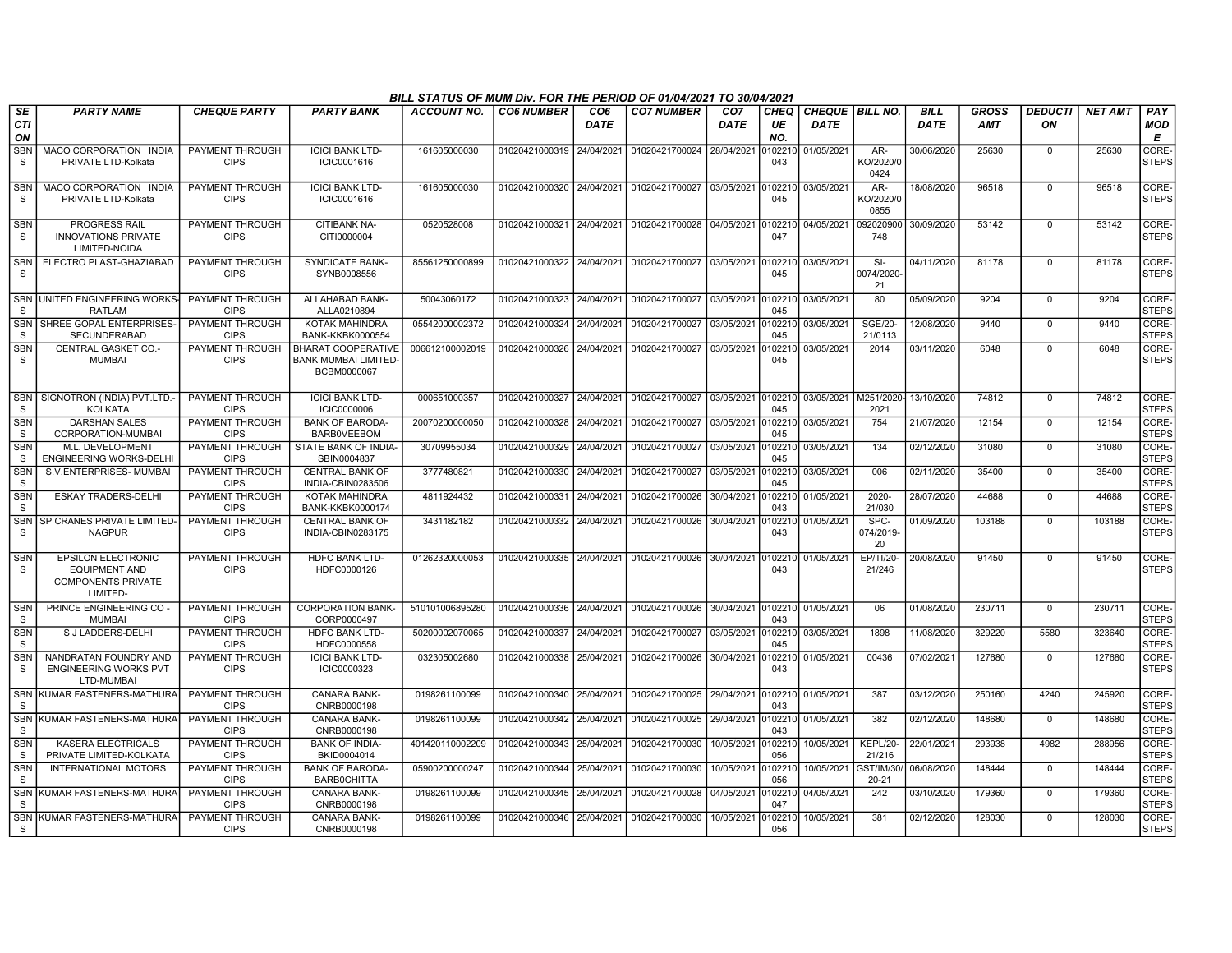|                            | BILL STATUS OF MUM Div. FOR THE PERIOD OF 01/04/2021 TO 30/04/2021<br><b>PARTY NAME</b><br><b>CO7 NUMBER</b><br>CHEQUE   BILL NO.<br><b>BILL</b><br><b>GROSS</b><br><b>DEDUCTI</b><br><b>NET AMT</b><br>PAY<br><b>CHEQUE PARTY</b><br><b>PARTY BANK</b><br>ACCOUNT NO.<br><b>CO6 NUMBER</b><br>CO <sub>6</sub><br>CO <sub>7</sub><br><b>CHEQ</b> |                                       |                                                               |                 |                           |            |                                   |             |                |             |                           |             |            |                |        |                       |
|----------------------------|--------------------------------------------------------------------------------------------------------------------------------------------------------------------------------------------------------------------------------------------------------------------------------------------------------------------------------------------------|---------------------------------------|---------------------------------------------------------------|-----------------|---------------------------|------------|-----------------------------------|-------------|----------------|-------------|---------------------------|-------------|------------|----------------|--------|-----------------------|
| SE<br><b>CTI</b><br>ON     |                                                                                                                                                                                                                                                                                                                                                  |                                       |                                                               |                 |                           | DATE       |                                   | <b>DATE</b> | UE<br>NO.      | <b>DATE</b> |                           | <b>DATE</b> | <b>AMT</b> | ON             |        | <b>MOD</b><br>Е       |
| <b>SBN</b><br>S            | VARDHMAN CORPORATION-<br><b>MUMBAI</b>                                                                                                                                                                                                                                                                                                           | <b>CIPS</b>                           | PAYMENT THROUGH UNITED BANK OF INDIA-<br>UTBI0SVN647          | 1226050097031   | 01020421000347            | 25/04/2021 | 01020421700026 30/04/2021         |             | 010221<br>043  | 01/05/2021  | 02                        | 08/09/2020  | 248862     | $\Omega$       | 248862 | CORE-<br><b>STEPS</b> |
| <b>SBN</b><br>-S           | <b>PROGRESS RAIL</b><br><b>INNOVATIONS PRIVATE</b><br><b>LIMITED-NOIDA</b>                                                                                                                                                                                                                                                                       | PAYMENT THROUGH<br><b>CIPS</b>        | <b>CITIBANK NA-</b><br>CITI0000004                            | 0520528008      | 01020421000348            | 25/04/2021 | 01020421700026                    | 30/04/2021  | 10221<br>043   | 01/05/2021  | 092020900<br>750          | 30/09/2020  | 19753      | $\mathbf 0$    | 19753  | CORE-<br><b>STEPS</b> |
| <b>SBN</b><br>S            | <b>GOLD FILTER AND COMPANY</b>                                                                                                                                                                                                                                                                                                                   | PAYMENT THROUGH<br><b>CIPS</b>        | STATE BANK OF INDIA-<br>SBIN0012459                           | 38305753265     | 01020421000349            | 25/04/2021 | 01020421700026 30/04/2021 0102210 |             | 043            | 01/05/2021  | 3720/2019-<br>20          | 21/10/2019  | 116808     | $\Omega$       | 116808 | CORE-<br><b>STEPS</b> |
| <b>SBN</b><br>S            | ANAND SONS CORPORATION                                                                                                                                                                                                                                                                                                                           | PAYMENT THROUGH<br><b>CIPS</b>        | <b>CANARA BANK-</b><br>CNRB0000204                            | 0204256060418   | 01020421000351            | 25/04/2021 | 01020421700026                    | 30/04/2021  | 102210<br>043  | 01/05/2021  | 006                       | 08/12/2020  | 281312     | 4768           | 276544 | CORE-<br>STEPS        |
| <b>SBN</b><br>S.           | SIGNOTRON INDIA PVT LTD                                                                                                                                                                                                                                                                                                                          | <b>PAYMENT THROUGH</b><br><b>CIPS</b> | <b>ICICI BANK LTD-</b><br>ICIC0000006                         | 000651000357    | 01020421000352            | 25/04/2021 | 01020421700026                    | 30/04/2021  | 102210<br>043  | 01/05/2021  | M196/2020<br>2021         | 14/09/2020  | 201072     | $\overline{0}$ | 201072 | CORE-<br>STEPS        |
| <b>SBN</b><br><sub>S</sub> | SIGNOTRON INDIA PVT LTD                                                                                                                                                                                                                                                                                                                          | PAYMENT THROUGH<br><b>CIPS</b>        | <b>ICICI BANK LTD-</b><br><b>ICIC0000006</b>                  | 000651000357    | 01020421000353            | 25/04/2021 | 01020421700026                    | 30/04/2021  | 102210<br>043  | 01/05/2021  | M141/2020<br>2021         | 17/08/2020  | 231934     | $\mathbf 0$    | 231934 | CORE-<br><b>STEPS</b> |
| <b>SBN</b><br>S.           | HE TECHNOCRATS                                                                                                                                                                                                                                                                                                                                   | PAYMENT THROUGH<br><b>CIPS</b>        | <b>HDFC BANK LTD-</b><br>HDFC0000042                          | 00422560004904  | 01020421000355            | 25/04/2021 | 01020421700027                    | 03/05/2021  | 10221<br>045   | 03/05/2021  | HET-OS-20<br>$21 - 31$    | 15/07/2020  | 168622     | $\Omega$       | 168622 | CORE-<br><b>STEPS</b> |
| <b>SBN</b><br>S            | <b>SARA ENTERPRISES</b>                                                                                                                                                                                                                                                                                                                          | PAYMENT THROUGH<br><b>CIPS</b>        | <b>CANARA BANK-</b><br>CNRB0001765                            | 1765201005679   | 01020421000356            | 25/04/2021 | 01020421700049 25/05/2021         |             | 10221<br>082   | 25/05/2021  | SE/TI/001<br>$20 - 21$    | 09/10/2020  | 122720     | $\mathbf 0$    | 122720 | CORE-<br><b>STEPS</b> |
| <b>SBN</b><br>S            | SHIVAM ENTERPRISES-<br><b>KALYAN</b>                                                                                                                                                                                                                                                                                                             | PAYMENT THROUGH<br><b>CIPS</b>        | <b>ICICI BANK LTD-</b><br>ICIC0006983                         | 698305600502    | 01020421000357            | 25/04/2021 | 01020421700027 03/05/2021         |             | 10221<br>045   | 03/05/2021  | 42                        | 07/09/2020  | 175992     | $\Omega$       | 175992 | CORE-<br><b>STEPS</b> |
| <b>SBN</b><br>S            | HARJIVAN PLYWOOD AND<br>HARDWARE-BHUSAWAL                                                                                                                                                                                                                                                                                                        | PAYMENT THROUGH<br><b>CIPS</b>        | <b>HDFC BANK LTD-</b><br><b>HDFC0CTMUCB</b>                   | 00141101000017  | 01020421000358            | 25/04/2021 | 01020421700030                    | 10/05/2021  | 010221<br>056  | 10/05/2021  | 11                        | 10/10/2020  | 47000      | 2350           | 44650  | CORE-<br><b>STEPS</b> |
| <b>SBN</b><br>S            | KIRLOSKAR PNEUMATIC<br>CO.LTD.                                                                                                                                                                                                                                                                                                                   | PAYMENT THROUGH<br><b>CIPS</b>        | <b>BANK OF INDIA-</b><br>BKID0000502                          | 050230100000004 | 01020421000359            | 25/04/2021 | 01020421700026 30/04/2021         |             | 0102210<br>043 | 01/05/2021  | 336020000<br>86           | 29/02/2020  | 173880     | $\overline{0}$ | 173880 | CORE-<br><b>STEPS</b> |
| <b>SBN</b><br>-S           | <b>MADHUNIL ENGINEERING</b><br><b>SERVICES PVT LTD</b>                                                                                                                                                                                                                                                                                           | PAYMENT THROUGH<br><b>CIPS</b>        | SBI-SBIN0001053                                               | 11100833710     | 01020421000360            | 25/04/2021 | 01020421700027 03/05/2021         |             | 0102210<br>045 | 03/05/2021  | OMENM20<br>21000336       | 14/09/2020  | 206399     | $\overline{0}$ | 206399 | CORE-<br>STEPS        |
| <b>SBN</b><br>S.           | <b>MADHUNIL ENGINEERING</b><br><b>SERVICES PVT LTD</b>                                                                                                                                                                                                                                                                                           | PAYMENT THROUGH<br><b>CIPS</b>        | SBI-SBIN0001053                                               | 11100833710     | 01020421000361            | 25/04/2021 | 01020421700026                    | 30/04/2021  | 0102210<br>043 | 01/05/2021  | OMENM20<br>21000335       | 14/09/2020  | 225955     | $\Omega$       | 225955 | CORE-<br><b>STEPS</b> |
| <b>SBN</b><br>S.           | ROHAN MACHINERY SPARES-<br>Kalyan                                                                                                                                                                                                                                                                                                                | PAYMENT THROUGH<br><b>CIPS</b>        | <b>DOMBIVLI NAGARI</b><br>SAHAKARI BANK LIMIT-<br>DNSB0000003 | 003011100003801 | 01020421000362            | 25/04/2021 | 01020421700026 30/04/2021         |             | 102210<br>043  | 01/05/2021  | RMS/029/2<br>$0 - 21$     | 24/08/2020  | 229368     | $\Omega$       | 229368 | CORE-<br><b>STEPS</b> |
| <b>SBN</b><br>S.           | <b>RAVI ENTERPRISES</b>                                                                                                                                                                                                                                                                                                                          | PAYMENT THROUGH<br><b>CIPS</b>        | STATE BANK OF INDIA-<br>SBIN0001868                           | 10852134917     | 01020421000363            | 25/04/2021 | 01020421700026 30/04/2021 0102210 |             | 043            | 01/05/2021  | 09                        | 21/05/2020  | 3808       | $\mathbf 0$    | 3808   | CORE-<br><b>STEPS</b> |
| <b>SBN</b><br>S            | FREE INDIA GASKET CO.<br><b>KOLKATA</b>                                                                                                                                                                                                                                                                                                          | PAYMENT THROUGH<br><b>CIPS</b>        | <b>UCO BANK-</b><br>UCBA0001740                               | 17400200000300  | 01020421000364            | 25/04/2021 | 01020421700026 30/04/2021         |             | 10221<br>043   | 01/05/2021  | 083/20-21                 | 16/10/2020  | 10500      | 788            | 9712   | CORE-<br><b>STEPS</b> |
| SBN<br>S                   | <b>SRI CHAKRADHAR</b><br><b>ENGINEERING PRIVATE</b><br>LIMITED-KHAMMAM                                                                                                                                                                                                                                                                           | PAYMENT THROUGH<br><b>CIPS</b>        | STATE BANK OF INDIA-<br>SBIN0020161                           | 62001069119     | 01020421000365            | 25/04/2021 | 01020421700026                    | 30/04/2021  | 102210<br>043  | 01/05/2021  | 0955/GST<br>19-20         | 09/11/2019  | 38115      | 2859           | 35256  | CORE-<br><b>STEPS</b> |
| <b>SBN</b><br>S.           | <b>KAYSONS ELECTRICALS PVT</b><br>LTD-varanasi                                                                                                                                                                                                                                                                                                   | <b>PAYMENT THROUGH</b><br><b>CIPS</b> | <b>INDIAN OVERSEAS</b><br>BANK-IOBA0001002                    | 100202000000732 | 01020421000366            | 25/04/2021 | 01020421700026 30/04/2021         |             | 0102210<br>043 | 01/05/2021  | <b>KE/20-</b><br>21/10    | 26/05/2020  | 52151      | 5215           | 46936  | CORE-<br><b>STEPS</b> |
| <b>SBN</b><br><sub>S</sub> | MARUTI ENTERPRISES-<br><b>BHOPAL</b>                                                                                                                                                                                                                                                                                                             | PAYMENT THROUGH<br><b>CIPS</b>        | UNION BANK OF INDIA-<br>UBIN0810126                           | 101211100002810 | 01020421000367            | 25/04/2021 | 01020421700025                    | 29/04/2021  | 10221<br>043   | 01/05/2021  | 2668                      | 02/07/2020  | 7476       | $\mathbf 0$    | 7476   | CORE-<br><b>STEPS</b> |
| <b>SBN</b><br>S.           | SHREE AYUSH TRADERS-<br><b>DURG</b>                                                                                                                                                                                                                                                                                                              | <b>PAYMENT THROUGH</b><br><b>CIPS</b> | STATE BANK OF INDIA-<br>SBIN0003510                           | 30915743581     | 01020421000368            | 25/04/2021 | 01020421700025 29/04/2021         |             | 10221<br>043   | 01/05/2021  | 4334                      | 20/05/2020  | 10266      | $\mathbf 0$    | 10266  | CORE-<br><b>STEPS</b> |
| <b>SBN</b><br>S.           | <b>KAYSONS ELECTRICALS PVT</b><br>LTD.-varanasi                                                                                                                                                                                                                                                                                                  | PAYMENT THROUGH<br><b>CIPS</b>        | <b>INDIAN OVERSEAS</b><br>BANK-IOBA0001002                    | 100202000000732 | 01020421000370            | 25/04/2021 | 01020421700026 30/04/2021         |             | 0102210<br>043 | 01/05/2021  | 20-21/116                 | 24/09/2020  | 119180     | 11918          | 107262 | CORE-<br><b>STEPS</b> |
| <b>SBN</b><br>S            | <b>PROGRESS RAIL</b><br><b>INNOVATIONS PRIVATE</b><br>LIMITED-NOIDA                                                                                                                                                                                                                                                                              | PAYMENT THROUGH<br><b>CIPS</b>        | CITIBANK NA-<br>CITI0000004                                   | 0520528008      | 01020421000371 25/04/2021 |            | 01020421700026 30/04/2021         |             | 102210<br>043  | 01/05/2021  | 092020900<br>749          | 30/09/2020  | 18957      | 95             | 18862  | CORE-<br><b>STEPS</b> |
| <b>SBN</b><br>S            | SHREE GANESH ELECTRICALS<br>DELHI                                                                                                                                                                                                                                                                                                                | PAYMENT THROUGH<br><b>CIPS</b>        | STATE BANK OF INDIA-<br>SBIN0031013                           | 51018751630     | 01020421000372            | 25/04/2021 | 01020421700026 30/04/2021         |             | 0102210<br>043 | 01/05/2021  | SGE/2020-<br>21/032       | 28/07/2020  | 19470      | 97             | 19373  | CORE-<br><b>STEPS</b> |
| SBN<br>S                   | Yuratech Global Private Limited                                                                                                                                                                                                                                                                                                                  | <b>PAYMENT THROUGH</b><br><b>CIPS</b> | <b>ICICI BANK LTD-</b><br>ICIC0001206                         | 120605001355    | 01020421000373            | 26/04/2021 | 01020421700044                    | 20/05/2021  | 102210<br>074  | 20/05/2021  | <b>YURA/20-</b><br>21/416 | 25/02/2021  | 33670      | $\mathbf 0$    | 33670  | CORE-<br><b>STEPS</b> |
| SBN<br>S.                  | <b>FOCUS LIGHTING AND</b><br><b>FIXTURES LIMITED</b>                                                                                                                                                                                                                                                                                             | PAYMENT THROUGH<br><b>CIPS</b>        | AXIS BANK-UTIB0000230                                         | 918030025393209 | 01020421000376            | 26/04/2021 | 01020421700041                    | 18/05/2021  | 10221<br>071   | 19/05/2021  | AHDM202<br>/401100        | 15/02/2021  | 87500      | $\mathbf 0$    | 87500  | CORE-<br><b>STEPS</b> |
| <b>SBN</b><br>S            | <b>J4 ENTERPRISES</b>                                                                                                                                                                                                                                                                                                                            | PAYMENT THROUGH<br><b>CIPS</b>        | <b>HDFC BANK LTD-</b><br>HDFC0000109                          | 50200054169382  | 01020421000377 26/04/2021 |            | 01020421700025 29/04/2021         |             | 102210<br>043  | 01/05/2021  | 191                       | 27/02/2021  | 159446     | 3986           | 155460 | CORE-<br><b>STEPS</b> |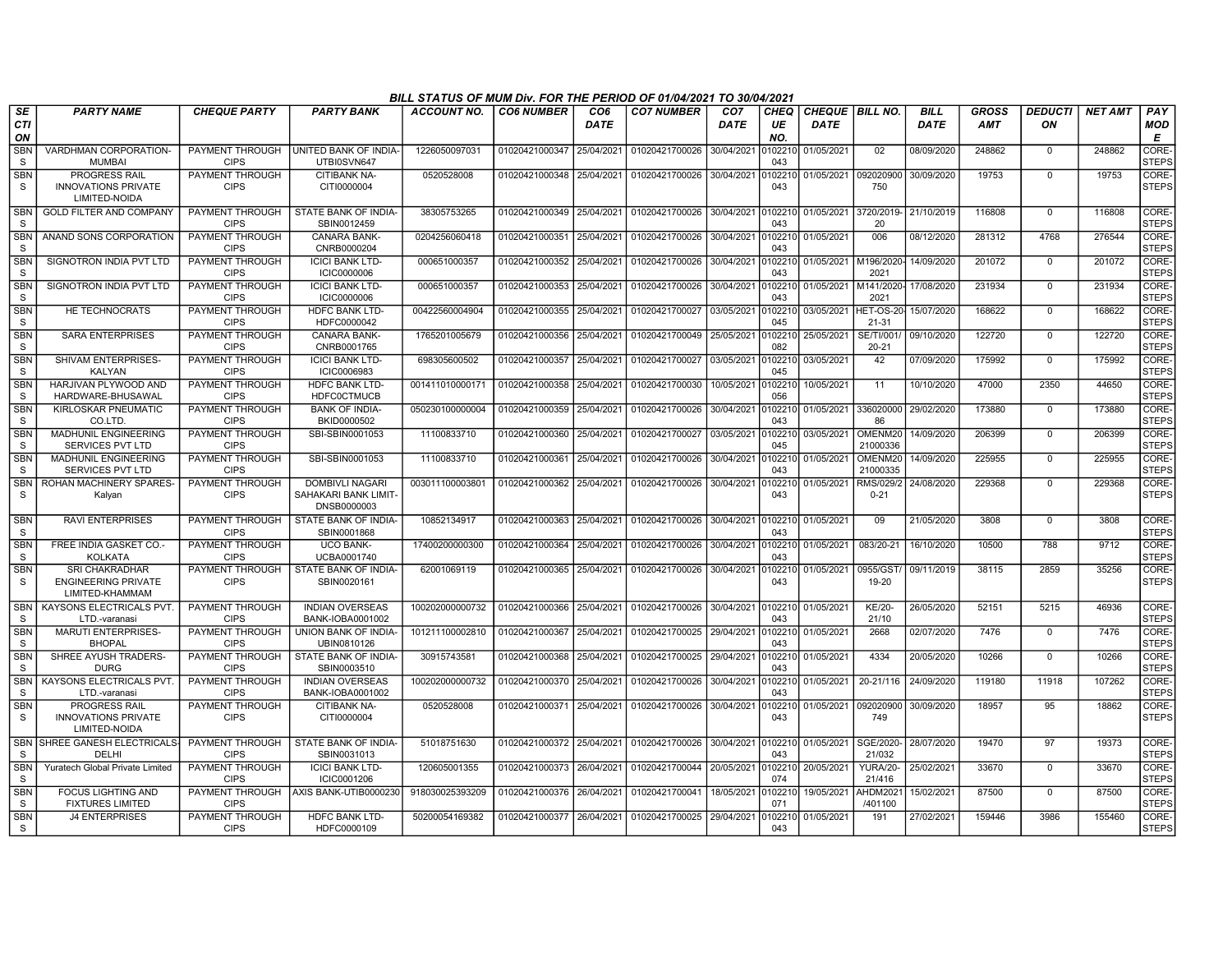|                               | BILL STATUS OF MUM Div. FOR THE PERIOD OF 01/04/2021 TO 30/04/2021<br><b>PARTY NAME</b><br><b>CHEQUE PARTY</b><br><b>PARTY BANK</b><br><b>ACCOUNT NO.</b><br><b>CO6 NUMBER</b><br>CO <sub>6</sub><br><b>CO7 NUMBER</b><br>CO <sub>7</sub><br><b>CHEQ</b><br>CHEQUE BILL NO.<br><b>BILL</b><br><b>GROSS</b><br><b>DEDUCTI</b><br><b>NET AMT</b><br>PAY |                                       |                                                               |                  |                           |             |                                                                                  |             |                |                      |                          |             |            |             |         |                       |
|-------------------------------|-------------------------------------------------------------------------------------------------------------------------------------------------------------------------------------------------------------------------------------------------------------------------------------------------------------------------------------------------------|---------------------------------------|---------------------------------------------------------------|------------------|---------------------------|-------------|----------------------------------------------------------------------------------|-------------|----------------|----------------------|--------------------------|-------------|------------|-------------|---------|-----------------------|
| <b>SE</b><br><b>CTI</b><br>ON |                                                                                                                                                                                                                                                                                                                                                       |                                       |                                                               |                  |                           | <b>DATE</b> |                                                                                  | <b>DATE</b> | UE<br>NO.      | <b>DATE</b>          |                          | <b>DATE</b> | <b>AMT</b> | ON          |         | <b>MOD</b><br>Е       |
| <b>SBN</b><br>S               | Mahendra Power Zone                                                                                                                                                                                                                                                                                                                                   | PAYMENT THROUGH<br><b>CIPS</b>        | <b>BANK OF</b><br>MAHARASHTRA-<br>MAHB0001403                 | 60296908368      | 01020421000378            | 26/04/2021  | 01020421700032                                                                   | 11/05/2021  | )102210<br>060 | 11/05/2021           | 218                      | 22/02/2021  | 220000     | 0           | 220000  | CORE-<br><b>STEPS</b> |
| <b>SBN</b><br>S               | SHREE JEE<br>ELECTRONICSHARYANA                                                                                                                                                                                                                                                                                                                       | PAYMENT THROUGH<br><b>CIPS</b>        | STATE BANK OF INDIA-<br>SBIN0016679                           | 34731377622      | 01020421000380            | 26/04/2021  | 01020421700032                                                                   | 11/05/2021  | 0102210<br>060 | 11/05/2021           | GHUDA32<br>21526         | 09/01/2021  | 566280     | 8849        | 557431  | CORE-<br><b>STEPS</b> |
| <b>SBN</b><br>S               | <b>V M ENTERPRISES</b>                                                                                                                                                                                                                                                                                                                                | PAYMENT THROUGH<br><b>CIPS</b>        | <b>HDFC BANK LTD-</b><br>HDFC0000080                          | 00802000006535   | 01020421000383            | 26/04/2021  | 01020421700032                                                                   | 11/05/2021  | 102210<br>060  | 11/05/2021           | F-133/2020<br>21         | 28/12/2020  | 75284      | $\Omega$    | 75284   | CORE-<br><b>STEPS</b> |
| <b>SBN</b><br>S               | N S TRADING CO-KOLKATA                                                                                                                                                                                                                                                                                                                                | PAYMENT THROUGH<br><b>CIPS</b>        | <b>UNITED BANK OF INDIA-</b><br>UTBI0NSR122                   | 0453250017768    | 01020421000384            | 26/04/2021  | 01020421700025 29/04/2021                                                        |             | 0102210<br>043 | 01/05/2021           | NSC/192/2<br>021         | 27/02/2021  | 100300     | $\mathbf 0$ | 100300  | CORE-<br><b>STEPS</b> |
| <b>SBN</b><br>S               | <b>SUPERSTAR</b><br><b>APPLIANCESCHENNAI</b>                                                                                                                                                                                                                                                                                                          | PAYMENT THROUGH<br><b>CIPS</b>        | <b>INDIAN BANK-</b><br>IDIB000A031                            | 6333036616       | 01020421000385            | 26/04/2021  | 01020421700027                                                                   | 03/05/2021  | 102210<br>045  | 03/05/2021           | SS/GST/20<br>21          | 17/02/2021  | 219880     | $\mathbf 0$ | 219880  | CORE-<br><b>STEPS</b> |
| <b>SBN</b><br>S               | PLAZA WIRES PRIVATE<br>LIMITED                                                                                                                                                                                                                                                                                                                        | <b>PAYMENT THROUGH</b><br><b>CIPS</b> | PNB-PUNB0225400                                               | 2254008700000792 | 01020421000386            | 26/04/2021  | 01020421700025                                                                   | 29/04/2021  | 102210<br>043  | 01/05/2021           | BU/03480/<br>$0 - 21$    | 31/12/2020  | 196208     | $\mathbf 0$ | 196208  | CORE-<br><b>STEPS</b> |
| <b>SBN</b><br>S               | M/S D.N.MARKETING                                                                                                                                                                                                                                                                                                                                     | <b>PAYMENT THROUGH</b><br><b>CIPS</b> | <b>BANK OF BARODA-</b><br>BARB0ZAVERI                         | 04230200002566   | 01020421000388 27/04/2021 |             | 01020421700025                                                                   | 29/04/2021  | 0102210<br>043 | 01/05/2021           | 150                      | 18/01/2021  | 142190     | 0           | 142190  | CORE-<br><b>STEPS</b> |
| <b>SBN</b><br>-S              | MACO CORPORATION INDIA<br>PRIVATE LTD-Kolkata                                                                                                                                                                                                                                                                                                         | PAYMENT THROUGH<br><b>CIPS</b>        | <b>ICICI BANK LTD-</b><br>ICIC0001616                         | 161605000030     | 01020421000391            | 27/04/2021  | 01020421700030                                                                   | 10/05/2021  | 102210<br>056  | 10/05/2021           | AR-<br>KO/2020/0<br>0853 | 18/08/2020  | 100380     | 10038       | 90342   | CORE-<br><b>STEPS</b> |
| <b>SBN</b><br>S               | <b>K P ENGINEERS-MUMBAI</b>                                                                                                                                                                                                                                                                                                                           | <b>PAYMENT THROUGH</b><br><b>CIPS</b> | <b>BANK OF BARODA</b><br><b>BARBOVERSOV</b>                   | 17050200001003   | 01020421000392            | 27/04/2021  | 01020421700028                                                                   | 04/05/2021  | 0102210<br>047 | 04/05/2021           | 34                       | 18/03/2020  | 158550     | 1586        | 156964  | CORE-<br><b>STEPS</b> |
| <b>SBN</b><br>S               | AADESH ENGINEERING-<br><b>NASHIK</b>                                                                                                                                                                                                                                                                                                                  | PAYMENT THROUGH<br><b>CIPS</b>        | <b>BANK OF</b><br>MAHARASHTRA-<br>MAHB0001628                 | 60280029805      | 01020421000393 27/04/2021 |             | 01020421700026 30/04/2021                                                        |             | 0102210<br>043 | 01/05/2021 ADE004/19 | 20                       | 17/06/2020  | 128491     | $\mathbf 0$ | 128491  | CORE-<br><b>STEPS</b> |
| <b>SBN</b><br>S               | <b>PROGRESS RAIL</b><br><b>INNOVATIONS PRIVATE</b><br>LIMITED-NOIDA                                                                                                                                                                                                                                                                                   | PAYMENT THROUGH<br><b>CIPS</b>        | <b>CITIBANK NA-</b><br>CITI0000004                            | 0520528008       |                           |             | 01020421000394 27/04/2021 01020421700026 30/04/2021 0102210 01/05/2021 092019901 |             | 043            |                      | 238                      | 03/12/2019  | 50150      | 251         | 49899   | CORE-<br><b>STEPS</b> |
| <sub>S</sub>                  | SBN   G.G.AUTOMOTIVE GEARS LTD<br><b>DEWAS</b>                                                                                                                                                                                                                                                                                                        | PAYMENT THROUGH<br><b>CIPS</b>        | UNION BANK OF INDIA-<br>UBIN0553123                           | 531205010050124  | 01020421000395            | 27/04/2021  | 01020421700024                                                                   | 28/04/2021  | 102210<br>043  | 01/05/2021           | 388A                     | 15/04/2020  | 948150     | 18060       | 930090  | CORE-<br><b>STEPS</b> |
| <b>SBN</b><br>S               | <b>SEVEN M</b>                                                                                                                                                                                                                                                                                                                                        | PAYMENT THROUGH<br><b>CIPS</b>        | <b>KOTAK MAHINDRA</b><br><b>BANK-KKBK0000174</b>              | 2911189966       | 01020421000397            | 27/04/2021  | 01020421700030                                                                   | 10/05/2021  | 102210<br>056  | 10/05/2021           | 427                      | 06/02/2021  | 15900      | $\mathbf 0$ | 15900   | CORE-<br><b>STEPS</b> |
| <b>SBN</b><br><sub>S</sub>    | <b>SMAT FORMS-DELHI</b>                                                                                                                                                                                                                                                                                                                               | PAYMENT THROUGH<br><b>CIPS</b>        | <b>CENTRAL BANK OF</b><br>INDIA-CBIN0280295                   | 1138204864       | 01020421000398 27/04/2021 |             | 01020421700044                                                                   | 20/05/2021  | 102210<br>074  | 20/05/2021           | GST/20-<br>21/361        | 27/01/2021  | 178200     | $\mathbf 0$ | 178200  | CORE-<br><b>STEPS</b> |
| <b>SBN</b><br>S               | JINHARSH INDUSTRIAL<br>SOLUTIONS PRIVATE LIMITED                                                                                                                                                                                                                                                                                                      | PAYMENT THROUGH<br><b>CIPS</b>        | UNION BANK OF INDIA-<br>UBIN0531847                           | 318405040990031  | 01020421000399            | 27/04/2021  | 01020421700031                                                                   | 10/05/2021  | 102210<br>056  | 10/05/2021           | G/2020/074<br>61         | 23/02/2021  | 3310       | $\mathbf 0$ | 3310    | CORE-<br><b>STEPS</b> |
| <b>SBN</b><br>S               | <b>KALP CORPORATION</b>                                                                                                                                                                                                                                                                                                                               | PAYMENT THROUGH<br><b>CIPS</b>        | <b>CITY UNION BANK LTD-</b><br>CIUB0000269                    | 269109000186268  | 01020421000403            | 28/04/2021  | 01020421700025                                                                   | 29/04/2021  | 102210<br>043  | 01/05/2021           | 52A                      | 27/02/2021  | 243099     | $\mathbf 0$ | 243099  | CORE-<br><b>STEPS</b> |
| <b>SBN</b><br>S               | JOHNSON LIFTS PRIVATE<br>LIMITED-CHENNAI                                                                                                                                                                                                                                                                                                              | PAYMENT THROUGH<br><b>CIPS</b>        | <b>KOTAK MAHINDRA</b><br><b>BANK LIMITED-</b><br>KKBK0008488  | 425011008336     | 01020421000404            | 28/04/2021  | 01020421700026                                                                   | 30/04/2021  | 0102210<br>043 | 01/05/2021           | Step/JLPL<br>2020        | 18/03/2020  | 1125012    | 19068       | 1105944 | CORE-<br><b>STEPS</b> |
| SBN<br>S                      | <b>GOLKONDA ENGINEERING</b><br><b>ENTERPRISES LIMITED-</b><br>SECUNDERABAD                                                                                                                                                                                                                                                                            | PAYMENT THROUGH<br><b>CIPS</b>        | KOTAK MAHINDRA<br><b>BANK-KKBK0000554</b>                     | 2311113387       | 01020421000405 28/04/2021 |             | 01020421700026                                                                   | 30/04/2021  | 102210<br>043  | 01/05/2021           | 616/2020-<br>21          | 24/11/2020  | 1059296.64 | 17954.64    | 1041342 | CORE-<br><b>STEPS</b> |
| <b>SBN</b><br>S               | I PARK AND COMPANY-MUMBA                                                                                                                                                                                                                                                                                                                              | PAYMENT THROUGH<br><b>CIPS</b>        | <b>CANARA BANK-</b><br>CNRB0000236                            | 0236201002725    | 01020421000406            | 28/04/2021  | 01020421700025                                                                   | 29/04/2021  | 0102210<br>043 | 01/05/2021 GOV-38/20 | 21                       | 09/02/2021  | 153398.82  | .82         | 153398  | CORE-<br><b>STEPS</b> |
| <b>SBN</b><br><sub>S</sub>    | PARK AND COMPANY-MUMBA                                                                                                                                                                                                                                                                                                                                | PAYMENT THROUGH<br><b>CIPS</b>        | <b>CANARA BANK-</b><br>CNRB0000236                            | 0236201002725    | 01020421000407            | 28/04/2021  | 01020421700025                                                                   | 29/04/2021  | 102210<br>043  | 01/05/2021           | GOV-42/20-<br>21         | 22/02/2021  | 123888     | $\Omega$    | 123888  | CORE-<br>STEPS        |
| <b>SBN</b><br>$\mathbf S$     | <b>GOLKONDA ENGINEERING</b><br><b>ENTERPRISES LIMITED-</b><br>SECUNDERABAD                                                                                                                                                                                                                                                                            | PAYMENT THROUGH<br><b>CIPS</b>        | KOTAK MAHINDRA<br><b>BANK-KKBK0000554</b>                     | 2311113387       | 01020421000408            | 28/04/2021  | 01020421700026                                                                   | 30/04/2021  | 102210<br>043  | 01/05/2021           | 632                      | 26/11/2020  | 794406     | 13465       | 780941  | CORE-<br><b>STEPS</b> |
| <b>SBN</b><br>S.              | <b>INDIAN RESEARCH CENTRE-</b><br>MUMBAI                                                                                                                                                                                                                                                                                                              | PAYMENT THROUGH<br><b>CIPS</b>        | THE BHARAT CO-<br><b>OPERATIVE BANK</b><br>(MUMBA-BCBM0000017 | 001612100021033  | 01020421000410            | 28/04/2021  | 01020421700025                                                                   | 29/04/2021  | 0102210<br>043 | 01/05/2021           | R2021-072-<br>SNPD       | 26/02/2021  | 225675     | $\Omega$    | 225675  | CORE-<br><b>STEPS</b> |
| <b>SBN</b><br>S               | <b>GENERAL AUTO ELECTRIC</b><br>CORPORATION-MUMBAI                                                                                                                                                                                                                                                                                                    | PAYMENT THROUGH<br><b>CIPS</b>        | <b>BANK OF INDIA-</b><br>BKID0000038                          | 003830100000580  | 01020421000411            | 29/04/2021  | 01020421700031                                                                   | 10/05/2021  | 102210<br>056  | 10/05/2021           | C-20-150                 | 30/12/2020  | 167760     | $\mathbf 0$ | 167760  | CORE-<br>STEPS        |
| <b>SBN</b><br>S.              | <b>GENERAL AUTO ELECTRIC</b><br>CORPORATION-MUMBAI                                                                                                                                                                                                                                                                                                    | PAYMENT THROUGH<br><b>CIPS</b>        | <b>BANK OF INDIA-</b><br>BKID0000038                          | 003830100000580  | 01020421000412 29/04/2021 |             | 01020421700031                                                                   | 10/05/2021  | 102210<br>056  | 10/05/2021           | $C-20-155$               | 07/01/2021  | 530391.7   | 8989.7      | 521402  | CORE-<br><b>STEPS</b> |